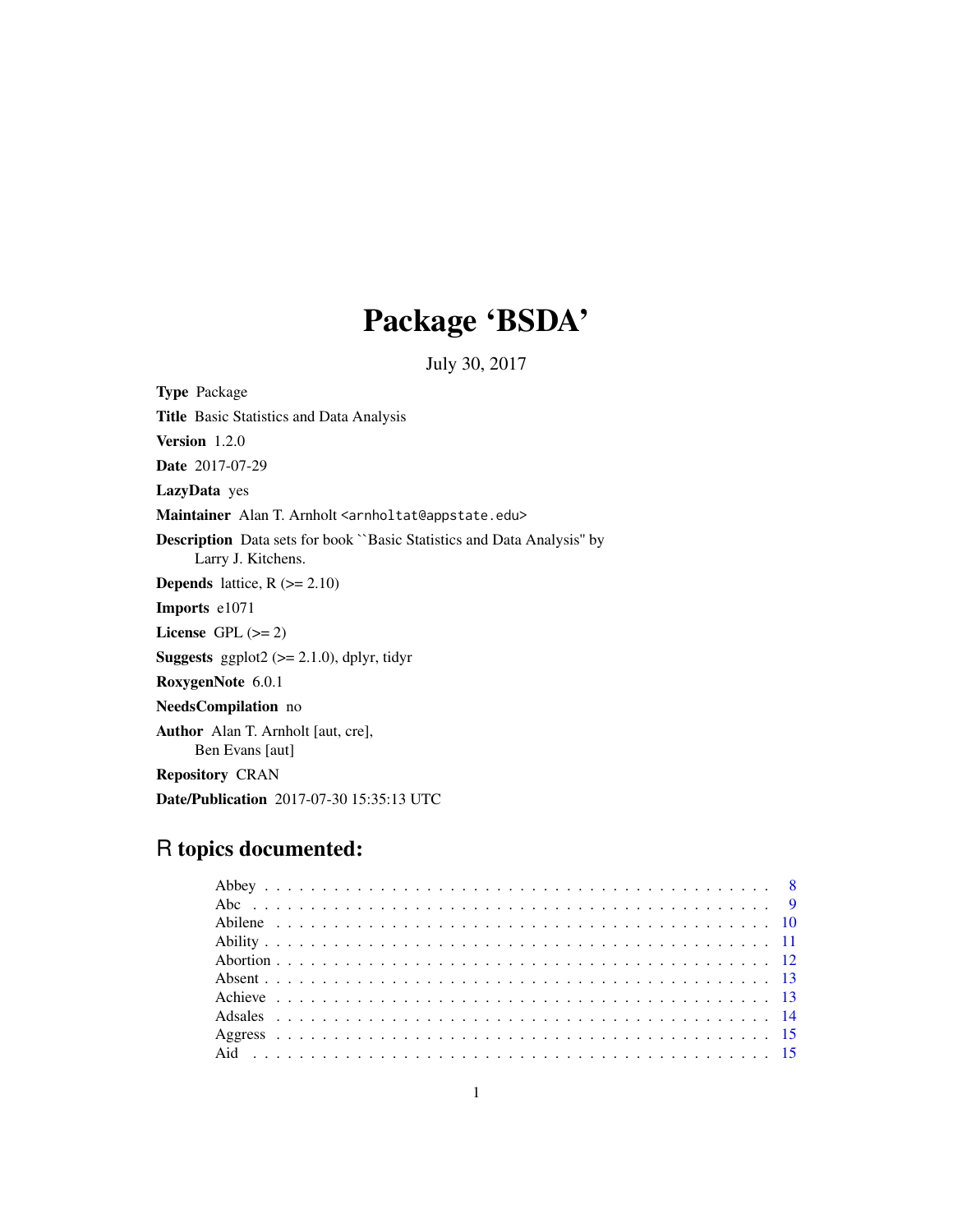| Aids                                                                                                                                                                                                                                                                                                                                                                                  | 16 |
|---------------------------------------------------------------------------------------------------------------------------------------------------------------------------------------------------------------------------------------------------------------------------------------------------------------------------------------------------------------------------------------|----|
|                                                                                                                                                                                                                                                                                                                                                                                       | 17 |
|                                                                                                                                                                                                                                                                                                                                                                                       | 18 |
|                                                                                                                                                                                                                                                                                                                                                                                       | 19 |
| Allergy                                                                                                                                                                                                                                                                                                                                                                               | 20 |
|                                                                                                                                                                                                                                                                                                                                                                                       | 20 |
|                                                                                                                                                                                                                                                                                                                                                                                       | 21 |
|                                                                                                                                                                                                                                                                                                                                                                                       | 22 |
|                                                                                                                                                                                                                                                                                                                                                                                       | 23 |
|                                                                                                                                                                                                                                                                                                                                                                                       | 23 |
|                                                                                                                                                                                                                                                                                                                                                                                       | 24 |
|                                                                                                                                                                                                                                                                                                                                                                                       | 25 |
| Arthriti                                                                                                                                                                                                                                                                                                                                                                              | 26 |
|                                                                                                                                                                                                                                                                                                                                                                                       | 26 |
|                                                                                                                                                                                                                                                                                                                                                                                       | 27 |
|                                                                                                                                                                                                                                                                                                                                                                                       | 28 |
|                                                                                                                                                                                                                                                                                                                                                                                       | 28 |
|                                                                                                                                                                                                                                                                                                                                                                                       | 29 |
| Autogear                                                                                                                                                                                                                                                                                                                                                                              | 30 |
|                                                                                                                                                                                                                                                                                                                                                                                       |    |
|                                                                                                                                                                                                                                                                                                                                                                                       | 31 |
|                                                                                                                                                                                                                                                                                                                                                                                       | 31 |
|                                                                                                                                                                                                                                                                                                                                                                                       | 32 |
|                                                                                                                                                                                                                                                                                                                                                                                       | 33 |
|                                                                                                                                                                                                                                                                                                                                                                                       | 34 |
| <b>Blood</b>                                                                                                                                                                                                                                                                                                                                                                          | 35 |
| Board                                                                                                                                                                                                                                                                                                                                                                                 | 35 |
| <b>Bones</b>                                                                                                                                                                                                                                                                                                                                                                          | 36 |
|                                                                                                                                                                                                                                                                                                                                                                                       | 37 |
|                                                                                                                                                                                                                                                                                                                                                                                       | 38 |
| <b>Brain</b>                                                                                                                                                                                                                                                                                                                                                                          | 38 |
|                                                                                                                                                                                                                                                                                                                                                                                       | 39 |
| <b>Bus</b>                                                                                                                                                                                                                                                                                                                                                                            | 40 |
|                                                                                                                                                                                                                                                                                                                                                                                       | 41 |
|                                                                                                                                                                                                                                                                                                                                                                                       | 42 |
|                                                                                                                                                                                                                                                                                                                                                                                       | 43 |
|                                                                                                                                                                                                                                                                                                                                                                                       | 44 |
|                                                                                                                                                                                                                                                                                                                                                                                       | 44 |
| Censored<br>$\mathbf{1}$ and $\mathbf{1}$                                                                                                                                                                                                                                                                                                                                             | 45 |
| Challeng                                                                                                                                                                                                                                                                                                                                                                              | 46 |
| Chemist $\ldots$ .<br>$\frac{1}{2}$ . $\frac{1}{2}$ . $\frac{1}{2}$ . $\frac{1}{2}$ . $\frac{1}{2}$ . $\frac{1}{2}$ . $\frac{1}{2}$ . $\frac{1}{2}$ . $\frac{1}{2}$                                                                                                                                                                                                                   | 47 |
| Chesapea $\ldots$ .<br>.                                                                                                                                                                                                                                                                                                                                                              | 47 |
| Chevy                                                                                                                                                                                                                                                                                                                                                                                 | 48 |
| Chicken<br>.<br>$\sim$ $\sim$ $\sim$ $\sim$                                                                                                                                                                                                                                                                                                                                           | 49 |
| Chipavg<br>$\sim$ $\sim$ $\sim$ $\sim$<br>$\mathbf{r}$ . The set of the set of the set of the set of the set of the set of the set of the set of the set of the set of the set of the set of the set of the set of the set of the set of the set of the set of the set of t<br>$\mathbf{r}$ , $\mathbf{r}$ , $\mathbf{r}$ , $\mathbf{r}$ , $\mathbf{r}$ , $\mathbf{r}$ , $\mathbf{r}$ | 50 |
| Chips                                                                                                                                                                                                                                                                                                                                                                                 | 51 |
| Cigar                                                                                                                                                                                                                                                                                                                                                                                 | 52 |
| $Cigarett$                                                                                                                                                                                                                                                                                                                                                                            | 52 |
|                                                                                                                                                                                                                                                                                                                                                                                       | 53 |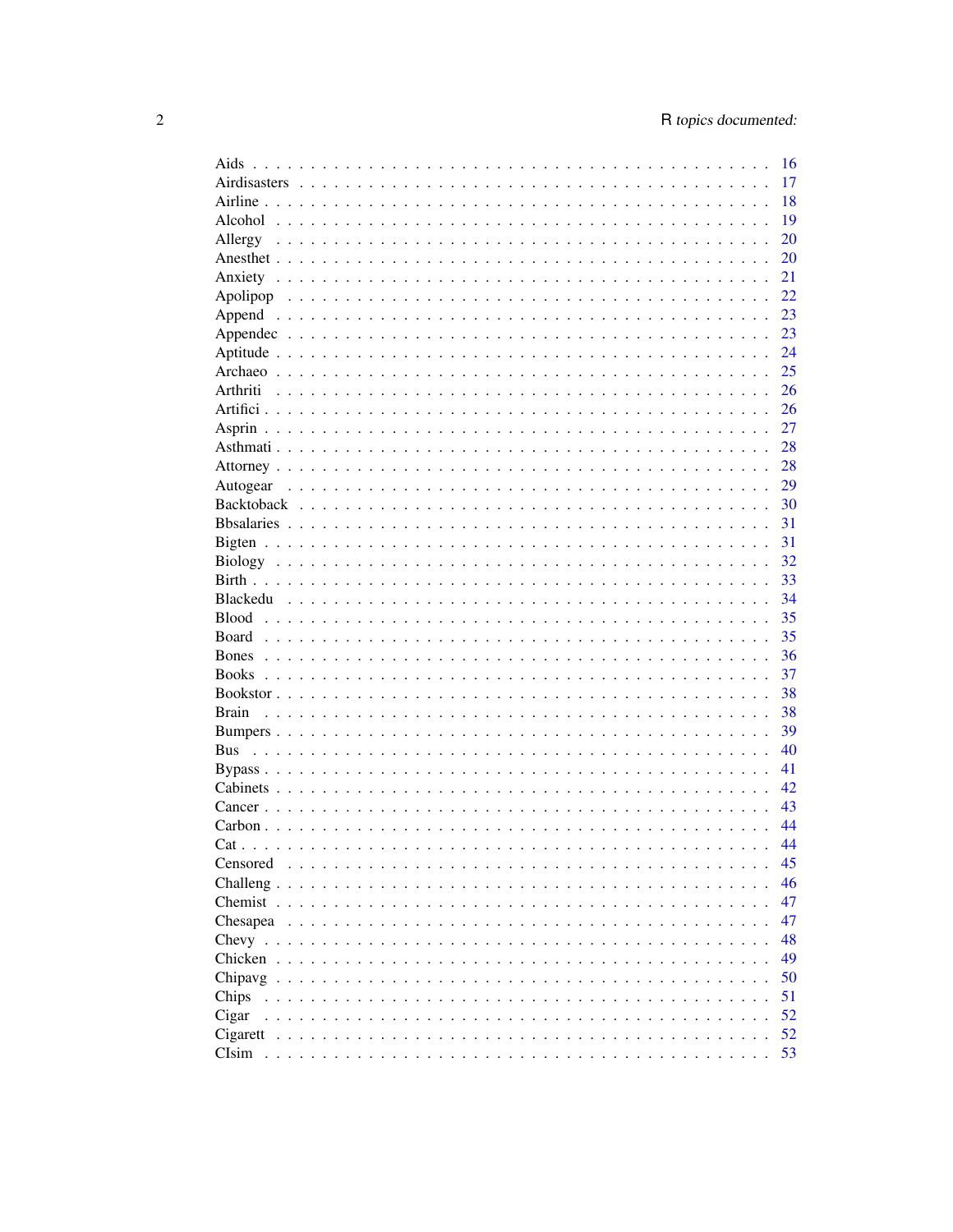| Citrus                                                                                                                                                                        | 54       |
|-------------------------------------------------------------------------------------------------------------------------------------------------------------------------------|----------|
| Clean                                                                                                                                                                         | 55       |
|                                                                                                                                                                               | 56       |
|                                                                                                                                                                               | 57       |
| Coins                                                                                                                                                                         | 57       |
|                                                                                                                                                                               | 58       |
|                                                                                                                                                                               | 59       |
|                                                                                                                                                                               | 60       |
|                                                                                                                                                                               | 60       |
|                                                                                                                                                                               | 61       |
|                                                                                                                                                                               | 62       |
|                                                                                                                                                                               | 63       |
|                                                                                                                                                                               | 63       |
|                                                                                                                                                                               | 64       |
| Darwin                                                                                                                                                                        | 65       |
| <b>Dealers</b>                                                                                                                                                                | 66       |
|                                                                                                                                                                               | 66       |
|                                                                                                                                                                               | 67       |
|                                                                                                                                                                               | 68       |
|                                                                                                                                                                               | 69       |
|                                                                                                                                                                               | 69       |
|                                                                                                                                                                               | 70       |
|                                                                                                                                                                               | 71       |
|                                                                                                                                                                               | 71       |
|                                                                                                                                                                               | 72       |
|                                                                                                                                                                               | 73       |
|                                                                                                                                                                               | 74       |
|                                                                                                                                                                               | 75       |
|                                                                                                                                                                               | 76       |
|                                                                                                                                                                               |          |
|                                                                                                                                                                               | 77<br>78 |
|                                                                                                                                                                               | 79       |
|                                                                                                                                                                               | 79       |
|                                                                                                                                                                               |          |
|                                                                                                                                                                               | 80       |
|                                                                                                                                                                               | 81       |
| EDA.                                                                                                                                                                          | 82       |
| Educat.<br>فالمتعالم والمتعالم والمتعالم والمتعالم والمتعالم والمتعالم والمتعالم والمتعالم والمتعالم والمتعالم والمتعالم                                                      | 83       |
|                                                                                                                                                                               | 84       |
| Elderly.<br>$\begin{array}{cccccccccccccc} \bullet & \bullet & \bullet & \bullet & \bullet & \bullet & \bullet & \bullet & \bullet & \bullet & \bullet & \bullet \end{array}$ | 84       |
|                                                                                                                                                                               | 85       |
|                                                                                                                                                                               | 86       |
|                                                                                                                                                                               | 87       |
| Epaminicompact                                                                                                                                                                | 88       |
|                                                                                                                                                                               | 89       |
|                                                                                                                                                                               | 90       |
|                                                                                                                                                                               | 90       |
| Fabric                                                                                                                                                                        | 91       |
| Faithful                                                                                                                                                                      | 92       |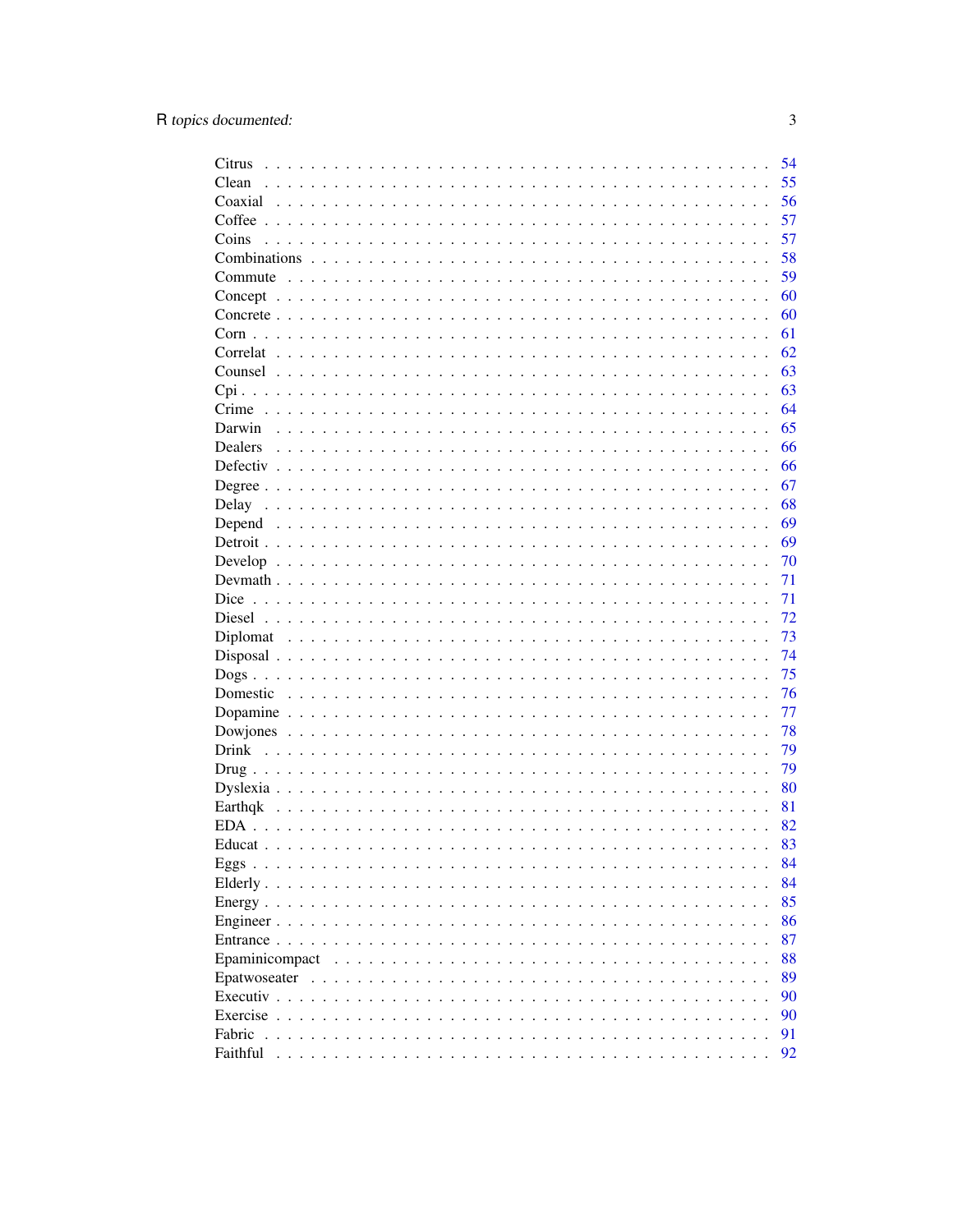|         | 93 |
|---------|----|
|         | 94 |
|         | 94 |
|         | 95 |
|         | 96 |
|         | 97 |
|         |    |
|         |    |
|         |    |
|         |    |
|         |    |
|         |    |
|         |    |
|         |    |
|         |    |
|         |    |
|         |    |
|         |    |
|         |    |
|         |    |
| Gpa     |    |
|         |    |
|         |    |
|         |    |
|         |    |
|         |    |
|         |    |
|         |    |
|         |    |
|         |    |
|         |    |
|         |    |
|         |    |
|         |    |
|         |    |
|         |    |
|         |    |
|         |    |
|         |    |
|         |    |
|         |    |
| Iceberg |    |
| Income  |    |
|         |    |
| Indian  |    |
|         |    |
|         |    |
|         |    |
|         |    |
|         |    |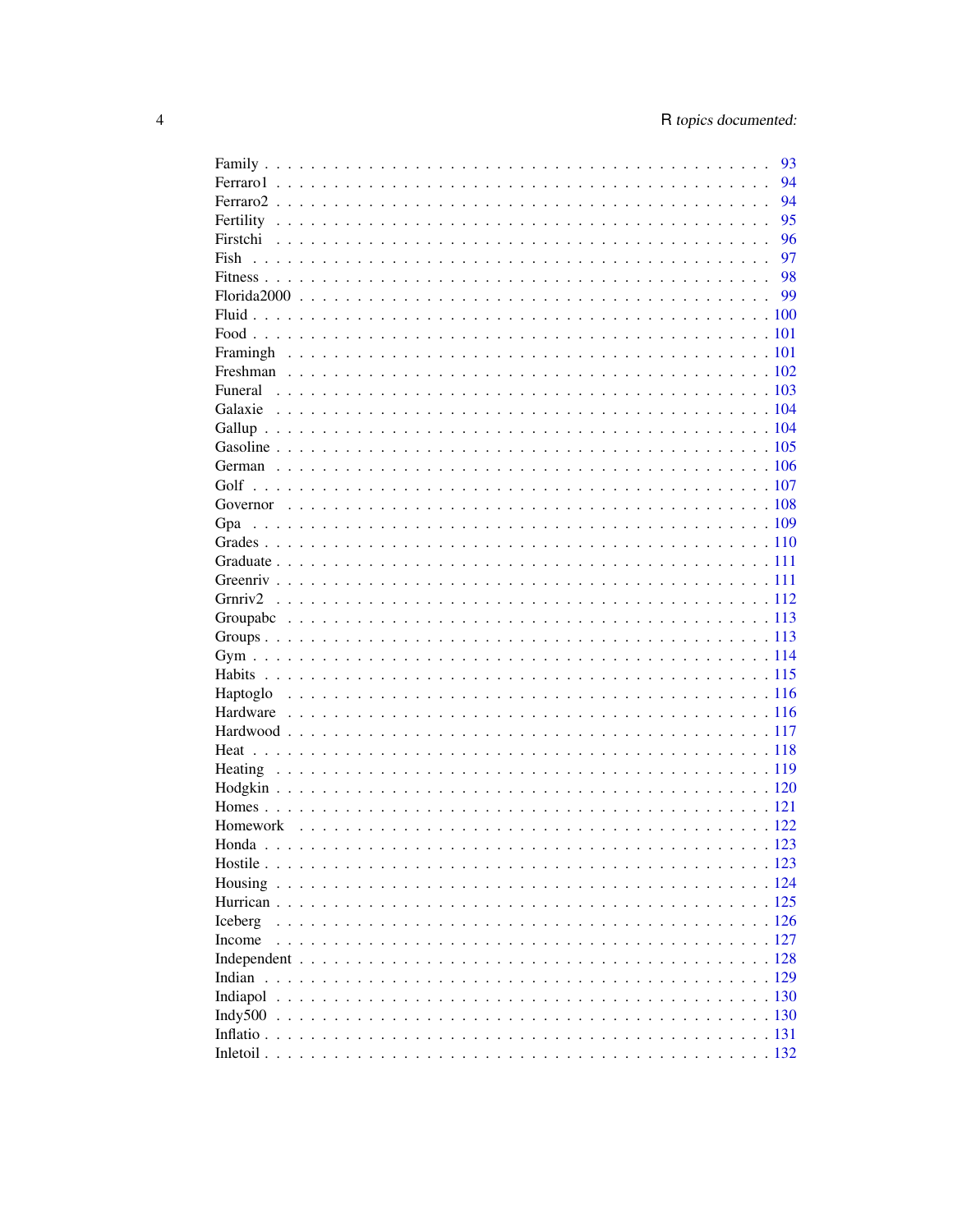| Maze            |      |
|-----------------|------|
|                 |      |
|                 |      |
|                 |      |
|                 |      |
|                 |      |
|                 |      |
|                 |      |
|                 |      |
| Movie           | .160 |
| Music           |      |
| Name            |      |
|                 |      |
|                 |      |
|                 |      |
| Nfldraf2        |      |
| <b>Nfldraft</b> |      |
|                 |      |
|                 |      |
|                 |      |
|                 |      |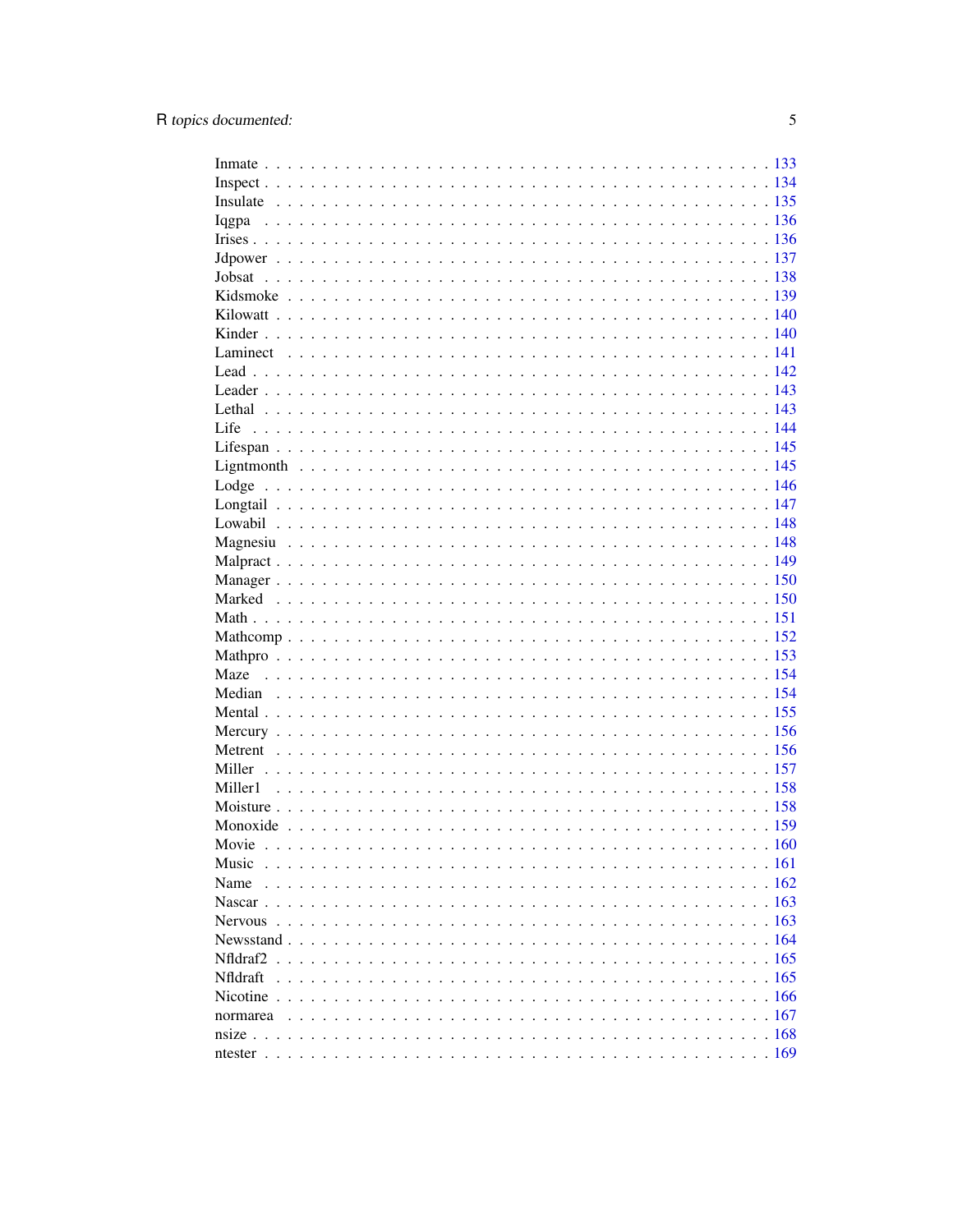| Rentals   |      |
|-----------|------|
|           | .197 |
| Retail    |      |
|           |      |
| Ronbrown2 |      |
| Rural     |      |
|           |      |
|           |      |
|           |      |
|           |      |
|           |      |
|           |      |
|           |      |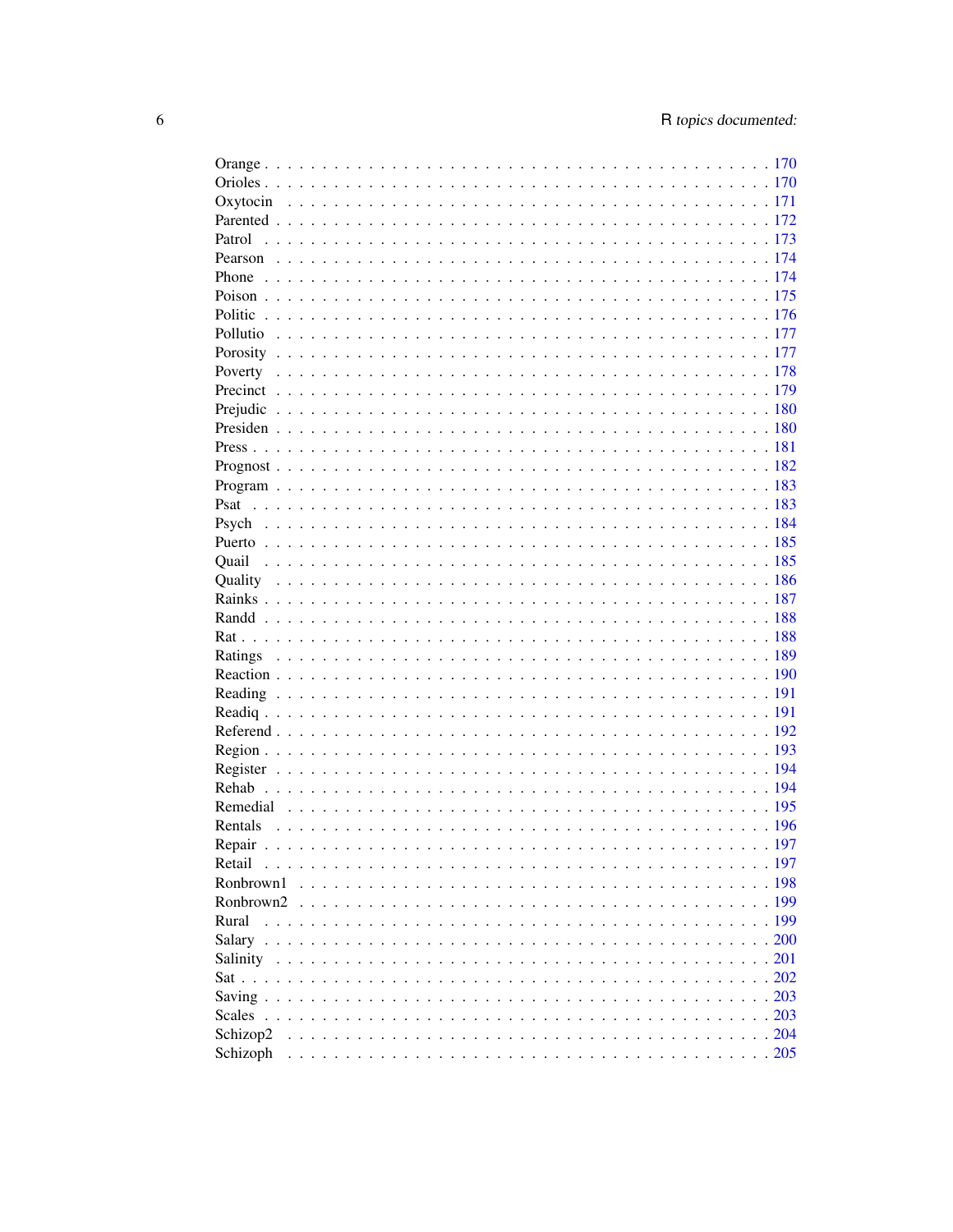| Step           |  |
|----------------|--|
|                |  |
| Study          |  |
|                |  |
| Submarin       |  |
| Subway         |  |
| Sunspot        |  |
|                |  |
|                |  |
|                |  |
| Teacher        |  |
| <b>Tenness</b> |  |
|                |  |
|                |  |
|                |  |
|                |  |
|                |  |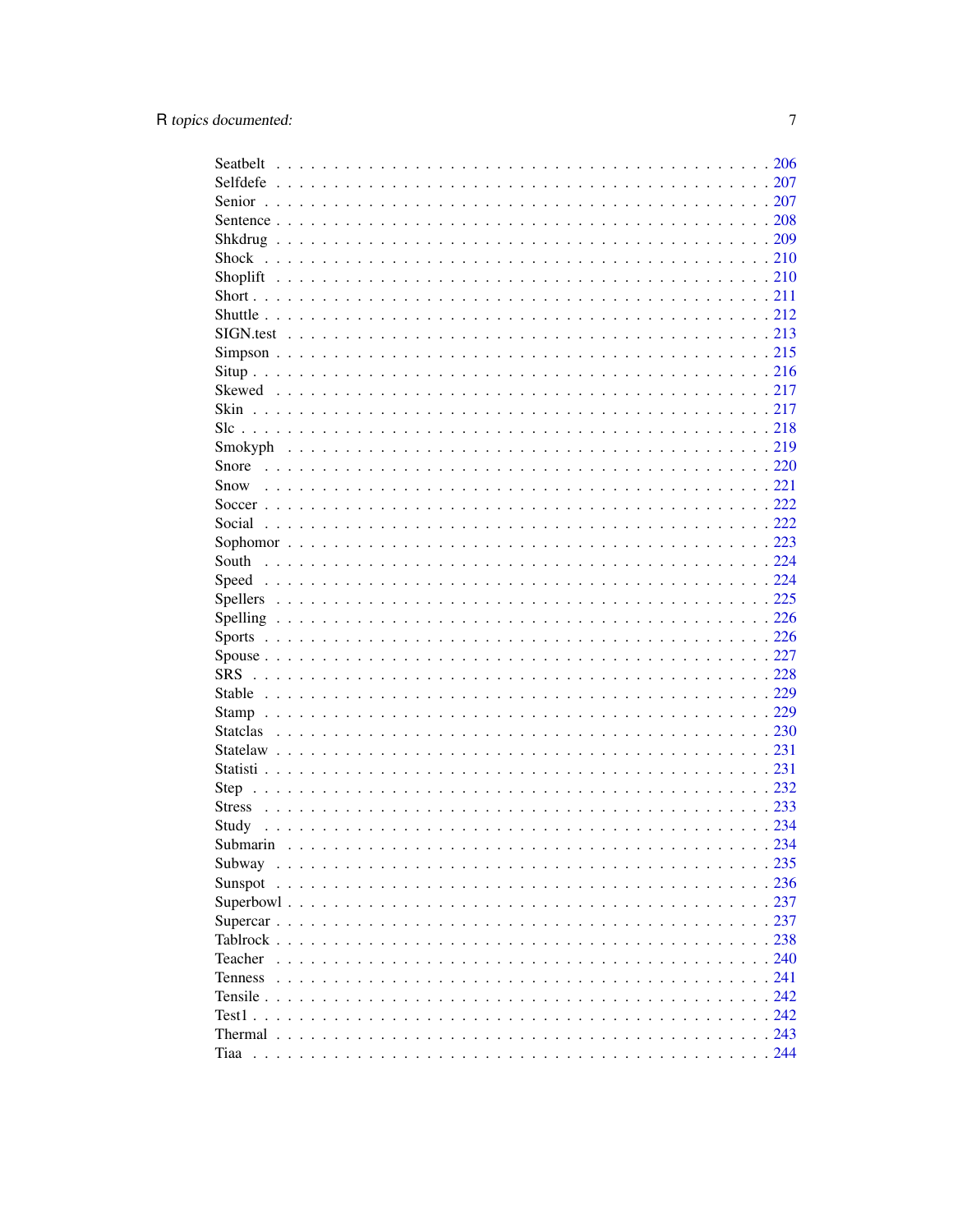<span id="page-7-0"></span>

| Ticket                                                                                                         |  |
|----------------------------------------------------------------------------------------------------------------|--|
|                                                                                                                |  |
|                                                                                                                |  |
| Tort                                                                                                           |  |
| Toxic                                                                                                          |  |
| Track                                                                                                          |  |
| Track 15                                                                                                       |  |
| Treatments                                                                                                     |  |
|                                                                                                                |  |
|                                                                                                                |  |
|                                                                                                                |  |
|                                                                                                                |  |
|                                                                                                                |  |
|                                                                                                                |  |
|                                                                                                                |  |
| Vaccine                                                                                                        |  |
| Vehicle                                                                                                        |  |
| Verbal                                                                                                         |  |
| Victoria                                                                                                       |  |
|                                                                                                                |  |
| <b>Viscosit</b>                                                                                                |  |
| Visual de concerte de la concerte de la concerte de la concerte de la concerte de la concerte de la concerte d |  |
| Vocab                                                                                                          |  |
|                                                                                                                |  |
|                                                                                                                |  |
| Wheat                                                                                                          |  |
|                                                                                                                |  |
|                                                                                                                |  |
|                                                                                                                |  |
|                                                                                                                |  |
|                                                                                                                |  |
|                                                                                                                |  |
|                                                                                                                |  |
|                                                                                                                |  |
| 276                                                                                                            |  |

### **Index**

Abbey

Daily price returns (in pence) of Abbey National shares between 7/31/91 and 10/8/91

## Description

Data used in problem 6.39

## **Usage**

Abbey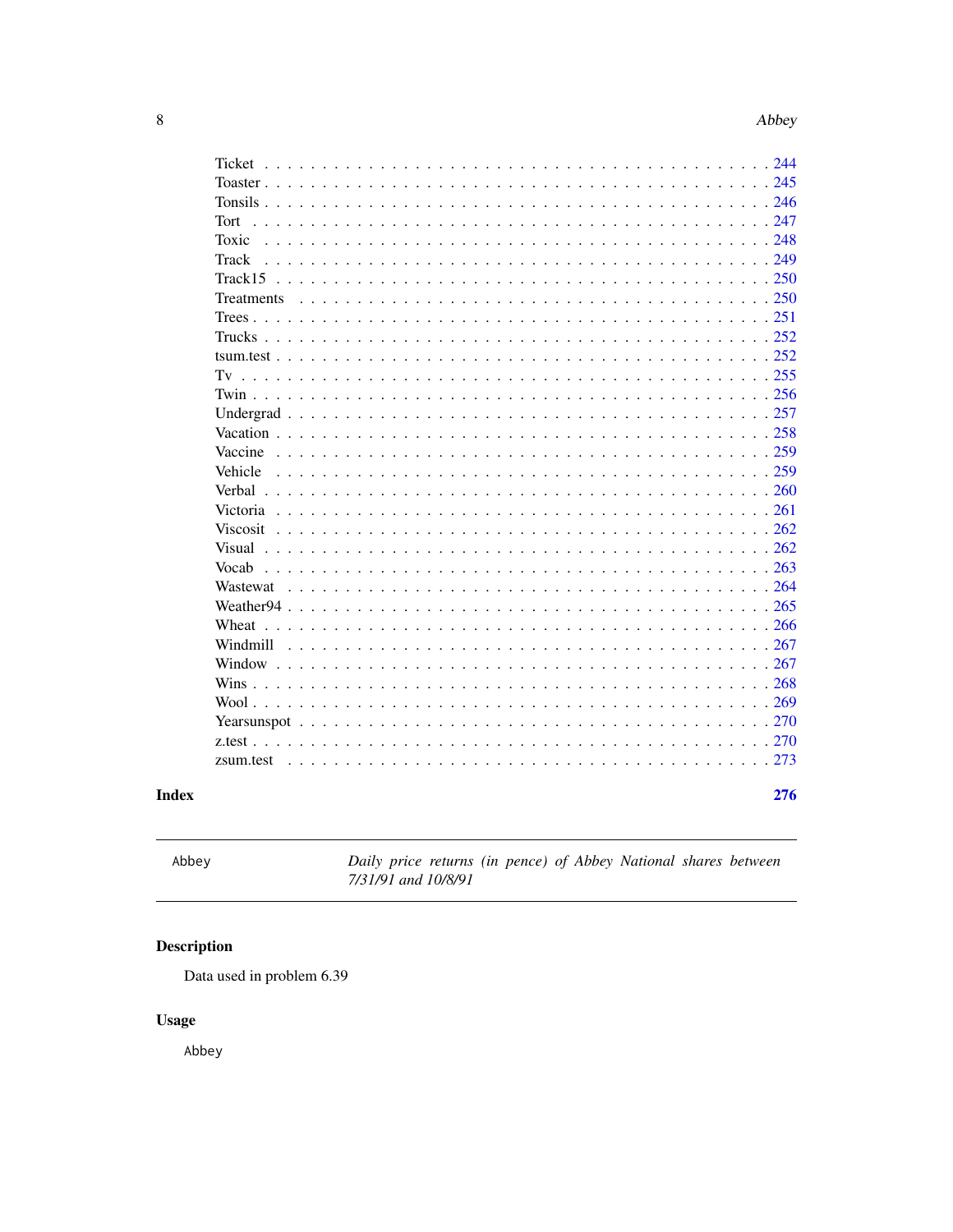<span id="page-8-0"></span>Abc 9

### Format

A data frame/tibble with 50 observations on one variable

price daily price returns (in pence) of Abbey National shares

#### Source

Buckle, D. (1995), Bayesian Inference for Stable Distributions, *Journal of the American Statistical Association*, 90, 605-613.

### References

Kitchens, L. J. (2003) *Basic Statistics and Data Analysis*. Pacific Grove, CA: Brooks/Cole, a division of Thomson Learning.

### Examples

```
qqnorm(Abbey$price)
qqline(Abbey$price)
t.test(Abbey$price, mu = 300)
hist(Abbey$price, main = "Exercise 6.39",
     xlab = "daily price returns (in pence)",
     col = "blue")
```
Abc *Three samples to illustrate analysis of variance*

### Description

Data used in Exercise 10.1

### Usage

Abc

#### Format

A data frame/tibble with 54 observations on two variables

response a numeric vector

group a character vector A, B, and C

### References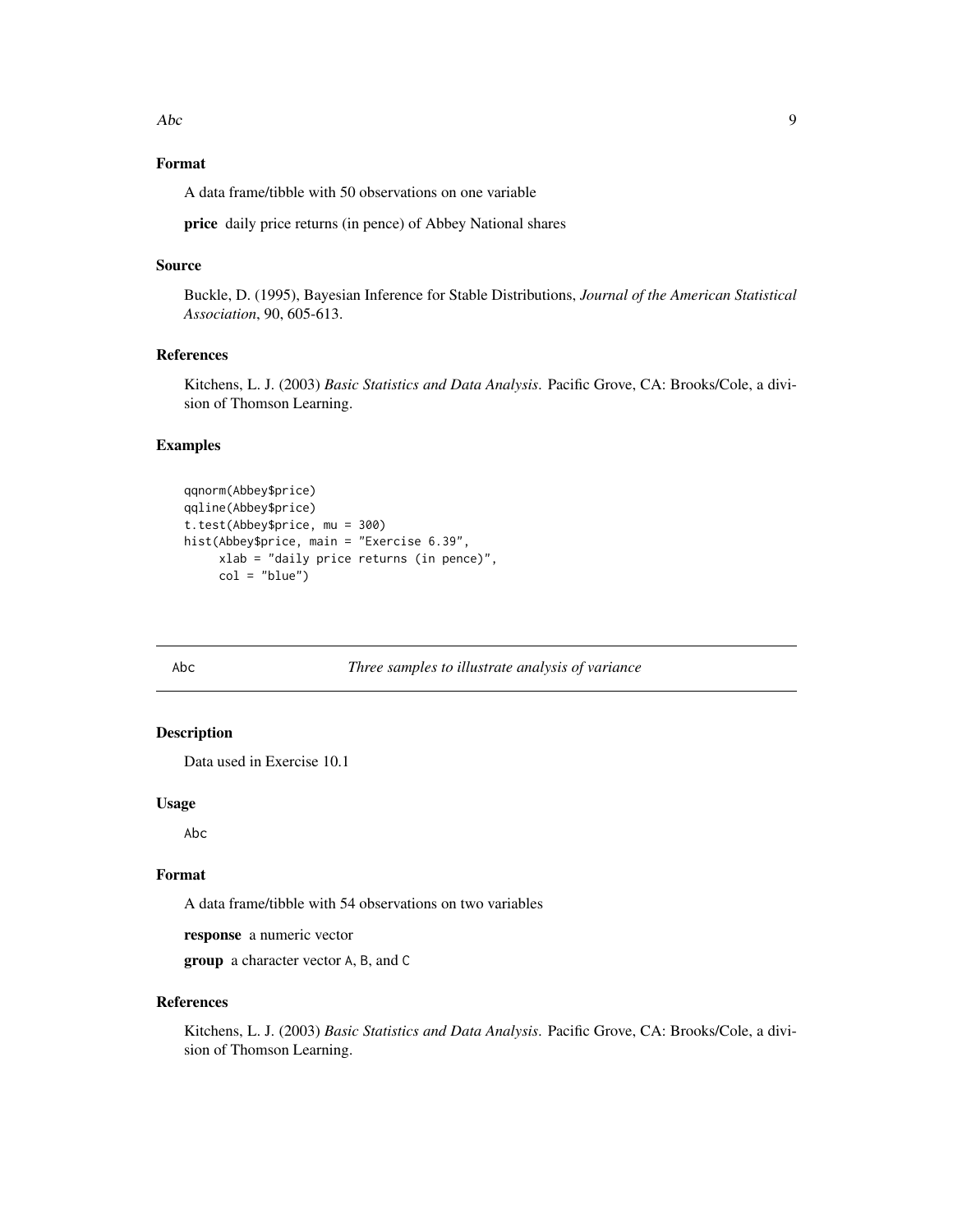#### <span id="page-9-0"></span>Examples

```
boxplot(response \sim group, col=c("red", "blue", "green"), data = Abc )
anova(lm(response ~ group, data = Abc))
```
#### Abilene *Crimes reported in Abilene, Texas*

#### Description

Data used in Exercise 1.23 and 2.79

### Usage

Abilene

### Format

A data frame/tibble with 16 observations on three variables

crimetype a character variable with values Aggravated assault, Arson, Burglary, Forcible rape, Larceny theft, Murder, Robbery, and Vehicle theft.

year a factor with levels 1992 and 1999

number number of reported crimes

### Source

*Uniform Crime Reports*, US Dept. of Justice.

### References

Kitchens, L. J. (2003) *Basic Statistics and Data Analysis*. Pacific Grove, CA: Brooks/Cole, a division of Thomson Learning.

### Examples

```
par(mfrow = c(2, 1))barplot(Abilene$number[Abilene$year=="1992"],
names.arg = Abilene$crimetype[Abilene$year == "1992"],
main = "1992 Crime Stats", col = "red")
barplot(Abilene$number[Abilene$year=="1999"],
names.arg = Abilene$crimetype[Abilene$year == "1999"],
main = "1999 Crime Stats", col = "blue")par(mfrow = c(1, 1))
```
## Not run: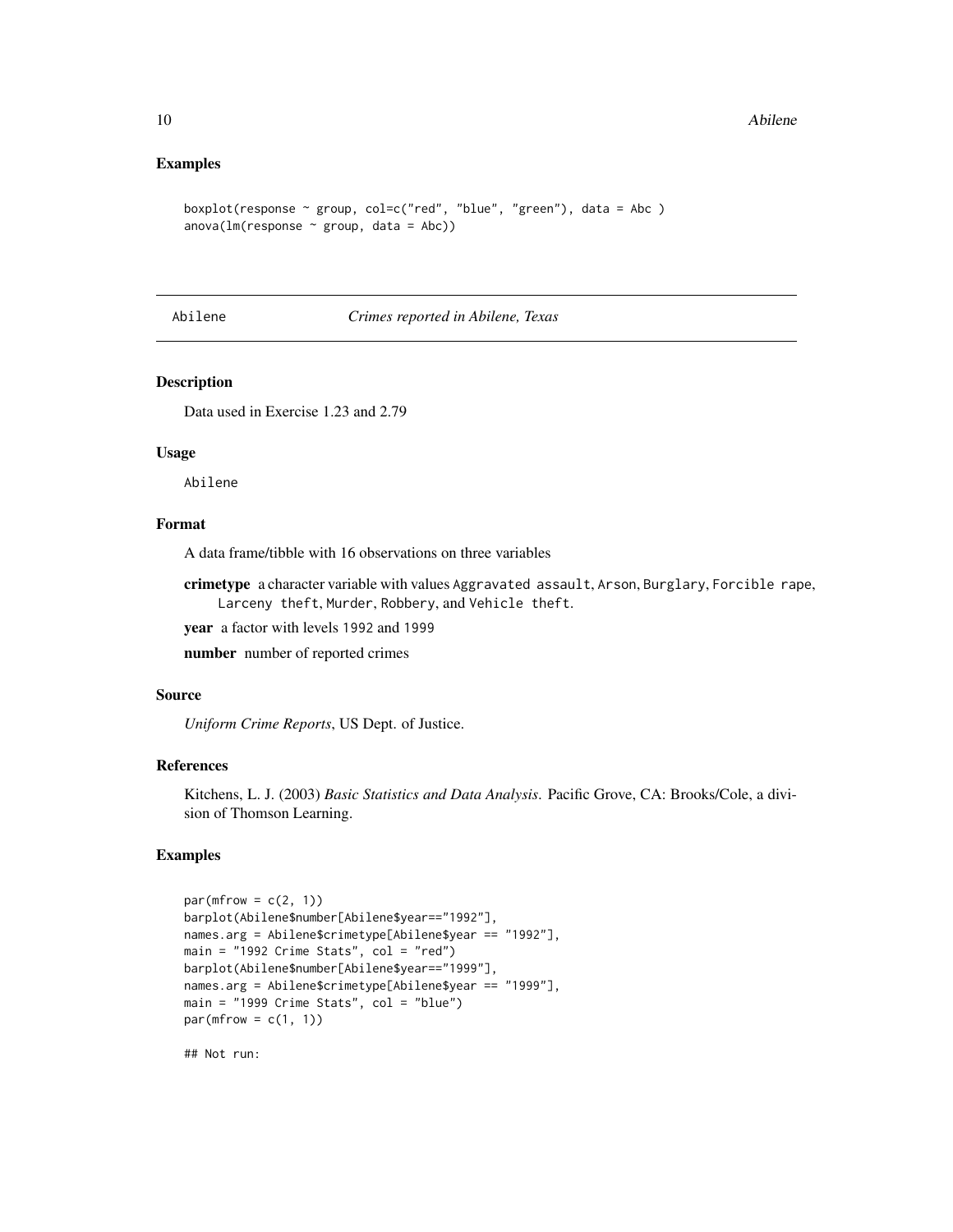#### <span id="page-10-0"></span>Ability 11

```
library(ggplot2)
ggplot2::ggplot(data = Abilene, aes(x = crimetype, y = number, fill = year)) +geom_bar(stat = "identity", position = "dodge") +
          theme_bw() +
          theme(axis.text.x = element_text(angle = 30, hjust = 1))
## End(Not run)
```
Ability *Perceived math ability for 13-year olds by gender*

### Description

Data used in Exercise 8.57

### Usage

Ability

#### Format

A data frame/tibble with 400 observations on two variables

gender a factor with levels girls and boys

ability a factor with levels hopeless, belowavg, average, aboveavg, and superior

### References

Kitchens, L. J. (2003) *Basic Statistics and Data Analysis*. Pacific Grove, CA: Brooks/Cole, a division of Thomson Learning.

```
CT <- xtabs(~gender + ability, data = Ability)
CT
chisq.test(CT)
```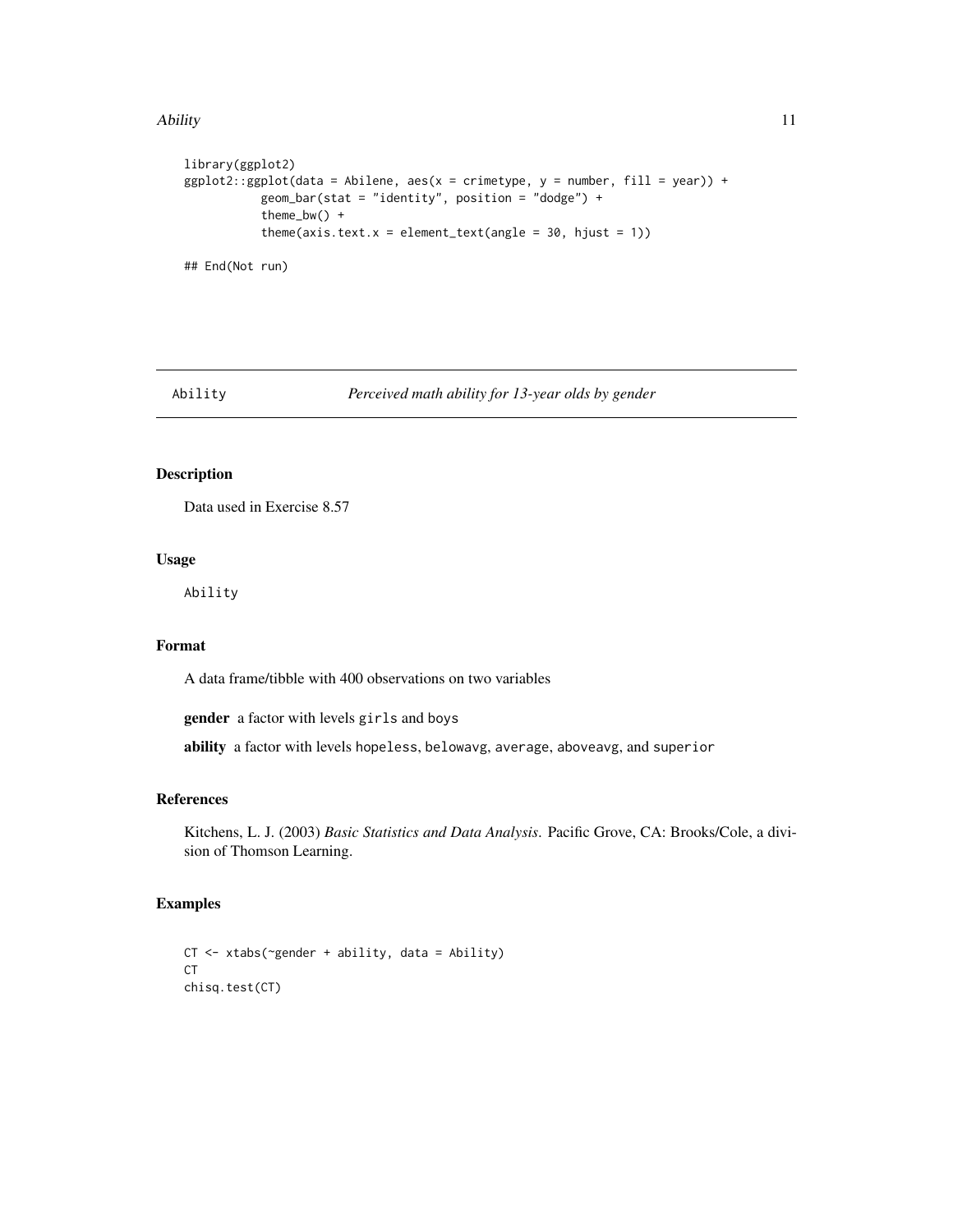<span id="page-11-0"></span>

Data used in Exercise 8.51

#### Usage

Abortion

#### Format

A data frame/tibble with 51 observations on the following 10 variables:

state a character variable with values alabama, alaska, arizona, arkansas, california, colorado, connecticut, delaware, dist of columbia, florida, georgia, hawaii, idaho, illinois, indiana, iowa, kansas, kentucky, louisiana, maine, maryland, massachusetts, michigan, minnesota, mississippi, missouri, montana, nebraska, nevada, new hampshire, new jersey, new mexico, new york, north carolina, north dakota, ohio, oklahoma, oregon, pennsylvania, rhode island, south carolina, south dakota, tennessee, texas, utah, vermont, virginia, washington, west virginia, wisconsin, and wyoming

region a character variable with values midwest northeast south west

regcode a numeric vector

rate1988 a numeric vector

rate1992 a numeric vector

rate1996 a numeric vector

provide1988 a numeric vector

provide1992 a numeric vector

lowhigh a numeric vector

rate a factor with levels Low and High

#### References

Kitchens, L. J. (2003) *Basic Statistics and Data Analysis*. Pacific Grove, CA: Brooks/Cole, a division of Thomson Learning.

```
T1 <- xtabs(~region + rate, data = Abortion)
T1
chisq.test(T1)
```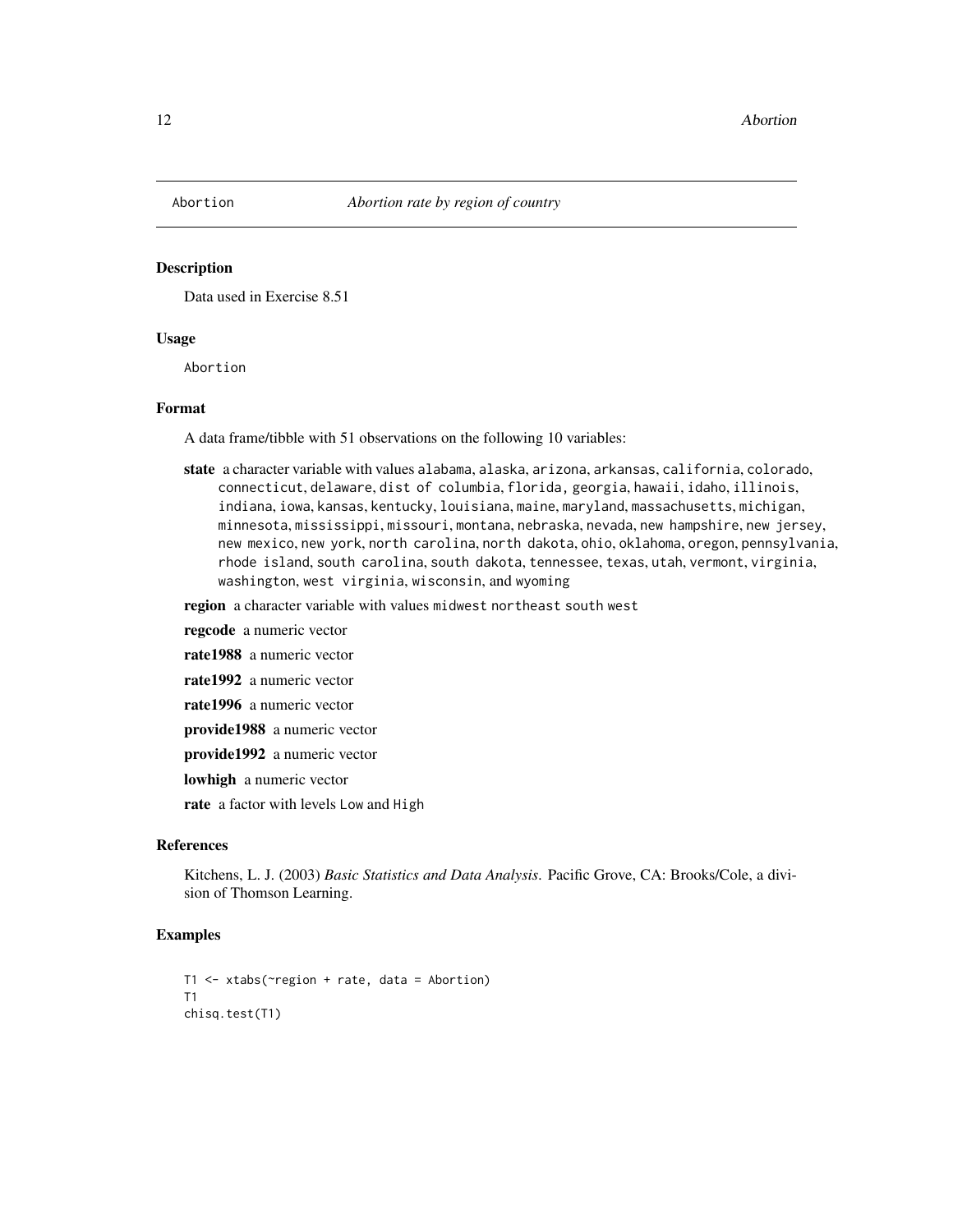<span id="page-12-0"></span>

Data used in Exercise 1.28

### Usage

Absent

### Format

A data frame/tibble with 20 observations on one variable

days days absent

#### References

Kitchens, L. J. (2003) *Basic Statistics and Data Analysis*. Pacific Grove, CA: Brooks/Cole, a division of Thomson Learning.

### Examples

 $CT < -xtabs(~ days, data = Absent)$ CT barplot(CT, col = "pink", main = "Exercise 1.28") plot(ecdf(Absent\$days), main = "ECDF")

Achieve *Math achievement test scores by gender for 25 high school students*

#### Description

Data used in Example 7.14 and Exercise 10.7

#### Usage

Achieve

### Format

A data frame/tibble with 25 observations on two variables

score mathematics achiement score

gender a factor with 2 levels boys and girls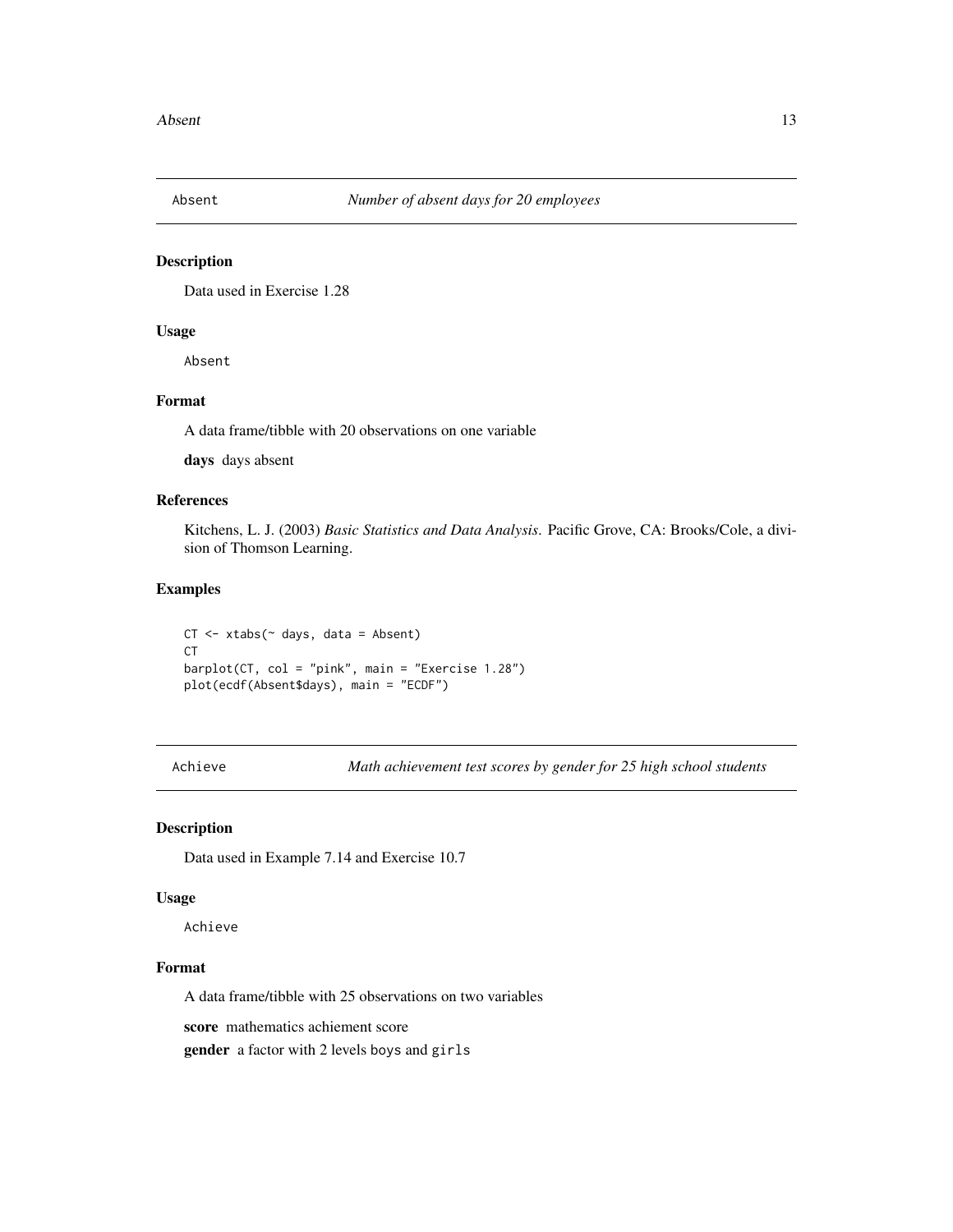#### <span id="page-13-0"></span>References

Kitchens, L. J. (2003) *Basic Statistics and Data Analysis*. Pacific Grove, CA: Brooks/Cole, a division of Thomson Learning.

### Examples

```
anova(lm(score ~ gender, data = Achieve))
t.test(score \sim gender, var.equal = TRUE, data = Achieve)
```
Adsales *Number of ads versus number of sales for a retailer of satellite dishes*

### Description

Data used in Exercise 9.15

### Usage

Adsales

### Format

A data frame/tibble with six observations on three variables

month a character vector listing month

ads a numeric vector containing number of ads

sales a numeric vector containing number of sales

### References

Kitchens, L. J. (2003) *Basic Statistics and Data Analysis*. Pacific Grove, CA: Brooks/Cole, a division of Thomson Learning.

```
plot(sales ~ ads, data = Adsales, main = "Exercise 9.15")
mod <- lm(sales ~ ads, data = Adsales)
abline(mod, col = "red")summary(mod)
predict(mod, newdata = data.frame(ads = 6), interval = "conf", level = 0.99)
```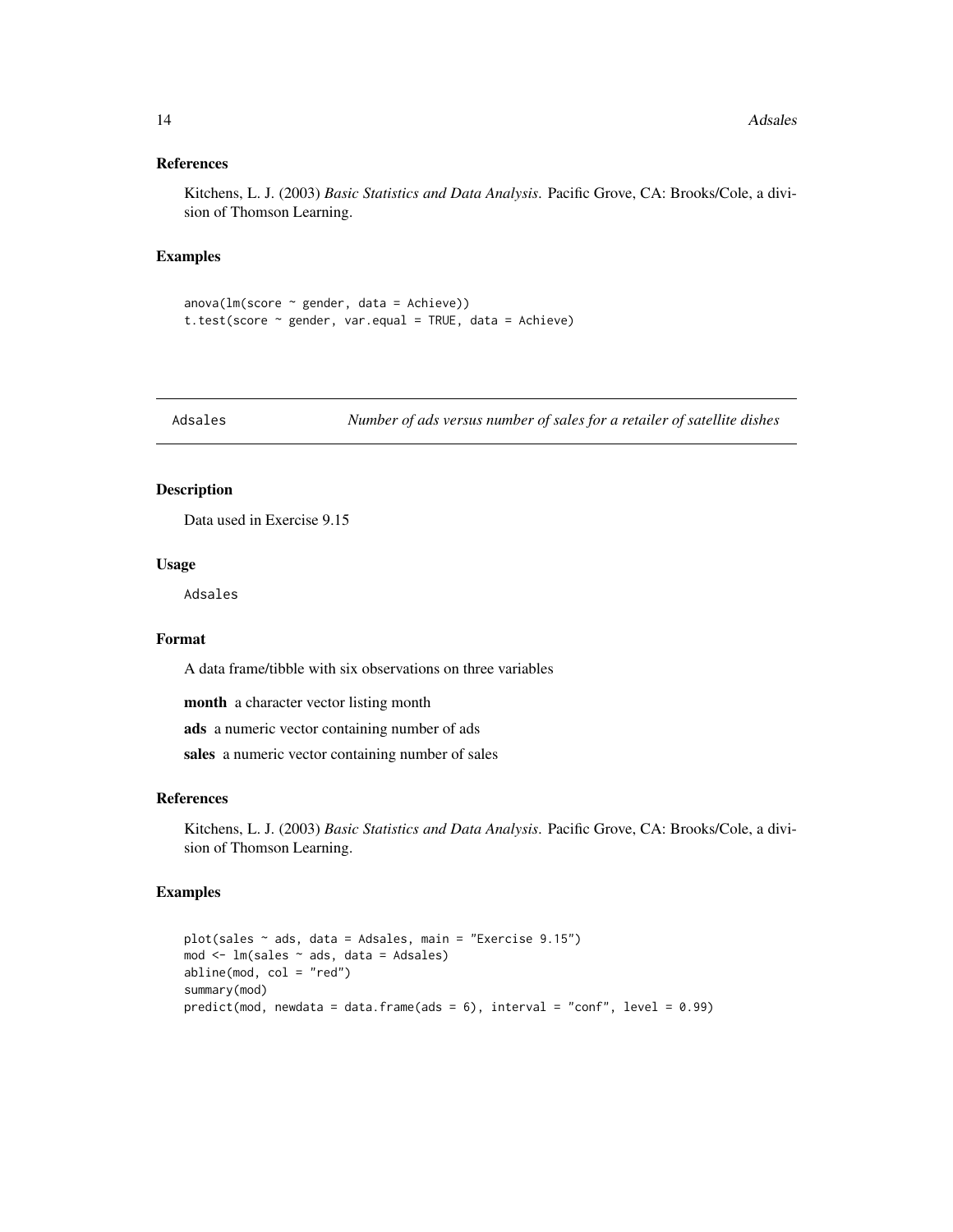<span id="page-14-0"></span>

Data used in Exercises 1.66 and 1.81

### Usage

Aggress

### Format

A data frame/tibble with 28 observations on one variable

aggres measure of aggresive tendency, ranging from 10-50

### References

Kitchens, L. J. (2003) *Basic Statistics and Data Analysis*. Pacific Grove, CA: Brooks/Cole, a division of Thomson Learning.

### Examples

```
with(data = Aggress,
    EDA(aggres))
# OR
IQR(Aggress$aggres)
diff(range(Aggress$aggres))
```

| Aid | Monthly payments per person for families in the AFDC federal pro- |
|-----|-------------------------------------------------------------------|
|     | gram                                                              |

### Description

Data used in Exercises 1.91 and 3.68

### Usage

Aid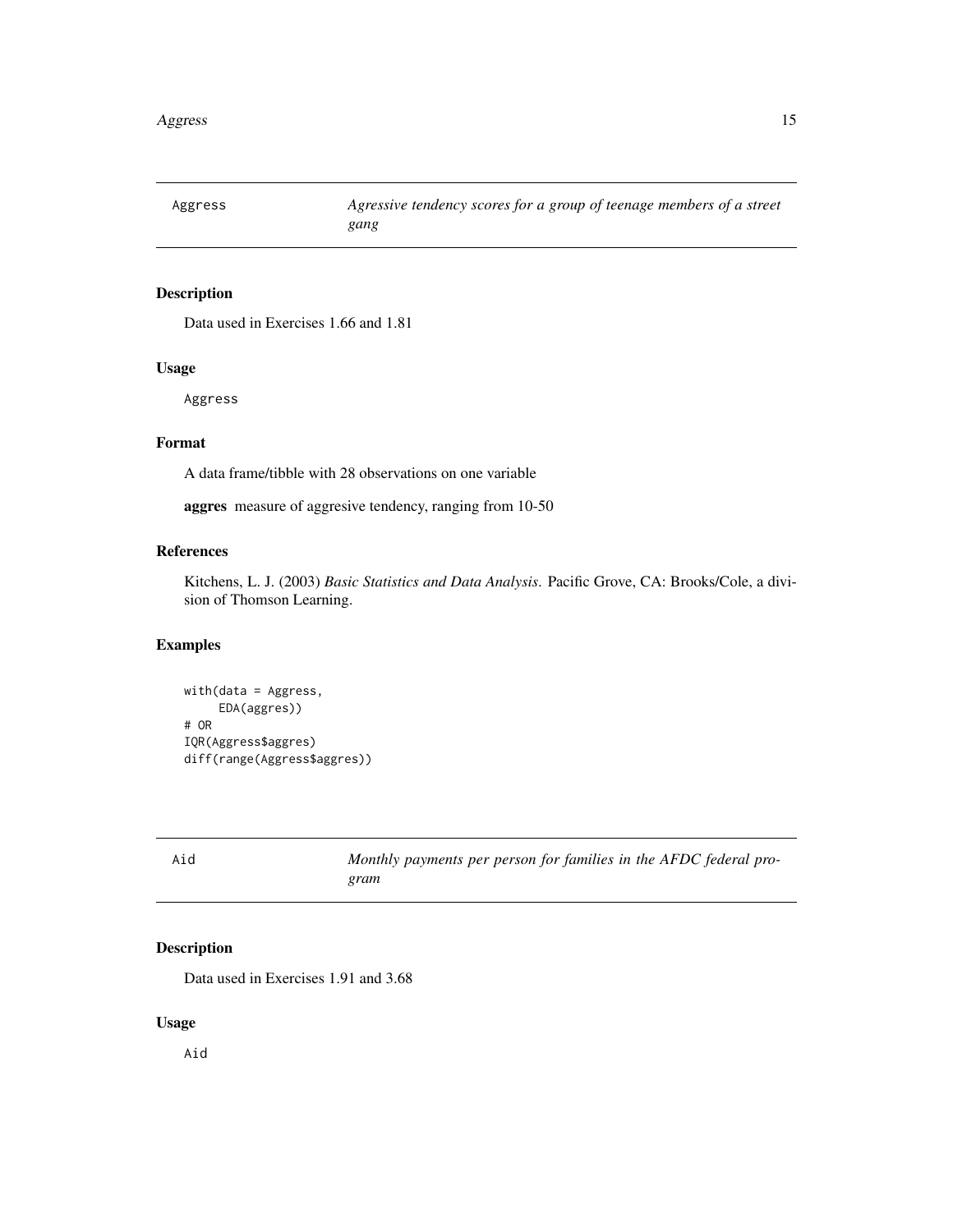### <span id="page-15-0"></span>Format

A data frame/tibble with 51 observations on two variables

state a factor with levels Alabama, Alaska, Arizona, Arkansas, California, Colorado, Connecticut, Delaware, District of Colunbia, Florida, Georgia, Hawaii, Idaho, Illinois, Indiana, Iowa, Kansas, Kentucky, Louisiana, Maine, Maryland, Massachusetts, Michigan, Minnesota, Mississippi, Missour, Montana, Nebraska, Nevada, New Hampshire, New Jersey, New Mexico, New York, North Carolina, North Dakota, Ohio, Oklahoma, Oregon, Pennsylvania, Rhode Island, South Carolina, South Dakota, Tennessee, Texas, Utah, Vermont, Virginia, Washington, West Virginia, Wisconsin, and Wyoming

**payment** average monthly payment per person in a family

### Source

US Department of Health and Human Services, 1993.

#### References

Kitchens, L. J. (2003) *Basic Statistics and Data Analysis*. Pacific Grove, CA: Brooks/Cole, a division of Thomson Learning.

#### Examples

```
hist(Aid$payment, xlab = "payment", main =
"Average monthly payment per person in a family",
col = "lightblue")
boxplot(Aid$payment, col = "lightblue")
dot(state \sim payment, data = Aid)
```
Aids *Incubation times for 295 patients thought to be infected with HIV by a blood transfusion*

#### Description

Data used in Exercise 6.60

#### Usage

Aids

### Format

A data frame/tibble with 295 observations on three variables

duration time (in months) from HIV infection to the clinical manifestation of full-blown AIDS age age (in years) of patient

group a numeric vector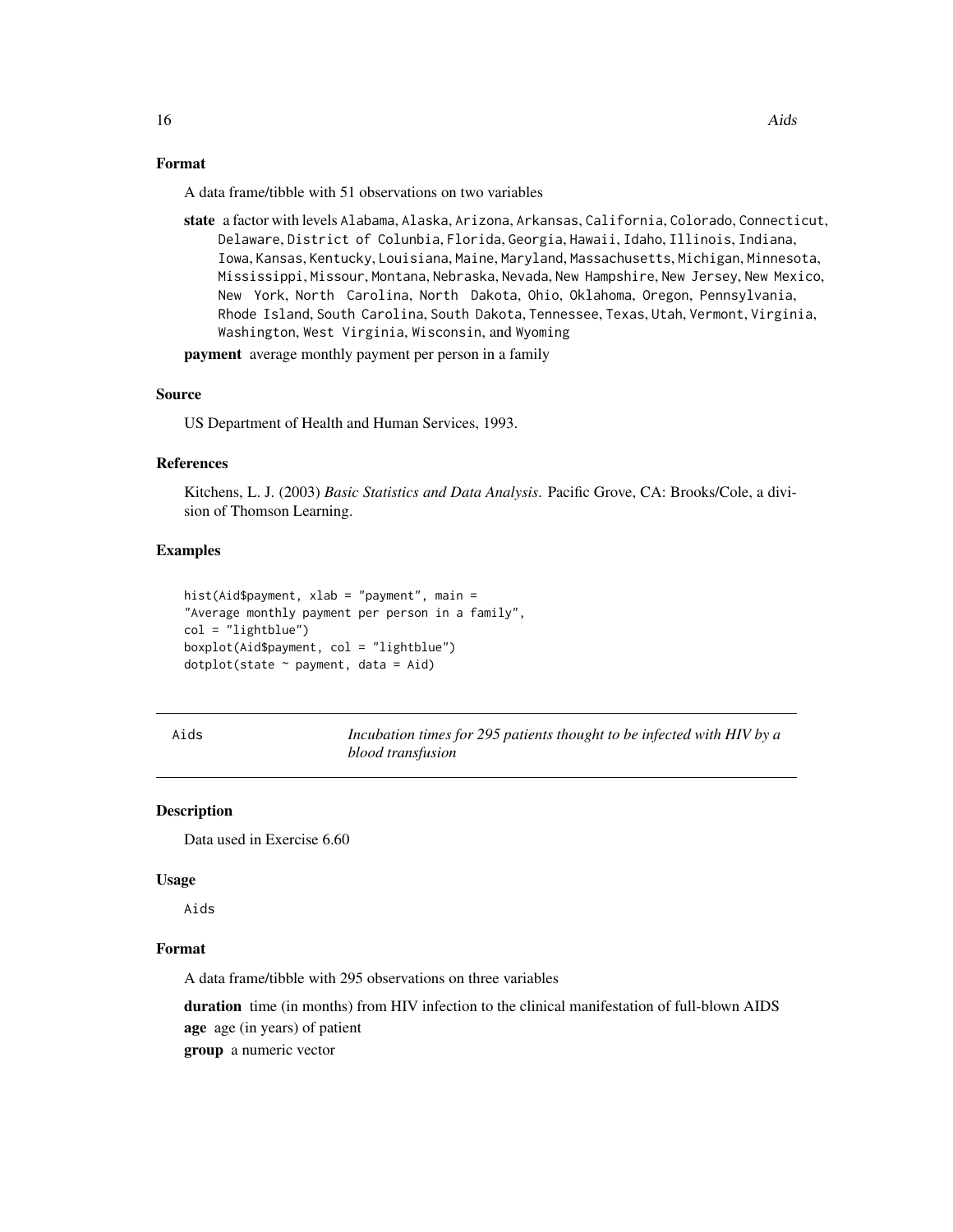#### <span id="page-16-0"></span>Airdisasters 17

### Source

Kalbsleich, J. and Lawless, J., (1989), An analysis of the data on transfusion related AIDS, *Journal of the American Statistical Association, 84*, 360-372.

#### References

Kitchens, L. J. (2003) *Basic Statistics and Data Analysis*. Pacific Grove, CA: Brooks/Cole, a division of Thomson Learning.

#### Examples

```
with(data = Aids,EDA(duration)
\lambdawith(data = Aids,
     t.test(duration, mu = 30, alternative = "greater")
)
with(data = Aids,
     SIGN.test(duration, md = 24, alternative = "greater")
)
```
Airdisasters *Aircraft disasters in five different decades*

#### Description

Data used in Exercise 1.12

#### Usage

Airdisasters

#### Format

A data frame /tibble with 141 observations on the following seven variables

year a numeric vector indicating the year of an aircraft accident

deaths a numeric vector indicating the number of deaths of an aircraft accident

decade a character vector indicating the decade of an aircraft accident

### Source

2000 *World Almanac and Book of Facts*.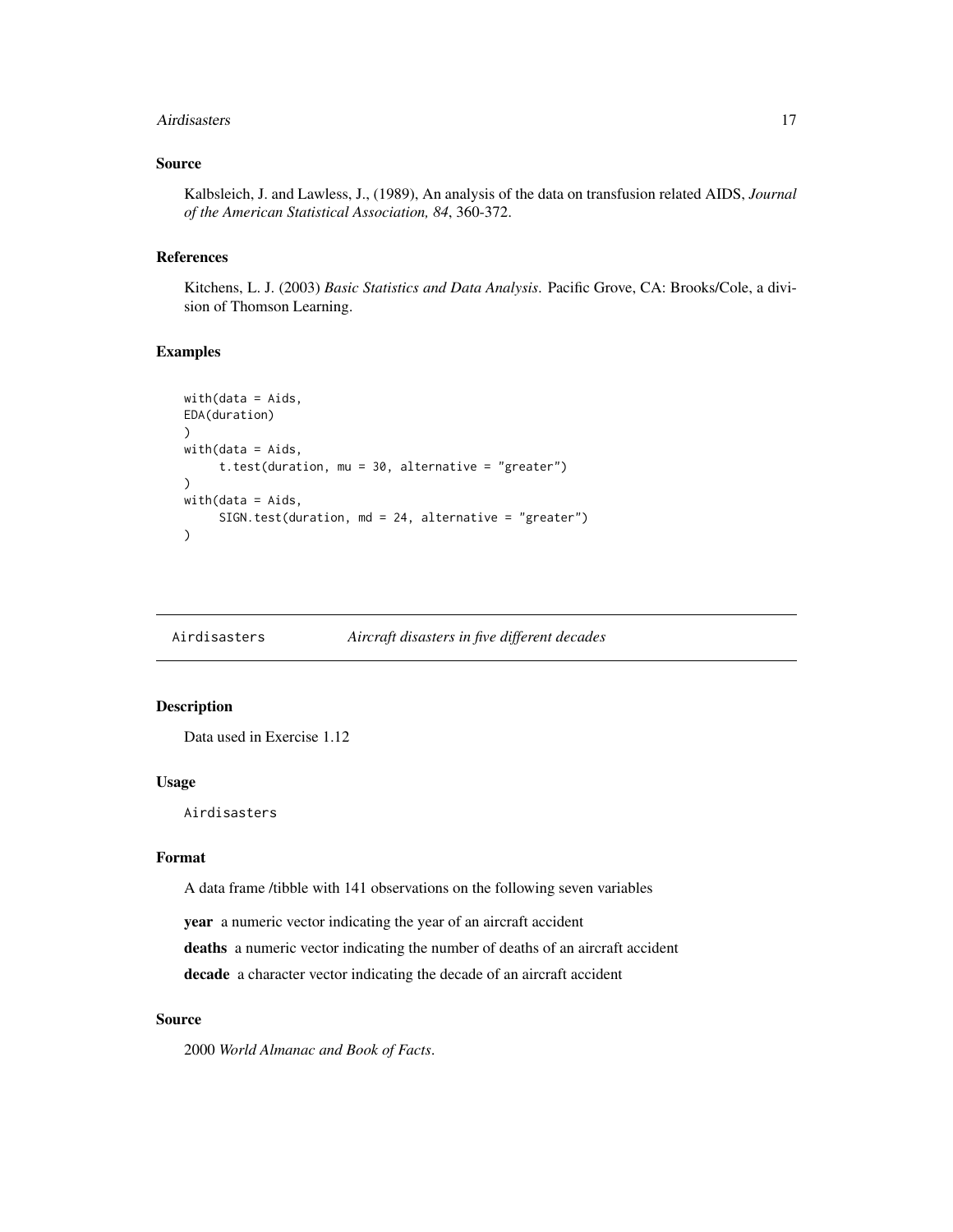### <span id="page-17-0"></span>References

Kitchens, L. J. (2003) *Basic Statistics and Data Analysis*. Pacific Grove, CA: Brooks/Cole, a division of Thomson Learning.

#### Examples

```
par(las = 1)stripchart(deaths \sim decade, data = Airdisasters,
           subset = decade != "1930s" & decade != "1940s",
          method = "stack", pch = 19, cex = 0.5, col = "red",
          main = "Aircraft Disasters 1950 - 1990",
          xlab = "Number of fatalities")
par(las = 0)
```

| Airline | Percentage of on-time arrivals and number of complaints for 11 air- |
|---------|---------------------------------------------------------------------|
|         | lines                                                               |

#### Description

Data for Example 2.9

#### Usage

Airline

### Format

A data frame/tibble with 11 observations on three variables

airline a charater variable with values Alaska, Amer West, American, Continental, Delta, Northwest, Pan Am, Southwest, TWA, United, and USAir

ontime a numeric vector

complaints complaints per 1000 passengers

### Source

Transportation Department.

### References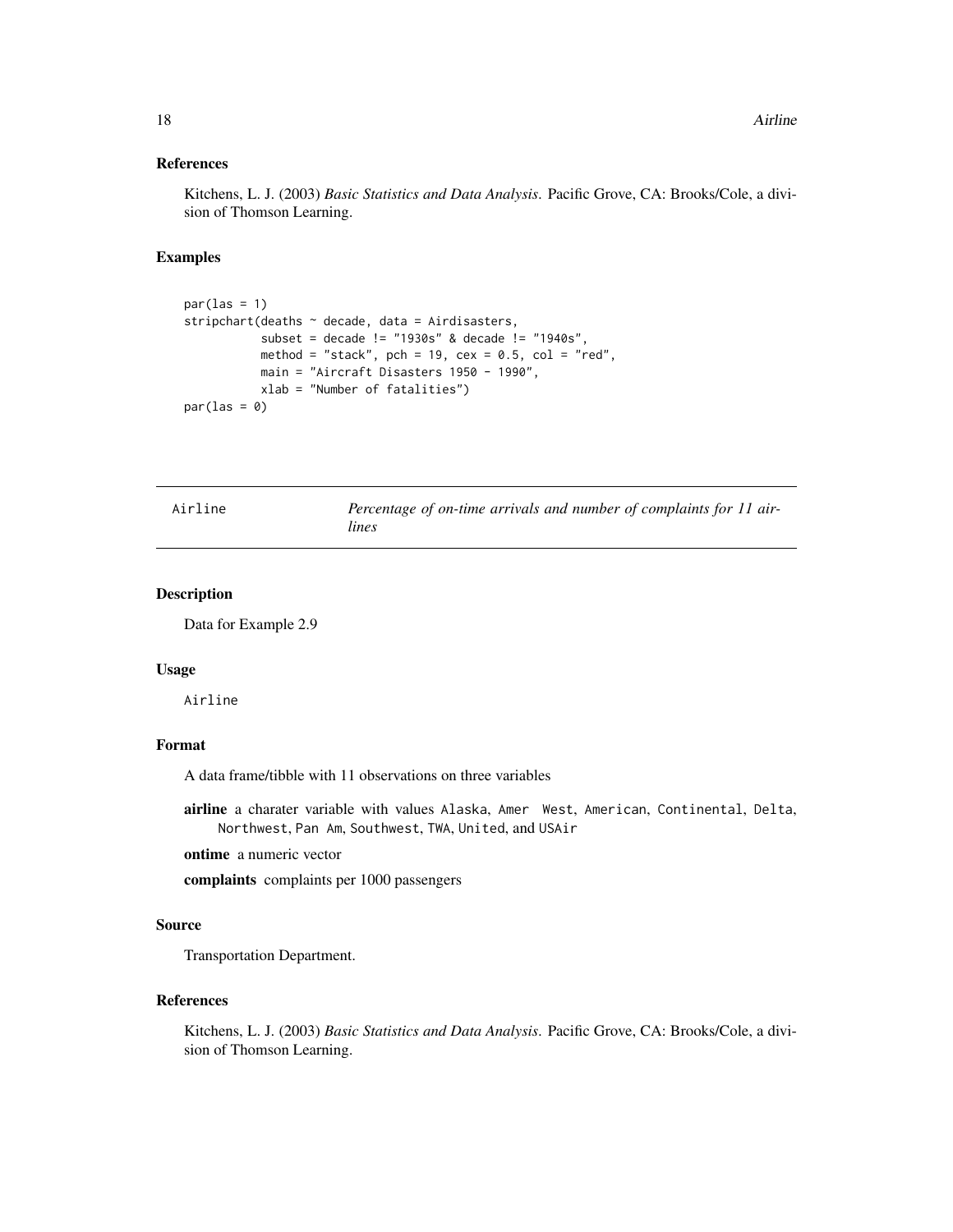#### <span id="page-18-0"></span>Alcohol 19

### Examples

```
with(data = Airline,
     barplot(complaints, names.arg = airline, col = "lightblue",
     \text{las} = 2)\mathcal{L}plot(complaints ~ ontime, data = Airline, pch = 19, col = "red",
     xlab = "On time", ylab = "Complaints")
```
Alcohol *Ages at which 14 female alcoholics began drinking*

### Description

Data used in Exercise 5.79

### Usage

Alcohol

### Format

A data frame/tibble with 14 observations on one variable

age age when individual started drinking

### References

Kitchens, L. J. (2003) *Basic Statistics and Data Analysis*. Pacific Grove, CA: Brooks/Cole, a division of Thomson Learning.

```
qqnorm(Alcohol$age)
qqline(Alcohol$age)
SIGN.test(Alcohol$age, md = 20, conf.level = 0.99)
```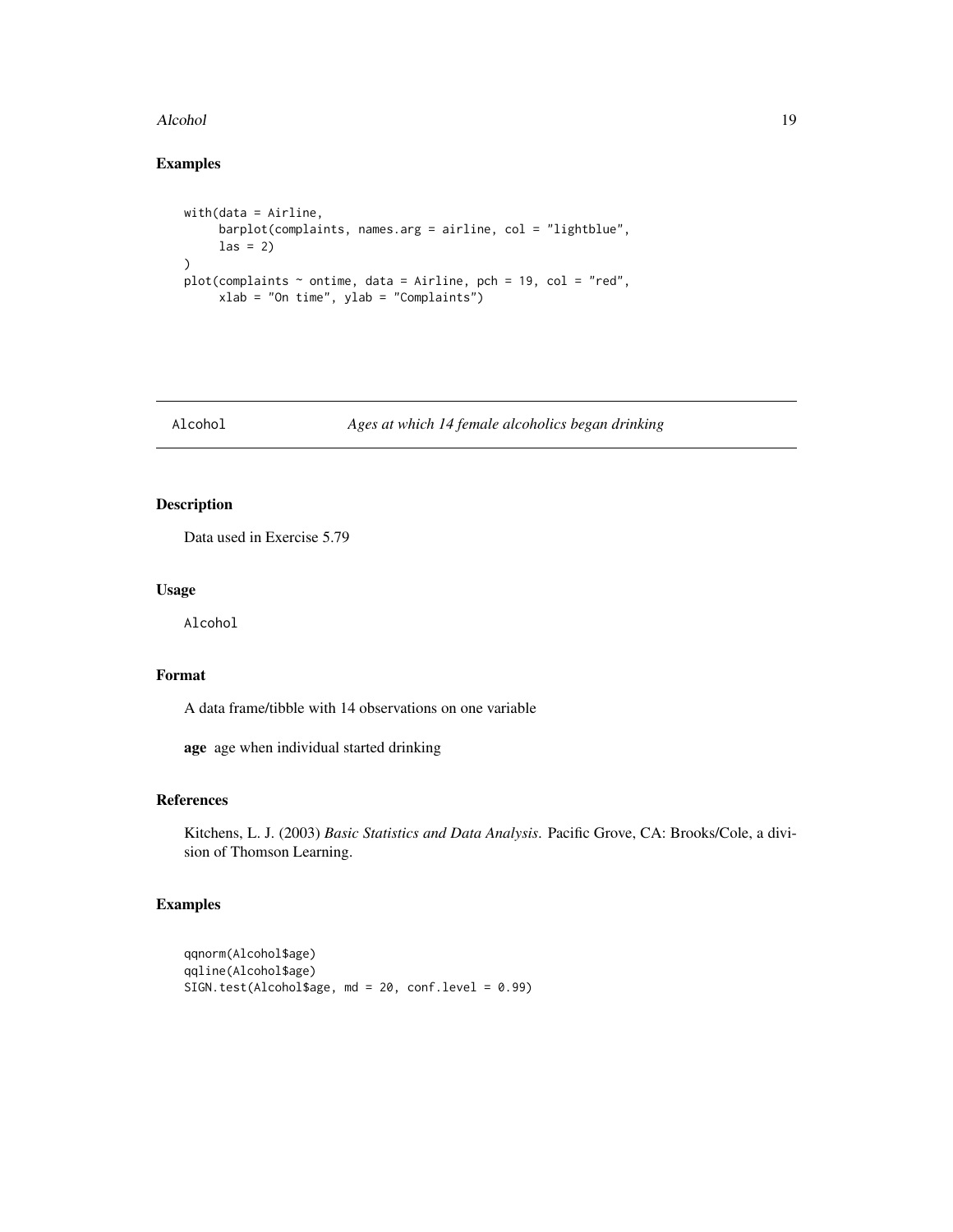<span id="page-19-0"></span>

Data used in Exercise 8.22

### Usage

Allergy

### Format

A data frame/tibble with 406 observations on two variables

event a factor with levels insomnia, headache, and drowsiness medication a factor with levels seldane-d, pseudoephedrine, and placebo

#### Source

Marion Merrel Dow, Inc. Kansas City, Mo. 64114.

#### References

Kitchens, L. J. (2003) *Basic Statistics and Data Analysis*. Pacific Grove, CA: Brooks/Cole, a division of Thomson Learning.

### Examples

T1 <- xtabs(~event + medication, data = Allergy) T1 chisq.test(T1)

Anesthet *Recovery times for anesthetized patients*

### Description

Data used in Exercise 5.58

#### Usage

Anesthet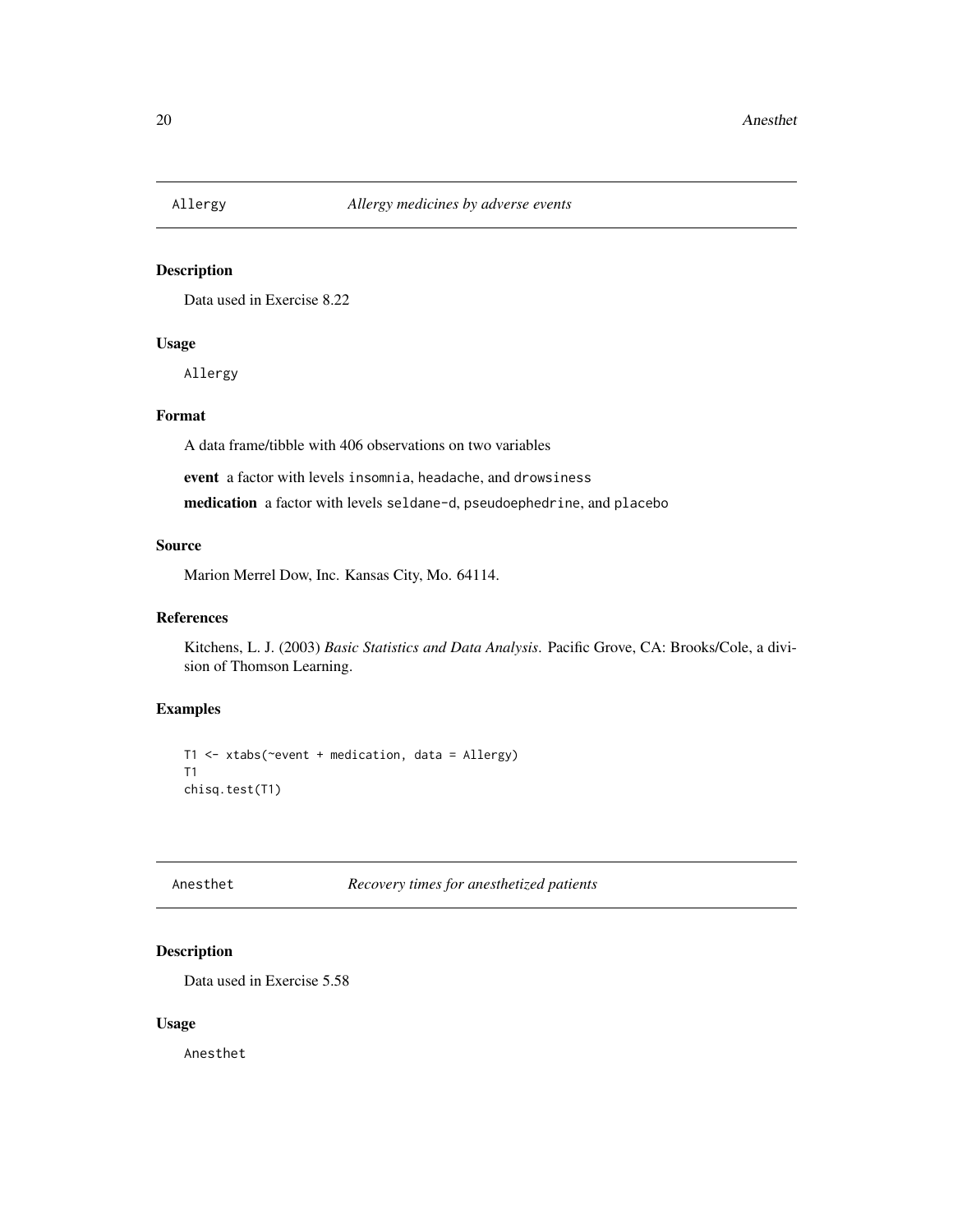#### <span id="page-20-0"></span>Anxiety 21

### Format

A with 10 observations on one variable

recover recovery time (in hours)

### References

Kitchens, L. J. (2003) *Basic Statistics and Data Analysis*. Pacific Grove, CA: Brooks/Cole, a division of Thomson Learning.

#### Examples

```
qqnorm(Anesthet$recover)
qqline(Anesthet$recover)
with(data = Anesthet,
t.test(recover, conf.level = 0.90)$conf
)
```
Anxiety *Math test scores versus anxiety scores before the test*

### Description

Data used in Exercise 2.96

#### Usage

Anxiety

#### Format

A data frame/tibble with 20 observations on two variables

anxiety anxiety score before a major math test

math math test score

#### References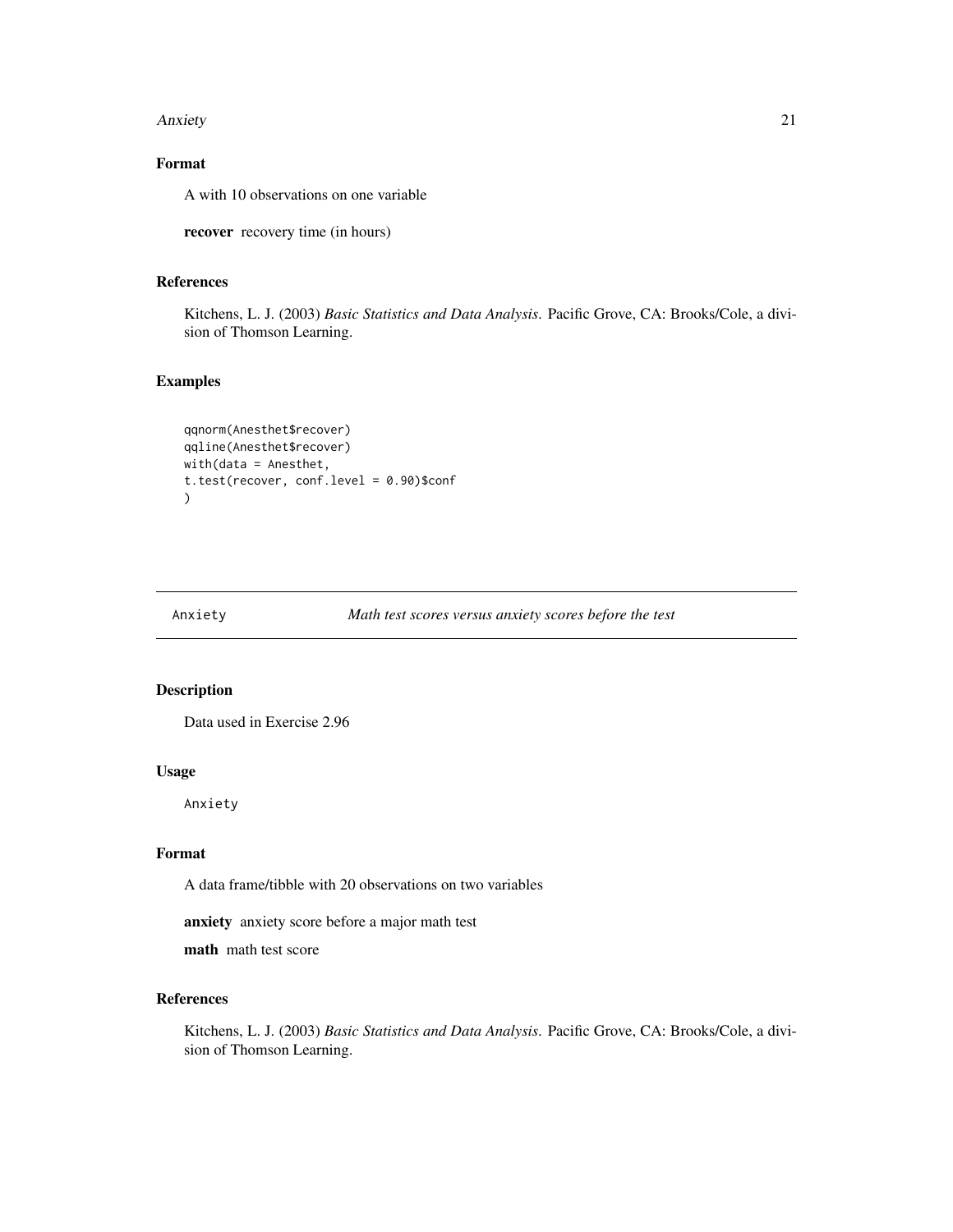### Examples

```
plot(math \sim anxiety, data = Anxiety, ylab = "score",
     main = "Exercise 2.96")
with(data = Anxiety,
cor(math, anxiety)
\lambdalinmod <- lm(math ~ anxiety, data = Anxiety)
abline(linmod, col = "purple")
summary(linmod)
```

| Apolipop | Level of apolipoprotein B and number of cups of coffee consumed per |
|----------|---------------------------------------------------------------------|
|          | day for 15 adult males                                              |

#### Description

Data used in Examples 9.2 and 9.9

#### Usage

Apolipop

### Format

A data frame/tibble with 15 observations on two variables

coffee number of cups of coffee per day

apolipB level of apoliprotein B

### References

Kitchens, L. J. (2003) *Basic Statistics and Data Analysis*. Pacific Grove, CA: Brooks/Cole, a division of Thomson Learning.

```
plot(apolipB ~ coffee, data = Apolipop)
linmod <- lm(apolipB ~ coffee, data = Apolipop)
summary(linmod)
summary(linmod)$sigma
anova(linmod)
anova(linmod)[2, 3]^.5
par(mfrow = c(2, 2))plot(linmod)
par(mfrow = c(1, 1))
```
<span id="page-21-0"></span>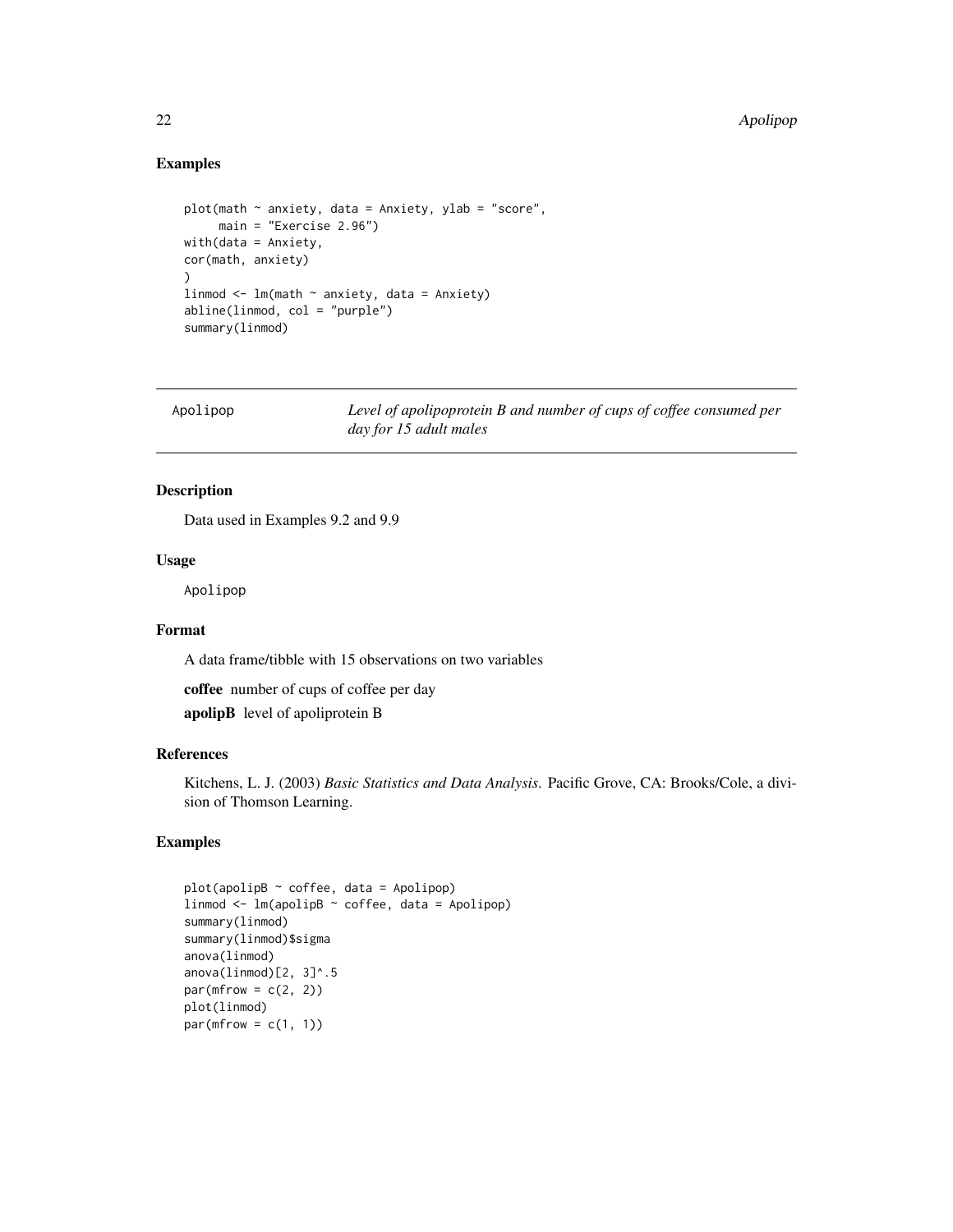<span id="page-22-0"></span>

Data for Exercise 1.119

### Usage

Append

### Format

A data frame/tibble with 20 observations on one variable

fee fees for an appendectomy for a random sample of 20 hospitals in North Carolina

#### Source

North Carolina Medical Database Commission, August 1994.

#### References

Kitchens, L. J. (2003) *Basic Statistics and Data Analysis*. Pacific Grove, CA: Brooks/Cole, a division of Thomson Learning.

### Examples

```
fee <- Append$fee
11 <- mean(fee) - 2*sd(fee)ul <- mean(fee) + 2*sd(fee)
limits <-c(ll, ul)
limits
fee[fee < ll | fee > ul]
```

| Appendec | Median costs of appendectomies at three different types of North Car- |
|----------|-----------------------------------------------------------------------|
|          | <i>olina hospitals</i>                                                |

### Description

Data for Exercise 10.60

#### Usage

Appendec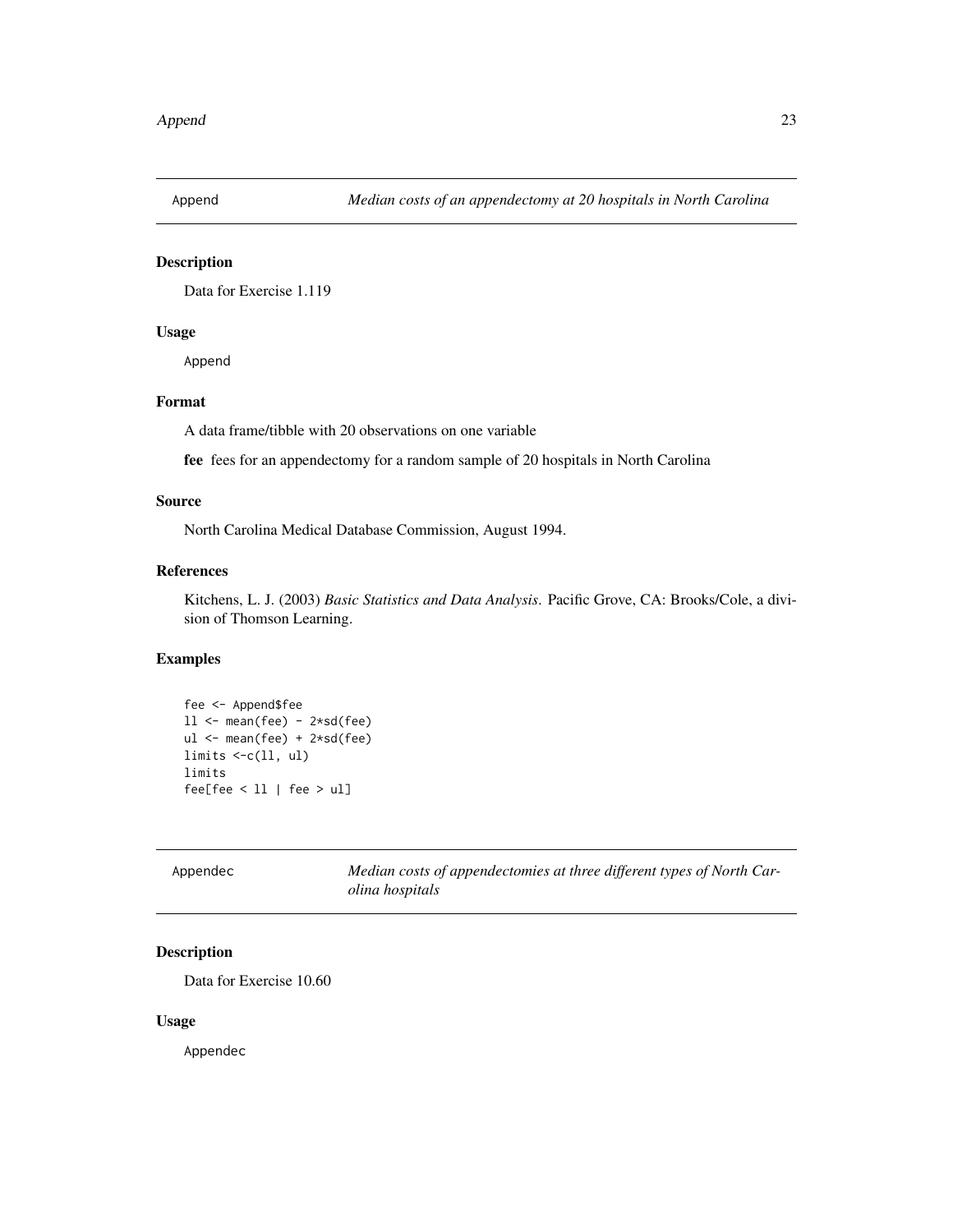### <span id="page-23-0"></span>Format

A data frame/tibble with 59 observations on two variables

cost median costs of appendectomies at hospitals across the state of North Carolina in 1992 region a vector classifying each hospital as rural, regional, or metropolitan

#### Source

*Consumer's Guide to Hospitalization Charges in North Carolina Hospitals* (August 1994), North Carolina Medical Database Commission, Department of Insurance.

#### References

Kitchens, L. J. (2003) *Basic Statistics and Data Analysis*. Pacific Grove, CA: Brooks/Cole, a division of Thomson Learning.

#### Examples

```
boxplot(cost \sim region, data = Appendec, col = c("red", "blue", "cyan"))
anova(lm(cost ~ region, data = Appendec))
```
Aptitude *Aptitude test scores versus productivity in a factory*

### Description

Data for Exercises 2.1, 2.26, 2.35 and 2.51

### Usage

Aptitude

### Format

A data frame/tibble with 8 observations on two variables

aptitude aptitude test scores

product productivity scores

### References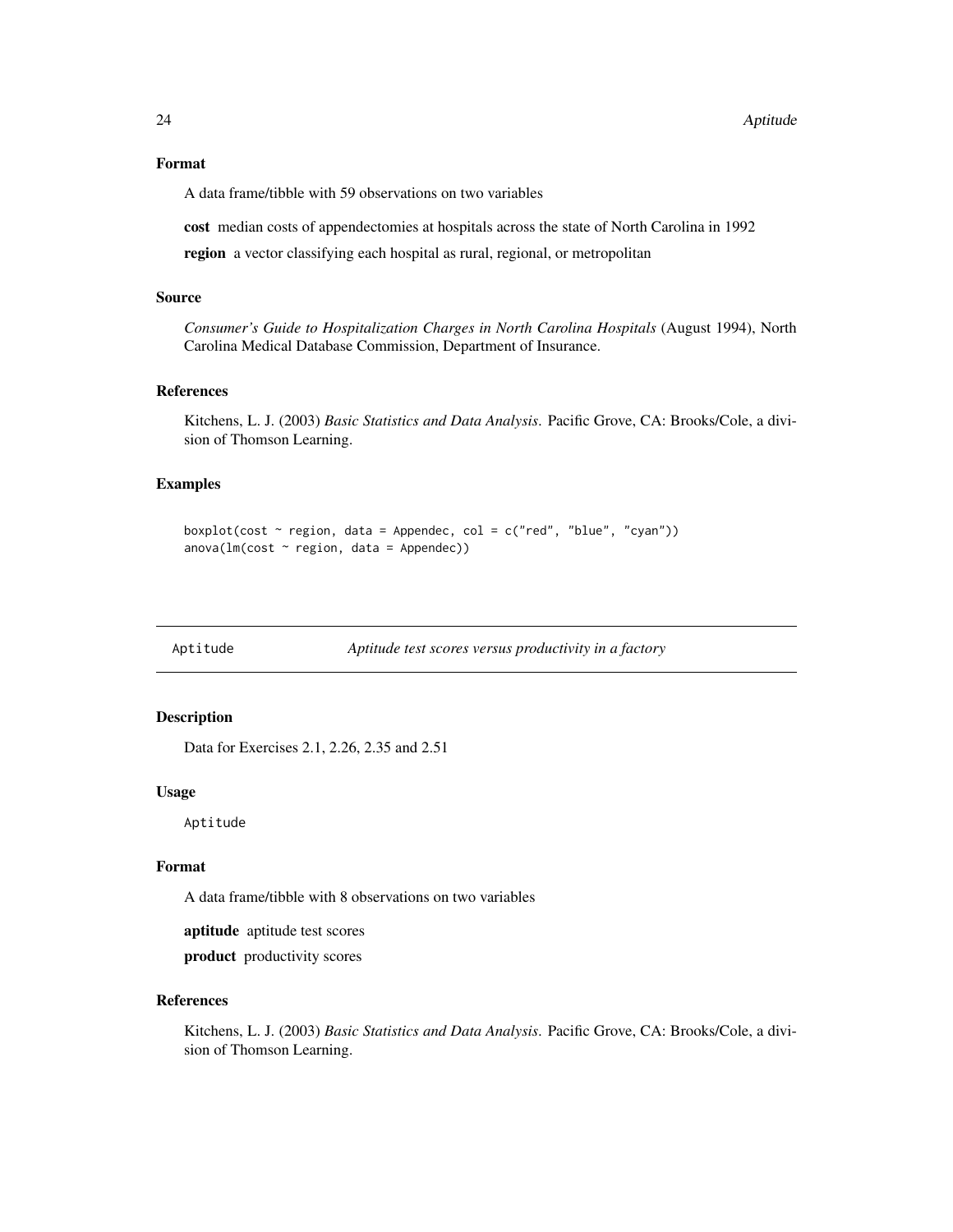#### <span id="page-24-0"></span>Archaeo 25

### Examples

```
plot(product \sim aptitude, data = Aptitude, main = "Exercise 2.1")
model1 <- lm(p \cdot r \cdot n) aptitude, data = Aptitude)
model1
abline(model1, col = "red", lwd=3)resid(model1)
fitted(model1)
cor(Aptitude$product, Aptitude$aptitude)
```
Archaeo *Radiocarbon ages of observations taken from an archaeological site*

### Description

Data for Exercises 5.120, 10.20 and Example 1.16

#### Usage

Archaeo

#### Format

A data frame/tibble with 60 observations on two variables

age number of years before 1983 - the year the data were obtained

phase Ceramic Phase numbers

### Source

Cunliffe, B. (1984) and Naylor and Smith (1988).

### References

Kitchens, L. J. (2003) *Basic Statistics and Data Analysis*. Pacific Grove, CA: Brooks/Cole, a division of Thomson Learning.

```
boxplot(age \sim phase, data = Archaeo, col = "yellow",
       main = "Example 1.16", xlab = "Ceramic Phase", ylab = "Age")
anova(lm(age ~ as.factor(phase), data= Archaeo))
```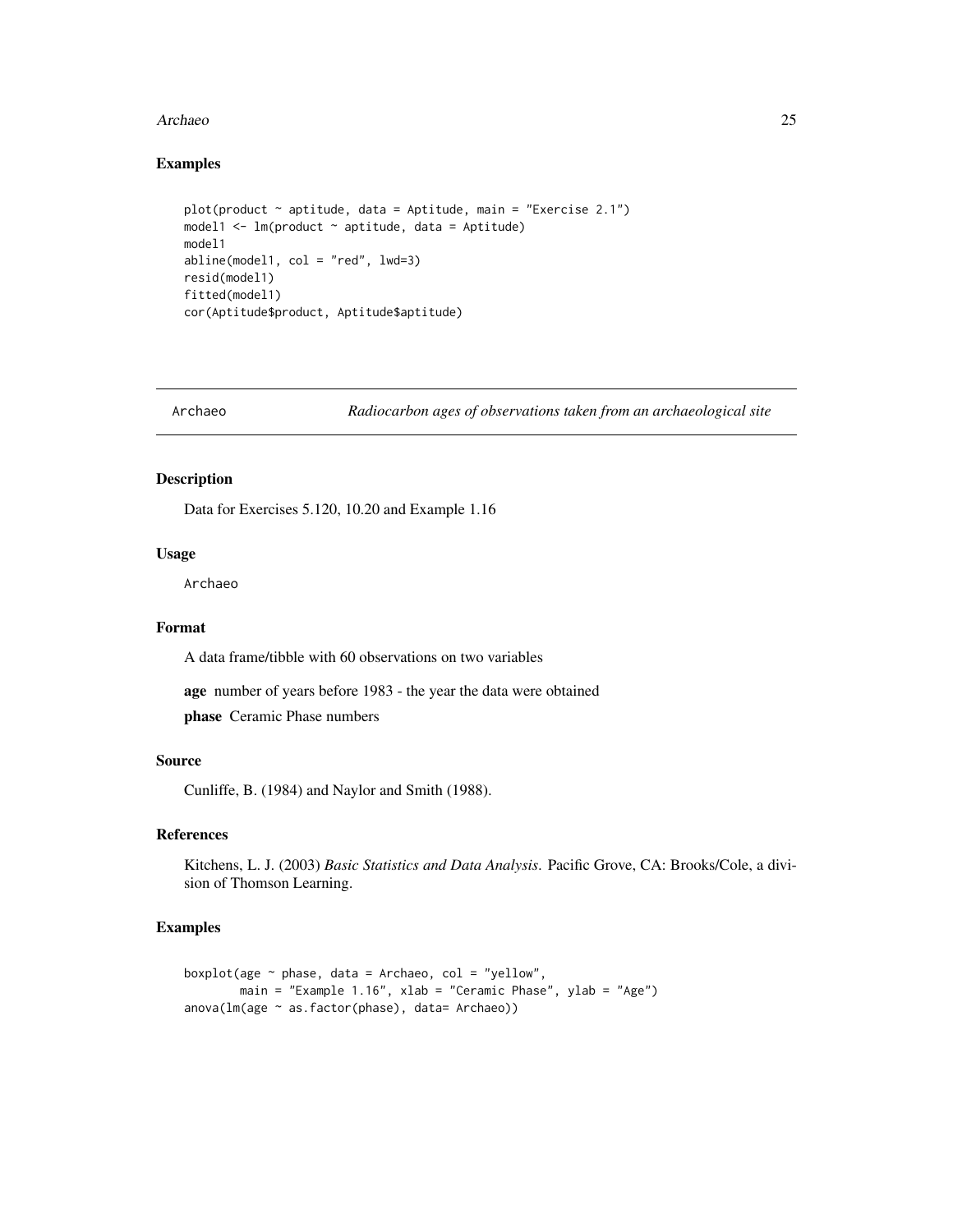<span id="page-25-0"></span>

Data for Exercise 10.58

#### Usage

Arthriti

### Format

A data frame/tibblewith 51 observations on two variables

time time (measured in days) until an arthritis sufferer experienced relief

treatment a factor with levels A, B, and C

#### References

Kitchens, L. J. (2003) *Basic Statistics and Data Analysis*. Pacific Grove, CA: Brooks/Cole, a division of Thomson Learning.

#### Examples

boxplot(time ~ treatment, data = Arthriti, col = c("lightblue", "lightgreen", "yellow"), ylab = "days")  $anova(Im(time ~ treatment, data = Arthuriti))$ 

Artifici *Durations of operation for 15 artificial heart transplants*

### Description

Data for Exercise 1.107

#### Usage

Artifici

### Format

A data frame/tibble with 15 observations on one variable

duration duration (in hours) for transplant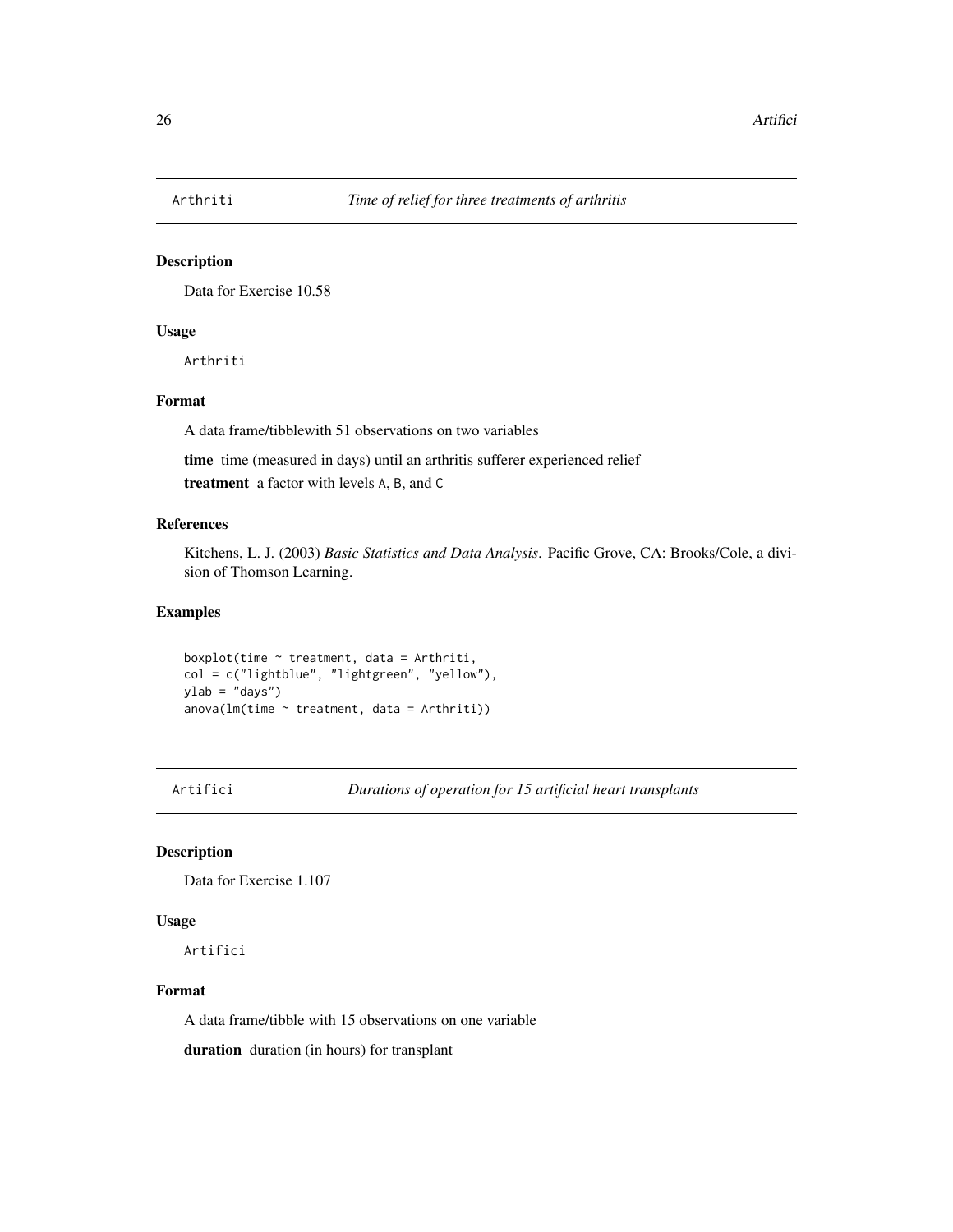#### <span id="page-26-0"></span>Asprin 27

### References

Kitchens, L. J. (2003) *Basic Statistics and Data Analysis*. Pacific Grove, CA: Brooks/Cole, a division of Thomson Learning.

#### Examples

```
stem(Artifici$duration, 2)
summary(Artifici$duration)
values <- Artifici$duration[Artifici$duration < 6.5]
values
summary(values)
```
Asprin *Dissolving time versus level of impurities in aspirin tablets*

### Description

Data for Exercise 10.51

#### Usage

Asprin

### Format

A data frame/tibble with 15 observations on two variables

time time (in seconds) for aspirin to dissolve

impurity impurity of an ingredient with levels 1%, 5%, and 10%

### References

Kitchens, L. J. (2003) *Basic Statistics and Data Analysis*. Pacific Grove, CA: Brooks/Cole, a division of Thomson Learning.

```
boxplot(time \sim impurity, data = Asprin,
        col = c("red", "blue", "green")
```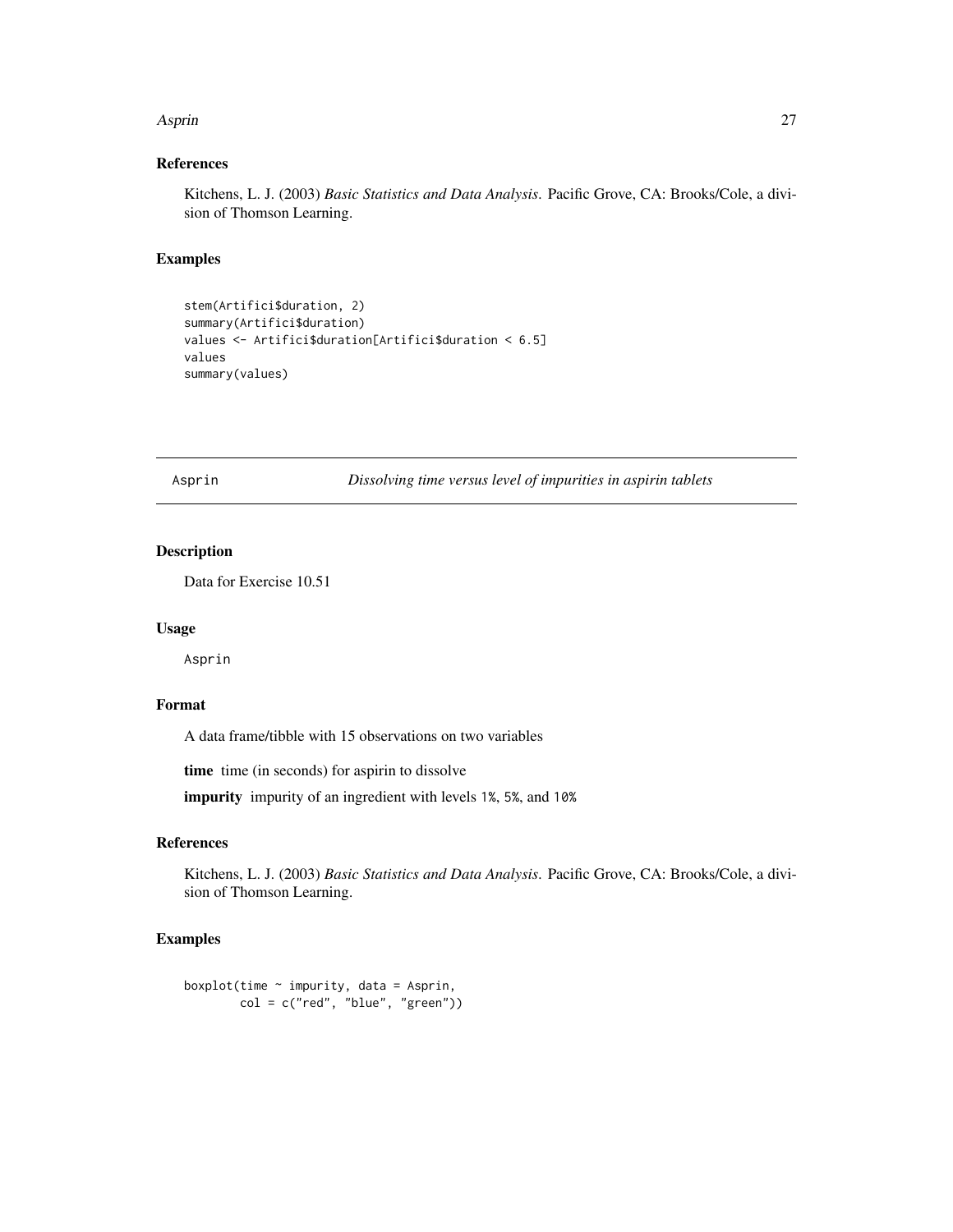<span id="page-27-0"></span>

Data for Exercise 7.52

### Usage

Asthmati

### Format

A data frame/tibble with nine observations on three variables

drug asthmatic relief index for patients given a drug

placebo asthmatic relief index for patients given a placebo

difference difference between the placebo and drug

### References

Kitchens, L. J. (2003) *Basic Statistics and Data Analysis*. Pacific Grove, CA: Brooks/Cole, a division of Thomson Learning.

### Examples

```
qqnorm(Asthmati$difference)
qqline(Asthmati$difference)
shapiro.test(Asthmati$difference)
with(data = Asthmati,
     t.test(placebo, drug, paired = TRUE, mu = 0, alternative = "greater")
\mathcal{L}
```
Attorney *Number of convictions reported by U.S. attorney's offices*

### Description

Data for Example 2.2 and Exercises 2.43 and 2.57

#### Usage

Attorney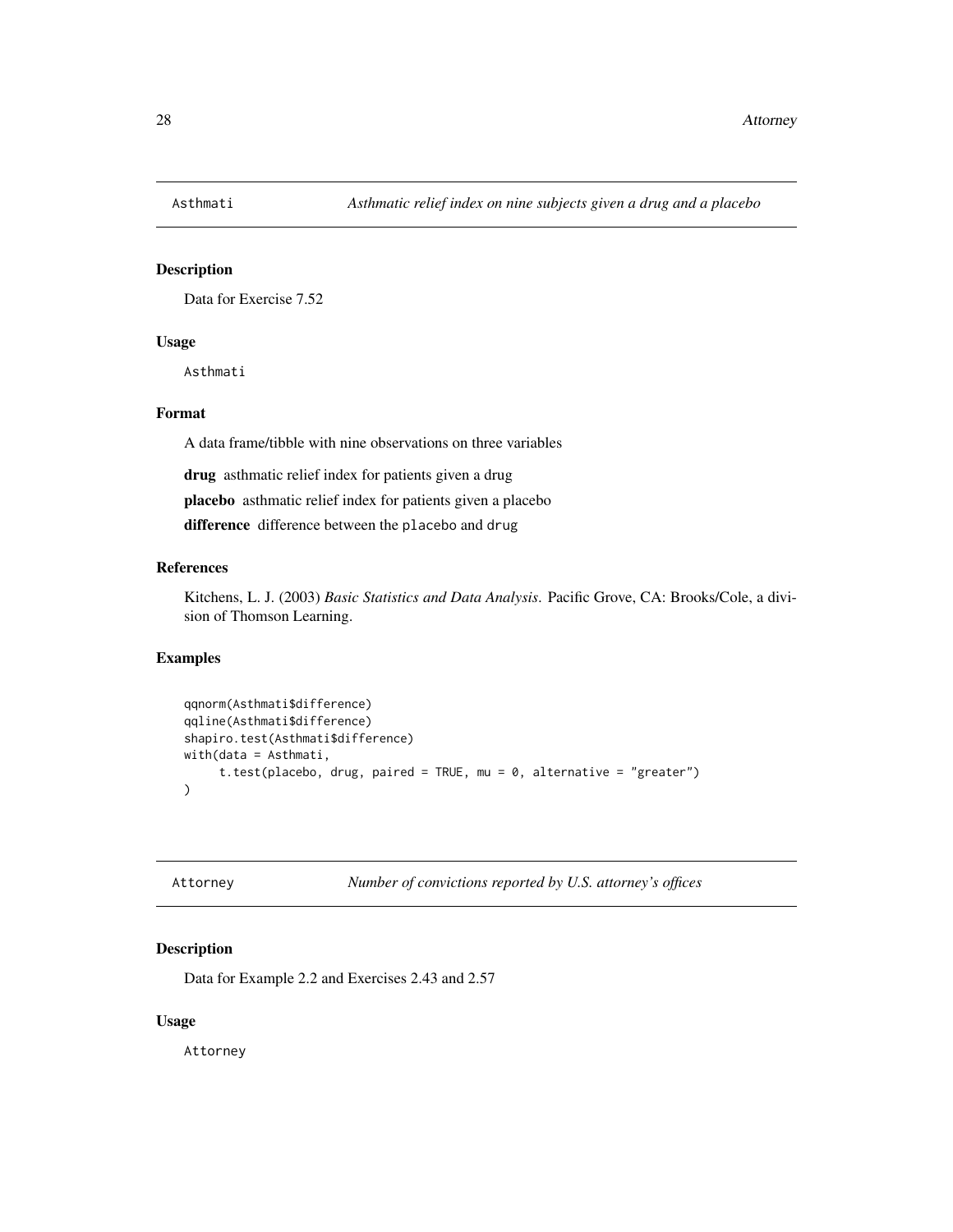#### <span id="page-28-0"></span>Autogear 29

#### Format

A data frame/tibble with 88 observations on three variables

staff U.S. attorneys' office staff per 1 million population

convict U.S. attorneys' office convictions per 1 million population

district a factor with levels Albuquerque, Alexandria, Va, Anchorage, Asheville, NC, Atlanta, Baltimore, Baton Rouge, Billings, Mt, Birmingham, Al, Boise, Id, Boston, Buffalo, Burlington, Vt, Cedar Rapids, Charleston, WVA, Cheyenne, Wy, Chicago, Cincinnati, Cleveland, Columbia, SC, Concord, NH, Denver, Des Moines, Detroit, East St. Louis, Fargo, ND, Fort Smith, Ark, Fort Worth, Grand Rapids, Mi, Greensboro, NC, Honolulu, Houston, Indianapolis, Jackson, Miss, Kansas City, Knoxville, Tn, Las Vegas, Lexington,Ky, Little Rock, Los Angeles, Louisville, Memphis, Miami, Milwaukee, Minneapolis, Mobile, Ala, Montgomery, Ala, Muskogee, Ok, Nashville, New Haven,Conn, New Orleans, New York (Brooklyn), New York (Manhattan), Newark, NJ, Oklahoma City, Omaha, Oxford, Miss, Pensacola, Fl, Philadelphia, Phoenix, Pittsburgh, Portland, Maine, Portland, Ore, Providence, RI, Raleigh, NC, Roanoke, Va, Sacramento, Salt Lake City, San Antonio, San Diego, San Francisco, Savannah, Ga, Scranton, Pa, Seattle, Shreveport, La, Sioux Falls, SD, South Bend, Ind, Spokane, Wash ,Springfield, Ill, St. Louis, Syracuse, NY, Tampa, Topeka, Kan, Tulsa, Tyler, Tex, Washington, Wheeling, WVa, and Wilmington,Del

#### References

Kitchens, L. J. (2003) *Basic Statistics and Data Analysis*. Pacific Grove, CA: Brooks/Cole, a division of Thomson Learning.

#### Examples

```
par(mfrow=c(1, 2))plot(convict ~ staff, data = Attorney, main = "With Washington, D.C.")
plot(convict[-86] ~staff[-86], data = Attorney,
main = "Without Washington, D.C.")
par(mfrow=c(1, 1))
```
Autogear *Number of defective auto gears produced by two manufacturers*

#### **Description**

Data for Exercise 7.46

#### Usage

Autogear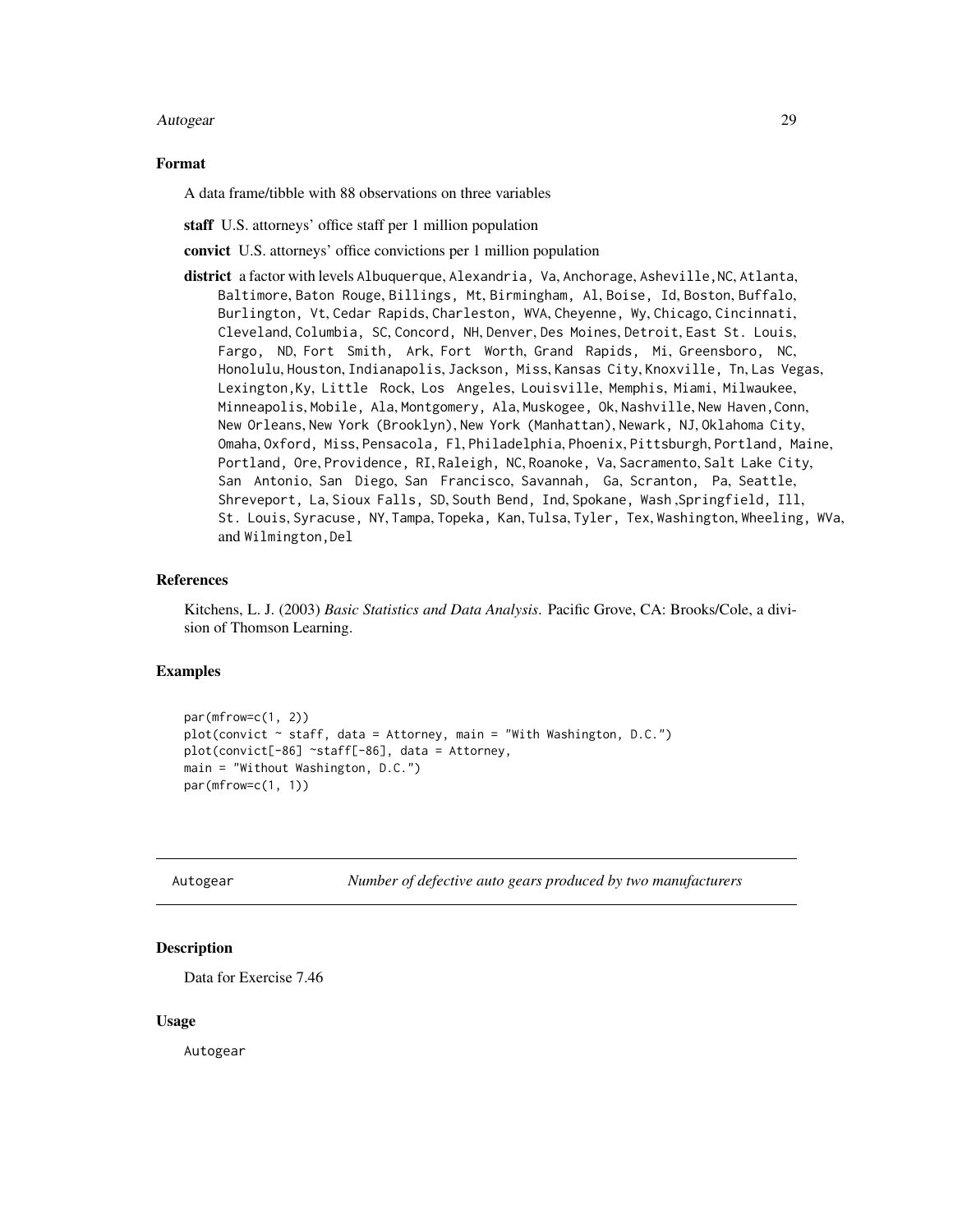### Format

A data frame/tibble with 20 observations on two variables

defectives number of defective gears in the production of 100 gears per day manufacturer a factor with levels A and B

#### References

Kitchens, L. J. (2003) *Basic Statistics and Data Analysis*. Pacific Grove, CA: Brooks/Cole, a division of Thomson Learning.

#### Examples

```
t.test(defectives ~ manufacturer, data = Autogear)
wilcox.test(defectives ~ manufacturer, data = Autogear)
t.test(defectives ~ manufacturer, var.equal = TRUE, data = Autogear)
```

| Backtoback | Illustrates inferences based on pooled t-test versus Wilcoxon rank sum |
|------------|------------------------------------------------------------------------|
|            | test                                                                   |

#### Description

Data for Exercise 7.40

#### Usage

Backtoback

#### Format

A data frame/tibble with 24 observations on two variables

score a numeric vector

group a numeric vector

#### References

Kitchens, L. J. (2003) *Basic Statistics and Data Analysis*. Pacific Grove, CA: Brooks/Cole, a division of Thomson Learning.

```
wilcox.test(score ~ group, data = Backtoback)
t.test(score ~ group, data = Backtoback)
```
<span id="page-29-0"></span>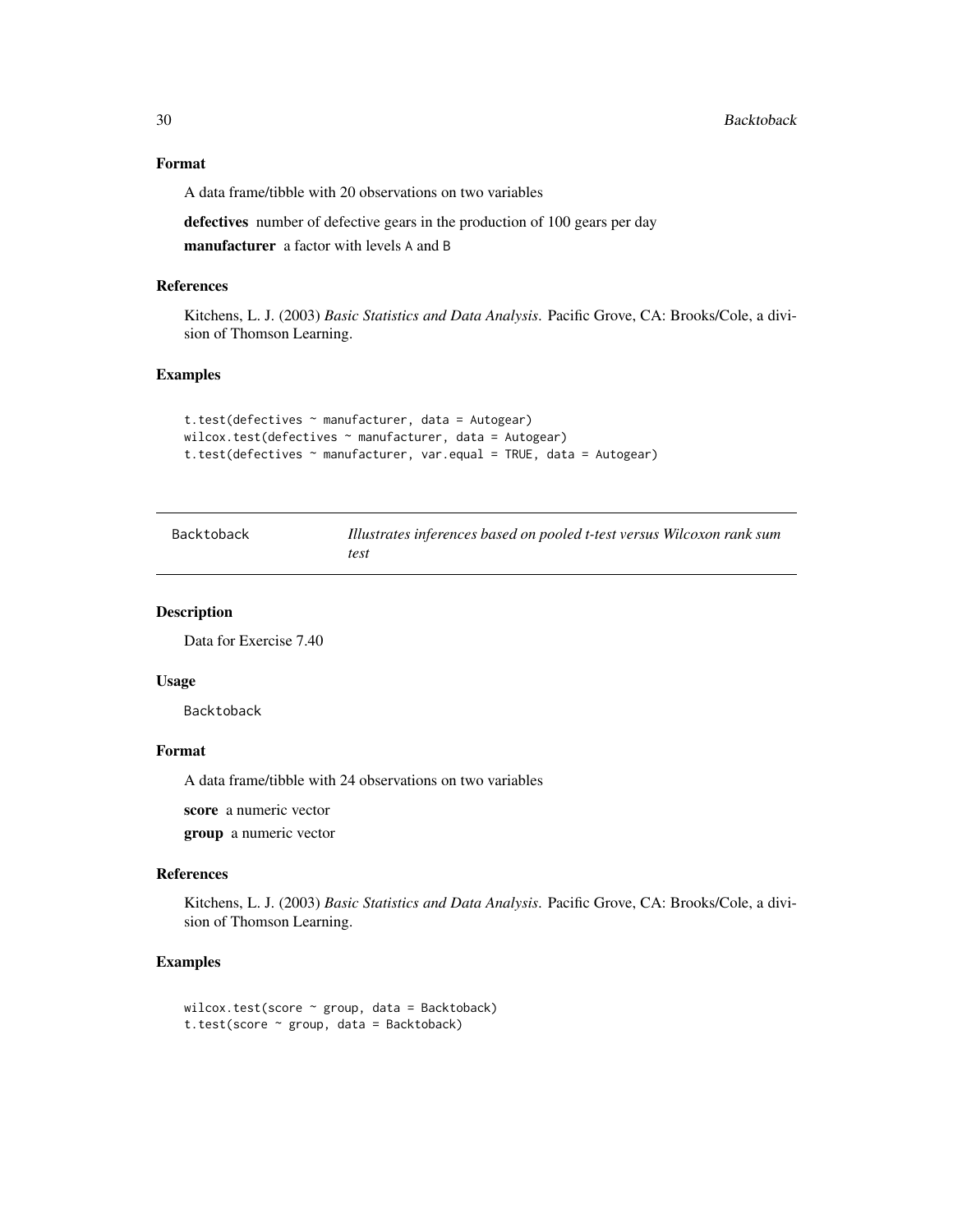<span id="page-30-0"></span>

Data for Exercise 1.11

### Usage

Bbsalaries

### Format

A data frame/tibble with 142 observations on two variables

salary 1999 salary for baseball player

team a factor with levels Angels, Indians, Orioles, Redsoxs, and Whitesoxs

#### References

Kitchens, L. J. (2003) *Basic Statistics and Data Analysis*. Pacific Grove, CA: Brooks/Cole, a division of Thomson Learning.

### Examples

```
stripchart(salary ~ team, data = Bbsalaries, method = "stack",
           pch = 19, col = "blue", cex = 0.75)
title(main = "Major League Salaries")
```

| Bigten | Graduation rates for student athletes and nonathletes in the Big Ten |  |
|--------|----------------------------------------------------------------------|--|
|        | Conf.                                                                |  |

#### Description

Data for Exercises 1.124 and 2.94

### Usage

Bigten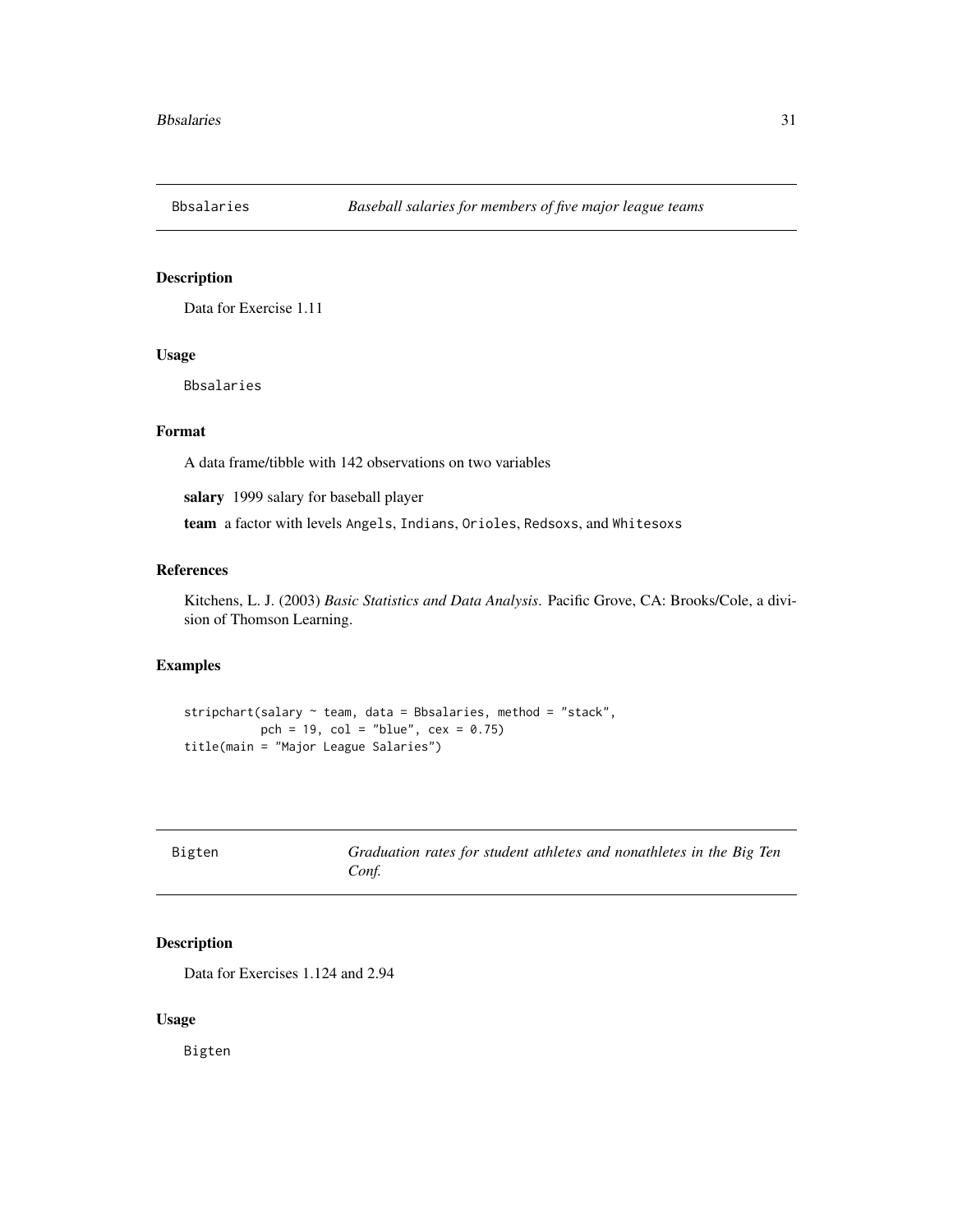### <span id="page-31-0"></span>Format

A data frame/tibble with 44 observations on the following four variables

- school a factor with levels Illinois, Indiana, Iowa, Michigan, Michigan State, Minnesota, Northwestern, Ohio State, Penn State, Purdue, and Wisconsin
- rate graduation rate

year factor with two levels 1984-1985 and 1993-1994

status factor with two levels athlete and student

### Source

NCAA Graduation Rates Report, 2000.

### References

Kitchens, L. J. (2003) *Basic Statistics and Data Analysis*. Pacific Grove, CA: Brooks/Cole, a division of Thomson Learning.

#### Examples

```
boxplot(rate \sim status, data = subset(Bigten, year = "1993-1994"),
horizontal = TRUE, main = "Graduation Rates 1993-1994")
with(data = Bigten,
     tapply(rate, list(year, status), mean)
)
```
Biology *Test scores on first exam in biology class*

#### Description

Data for Exercise 1.49

#### Usage

Biology

#### Format

A data frame/tibble with 30 observations on one variable

score test scores on the first test in a beginning biology class

#### References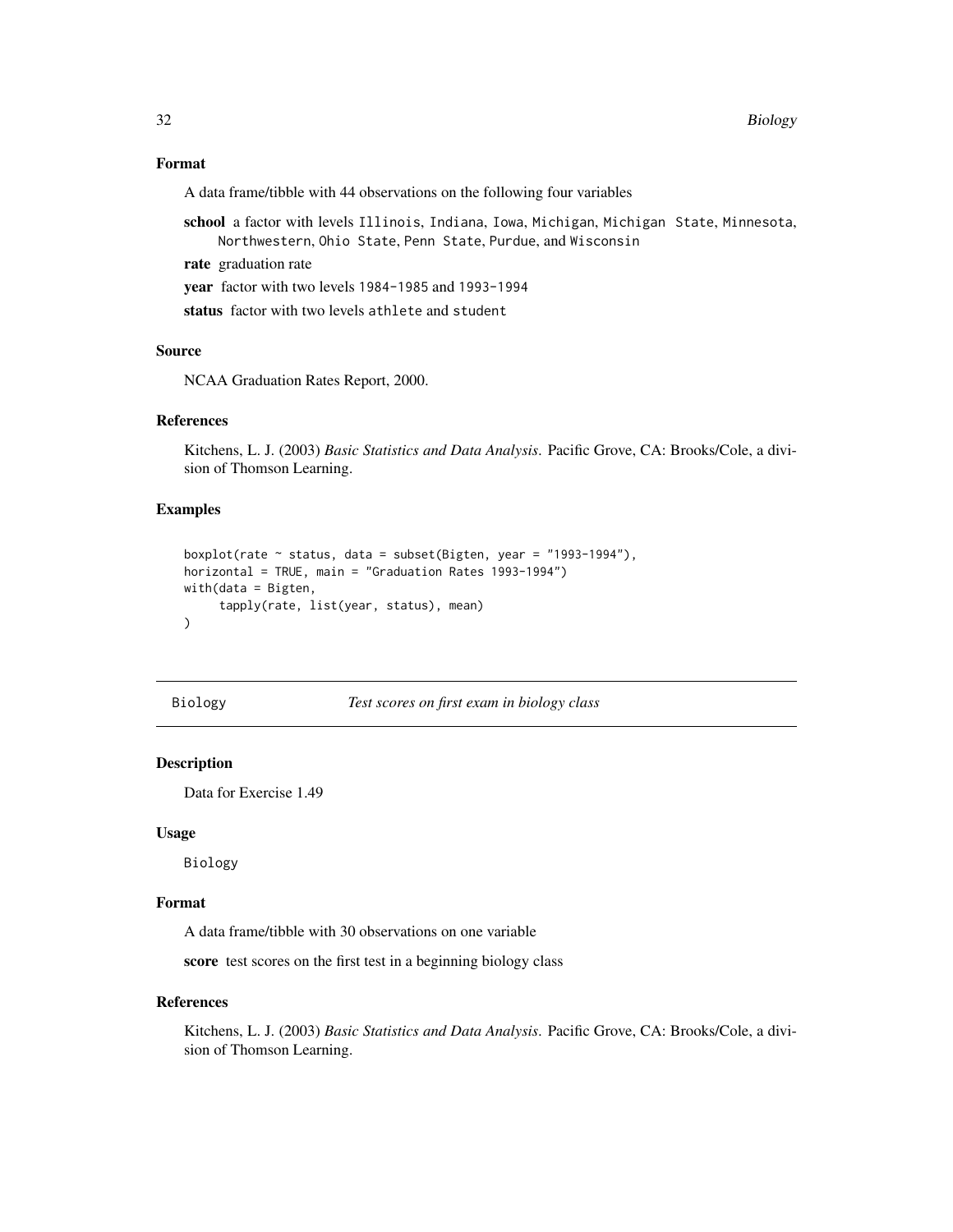#### <span id="page-32-0"></span>Birth 33

### Examples

```
hist(Biology$score, breaks = "scott", col = "brown", freq = FALSE,
main = "Problem 1.49", xlab = "Test Score")lines(density(Biology$score), lwd=3)
```
Birth *Live birth rates in 1990 and 1998 for all states*

### Description

Data for Example 1.10

#### Usage

Birth

#### Format

A data frame/tibble with 51 observations on three variables

- state a character with levels Alabama, Alaska, Arizona, Arkansas, California, Colorado, Connecticut, Delaware, District of Colunbia, Florida, Georgia, Hawaii, Idaho, Illinois, Indiana, Iowa, Kansas, Kentucky, Louisiana, Maine, Maryland, Massachusetts, Michigan, Minnesota, Mississippi, Missour, Montana, Nebraska, Nevada, New Hampshire, New Jersey, New Mexico, New York, North Carolina, North Dakota, Ohio, Oklahoma, Oregon, Pennsylvania, Rhode Island, South Carolina, South Dakota, Tennessee, Texas, Utah, Vermont, Virginia, Washington, West Virginia, Wisconsin, and Wyoming
- rate live birth rates per 1000 population

year a factor with levels 1990 and 1998

#### Source

*National Vital Statistics Report, 48*, March 28, 2000, National Center for Health Statistics.

### References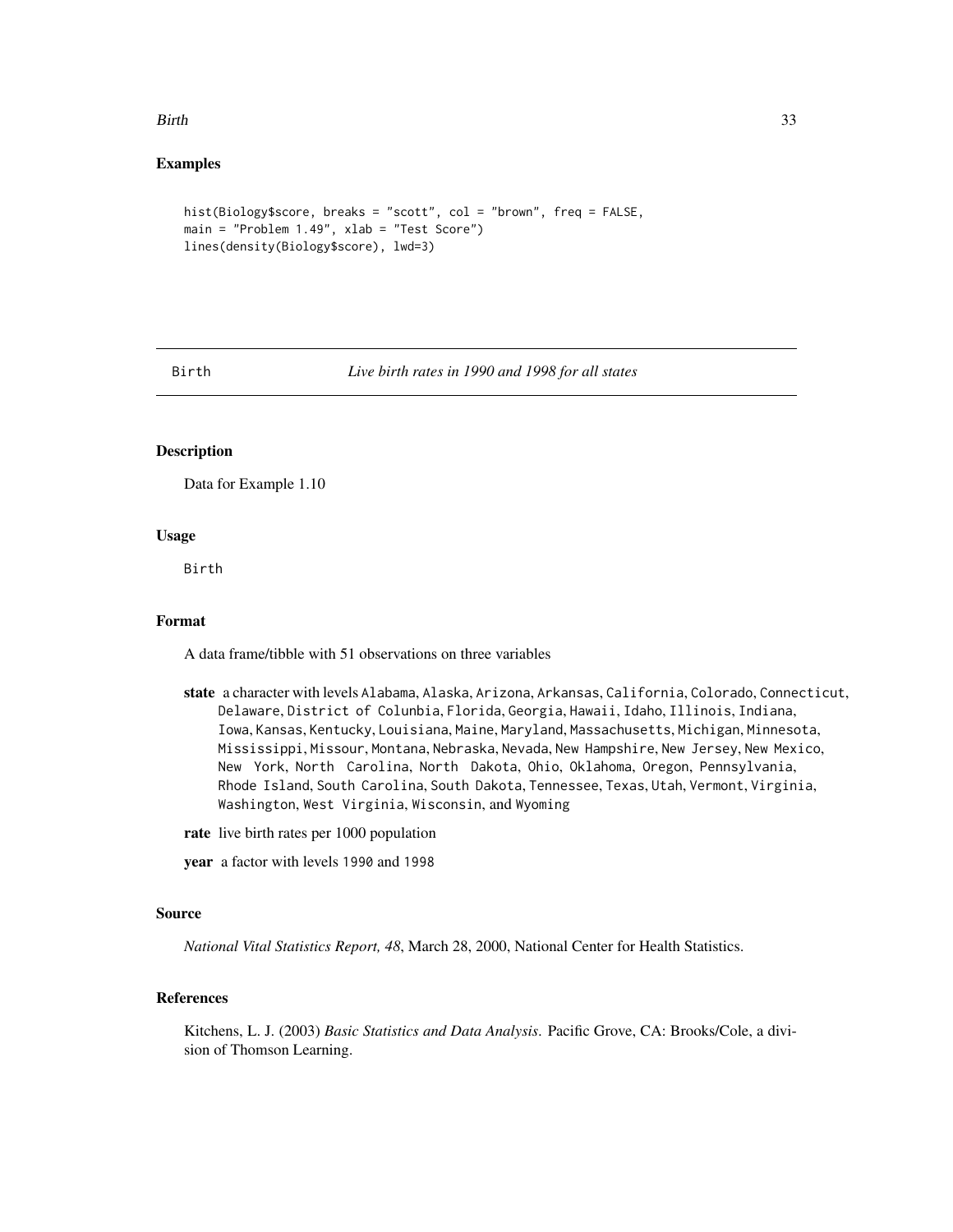#### Examples

```
rate1998 \le subset(Birth, year == "1998", select = rate)
stem(x =rate1998$rate, scale = 2)
hist(rate1998$rate, breaks = seq(10.9, 21.9, 1.0), xlab = "1998 Birth Rate",
     main = "Figure 1.14 in BSDA", col = "pink")hist(rate1998$rate, breaks = seq(10.9, 21.9, 1.0), xlab = "1998 Birth Rate",
     main = "Figure 1.16 in BSDA", col = "pink", freq = FALSE)
lines(density(rate1998$rate), lwd = 3)
rm(rate1998)
```
Blackedu *Education level of blacks by gender*

#### Description

Data for Exercise 8.55

### Usage

Blackedu

#### Format

A data frame/tibble with 3800 observations on two variables

gender a factor with levels Female and Male

education a factor with levels High school dropout, High school graudate, Some college, Bachelor's degree, and Graduate degree

### Source

Bureau of Census data.

#### References

Kitchens, L. J. (2003) *Basic Statistics and Data Analysis*. Pacific Grove, CA: Brooks/Cole, a division of Thomson Learning.

```
T1 <- xtabs(~gender + education, data = Blackedu)
T1
chisq.test(T1)
```
<span id="page-33-0"></span>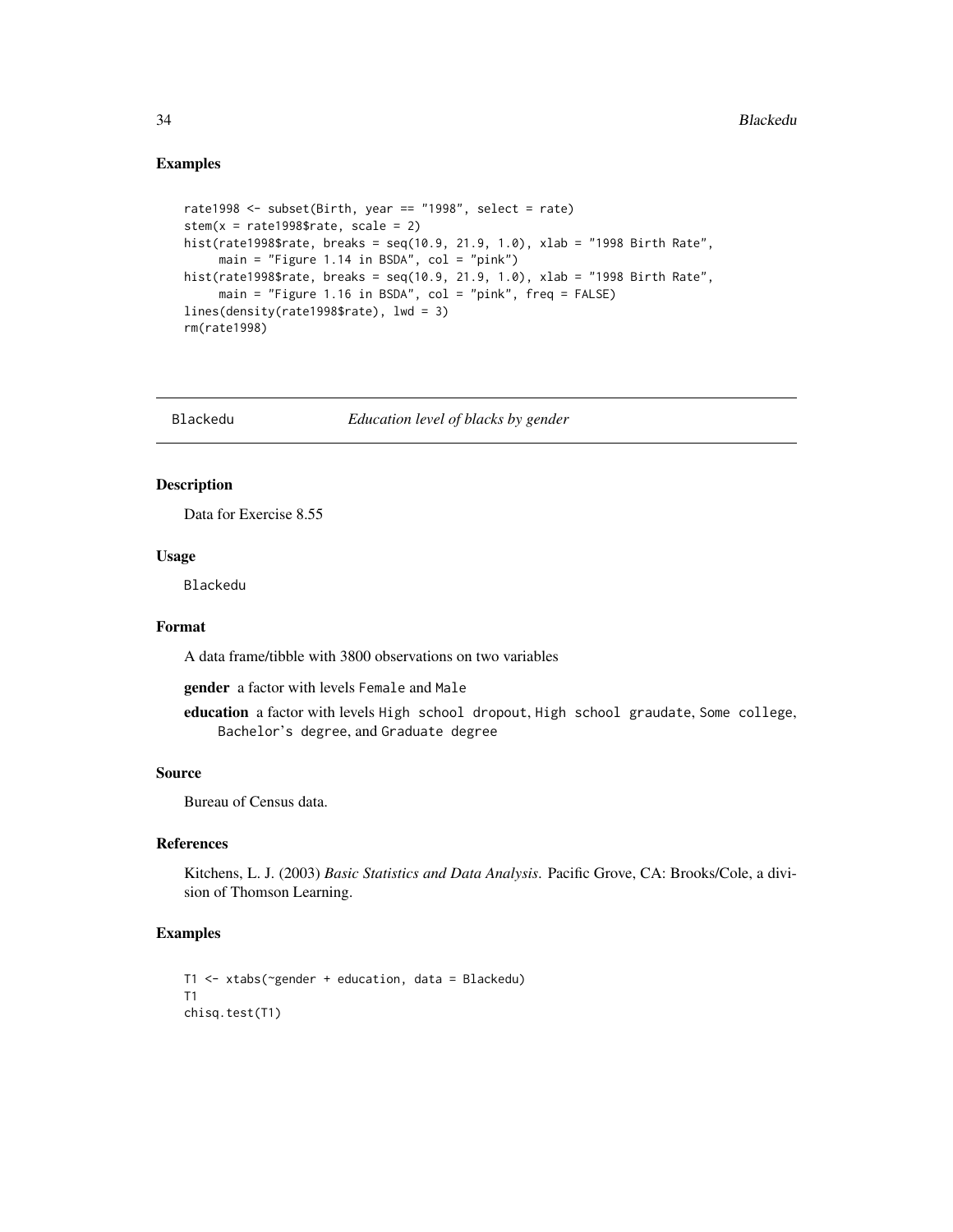<span id="page-34-0"></span>

Data for Exercise 7.84

### Usage

Blood

### Format

A data frame/tibble with 15 observations on the following two variables

machine blood pressure recorded from an automated blood pressure machine

expert blood pressure recorded by an expert using an at-home device

### References

Kitchens, L. J. (2003) *Basic Statistics and Data Analysis*. Pacific Grove, CA: Brooks/Cole, a division of Thomson Learning.

#### Examples

```
DIFF <- Blood$machine - Blood$expert
shapiro.test(DIFF)
qqnorm(DIFF)
qqline(DIFF)
rm(DIFF)
t.test(Blood$machine, Blood$expert, paired = TRUE)
```
Board *Incomes of board members from three different universities*

### Description

Data for Exercise 10.14

#### Usage

Board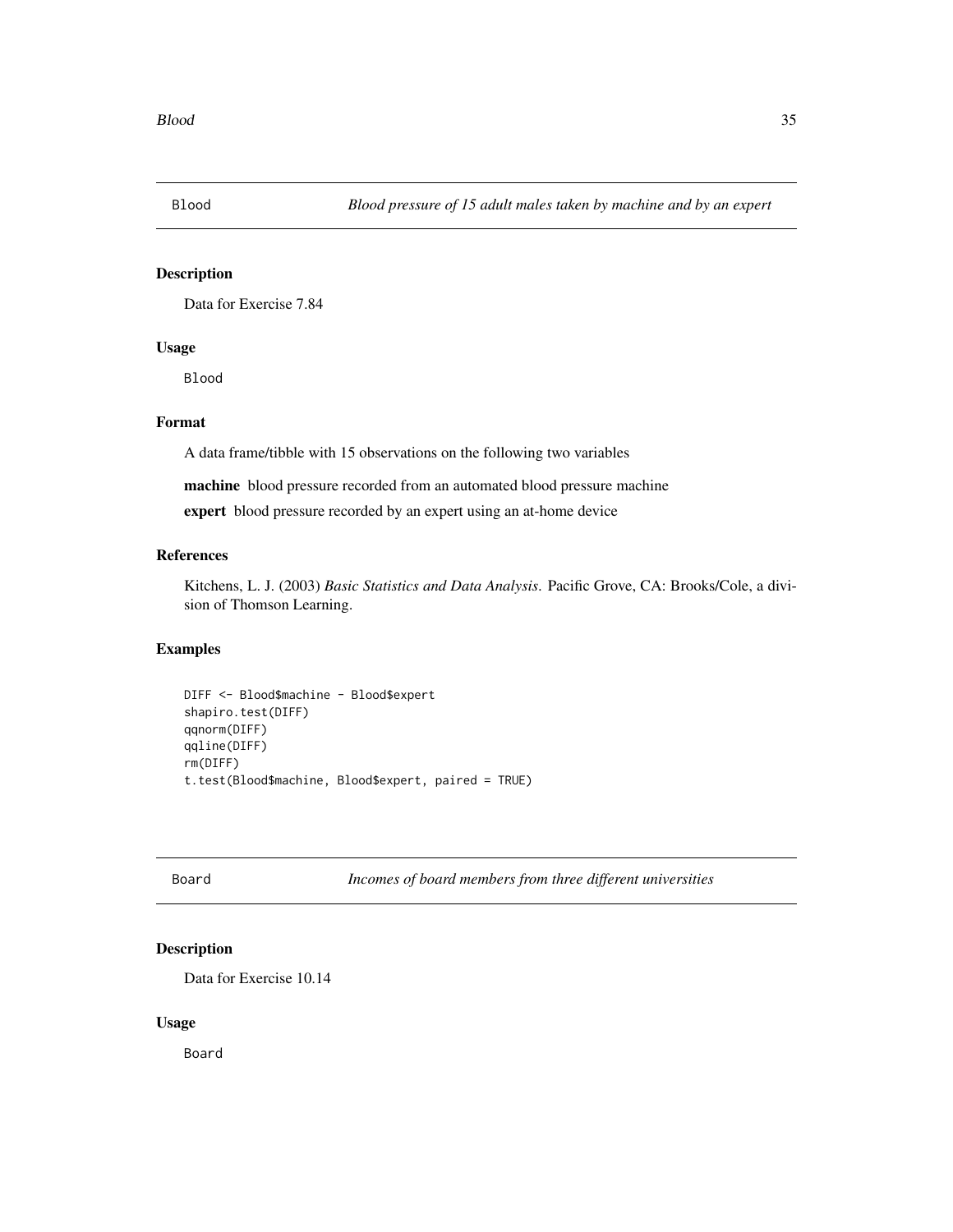<span id="page-35-0"></span>36 Bones

### Format

A data frame/tibble with 7 observations on three variables

salary 1999 salary (in \$1000) for board directors

university a factor with levels A, B, and C

### References

Kitchens, L. J. (2003) *Basic Statistics and Data Analysis*. Pacific Grove, CA: Brooks/Cole, a division of Thomson Learning.

#### Examples

```
boxplot(salary \sim university, data = Board, col = c("red", "blue", "green"),
        ylab = "Income")
tapply(Board$salary, Board$university, summary)
anova(lm(salary \sim university, data = Board))
## Not run:
library(dplyr)
dplyr::group_by(Board, university) %>%
         summarize(Average = mean(salary))
```
## End(Not run)

| <b>Bones</b> | Bone density measurements of 35 physically active and 35 non-active |
|--------------|---------------------------------------------------------------------|
|              | women                                                               |

### Description

Data for Example 7.22

#### Usage

Bones

#### Format

A data frame/tibble with 70 observations on two variables

density bone density measurements

group a factor with levels active and nonactive

### References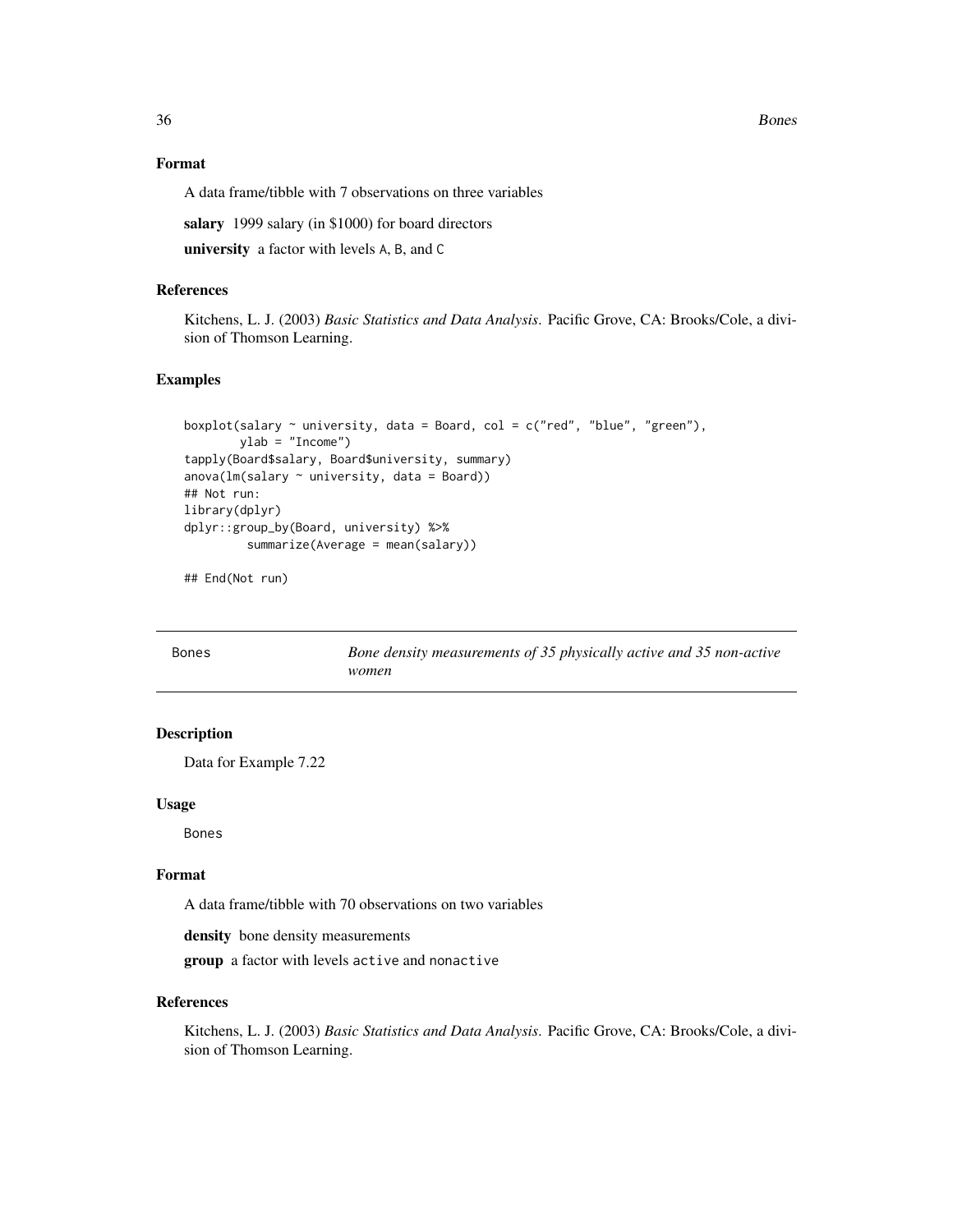#### Books 37

# Examples

```
t.test(density ~ group, data = Bones, alternative = "greater")
t.test(rank(density) ~ group, data = Bones, alternative = "greater")
wilcox.test(density \sim group, data = Bones, alternative = "greater")
```
Books *Number of books read and final spelling scores for 17 third graders*

### Description

Data for Exercise 9.53

#### Usage

Books

# Format

A data frame/tibble with 17 observations on two variables

book number of books read

spelling spelling score

# References

Kitchens, L. J. (2003) *Basic Statistics and Data Analysis*. Pacific Grove, CA: Brooks/Cole, a division of Thomson Learning.

```
plot(spelling ~ book, data = Books)
mod <- lm(spelling ~ book, data = Books)
summary(mod)
abline(mod, col = "blue", lwd = 2)
```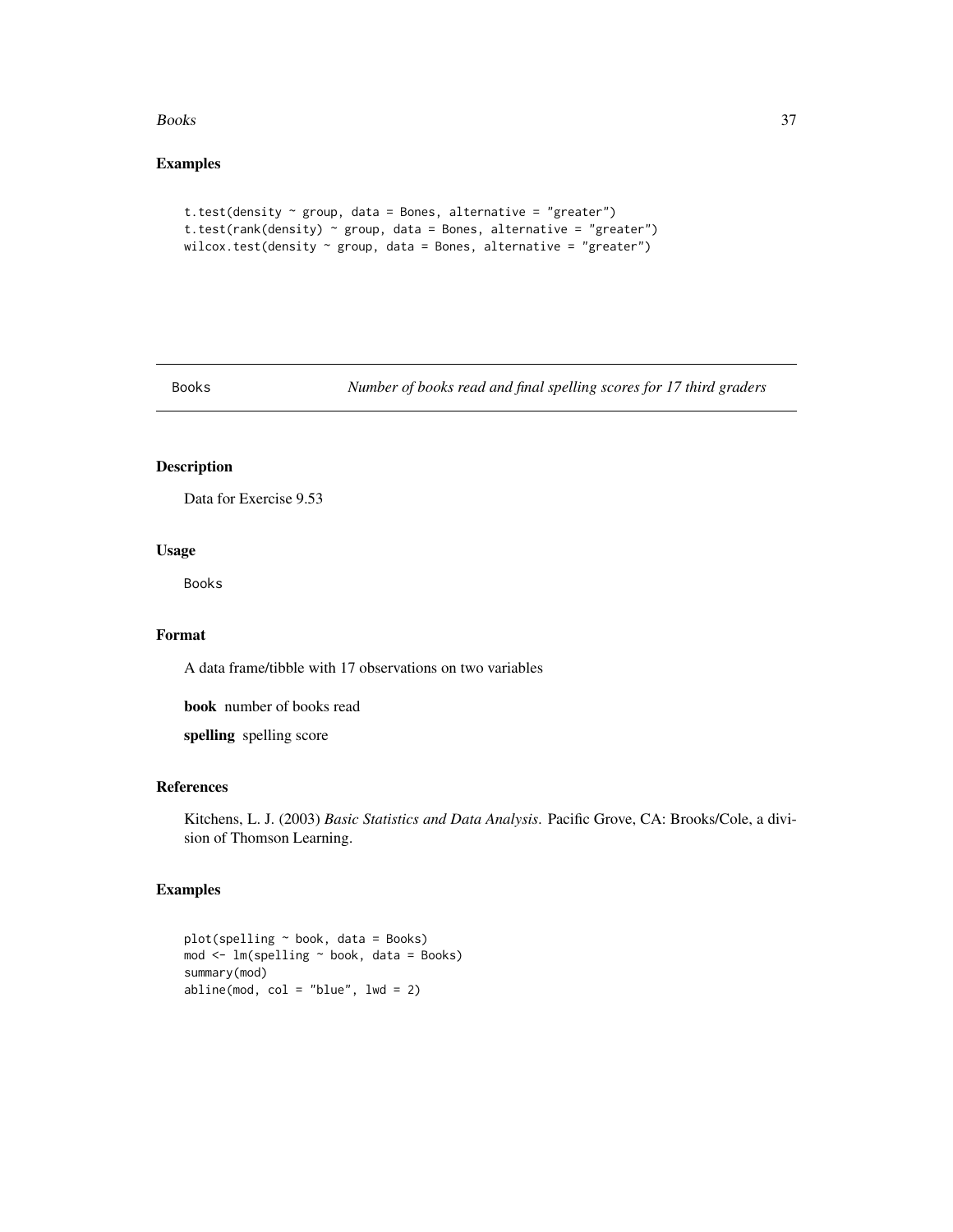Data for Exercise 10.30 and 10.31

### Usage

Bookstor

# Format

A data frame/tibble with 72 observations on two variables

dollars money obtained for selling textbooks

store a factor with levels A, B, and C

### References

Kitchens, L. J. (2003) *Basic Statistics and Data Analysis*. Pacific Grove, CA: Brooks/Cole, a division of Thomson Learning.

# Examples

```
boxplot(dollars ~ store, data = Bookstor,
        col = c("purple", "lightblue", "cyan"))
kruskal.test(dollars ~ store, data = Bookstor)
```
Brain *Brain weight versus body weight of 28 animals*

### Description

Data for Exercises 2.15, 2.44, 2.58 and Examples 2.3 and 2.20

### Usage

Brain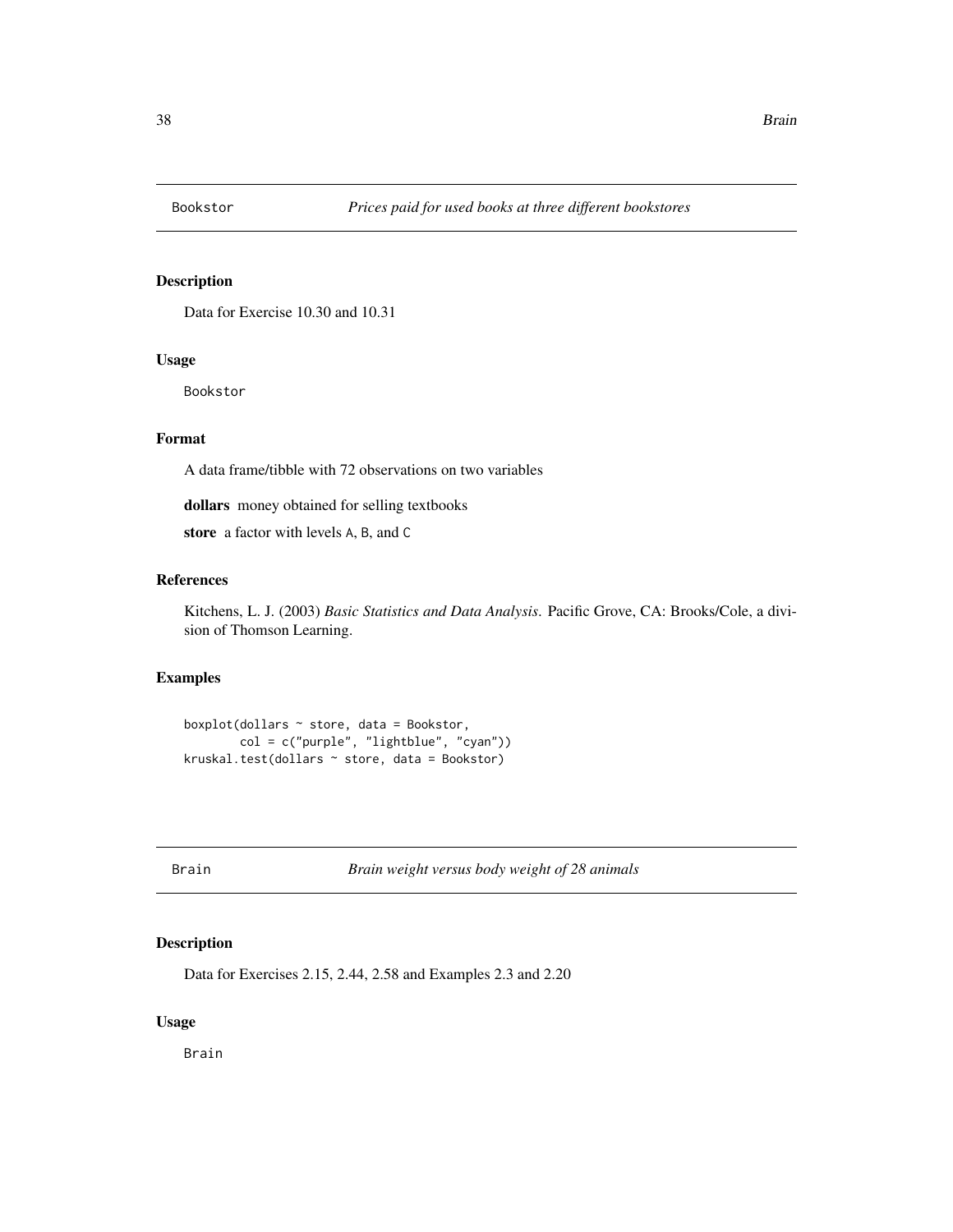#### Bumpers 39

### Format

A data frame/tibble with 28 observations on three variables

species a factor with levels African elephant, Asian Elephant, Brachiosaurus, Cat, Chimpanzee, Cow, Diplodocus, Donkey, Giraffe, Goat, Gorilla, Gray wolf, Guinea Pig, Hamster, Horse, Human, Jaguar, Kangaroo, Mole, Mouse, Mt Beaver, Pig, Potar monkey, Rabbit, Rat, Rhesus monkey, Sheep, and Triceratops

bodyweight body weight (in kg)

brainweight brain weight (in g)

# Source

P. Rousseeuw and A. Leroy, *Robust Regression and Outlier Detection* (New York: Wiley, 1987).

### References

Kitchens, L. J. (2003) *Basic Statistics and Data Analysis*. Pacific Grove, CA: Brooks/Cole, a division of Thomson Learning.

# Examples

```
plot(log(brainweight) ~ log(bodyweight), data = Brain,
     pch = 19, col = "blue", main = "Example 2.3")
mod \leq lm(log(brainweight) \sim log(bodyweight), data = Brain)
abline(mod, 1ty = "dashed", col = "blue")
```
Bumpers *Repair costs of vehicles crashed into a barrier at 5 miles per hour*

#### **Description**

Data for Exercise 1.73

#### Usage

Bumpers

#### Format

A data frame/tibble with 23 observations on two variables

car a factor with levels Buick Century, Buick Skylark, Chevrolet Cavalier, Chevrolet Corsica, Chevrolet Lumina, Dodge Dynasty, Dodge Monaco, Ford Taurus, Ford Tempo, Honda Accord, Hyundai Sonata, Mazda 626, Mitsubishi Galant, Nissan Stanza, Oldsmobile Calais, Oldsmobile Ciere, Plymouth Acclaim, Pontiac 6000, Pontiac Grand Am, Pontiac Sunbird, Saturn SL2, Subaru Legacy, and Toyota Camry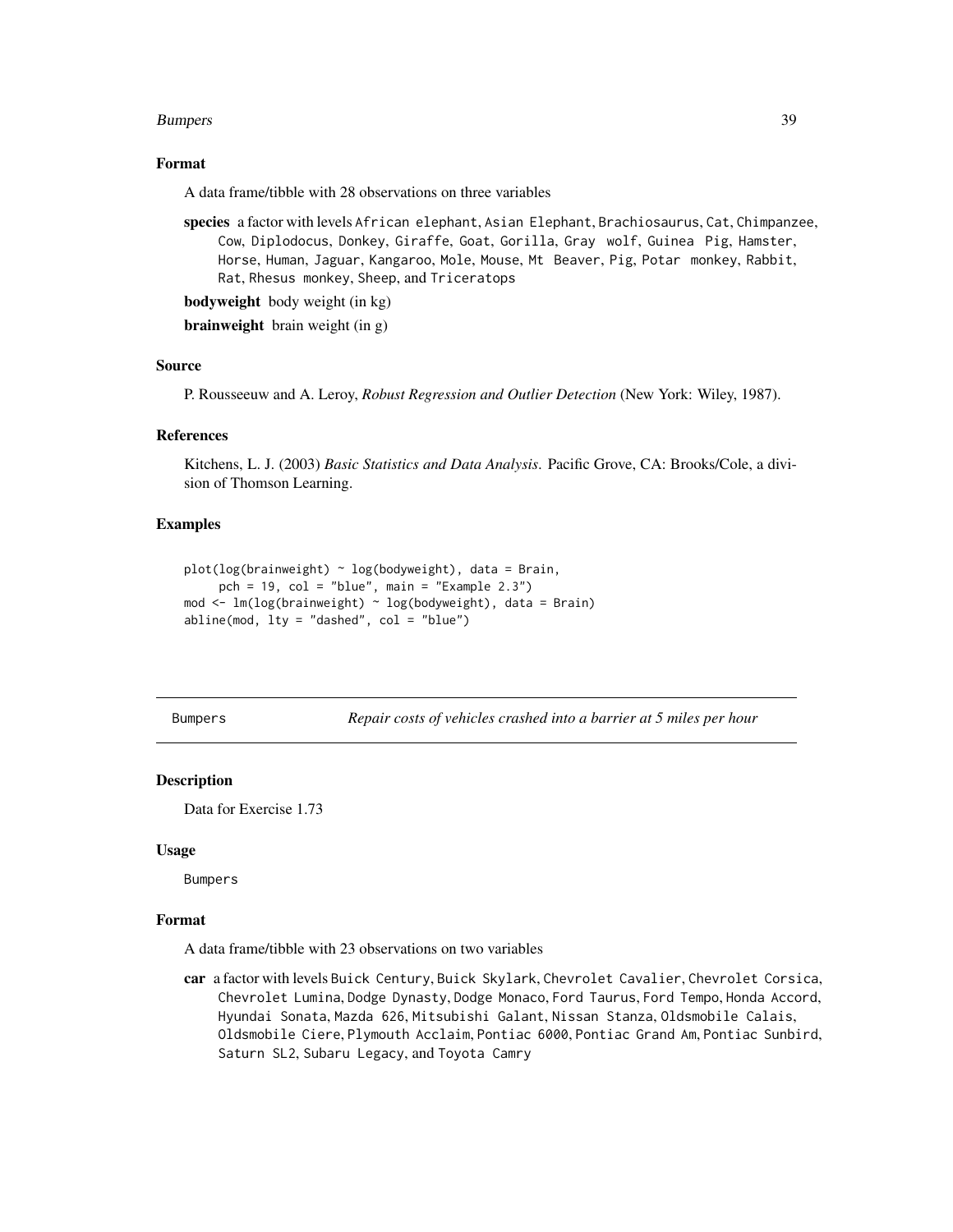repair total repair cost (in dollars) after crashing a car into a barrier four times while the car was traveling at 5 miles per hour

#### Source

Insurance Institute of Highway Safety.

### References

Kitchens, L. J. (2003) *Basic Statistics and Data Analysis*. Pacific Grove, CA: Brooks/Cole, a division of Thomson Learning.

### Examples

```
EDA(Bumpers$repair)
stripchart(Bumpers$repair, method = "stack", pch = 19, col = "blue")
library(lattice)
dot(car \sim repair, data = Bumpers)
```
Bus *Attendance of bus drivers versus shift*

#### Description

Data for Exercise 8.25

#### Usage

Bus

### Format

A data frame/tibble with 29363 observations on two variables

attendance a factor with levels absent and present

shift a factor with levels am, noon, pm, swing, and split

### References

Kitchens, L. J. (2003) *Basic Statistics and Data Analysis*. Pacific Grove, CA: Brooks/Cole, a division of Thomson Learning.

```
T1 <- xtabs(~attendance + shift, data = Bus)
T1
chisq.test(T1)
```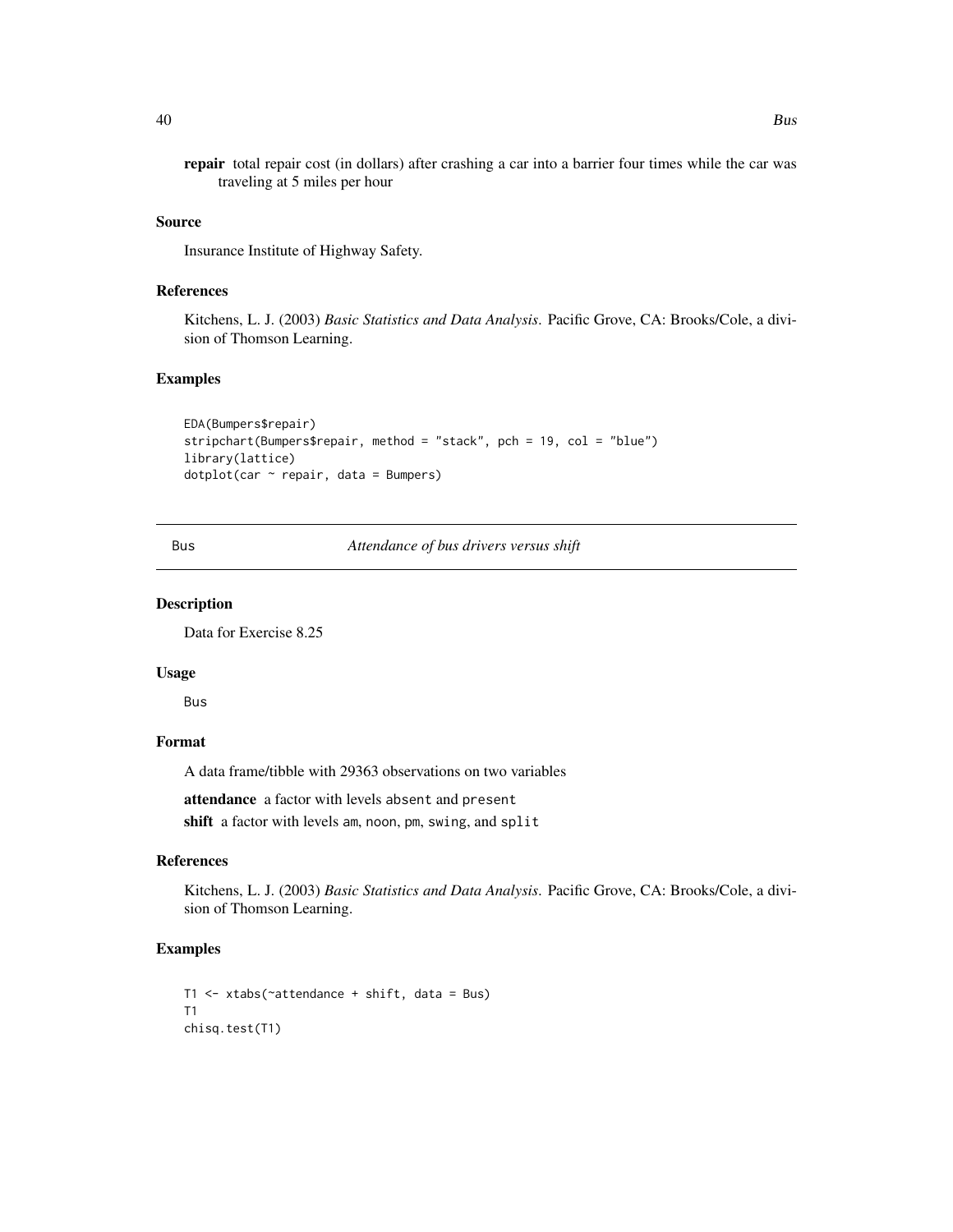Data for Exercises 5.104 and 6.43

### Usage

Bypass

# Format

A data frame/tibble with 17 observations on two variables

hospital a factor with levels Carolinas Med Ct, Duke Med Ct, Durham Regional, Forsyth Memorial, Frye Regional, High Point Regional, Memorial Mission, Mercy, Moore Regional, Moses Cone Memorial, NC Baptist, New Hanover Regional, Pitt Co. Memorial, Presbyterian, Rex, Univ of North Carolina, and Wake County

charge median charge for coronary bypass

#### Source

*Consumer's Guide to Hospitalization Charges in North Carolina Hospitals* (August 1994), North Carolina Medical Database Commission, Department of Insurance.

### References

Kitchens, L. J. (2003) *Basic Statistics and Data Analysis*. Pacific Grove, CA: Brooks/Cole, a division of Thomson Learning.

```
EDA(Bypass$charge)
t.test(Bypass$charge, conf.level=.90)$conf
t.test(Bypass$charge, mu = 35000)
```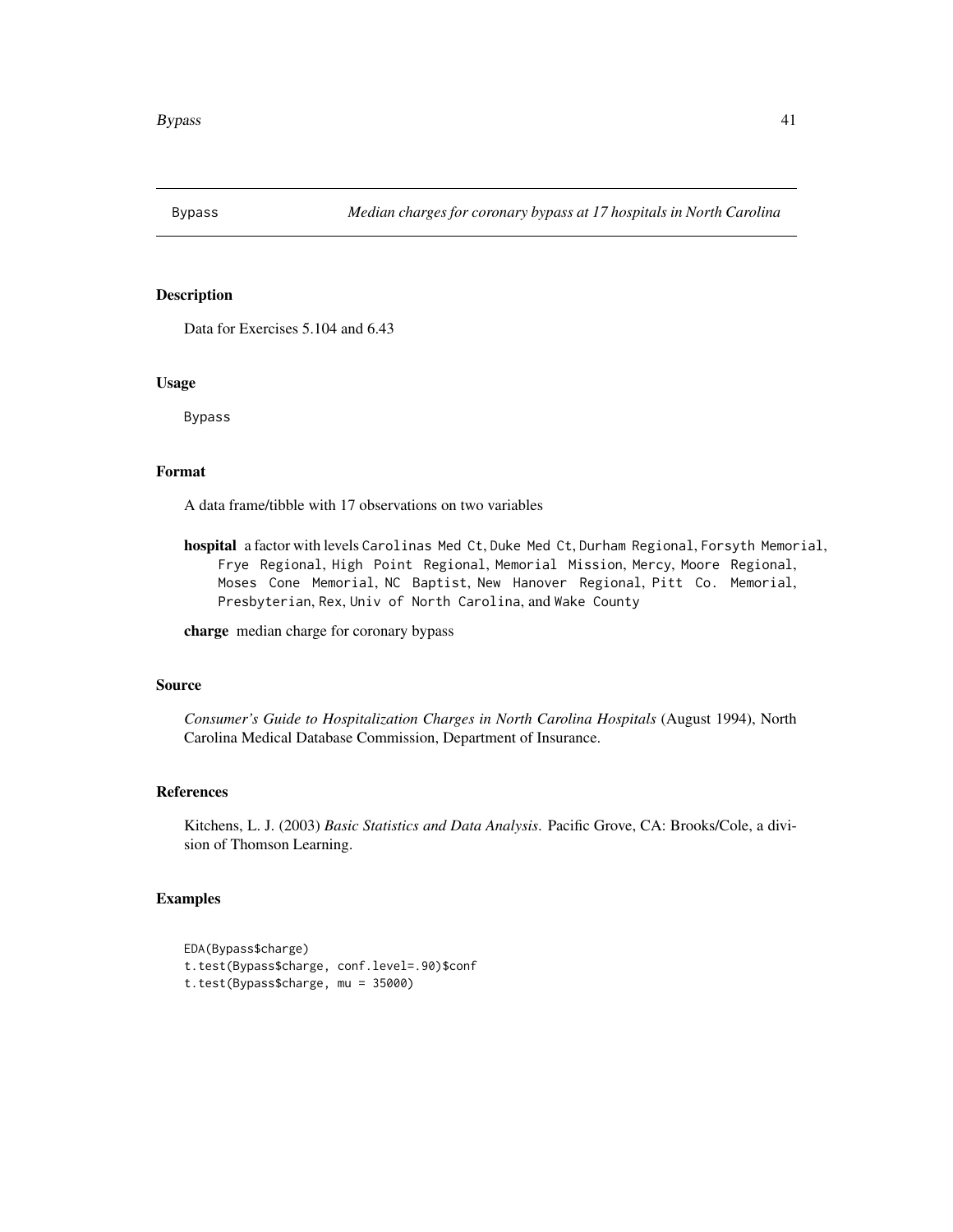42 Cabinets

# Description

Data for Exercise 7.83

### Usage

Cabinets

# Format

A data frame/tibble with 20 observations on three variables

home a numeric vector

supplA estimate for kitchen cabinets from supplier A (in dollars)

supplB estimate for kitchen cabinets from supplier A (in dollars)

### References

Kitchens, L. J. (2003) *Basic Statistics and Data Analysis*. Pacific Grove, CA: Brooks/Cole, a division of Thomson Learning.

```
DIF <- Cabinets$supplA - Cabinets$supplB
qqnorm(DIF)
qqline(DIF)
shapiro.test(DIF)
with(data = Cabinets,
     t.test(supplA, supplB, paired = TRUE)
)
with(data = Cabinets,
     wilcox.test(supplA, supplB, paired = TRUE)
\lambdarm(DIF)
```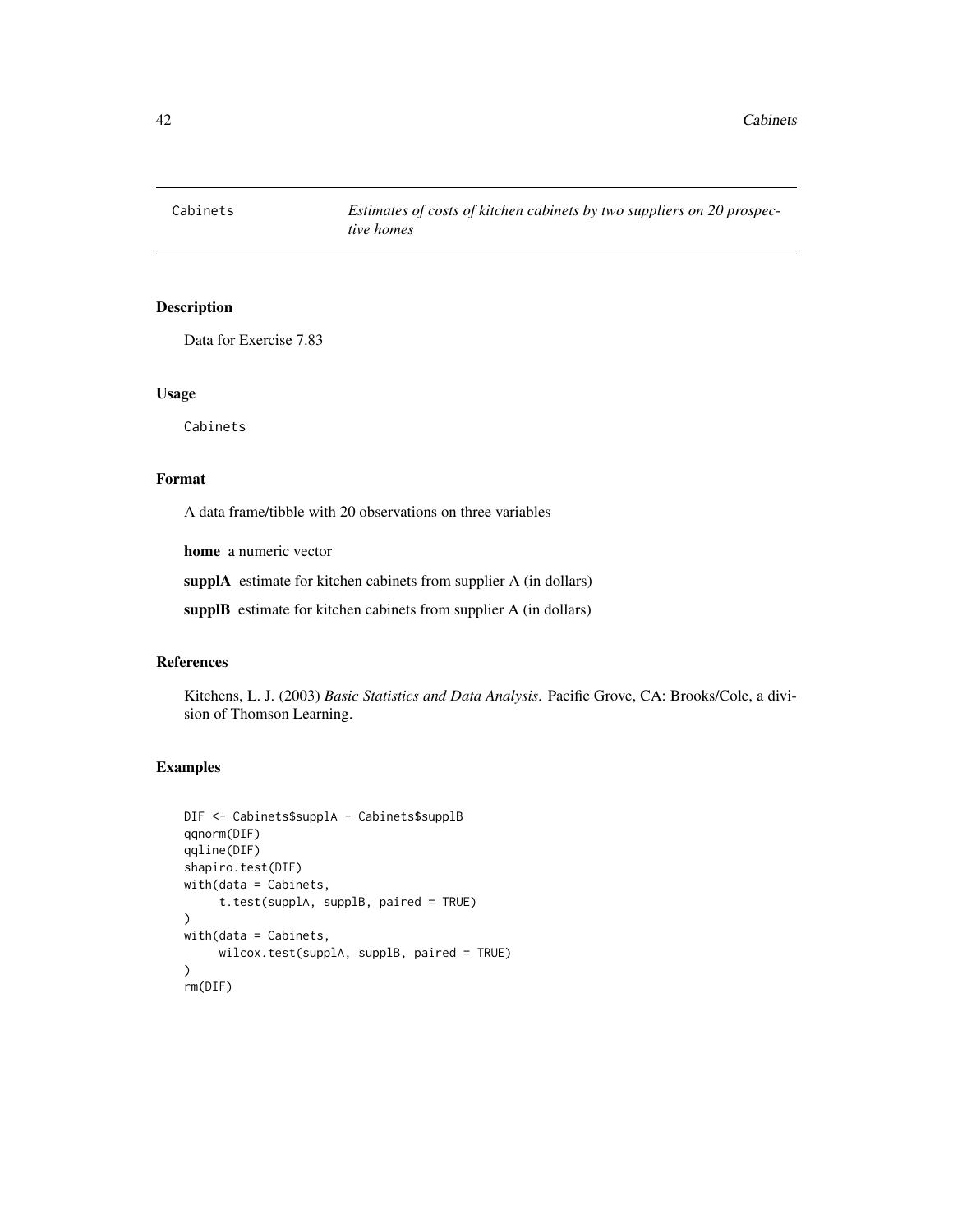Data for Exercises 6.55 and 6.64

### Usage

Cancer

### Format

A data frame/tibble with 64 observations on two variables

survival survival time (in days) of terminal patients treated with vitamin C

type a factor indicating type of cancer with levels breast, bronchus, colon, ovary, and stomach

### Source

Cameron, E and Pauling, L. 1978. "Supplemental Ascorbate in the Supportive Treatment of Cancer." *Proceedings of the National Academy of Science*, 75, 4538-4542.

# References

Kitchens, L. J. (2003) *Basic Statistics and Data Analysis*. Pacific Grove, CA: Brooks/Cole, a division of Thomson Learning.

```
boxplot(survival \sim type, Cancer, col = "blue")
stomach <- Cancer$survival[Cancer$type == "stomach"]
bronchus <- Cancer$survival[Cancer$type == "bronchus"]
boxplot(stomach, ylab = "Days")
SIGN.test(stomach, md = 100, alternative = "greater")
SIGN.test(bronchus, md = 100, alternative = "greater")
rm(bronchus, stomach)
```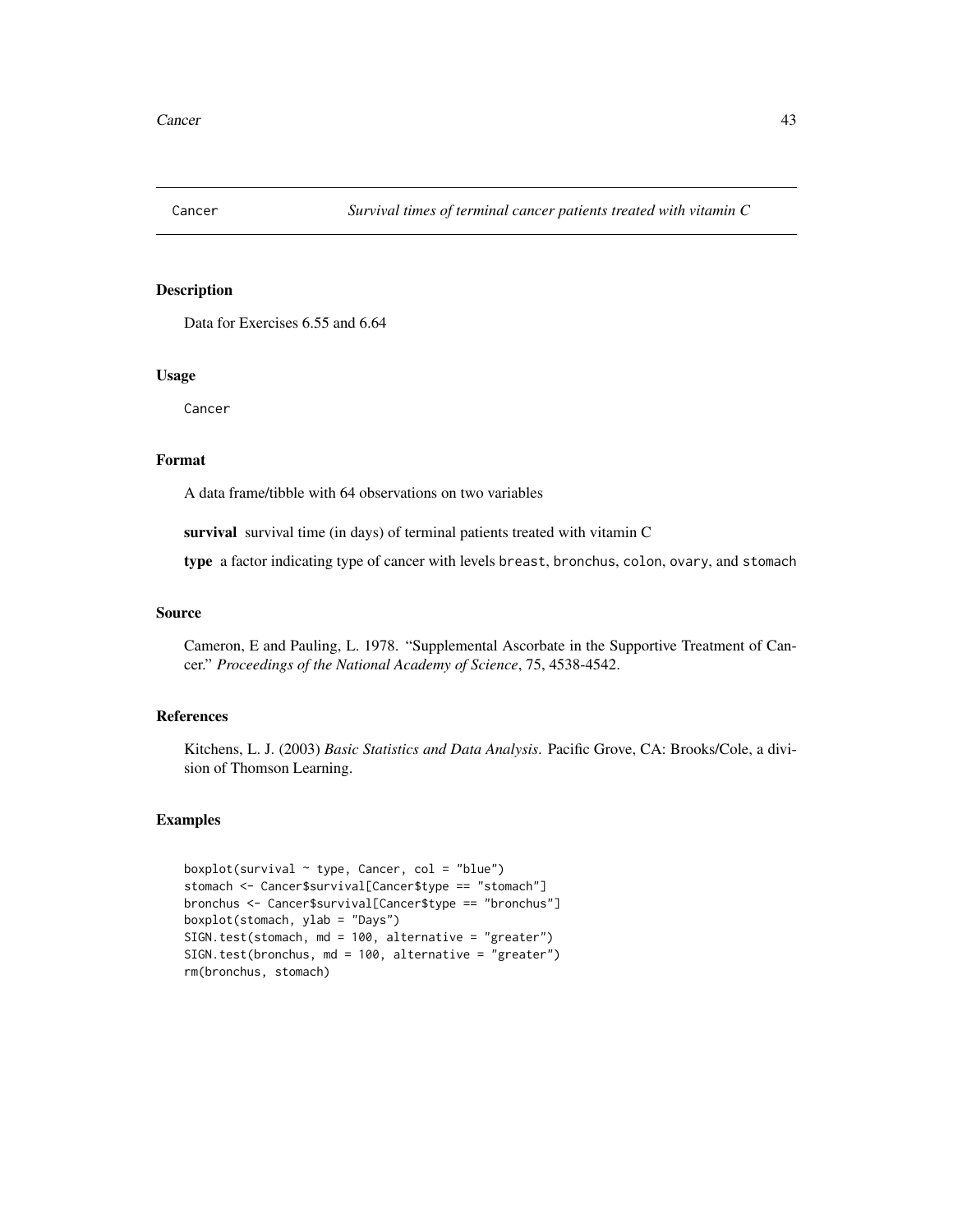Data for Exercise 10.28 and 10.29

# Usage

Carbon

# Format

A data frame/tibble with 24 observations on two variables

CO carbon monoxide measured (in parts per million)

site a factor with levels SiteA, SiteB, and SiteC

### References

Kitchens, L. J. (2003) *Basic Statistics and Data Analysis*. Pacific Grove, CA: Brooks/Cole, a division of Thomson Learning.

### Examples

boxplot(CO  $\sim$  site, data = Carbon, col = "lightgreen") kruskal.test(CO  $\sim$  site, data = Carbon)

| Cat | Reading scores on the California achievement test for a group of 3rd |  |
|-----|----------------------------------------------------------------------|--|
|     | graders                                                              |  |

### Description

Data for Exercise 1.116

#### Usage

Cat

#### Format

A data frame/tibble with 17 observations on one variable

score reading score on the California Achievement Test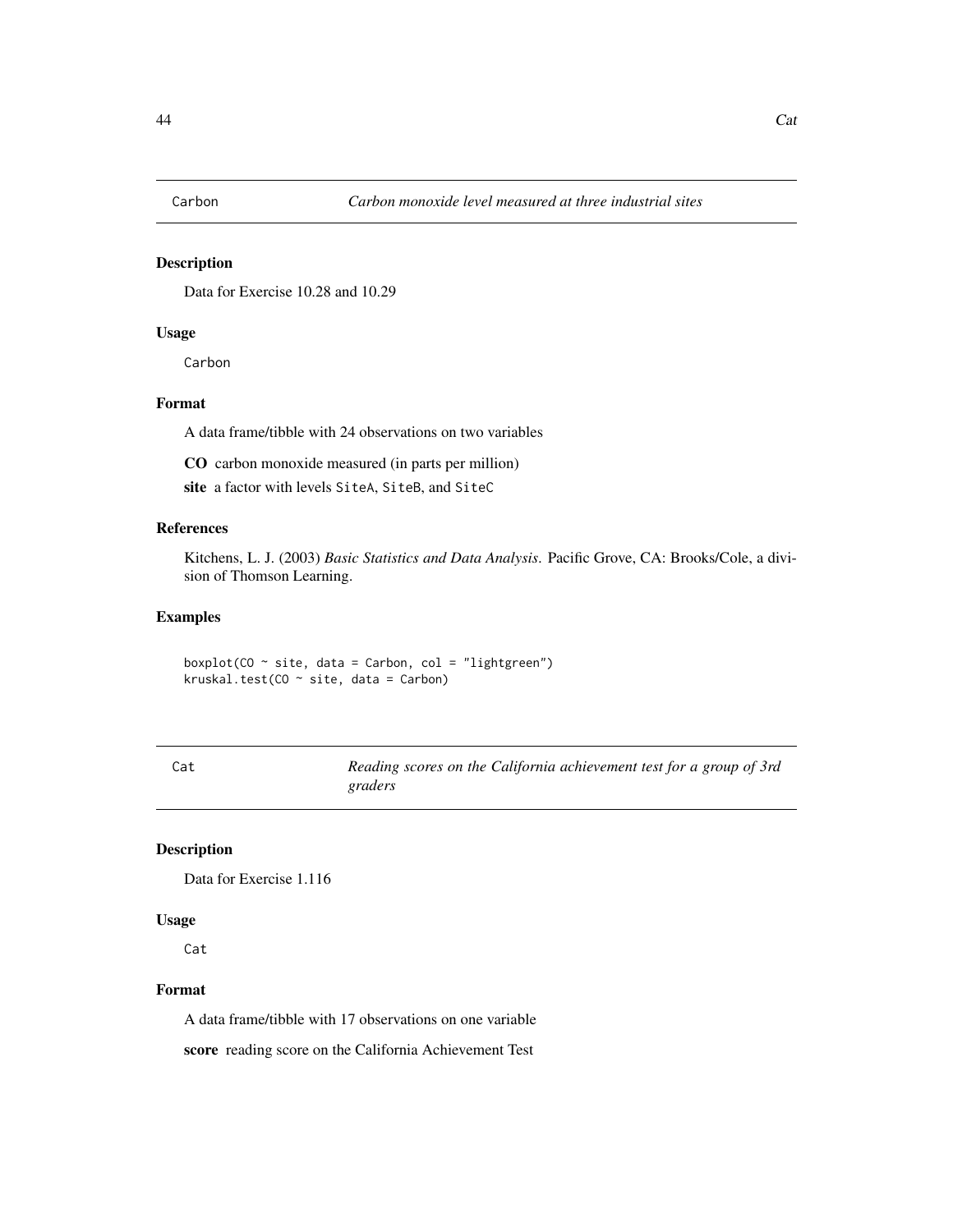#### Censored **45**

### References

Kitchens, L. J. (2003) *Basic Statistics and Data Analysis*. Pacific Grove, CA: Brooks/Cole, a division of Thomson Learning.

#### Examples

```
stem(Cat$score)
fivenum(Cat$score)
boxplot(Cat$score, main = "Problem 1.116", col = "green")
```

| Censored | Entry age and survival time of patients with small cell lung cancer |
|----------|---------------------------------------------------------------------|
|          | under two different treatments                                      |

### Description

Data for Exercises 7.34 and 7.48

#### Usage

Censored

### Format

A data frame/tibble with 121 observations on three variables

survival survival time (in days) of patients with small cell lung cancer

treatment a factor with levels armA and armB indicating the treatment a patient received age the age of the patient

#### Source

Ying, Z., Jung, S., Wei, L. 1995. "Survival Analysis with Median Regression Models." *Journal of the American Statistical Association*, 90, 178-184.

### References

Kitchens, L. J. (2003) *Basic Statistics and Data Analysis*. Pacific Grove, CA: Brooks/Cole, a division of Thomson Learning.

```
boxplot(survival \sim treatment, data = Censored, col = "yellow")
wilcox.test(survival \sim treatment, data = Censored, alternative = "greater")
```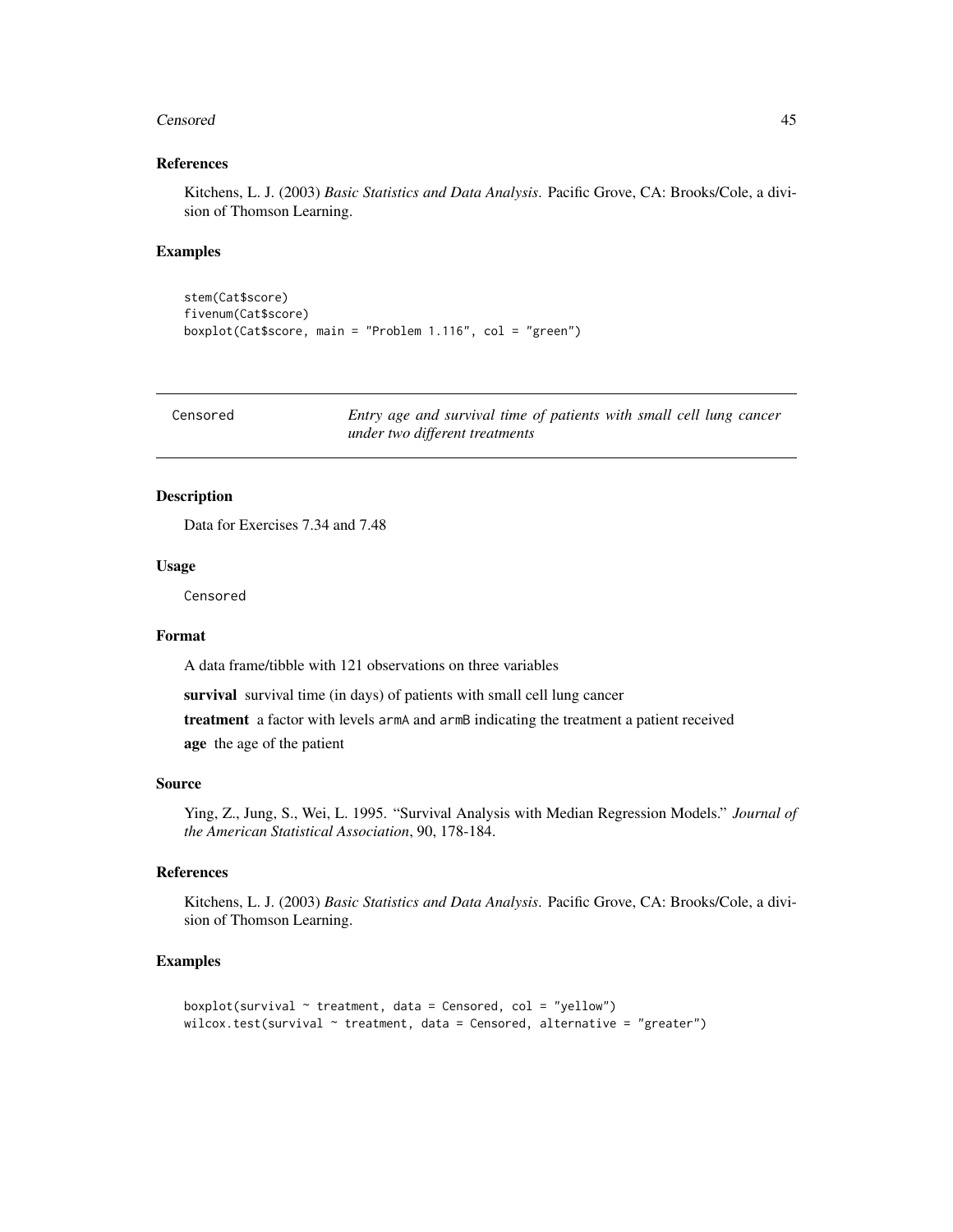Data for Examples 1.11, 1.12, 1.13, 2.11 and 5.1

### Usage

Challeng

#### Format

A data frame/tibble with 25 observations on four variables

flight a character variable indicating the flight

date date of the flight

temp temperature (in fahrenheit)

failures number of failures

#### Source

Dalal, S. R., Fowlkes, E. B., Hoadley, B. 1989. "Risk Analysis of the Space Shuttle: Pre-Challenger Prediction of Failure." *Journal of the American Statistical Association*, 84, No. 408, 945-957.

#### References

Kitchens, L. J. (2003) *Basic Statistics and Data Analysis*. Pacific Grove, CA: Brooks/Cole, a division of Thomson Learning.

```
stem(Challeng$temp)
summary(Challeng$temp)
IQR(Challeng$temp)
quantile(Challeng$temp)
fivenum(Challeng$temp)
stem(sort(Challeng$temp)[-1])
summary(sort(Challeng$temp)[-1])
IQR(sort(Challeng$temp)[-1])
quantile(sort(Challeng$temp)[-1])
fivenum(sort(Challeng$temp)[-1])
par(mfrow=c(1, 2))qqnorm(Challeng$temp)
qqline(Challeng$temp)
qqnorm(sort(Challeng$temp)[-1])
```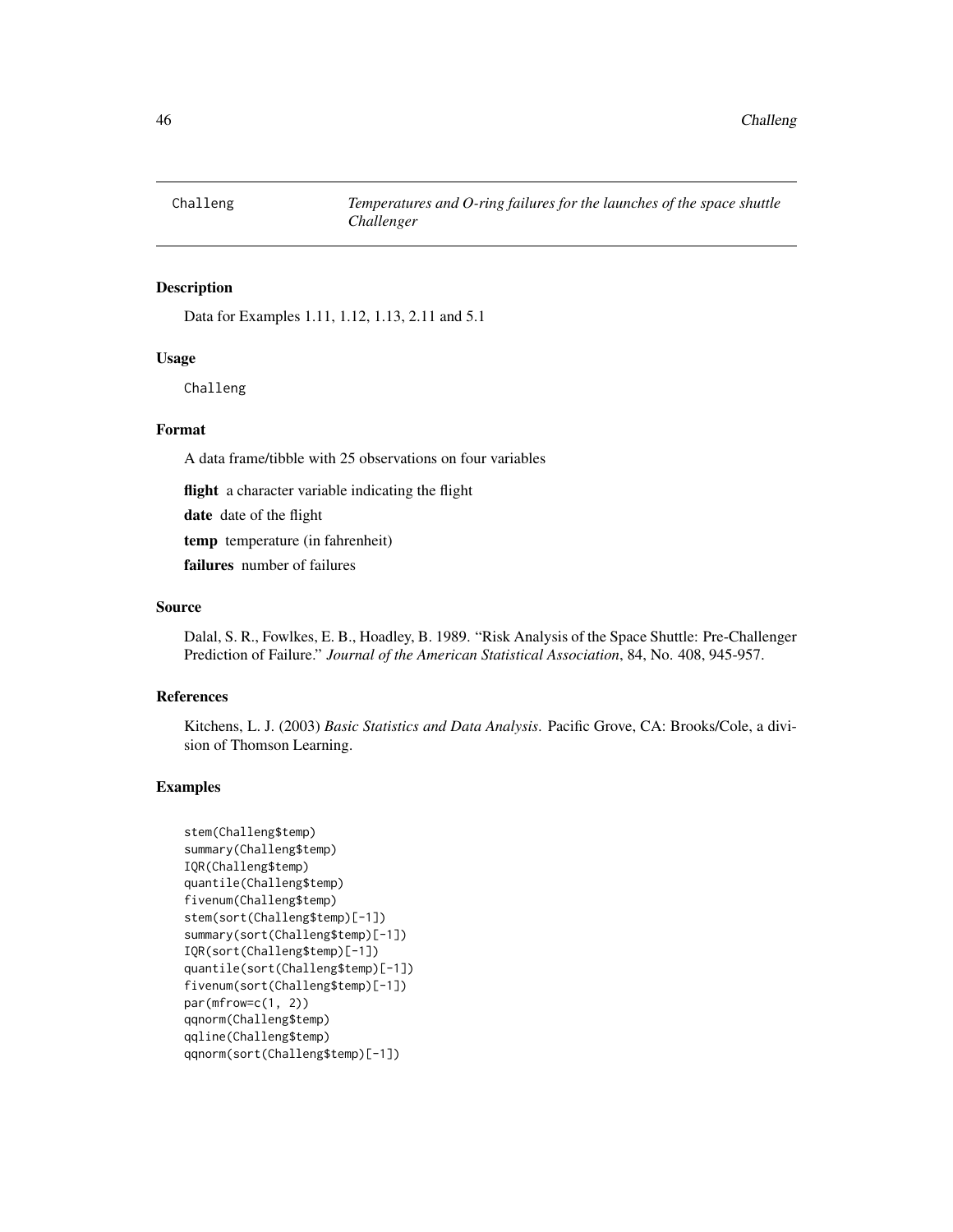#### Chemist 47

```
qqline(sort(Challeng$temp)[-1])
par(mfrow=c(1, 1))
```
# Chemist *Starting salaries of 50 chemistry majors*

# Description

Data for Example 5.3

### Usage

Chemist

# Format

A data frame/tibble with 50 observations on one variable

salary starting salary (in dollars) for chemistry major

### References

Kitchens, L. J. (2003) *Basic Statistics and Data Analysis*. Pacific Grove, CA: Brooks/Cole, a division of Thomson Learning.

# Examples

EDA(Chemist\$salary)

| Chesapea | Surface salinity measurements taken offshore from Annapolis, Mary- |
|----------|--------------------------------------------------------------------|
|          | land in 1927                                                       |

# Description

Data for Exercise 6.41

### Usage

Chesapea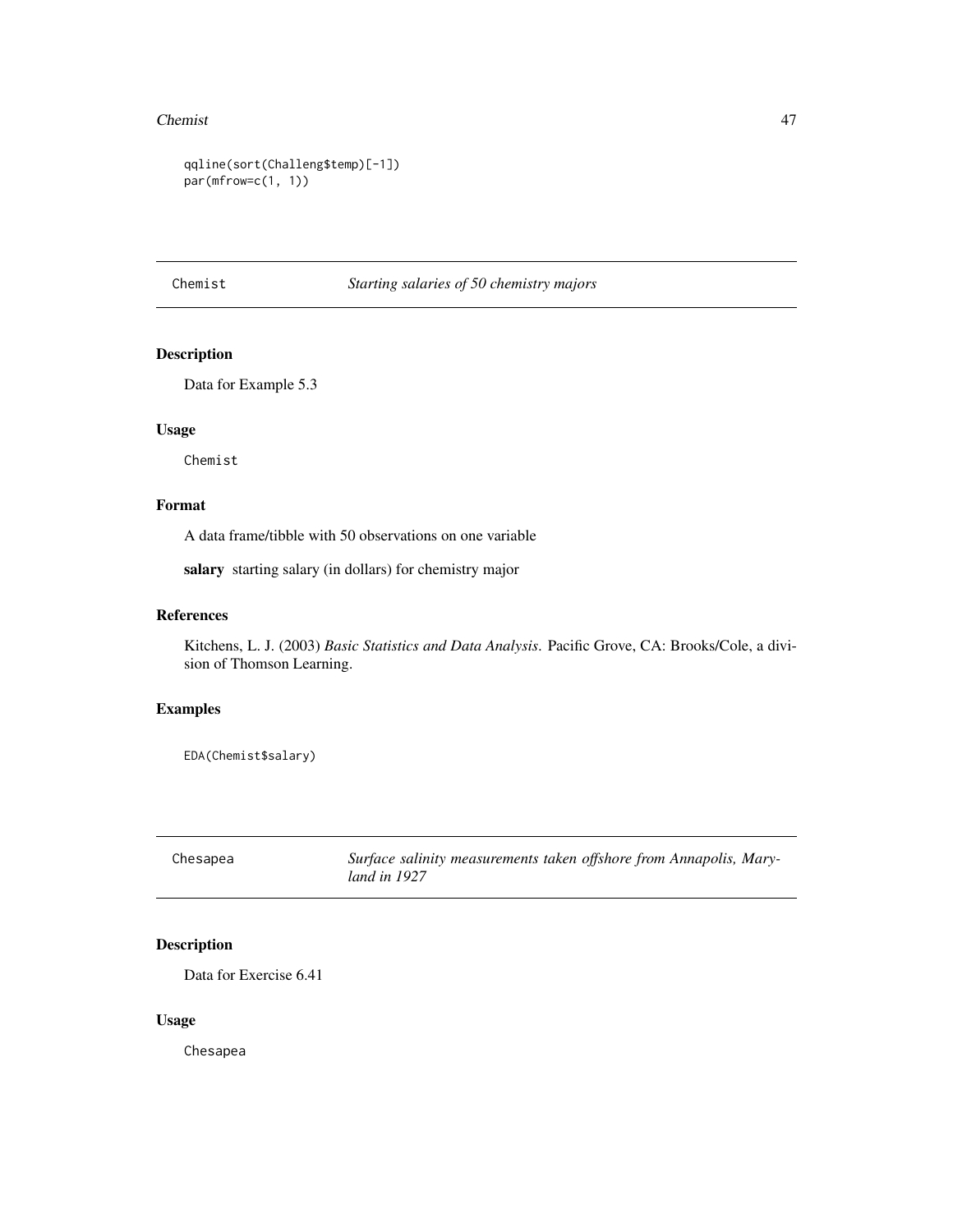### Format

A data frame/tibble with 16 observations on one variable

salinity surface salinity measurements (in parts per 1000) for station 11, offshore from Annanapolis, Maryland, on July 3-4, 1927.

#### Source

Davis, J. (1986) *Statistics and Data Analysis in Geology, Second Edition*. John Wiley and Sons, New York.

#### References

Kitchens, L. J. (2003) *Basic Statistics and Data Analysis*. Pacific Grove, CA: Brooks/Cole, a division of Thomson Learning.

#### Examples

```
qqnorm(Chesapea$salinity)
qqline(Chesapea$salinity)
shapiro.test(Chesapea$salinity)
t.test(Chesapea$salinity, mu = 7)
```

| Chevy | Insurance injury ratings of Chevrolet vehicles for 1990 and 1993 mod- |
|-------|-----------------------------------------------------------------------|
|       | els                                                                   |

# Description

Data for Exercise 8.35

#### Usage

Chevy

#### Format

A data frame/tibble with 67 observations on two variables

year a factor with levels 1988-90 and 1991-93

frequency a factor with levels much better than average, above average, average, below average, and much worse than average

### Source

Insurance Institute for Highway Safety and the Highway Loss Data Institute, 1995.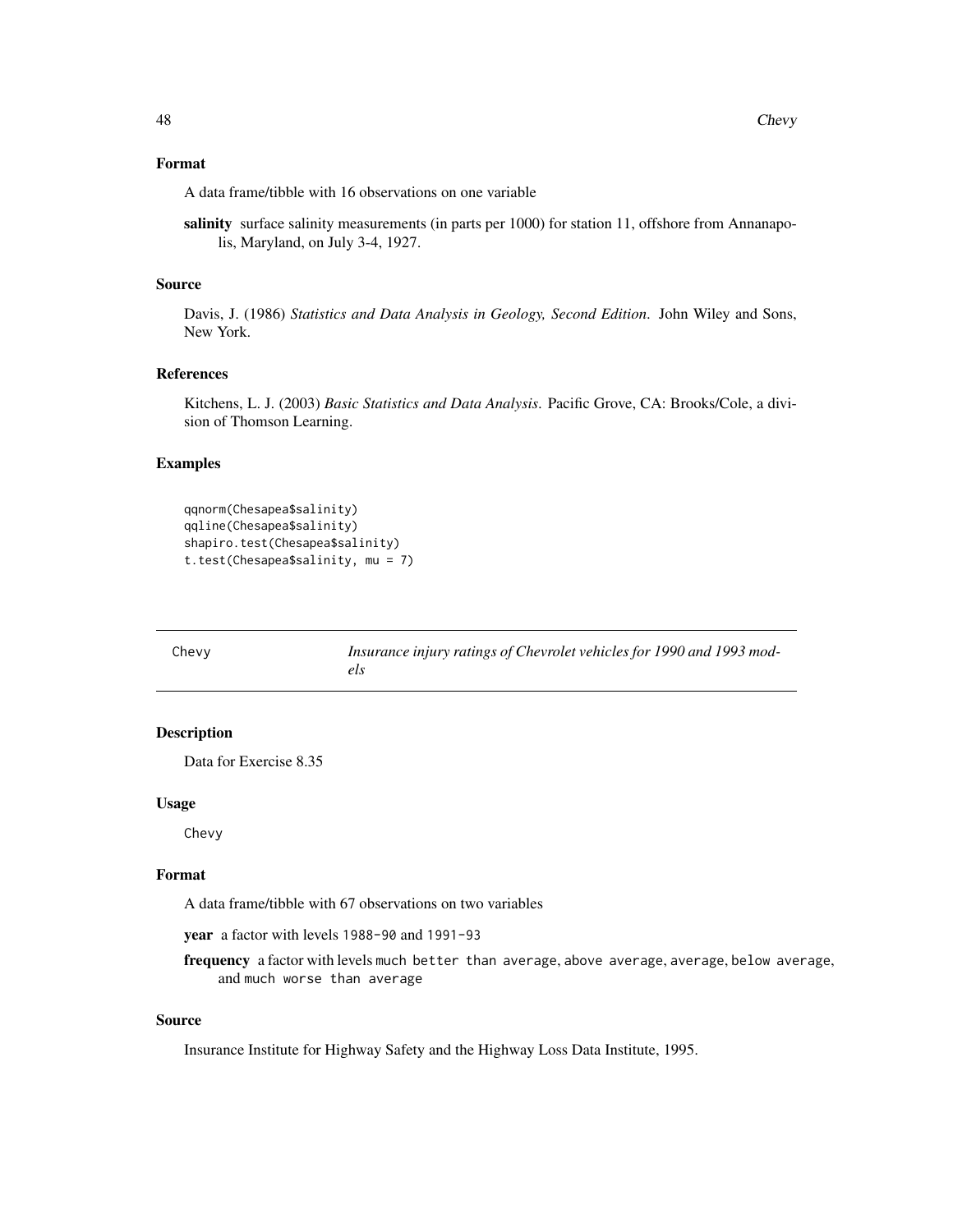#### Chicken **49**

### References

Kitchens, L. J. (2003) *Basic Statistics and Data Analysis*. Pacific Grove, CA: Brooks/Cole, a division of Thomson Learning.

### Examples

```
T1 <- xtabs(~year + frequency, data = Chevy)
T1
chisq.test(T1)
rm(T1)
```
### Chicken *Weight gain of chickens fed three different rations*

### Description

Data for Exercise 10.15

#### Usage

Chicken

### Format

A data frame/tibble with 13 observations onthree variables

gain weight gain over a specified period

feed a factor with levels ration1, ration2, and ration3

# References

Kitchens, L. J. (2003) *Basic Statistics and Data Analysis*. Pacific Grove, CA: Brooks/Cole, a division of Thomson Learning.

```
boxplot(gain \sim feed, col = c("red","blue","green"), data = Chicken)
anova(Im(gain ~ feet, data = Chicken))
```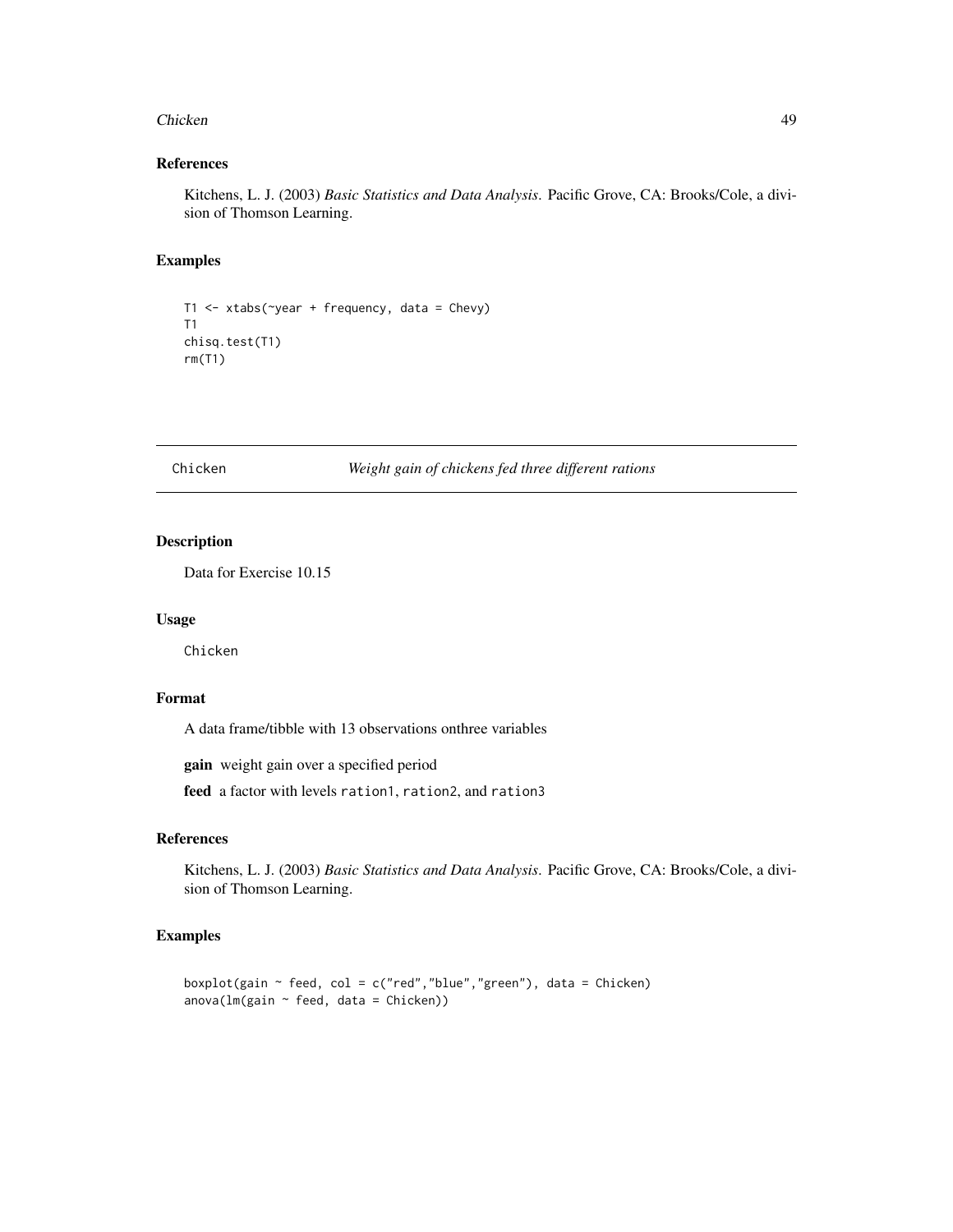Chipavg *Measurements of the thickness of the oxide layer of manufactured integrated circuits*

### Description

Data for Exercises 6.49 and 7.47

#### Usage

Chipavg

#### Format

A data frame/tibble with 30 observations on three variables

wafer1 thickness of the oxide layer for wafer1

wafer2 thickness of the oxide layer for wafer2

thickness average thickness of the oxide layer of the eight measurements obtained from each set of two wafers

#### Source

Yashchin, E. 1995. "Likelihood Ratio Methods for Monitoring Parameters of a Nested Random Effect Model." *Journal of the American Statistical Association*, 90, 729-738.

### References

Kitchens, L. J. (2003) *Basic Statistics and Data Analysis*. Pacific Grove, CA: Brooks/Cole, a division of Thomson Learning.

```
EDA(Chipavg$thickness)
t.test(Chipavg$thickness, mu = 1000)
boxplot(Chipavg$wafer1, Chipavg$wafer2, name = c("Wafer 1", "Wafer 2"))
shapiro.test(Chipavg$wafer1)
shapiro.test(Chipavg$wafer2)
t.test(Chipavg$wafer1, Chipavg$wafer2, var.equal = TRUE)
```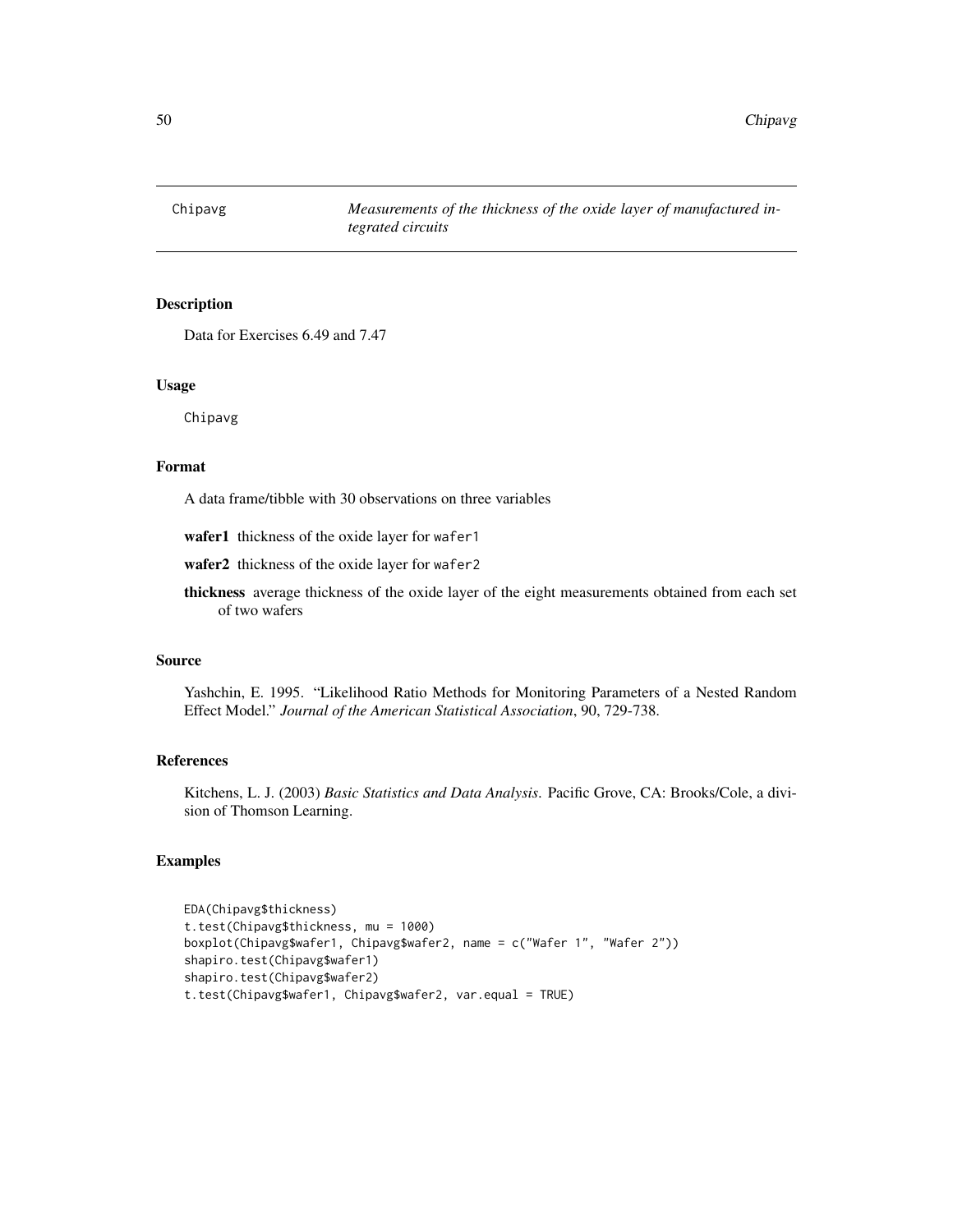Data for Exercise 10.9

### Usage

Chips

#### Format

A data frame/tibble with 30 observations on eight variables

wafer11 first measurement of thickness of the oxide layer for wafer1

wafer12 second measurement of thickness of the oxide layer for wafer1

wafer13 third measurement of thickness of the oxide layer for wafer1

wafer14 fourth measurement of thickness of the oxide layer for wafer1

wafer21 first measurement of thickness of the oxide layer for wafer2

wafer22 second measurement of thickness of the oxide layer for wafer2

wafer23 third measurement of thickness of the oxide layer for wafer2

wafer24 fourth measurement of thickness of the oxide layer for wafer2

### Source

Yashchin, E. 1995. "Likelihood Ratio Methods for Monitoring Parameters of a Nested Random Effect Model." *Journal of the American Statistical Association*, 90, 729-738.

#### References

Kitchens, L. J. (2003) *Basic Statistics and Data Analysis*. Pacific Grove, CA: Brooks/Cole, a division of Thomson Learning.

```
with(data = Chips,boxplot(wafer11, wafer12, wafer13, wafer14, wafer21,
              wafer22, wafer23, wafer24, col = "pink")
\mathcal{L}
```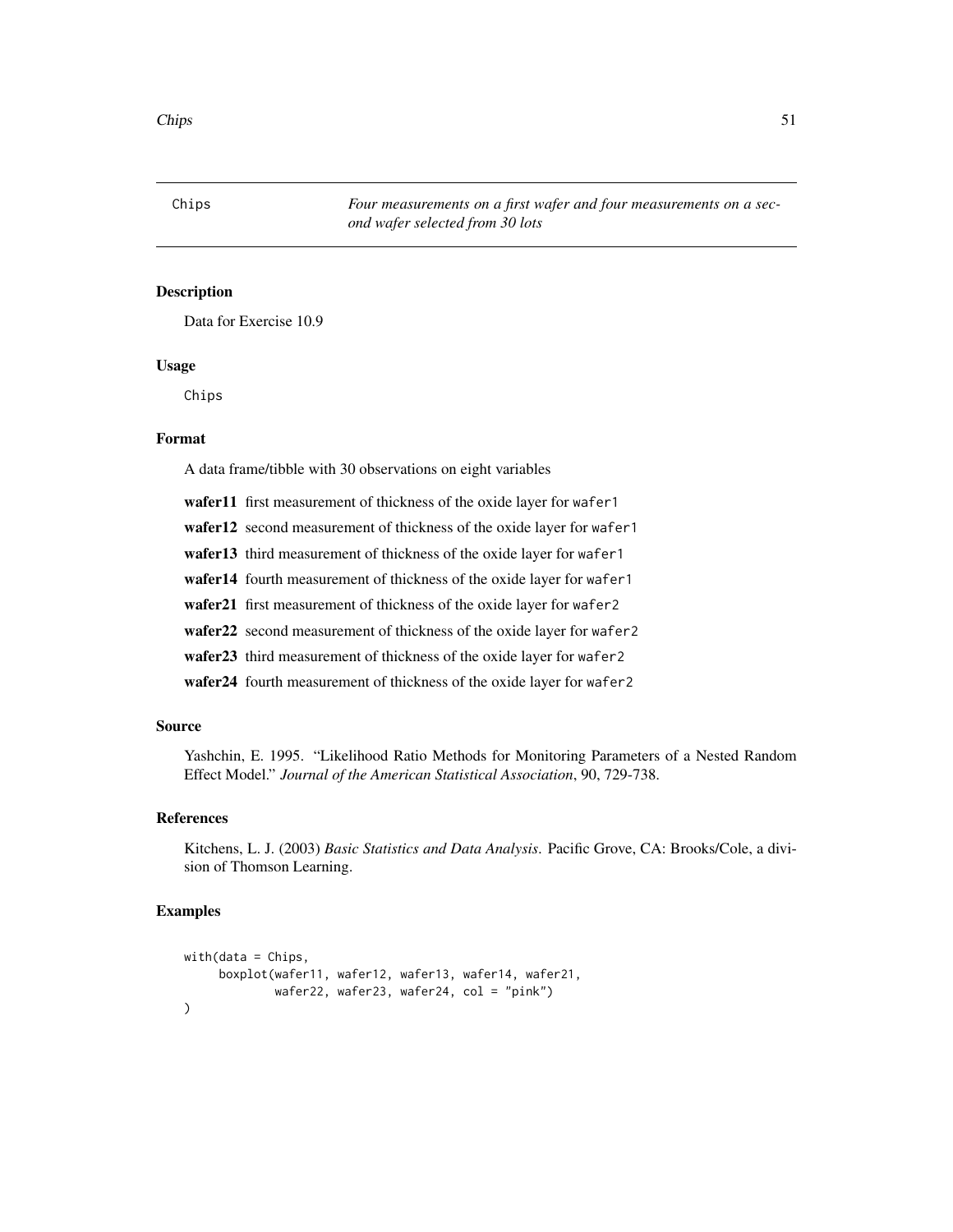Data for Example 10.4

### Usage

Cigar

### Format

A data frame/tibble with 100 observations on two variables

tar amount of tar (measured in milligrams)

brand a factor indicating cigarette brand with levels brandA, brandB, brandC, and brandD

### References

Kitchens, L. J. (2003) *Basic Statistics and Data Analysis*. Pacific Grove, CA: Brooks/Cole, a division of Thomson Learning.

#### Examples

boxplot(tar  $\sim$  brand, data = Cigar, col = "cyan", ylab = "mg tar")  $anova(lm(tar \sim brand, data = Cigar))$ 

Cigarett *Effect of mother's smoking on birth weight of newborn*

### Description

Data for Exercise 2.27

#### Usage

Cigarett

### Format

A data frame/tibble with 16 observations on two variables

cigarettes mothers' estimated average number of cigarettes smoked per day weight children's birth weights (in pounds)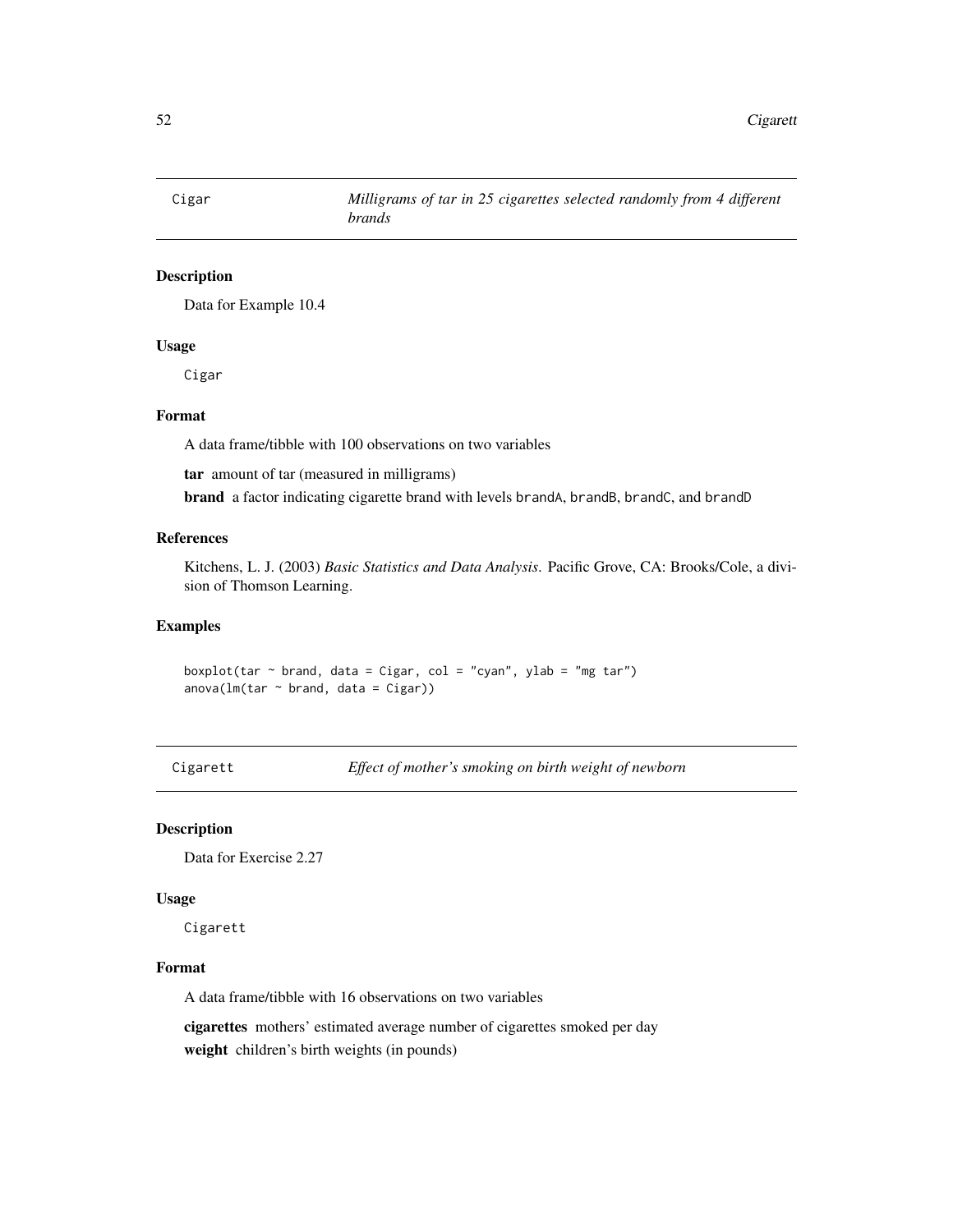#### $\epsilon$ Sim 53

### References

Kitchens, L. J. (2003) *Basic Statistics and Data Analysis*. Pacific Grove, CA: Brooks/Cole, a division of Thomson Learning.

# Examples

```
plot(weight \sim cigarettes, data = Cigaret)model <- lm(weight ~ cigarettes, data = Cigarett)
abline(model, col = "red")
with(data = Cigarett,
     cor(weight, cigarettes)
)
rm(model)
```
CIsim *Confidence Interval Simulation Program*

### Description

This program simulates random samples from which it constructs confidence intervals for one of the parameters mean (Mu), variance (Sigma), or proportion of successes (Pi).

# Usage

```
CIsim(samples = 100, n = 30, mu = 0, sigma = 1, conf.level = 0.95,
  type = "Mean")
```
# Arguments

| samples    | the number of samples desired.                                                                                                                                                                                                                                                                                                                                                                     |
|------------|----------------------------------------------------------------------------------------------------------------------------------------------------------------------------------------------------------------------------------------------------------------------------------------------------------------------------------------------------------------------------------------------------|
| n          | the size of each sample.                                                                                                                                                                                                                                                                                                                                                                           |
| mu         | if constructing confidence intervals for the population mean or the population<br>variance, mu is the population mean (i.e., type is one of either "Mean", or<br>"Var"). If constructing confidence intervals for the poulation proportion of suc-<br>cesses, the value entered for mu represents the population proportion of suc-<br>cesses (Pi), and as such, must be a number between 0 and 1. |
| sigma      | the population standard deviation. sigma is not required if confidence intervals<br>are of type "Pi".                                                                                                                                                                                                                                                                                              |
| conf.level | confidence level for the graphed confidence intervals, restricted to lie between<br>zero and one.                                                                                                                                                                                                                                                                                                  |
| type       | character string, one of "Mean", "Var" or "Pi", or just the initial letter of each,<br>indicating the type of confidence interval simulation to perform.                                                                                                                                                                                                                                           |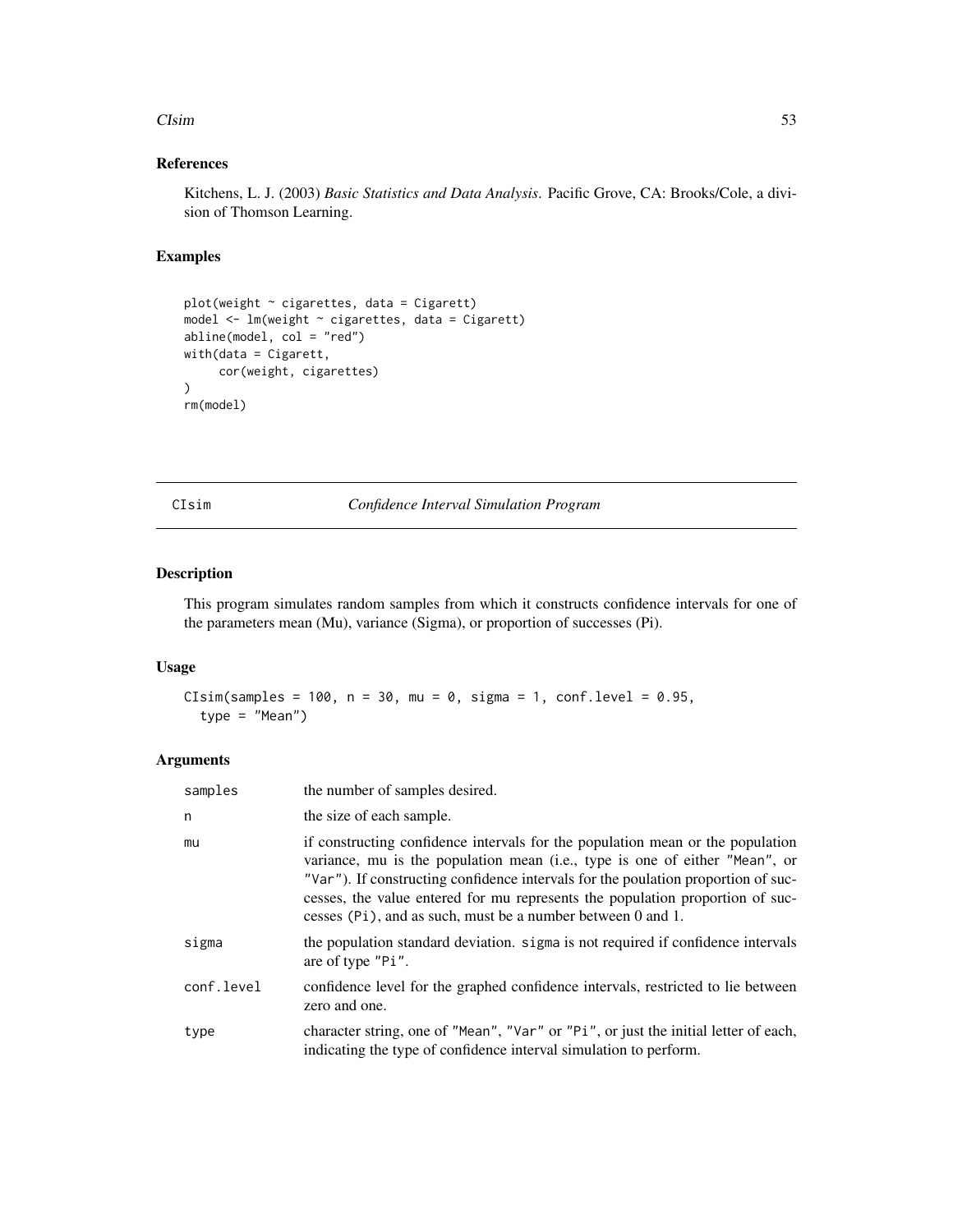# Details

Default is to construct confidence intervals for the population mean. Simulated confidence intervals for the population variance or population proportion of successes are possible by selecting the appropriate value in the type argument.

### Value

Graph depicts simulated confidence intervals. The number of confidence intervals that do not contain the parameter of interest are counted and reported in the commands window.

#### Author(s)

Alan T. Arnholt

#### Examples

```
CIsim(100, 30, 100, 10)
    # Simulates 100 samples of size 30 from
    # a normal distribution with mean 100
    # and standard deviation 10. From the
    # 100 simulated samples, 95% confidence
    # intervals for the Mean are constructed
    # and depicted in the graph.
CIsim(100, 30, 100, 10, type="Var")
    # Simulates 100 samples of size 30 from
    # a normal distribution with mean 100
    # and standard deviation 10. From the
    # 100 simulated samples, 95% confidence
    # intervals for the variance are constructed
    # and depicted in the graph.
CIsim(100, 50, .5, type="Pi", conf.level=.90)
    # Simulates 100 samples of size 50 from
   # a binomial distribution where the population
   # proportion of successes is 0.5. From the
   # 100 simulated samples, 90% confidence
    # intervals for Pi are constructed
    # and depicted in the graph.
```
Citrus *Percent of peak bone density of different aged children*

# **Description**

Data for Exercise 9.7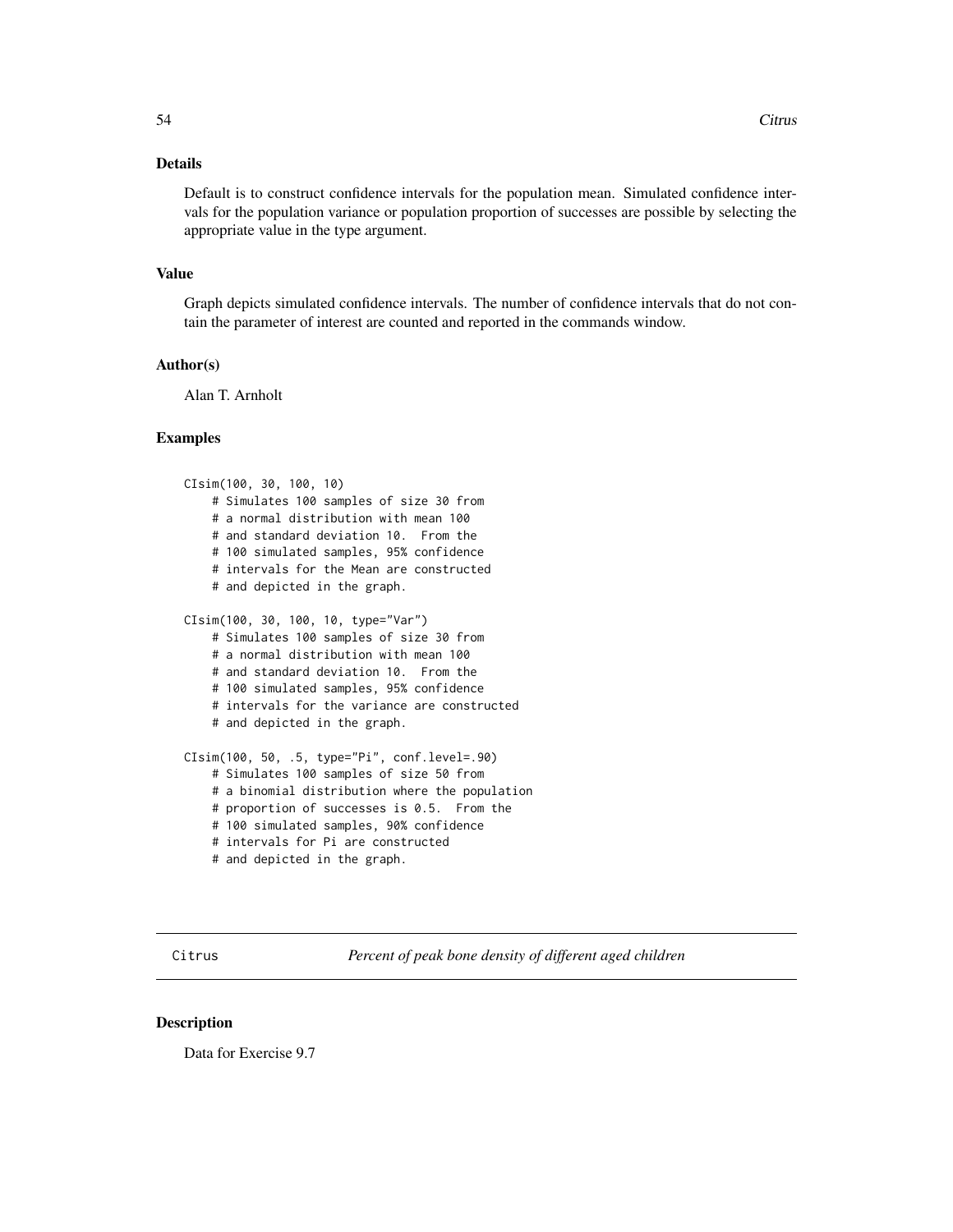$\epsilon$  Clean 55

# Usage

Citrus

# Format

A data frame/tibble with nine observations on two variables

age age of children

percent percent peak bone density

# References

Kitchens, L. J. (2003) *Basic Statistics and Data Analysis*. Pacific Grove, CA: Brooks/Cole, a division of Thomson Learning.

# Examples

```
model \leq - lm(percent \sim age, data = Citrus)
summary(model)
anova(model)
rm(model)
```

| Clean |        | Residual contaminant following the use of three different cleansing |  |  |  |  |
|-------|--------|---------------------------------------------------------------------|--|--|--|--|
|       | agents |                                                                     |  |  |  |  |

# Description

Data for Exercise 10.16

#### Usage

Clean

### Format

A data frame/tibble with 45 observations on two variables

clean residual contaminants

agent a factor with levels A, B, and C

### References

Kitchens, L. J. (2003) *Basic Statistics and Data Analysis*. Pacific Grove, CA: Brooks/Cole, a division of Thomson Learning.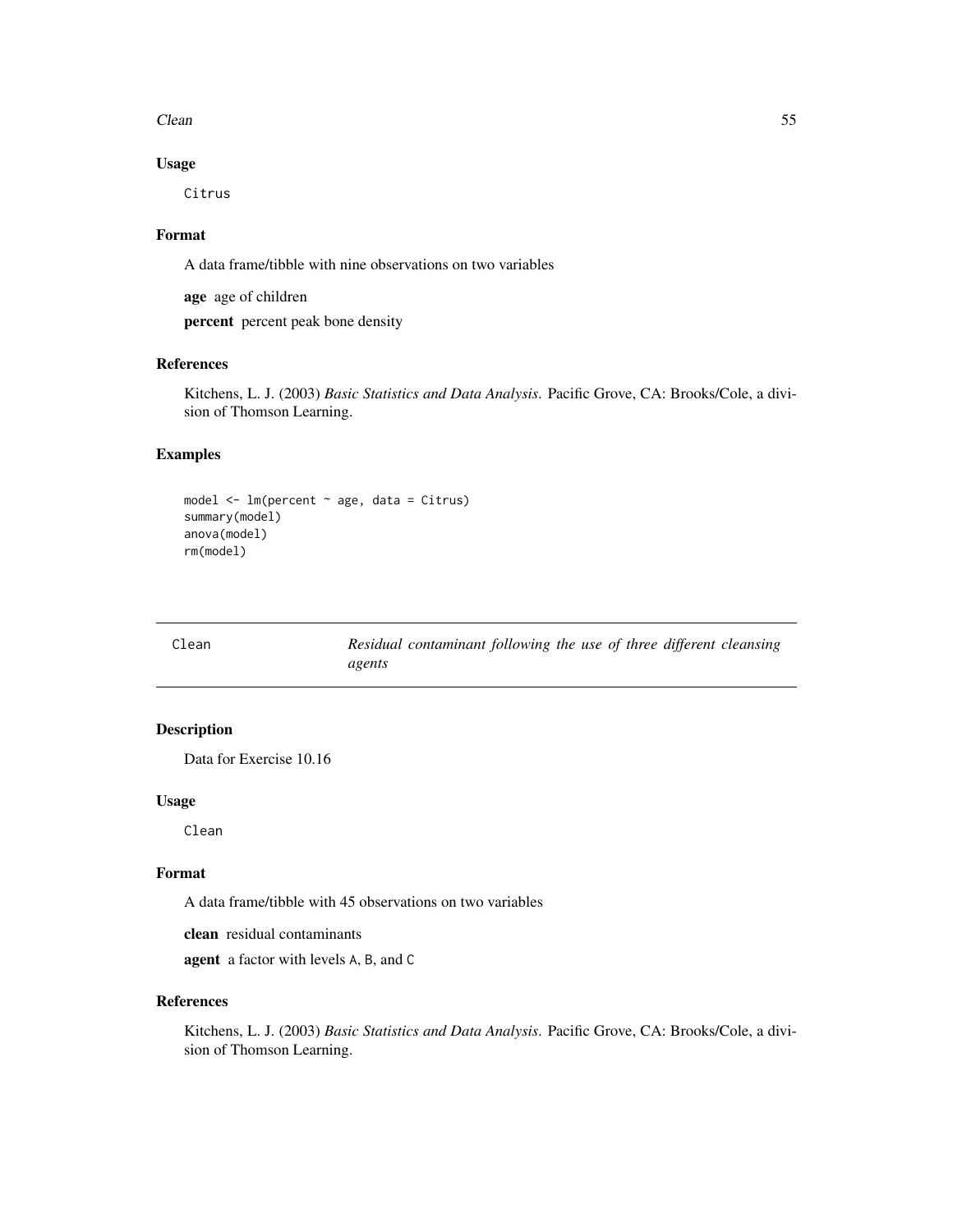### Examples

```
boxplot(clean \sim agent, col = c("red", "blue", "green"), data = Clean)
anova(Im(clean \sim agent, data = Clean))
```
# Coaxial *Signal loss from three types of coxial cable*

# Description

Data for Exercise 10.24 and 10.25

# Usage

Coaxial

### Format

A data frame/tibble with 45 observations on two variables

signal signal loss per 1000 feet

cable factor with three levels of coaxial cable typeA, typeB, and typeC

#### References

Kitchens, L. J. (2003) *Basic Statistics and Data Analysis*. Pacific Grove, CA: Brooks/Cole, a division of Thomson Learning.

```
boxplot(signal ~ cable, data = Coaxial, col = c("red", "green", "yellow"))
kruskal.test(signal ~ cable, data = Coaxial)
```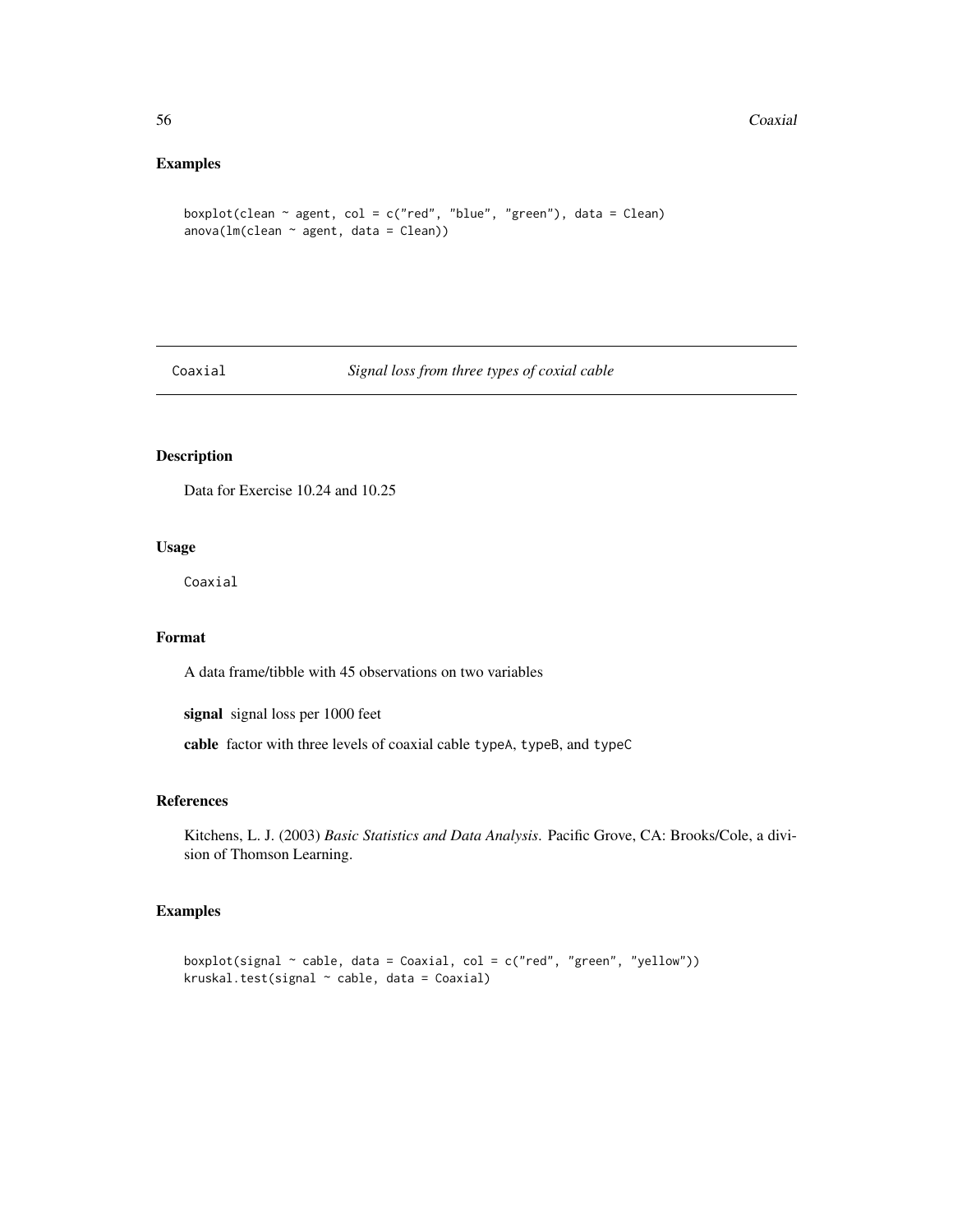Data for Exercise 7.55

# Usage

Coffee

#### Format

A data frame/tibble with nine observations on three variables

without workers' productivity scores without a coffee break

with workers' productivity scores with a coffee break

differences with minus without

### References

Kitchens, L. J. (2003) *Basic Statistics and Data Analysis*. Pacific Grove, CA: Brooks/Cole, a division of Thomson Learning.

### Examples

```
qqnorm(Coffee$differences)
qqline(Coffee$differences)
shapiro.test(Coffee$differences)
t.test(Coffee$with, Coffee$without, paired = TRUE, alternative = "greater")
wilcox.test(Coffee$with, Coffee$without, paired = TRUE,
alterantive = "greater")
```
Coins *Yearly returns on 12 investments*

### Description

Data for Exercise 5.68

#### Usage

Coins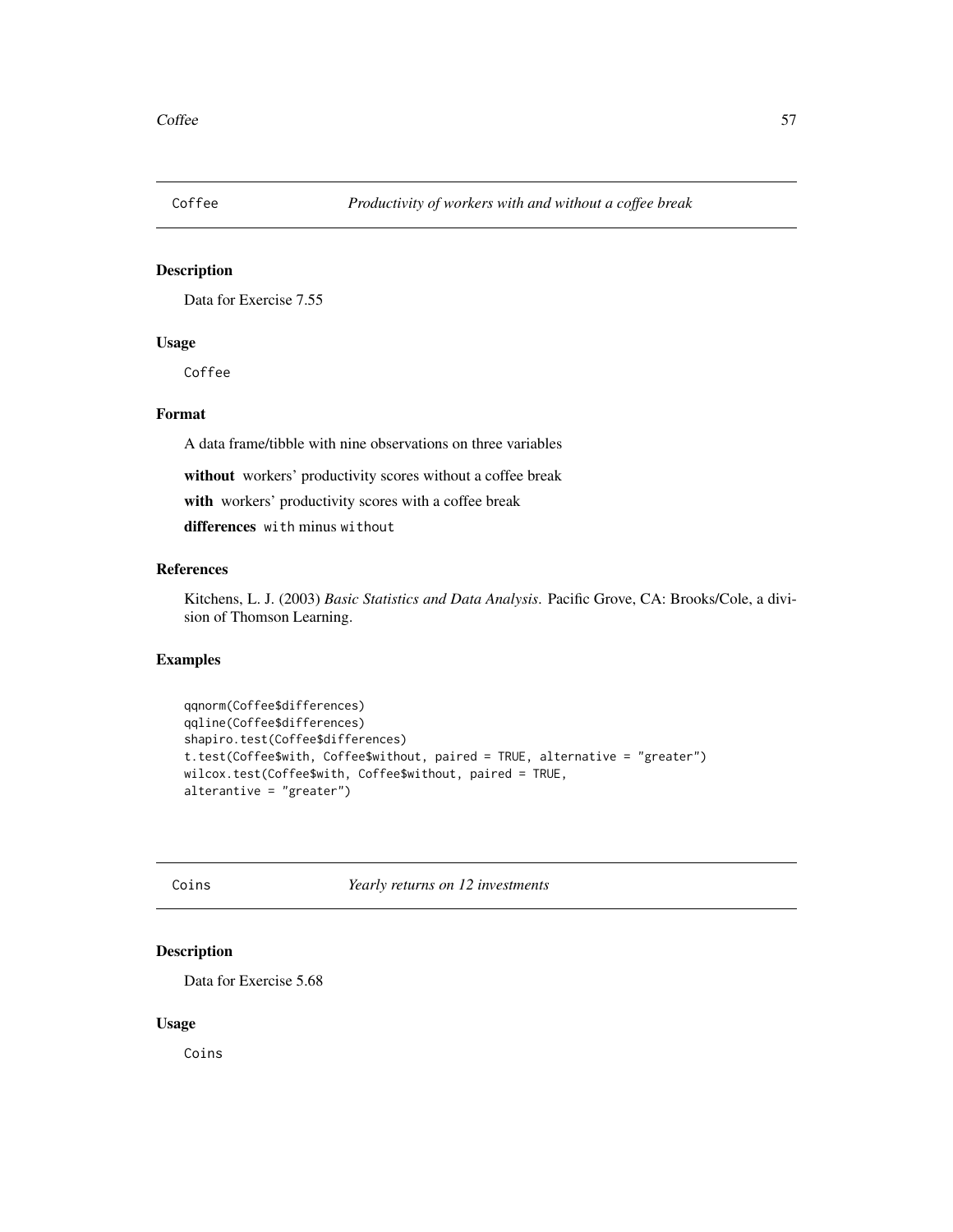# Format

A data frame/tibble with 12 observations on one variable

return yearly returns on each of 12 possible investments

### References

Kitchens, L. J. (2003) *Basic Statistics and Data Analysis*. Pacific Grove, CA: Brooks/Cole, a division of Thomson Learning.

### Examples

qqnorm(Coins\$return) qqline(Coins\$return)

| Combinations | Combinations |  |
|--------------|--------------|--|
|              |              |  |

### Description

Computes all possible combinations of n objects taken k at a time.

### Usage

Combinations(n, k)

### Arguments

| n | a number.                         |
|---|-----------------------------------|
| k | a number less than or equal to n. |

### Value

Returns a matrix containing the possible combinations of n objects taken k at a time.

### See Also

[SRS](#page-227-0)

```
Combinations(5,2)
   # The columns in the matrix list the values of the 10 possible
   # combinations of 5 things taken 2 at a time.
```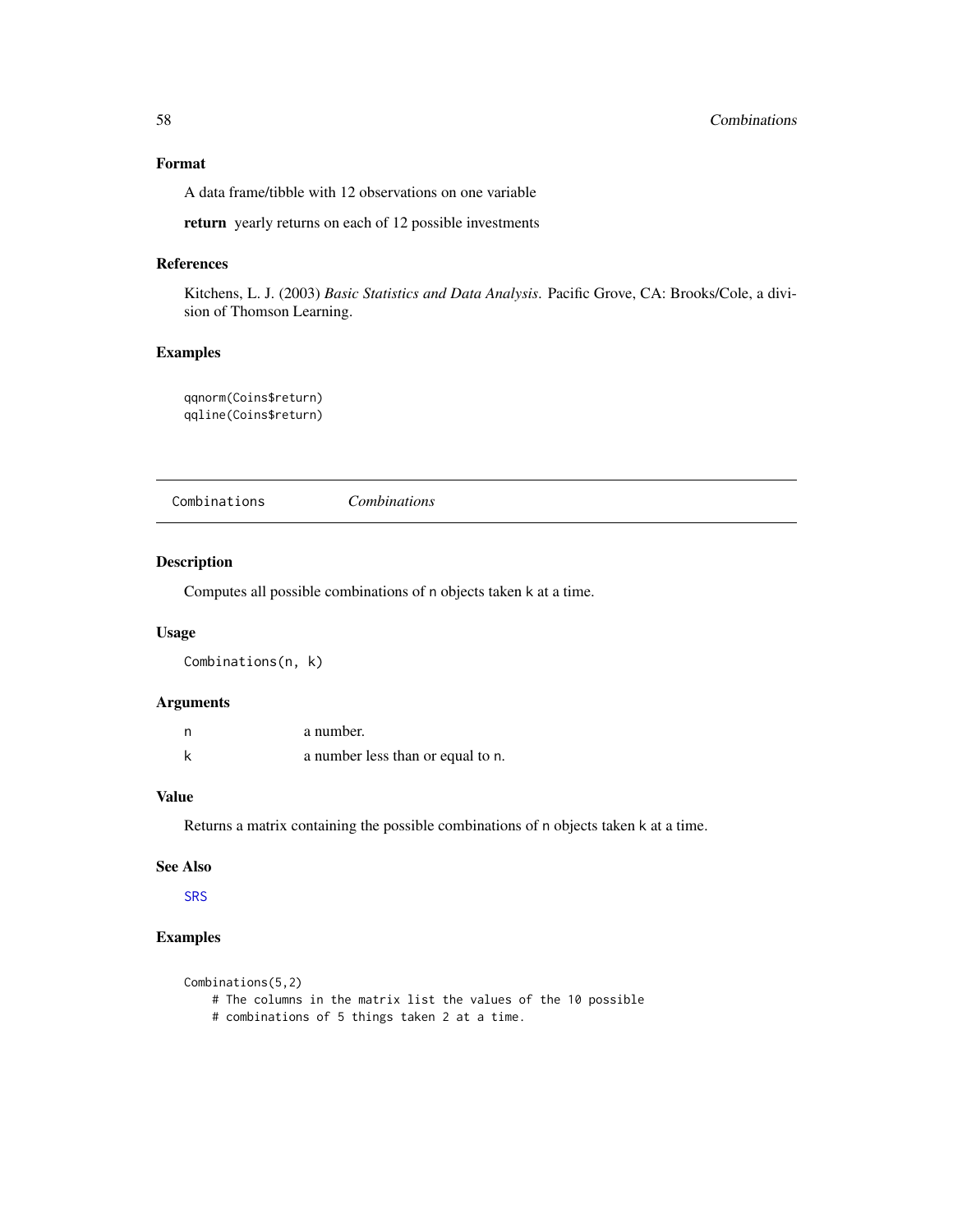Data for Exercises 1.13, and 7.85

### Usage

Commute

#### Format

A data frame/tibble with 39 observations on three variables

city a factor with levels Atlanta, Baltimore, Boston, Buffalo, Charlotte, Chicago, Cincinnati, Cleveland, Columbus, Dallas, Denver, Detroit, Hartford, Houston, Indianapolis, Kansas City, Los Angeles, Miami, Milwaukee, Minneapolis, New Orleans, New York, Norfolk, Orlando, Philadelphia, Phoenix, Pittsburgh, Portland, Providence, Rochester, Sacramento, Salt Lake City, San Antonio, San Diego, San Francisco, Seattle, St. Louis, Tampa, and Washington

#### year year

time commute times

#### Source

Federal Highway Administration.

#### References

Kitchens, L. J. (2003) *Basic Statistics and Data Analysis*. Pacific Grove, CA: Brooks/Cole, a division of Thomson Learning.

```
stripplot(year ~ time, data = Committee, jitter = TRUE)dot(\)ear \sim time, data = Commute)
bwplot(year \sim time, data = Commute)
stripchart(time \sim year, data = Commute, method = "stack", pch = 1,
           cex = 2, col = c("red", "blue"),group.names = c("1980", "1990"),
          main = "", xlab = "minutes")title(main = "Commute Time")
boxplot(time \sim year, data = Commute, names=c("1980", "1990"),
        horizontal = TRUE, las = 1)
```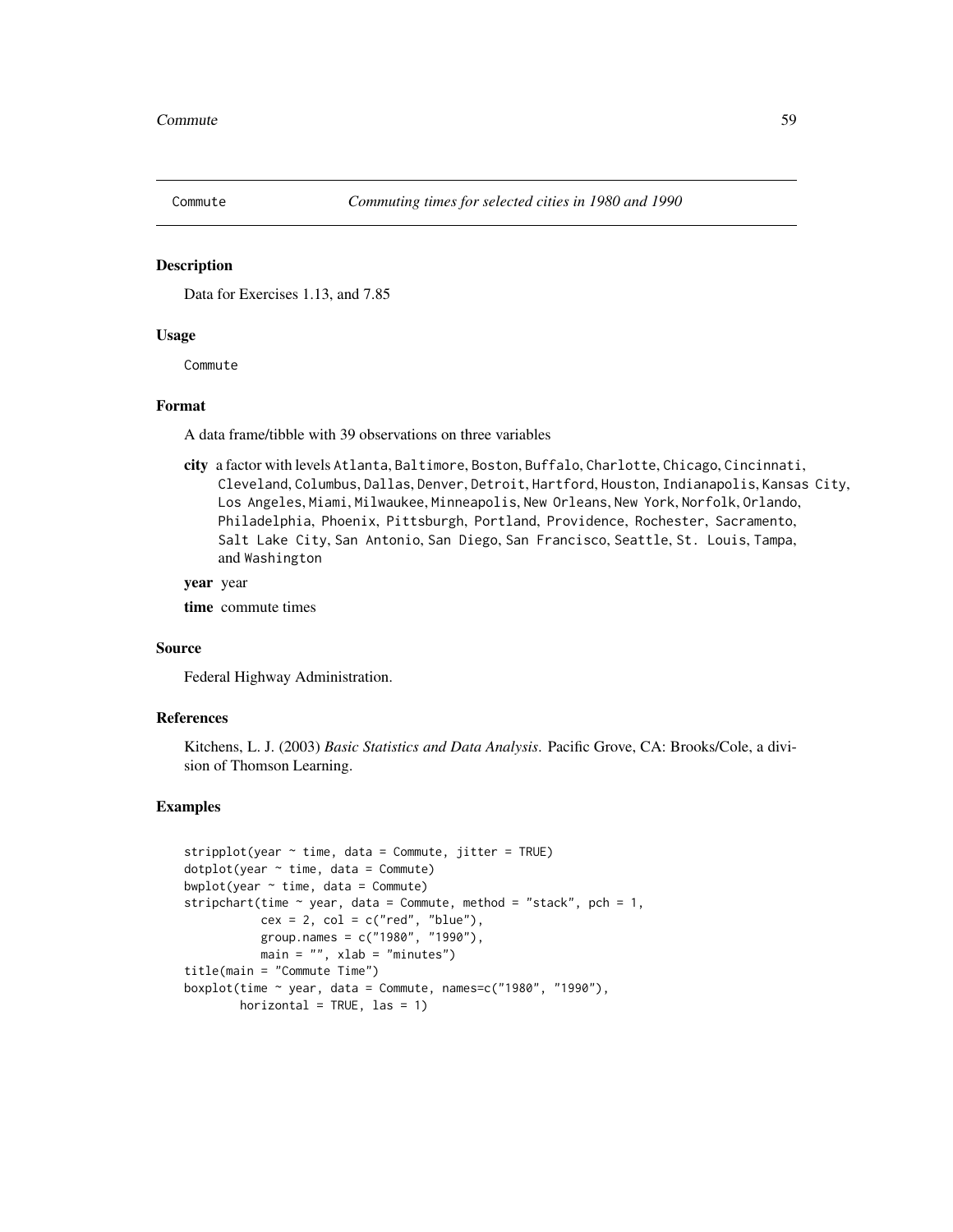Data for Exercise 1.68 and 1.82

# Usage

Concept

### Format

A data frame/tibble with 28 observations on one variable

self Tennessee self concept scores

### References

Kitchens, L. J. (2003) *Basic Statistics and Data Analysis*. Pacific Grove, CA: Brooks/Cole, a division of Thomson Learning.

# Examples

```
summary(Concept$self)
sd(Concept$self)
diff(range(Concept$self))
IQR(Concept$self)
summary(Concept$self/10)
IQR(Concept$self/10)
sd(Concept$self/10)
diff(range(Concept$self/10))
```

| Concrete | Compressive strength of concrete blocks made by two different meth-<br>ods |
|----------|----------------------------------------------------------------------------|
|          |                                                                            |

### Description

Data for Example 7.17

### Usage

Concrete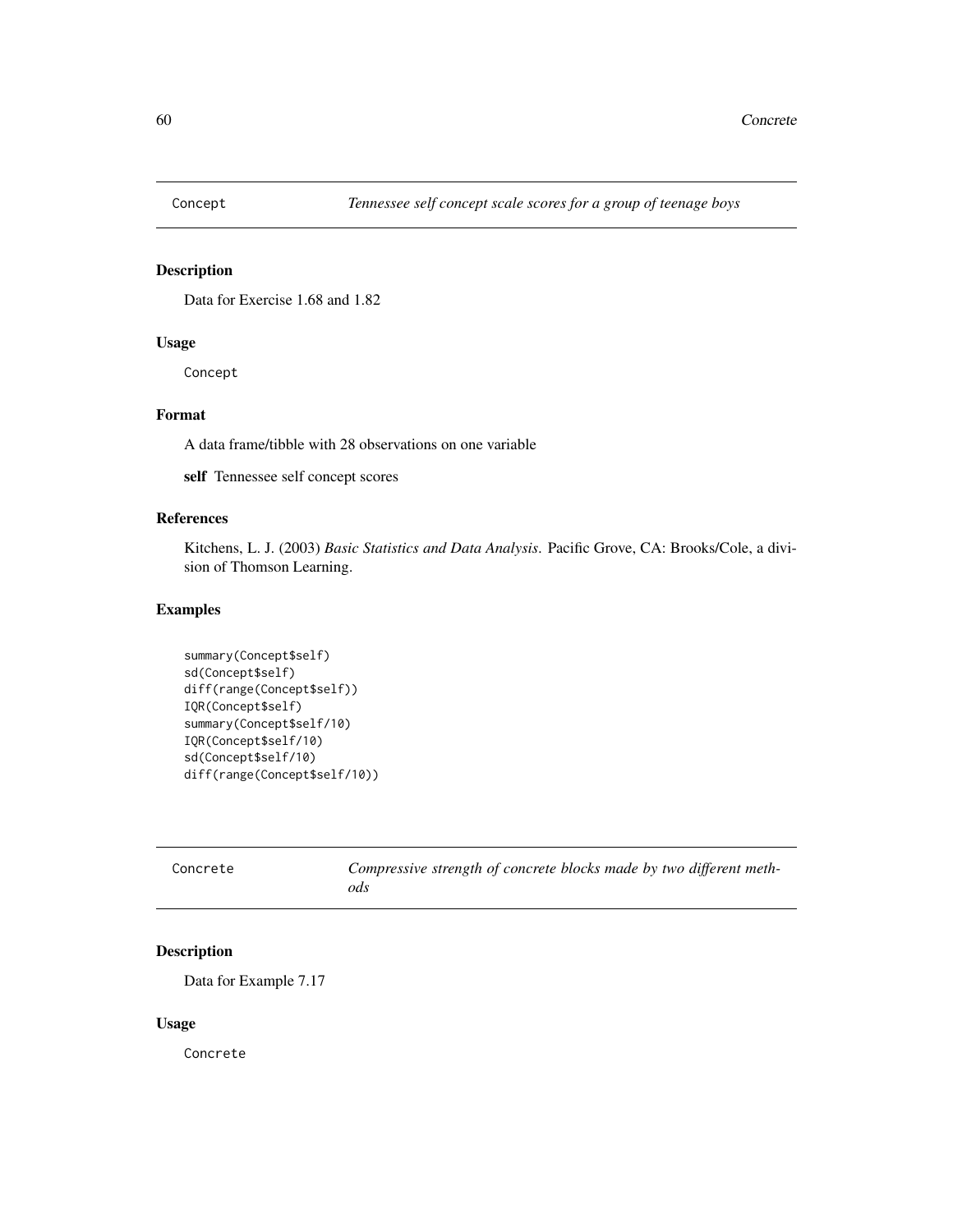$\epsilon$  61

# Format

A data frame/tibble with 20 observations on two variables

strength comprehensive strength (in pounds per square inch)

method factor with levels new and old indicating the method used to construct a concrete block

### References

Kitchens, L. J. (2003) *Basic Statistics and Data Analysis*. Pacific Grove, CA: Brooks/Cole, a division of Thomson Learning.

#### Examples

```
wilcox.test(strength \sim method, data = Concrete, alternative = "greater")
```

| Corn | Comparison of the yields of a new variety and a standard variety of |
|------|---------------------------------------------------------------------|
|      | corn planted on 12 plots of land                                    |

# Description

Data for Exercise 7.77

### Usage

Corn

### Format

A data frame/tibble with 12 observations on three variables

new corn yield with new meathod

standard corn yield with standard method

differences new minus standard

# References

Kitchens, L. J. (2003) *Basic Statistics and Data Analysis*. Pacific Grove, CA: Brooks/Cole, a division of Thomson Learning.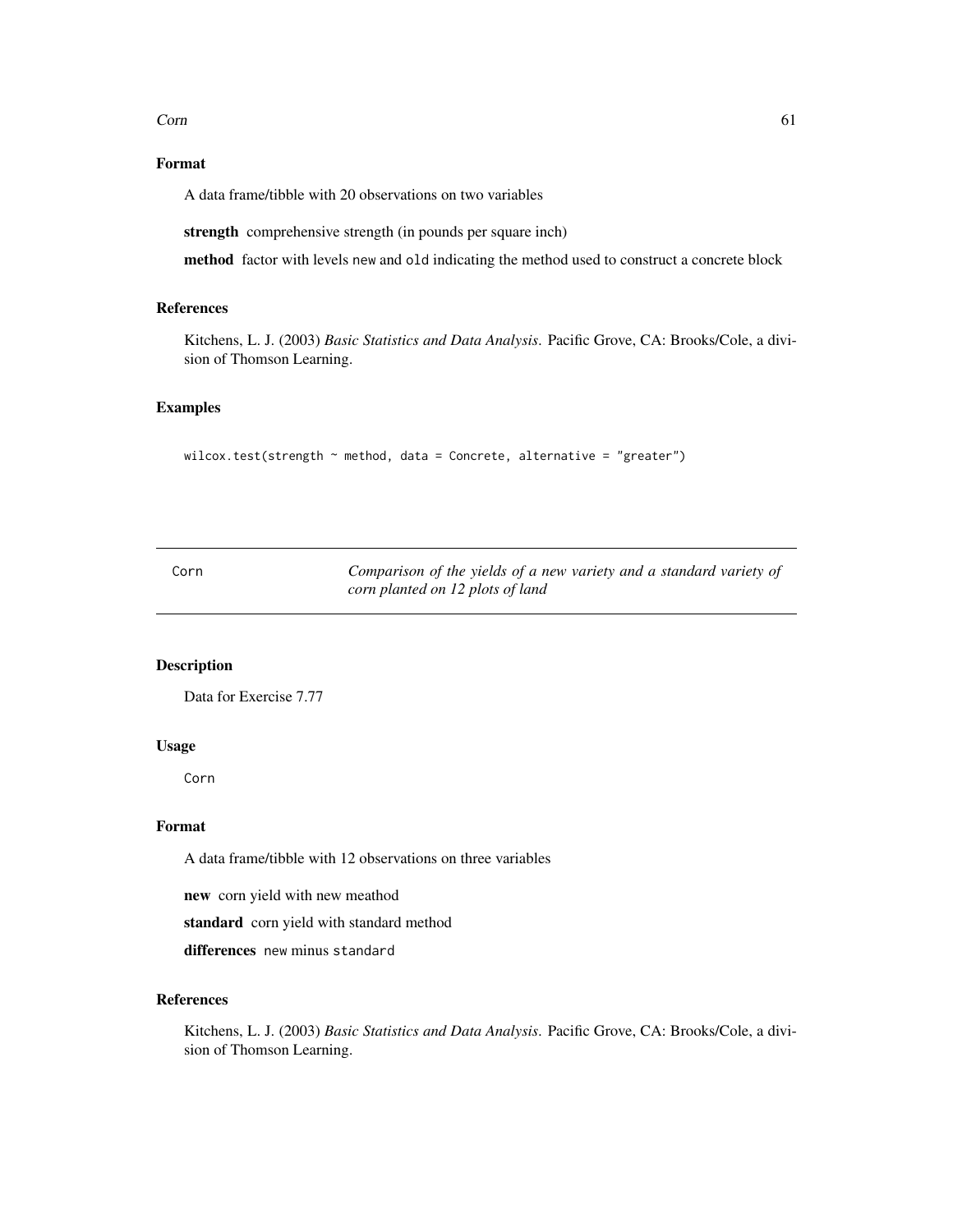#### 62 Correlation Control of the Control of the Control of the Control of the Control of the Control of the Control of the Control of the Control of the Control of the Control of the Control of the Control of the Control of t

# Examples

```
boxplot(Corn$differences)
qqnorm(Corn$differences)
qqline(Corn$differences)
shapiro.test(Corn$differences)
t.test(Corn$new, Corn$standard, paired = TRUE, alternative = "greater")
```
Correlat *Exercise to illustrate correlation*

# Description

Data for Exercise 2.23

# Usage

Correlat

### Format

A data frame/tibble with 13 observations on two variables

x a numeric vector

y a numeric vector

# References

Kitchens, L. J. (2003) *Basic Statistics and Data Analysis*. Pacific Grove, CA: Brooks/Cole, a division of Thomson Learning.

```
plot(y \sim x, data = Correlat)model \leq -\ln(y \sim x, \text{ data} = \text{Correlat})abline(model)
rm(model)
```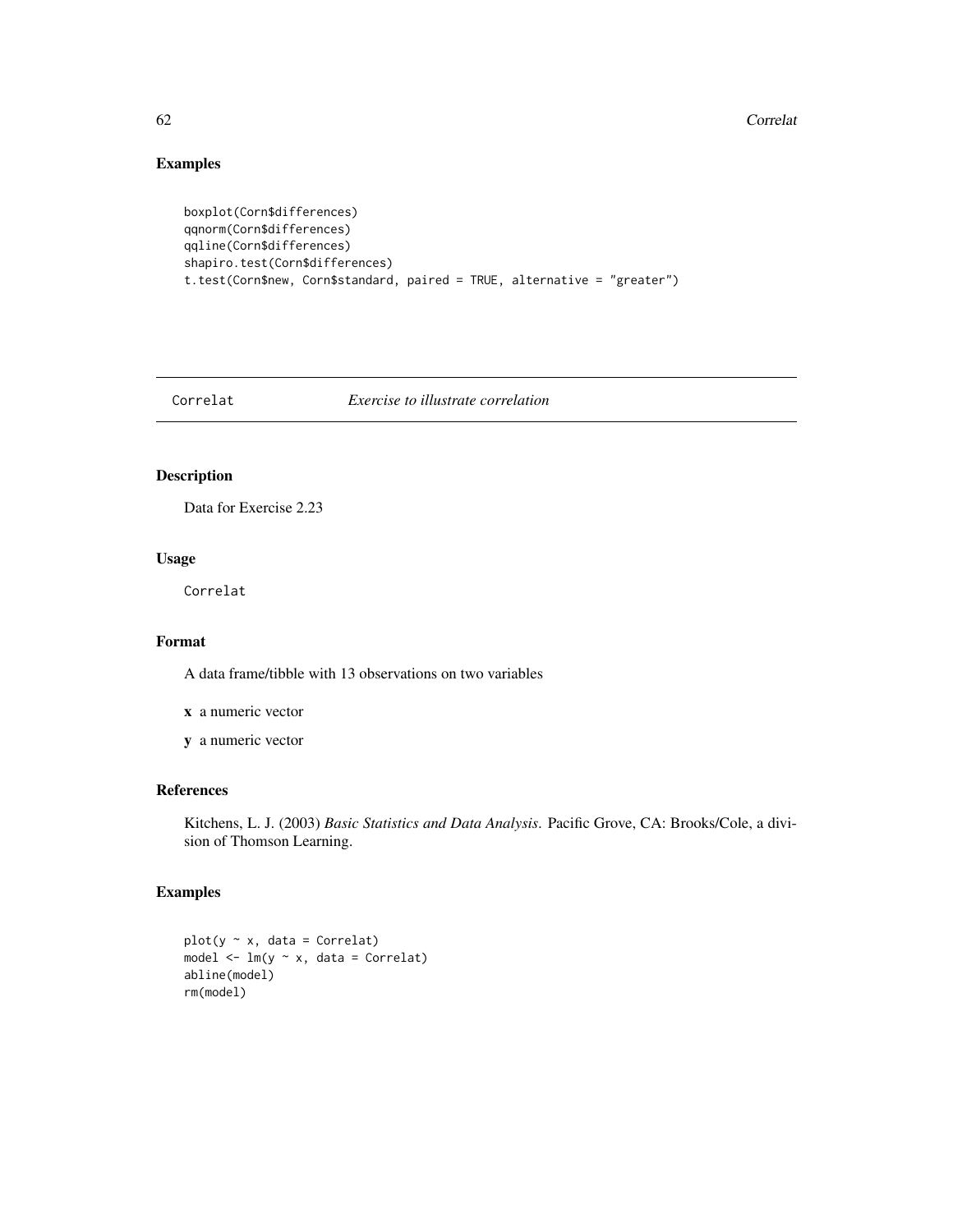Data for Exercise 6.96

# Usage

Counsel

### Format

A data frame/tibble with 18 observations on one variable

score standardized psychology scores after a counseling process

### References

Kitchens, L. J. (2003) *Basic Statistics and Data Analysis*. Pacific Grove, CA: Brooks/Cole, a division of Thomson Learning.

#### Examples

EDA(Counsel\$score) t.test(Counsel\$score, mu = 70)

Cpi *Consumer price index from 1979 to 1998*

# Description

Data for Exercise 1.34

### Usage

Cpi

# Format

A data frame/tibble with 20 observations on two variables

year year

cpi consumer price index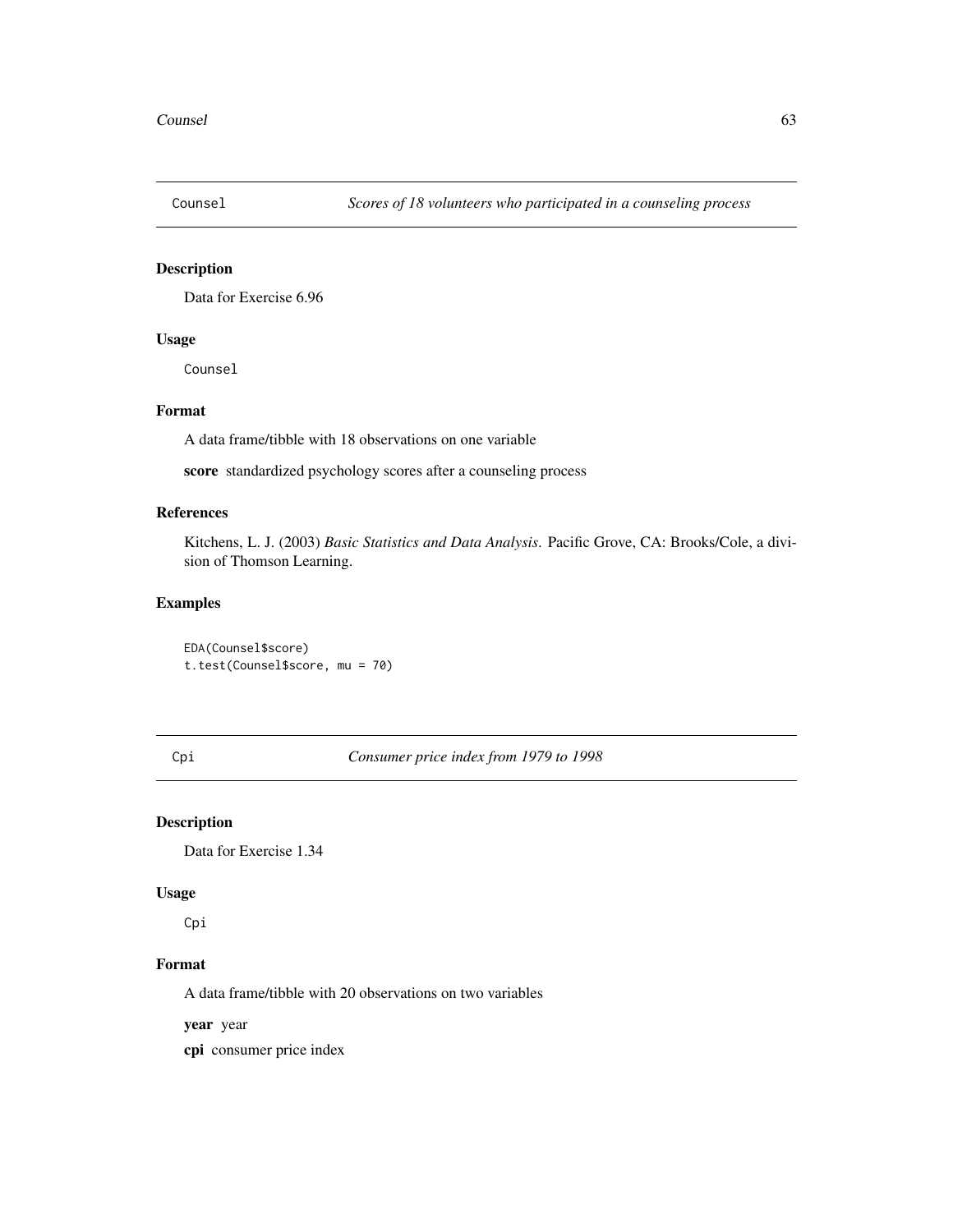### Source

Bureau of Labor Statistics.

### References

Kitchens, L. J. (2003) *Basic Statistics and Data Analysis*. Pacific Grove, CA: Brooks/Cole, a division of Thomson Learning.

#### Examples

```
plot(cpi \sim year, data = Cpi, type = "l", lty = 2, lwd = 2, col = "red")
barplot(Cpi$cpi, col = "pink", las = 2, main = "Problem 1.34")
```

|  |   | c |
|--|---|---|
|  | m |   |
|  |   |   |

Violent crime rates for the states in 1983 and 1993

#### Description

Data for Exercises 1.90, 2.32, 3.64, and 5.113

#### Usage

Crime

# Format

A data frame/tibble with 102 observations on three variables

- state a factor with levels Alabama, Alaska, Arizona, Arkansas, California, Colorado, Connecticut, DC, Delaware, Florida, Georgia, Hawaii, Idaho, Illinois, Indiana, Iowa, Kansas, Kentucky, Louisiana, Maine, Maryland, Massachusetts, Michigan, Minnesota, Mississippi, Missour, Montana, Nebraska, Nevada, New Hampshire, New Jersey, New Mexico, New York, North Carolina, North Dakota, Ohio, Oklahoma, Oregon, Pennsylvania, Rhode Island, South Carolina, South Dakota, Tennessee, Texas, Utah, Vermont, Virginia, Washington, West Virginia, Wisconsin, and Wyoming
- year a factor with levels 1983 and 1993
- rate crime rate per 100,000 inhabitants

#### Source

U.S. Department of Justice, Bureau of Justice Statistics, *Sourcebook of Criminal Justice Statistics*, 1993.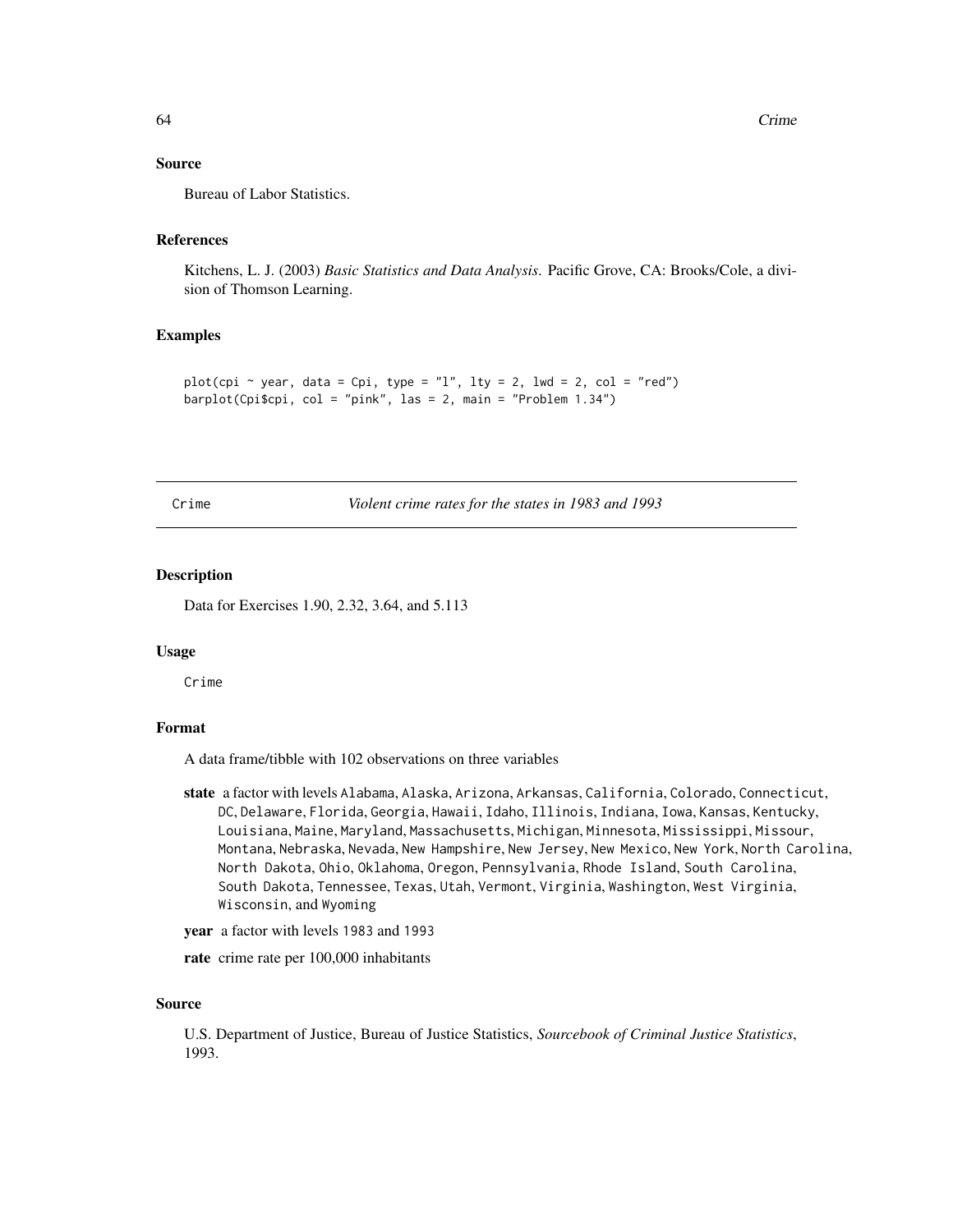#### Darwin 65

### References

Kitchens, L. J. (2003) *Basic Statistics and Data Analysis*. Pacific Grove, CA: Brooks/Cole, a division of Thomson Learning.

#### Examples

boxplot(rate  $\sim$  year, data = Crime, col = "red")

Darwin *Charles Darwin's study of cross-fertilized and self-fertilized plants*

# Description

Data for Exercise 7.62

### Usage

Darwin

# Format

A data frame/tibble with 15 observations on three variables

pot number of pot

cross height of plant (in inches) after a fixed period of time when cross-fertilized self height of plant (in inches) after a fixed period of time when self-fertilized

### Source

Darwin, C. (1876) *The Effect of Cross- and Self-Fertilization in the Vegetable Kingdom*, 2nd edition, London.

# References

Kitchens, L. J. (2003) *Basic Statistics and Data Analysis*. Pacific Grove, CA: Brooks/Cole, a division of Thomson Learning.

```
differ <- Darwin$cross - Darwin$self
qqnorm(differ)
qqline(differ)
shapiro.test(differ)
wilcox.test(Darwin$cross, Darwin$self, paired = TRUE)
rm(differ)
```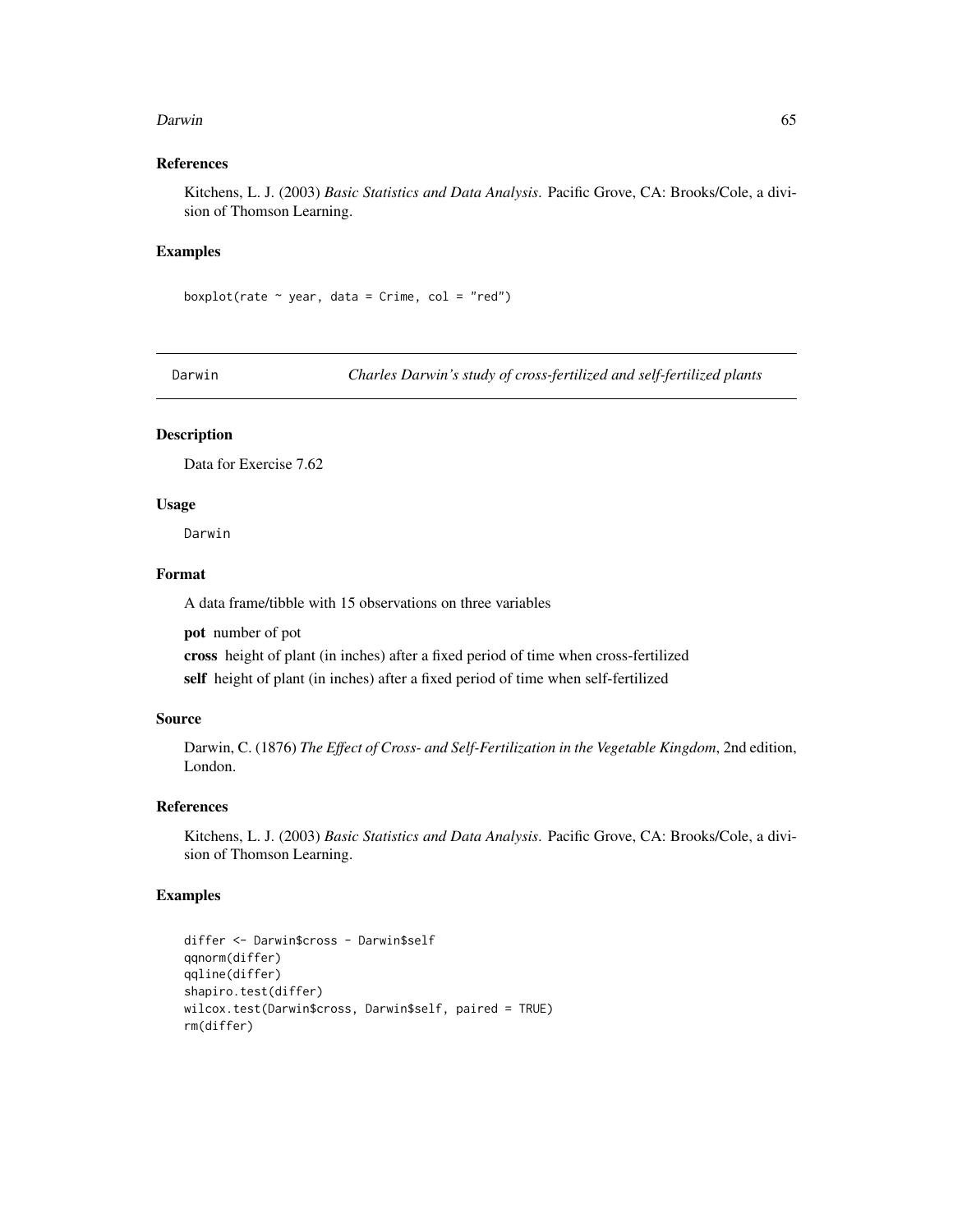Data for Example 2.22

### Usage

Dealers

# Format

A data frame/tibble with 122 observations on two variables

type a factor with levels Honda, Toyota, Mazda, Ford, Dodge, and Saturn

service a factor with levels Replaces unnecessarily and Follows manufacturer guidelines

# References

Kitchens, L. J. (2003) *Basic Statistics and Data Analysis*. Pacific Grove, CA: Brooks/Cole, a division of Thomson Learning.

#### Examples

```
xtabs(~type + service, data = Dealers)
T1 <- xtabs(~type + service, data = Dealers)
T1
addmargins(T1)
pt <- prop.table(T1, margin = 1)
pt
barplot(t(pt), col = c("red", "skyblue"), legend = colnames(T1))rm(T1, pt)
```
Defectiv *Number of defective items produced by 20 employees*

# Description

Data for Exercise 1.27

#### Usage

Defectiv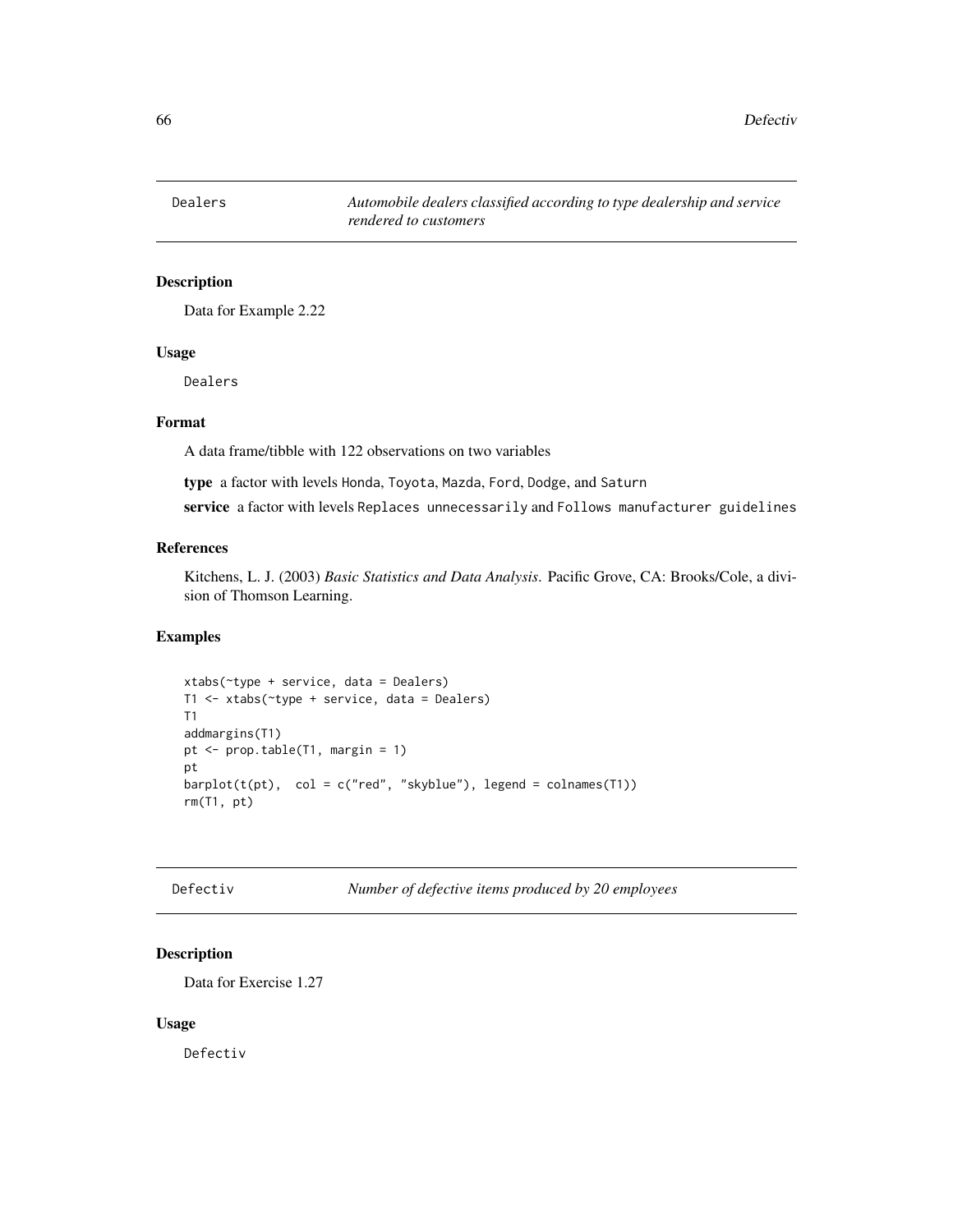#### Degree 67

### Format

A data frame/tibble with 20 observations on one variable

number number of defective items produced by the employees in a small business firm

#### References

Kitchens, L. J. (2003) *Basic Statistics and Data Analysis*. Pacific Grove, CA: Brooks/Cole, a division of Thomson Learning.

### Examples

```
T1 <- xtabs(~ number, data = Defectiv)
T1
barplot(T1, col = "pink", ylab = "Frequency",
xlab = "Defective Items Produced by Employees", main = "Problem 1.27")
rm(T1)
```
Degree *Percent of bachelor's degrees awarded women in 1970 versus 1990*

### Description

Data for Exercise 2.75

#### Usage

Degree

### Format

A data frame/tibble with 1064 observations on two variables

field a factor with levels Health, Education, Foreign Language, Psychology, Fine Arts, Life Sciences, Business, Social Science, Physical Sciences, Engineering, and All Fields

awarded a factor with levels 1970 and 1990

#### Source

U.S. Department of Health and Human Services, National Center for Education Statistics.

#### References

Kitchens, L. J. (2003) *Basic Statistics and Data Analysis*. Pacific Grove, CA: Brooks/Cole, a division of Thomson Learning.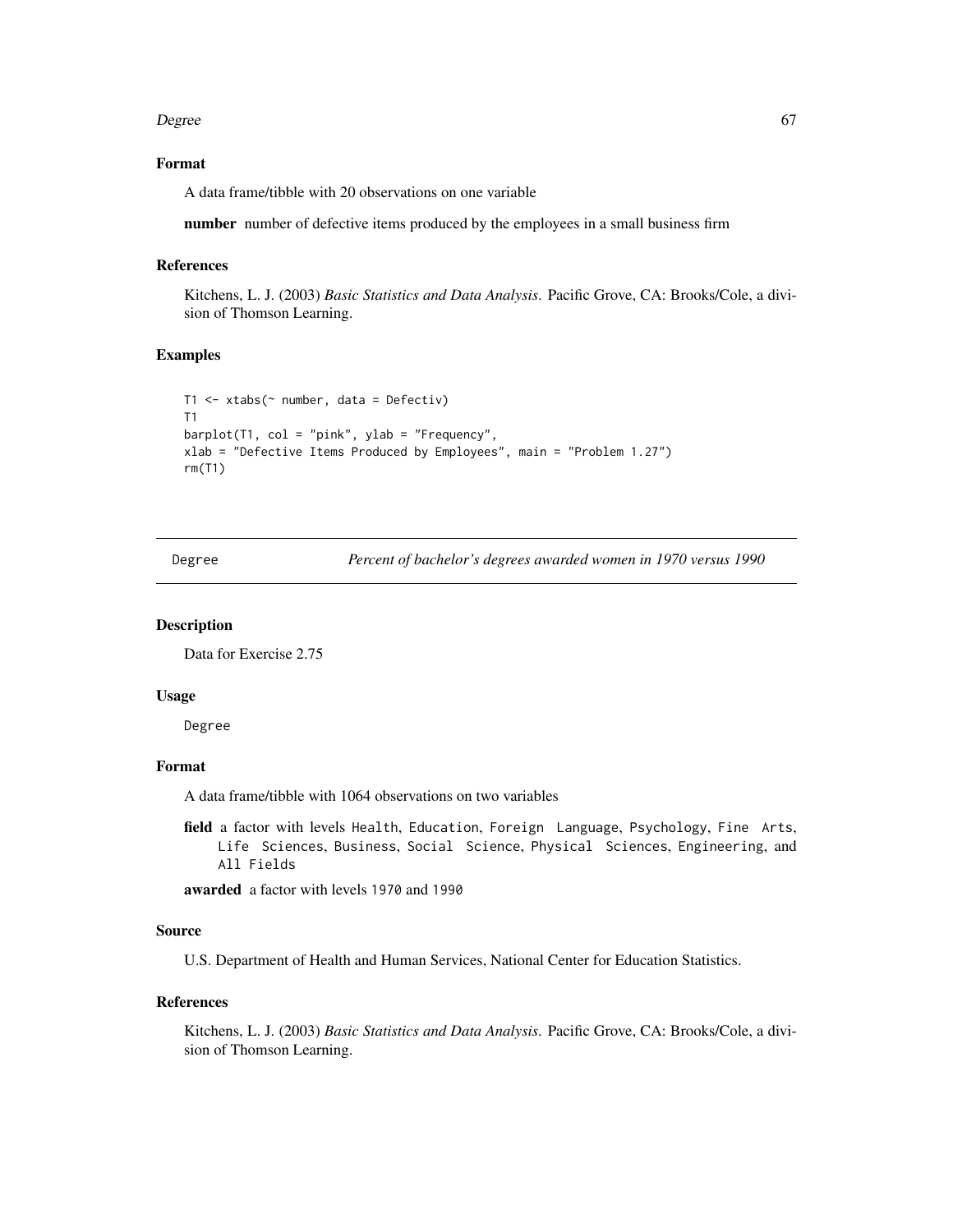### Examples

```
T1 <- xtabs(~field + awarded, data = Degree)
T1
barplot(t(T1), beside = TRUE, col = c("red", "skyblue"), legend = colnames(T1))rm(T1)
```
Delay *Delay times on 20 flights from four major air carriers*

### Description

Data for Exercise 10.55

#### Usage

Delay

# Format

A data frame/tibble with 80 observations on two variables

delay the delay time (in minutes) for 80 randomly selected flights

carrier a factor with levels A, B, C, and D

# References

Kitchens, L. J. (2003) *Basic Statistics and Data Analysis*. Pacific Grove, CA: Brooks/Cole, a division of Thomson Learning.

```
boxplot(delay ~ carrier, data = Delay,
       main = "Exercise 10.55", ylab = "minutes",
       col = "pink")kruskal.test(delay ~carrier, data = Delay)
```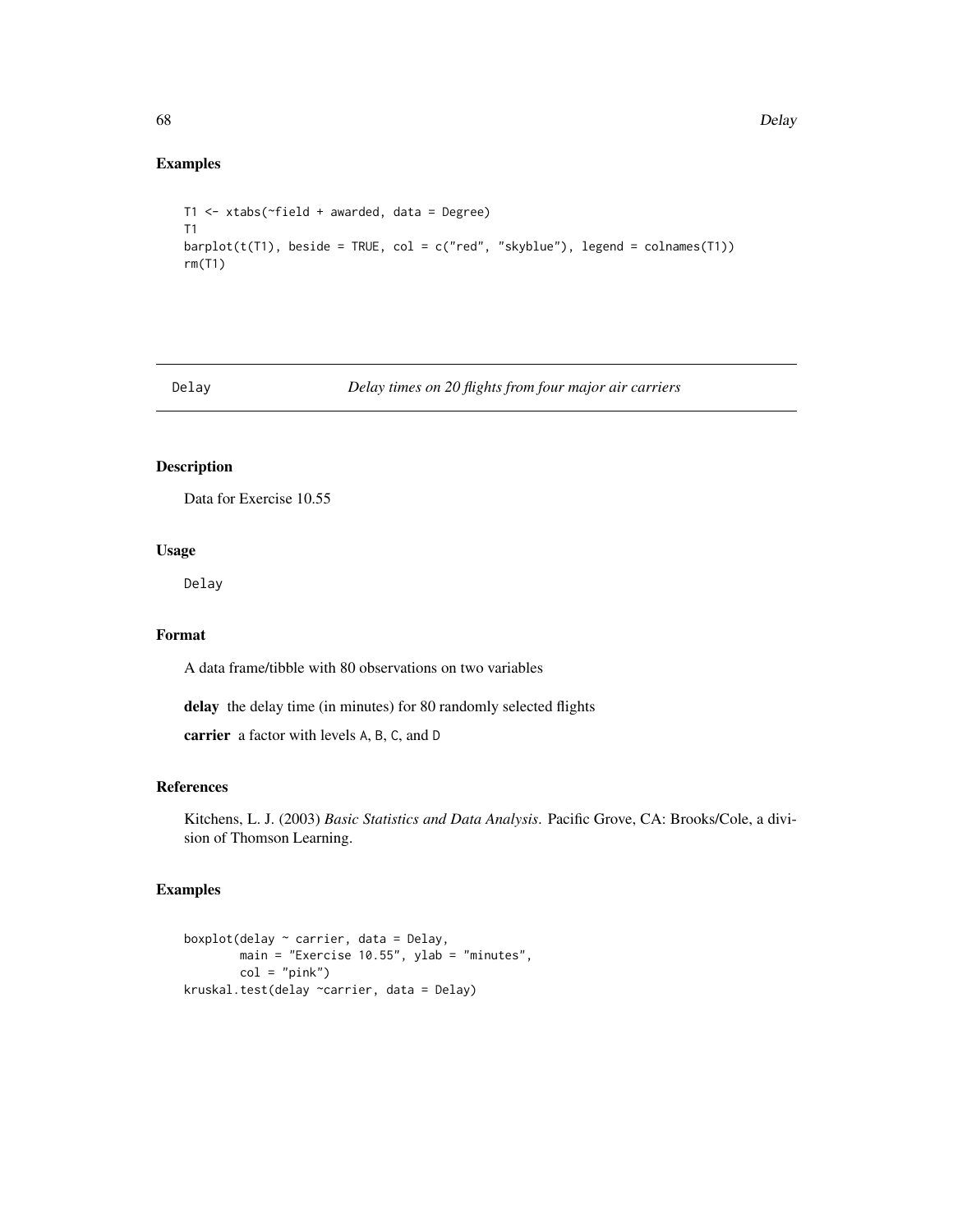Data for Exercise 1.26

# Usage

Depend

# Format

A data frame/tibble with 50 observations on one variable

number number of dependent children in a family

### References

Kitchens, L. J. (2003) *Basic Statistics and Data Analysis*. Pacific Grove, CA: Brooks/Cole, a division of Thomson Learning.

# Examples

```
T1 <- xtabs(\sim number, data = Depend)
T1
barplot(T1, col = "lightblue", main = "Problem 1.26",
xlab = "Number of Dependent Children", ylab = "Frequency")
rm(T1)
```
Detroit *Educational levels of a sample of 40 auto workers in Detroit*

### Description

Data for Exercise 5.21

#### Usage

Detroit

### Format

A data frame/tibble with 40 observations on one variable

educ the educational level (in years) of a sample of 40 auto workers in a plant in Detroit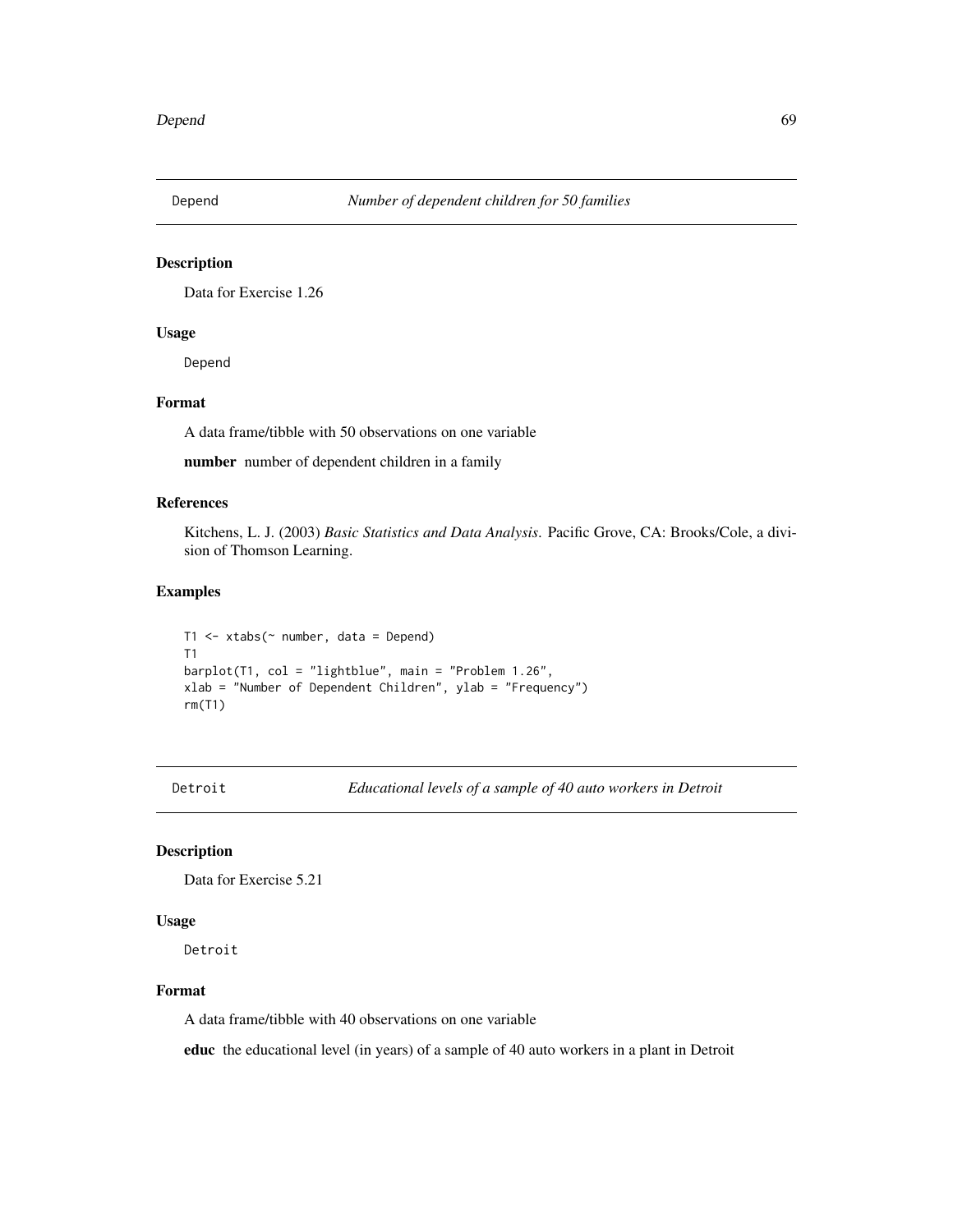### References

Kitchens, L. J. (2003) *Basic Statistics and Data Analysis*. Pacific Grove, CA: Brooks/Cole, a division of Thomson Learning.

#### Examples

EDA(Detroit\$educ)

| Develop | Demographic characteristics of developmental students at 2-year col- |
|---------|----------------------------------------------------------------------|
|         | leges and 4-year colleges                                            |

# Description

Data used for Exercise 8.50

#### Usage

Develop

### Format

A data frame/tibble with 5656 observations on two variables

race a factor with levels African American, American Indian, Asian, Latino, and White college a factor with levels Two-year and Four-year

### Source

*Research in Development Education* (1994), V. 11, 2.

### References

Kitchens, L. J. (2003) *Basic Statistics and Data Analysis*. Pacific Grove, CA: Brooks/Cole, a division of Thomson Learning.

```
T1 <- xtabs(~race + college, data = Develop)
T1
chisq.test(T1)
rm(T1)
```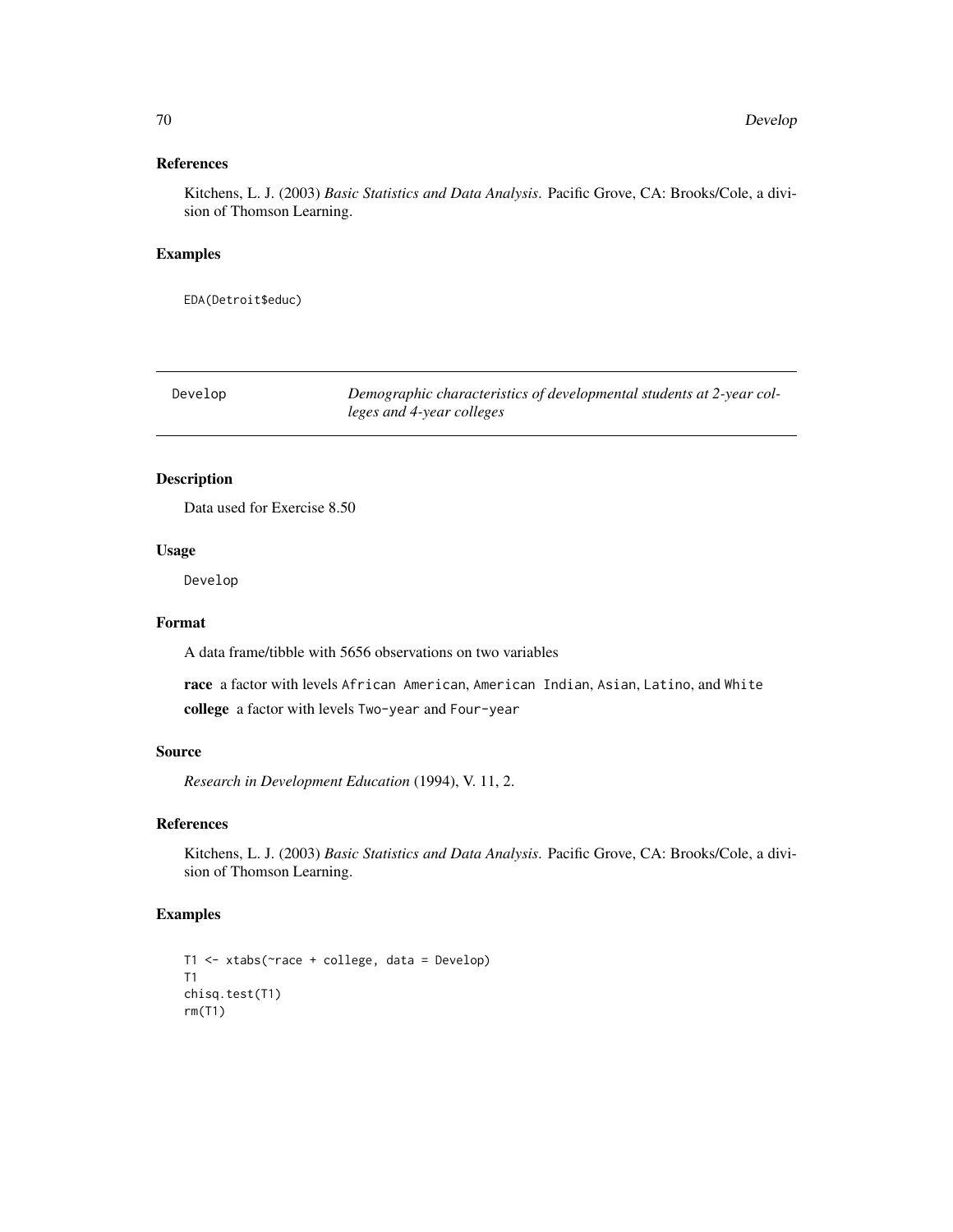Devmath *Test scores for students who failed developmental mathematics in the fall semester 1995*

### Description

Data for Exercise 6.47

# Usage

Devmath

### Format

A data frame/tibble with 40 observations on one variable

score first exam score

# Source

Data provided by Dr. Anita Kitchens.

### References

Kitchens, L. J. (2003) *Basic Statistics and Data Analysis*. Pacific Grove, CA: Brooks/Cole, a division of Thomson Learning.

# Examples

EDA(Devmath\$score) t.test(Devmath\$score, mu = 80, alternative = "less")

Dice *Outcomes and probabilities of the roll of a pair of fair dice*

# Description

Data for Exercise 3.109

### Usage

Dice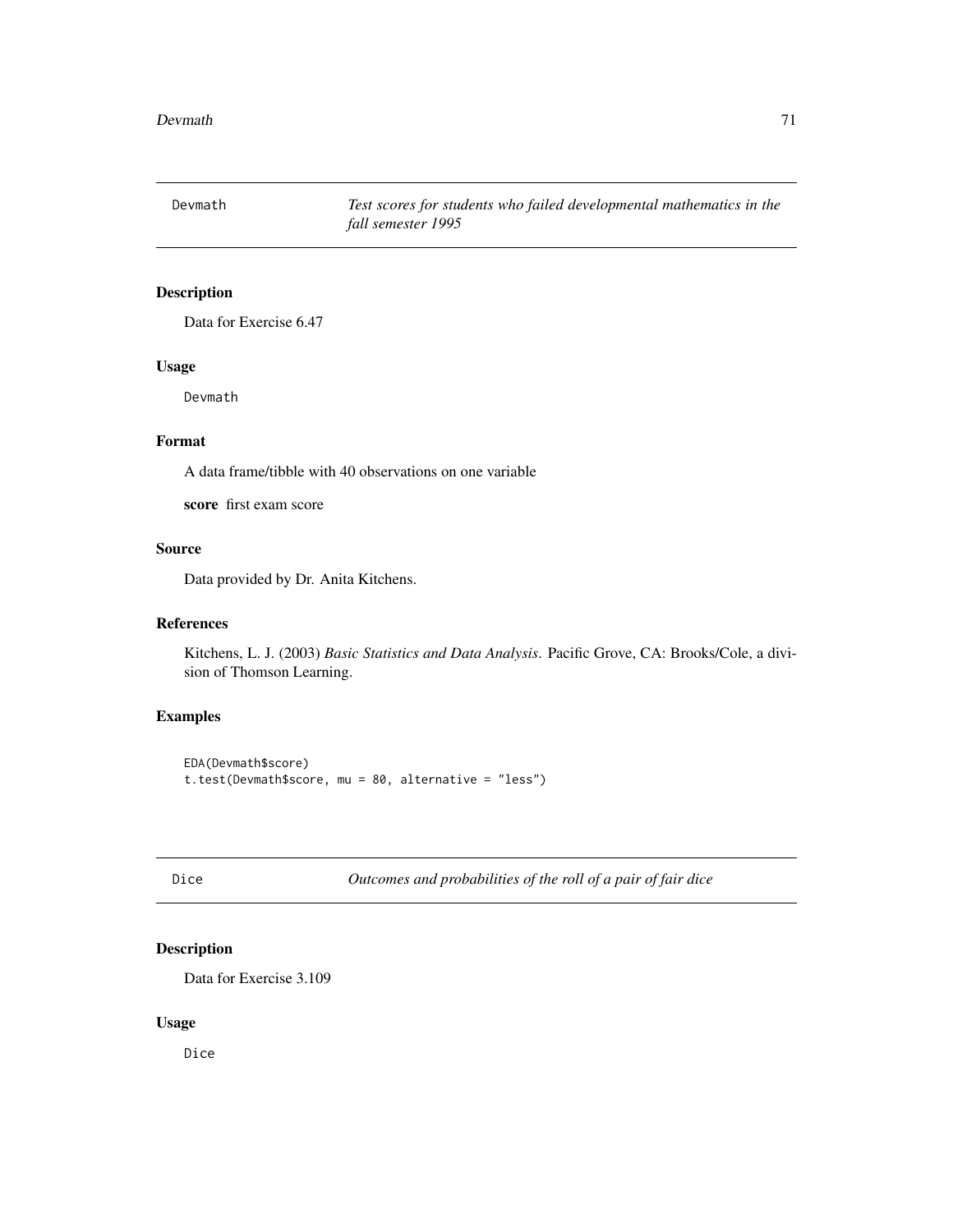72 Diesel

### Format

A data frame/tibble with 11 observations on two variables

x possible outcomes for the sum of two dice

px probability for outcome x

#### References

Kitchens, L. J. (2003) *Basic Statistics and Data Analysis*. Pacific Grove, CA: Brooks/Cole, a division of Thomson Learning.

### Examples

```
roll1 < - sample(1:6, 20000, replace = TRUE)roll2 <- sample(1:6, 20000, replace = TRUE)
outcome <- roll1 + roll2
T1 <- table(outcome)/length(outcome)
remove(roll1, roll2, outcome)
T1
round(t(Dice), 5)
rm(roll1, roll2, T1)
```
Diesel *Diesel fuel prices in 1999-2000 in nine regions of the country*

### Description

Data for Exercise 2.8

### Usage

Diesel

#### Format

A data frame/tibble with 650 observations on three variables

date date when price was recorded

pricepergallon price per gallon (in dollars)

location a factor with levels California, CentralAtlantic, Coast, EastCoast, Gulf, LowerAtlantic, NatAvg, NorthEast, Rocky, and WesternMountain

#### Source

Energy Information Administration, National Enerfy Information Center: 1000 Independence Ave., SW, Washington, D.C., 20585.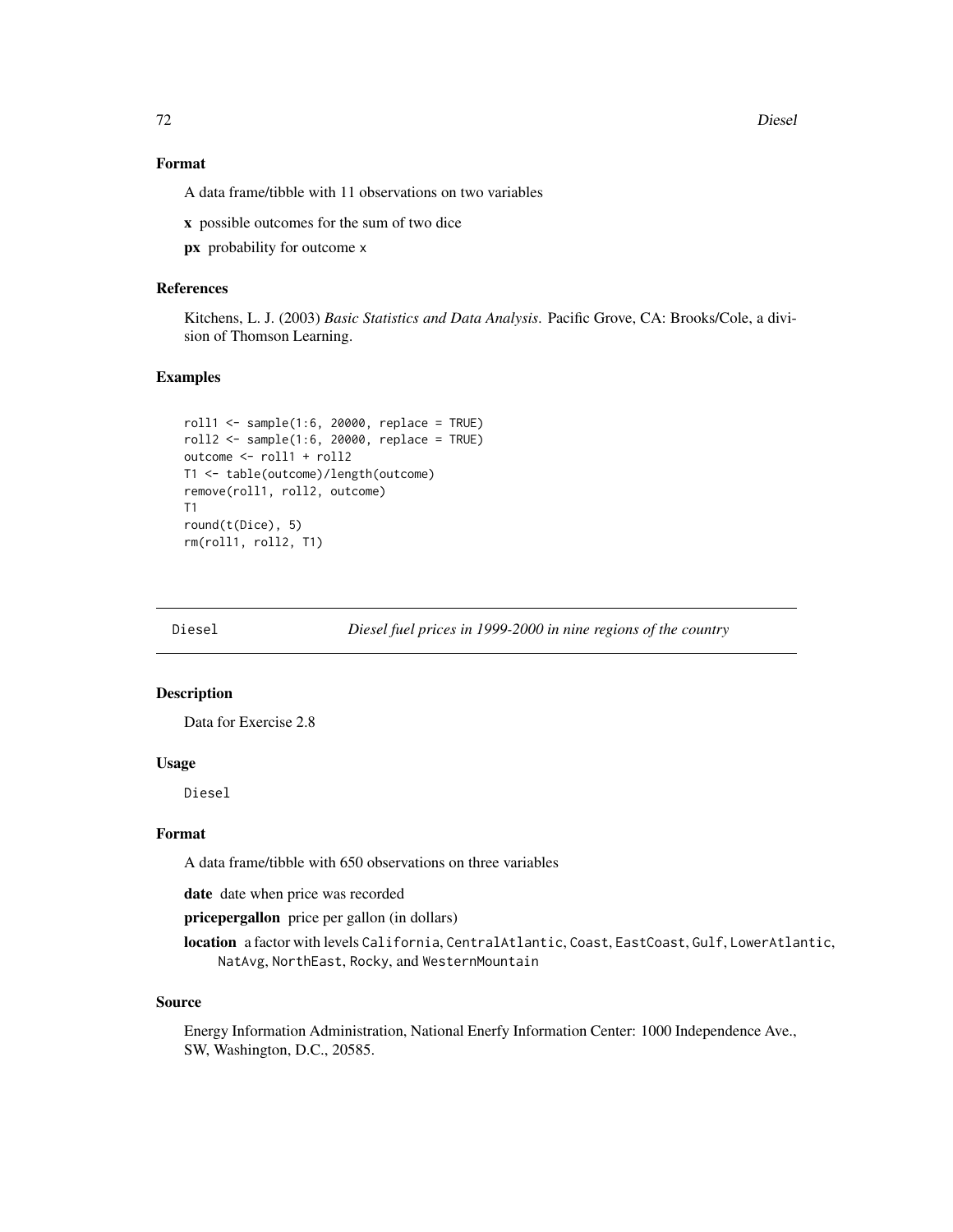#### Diplomat 23

#### References

Kitchens, L. J. (2003) *Basic Statistics and Data Analysis*. Pacific Grove, CA: Brooks/Cole, a division of Thomson Learning.

#### Examples

```
par(las = 2)boxplot(pricepergallon ~ location, data = Diesel)
boxplot(pricepergallon ~ location,
      data = droplevels(Diesel[Diesel$location == "EastCoast" |
      Diesel$location == "Gulf" | Diesel$location == "NatAvg" |
      Diesel$location == "Rocky" | Diesel$location == "California", ]),
      col = "pink", main = "Exercise 2.8")par(las = 1)## Not run:
library(ggplot2)
ggplot2::ggplot(data = Diesel, aes(x = date, y = pricepergallon,color = location) +geom_point() +
          geom_smooth(se = FALSE) +
          theme_bw() +
          labs(y = "Price per Gallon (in dollars)")
```
## End(Not run)

Diplomat *Parking tickets issued to diplomats*

## Description

Data for Exercises 1.14 and 1.37

#### Usage

Diplomat

# Format

A data frame/tibble with 10 observations on three variables

country a factor with levels Brazil, Bulgaria, Egypt, Indonesia, Israel, Nigeria, Russia, S. Korea, Ukraine, and Venezuela

number total number of tickets

rate number of tickets per vehicle per month

#### Source

*Time*, November 8, 1993. Figures are from January to June 1993.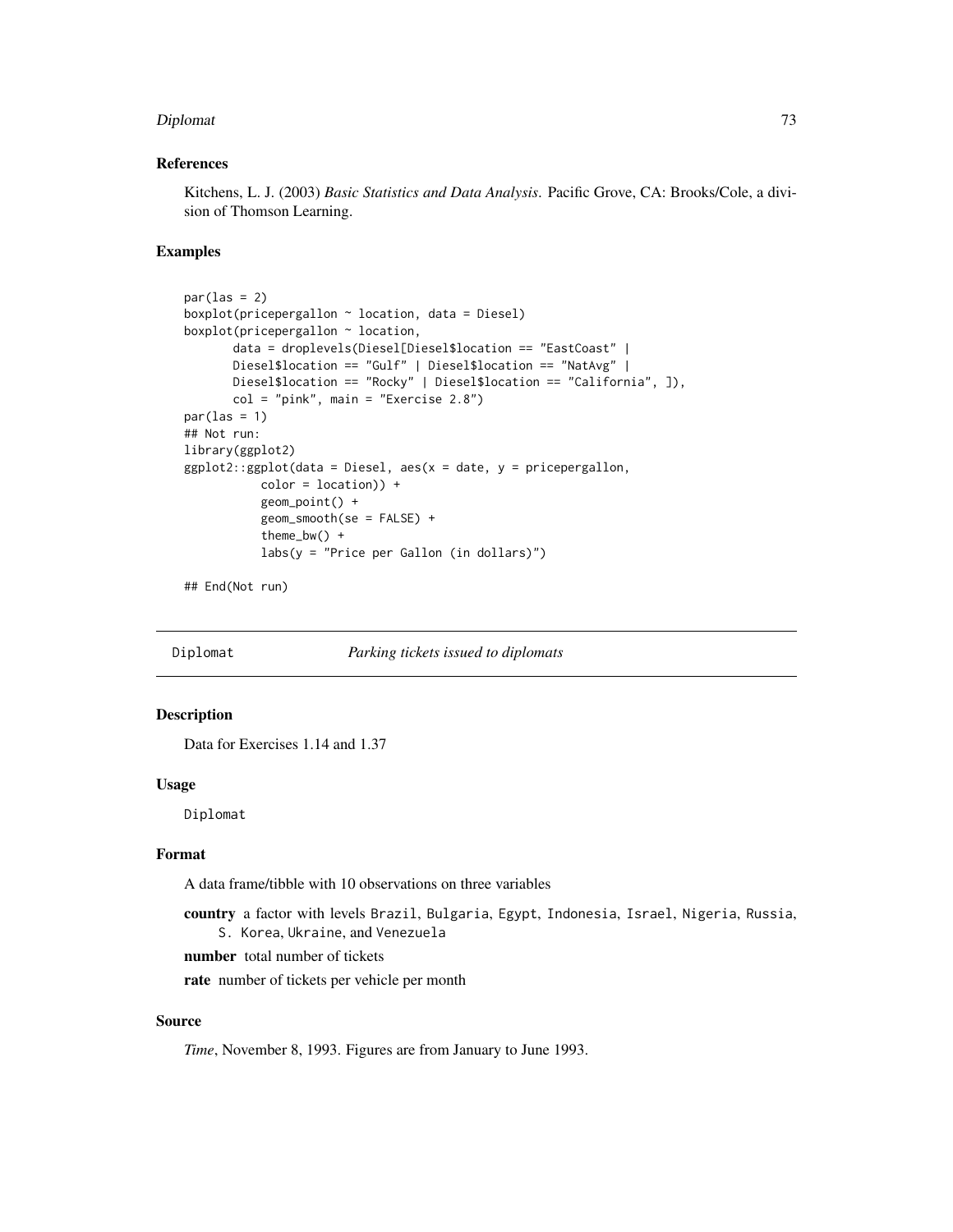#### References

Kitchens, L. J. (2003) *Basic Statistics and Data Analysis*. Pacific Grove, CA: Brooks/Cole, a division of Thomson Learning.

## Examples

```
par(las = 2, mfrom = c(2, 2))stripchart(number \sim country, data = Diplomat, pch = 19,
          col= "red", vertical = TRUE)
stripchart(rate \sim country, data = Diplomat, pch = 19,
          col= "blue", vertical = TRUE)
with(data = Diplomat,
    bar(number, names.arg = country, col = "red"))
with(data = Diplomat,
     barplot(rate, names.arg = country, col = "blue"))
par(las = 1, mfrom = c(1, 1))## Not run:
library(ggplot2)
ggplot2::ggplot(data = Diplomat, aes(x = reorder(country, number),y = number) +
          geom_bar(stat = "identity", fill = "pink", color = "black") +
          theme_bw() + labs(x = "", y = "Total Number of Tickets")
ggplot2::ggplot(data = Diplomat, aes(x = reorder(country, rate),y = rate) +
          geom_bar(stat = "identity", fill = "pink", color = "black") +
           theme_bw() + labs(x = "", y = "Tickets per vehicle per month")
## End(Not run)
```
Disposal *Toxic intensity for manufacturing plants producing herbicidal preparations*

#### Description

```
Data for Exercise 1.127
```
#### Usage

Disposal

#### Format

A data frame/tibble with 29 observations on one variable

pounds pounds of toxic waste per \$1000 of shipments of its products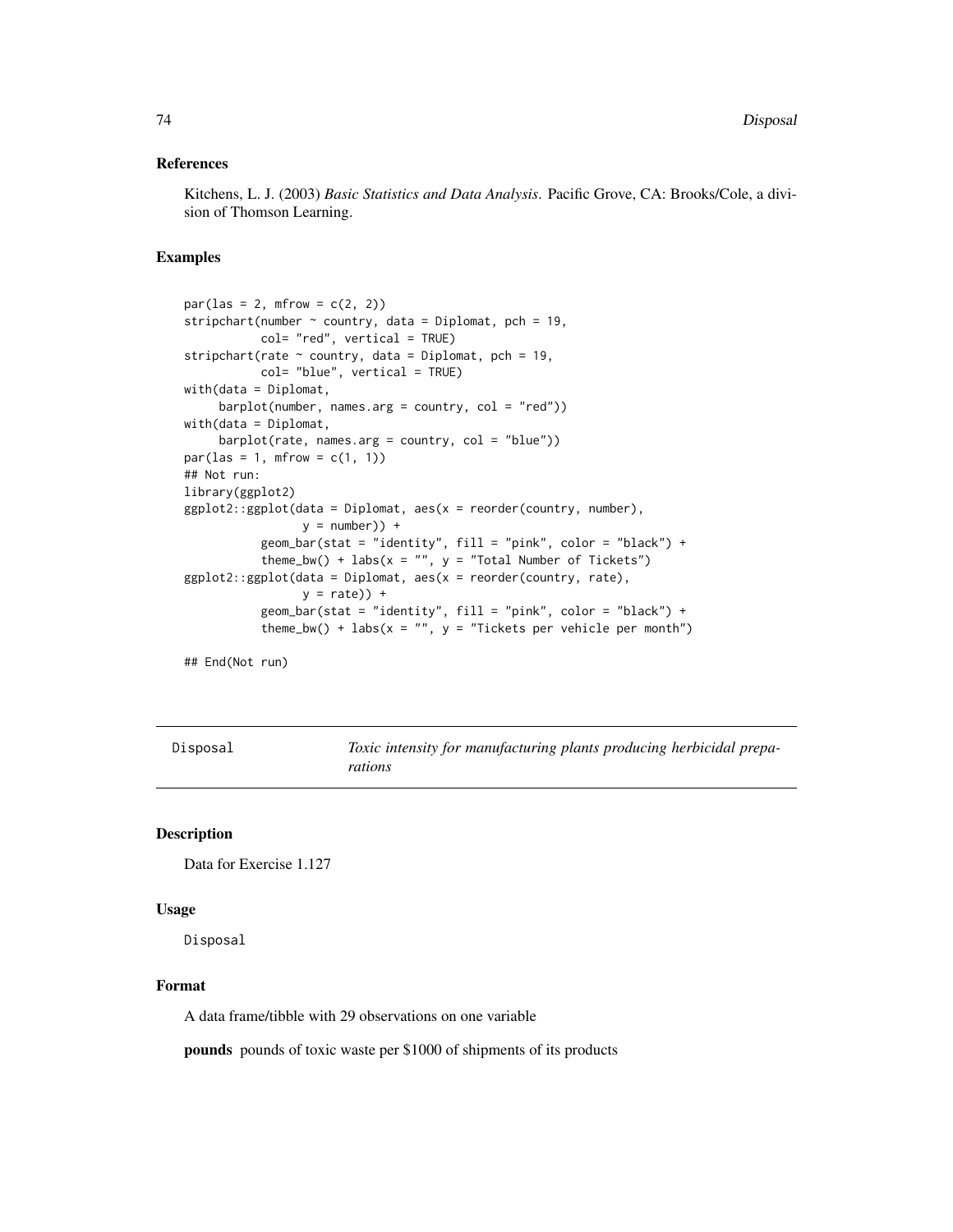#### Dogs 25 and 2012 2013 2014 2015 2016 2017 2022 2023 2024 2025 2020 2021 2022 2023 2024 2022 2023 2024 2022 202

## Source

Bureau of the Census, *Reducing Toxins*, Statistical Brief SB/95-3, February 1995.

#### References

Kitchens, L. J. (2003) *Basic Statistics and Data Analysis*. Pacific Grove, CA: Brooks/Cole, a division of Thomson Learning.

## Examples

```
stem(Disposal$pounds)
fivenum(Disposal$pounds)
EDA(Disposal$pounds)
```
Dogs *Rankings of the favorite breeds of dogs*

## Description

Data for Exercise 2.88

## Usage

Dogs

# Format

A data frame/tibble with 20 observations on three variables

breed a factor with levels Beagle, Boxer, Chihuahua, Chow, Dachshund, Dalmatian, Doberman, Huskie, Labrador, Pomeranian, Poodle, Retriever, Rotweiler, Schnauzer, Shepherd, Shetland, ShihTzu, Spaniel, Springer, and Yorkshire

## ranking numeric ranking

year a factor with levels 1992, 1993, 1997, and 1998

#### Source

*The World Almanac and Book of Facts*, 2000.

# References

Kitchens, L. J. (2003) *Basic Statistics and Data Analysis*. Pacific Grove, CA: Brooks/Cole, a division of Thomson Learning.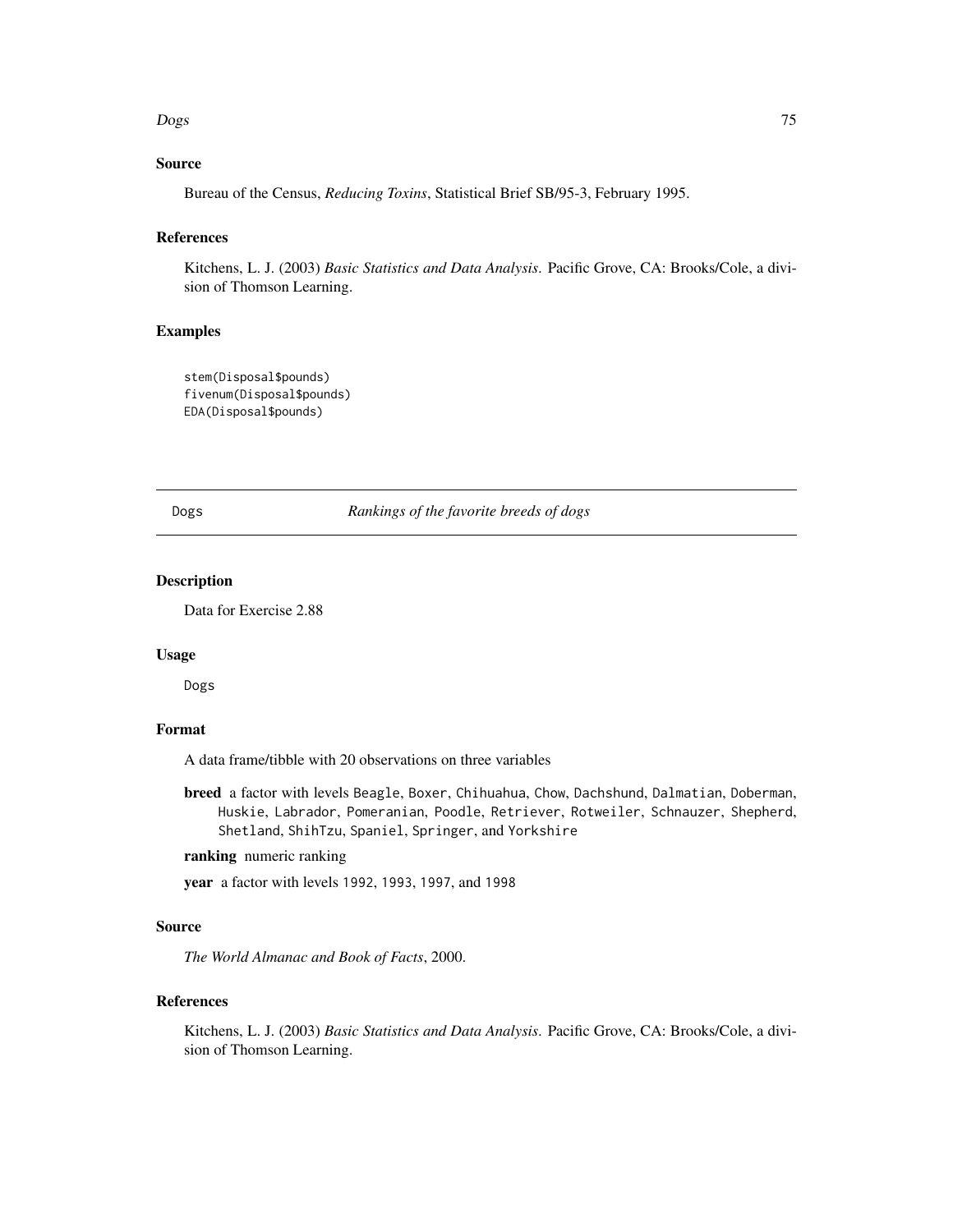## Examples

```
cor(Dogs$ranking[Dogs$year == "1992"], Dogs$ranking[Dogs$year == "1993"])
cor(Dogs$ranking[Dogs$year == "1997"], Dogs$ranking[Dogs$year == "1998"])
## Not run:
library(ggplot2)
ggplot2::ggplot(data = Dogs, aes(x = reorder(breed, ranking), y = ranking)) +geom_bar(stat = "identity") +
           facet_grid(year \sim. ) +
           theme(axis.text.x = element_text(angle = 85, vjust = 0.5))
```
## End(Not run)

Domestic *Rates of domestic violence per 1,000 women by age groups*

## Description

Data for Exercise 1.20

#### Usage

Domestic

# Format

A data frame/tibble with five observations on two variables

age a factor with levels 12-19, 20-24, 25-34, 35-49, and 50-64

rate rate of domestic violence per 1000 women

#### Source

U.S. Department of Justice.

# References

Kitchens, L. J. (2003) *Basic Statistics and Data Analysis*. Pacific Grove, CA: Brooks/Cole, a division of Thomson Learning.

```
barplot(Domestic$rate, names.arg = Domestic$age)
## Not run:
library(ggplot2)
ggplot2::ggplot(data = Domestic, aes(x = age, y = rate)) +geom_bar(stat = "identity", fill = "purple", color = "black") +
          labs(x = "", y = "Domestic violence per 1000 women") +
```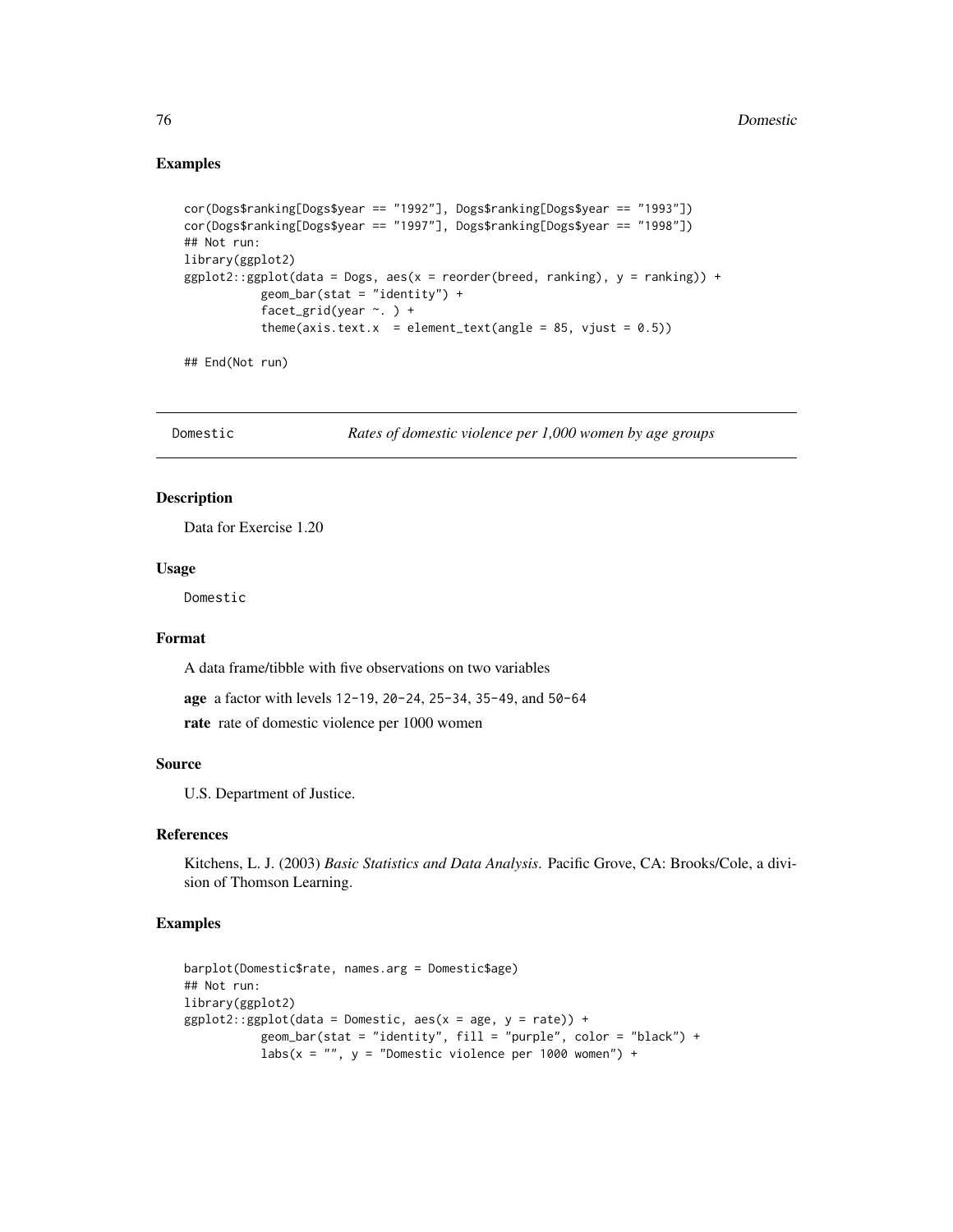# Dopamine 77

theme\_bw()

## End(Not run)

Dopamine *Dopamine b-hydroxylase activity of schizophrenic patients treated with an antipsychotic drug*

## Description

Data for Exercises 5.14 and 7.49

#### Usage

Dopamine

## Format

A data frame/tibble with 25 observations on two variables

dbh dopamine b-hydroxylase activity (units are nmol/(ml)(h)/(mg) of protein)

group a factor with levels nonpsychotic and psychotic

# Source

D.E. Sternberg, D.P. Van Kammen, and W.E. Bunney, "Schizophrenia: Dopamine b-Hydroxylase Activity and Treatment Respsonse," *Science, 216* (1982), 1423 - 1425.

## References

Kitchens, L. J. (2003) *Basic Statistics and Data Analysis*. Pacific Grove, CA: Brooks/Cole, a division of Thomson Learning.

```
boxplot(dbh \sim group, data = Dopamine, col = "orange")
t.test(dbh \sim group, data = Dopamine, var.equal = TRUE)
```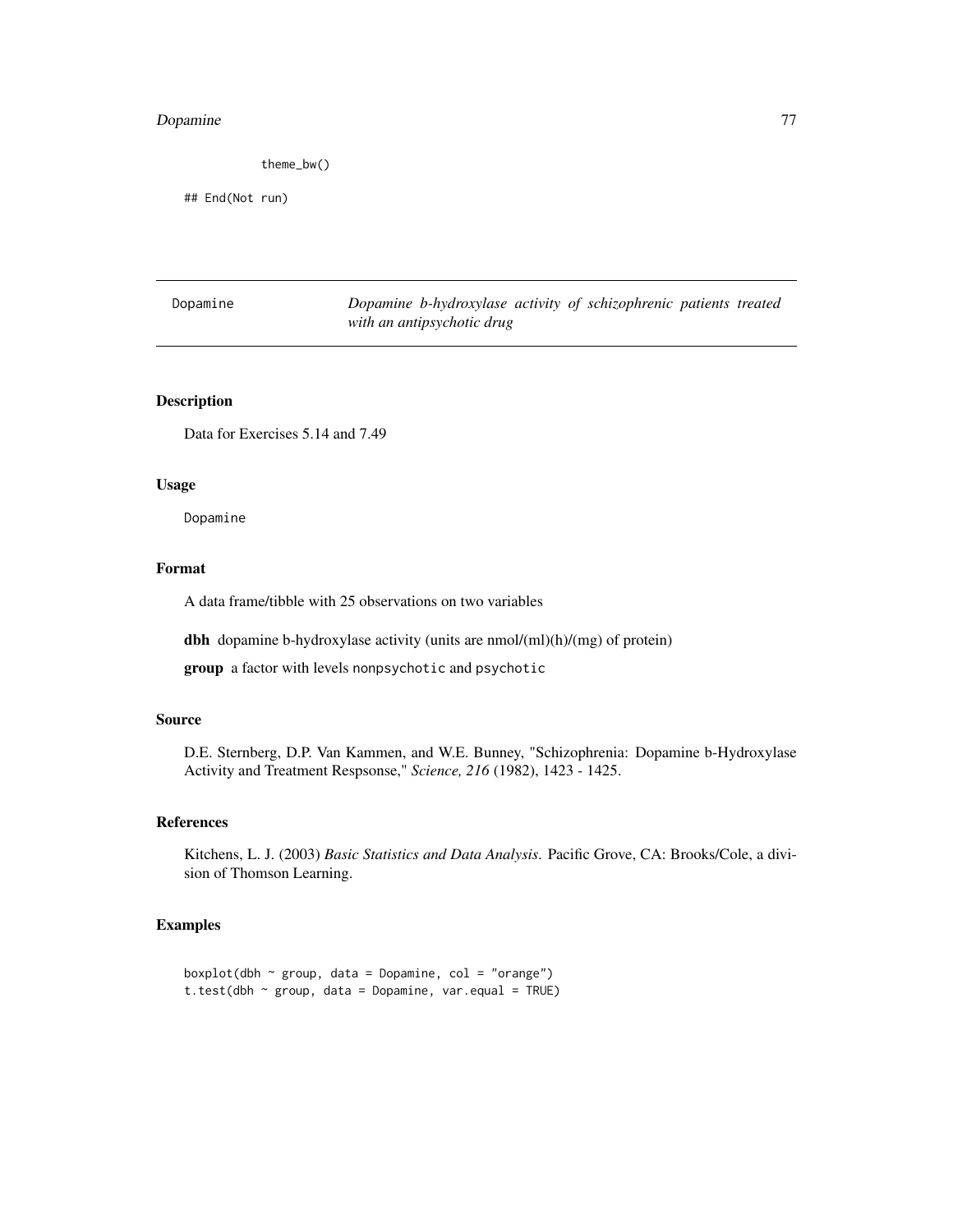Data for Exercise 1.35

# Usage

Dowjones

# Format

A data frame/tibble with 105 observations on three variables

year date

close Dow Jones closing price

change percent change from previous year

# References

Kitchens, L. J. (2003) *Basic Statistics and Data Analysis*. Pacific Grove, CA: Brooks/Cole, a division of Thomson Learning.

#### Examples

```
plot(close \sim year, data = Dowjones, type = "1", main = "Exercise 1.35")
## Not run:
library(ggplot2)
ggplot2::ggplot(data = Dowjones, aes(x = year, y = close)) +geom\_point(size = 0.5) +geom_line(color = "red") +
           theme_bw() +
           labs(y = "Down Jones Classing Price")
```
## End(Not run)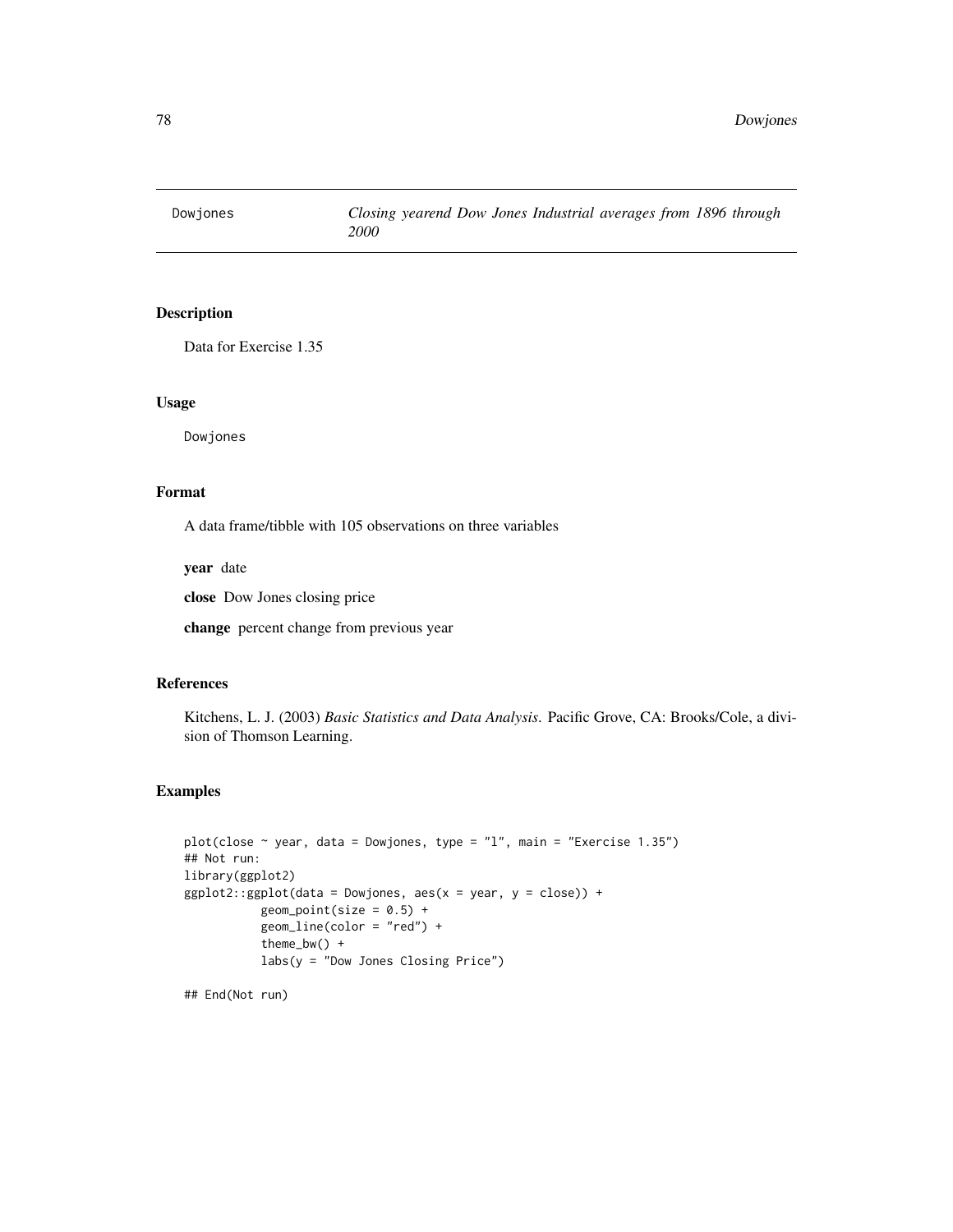Drink *Opinion on referendum by view on moral issue of selling alcoholic beverages*

# Description

Data for Exercise 8.53

## Usage

Drink

## Format

A data frame/tibble with 472 observations on two variables

drinking a factor with levels ok, tolerated, and immoral

referendum a factor with levels for, against, and undecided

#### References

Kitchens, L. J. (2003) *Basic Statistics and Data Analysis*. Pacific Grove, CA: Brooks/Cole, a division of Thomson Learning.

## Examples

```
T1 <- xtabs(~drinking + referendum, data = Drink)
T1
chisq.test(T1)
rm(T1)
```

| ۰.<br>.,<br>×<br>×<br>۰. |
|--------------------------|
|--------------------------|

Number of trials to master a task for a group of 28 subjects assigned *to a control and an experimental group*

## Description

Data for Example 7.15

## Usage

Drug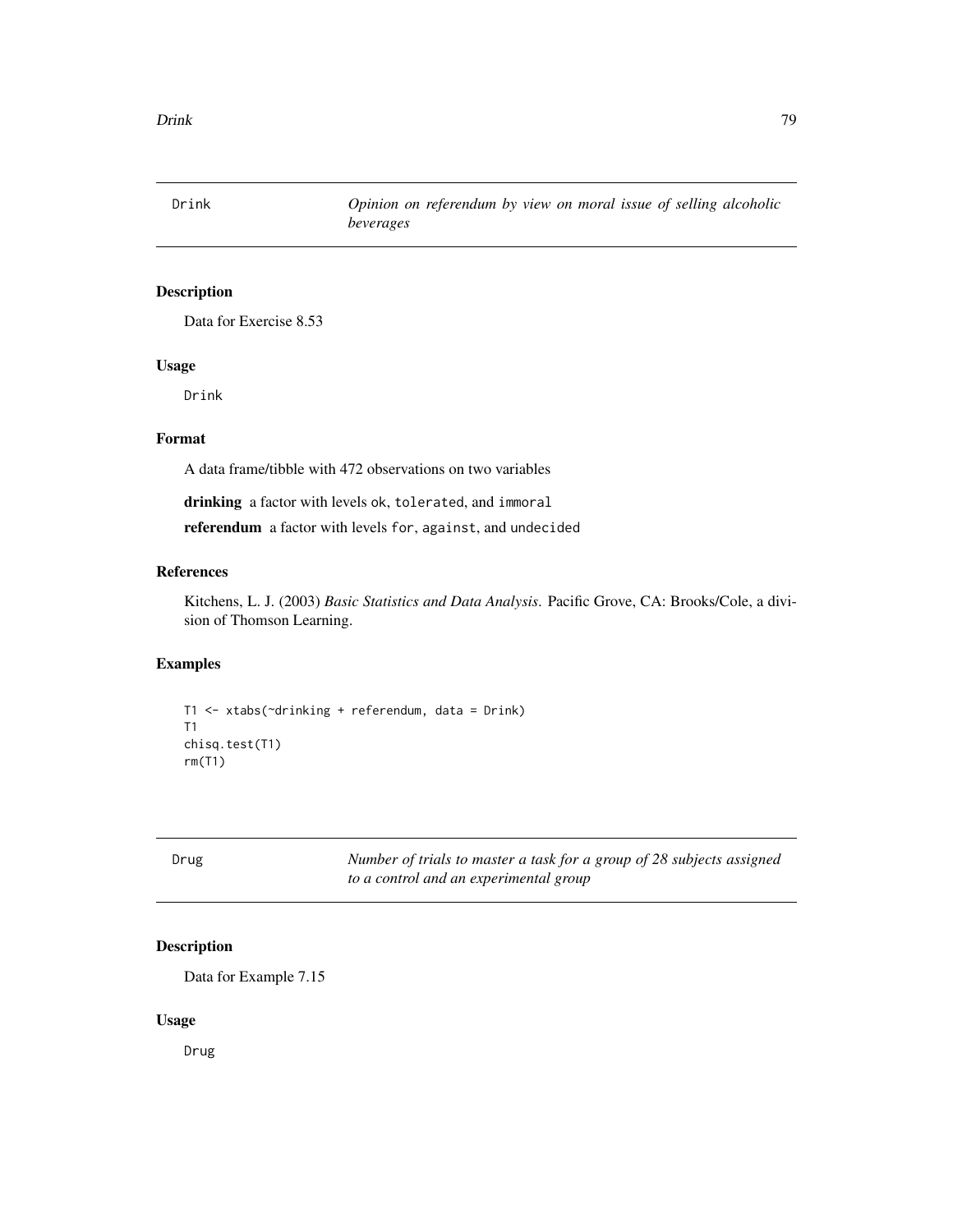80 Dyslexia and the contract of the contract of the contract of the contract of the contract of the contract of the contract of the contract of the contract of the contract of the contract of the contract of the contract o

## Format

A data frame/tibble with 28 observations on two variables

trials number of trials to master a task

group a factor with levels control and experimental

#### References

Kitchens, L. J. (2003) *Basic Statistics and Data Analysis*. Pacific Grove, CA: Brooks/Cole, a division of Thomson Learning.

## Examples

```
boxplot(trials \sim group, data = Drug,
        main = "Example 7.15", col = c("yellow", "red"))wilcox.test(trials \sim group, data = Drug)
t.test(rank(trials) \sim group, data = Drug, var.equal = TRUE)
```
Dyslexia *Data on a group of college students diagnosed with dyslexia*

#### Description

Data for Exercise 2.90

#### Usage

Dyslexia

### Format

A data frame/tibble with eight observations on seven variables

words number of words read per minute

age age of participant

gender a factor with levels female and male

handed a factor with levels left and right

weight weight of participant (in pounds)

height height of participant (in inches)

children number of children in family

## References

Kitchens, L. J. (2003) *Basic Statistics and Data Analysis*. Pacific Grove, CA: Brooks/Cole, a division of Thomson Learning.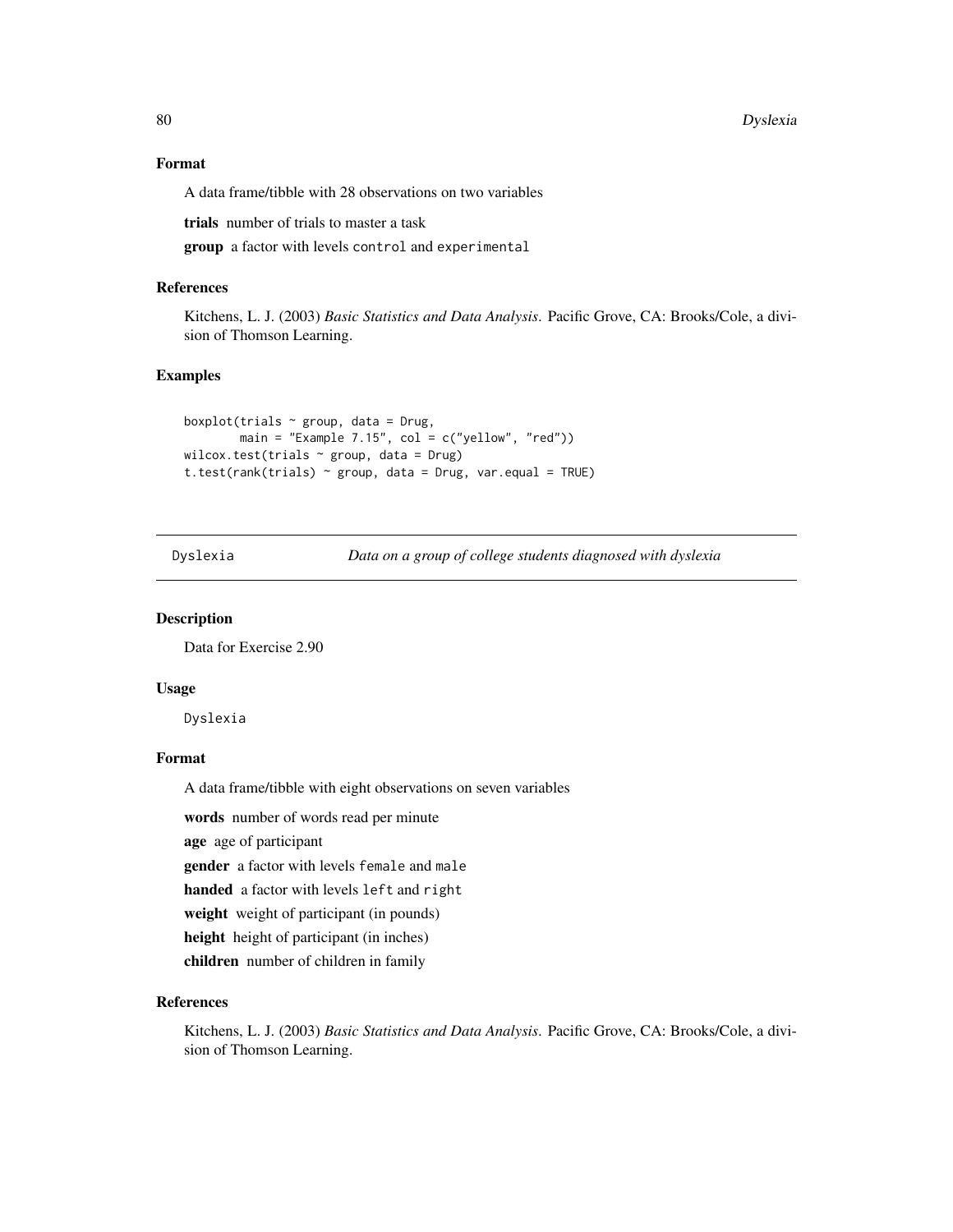#### Earthqk 81

# Examples

```
plot(height ~ weight, data = Dyslexia)
plot(words ~ factor(handed), data = Dyslexia,
     xlab = "hand", col = "lightblue")
```
Earthqk *One hundred year record of worldwide seismic activity(1770-1869)*

# Description

Data for Exercise 6.97

## Usage

Earthqk

# Format

A data frame/tibble with 100 observations on two variables

year year seimic activity recorded

severity annual incidence of sever earthquakes

#### Source

Quenoille, M.H. (1952), *Associated Measurements*, Butterworth, London. p 279.

## References

Kitchens, L. J. (2003) *Basic Statistics and Data Analysis*. Pacific Grove, CA: Brooks/Cole, a division of Thomson Learning.

```
EDA(Earthqk$severity)
t.test(Earthqk$severity, mu = 100, alternative = "greater")
```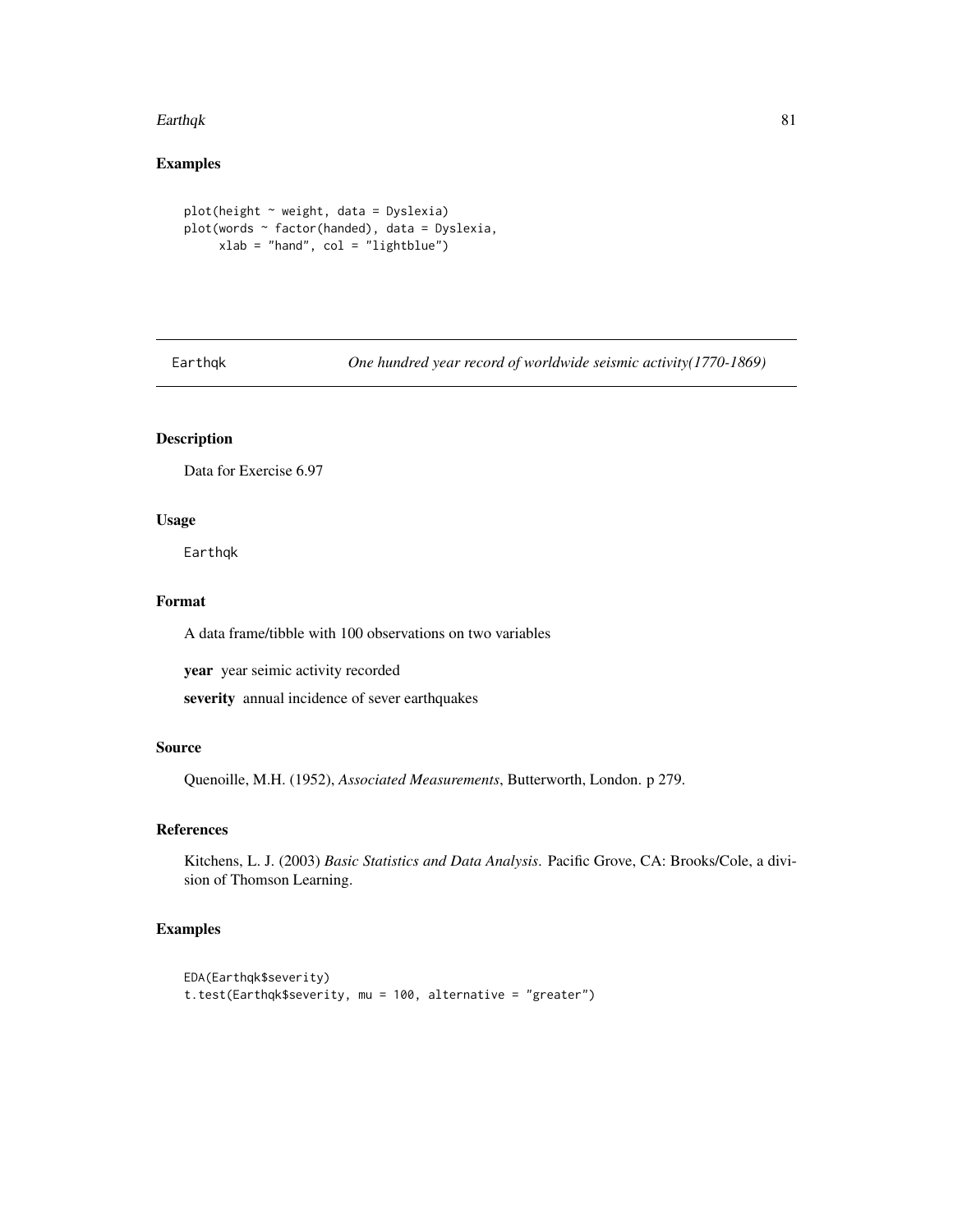Function that produces a histogram, density plot, boxplot, and Q-Q plot.

## Usage

 $EDA(x, trim = 0.05)$ 

#### Arguments

| X    | numeric vector. NAs and Infs are allowed but will be removed.                                                                                            |
|------|----------------------------------------------------------------------------------------------------------------------------------------------------------|
| trim | fraction (between 0 and 0.5, inclusive) of values to be trimmed from each end<br>of the ordered data. If $\text{trim} = 0.5$ , the result is the median. |

# Details

Will not return command window information on data sets containing more than 5000 observations. It will however still produce graphical output for data sets containing more than 5000 observations.

# Value

Function returns various measures of center and location. The values returned for the Quartiles are based on the definitions provided in BSDA. The boxplot is based on the Quartiles returned in the commands window.

## Note

Requires package e1071.

# Author(s)

Alan T. Arnholt

```
EDA(rnorm(100))
```
- # Produces four graphs for the 100 randomly
- # generated standard normal variates.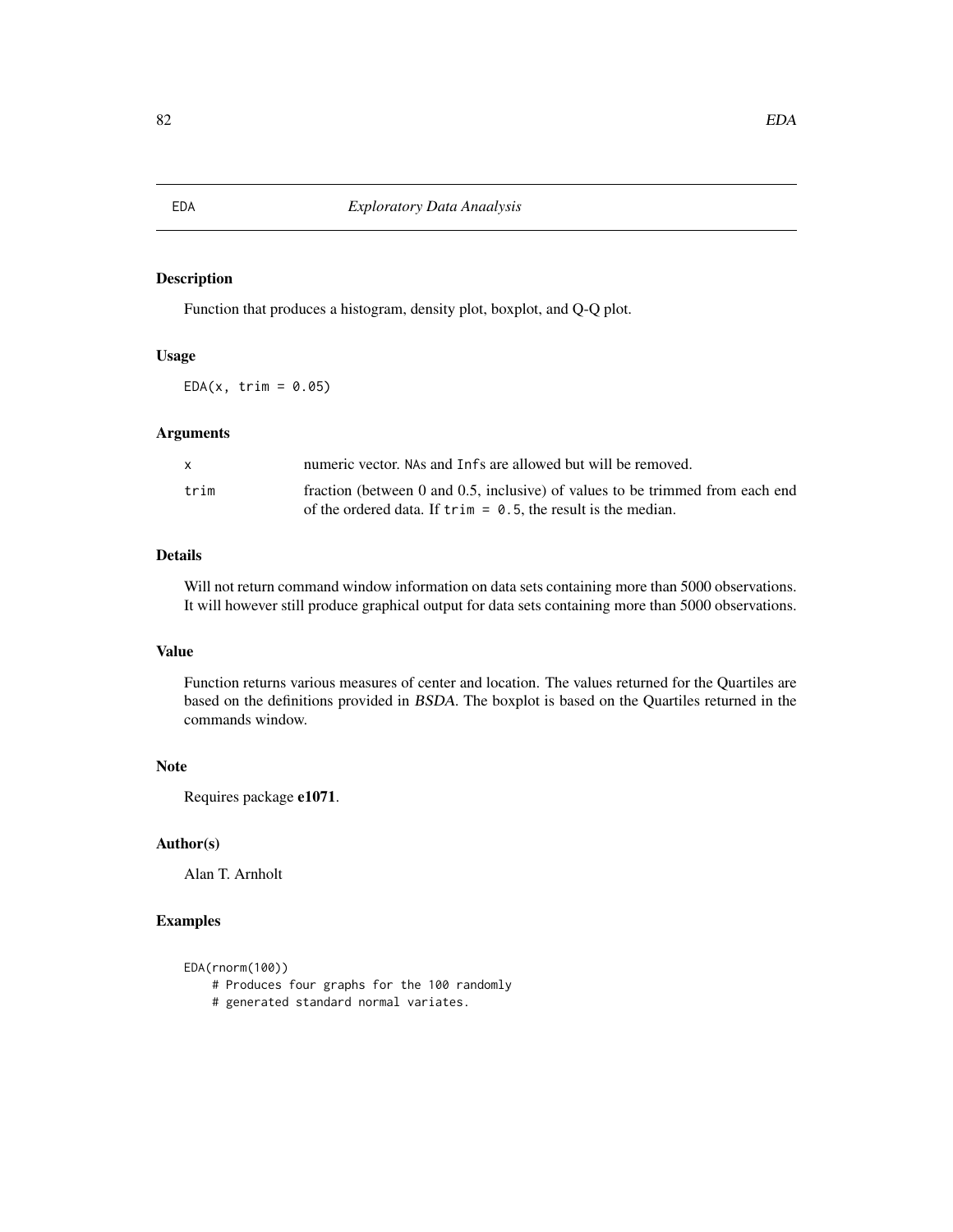Data for Exercise 2.41

### Usage

Educat

# Format

A data frame/tibble with 51 observations on three variables

state a factor with levels Alabama, Alaska, Arizona, Arkansas, California, Colorado, Connecticut, DC, Delaware, Florida, Georgia, Hawaii, Idaho, Illinois, Indiana, Iowa, Kansas, Kentucky, Louisiana, Maine, Maryland, Massachusetts, Michigan, Minnesota, Mississippi, Missour, Montana, Nebraska, Nevada, New Hampshire, New Jersey, New Mexico, New York, North Carolina, North Dakota, Ohio, Oklahoma, Oregon, Pennsylvania, Rhode Island, South Carolina, South Dakota, Tennessee, Texas, Utah, Vermont, Virginia, Washington, West Virginia, Wisconsin, and Wyoming

nodegree percent of the population without a high school degree

crime violent crimes per 100,000 population

## References

Kitchens, L. J. (2003) *Basic Statistics and Data Analysis*. Pacific Grove, CA: Brooks/Cole, a division of Thomson Learning.

```
plot(crime ~ nodegree, data = Educat,
     xlab = "Percent of population without high school degree",
    ylab = "Violent Crime Rate per 100,000")
```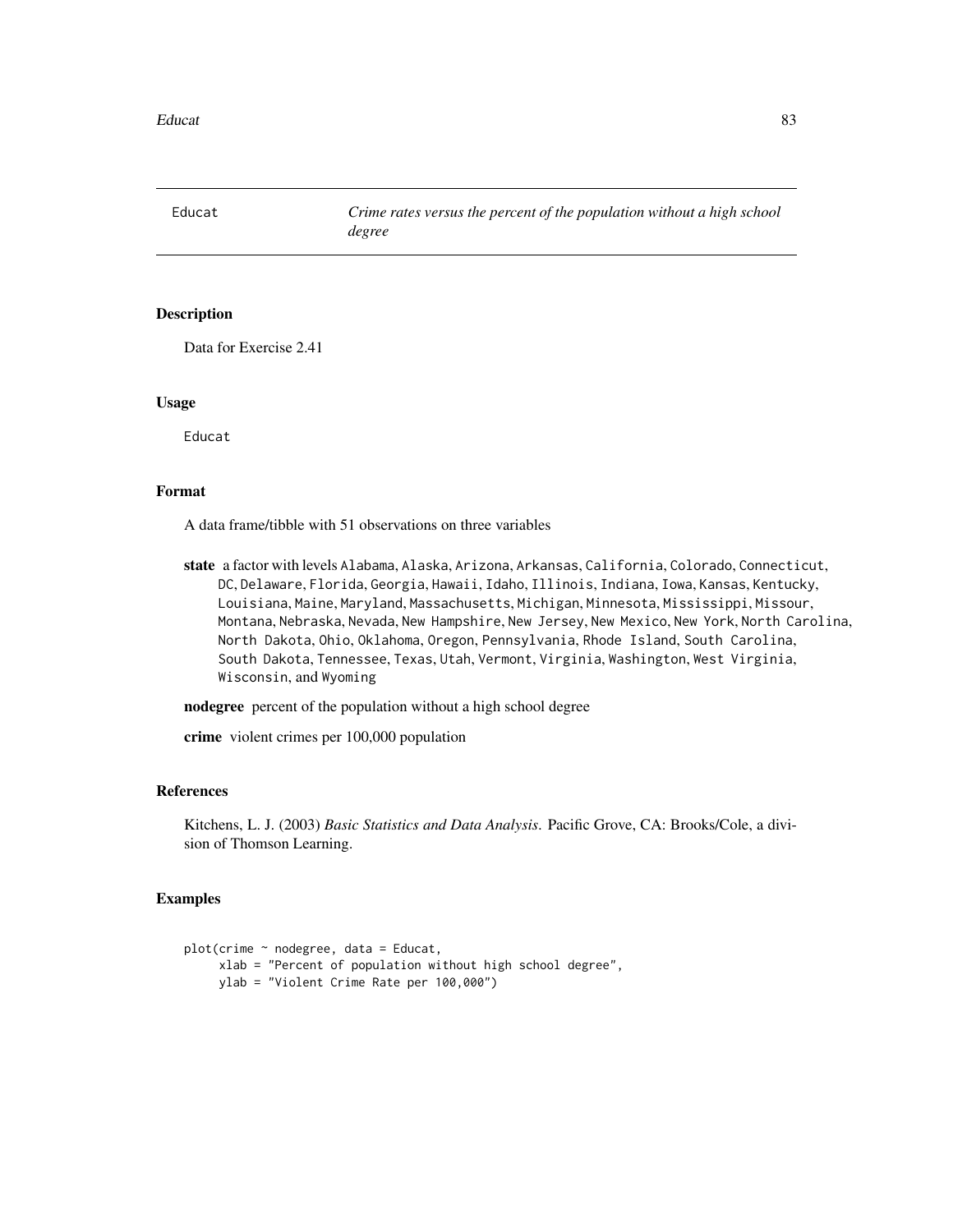Data for Exercise 9.22

# Usage

Eggs

# Format

A data frame/tibble with 12 observations on two variables

feed amount of feed supplement

eggs number of eggs per day for 100 chickens

# References

Kitchens, L. J. (2003) *Basic Statistics and Data Analysis*. Pacific Grove, CA: Brooks/Cole, a division of Thomson Learning.

## Examples

```
plot(eggs ~ feed, data = Eggs)
model <- lm(eggs ~ feed, data = Eggs)
abline(model, col = "red")
summary(model)
rm(model)
```
Elderly *Percent of the population over the age of 65*

## Description

Data for Exercise 1.92 and 2.61

## Usage

Elderly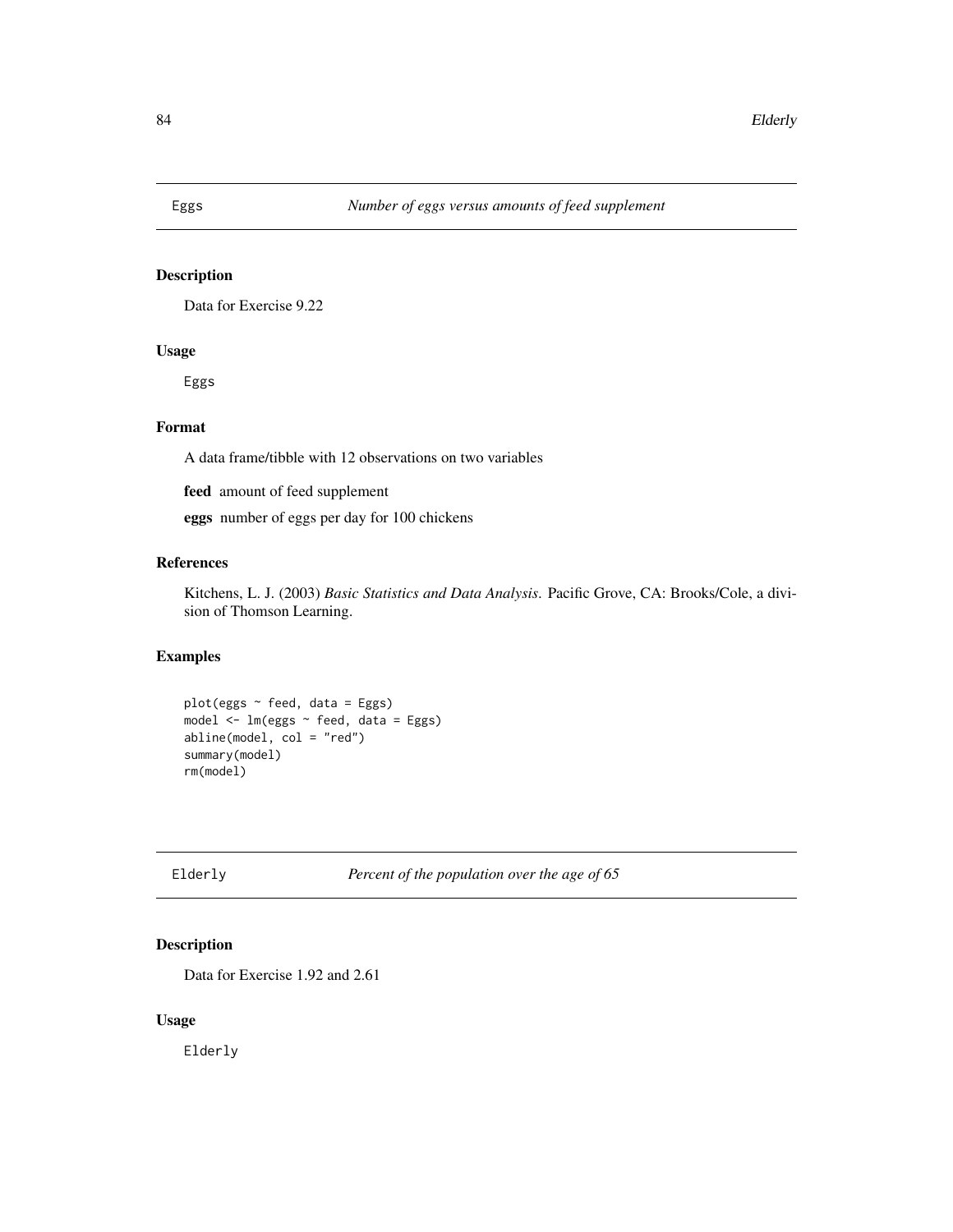#### Energy 85

## Format

A data frame/tibble with 51 observations on three variables

state a factor with levels Alabama, Alaska, Arizona, Arkansas, California, Colorado, Connecticut, Delaware, District of Colunbia, Florida, Georgia, Hawaii, Idaho, Illinois, Indiana, Iowa, Kansas, Kentucky, Louisiana, Maine, Maryland, Massachusetts, Michigan, Minnesota, Mississippi, Missour, Montana, Nebraska, Nevada, New Hampshire, New Jersey, New Mexico, New York, North Carolina, North Dakota, Ohio, Oklahoma, Oregon, Pennsylvania, Rhode Island, South Carolina, South Dakota, Tennessee, Texas, Utah, Vermont, Virginia, Washington, West Virginia, Wisconsin, and Wyoming

**percent1985** percent of the population over the age of 65 in 1985

percent1998 percent of the population over the age of 65 in 1998

#### Source

U.S. Census Bureau Internet site, February 2000.

## References

Kitchens, L. J. (2003) *Basic Statistics and Data Analysis*. Pacific Grove, CA: Brooks/Cole, a division of Thomson Learning.

#### Examples

```
with(data = Elderly,
stripchart(x = list(percent1998, percent1985), method = "stack", pch = 19,col = c("red", "blue"), group.names = c("1998", "1985")))
with(data = Elderly, cor(percent1998, percent1985))
## Not run:
library(ggplot2)
ggplot2::ggplot(data = Elderly, aes(x = percent1985, y = percent1998)) +geom_point() +
           theme_bw()
```
## End(Not run)

Energy *Amount of energy consumed by homes versus their sizes*

## Description

Data for Exercises 2.5, 2.24, and 2.55

#### Usage

Energy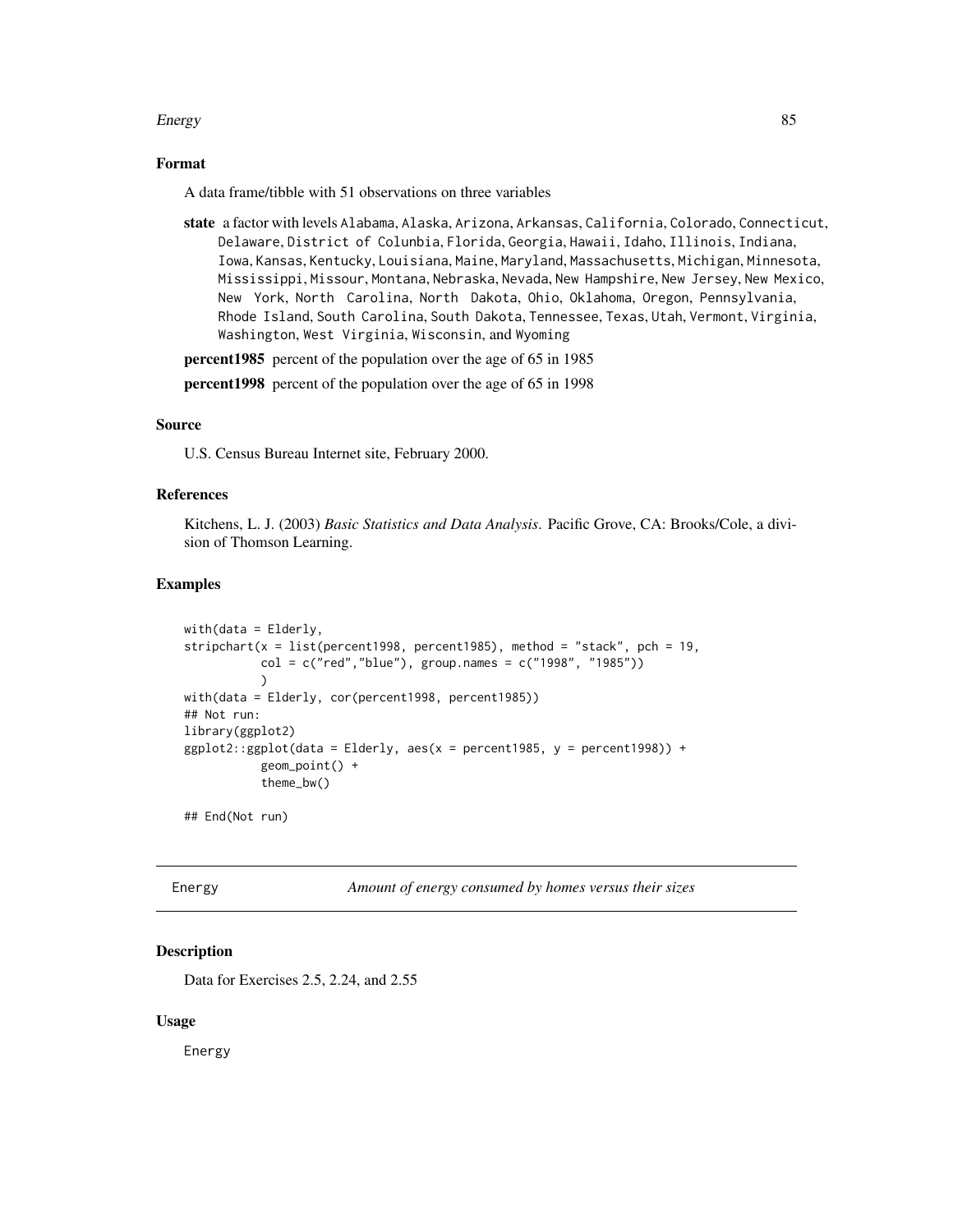#### 86 Engineer and the state of the state of the state of the state of the state of the state of the state of the state of the state of the state of the state of the state of the state of the state of the state of the state o

## Format

A data frame/tibble with 12 observations on two variables

size size of home (in square feet)

kilowatt killowatt-hours per month

# References

Kitchens, L. J. (2003) *Basic Statistics and Data Analysis*. Pacific Grove, CA: Brooks/Cole, a division of Thomson Learning.

#### Examples

```
plot(kilowatt ~ size, data = Energy)with(data = Energy, cor(size, kilowatt))
model <- lm(kilowatt ~ size, data = Energy)
plot(Energy$size, resid(model), xlab = "size")
```
Engineer *Salaries after 10 years for graduates of three different universities*

## Description

Data for Example 10.7

#### Usage

Engineer

## Format

A data frame/tibble with 51 observations on two variables

salary salary (in \$1000) 10 years after graduation

university a factor with levels A, B, and C

## References

Kitchens, L. J. (2003) *Basic Statistics and Data Analysis*. Pacific Grove, CA: Brooks/Cole, a division of Thomson Learning.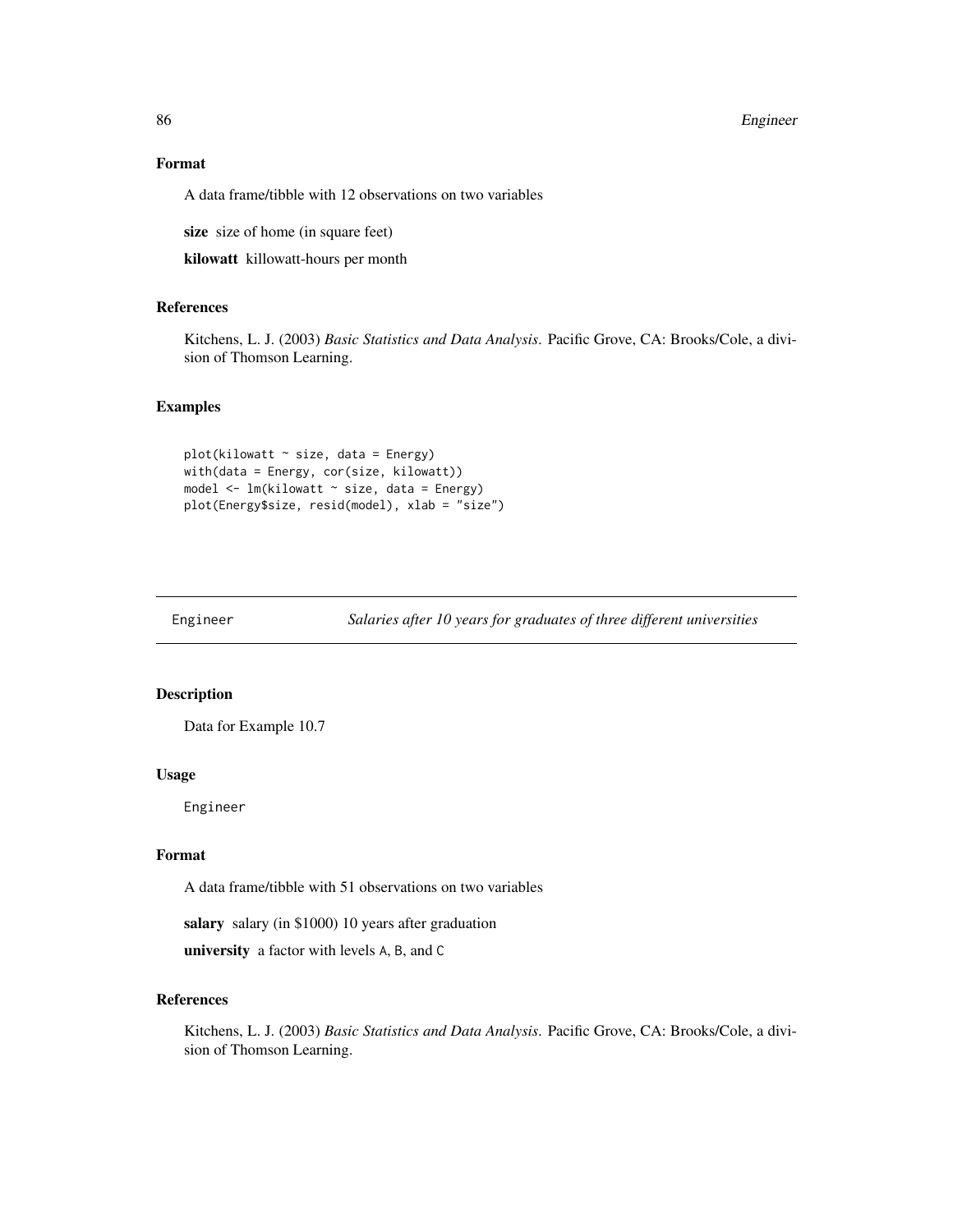#### Entrance 87

# Examples

```
boxplot(salary ~ university, data = Engineer,
        main = "Example 10.7", col = "yellow")
kruskal.test(salary ~ university, data = Engineer)
anova(Im(salary ~ university, data = Engineering))anova(Im(rank(salary) ~< university, data = Engineering))
```
Entrance *College entrance exam scores for 24 high school seniors*

## Description

Data for Example 1.8

## Usage

Entrance

## Format

A data frame/tibble with 24 observations on one variable

score college entrance exam score

## References

Kitchens, L. J. (2003) *Basic Statistics and Data Analysis*. Pacific Grove, CA: Brooks/Cole, a division of Thomson Learning.

```
stem(Entrance$score)
stem(Entrance$score, scale = 2)
```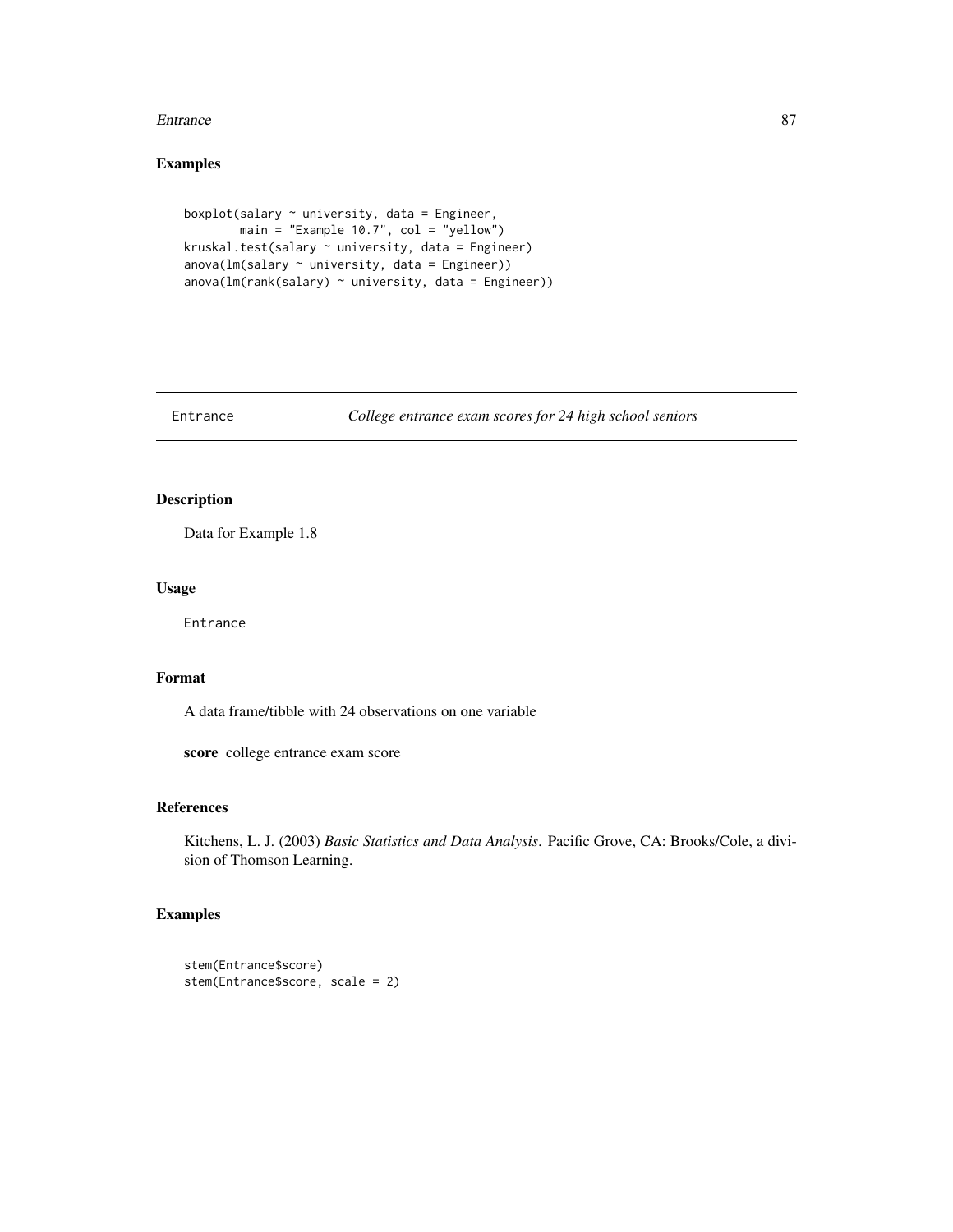Data for Exercise 1.65

#### Usage

Epaminicompact

## Format

A data frame/tibble with 22 observations on ten variables

class a character variable with value MINICOMPACT CARS

- manufacturer a character variable with values AUDI, BMW, JAGUAR, MERCEDES-BENZ, MITSUBISHI, and PORSCHE
- carline a character variable with values 325CI CONVERTIBLE, 330CI CONVERTIBLE, 911 CARRERA 2/4, 911 TURBO, CLK320 (CABRIOLET), CLK430 (CABRIOLET), ECLIPSE SPYDER, JAGUAR XK8 CONVERTIBLE, JAGUAR XKR CONVERTIBLE, M3 CONVERTIBLE, TT COUPE, and TT COUPE QUATTRO
- displ engine displacement (in liters)
- cyl number of cylinders

trans a factor with levels Auto(L5), Auto(S4), Auto(S5), Manual(M5), and Manual(M6)

drv a factor with levels 4(four wheel drive), F(front wheel drive), and R(rear wheel drive)

cty city mpg

hwy highway mpg

cmb combined city and highway mpg

#### Source

EPA data.

## References

Kitchens, L. J. (2003) *Basic Statistics and Data Analysis*. Pacific Grove, CA: Brooks/Cole, a division of Thomson Learning.

```
summary(Epaminicompact$cty)
plot(hwy ~ cty, data = Epaminicompack)
```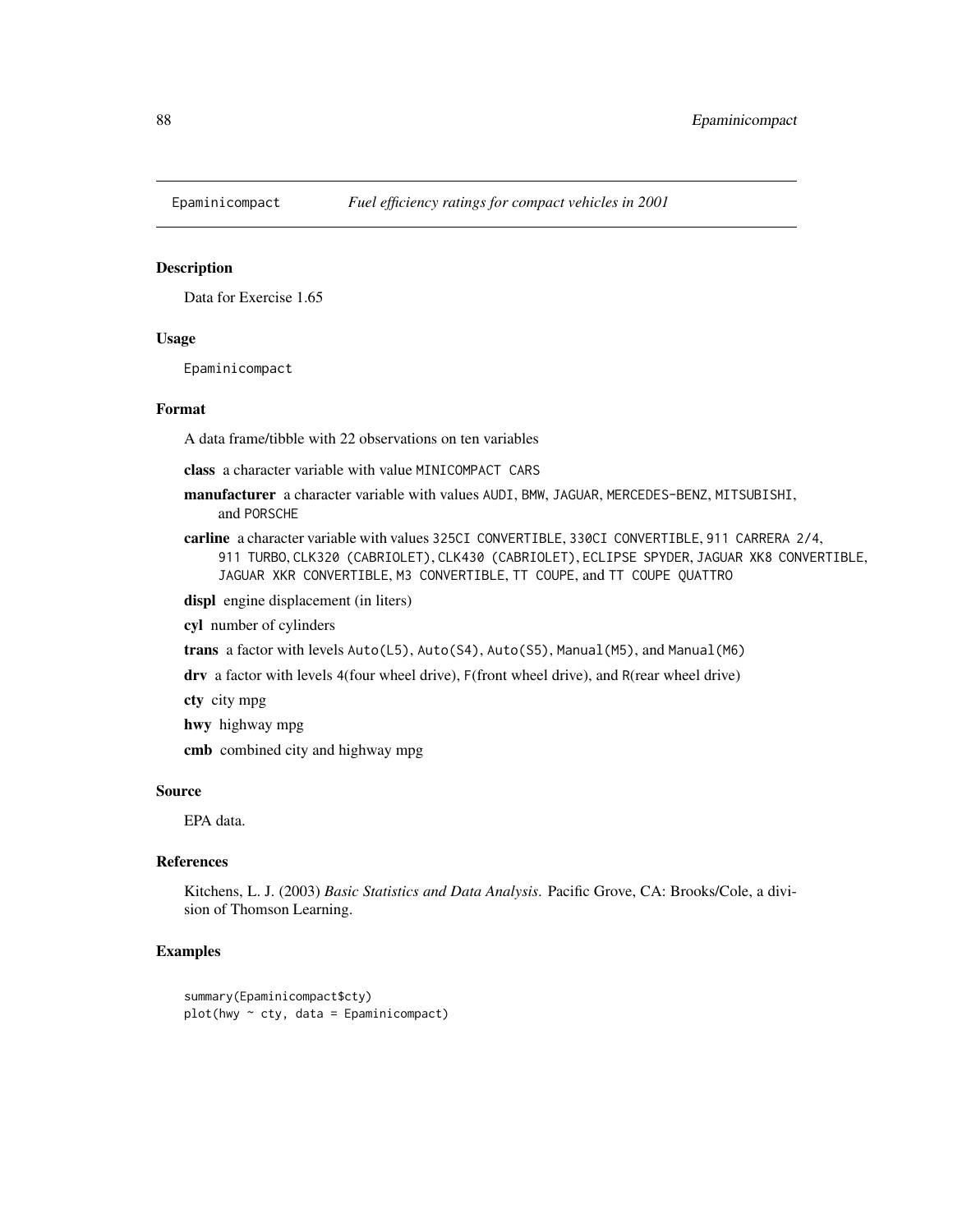Data for Exercise 5.8

#### Usage

Epatwoseater

#### Format

A data frame/tibble with 36 observations on ten variables

class a character variable with value TWO SEATERS

- manufacturer a character variable with values ACURA, AUDI, BMW, CHEVROLET, DODGE, FERRARI, HONDA, LAMBORGHINI, MAZDA, MERCEDES-BENZ, PLYMOUTH, PORSCHE, and TOYOTA
- carline a character variable with values BOXSTER, BOXSTER S, CORVETTE, DB132/144 DIABLO, FERRARI 360 MODENA/SPIDER, FERRARI 550 MARANELLO/BARCHETTA, INSIGHT, MR2 ,MX-5 MIATA, NSX, PROWLER, S2000, SL500, SL600, SLK230 KOMPRESSOR, SLK320, TT ROADSTER, TT ROADSTER QUATTRO, VIPER CONVERTIBLE, VIPER COUPE, Z3 COUPE, Z3 ROADSTER, and Z8

displ engine displacement (in liters)

cyl number of cylinders

- trans a factor with levels Auto(L4), Auto(L5), Auto(S4), Auto(S5), Auto(S6), Manual(M5), and Manual(M6)
- drv a factor with levels 4(four wheel drive) F(front wheel drive) R(rear wheel drive)

cty city mpg

hwy highway mpg

cmb combined city and highway mpg

@source Environmental Protection Agency.

#### References

Kitchens, L. J. (2003) *Basic Statistics and Data Analysis*. Pacific Grove, CA: Brooks/Cole, a division of Thomson Learning.

```
summary(Epatwoseater$cty)
plot(hwy ~ cty, data = Epatwoseater)
boxplot(cty \sim drv, data = Epatwoseater, col = "lightgreen")
```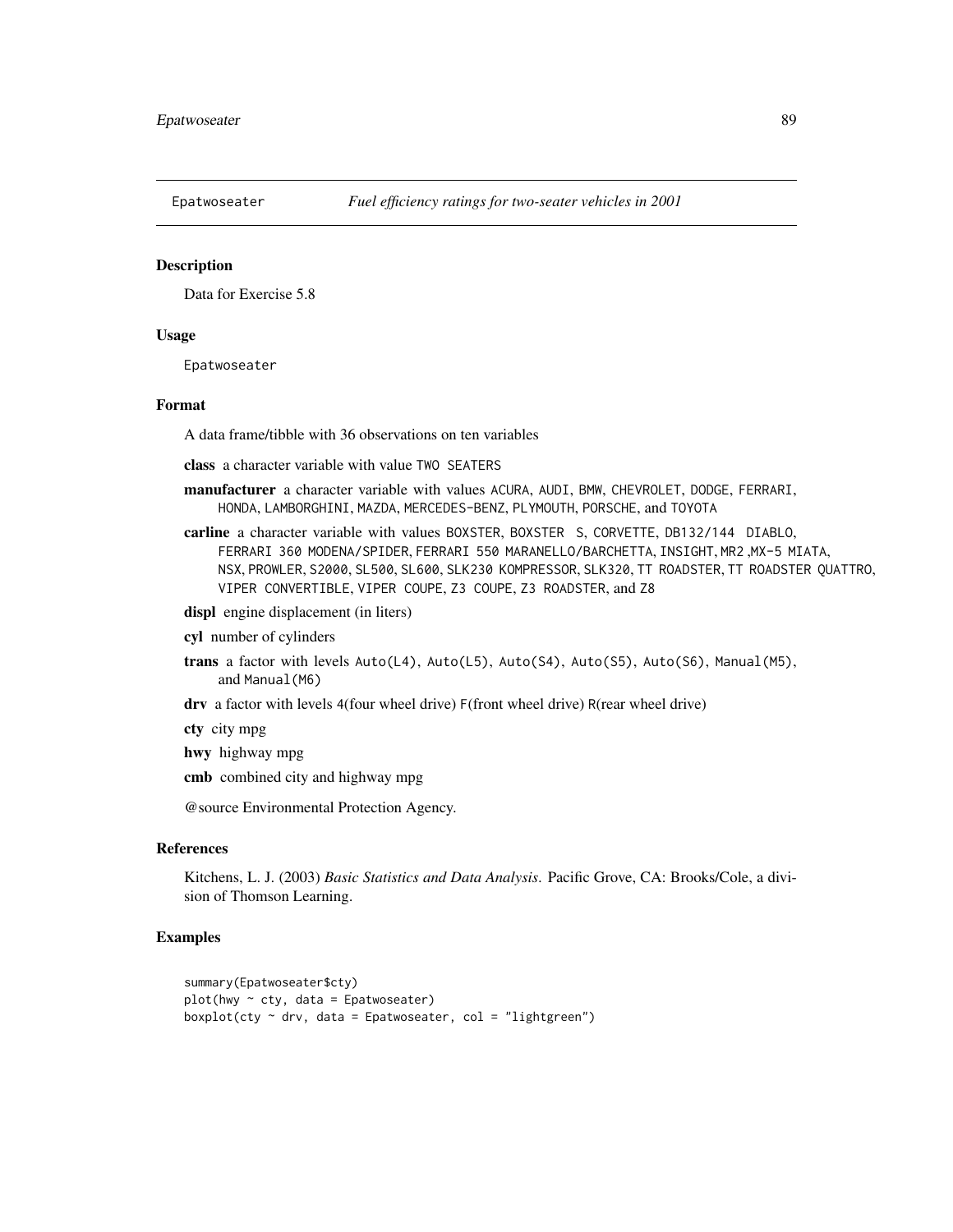Data for Exercise 1.104

## Usage

Executiv

# Format

A data frame/tibble with 25 observations on one variable

age a numeric vector

## References

Kitchens, L. J. (2003) *Basic Statistics and Data Analysis*. Pacific Grove, CA: Brooks/Cole, a division of Thomson Learning.

## Examples

hist(Executiv\$age, xlab = "Age of banking executives", breaks =  $5$ , main = "", col = "gray")

Exercise *Weight loss for 30 members of an exercise program*

## Description

Data for Exercise 1.44

## Usage

Exercise

#### Format

A data frame/tibble with 30 observations on one variable

loss a numeric vector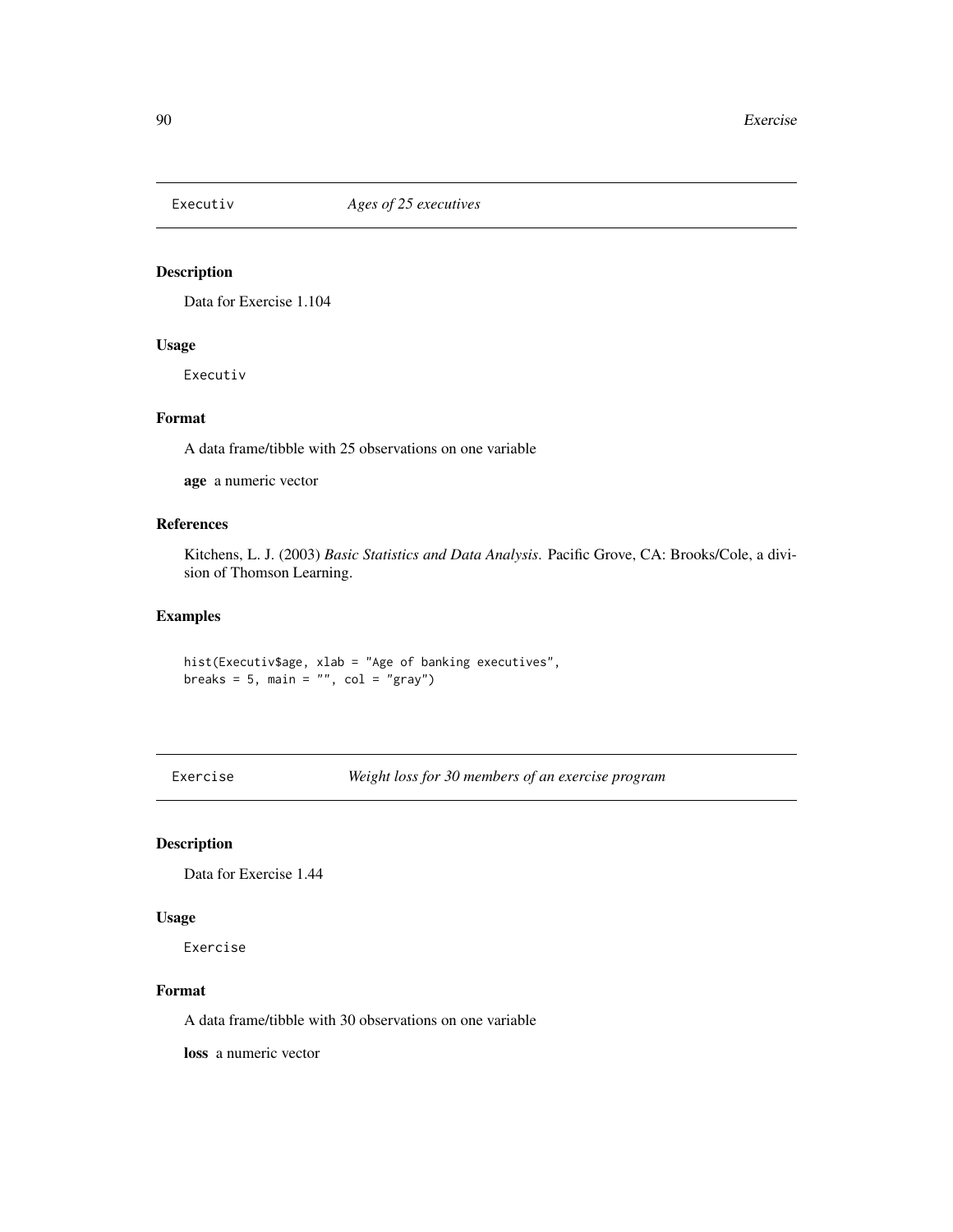#### Fabric 91

# References

Kitchens, L. J. (2003) *Basic Statistics and Data Analysis*. Pacific Grove, CA: Brooks/Cole, a division of Thomson Learning.

#### Examples

stem(Exercise\$loss)

| Fabric | Measures of softness of ten different clothing garments washed with |
|--------|---------------------------------------------------------------------|
|        | and without a softener                                              |

#### Description

Data for Example 7.21

#### Usage

Fabric

# Format

A data frame/tibble with 20 observations on three variables

garment a numeric vector

softner a character variable with values with and without softness a numeric vector

## References

Kitchens, L. J. (2003) *Basic Statistics and Data Analysis*. Pacific Grove, CA: Brooks/Cole, a division of Thomson Learning.

```
wilcox.test(softness ~ softner, data = Fabric,
            paired = TRUE, alternative = "greater")
## Not run:
library(tidyr)
T7 <- tidyr::spread(Fabric, softner, softness) %>%
mutate(di = with - without, adi = abs(di), rk = rank(adi),
       srk = sign(di)*rk)
T7
t.test(T7$srk, alternative = "greater")
## End(Not run)
```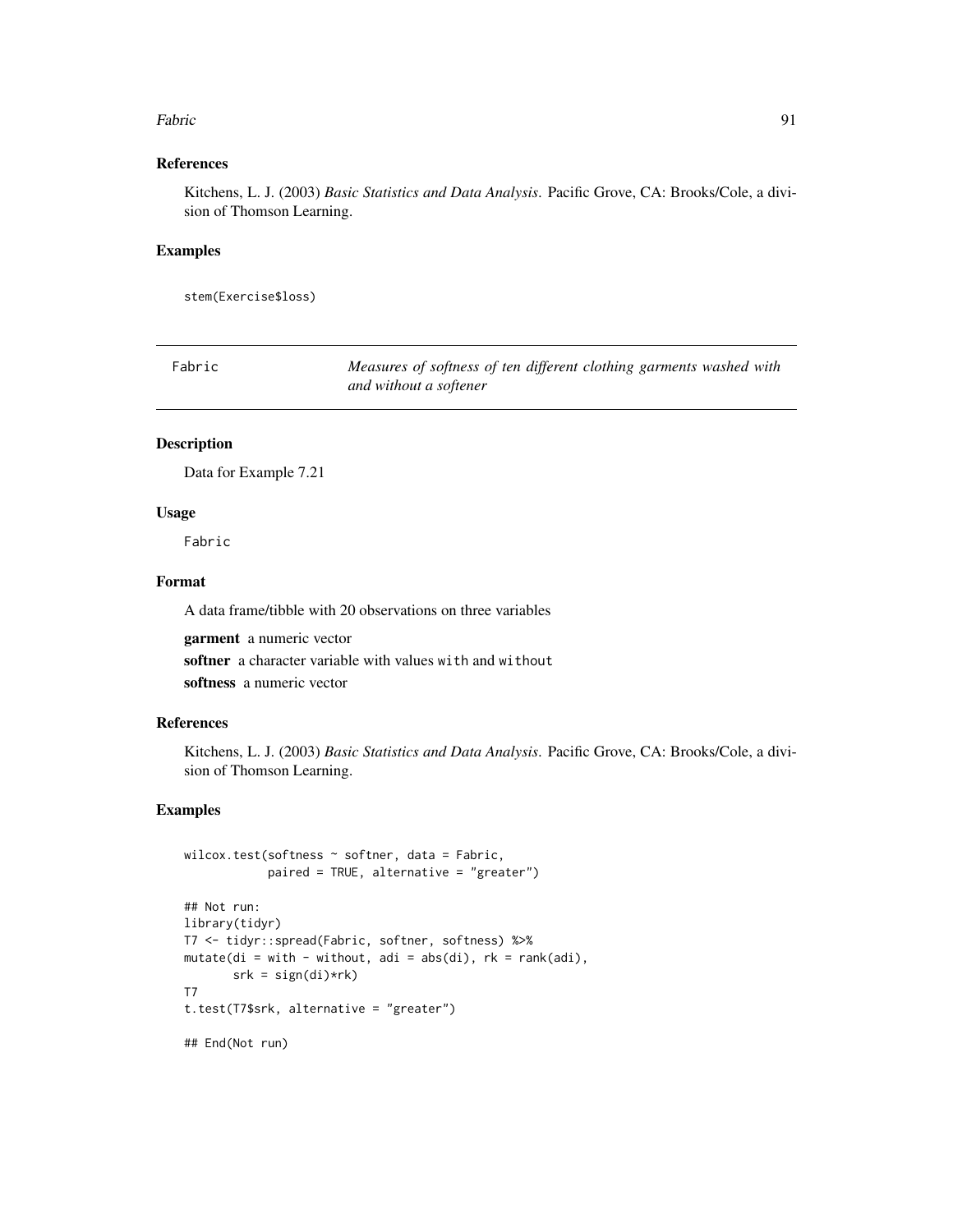Data for Exercise 5.12 and 5.111

## Usage

Faithful

# Format

A data frame/tibble with 299 observations on two variables

time a numeric vector

eruption a factor with levels 1 and 2

# Source

A. Azzalini and A. Bowman, "A Look at Some Data on the Old Faithful Geyser," *Journal of the Royal Statistical Society*, Series C, *39* (1990), 357-366.

## References

Kitchens, L. J. (2003) *Basic Statistics and Data Analysis*. Pacific Grove, CA: Brooks/Cole, a division of Thomson Learning.

## Examples

```
t.test(time ~ eruption, data = Faithful)
hist(Faithful$time, xlab = "wait time", main = "", freq = FALSE)
lines(density(Faithful$time))
## Not run:
library(ggplot2)
ggplot2::ggplot(data = Faithful, aes(x = time, y = ..density.)) +geom_histogram(binwidth = 5, fill = "pink", col = "black") +
          geom_density() +
          theme_bw() +
          labs(x = "wait time")
```
## End(Not run)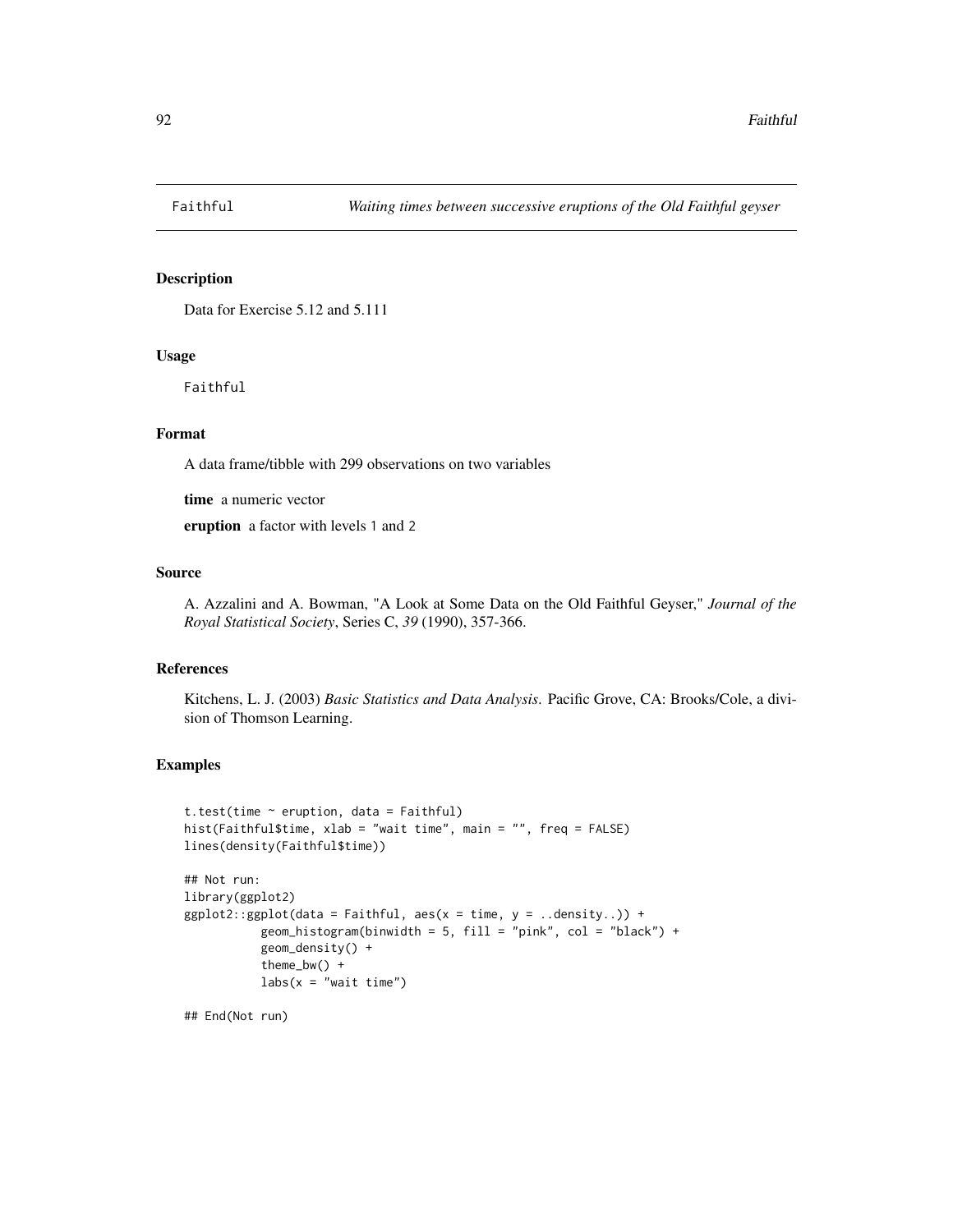Data for Exercise 2.89

## Usage

Family

# Format

A data frame/tibble with 20 observations on two variables

number number in family

cost cost per person (in dollars)

## References

Kitchens, L. J. (2003) *Basic Statistics and Data Analysis*. Pacific Grove, CA: Brooks/Cole, a division of Thomson Learning.

# Examples

```
plot(cost ~ number, data = Family)
abline(lm(cost ~ number, data = Family), col = "red")cor(Family$cost, Family$number)
## Not run:
library(ggplot2)
ggplot2::ggplot(data = Family, aes(x = number, y = cost)) +geom_point() +
          geom_smooth(method = "lm") +
           theme_bw()
```
## End(Not run)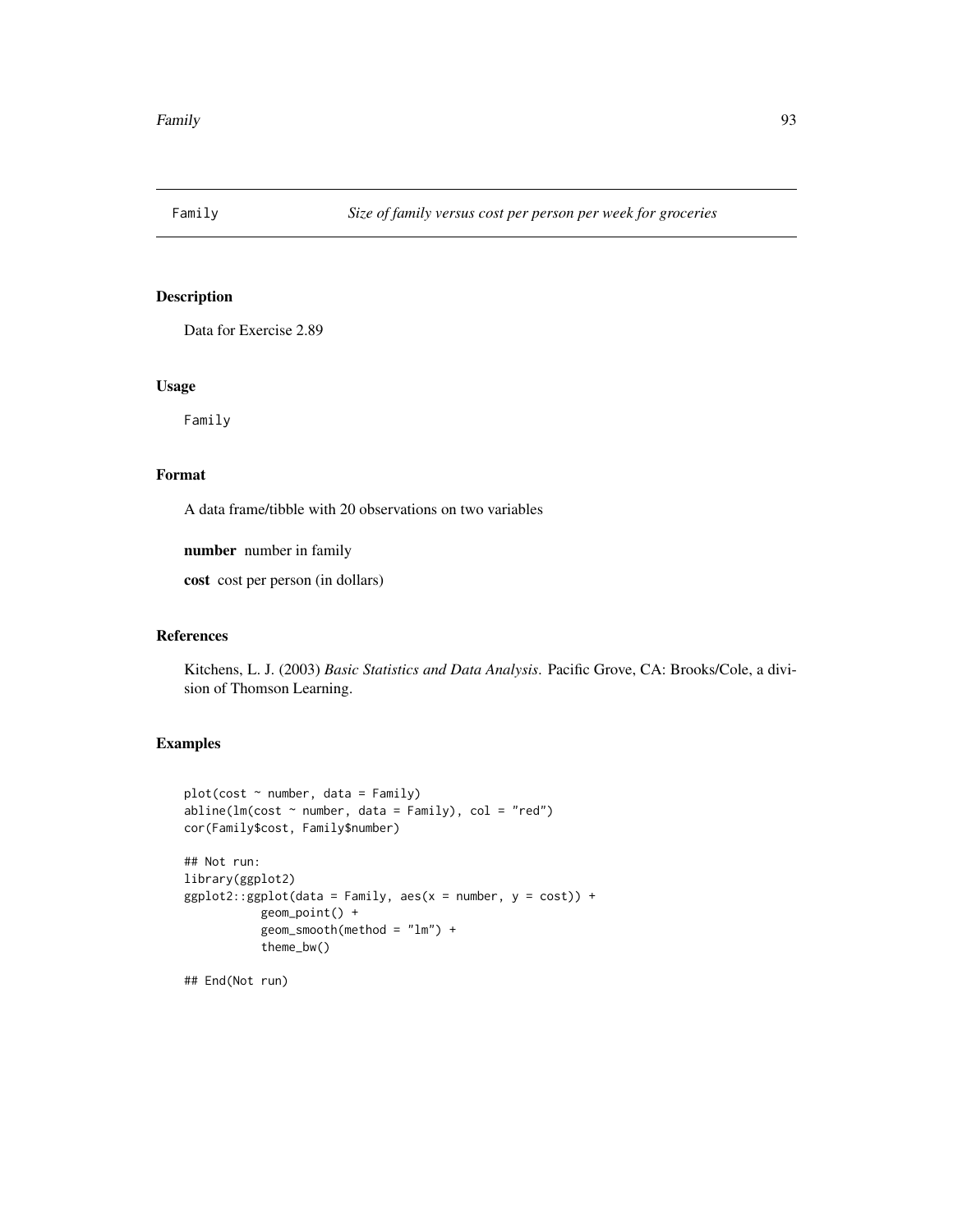Data for Exercise 8.23

# Usage

Ferraro1

# Format

A data frame/tibble with 1000 observations on two variables

gender a factor with levels Men and Women

candidate a character vector of 1984 president and vice-president candidates

## References

Kitchens, L. J. (2003) *Basic Statistics and Data Analysis*. Pacific Grove, CA: Brooks/Cole, a division of Thomson Learning.

# Examples

```
T1 <- xtabs(~gender + candidate, data = Ferraro1)
T1
chisq.test(T1)
rm(T1)
```
Ferraro2 *Choice of vice presidental candidate in 1984 by gender*

## Description

Data for Exercise 8.23

## Usage

Ferraro2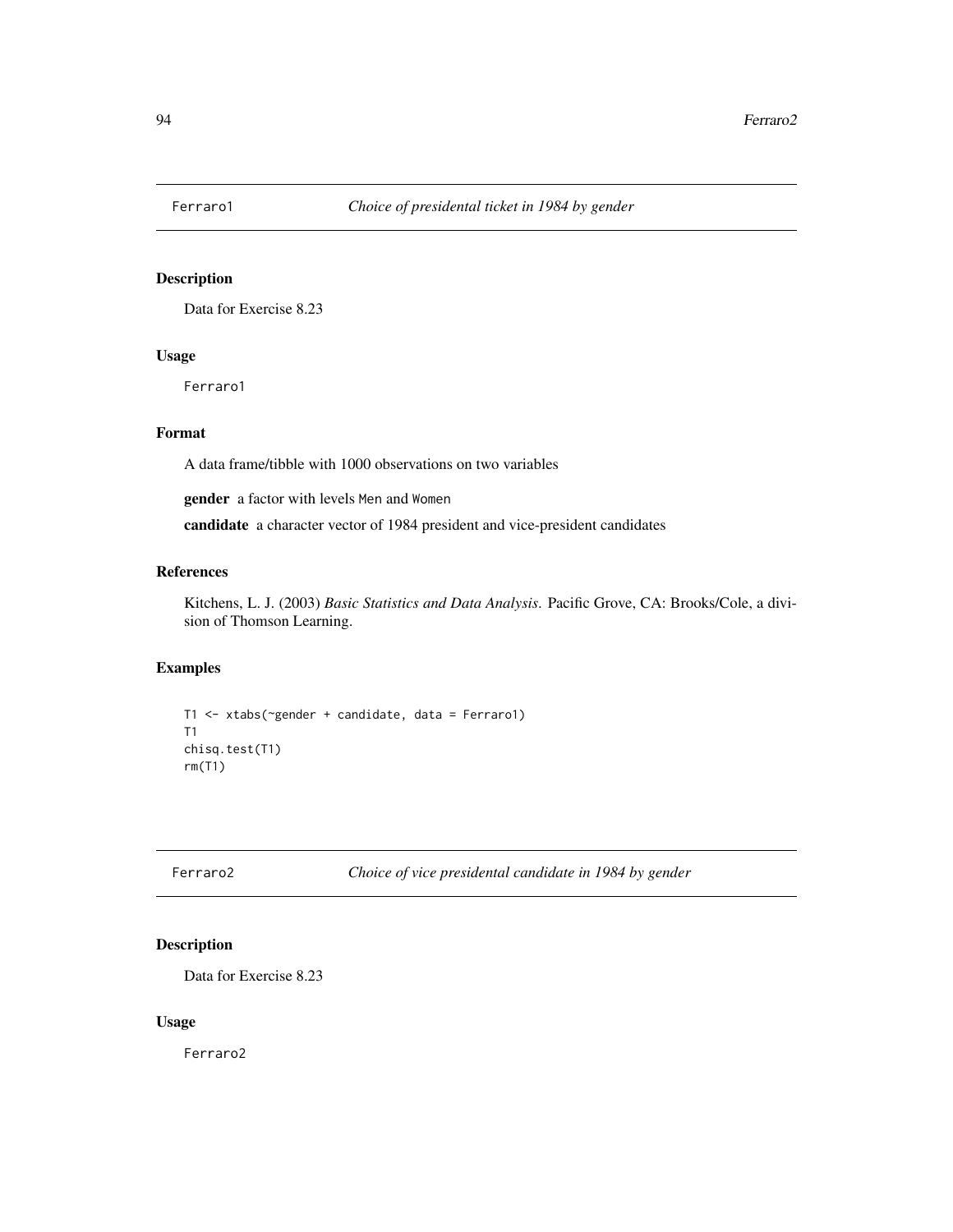#### Fertility 95

# Format

A data frame/tibble with 1000 observations on two variables

gender a factor with levels Men and Women

candidate a character vector of 1984 president and vice-president candidates

#### References

Kitchens, L. J. (2003) *Basic Statistics and Data Analysis*. Pacific Grove, CA: Brooks/Cole, a division of Thomson Learning.

## Examples

```
T1 <- xtabs(~gender + candidate, data = Ferraro2)
T1
chisq.test(T1)
rm(T1)
```
Fertility *Fertility rates of all 50 states and DC*

#### Description

Data for Exercise 1.125

#### Usage

Fertility

## Format

A data frame/tibble with 51 observations on two variables

state a character variable with values Alabama, Alaska, Arizona, Arkansas, California, Colorado, Connecticut, Delaware, District of Colunbia, Florida, Georgia, Hawaii, Idaho, Illinois, Indiana, Iowa, Kansas, Kentucky, Louisiana, Maine, Maryland,Massachusetts, Michigan, Minnesota, Mississippi, Missour, Montana, Nebraska, Nevada, New Hampshire, New Jersey, New Mexico, New York, North Carolina, North Dakota, Ohio, Oklahoma, Oregon, Pennsylvania, Rhode Island, South Carolina, South Dakota, Tennessee, Texas, Utah, Vermont, Virginia, Washington, West Virginia, Wisconsin, and Wyoming

rate fertility rate (expected number of births during childbearing years)

#### Source

Population Reference Bureau.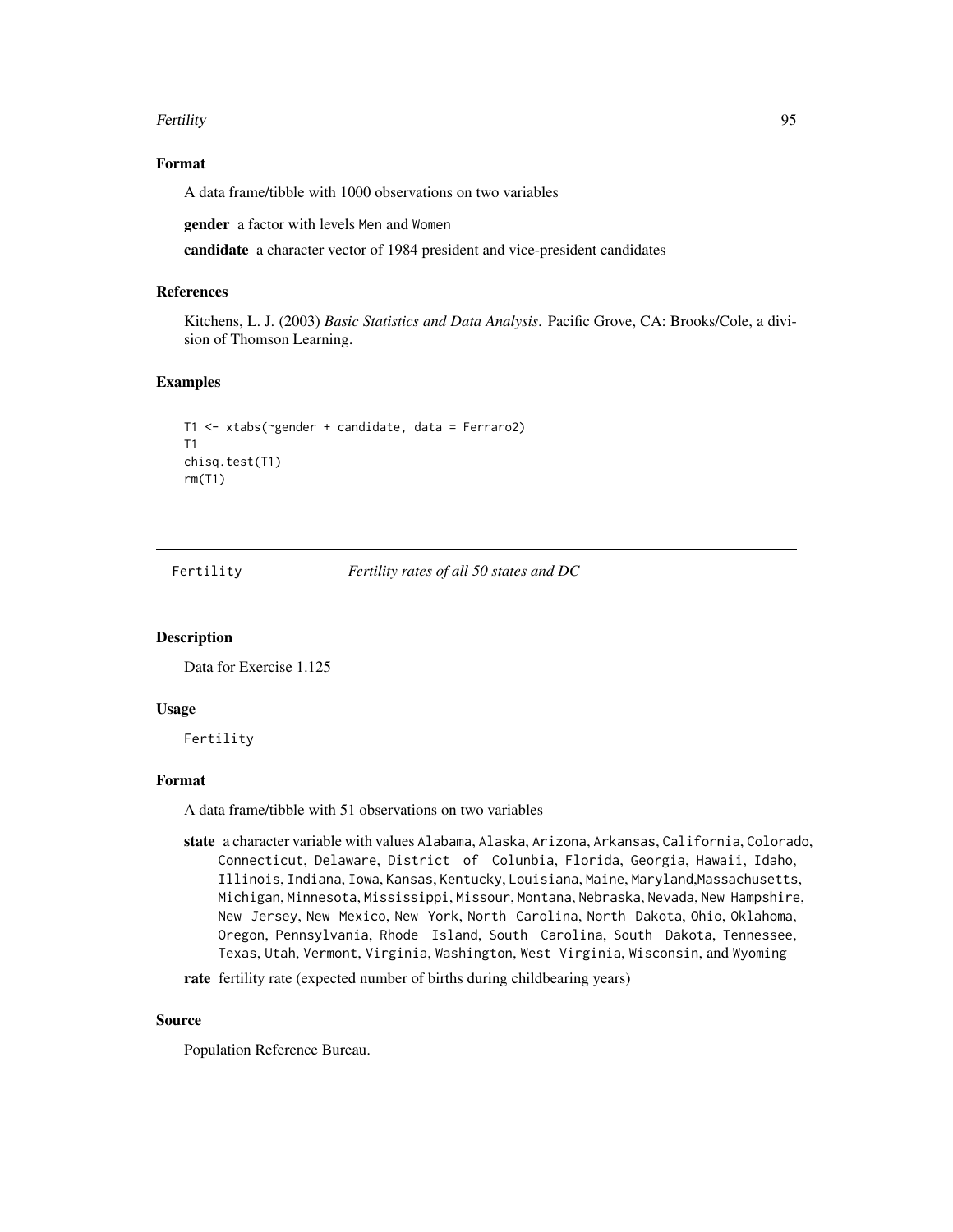## References

Kitchens, L. J. (2003) *Basic Statistics and Data Analysis*. Pacific Grove, CA: Brooks/Cole, a division of Thomson Learning.

# Examples

```
stem(Fertility$rate)
fivenum(Fertility$rate)
EDA(Fertility$rate)
```
Firstchi *Ages of women at the birth of their first child*

# Description

Data for Exercise 5.11

## Usage

Firstchi

# Format

A data frame/tibble with 87 observations on one variable

age age of woman at birth of her first child

# References

Kitchens, L. J. (2003) *Basic Statistics and Data Analysis*. Pacific Grove, CA: Brooks/Cole, a division of Thomson Learning.

# Examples

EDA(Firstchi\$age)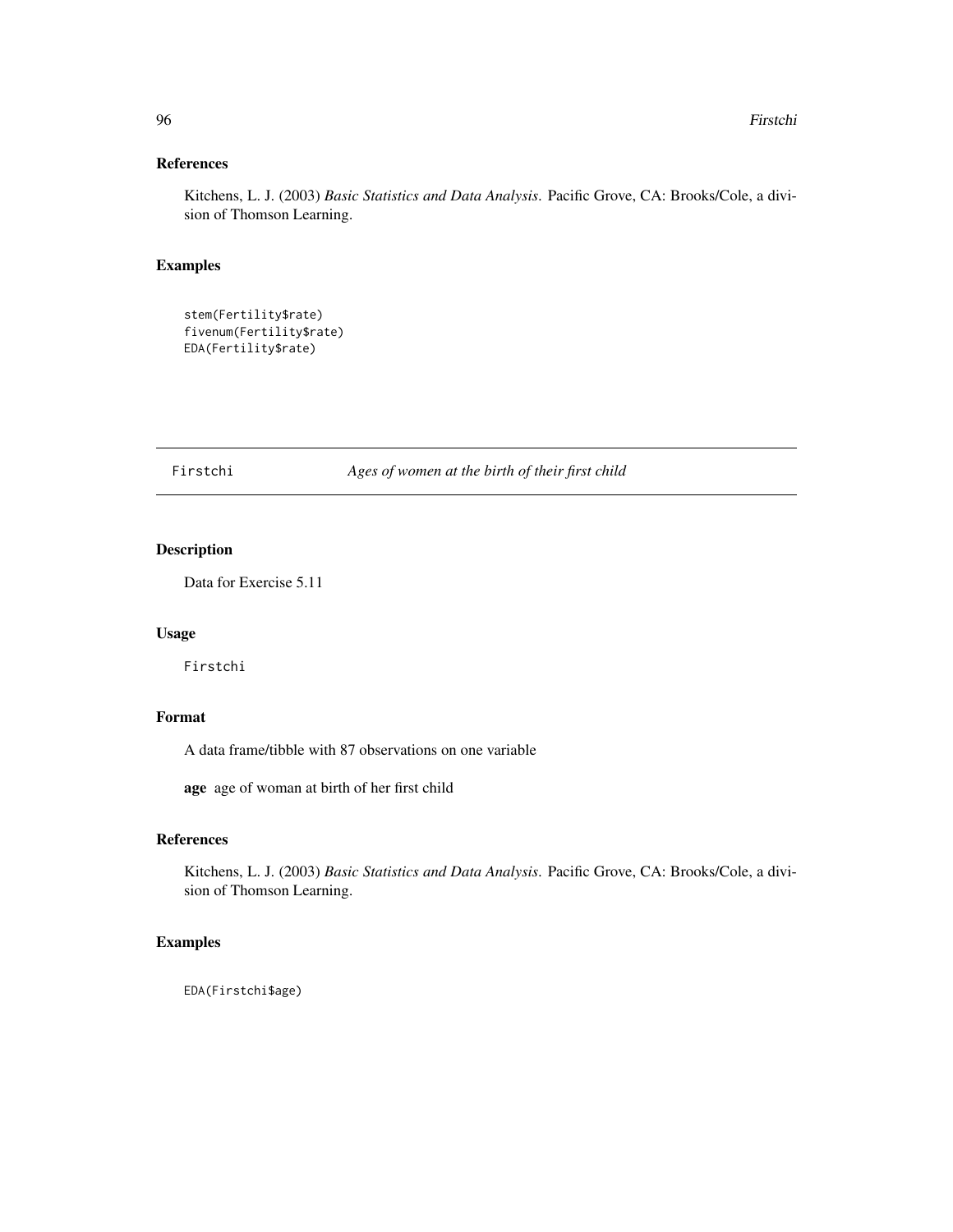Data for Exercises 5.83, 5.119, and 7.29

#### Usage

Fish

# Format

A data frame/tibble with 1534 observations on two variables

codend a character variable with values smallmesh and largemesh

length length of the fish measured in centimeters

## Source

R. Millar, "Estimating the Size - Selectivity of Fishing Gear by Conditioning on the Total Catch," *Journal of the American Statistical Association, 87* (1992), 962 - 968.

# References

Kitchens, L. J. (2003) *Basic Statistics and Data Analysis*. Pacific Grove, CA: Brooks/Cole, a division of Thomson Learning.

## Examples

```
tapply(Fish$length, Fish$codend, median, na.rm = TRUE)
SIGN.test(Fish$length[Fish$codend == "smallmesh"], conf.level = 0.99)
## Not run:
dplyr::group_by(Fish, codend) %>%
         summarize(MEDIAN = median(length, na.rm = TRUE))
```
## End(Not run)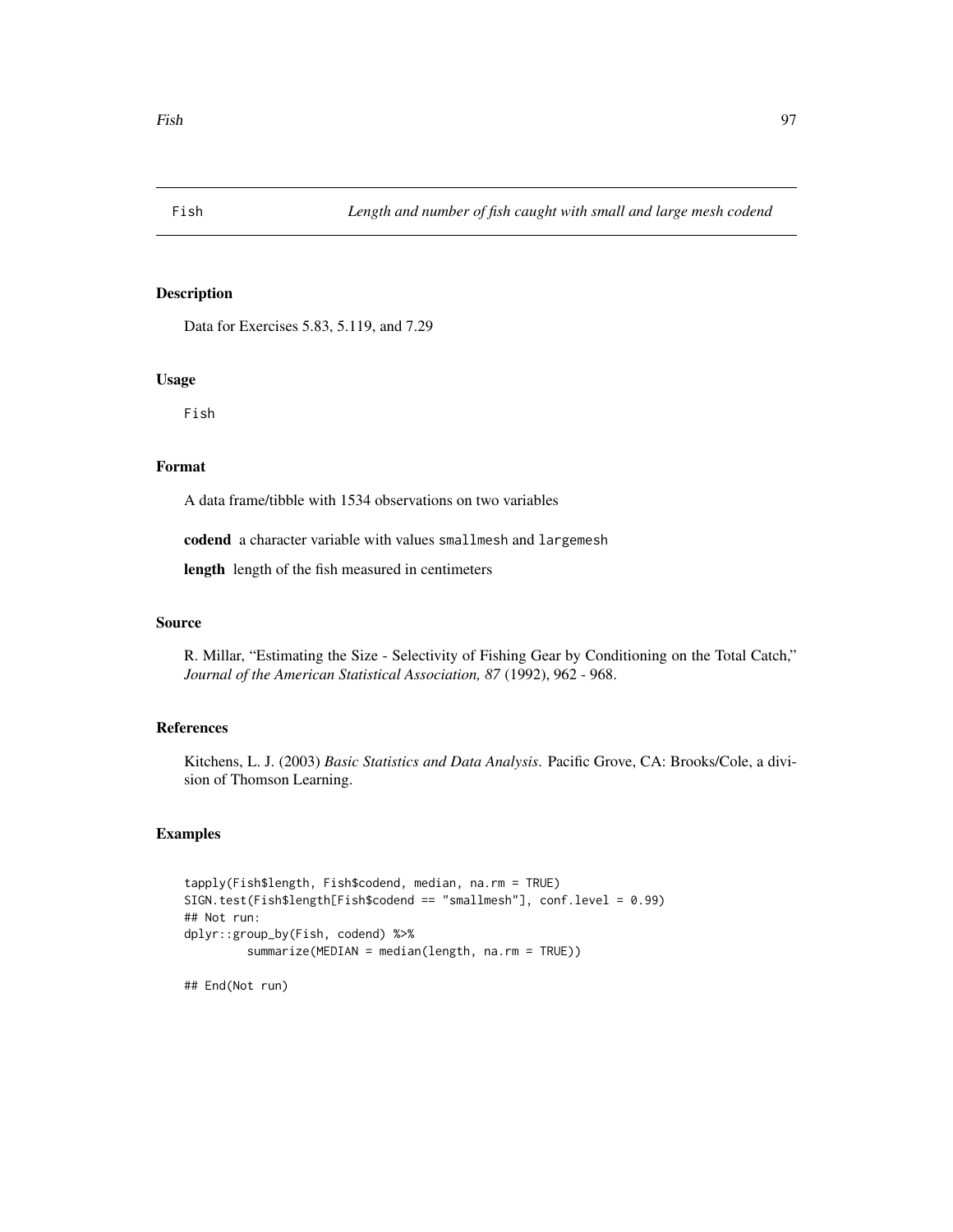Data for Exercise 7.71

## Usage

Fitness

#### Format

A data frame/tibble with 18 observations on the three variables

subject a character variable indicating subject number

test a character variable with values After and Before

number a numeric vector recording the number of sit-ups performed in one minute

# References

Kitchens, L. J. (2003) *Basic Statistics and Data Analysis*. Pacific Grove, CA: Brooks/Cole, a division of Thomson Learning.

#### Examples

## End(Not run)

```
t.test(number ~ test, data = Fitness, alternative = "greater", paired = TRUE)
## Not run:
Wide <- tidyr::spread(Fitness, test, number) %>%
mutate(diff = After - Before)
Wide
qqnorm(Wide$diff)
qqline(Wide$diff)
t.test(Wide$diff, alternative = "greater")
```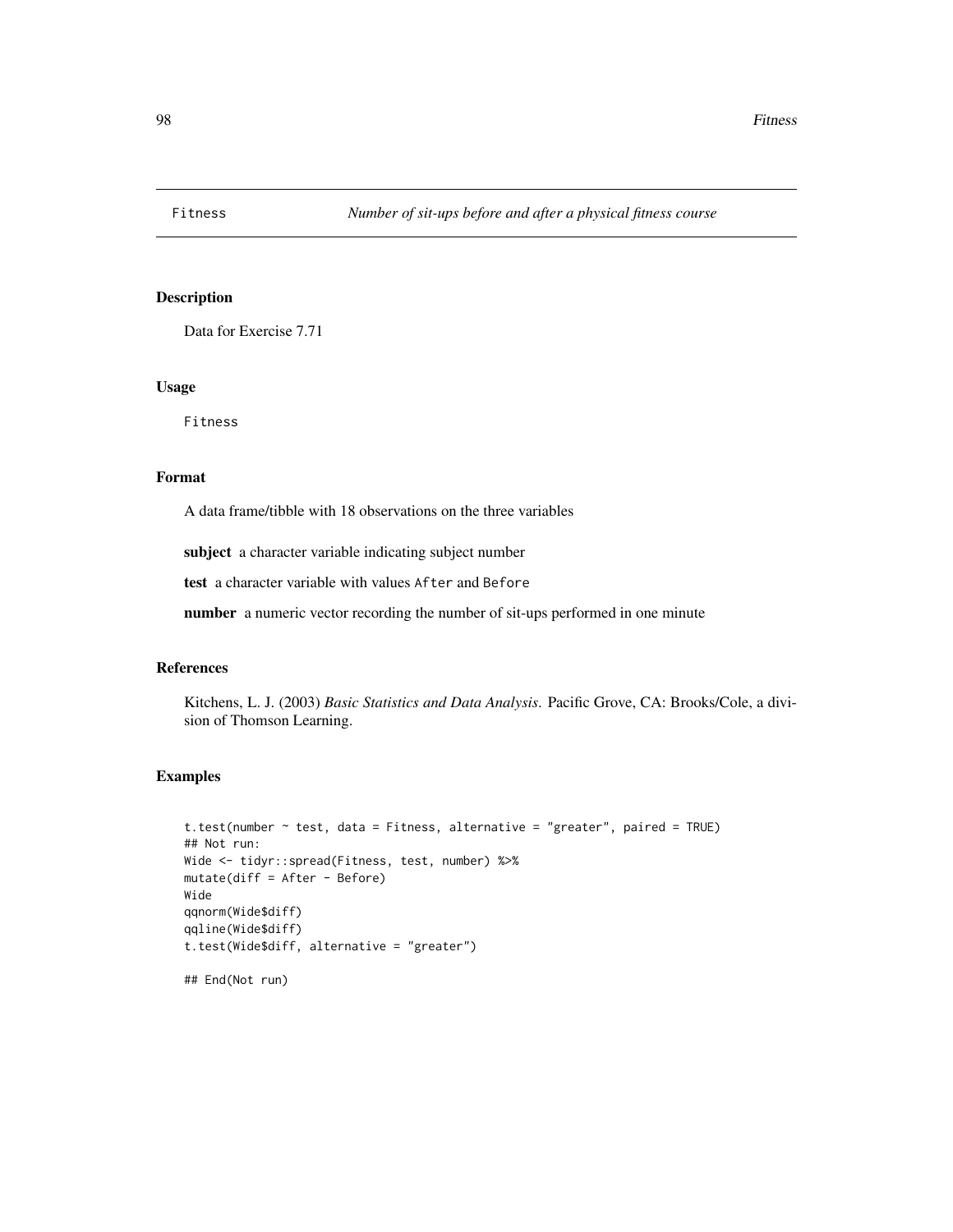Data for Statistical Insight Chapter 2

#### Usage

Florida2000

## Format

A data frame/tibble with 67 observations on 12 variables

county a character variable with values ALACHUA, BAKER, BAY, BRADFORD, BREVARD, BROWARD, CALHOUN, CHARLOTTE, CITRUS, CLAY, COLLIER, COLUMBIA, DADE, DE SOTO, DIXIE, DUVAL, ESCAMBIA, FLAGLER, FRANKLIN, GADSDEN, GILCHRIST, GLADES, GULF, HAMILTON, HARDEE, HENDRY, HERNANDO, HIGHLANDS, HILLSBOROUGH, HOLMES, INDIAN RIVER, JACKSON, JEFFERSON, LAFAYETTE, LAKE, LEE, LEON, LEVY, LIBERTY, MADISON, MANATEE, MARION, MARTIN, MONROE, NASSAU, OKALOOSA, OKEECHOBEE, ORANGE, OSCEOLA, PALM BEACH, PASCO, PINELLAS, POLK, PUTNAM, SANTA ROSA, SARASOTA, SEMINOLE, ST. JOHNS, ST. LUCIE, SUMTER, SUWANNEE, TAYLOR, UNION, VOLUSIA, WAKULLA, WALTON, and WASHINGTON

gore number of votes

bush number of votes

buchanan number of votes

nader number of votes

browne number of votes

hagelin number of votes

harris number of votes

mcreynolds number of votes

moorehead number of votes

phillips number of votes

total number of votes

#### References

Kitchens, L. J. (2003) *Basic Statistics and Data Analysis*. Pacific Grove, CA: Brooks/Cole, a division of Thomson Learning.

```
plot(buchanan ~ total, data = Florida2000,
     xlab = "Total votes cast (in thousands)",
     ylab = "Votes for Buchanan")
```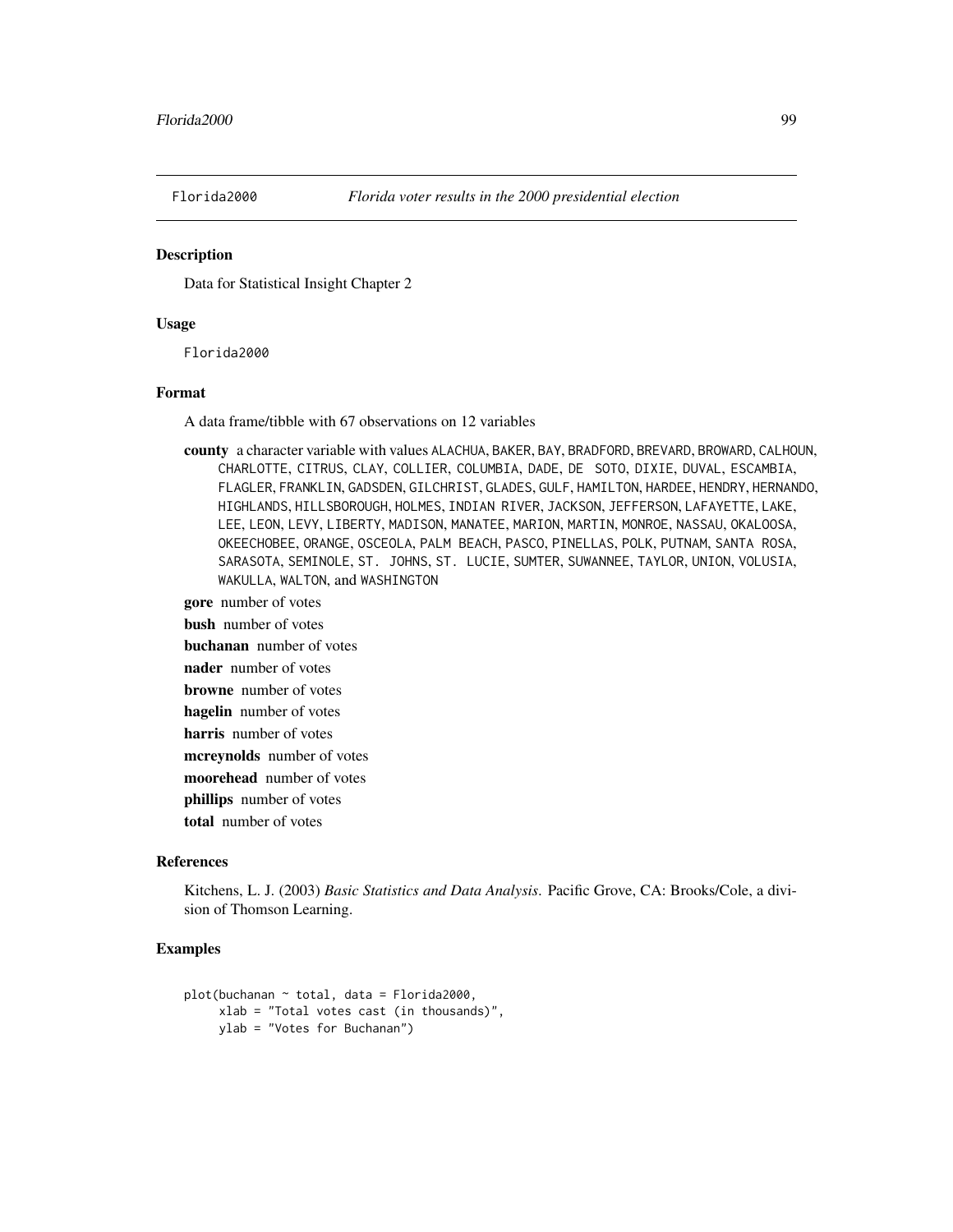Data for Exercise 5.76

# Usage

Fluid

# Format

A data frame/tibble with 76 observations on two variables

kilovolts a character variable showing kilowats

time breakdown time (in minutes)

#### Source

E. Soofi, N. Ebrahimi, and M. Habibullah, 1995.

# References

Kitchens, L. J. (2003) *Basic Statistics and Data Analysis*. Pacific Grove, CA: Brooks/Cole, a division of Thomson Learning.

# Examples

```
DF1 <- Fluid[Fluid$kilovolts == "34kV", ]
DF<sub>1</sub>
# OR
DF2 <- subset(Fluid, subset = kilovolts == "34kV")
DF<sub>2</sub>
stem(DF2$time)
SIGN.test(DF2$time)
## Not run:
library(dplyr)
DF3 <- dplyr::filter(Fluid, kilovolts == "34kV")
DF3
```
## End(Not run)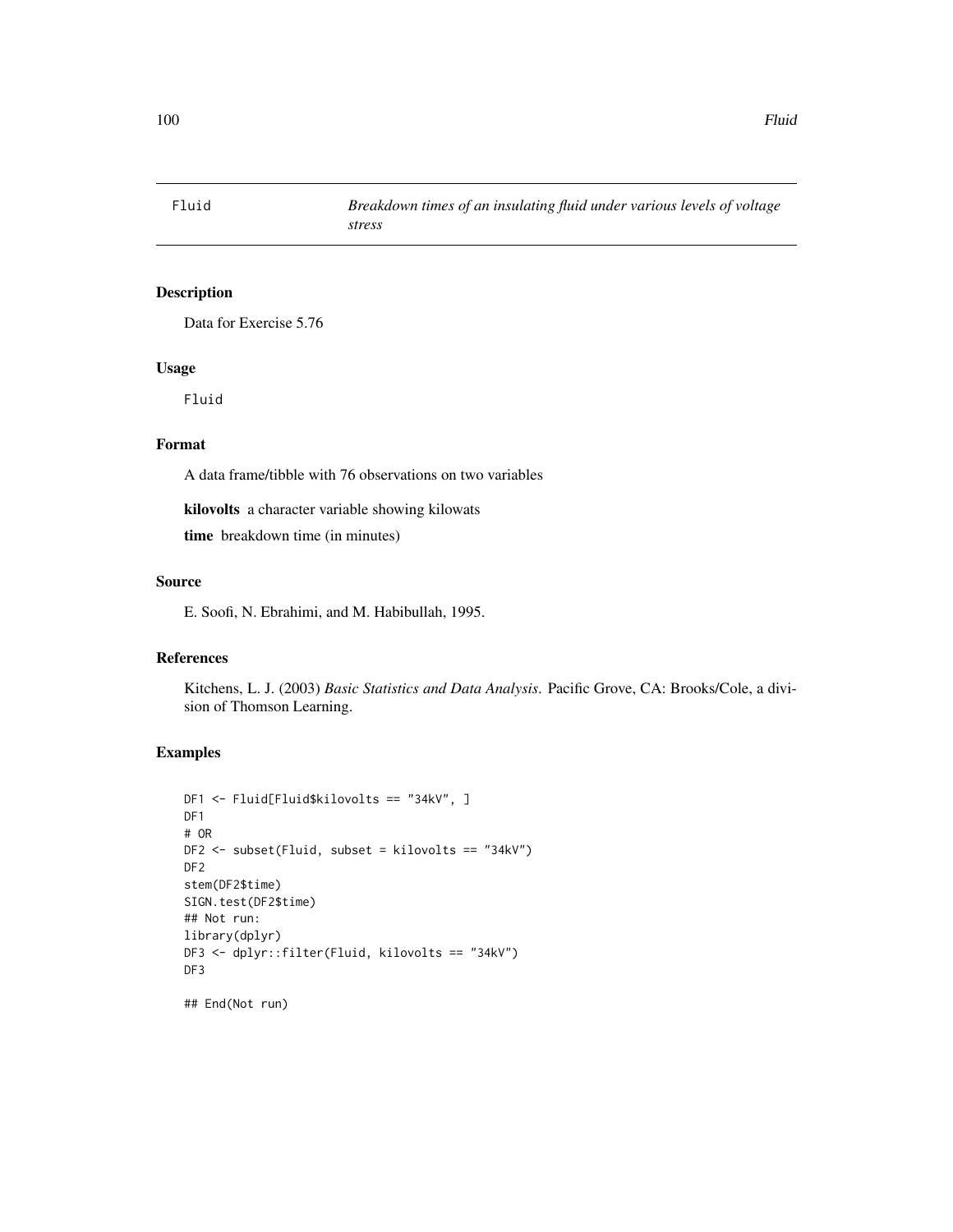Data for Exercise 5.106

# Usage

Food

# Format

A data frame/tibble with 40 observations on one variable

expenditure a numeric vector recording annual food expenditure (in dollars) in the state of Ohio.

## Source

Bureau of Labor Statistics.

# References

Kitchens, L. J. (2003) *Basic Statistics and Data Analysis*. Pacific Grove, CA: Brooks/Cole, a division of Thomson Learning.

# Examples

EDA(Food\$expenditure)

Framingh *Cholesterol values of 62 subjects in the Framingham Heart Study*

## Description

Data for Exercises 1.56, 1.75, 3.69, and 5.60

# Usage

Framingh

## Format

A data frame/tibble with 62 observations on one variable

cholest a numeric vector with cholesterol values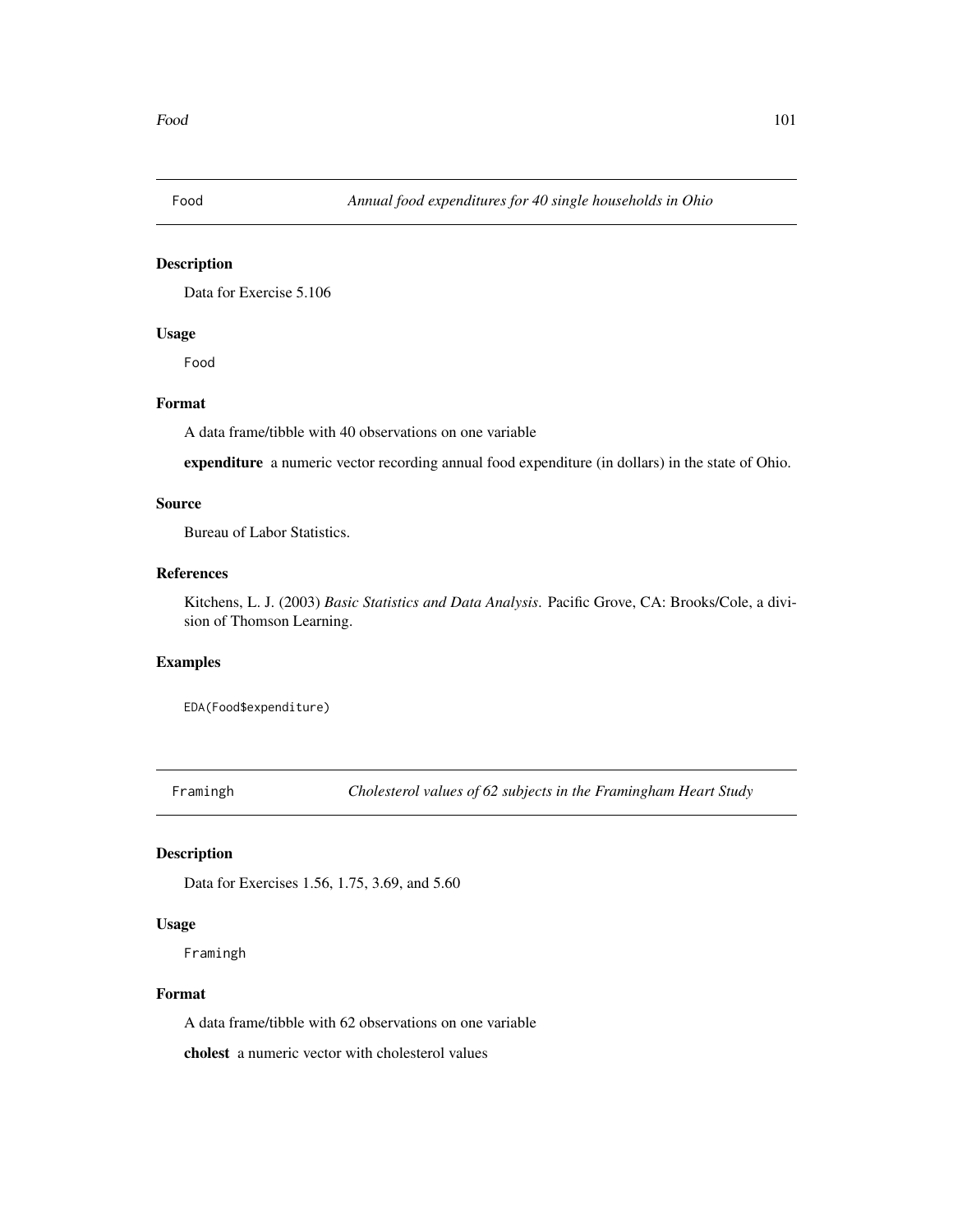## Source

R. D'Agostino, et al., (1990) "A Suggestion for Using Powerful and Informative Tests for Normality," *The American Statistician, 44* 316-321.

#### References

Kitchens, L. J. (2003) *Basic Statistics and Data Analysis*. Pacific Grove, CA: Brooks/Cole, a division of Thomson Learning.

## Examples

```
stem(Framingh$cholest)
boxplot(Framingh$cholest, horizontal = TRUE)
hist(Framingh$cholest, freq = FALSE)
lines(density(Framingh$cholest))
mean(Framingh$cholest > 200 & Framingh$cholest < 240)
## Not run:
library(ggplot2)
ggplot2::ggplot(data = Framingh, aes(x = factor(1), y = cholesterol)) +geom_boxplot() + # boxplot
 \text{labs}(x = "") + # no x label
 theme_bw() + \qquad # black and white theme
 geom_jitter(width = 0.2) + # jitter points
 coord_flip() \qquad # Create horizontal plot
ggplot2::ggplot(data = Framingh, aes(x = cholesterol, y = ..density.)) +geom_histogram(fill = "pink", binwidth = 15, color = "black") +
 geom_density() +
 theme_bw()
```
## End(Not run)

Freshman *Ages of a random sample of 30 college freshmen*

#### Description

Data for Exercise 6.53

#### Usage

Freshman

## Format

A data frame/tibble with 30 observations on one variable

age a numeric vector of ages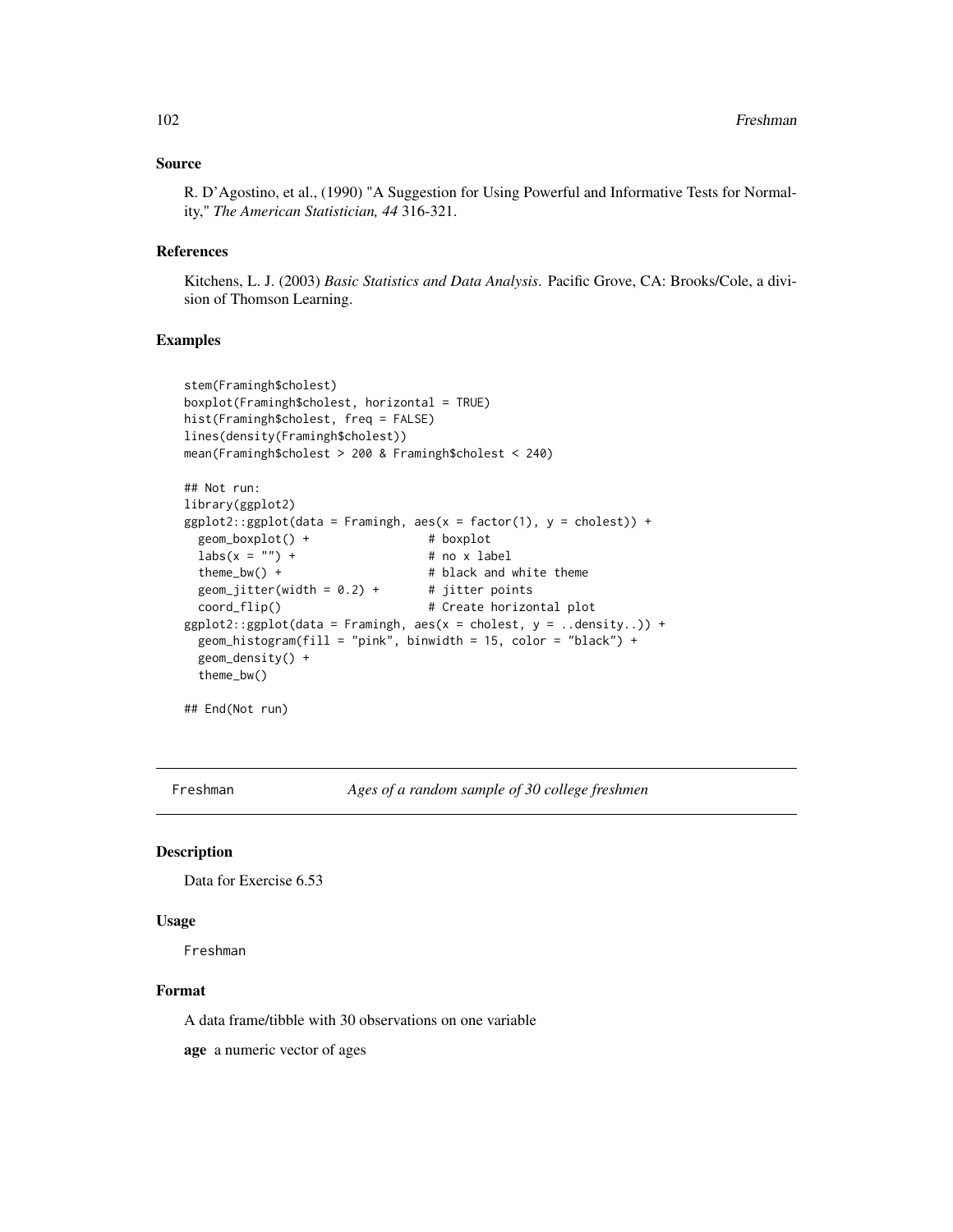#### Funeral 2003 and 2003 and 2003 and 2003 and 2003 and 2003 and 2003 and 2003 and 2003 and 2003 and 2003 and 200

# References

Kitchens, L. J. (2003) *Basic Statistics and Data Analysis*. Pacific Grove, CA: Brooks/Cole, a division of Thomson Learning.

## Examples

SIGN.test(Freshman\$age, md = 19)

#### Funeral *Cost of funeral by region of country*

# Description

Data for Exercise 8.54

## Usage

Funeral

#### Format

A data frame/tibble with 400 observations on two variables

region a factor with levels Central, East, South, and West

cost a factor with levels less than expected, about what expected, and more than expected

#### References

Kitchens, L. J. (2003) *Basic Statistics and Data Analysis*. Pacific Grove, CA: Brooks/Cole, a division of Thomson Learning.

```
T1 <- xtabs(~region + cost, data = Funeral)
T1
chisq.test(T1)
rm(T1)
```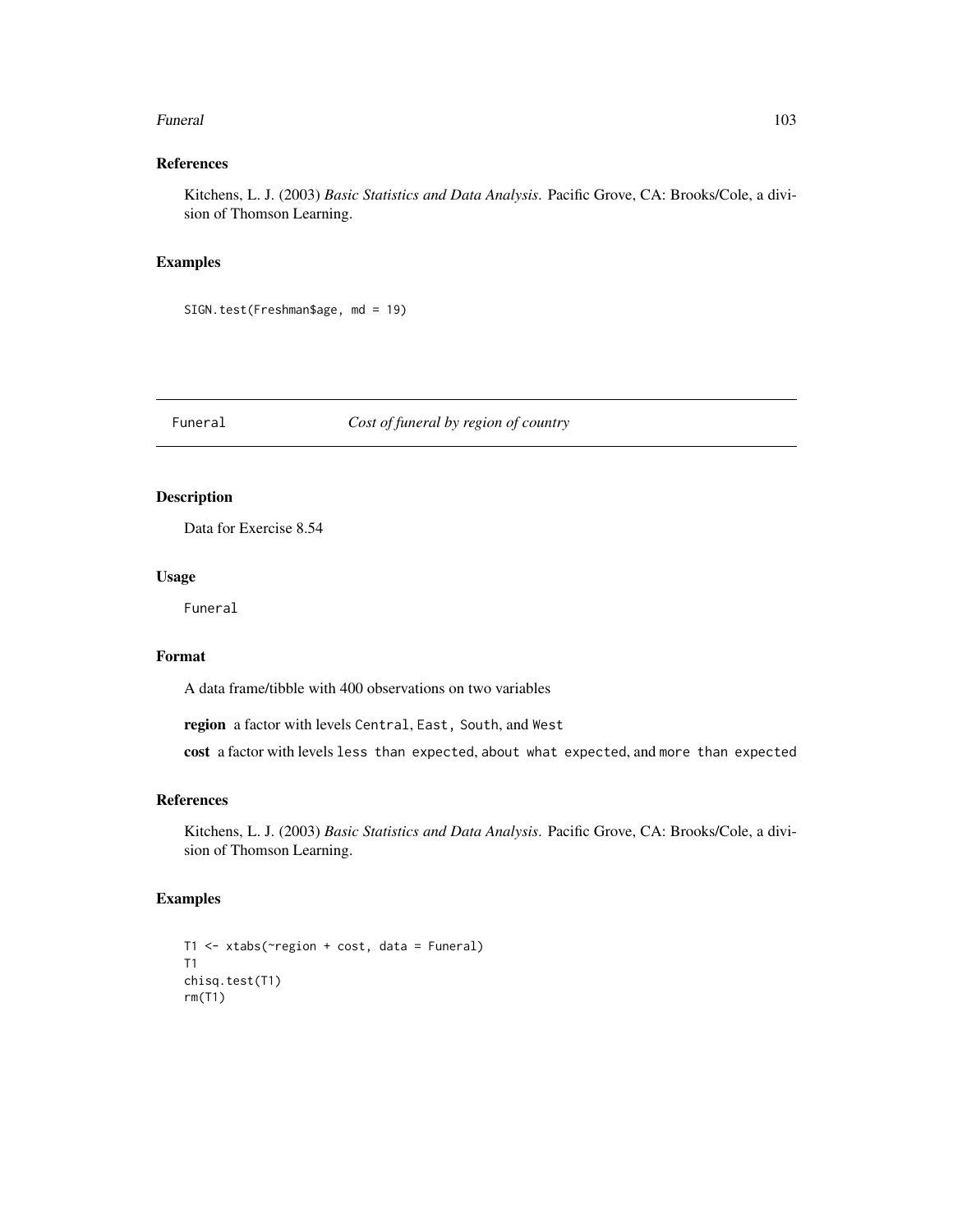Data for Example 5.2

## Usage

Galaxie

# Format

A data frame/tibble with 82 observations on one variable

velocity velocity measured in kilometers per second

# Source

K. Roeder, "Density Estimation with Confidence Sets Explained by Superclusters and Voids in the Galaxies," *Journal of the American Statistical Association*, 85 (1990), 617-624.

## References

Kitchens, L. J. (2003) *Basic Statistics and Data Analysis*. Pacific Grove, CA: Brooks/Cole, a division of Thomson Learning.

#### Examples

EDA(Galaxie\$velocity)

Gallup *Results of a Gallup poll on possession of marijuana as a criminal offense conducted in 1980*

# Description

Data for Exercise 2.76

## Usage

Gallup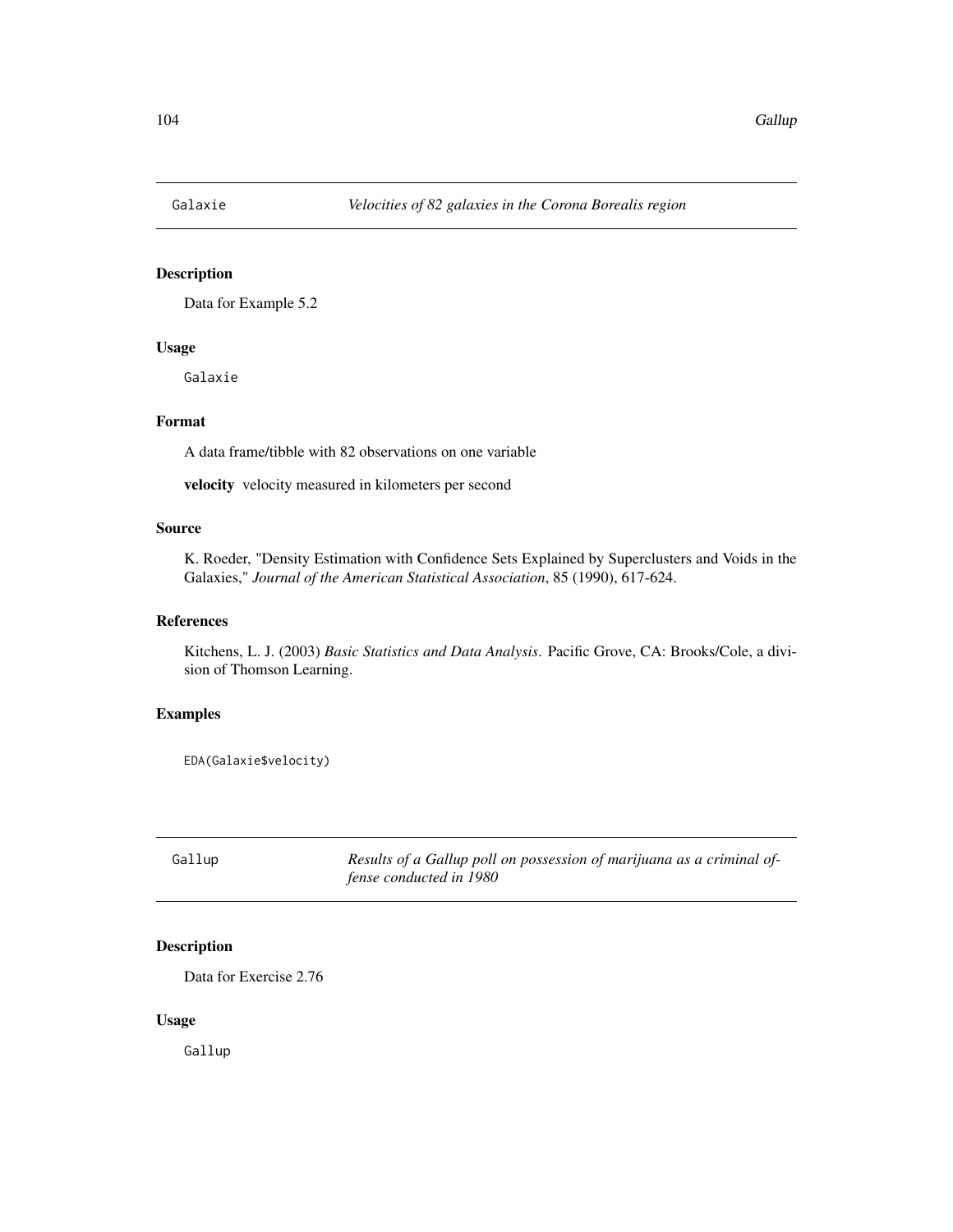#### Gasoline 105

# Format

A data frame/tibble with 1,200 observations on two variables

demographics a factor with levels National, Gender: Male Gender: Female, Education: College, Eduction: High School, Education: Grade School, Age: 18-24, Age: 25-29, Age: 30-49, Age: 50-older, Religion: Protestant, and Religion: Catholic

opinion a factor with levels Criminal, Not Criminal, and No Opinion

## Source

George H. Gallup *The Gallup Opinion Index Report No. 179* (Princeton, NJ: The Gallup Poll, July 1980), p. 15.

#### References

Kitchens, L. J. (2003) *Basic Statistics and Data Analysis*. Pacific Grove, CA: Brooks/Cole, a division of Thomson Learning.

## Examples

```
T1 <- xtabs(~demographics + opinion, data = Gallup)
T1
t(T1[c(2, 3), ])
barplot(t(T1[c(2, 3), ]))barplot(t(T1[C(2, 3), ]), beside = TRUE)
## Not run:
library(dplyr)
library(ggplot2)
dplyr::filter(Gallup, demographics == "Gender: Male" | demographics == "Gender: Female") %>%
ggplot2::ggplot(aes(x = demographies, fill = opinion)) +geom_bar() +
           theme_bw() +
           labs(y = "Fraction")
```
## End(Not run)

Gasoline *Price of regular unleaded gasoline obtained from 25 service stations*

# Description

Data for Exercise 1.45

#### Usage

Gasoline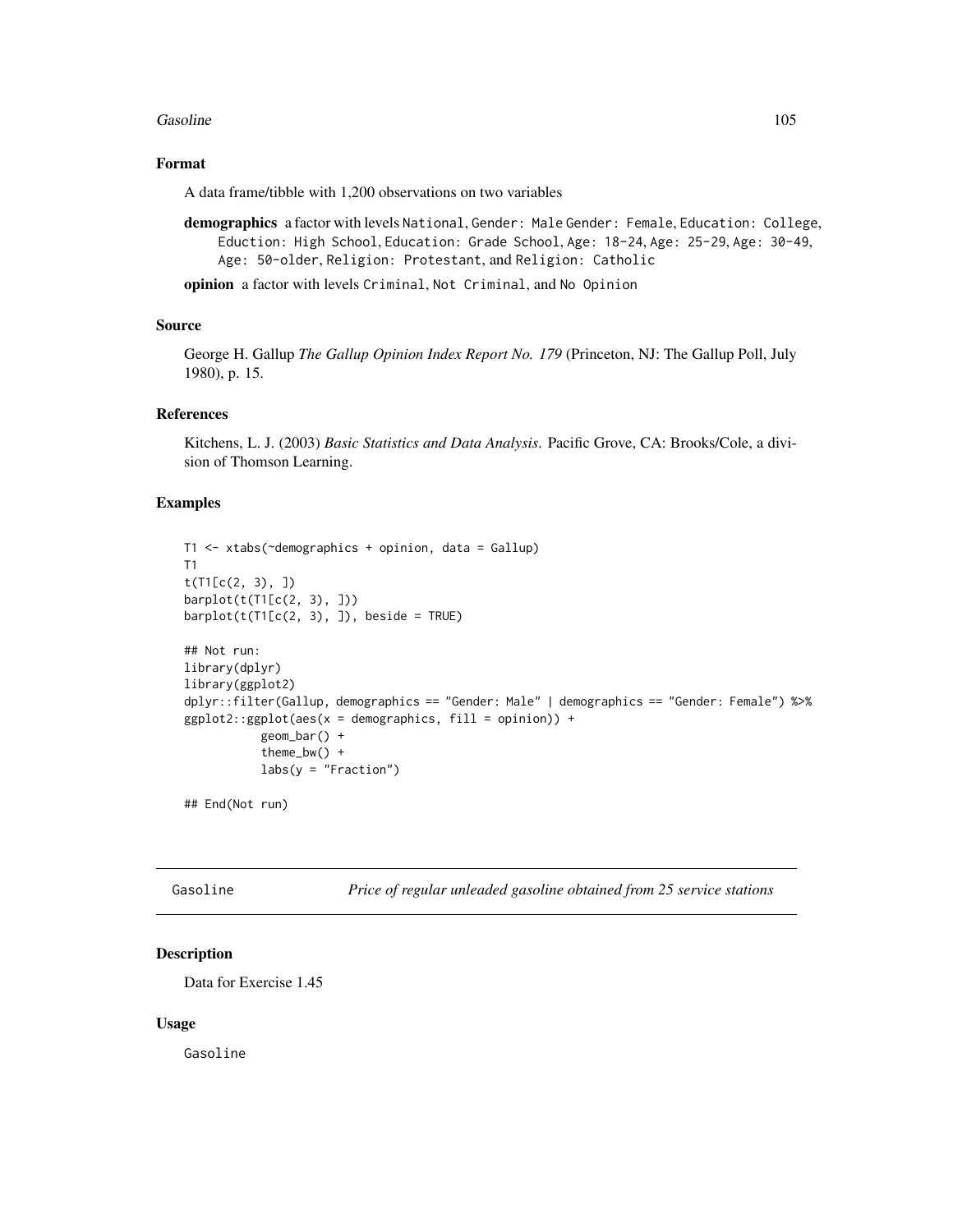106 German German German German German German German German German German German German German German German G

## Format

A data frame/tibble with 25 observations on one variable

price price for one gallon of gasoline

# References

Kitchens, L. J. (2003) *Basic Statistics and Data Analysis*. Pacific Grove, CA: Brooks/Cole, a division of Thomson Learning.

## Examples

```
stem(Gasoline$price)
## Not run:
library(ggplot2)
ggplot2::ggplot(data = Gasoline, aes(x = factor(1), y = price)) +geom_violin() +
           geom_jitter() +
           theme_bw()
```
## End(Not run)

German *Number of errors in copying a German passage before and after an experimental course in German*

# Description

Data for Exercise 7.60

## Usage

German

# Format

A data frame/tibble with ten observations on three variables

student a character variable indicating student number

when a character variable with values Before and After to indicate when the student received experimental instruction in German

errors the number of errors in copying a German passage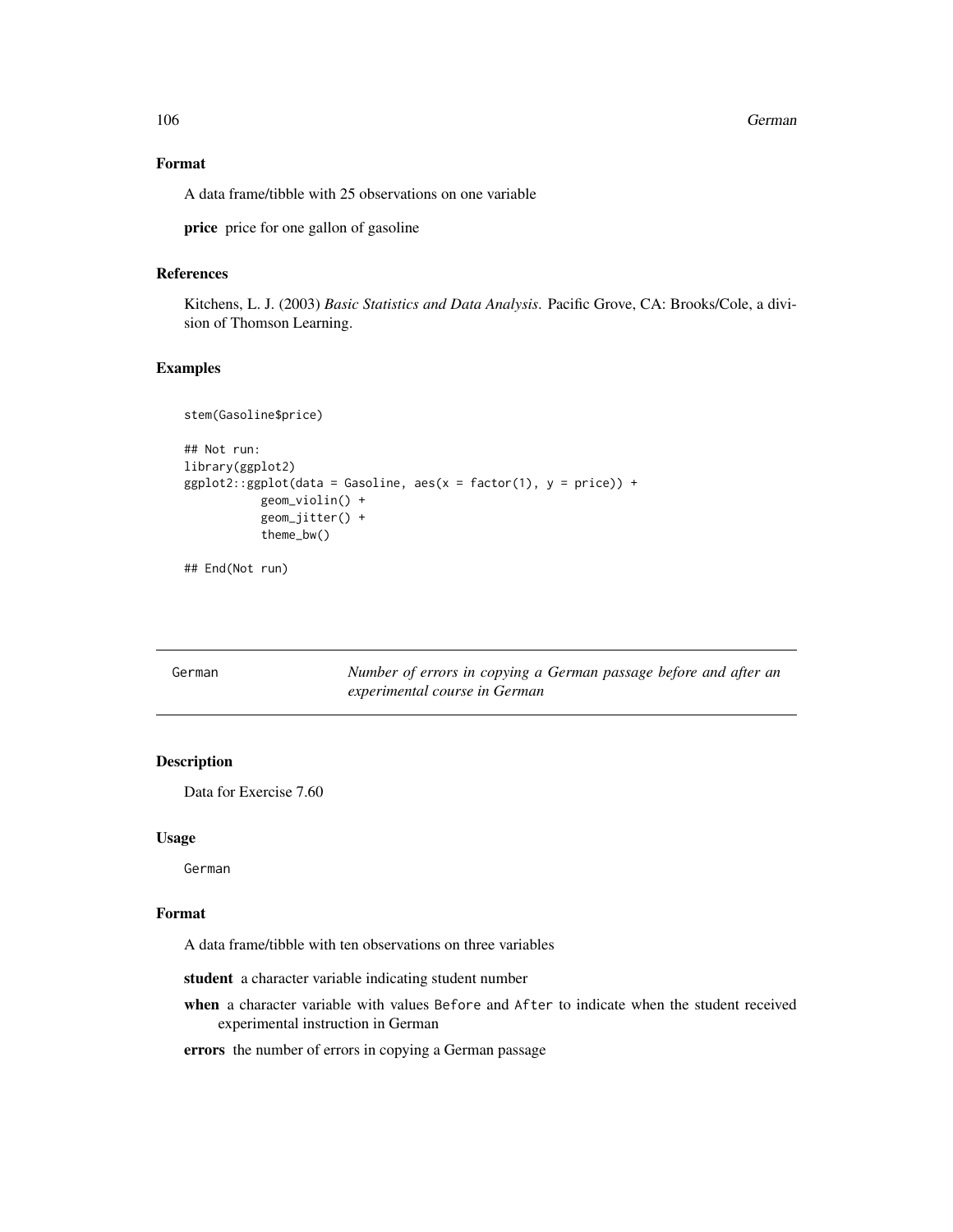#### Golf 107

## References

Kitchens, L. J. (2003) *Basic Statistics and Data Analysis*. Pacific Grove, CA: Brooks/Cole, a division of Thomson Learning.

# Examples

```
t.test(errors \sim when, data = German, paired = TRUE)
wilcox.test(errors \sim when, data = German)
## Not run:
T8 <- tidyr::spread(German, when, errors) %>%
mutate(di = After - Before, adi = abs(di), rk = rank(adi), srk = sign(di)*rk)
T8
qqnorm(T8$di)
qqline(T8$di)
t.test(T8$srk)
## End(Not run)
```
Golf *Distances a golf ball can be driven by 20 professional golfers*

## Description

Data for Exercise 5.24

#### Usage

Golf

# Format

A data frame/tibble with 20 observations on one variable

yards distance a golf ball is driven in yards

#### References

Kitchens, L. J. (2003) *Basic Statistics and Data Analysis*. Pacific Grove, CA: Brooks/Cole, a division of Thomson Learning.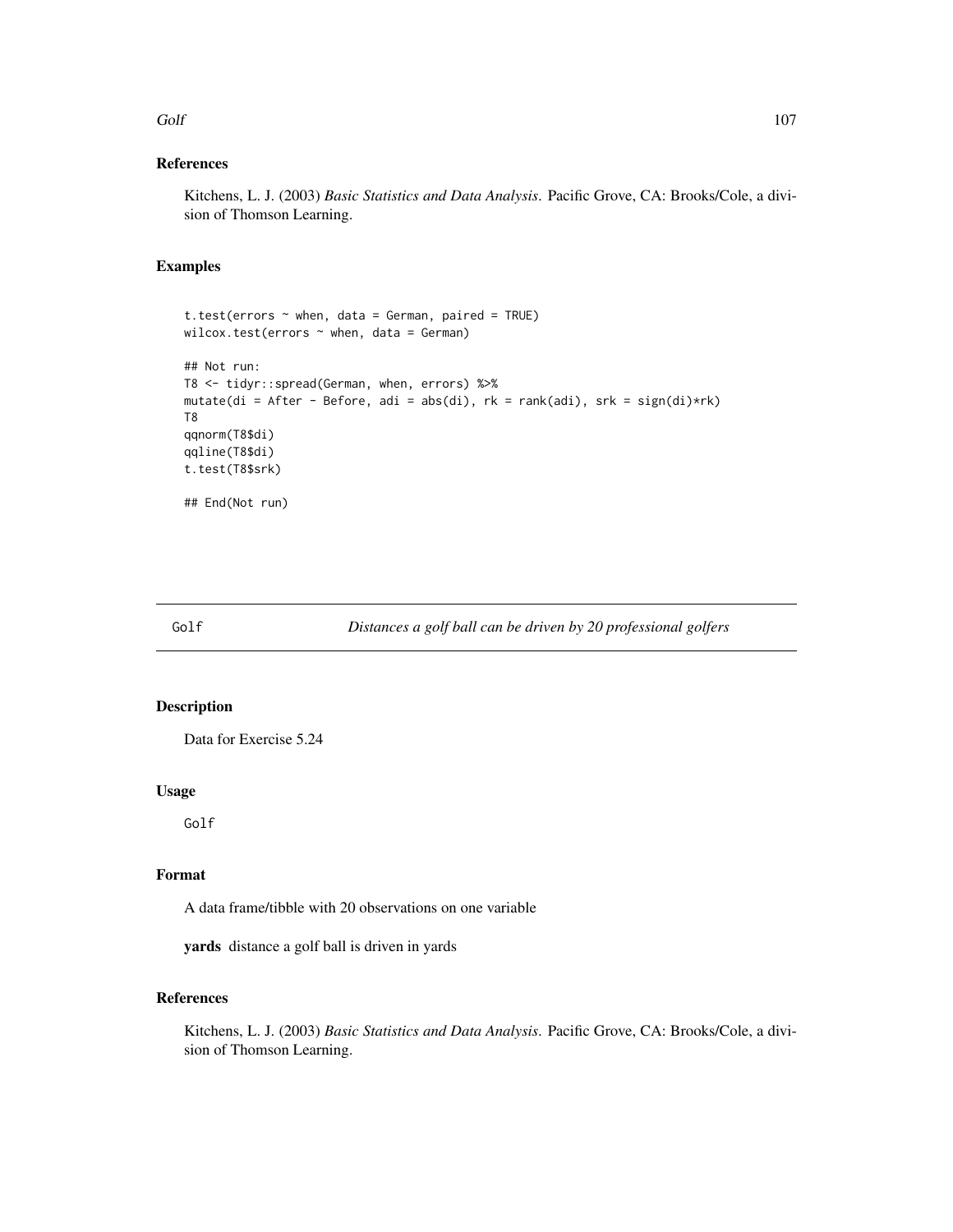#### 108 Governor

## Examples

```
stem(Golf$yards)
qqnorm(Golf$yards)
qqline(Golf$yards)
## Not run:
library(ggplot2)
ggplot2::ggplot(data = Golf, aes(sample = yards)) +geom_qq() +theme_bw()
```

```
## End(Not run)
```
Governor *Annual salaries for state governors in 1994 and 1999*

## Description

Data for Exercise 5.112

#### Usage

Governor

#### Format

A data frame/tibble with 50 observations on three variables

state a character variable with values Alabama, Alaska, Arizona, Arkansas, California, Colorado, Connecticut, Delaware, Florida, Georgia, Hawaii, Idaho, Illinois, Indiana, Iowa, Kansas, Kentucky, Louisiana, Maine, Maryland, Massachusetts, Michigan, Minnesota, Mississippi, Missouri, Montana, Nebraska, Nevada, New Hampshire, New Jersey, New Mexico, New York, North Carolina, North Dakota, Ohio, Oklahoma, Oregon, Pennsylvania, Rhode Island, South Carolina, South Dakota, Tennessee, Texas, Utah, Vermont, Virginia, Washington, West Virginia, Wisconsin, and Wyoming

year a factor indicating year

salary a numeric vector with the governor's salary (in dollars)

#### Source

*The 2000 World Almanac and Book of Facts*.

## References

Kitchens, L. J. (2003) *Basic Statistics and Data Analysis*. Pacific Grove, CA: Brooks/Cole, a division of Thomson Learning.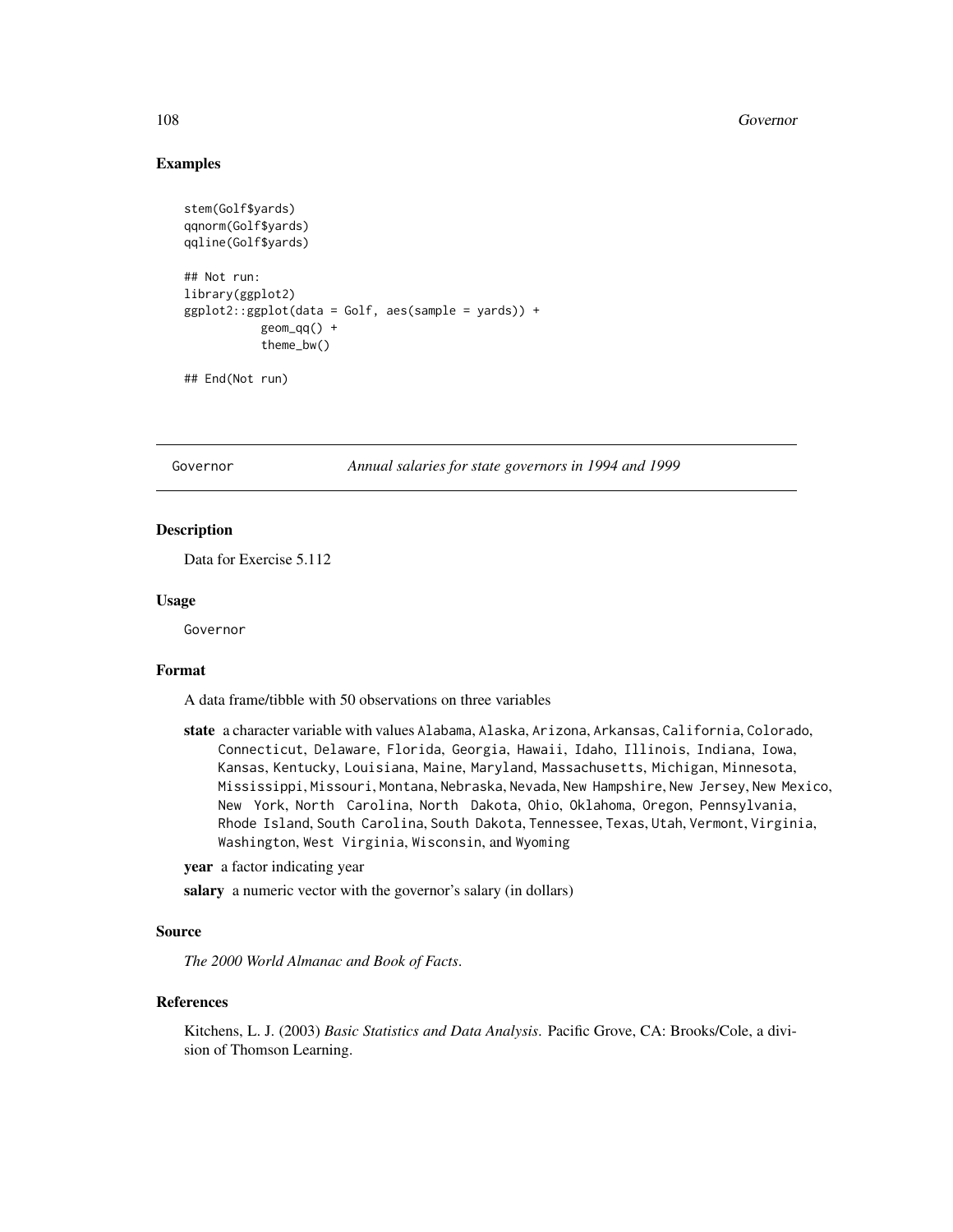## $Gpa$  and the contract of the contract of the contract of the contract of the contract of the contract of the contract of the contract of the contract of the contract of the contract of the contract of the contract of the

# Examples

```
boxplot(salary \sim year, data = Governor)
## Not run:
library(ggplot2)
ggplot2::ggplot(data = Government, aes(x = salary)) +geom_density(fill = "pink") +
           facet_grid(year \sim .) +
           theme_bw()
```
## End(Not run)

# Gpa *High school GPA versus college GPA*

# Description

Data for Example 2.13

## Usage

Gpa

# Format

A data frame/tibble with 10 observations on two variables

hsgpa high school gpa

collgpa college gpa

## References

Kitchens, L. J. (2003) *Basic Statistics and Data Analysis*. Pacific Grove, CA: Brooks/Cole, a division of Thomson Learning.

# Examples

```
plot(collgpa ~ hsgpa, data = Gpa)
mod <- lm(collgpa ~ hsgpa, data = Gpa)
abline(mod) # add line
yhat <- predict(mod) # fitted values
e <- resid(mod) # residuals
cbind(Gpa, yhat, e) # Table 2.1
cor(Gpa$hsgpa, Gpa$collgpa)
```
## Not run: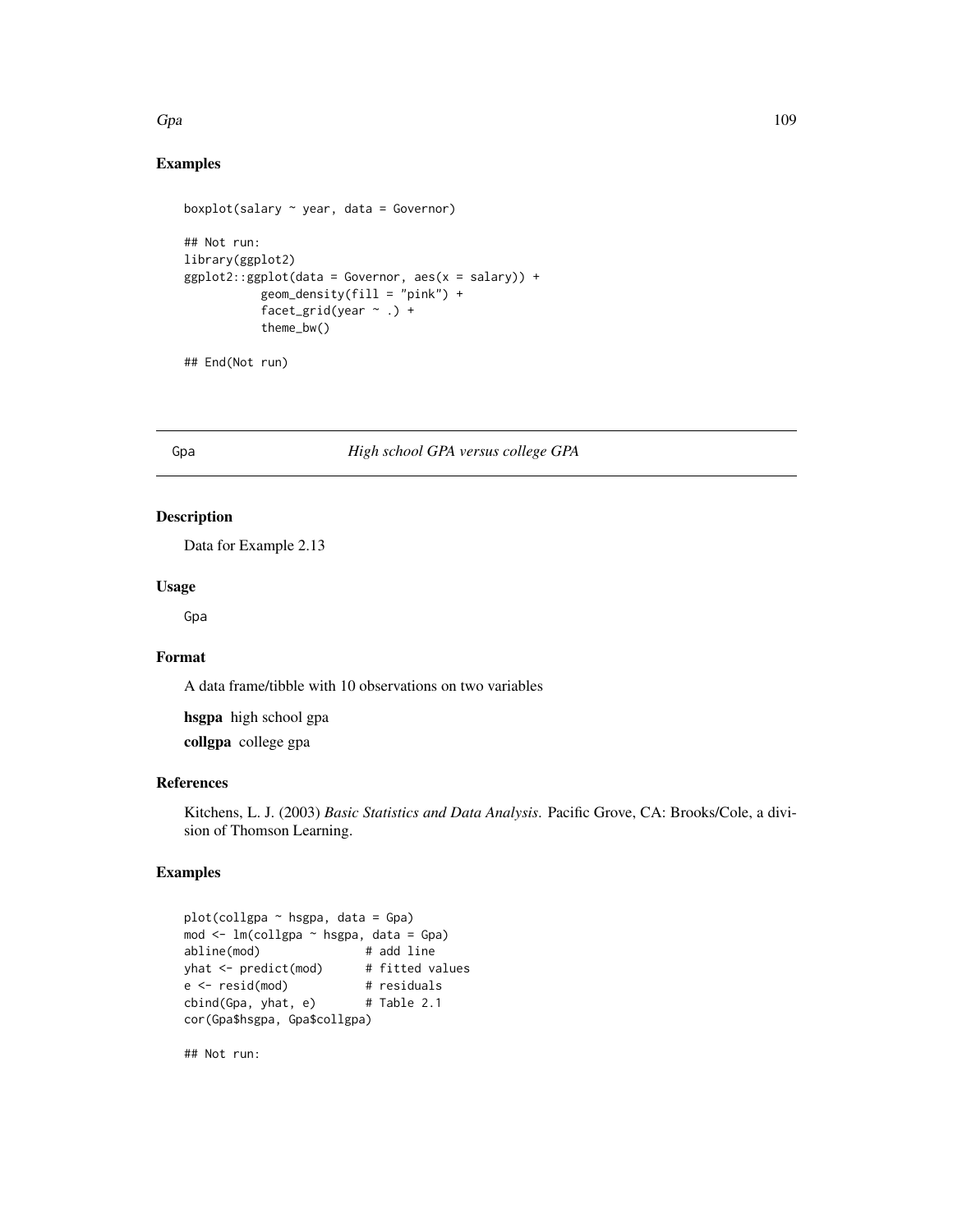#### 110 Grades **Grades** Grades **Grades Grades Grades Grades Grades Grades Grades Grades Grades Grades Grades Grades Grades Grades Grades Grades Grades Grades Grades Grades Grades Grade**

```
library(ggplot2)
ggplot2::ggplot(data = Gpa, aes(x = hsgpa, y = collgpa)) +geom_point() +
           geom\_smooth(method = "lm") +theme_bw()
## End(Not run)
```
#### Grades *Test grades in a beginning statistics class*

# Description

Data for Exercise 1.120

## Usage

Grades

# Format

A data frame with 29 observations on one variable

grades a numeric vector containing test grades

## References

Kitchens, L. J. (2003) *Basic Statistics and Data Analysis*. Pacific Grove, CA: Brooks/Cole, a division of Thomson Learning.

# Examples

```
hist(Grades$grades, main = "", xlab = "Test grades", right = FALSE)
## Not run:
library(ggplot2)
ggplot2::ggplot(data = Grades, aes(x = grades, y = ..density.)) +geom_histogram(fill = "pink", binwidth = 5, color = "black") +
           geom\_density(lwd = 2, color = "red") +theme_bw()
```
## End(Not run)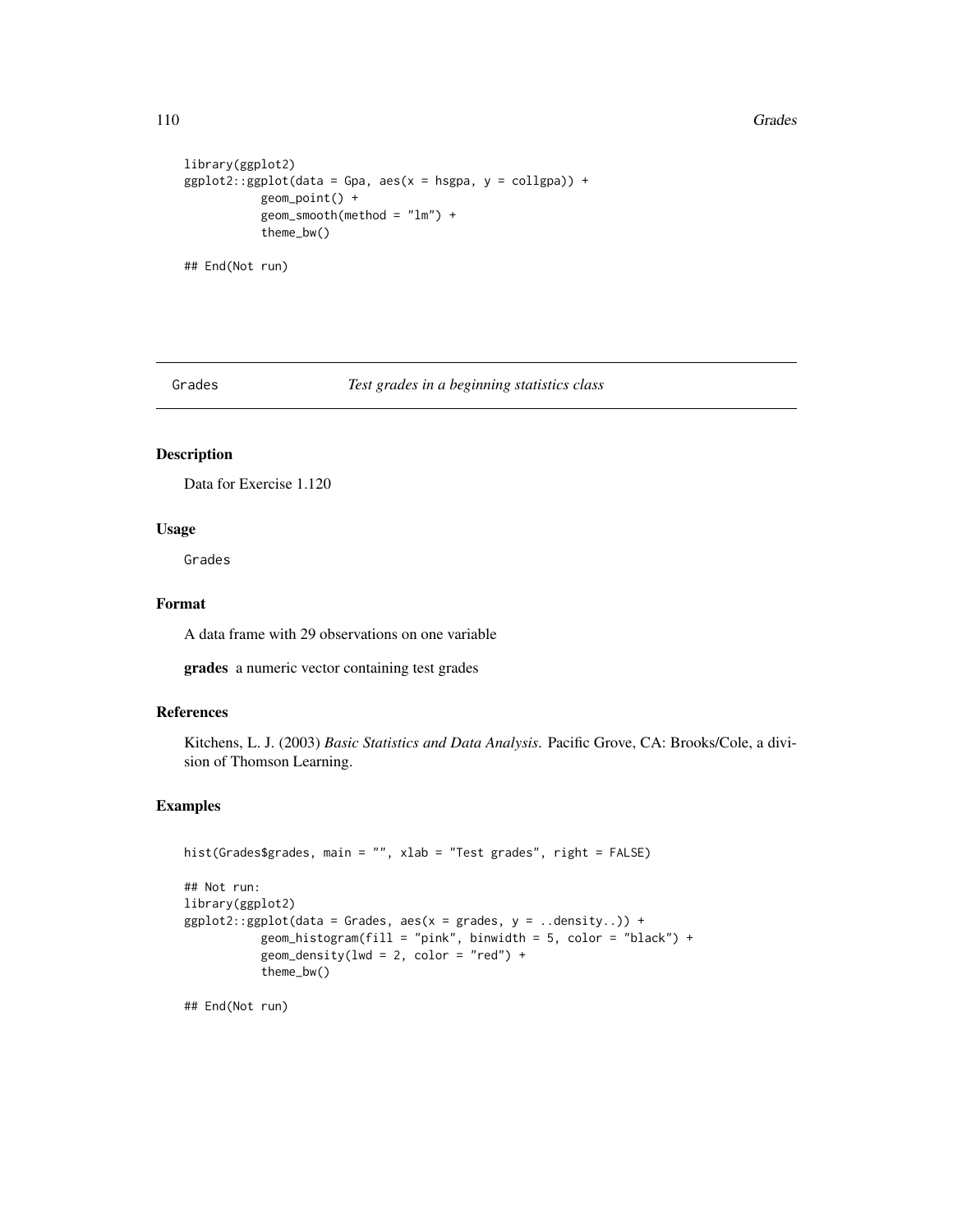Data for Exercise 1.118

## Usage

Graduate

## Format

A data frame/tibble with 12 observations on three variables

school a character variable with values Alabama, Arkansas, Auburn, Florida, Georgia, Kentucky, Louisiana St, Mississippi, Mississippi St, South Carolina, Tennessee, and Vanderbilt

code a character variable with values Al, Ar, Au Fl, Ge, Ke, LSt, Mi, MSt, SC, Te, and Va

percent graduation rate

#### References

Kitchens, L. J. (2003) *Basic Statistics and Data Analysis*. Pacific Grove, CA: Brooks/Cole, a division of Thomson Learning.

## Examples

barplot(Graduate\$percent, names.arg = Graduate\$school, las = 2,  $cex.names = 0.7$ ,  $col = "tomato")$ 

| Greenriv | Varve thickness from a sequence through an Eocene lake deposit in the |
|----------|-----------------------------------------------------------------------|
|          | Rocky Mountains                                                       |

# Description

Data for Exercise 6.57

#### Usage

Greenriv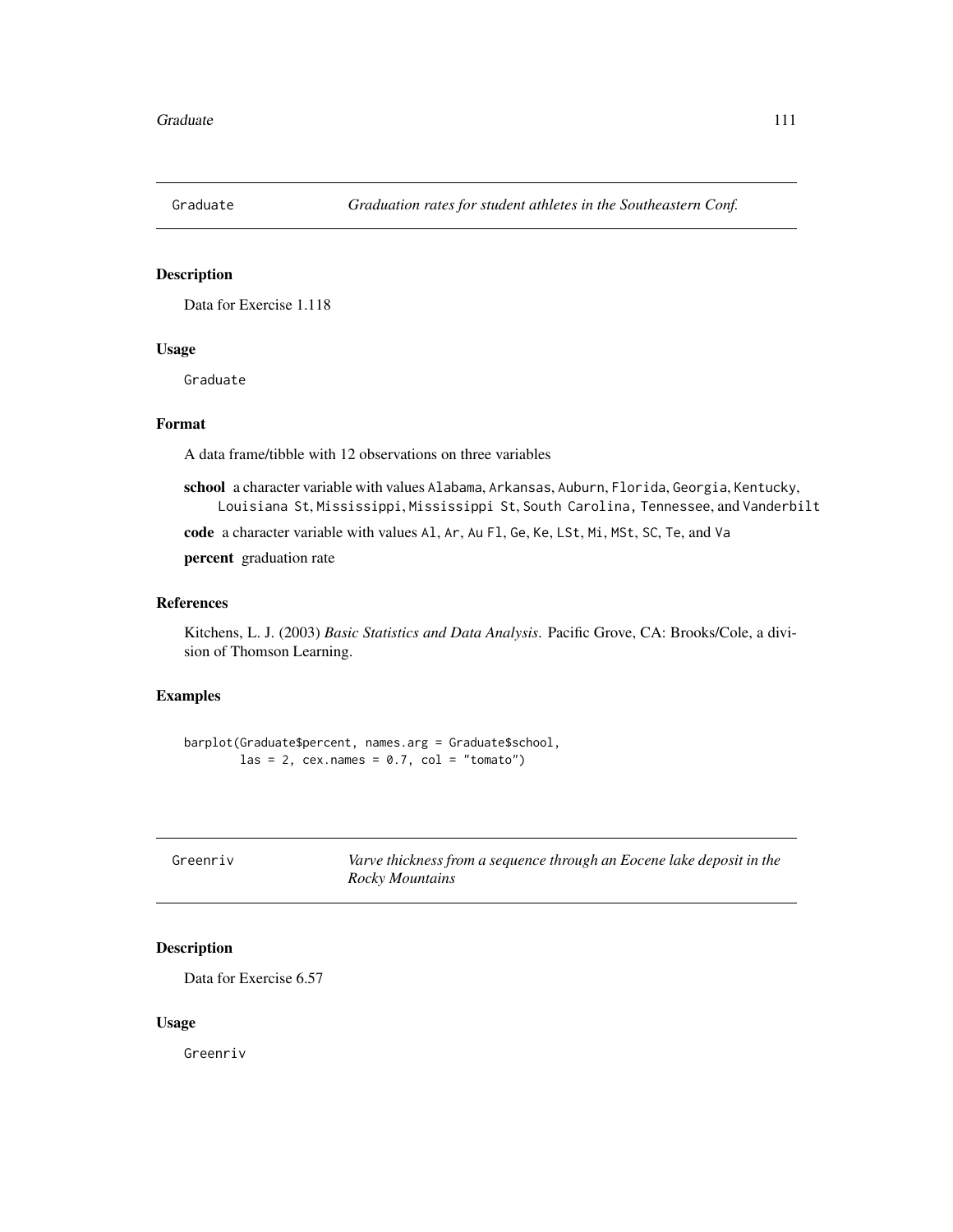## Format

A data frame/tibble with 37 observations on one variable

thick varve thickness in millimeters

#### References

Kitchens, L. J. (2003) *Basic Statistics and Data Analysis*. Pacific Grove, CA: Brooks/Cole, a division of Thomson Learning.

# Examples

```
stem(Greenriv$thick)
SIGN.test(Greenriv$thick, md = 7.3, alternative = "greater")
```

| Grnriv2 | Thickness of a varved section of the Green river oil shale deposit near |
|---------|-------------------------------------------------------------------------|
|         | a major lake in the Rocky Mountains                                     |

# Description

Data for Exercises 6.45 and 6.98

## Usage

Grnriv2

# Format

A data frame/tibble with 101 observations on one variable

thick varve thickness (in millimeters)

# Source

J. Davis, *Statistics and Data Analysis in Geology*, 2nd Ed., Jon Wiley and Sons, New York.

## References

Kitchens, L. J. (2003) *Basic Statistics and Data Analysis*. Pacific Grove, CA: Brooks/Cole, a division of Thomson Learning.

```
stem(Grnriv2$thick)
t.test(Grnriv2$thick, mu = 8, alternative = "less")
```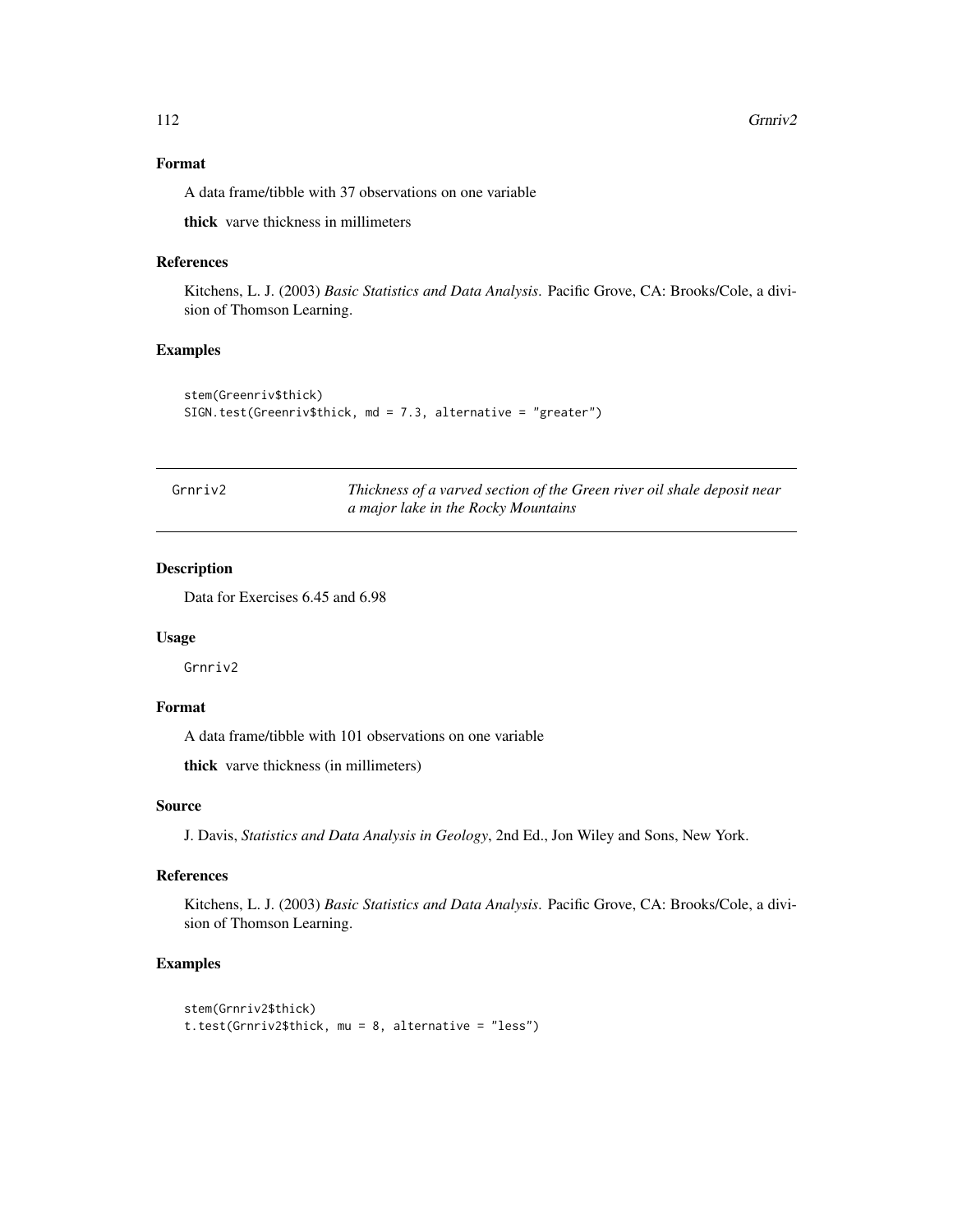Data for Exercise 10.42

#### Usage

Groupabc

# Format

A data frame/tibble with 45 observations on two variables

group a factor with levels A, B, and C

response a numeric vector

# References

Kitchens, L. J. (2003) *Basic Statistics and Data Analysis*. Pacific Grove, CA: Brooks/Cole, a division of Thomson Learning.

# Examples

boxplot(response  $\sim$  group, data = Groupabc,  $col = c("red", "blue", "green")$ anova( $lm(response ~ group, data = Groupabc)$ )

Groups *An illustration of analysis of variance*

## Description

Data for Exercise 10.4

## Usage

Groups

# Format

A data frame/tibble with 78 observations on two variables

group a factor with levels A, B, and C

response a numeric vector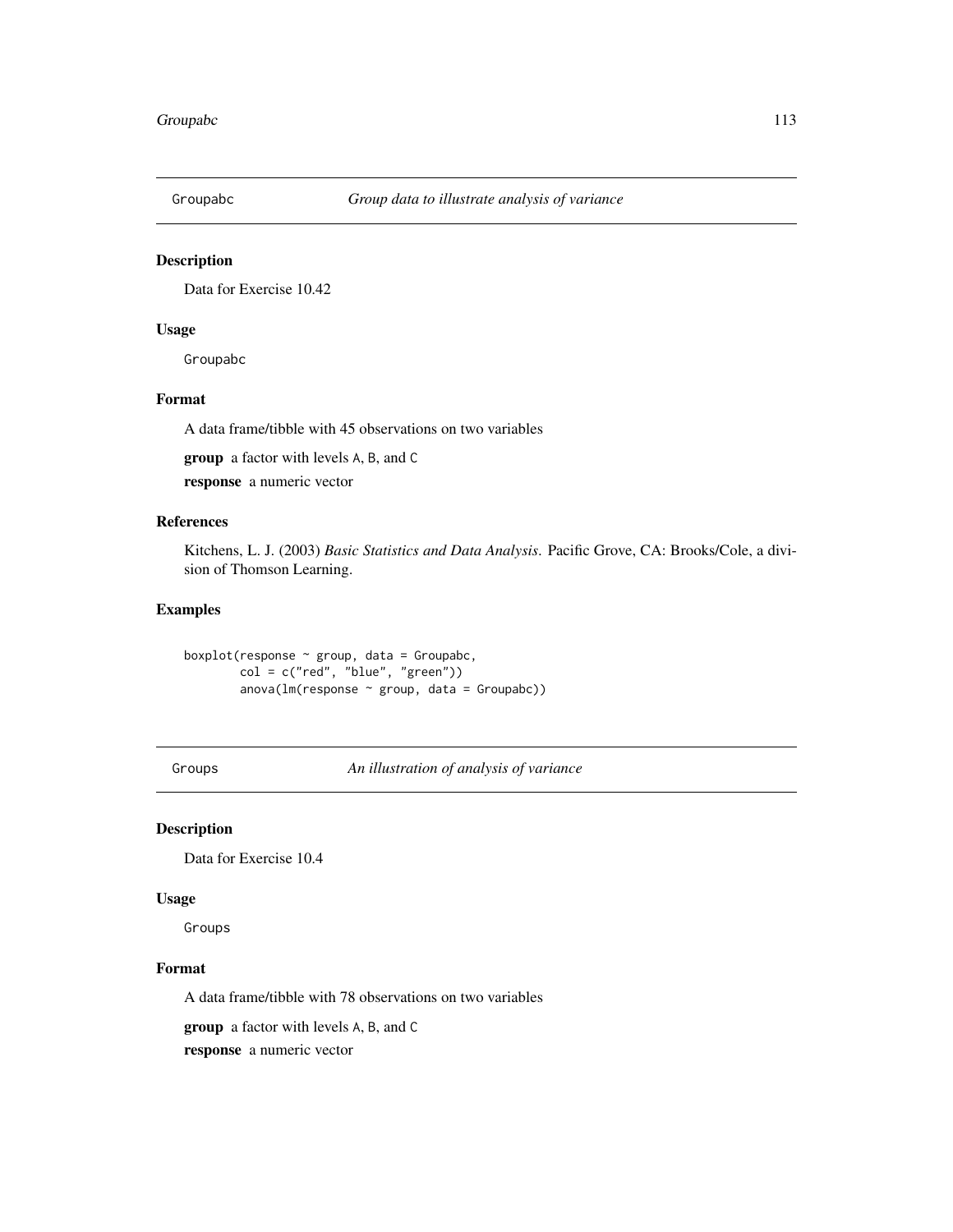# References

Kitchens, L. J. (2003) *Basic Statistics and Data Analysis*. Pacific Grove, CA: Brooks/Cole, a division of Thomson Learning.

#### Examples

```
boxplot(response \sim group, data = Groups, col = c("red", "blue", "green"))
anova(Im(response ~ group, data = Groups))
```
Gym *Children's age versus number of completed gymnastic activities*

# Description

Data for Exercises 2.21 and 9.14

#### Usage

Gym

## Format

A data frame/tibble with eight observations on three variables

age age of child

number number of gymnastic activities successfully completed

## References

Kitchens, L. J. (2003) *Basic Statistics and Data Analysis*. Pacific Grove, CA: Brooks/Cole, a division of Thomson Learning.

```
plot(number \sim age, data = Gym)
model <- lm(number ~ age, data = Gym)
abline(model, col = "red")
summary(model)
```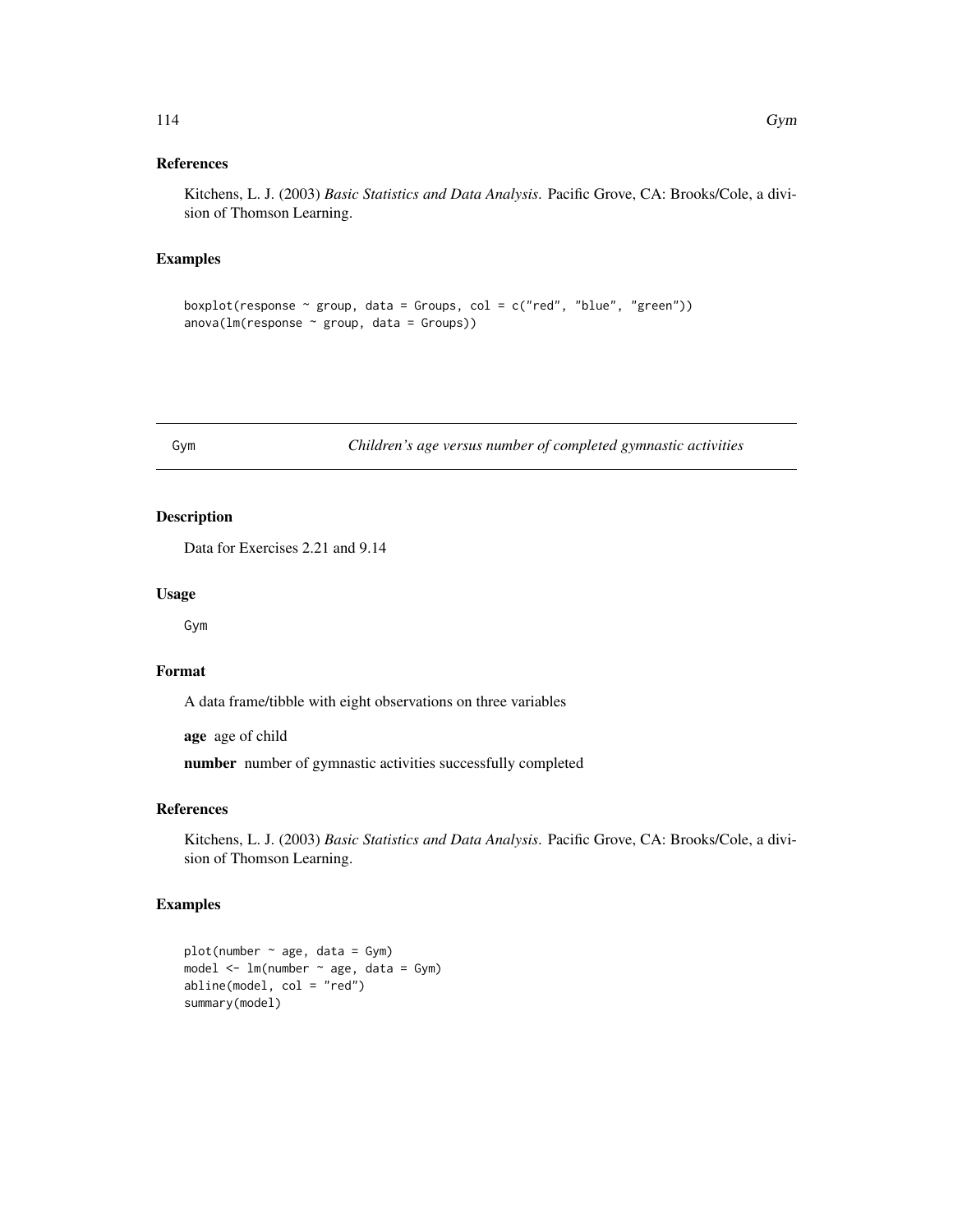Data for Exercise 7.57

## Usage

Habits

# Format

A data frame/tibble with 11 observations on four variables

A study habit score

B study habit score

differ B minus A

signrks the signed-ranked-differences

#### References

Kitchens, L. J. (2003) *Basic Statistics and Data Analysis*. Pacific Grove, CA: Brooks/Cole, a division of Thomson Learning.

```
shapiro.test(Habits$differ)
qqnorm(Habits$differ)
qqline(Habits$differ)
wilcox.test(Habits$B, Habits$A, paired = TRUE, alternative = "less")
t.test(Habits$signrks, alternative = "less")
## Not run:
library(ggplot2)
ggplot2::ggplot(data = Habits, aes(x = differ)) +geom_dotplot(fill = "blue") +
           theme_bw()
## End(Not run)
```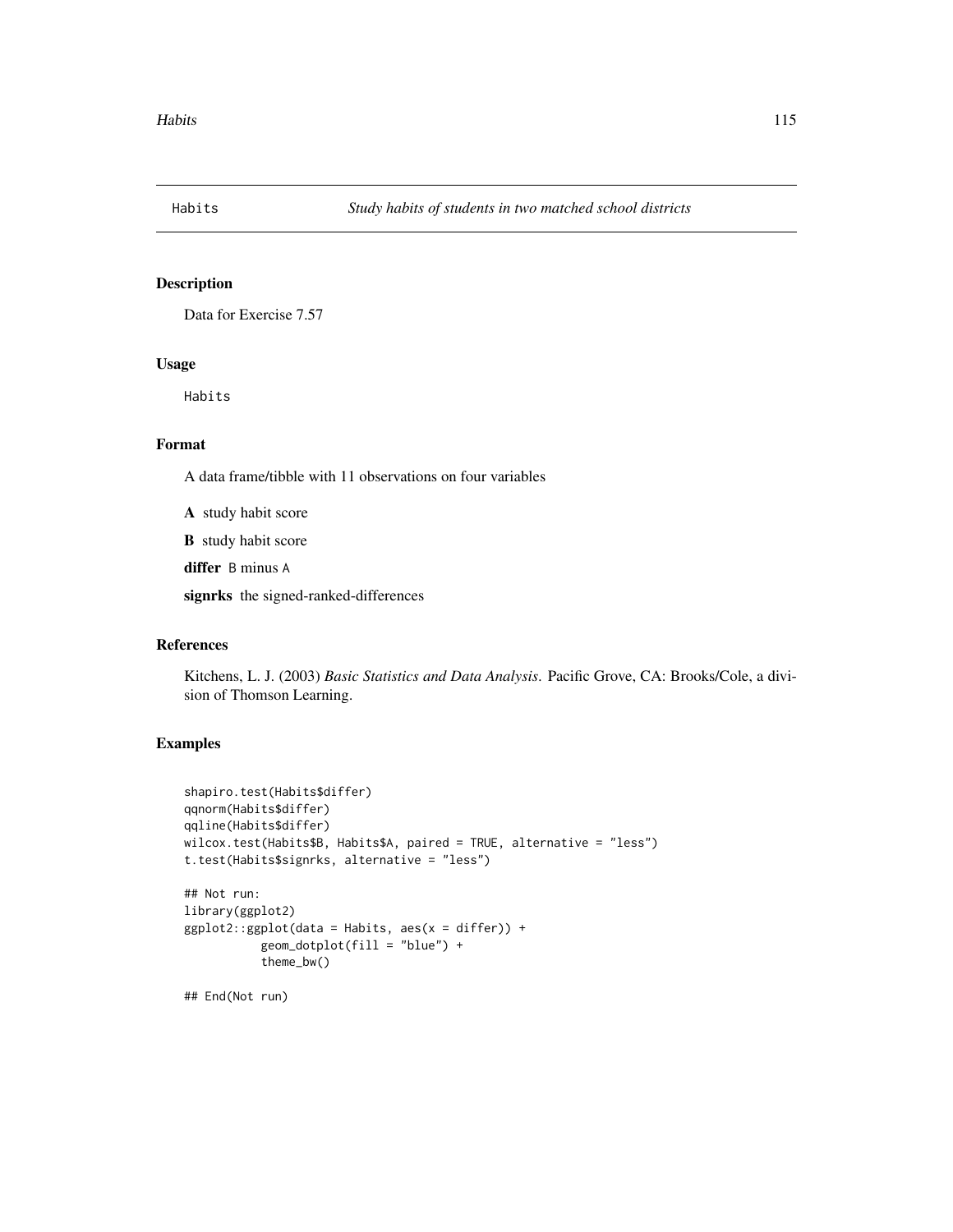Data for Example 6.9

## Usage

Haptoglo

# Format

A data frame/tibble with eight observations on one variable

concent haptoglobin concentration (in grams per liter)

#### References

Kitchens, L. J. (2003) *Basic Statistics and Data Analysis*. Pacific Grove, CA: Brooks/Cole, a division of Thomson Learning.

## Examples

```
shapiro.test(Haptoglo$concent)
t.test(Haptoglo$concent, mu = 2, alternative = "less")
```
Hardware *Daily receipts for a small hardware store for 31 working days*

# Description

Daily receipts for a small hardware store for 31 working days

## Usage

Hardware

#### Format

A data frame with 31 observations on one variable

receipt a numeric vector of daily receipts (in dollars)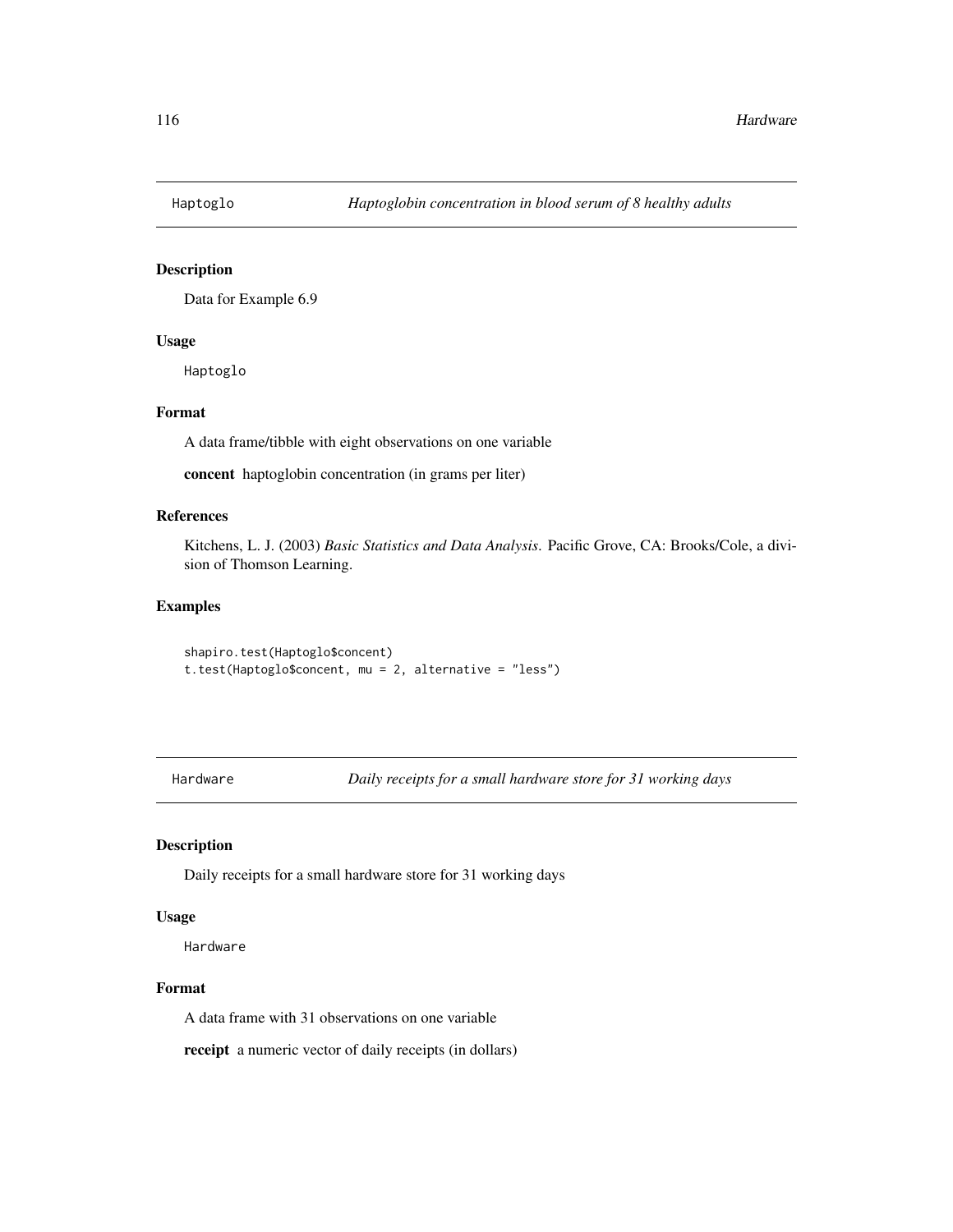#### Hardwood 117

## Source

J.C. Miller and J.N. Miller, (1988), *Statistics for Analytical Chemistry*, 2nd Ed. (New York: Halsted Press).

## References

Kitchens, L. J. (2003) *Basic Statistics and Data Analysis*. Pacific Grove, CA: Brooks/Cole, a division of Thomson Learning.

# Examples

stem(Hardware\$receipt)

| Hardwood | Tensile strength of Kraft paper for different percentages of hardwood |
|----------|-----------------------------------------------------------------------|
|          | in the batches of pulp                                                |

## Description

Data for Example 2.18 and Exercise 9.34

#### Usage

Hardwood

# Format

A data frame/tibble with 19 observations on two variables

tensile tensile strength of kraft paper (in pounds per square inch)

hardwood percent of hardwood in the batch of pulp that was used to produce the paper

#### Source

G. Joglekar, et al., "Lack-of-Fit Testing When Replicates Are Not Available," *The American Statistician*, 43(3), (1989), 135-143.

# References

Kitchens, L. J. (2003) *Basic Statistics and Data Analysis*. Pacific Grove, CA: Brooks/Cole, a division of Thomson Learning.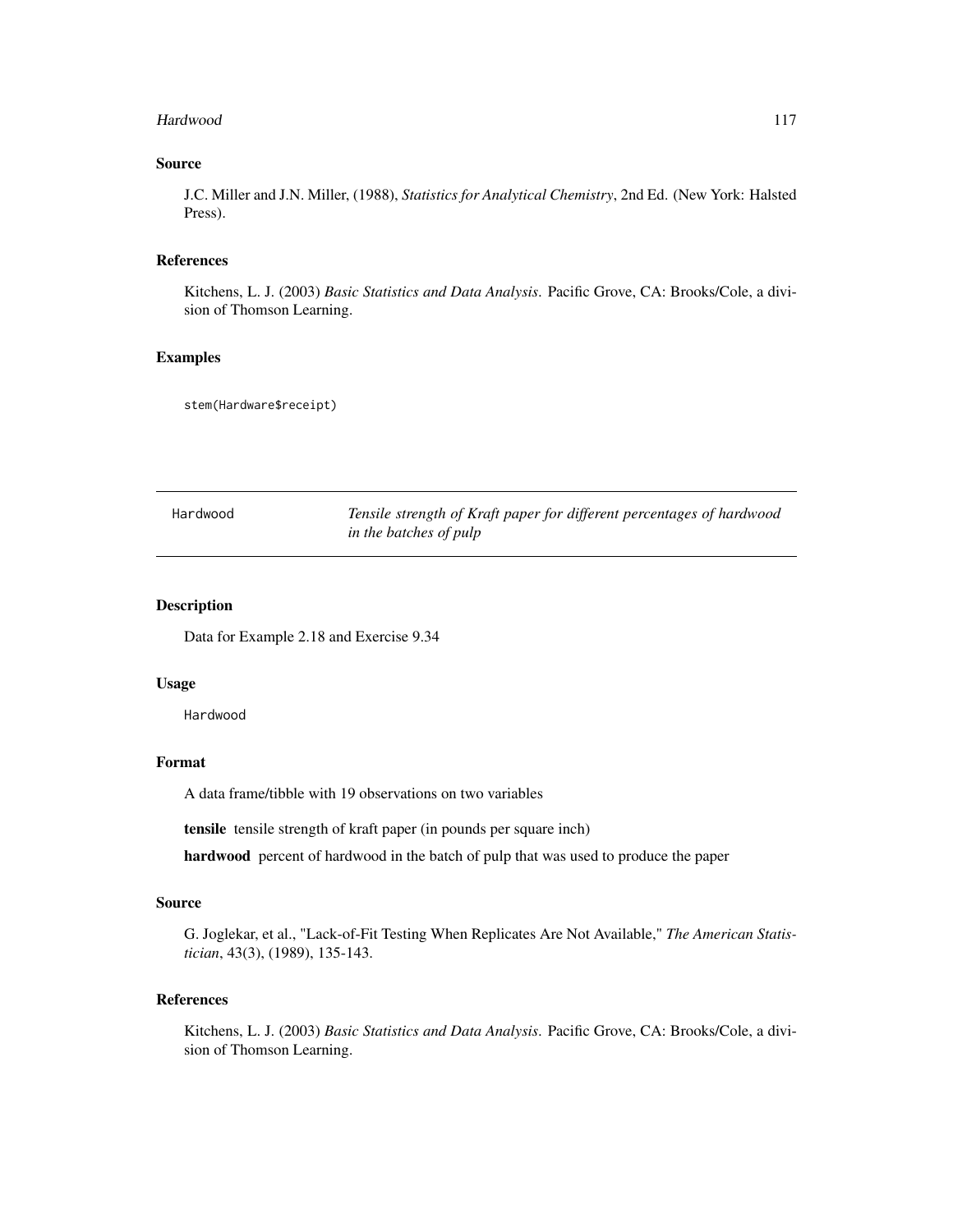#### 118 **Heat**

#### Examples

```
plot(tensile ~ hardwood, data = Hardwood)model \leq 1m(tensile \sim hardwood, data = Hardwood)
abline(model, col = "red")
plot(model, which = 1)
```
Heat *Primary heating sources of homes on indian reservations versus all households*

#### Description

Data for Exercise 1.29

#### Usage

Heat

## Format

A data frame/tibble with 301 observations on two variables

- fuel a factor with levels Utility gas, LP bottled gas, Electricity, Fuel oil, Wood, and Other
- location a factor with levels American Indians on reservation, All U.S. households, and American Indians not on reservations

#### Source

Bureau of the Census, *Housing of the American Indians on Reservations*, Statistical Brief 95-11, April 1995.

# References

Kitchens, L. J. (2003) *Basic Statistics and Data Analysis*. Pacific Grove, CA: Brooks/Cole, a division of Thomson Learning.

```
T1 <- xtabs(\sim fuel + location, data = Heat)
T1
barplot(t(T1), beside = TRUE, legend = TRUE)## Not run:
library(ggplot2)
```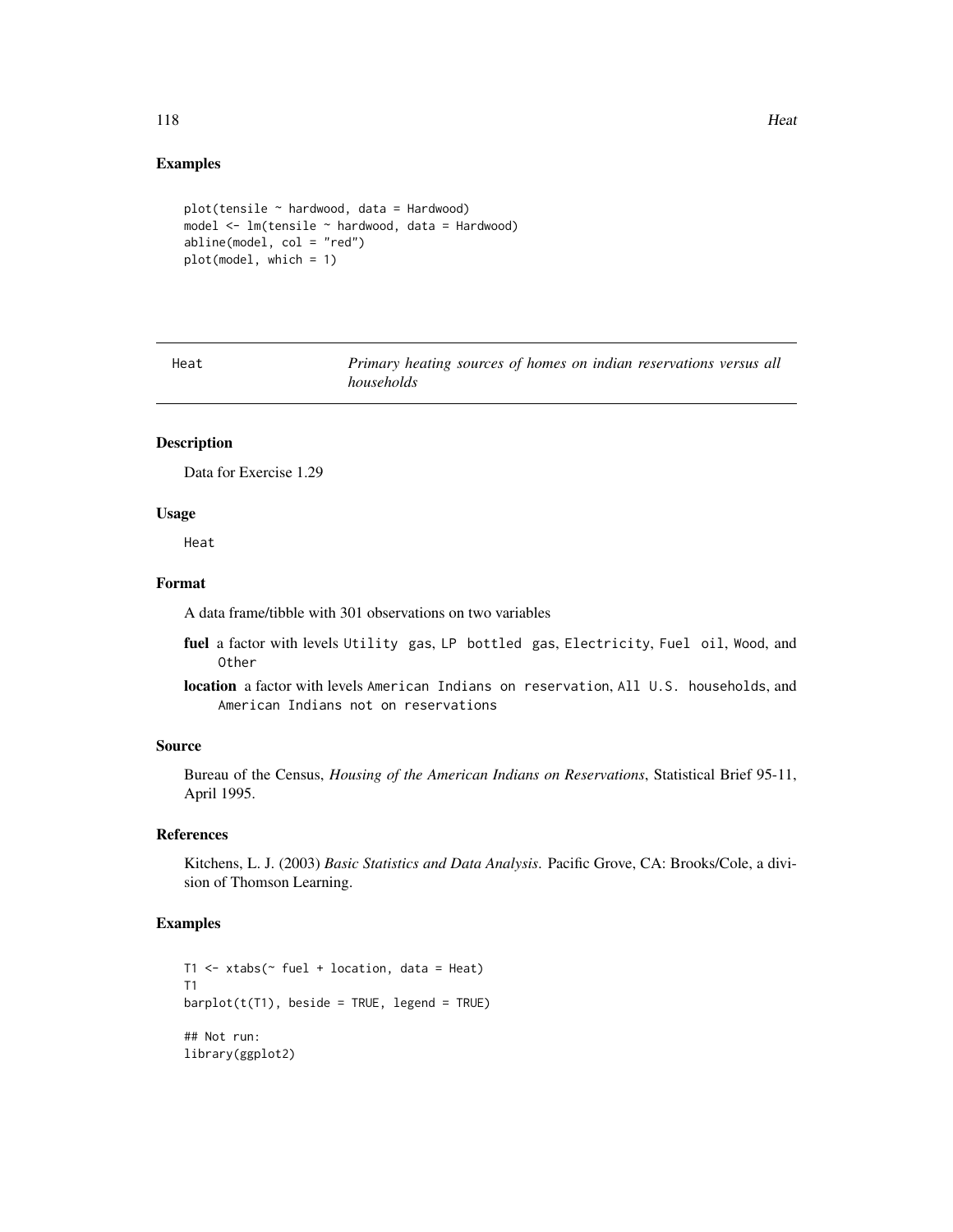#### Heating 2012 **Heating** 2012 **Heating** 2013 **Heating** 2013 **Heating** 2019 **Heating** 2013

```
ggplot2::ggplot(data = Heat, aes(x = fuel, fill = location)) +geom_bar(position = "dodge") +
          labs(y = "percent") +theme_bw() +
          theme(axis.text.x = element_text(angle = 30, hjust = 1))
## End(Not run)
```
Heating *Fuel efficiency ratings for three types of oil heaters*

# Description

Data for Exercise 10.32

# Usage

Heating

## Format

A data frame/tibble with 90 observations on the two variables

type a factor with levels A, B, and C denoting the type of oil heater

efficiency heater efficiency rating

## References

Kitchens, L. J. (2003) *Basic Statistics and Data Analysis*. Pacific Grove, CA: Brooks/Cole, a division of Thomson Learning.

```
boxplot(efficiency \sim type, data = Heating,
       col = c("red", "blue", "green")kruskal.test(efficiency ~ type, data = Heating)
```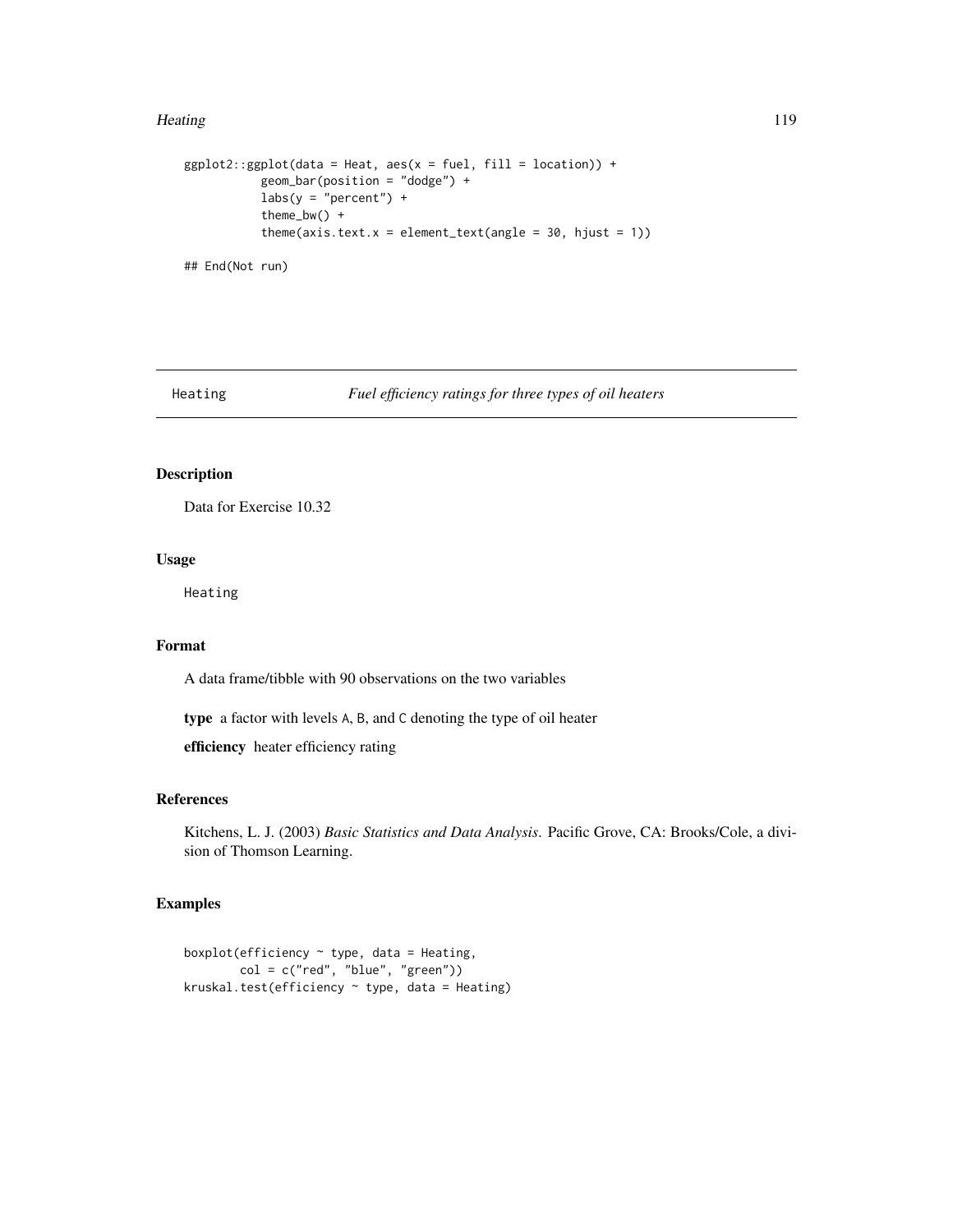Data for Exercise 2.77

#### Usage

Hodgkin

## Format

A data frame/tibble with 538 observations on two variables

type a factor with levels LD, LP, MC, and NS

response a factor with levels Positive, Partial, and None

## Source

I. Dunsmore, F. Daly, *Statistical Methods, Unit 9, Categorical Data*, Milton Keynes, The Open University, 18.

#### References

Kitchens, L. J. (2003) *Basic Statistics and Data Analysis*. Pacific Grove, CA: Brooks/Cole, a division of Thomson Learning.

```
T1 <- xtabs(~type + response, data = Hodgkin)
T1
barplot(t(T1), legend = TRUE, beside = TRUE)## Not run:
library(ggplot2)
ggplot2::ggplot(data = Hodgkin, aes(x = type, fill = response)) +geom_bar(position = "dodge") +
           theme_bw()
## End(Not run)
```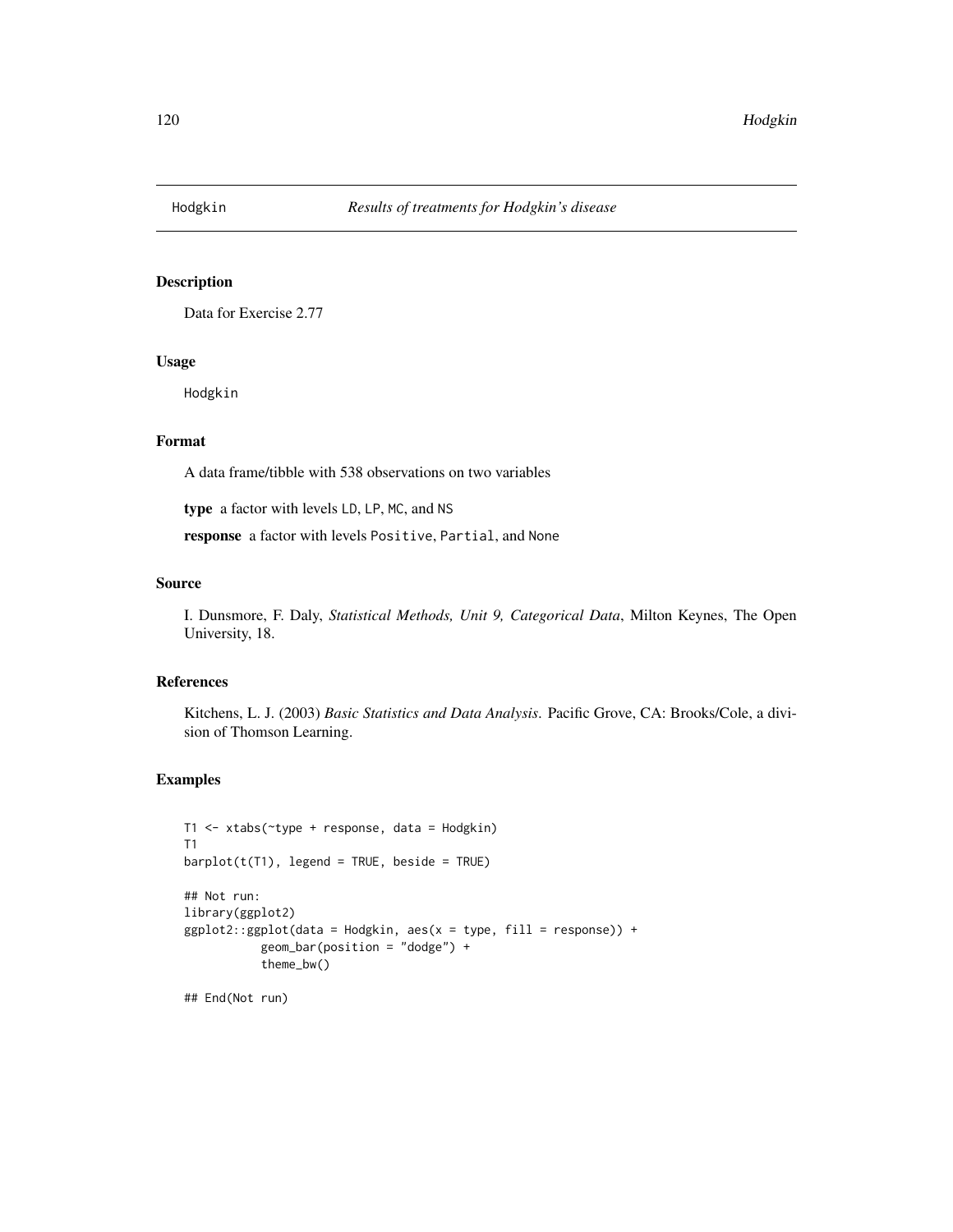Data for Statistical Insight Chapter 5

#### Usage

Homes

# Format

A data frame/tibble with 65 observations on the four variables

city a character variable with values Akron OH, Albuquerque NM, Anaheim CA, Atlanta GA, Baltimore MD, Baton Rouge LA, Birmingham AL, Boston MA, Bradenton FL, Buffalo NY, Charleston SC, Chicago IL, Cincinnati OH, Cleveland OH, Columbia SC, Columbus OH, Corpus Christi TX, Dallas TX, Daytona Beach FL, Denver CO, Des Moines IA, Detroit MI, El Paso TX, Grand Rapids MI, Hartford CT, Honolulu HI, Houston TX, Indianapolis IN, Jacksonville FL, Kansas City MO, Knoxville TN, Las Vegas NV, Los Angeles CA, Louisville KY, Madison WI, Memphis TN, Miami FL, Milwaukee WI, Minneapolis MN, Mobile AL, Nashville TN, New Haven CT, New Orleans LA, New York NY, Oklahoma City OK, Omaha NE, Orlando FL, Philadelphia PA, Phoenix AZ, Pittsburgh PA, Portland OR, Providence RI, Sacramento CA, Salt Lake City UT, San Antonio TX, San Diego CA, San Francisco CA, Seattle WA, Spokane WA, St Louis MO, Syracuse NY, Tampa FL, Toledo OH, Tulsa OK, and Washington DC

region a character variable with values Midwest, Northeast, South, and West

year a factor with levels 1994 and 2000

price median house price (in dollars)

#### Source

National Association of Realtors.

#### References

Kitchens, L. J. (2003) *Basic Statistics and Data Analysis*. Pacific Grove, CA: Brooks/Cole, a division of Thomson Learning.

```
tapply(Homes$price, Homes$year, mean)
tapply(Homes$price, Homes$region, mean)
p2000 <- subset(Homes, year == "2000")
```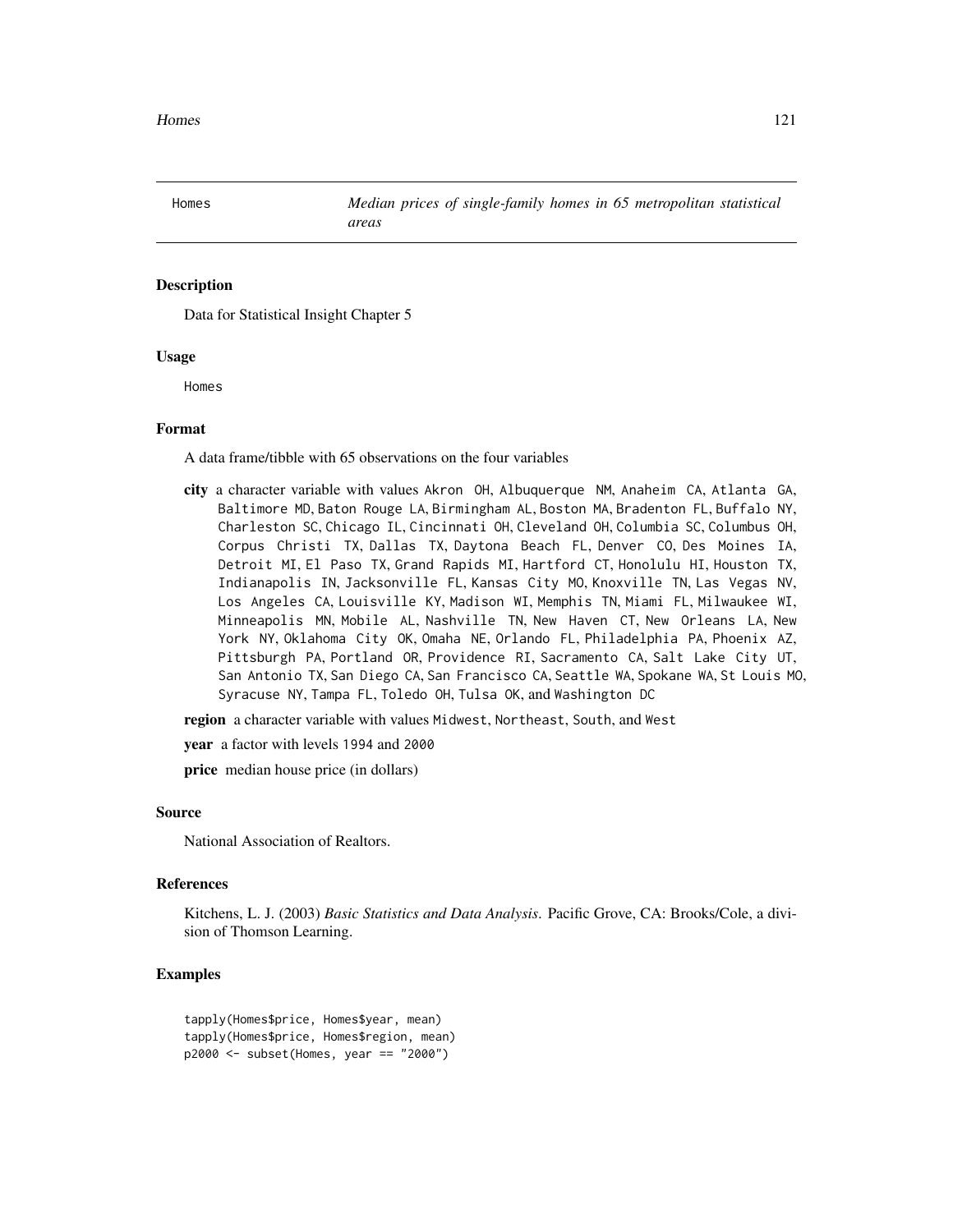#### 122 **Homework**

```
p1994 <- subset(Homes, year == "1994")
## Not run:
library(dplyr)
library(ggplot2)
dplyr::group_by(Homes, year, region) %>%
   summarize(AvgPrice = mean(price))
ggplot2::ggplot(data = Homes, aes(x = region, y = price)) +geom_boxplot() +
           theme_bw() +
           facet_grid(year ~ .)
```
## End(Not run)

Homework *Number of hours per week spent on homework for private and public high school students*

# Description

Data for Exercise 7.78

## Usage

Homework

## Format

A data frame with 30 observations on two variables

school type of school either private or public

time number of hours per week spent on homework

## References

Kitchens, L. J. (2003) *Basic Statistics and Data Analysis*. Pacific Grove, CA: Brooks/Cole, a division of Thomson Learning.

```
boxplot(time \sim school, data = Homework,
        ylab = "Hours per week spent on homework")
#
t.test(time ~ school, data = Homework)
```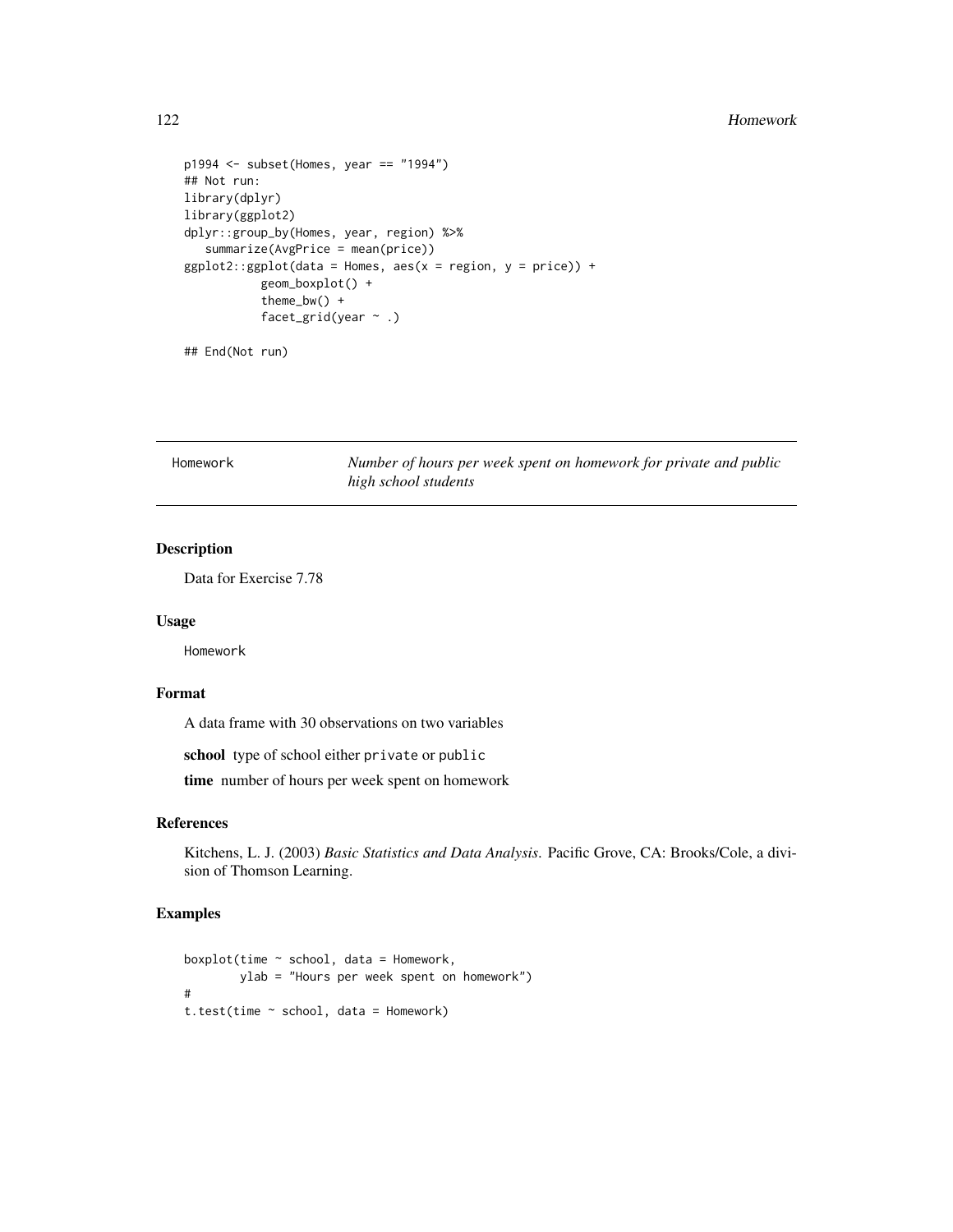Data for Statistical Insight Chapter 6

## Usage

Honda

## Format

A data frame/tibble with 35 observations on one variable

mileage miles per gallon for a Honda Civic

# References

Kitchens, L. J. (2003) *Basic Statistics and Data Analysis*. Pacific Grove, CA: Brooks/Cole, a division of Thomson Learning.

### Examples

t.test(Honda\$mileage, mu = 40, alternative = "less")

| Hostile | Hostility levels of high school students from rural, suburban, and ur- |
|---------|------------------------------------------------------------------------|
|         | ban areas                                                              |

## Description

Data for Example 10.6

## Usage

Hostile

## Format

A data frame/tibble with 135 observations on two variables

location a factor with the location of the high school student (Rural, Suburban, or Urban)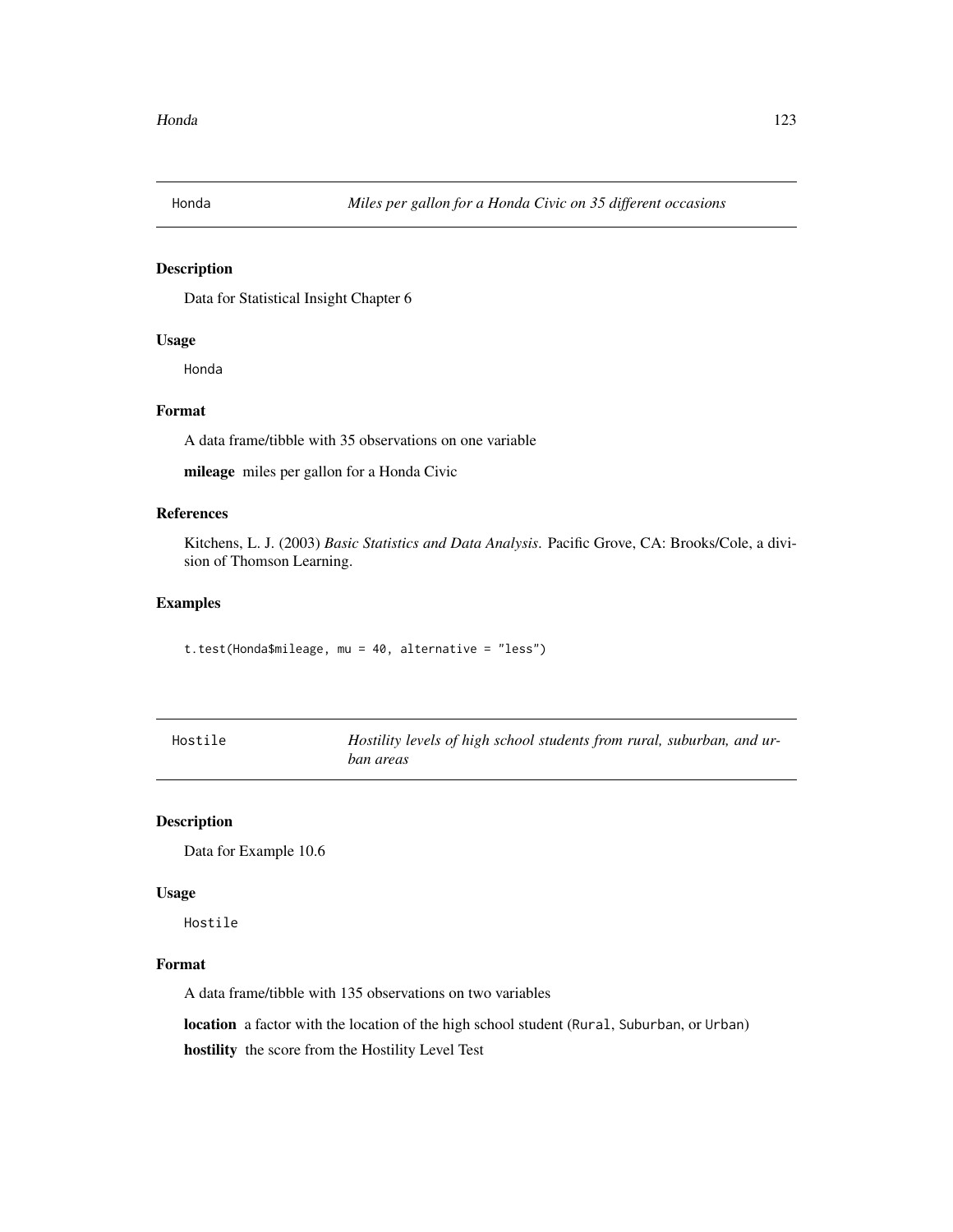#### References

Kitchens, L. J. (2003) *Basic Statistics and Data Analysis*. Pacific Grove, CA: Brooks/Cole, a division of Thomson Learning.

#### Examples

```
boxplot(hostility \sim location, data = Hostile,
        col = c("red", "blue", "green"))
kruskal.test(hostility ~ location, data = Hostile)
```
Housing *Median home prices for 1984 and 1993 in 37 markets across the U.S.*

# Description

Data for Exercise 5.82

#### Usage

Housing

## Format

A data frame/tibble with 74 observations on three variables

- city a character variable with values Albany, Anaheim, Atlanta, Baltimore, Birmingham, Boston, Chicago, Cincinnati, Cleveland, Columbus, Dallas, Denver, Detroit, Ft Lauderdale, Houston, Indianapolis, Kansas City, Los Angeles, Louisville, Memphis, Miami, Milwaukee, Minneapolis, Nashville, New York, Oklahoma City, Philadelphia, Providence, Rochester, Salt Lake City, San Antonio, San Diego, San Francisco, San Jose, St Louis, Tampa, and Washington
- year a factor with levels 1984 and 1993

price median house price (in dollars)

## Source

National Association of Realtors.

#### References

Kitchens, L. J. (2003) *Basic Statistics and Data Analysis*. Pacific Grove, CA: Brooks/Cole, a division of Thomson Learning.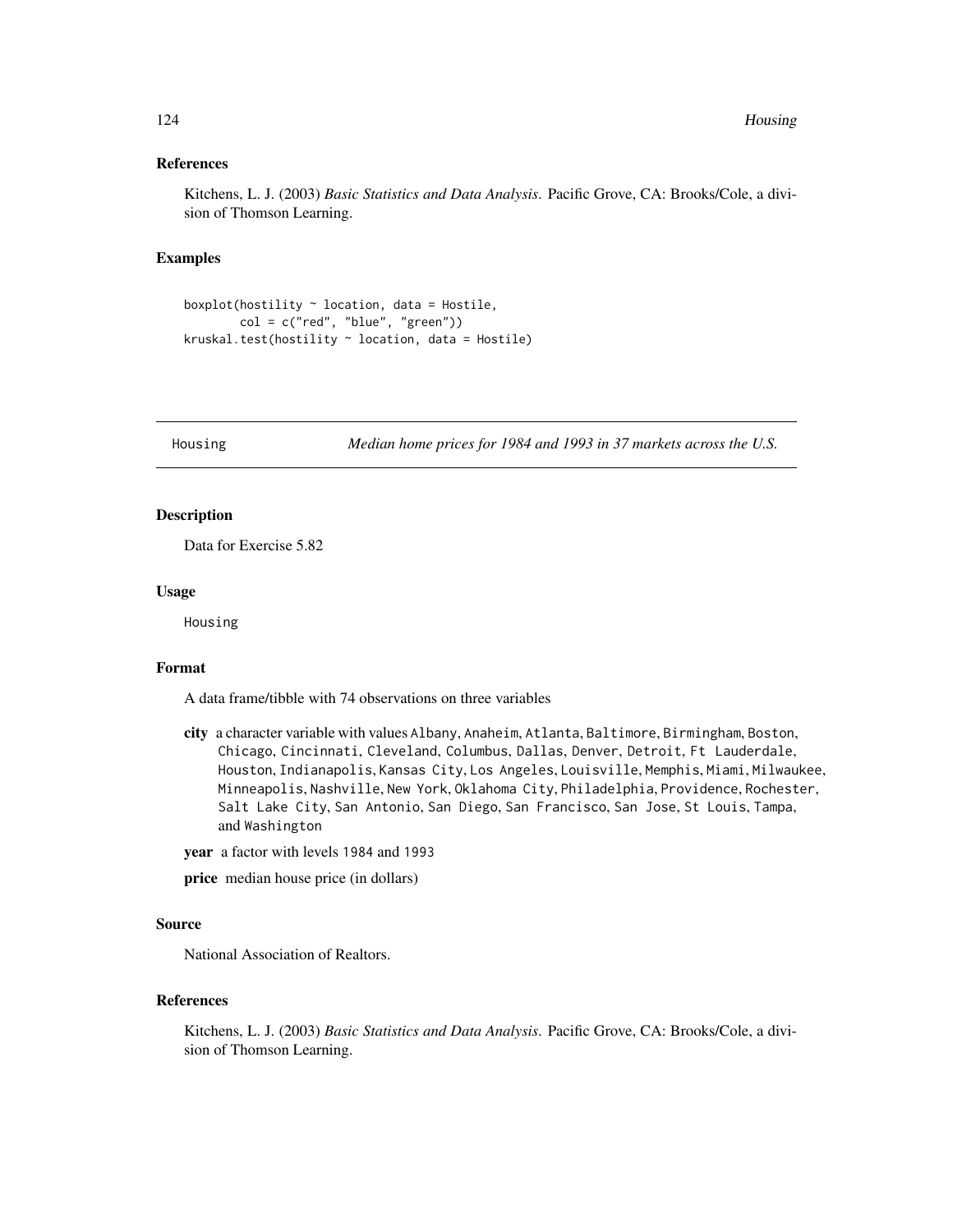#### Hurrican 125

# Examples

```
stripchart(price ~ year, data = Housing, method = "stack",
          pch = 1, col = c("red", "blue")## Not run:
library(ggplot2)
ggplot2::ggplot(data = Housing, aes(x = price, fill = year)) +geom_dotplot() +
           facet_grid(year \sim .) +
          theme_bw()
```
## End(Not run)

| Hurrican | Number of storms, hurricanes and El Nino effects from 1950 through |  |  |
|----------|--------------------------------------------------------------------|--|--|
|          | 1995                                                               |  |  |

# Description

Data for Exercises 1.38, 10.19, and Example 1.6

#### Usage

Hurrican

# Format

A data frame/tibble with 46 observations on four variables

year a numeric vector indicating year

storms a numeric vector recording number of storms

hurrican a numeric vector recording number of hurricanes

elnino a factor with levels cold, neutral, and warm

## Source

National Hurricane Center.

# References

Kitchens, L. J. (2003) *Basic Statistics and Data Analysis*. Pacific Grove, CA: Brooks/Cole, a division of Thomson Learning.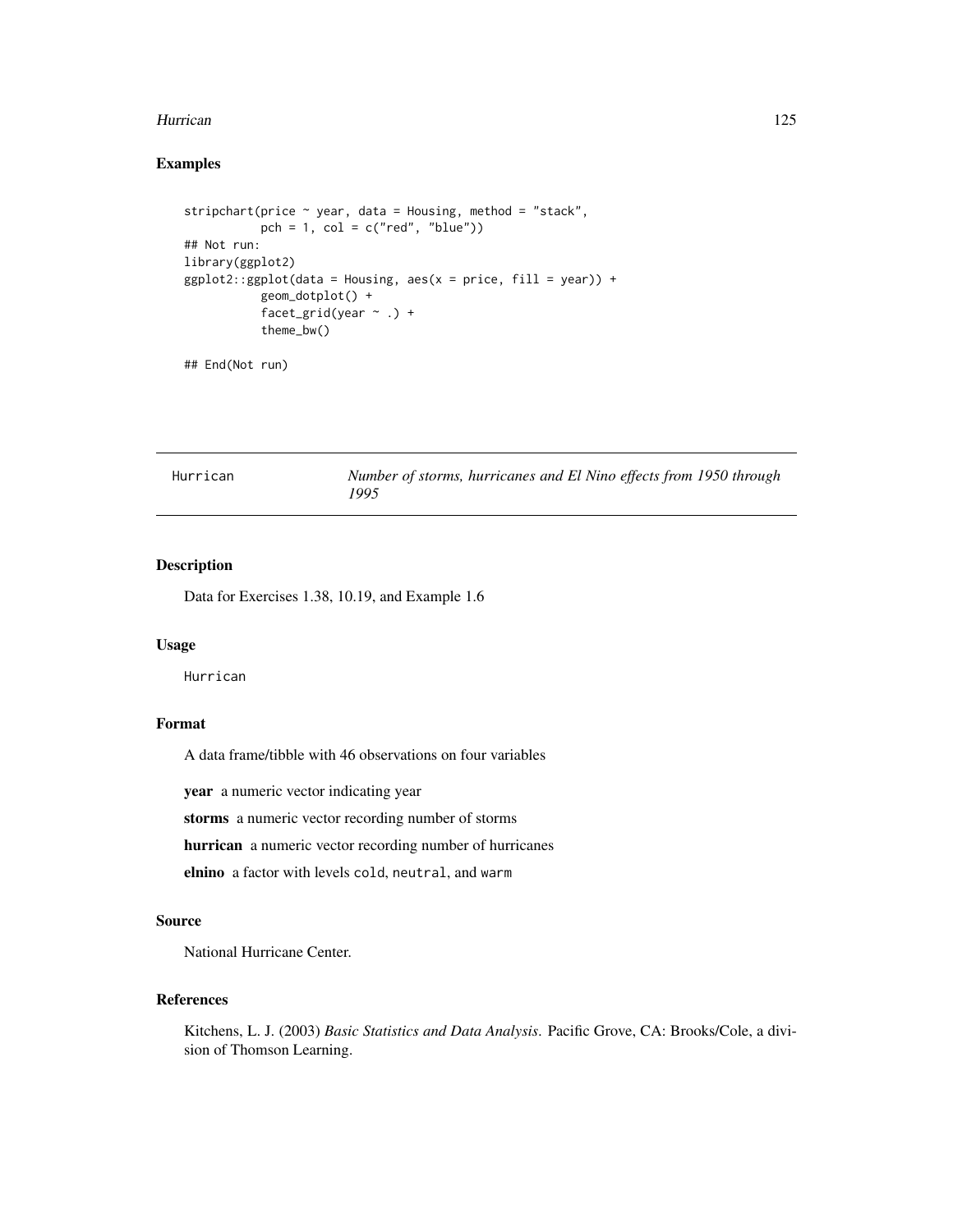## Examples

```
T1 <- xtabs(~hurrican, data = Hurrican)
T1
barplot(T1, col = "blue", main = "Problem 1.38",xlab = "Number of hurricanes",
       ylab = "Number of seasons")
boxplot(storms ~ elnino, data = Hurrican,
        col = c("blue", "yellow", "red"))
anova(lm(storms ~ elnino, data = Hurrican))
rm(T1)
```
Iceberg *Number of icebergs sighted each month south of Newfoundland and south of the Grand Banks in 1920*

## Description

Data for Exercise 2.46 and 2.60

# Usage

Iceberg

# Format

A data frame with 12 observations on three variables

month a character variable with abbreviated months of the year Newfoundland number of icebergs sighted south of Newfoundland Grand Banks number of icebergs sighted south of Grand Banks

#### Source

N. Shaw, *Manual of Meteorology*, Vol. 2 (London: Cambridge University Press 1942), 7; and F. Mosteller and J. Tukey, *Data Analysis and Regression* (Reading, MA: Addison - Wesley, 1977).

#### References

Kitchens, L. J. (2003) *Basic Statistics and Data Analysis*. Pacific Grove, CA: Brooks/Cole, a division of Thomson Learning.

```
plot(Newfoundland ~ `Grand Banks`, data = Iceberg)
abline(lm(Newfoundland ~ `Grand Banks', data = Iceberg), col = "blue")
```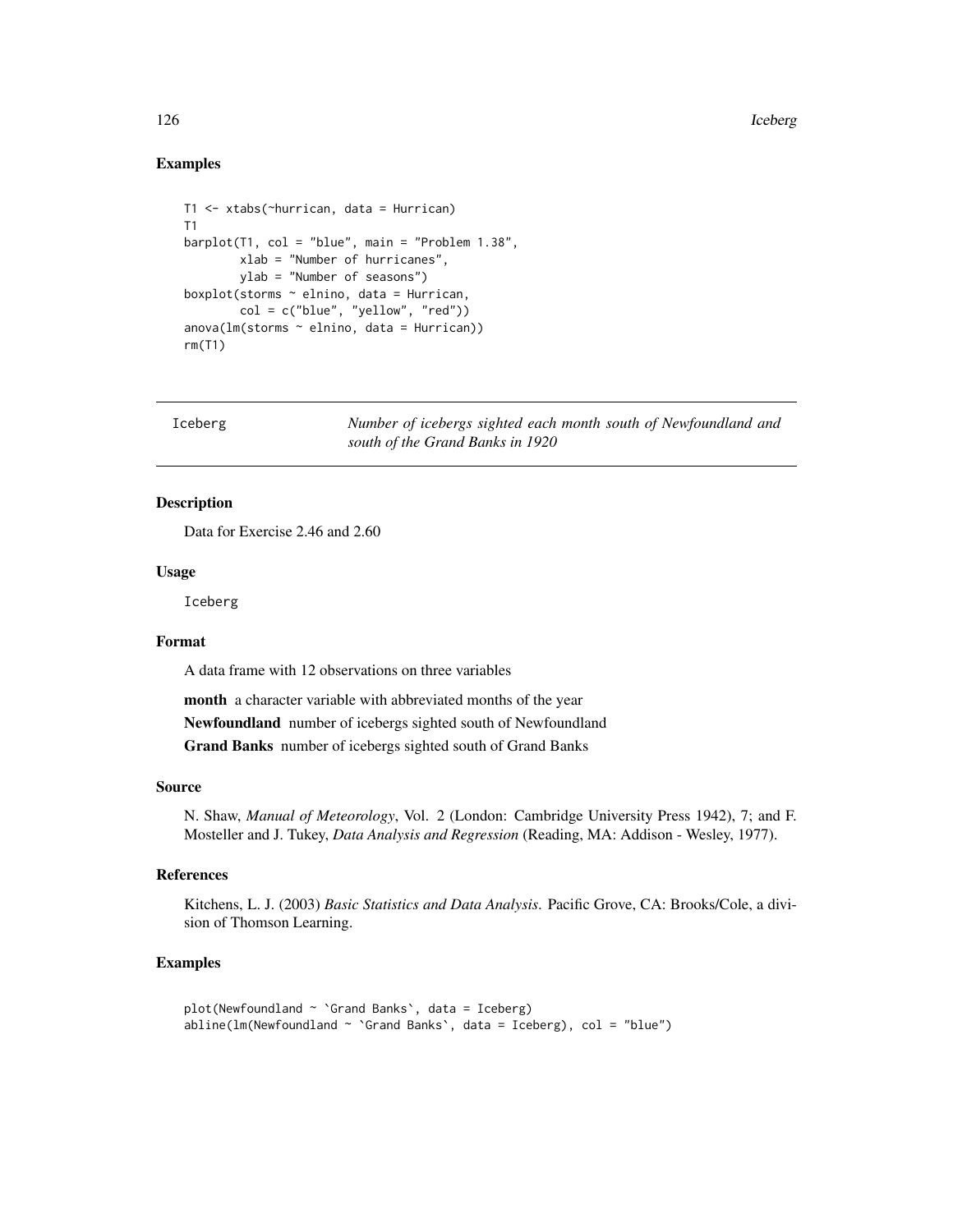Data for Exercise 1.33

#### Usage

Income

#### Format

A data frame/tibble with 51 observations on two variables

state a character variable with values Alabama, Alaska, Arizona, Arkansas, California, Colorado, Connecticut, Delaware, District of Colunbia, Florida, Georgia, Hawaii, Idaho, Illinois, Indiana, Iowa, Kansas, Kentucky, Louisiana, Maine, Maryland, Massachusetts, Michigan, Minnesota, Mississippi, Missour, Montana, Nebraska, Nevada, New Hampshire, New Jersey, New Mexico, New York, North Carolina, North Dakota, Ohio, Oklahoma, Oregon, Pennsylvania, Rhode Island, South Carolina, South Dakota, Tennessee, Texas, Utah, Vermont, Virginia, Washington, West Virginia, Wisconsin, and Wyoming

percent\_change percent change in income from first quarter to the second quarter of 2000

#### Source

US Department of Commerce.

#### References

Kitchens, L. J. (2003) *Basic Statistics and Data Analysis*. Pacific Grove, CA: Brooks/Cole, a division of Thomson Learning.

```
Income$class <- cut(Income$percent_change,
                    breaks = c(-Inf, 0.5, 1.0, 1.5, 2.0, Inf)T1 <- xtabs(~class, data = Income)
T1
barplot(T1, col = "pink")## Not run:
library(ggplot2)
DF <- as.data.frame(T1)
DF
ggplot2::ggplot(data = DF, aes(x = class, y = Freq)) +geom_bar(stat = "identity", fill = "purple") +
           theme_bw()
```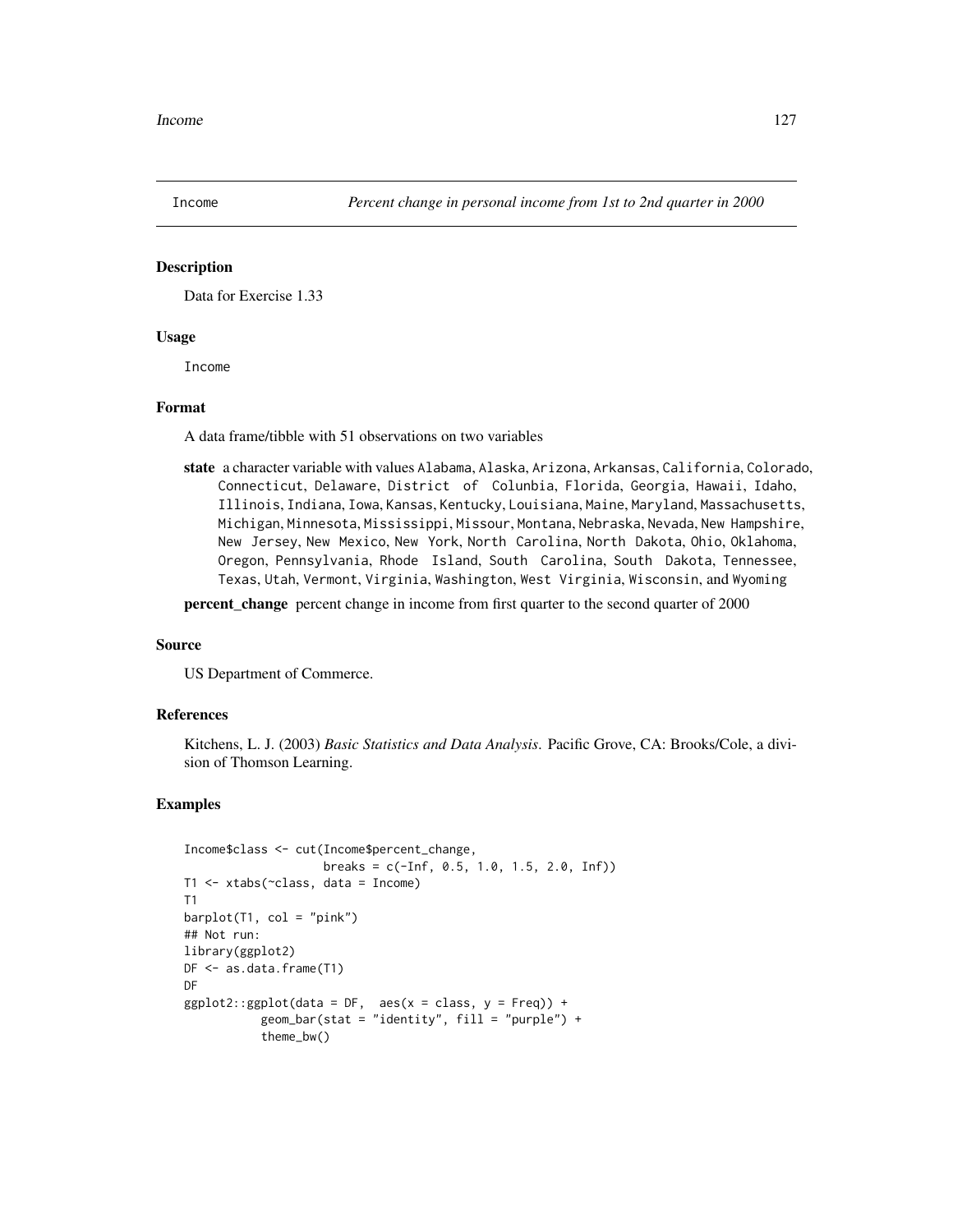## End(Not run)

Independent *Illustrates a comparison problem for long-tailed distributions*

# Description

Data for Exercise 7.41

# Usage

Independent

## Format

A data frame/tibble with 46 observations on two variables

score a numeric vector

group a factor with levels A and B

## References

Kitchens, L. J. (2003) *Basic Statistics and Data Analysis*. Pacific Grove, CA: Brooks/Cole, a division of Thomson Learning.

```
qqnorm(Independent$score[Independent$group=="A"])
qqline(Independent$score[Independent$group=="A"])
qqnorm(Independent$score[Independent$group=="B"])
qqline(Independent$score[Independent$group=="B"])
boxplot(score \sim group, data = Independent, col = "blue")
wilcox.test(score ~ group, data = Independent)
```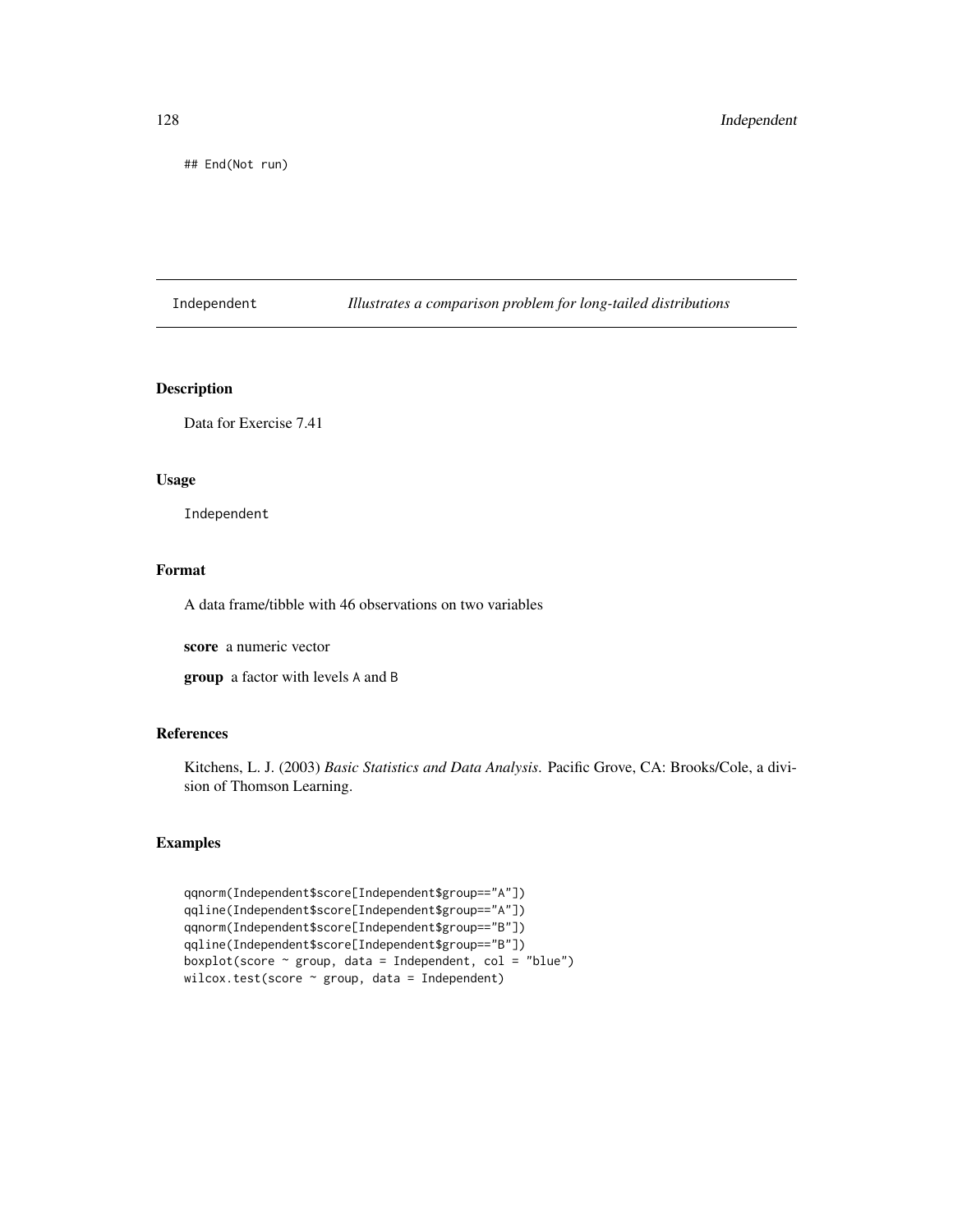Indian *Educational attainment versus per capita income and poverty rate for American indians living on reservations*

# Description

Data for Exercise 2.95

#### Usage

Indian

# Format

A data frame/tibble with ten observations on four variables

reservation a character variable with values Blackfeet, Fort Apache, Gila River, Hopi, Navajo, Papago, Pine Ridge, Rosebud, San Carlos, and Zuni Pueblo

percent high school percent who have graduated from high school

per capita income per capita income (in dollars)

poverty rate percent poverty

# References

Kitchens, L. J. (2003) *Basic Statistics and Data Analysis*. Pacific Grove, CA: Brooks/Cole, a division of Thomson Learning.

```
par(mfrow = c(1, 2))plot('per capita income' \sim 'percent high school', data = Indian,
     xlab = "Percent high school graudates", ylab = "Per capita income")
plot(`poverty rate` ~ `percent high school`, data = Indian,
     xlab = "Percent high school graudates", ylab = "Percent poverty")
par(mfrow = c(1, 1))
```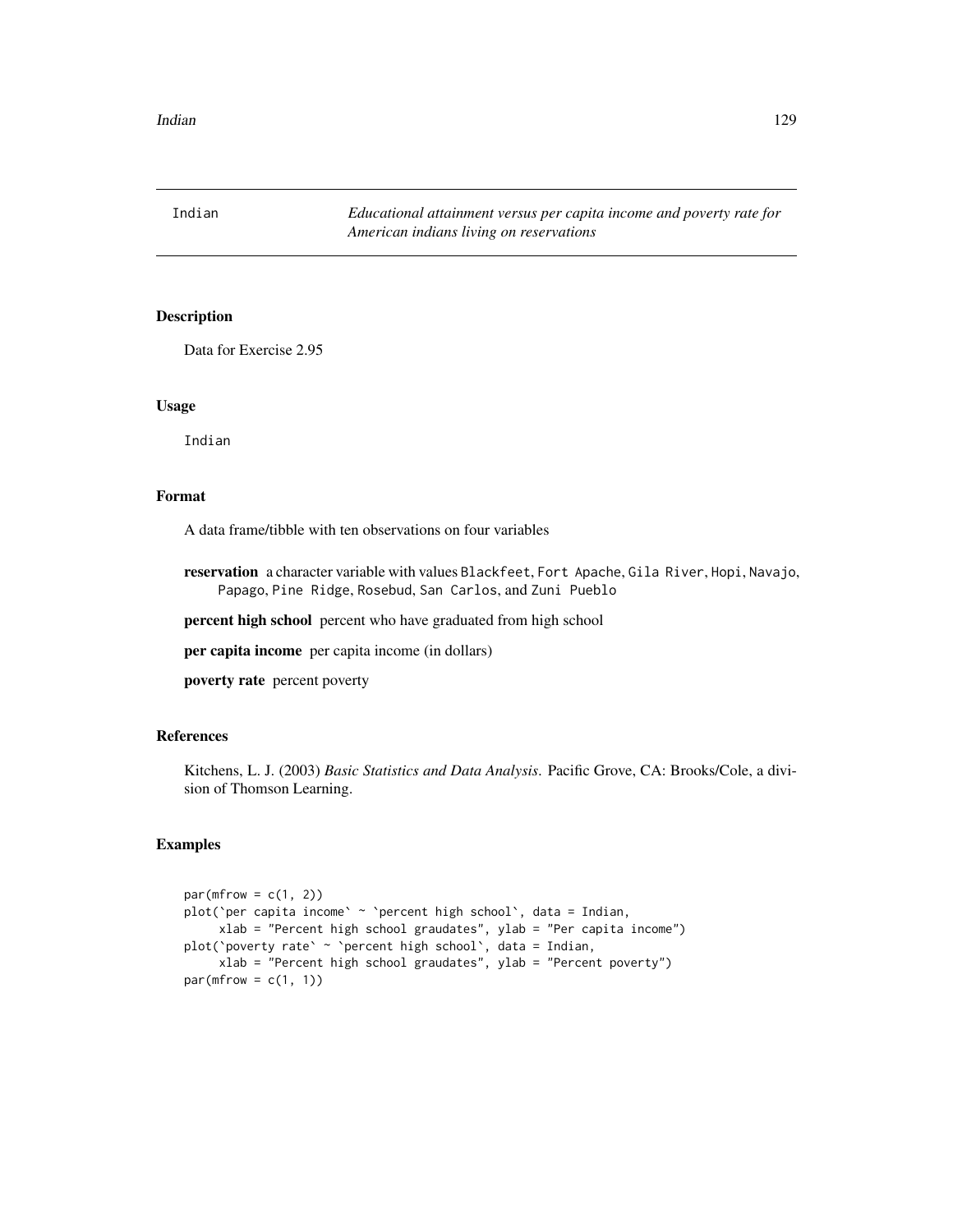Data for Exercise 1.128

## Usage

Indiapol

# Format

A data frame/tibble with 39 observations on two variables

year the year of the race

speed the winners average speed (in mph)

# Source

The World Almanac and Book of Facts, 2000, p. 1004.

# References

Kitchens, L. J. (2003) *Basic Statistics and Data Analysis*. Pacific Grove, CA: Brooks/Cole, a division of Thomson Learning.

# Examples

 $plot(speed ~ vear, data = Indian, type = "b")$ 

| Indy500 | Qualifying miles per hour and number of previous starts for drivers in |
|---------|------------------------------------------------------------------------|
|         | 79th Indianapolis 500 race                                             |

# Description

Data for Exercises 7.11 and 7.36

## Usage

Indy500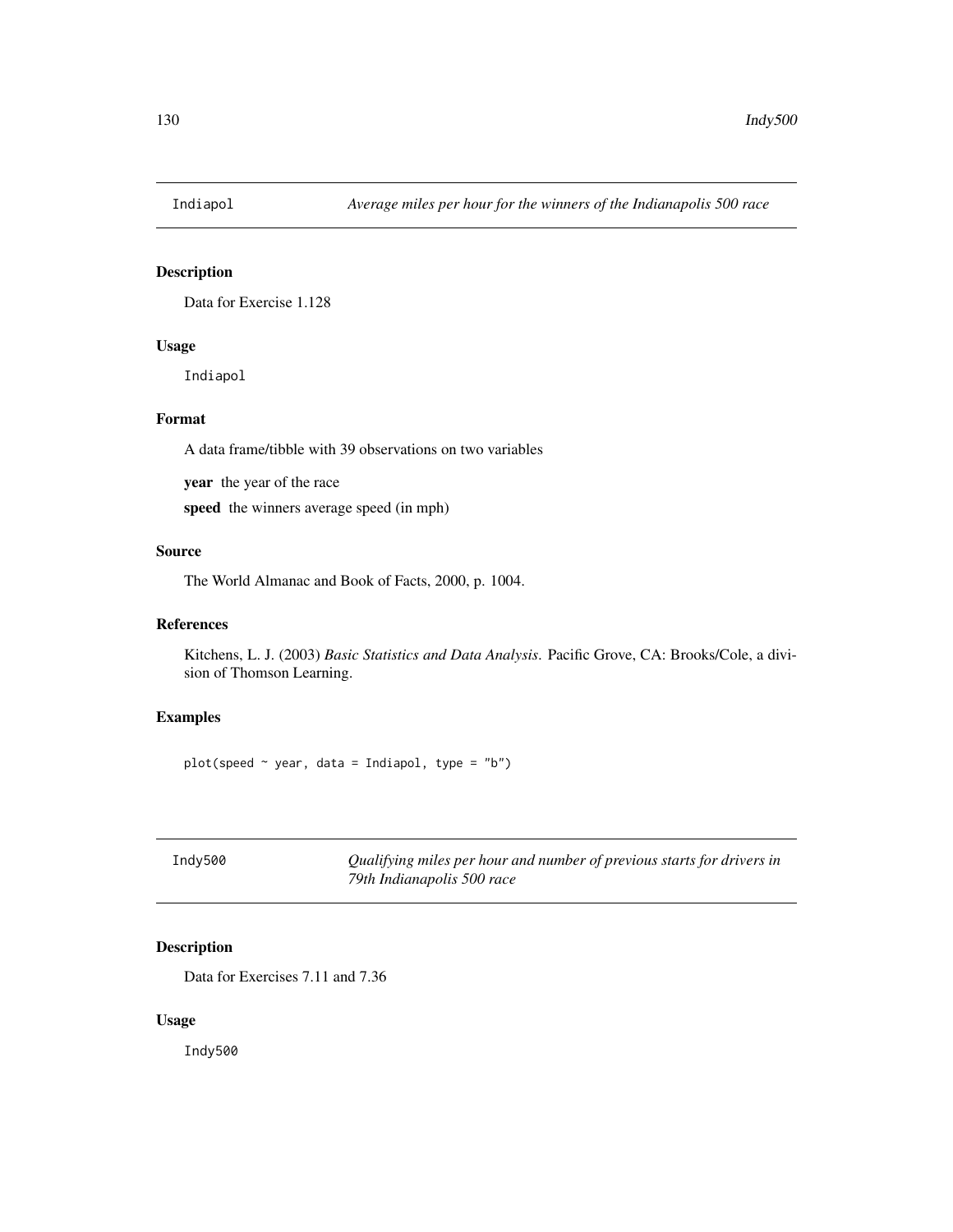#### Inflatio 131

# Format

A data frame/tibble with 33 observations on four variables

- driver a character variable with values andretti, bachelart, boesel, brayton, c.guerrero, cheever, fabi, fernandez, ferran, fittipaldi, fox, goodyear, gordon, gugelmin, herta, james, johansson, jones, lazier, luyendyk, matsuda, matsushita, pruett, r.guerrero, rahal, ribeiro, salazar, sharp, sullivan, tracy, vasser, villeneuve, and zampedri
- qualif qualifying speed (in mph)
- starts number of Indianapolis 500 starts
- group a numeric vector where 1 indicates the driver has 4 or fewer Indianapolis 500 starts and a 2 for drivers with 5 or more Indianapolis 500 starts

#### References

Kitchens, L. J. (2003) *Basic Statistics and Data Analysis*. Pacific Grove, CA: Brooks/Cole, a division of Thomson Learning.

## Examples

```
stripchart(qualif \sim group, data = Indy500, method = "stack",
           pch = 19, col = c("red", "blue"))
boxplot(qualif \sim group, data = Indy500)
t.test(qualif \sim group, data = Indy500)
## Not run:
library(ggplot2)
ggplot2::ggplot(data = Indy500, aes(sample = qualif)) +
           geom_qq() +
           facet_grid(group \sim .) +
           theme_bw()
```
## End(Not run)

Inflatio *Private pay increase of salaried employees versus inflation rate*

#### **Description**

Data for Exercises 2.12 and 2.29

#### Usage

Inflatio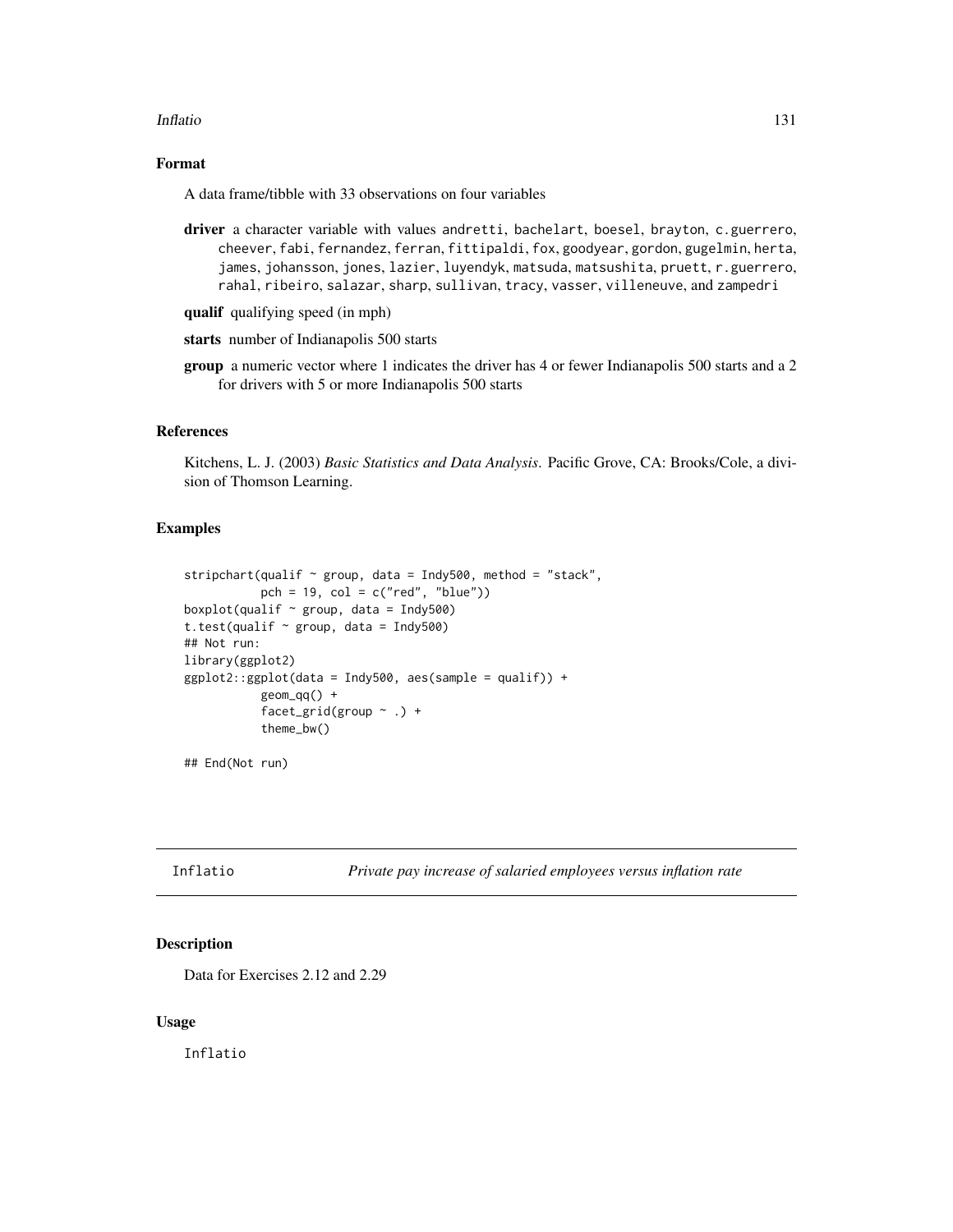#### 132 Inletoil and the contract of the contract of the contract of the contract of the contract of the contract of the contract of the contract of the contract of the contract of the contract of the contract of the contract

# Format

A data frame/tibble with 24 observations on four variables

year a numeric vector of years

pay average hourly wage for salaried employees (in dollars)

increase percent increase in hourly wage over previous year

inflation percent inflation rate

#### Source

Bureau of Labor Statistics.

## References

Kitchens, L. J. (2003) *Basic Statistics and Data Analysis*. Pacific Grove, CA: Brooks/Cole, a division of Thomson Learning.

# Examples

```
plot(increase ~ inflation, data = Inflatio)
cor(Inflatio$increase, Inflatio$inflation, use = "complete.obs")
```

| [nletoil |  |
|----------|--|
|----------|--|

## Inletoil *Inlet oil temperature through a valve*

# Description

Data for Exercises 5.91 and 6.48

# Usage

Inletoil

## Format

A data frame/tibble with 12 observations on one variable

temp inlet oil temperature (Fahrenheit)

## References

Kitchens, L. J. (2003) *Basic Statistics and Data Analysis*. Pacific Grove, CA: Brooks/Cole, a division of Thomson Learning.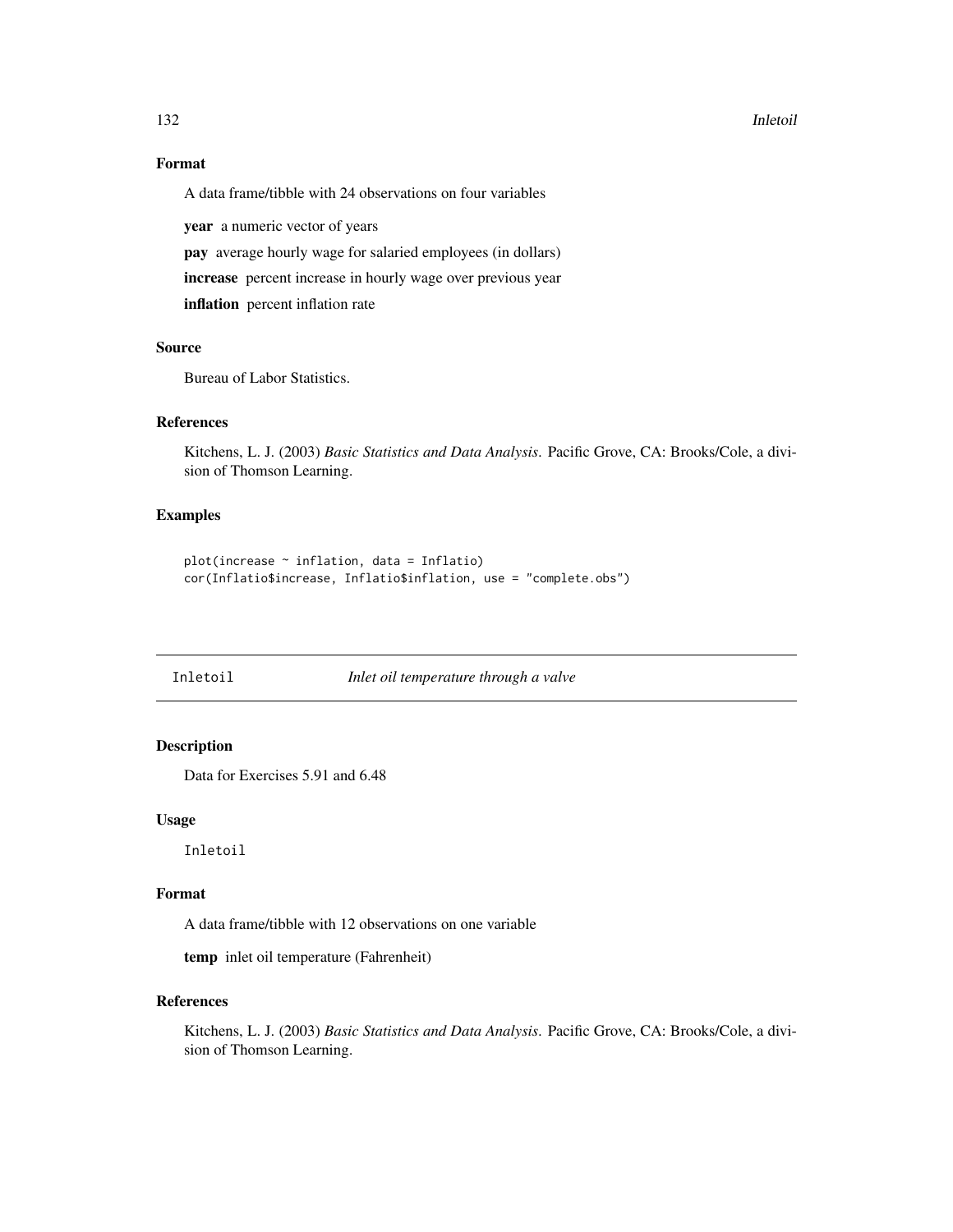#### Inmate 2008 and 2008 and 2008 and 2008 and 2008 and 2008 and 2008 and 2008 and 2008 and 2008 and 2008 and 2008 and 2008 and 2008 and 2008 and 2008 and 2008 and 2008 and 2008 and 2008 and 2008 and 2008 and 2008 and 2008 and

# Examples

```
hist(Inletoil$temp, breaks = 3)
qqnorm(Inletoil$temp)
qqline(Inletoil$temp)
t.test(Inletoil$temp)
t.test(Inletoil$temp, mu = 98, alternative = "less")
```
Inmate *Type of drug offense by race*

# Description

Data for Statistical Insight Chapter 8

## Usage

Inmate

## Format

A data frame/tibble with 28,047 observations on two variables

race a factor with levels white, black, and hispanic

drug a factor with levels heroin, crack, cocaine, and marijuana

## Source

C. Wolf Harlow (1994), *Comparing Federal and State Prison Inmates*, NCJ-145864, U.S. Department of Justice, Bureau of Justice Statistics.

# References

Kitchens, L. J. (2003) *Basic Statistics and Data Analysis*. Pacific Grove, CA: Brooks/Cole, a division of Thomson Learning.

```
T1 <- xtabs(\text{``race + drug, data = Inmate})
T1
chisq.test(T1)
rm(T1)
```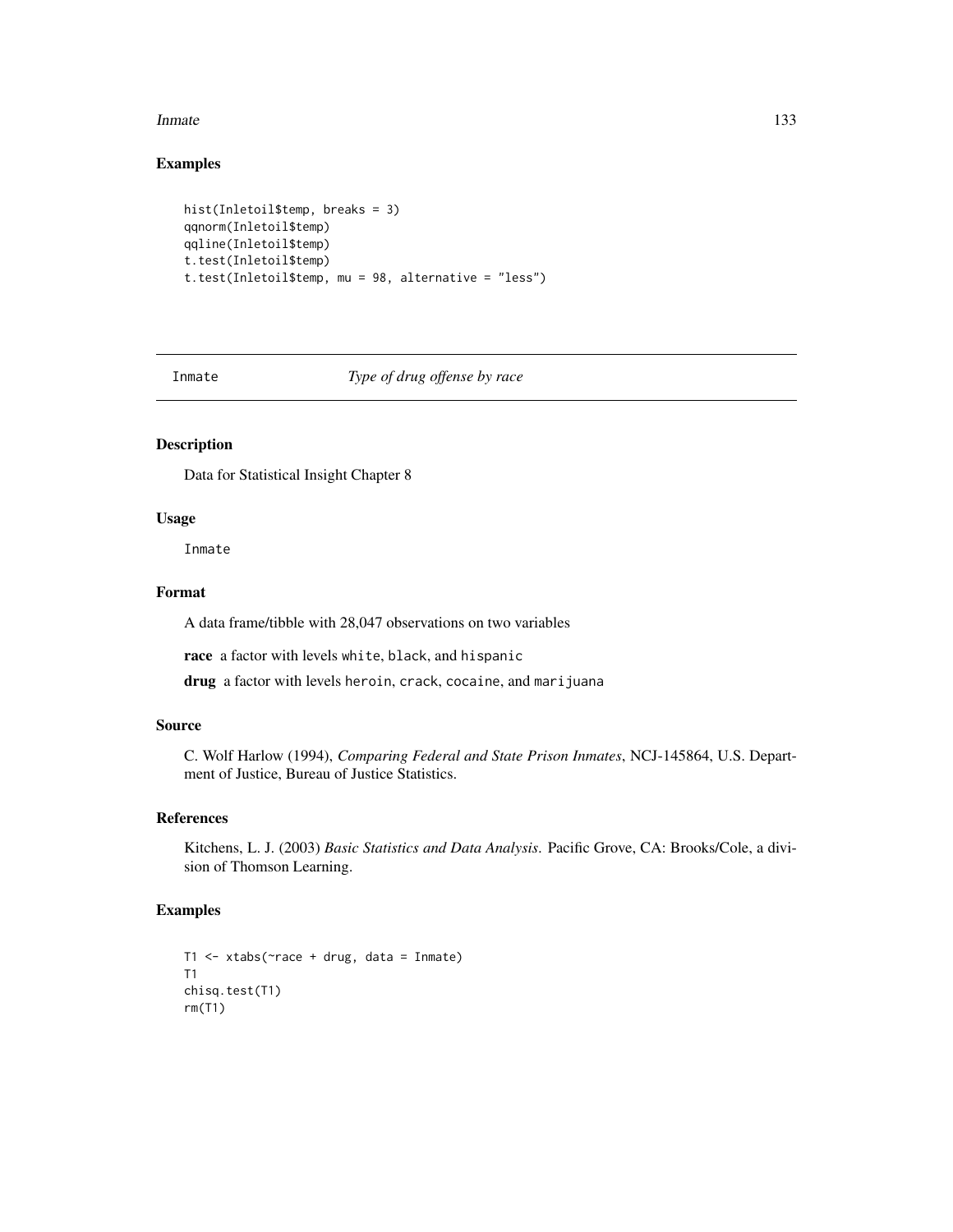Data for Exercise 8.59

#### Usage

Inspect

# Format

A data frame/tibble with 174 observations on two variables

station a factor with levels auto inspection, auto repair, car care center, gas station, new car dealer, and tire store

passed a factor with levels less than 70%, between 70% and 84%, and more than 85%

#### Source

*The Charlotte Observer*, December 13, 1992.

# References

Kitchens, L. J. (2003) *Basic Statistics and Data Analysis*. Pacific Grove, CA: Brooks/Cole, a division of Thomson Learning.

## Examples

```
T1 \le xtabs(\le station + passed, data = Inspect)
T1
barplot(T1, beside = TRUE, legend = TRUE)
chisq.test(T1)
rm(T1)
## Not run:
library(ggplot2)
ggplot2::ggplot(data = Inspect, aes(x = passed, fill = station)) +geom_bar(position = "dodge") +
           theme_bw()
```
## End(Not run)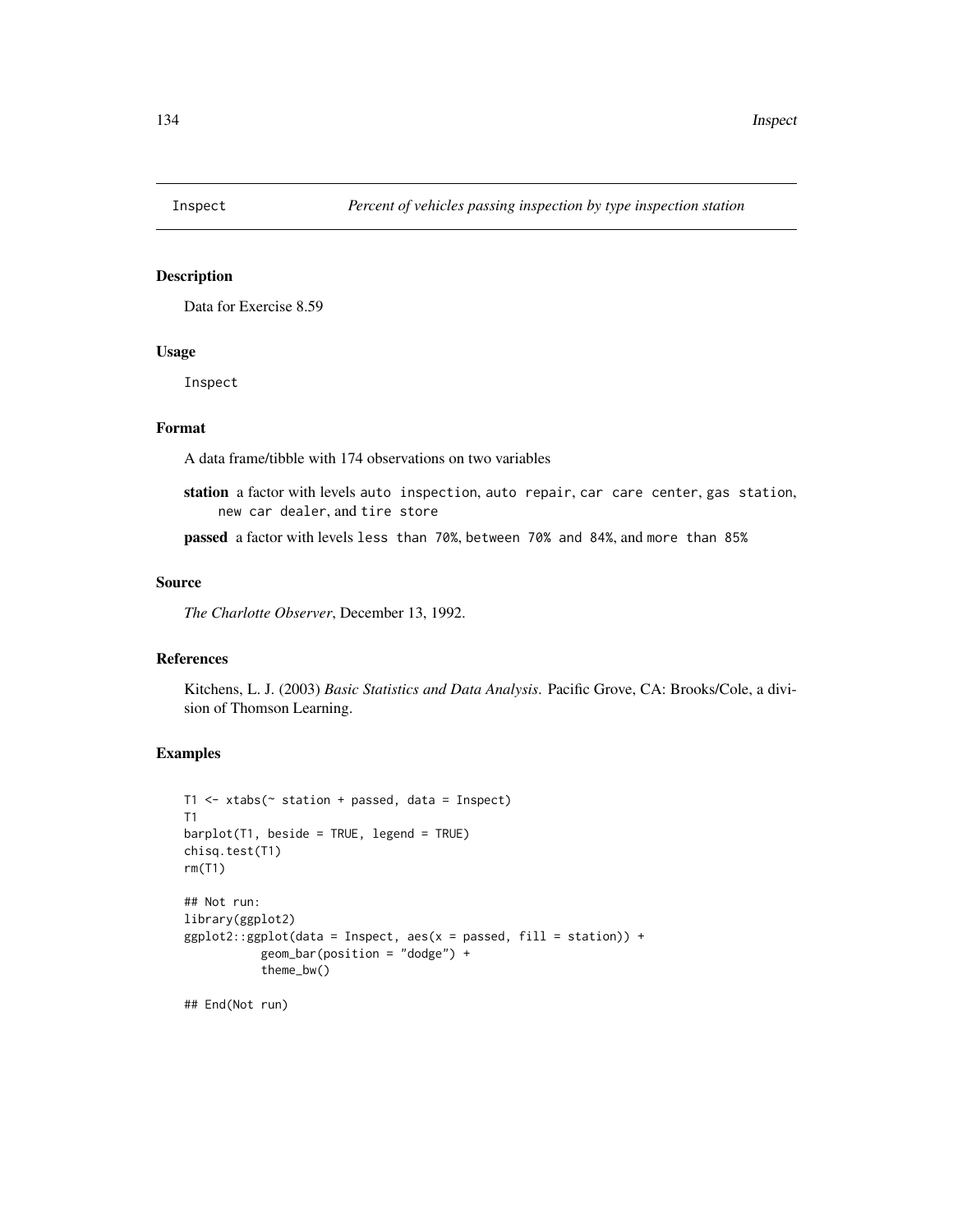Data for Exercise 9.50

## Usage

Insulate

# Format

A data frame/tibble with ten observations on two variables

temp outside temperature (in degrees Celcius)

loss heat loss (in BTUs)

# References

Kitchens, L. J. (2003) *Basic Statistics and Data Analysis*. Pacific Grove, CA: Brooks/Cole, a division of Thomson Learning.

## Examples

```
plot(loss ~ r temp, data = Insulate)
model <- lm(loss ~ temp, data = Insulate)
abline(model, col = "blue")
summary(model)
## Not run:
library(ggplot2)
ggplot2::ggplot(data = Insulate, aes(x = temp, y = loss)) +geom_point() +
           geom\_smooth(method = "lm", se = FALSE) +theme_bw()
```
## End(Not run)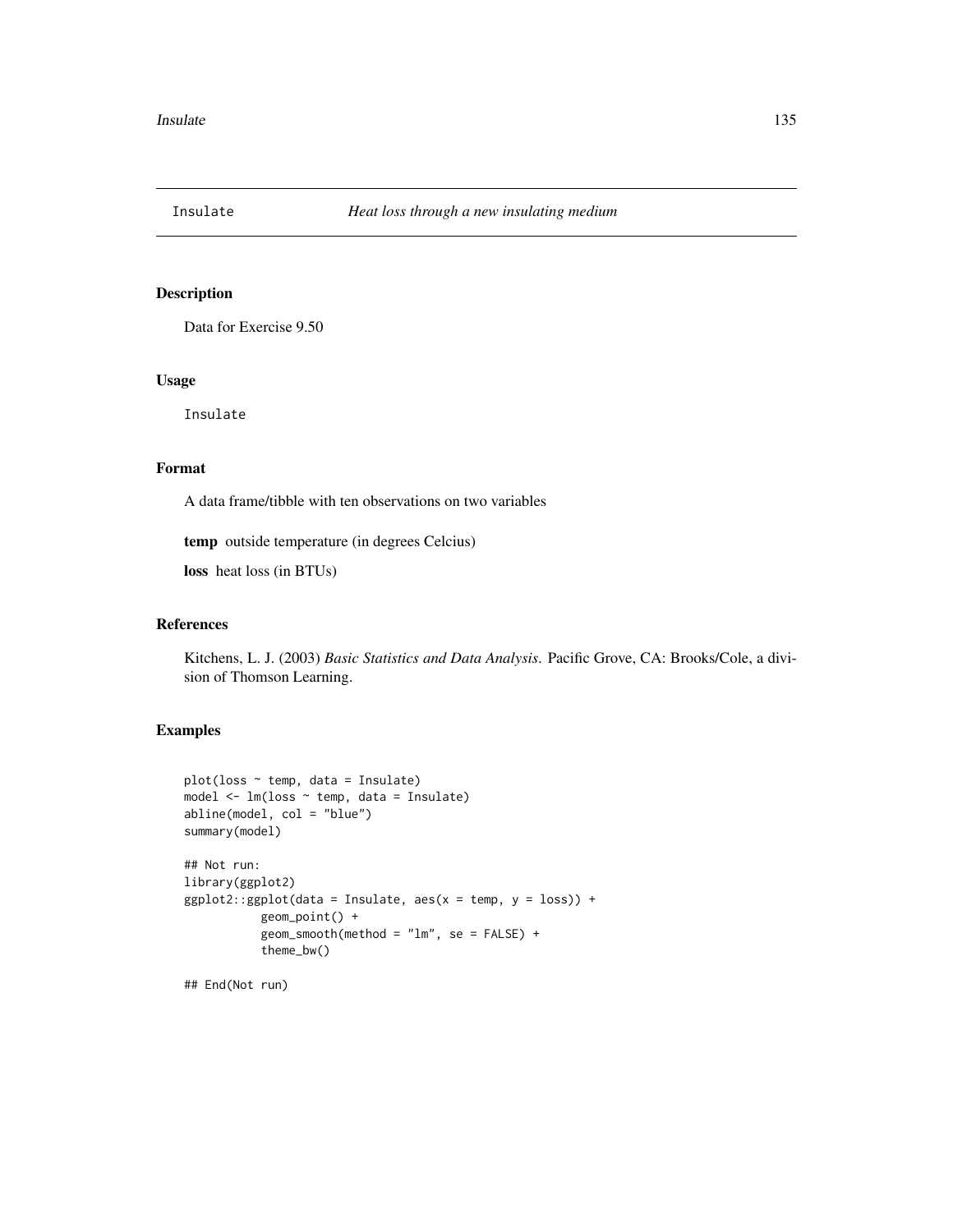Data for Exercises 9.51 and 9.52

# Usage

Iqgpa

# Format

A data frame/tibble with 12 observations on two variables

iq IQ scores

gpa Grade point average

# References

Kitchens, L. J. (2003) *Basic Statistics and Data Analysis*. Pacific Grove, CA: Brooks/Cole, a division of Thomson Learning.

# Examples

```
plot(gpa ~ iq, data = Iqgpa, col = "blue", pch = 19)
model <- lm(gpa ~ iq, data = Iqgpa)
summary(model)
rm(model)
```
# Irises *R.A. Fishers famous data on Irises*

# Description

Data for Examples 1.15 and 5.19

#### Usage

Irises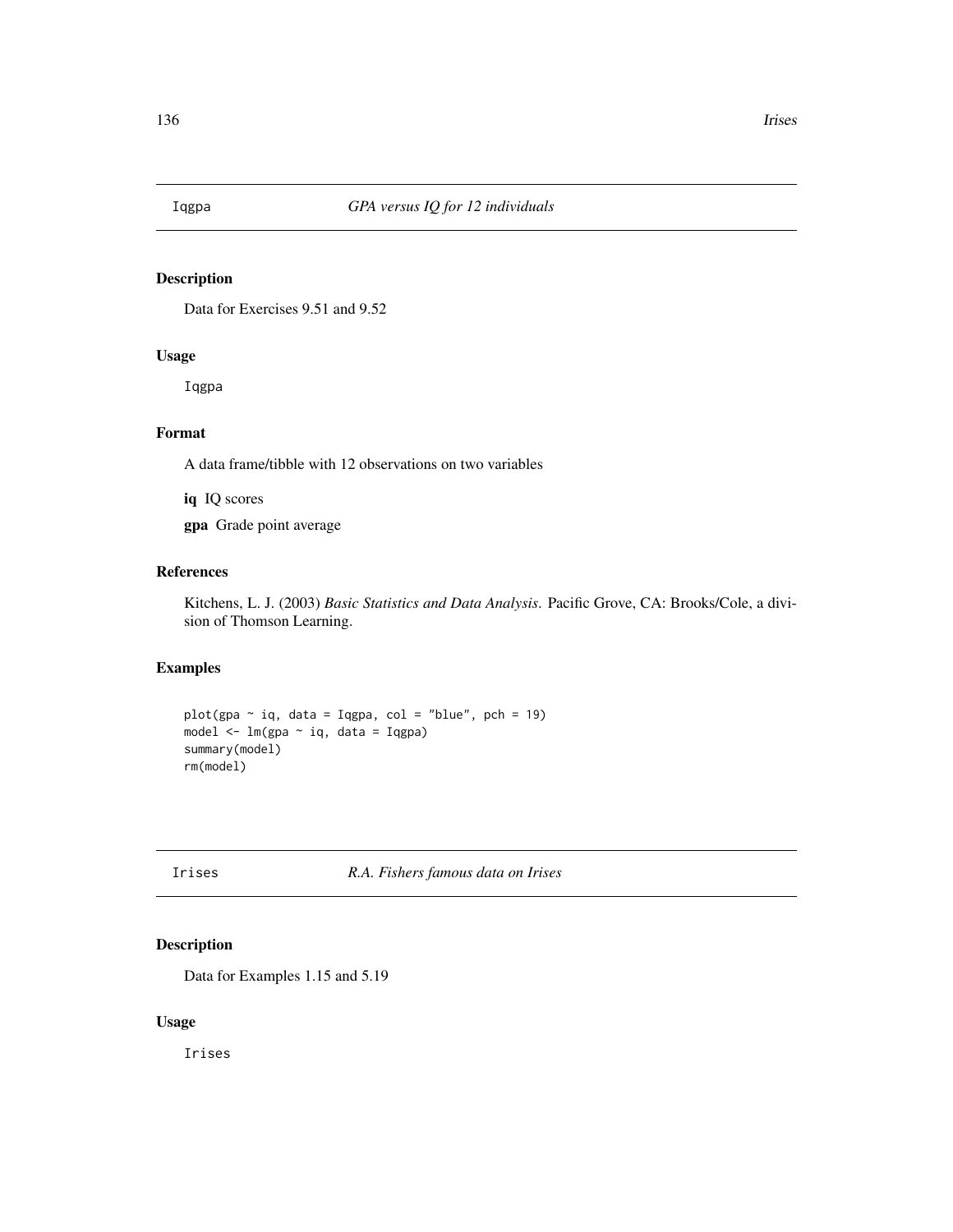#### Jdpower 137

# Format

A data frame/tibble with 150 observations on five variables

sepal\_length sepal length (in cm)

sepal\_width sepal width (in cm)

petal\_length petal length (in cm)

petal\_width petal width (in cm)

species a factor with levels setosa, versicolor, and virginica

#### Source

Fisher, R. A. (1936) The use of multiple measurements in taxonomic problems. *Annals of Eugenics*, 7, Part II, 179-188.

## References

Kitchens, L. J. (2003) *Basic Statistics and Data Analysis*. Pacific Grove, CA: Brooks/Cole, a division of Thomson Learning.

# Examples

```
tapply(Irises$sepal_length, Irises$species, mean)
t.test(Irises$sepal_length[Irises$species == "setosa"], conf.level = 0.99)
hist(Irises$sepal_length[Irises$species == "setosa"],
     main = "Sepal length for\n Iris Setosa",
     xlab = "Length (in cm)")
boxplot(sepal_length ~ species, data = Irises)
```
Jdpower *Number of problems reported per 100 cars in 1994 versus 1995s*

## Description

Data for Exercise 2.14, 2.17, 2.31, 2.33, and 2.40

## Usage

**Jdpower**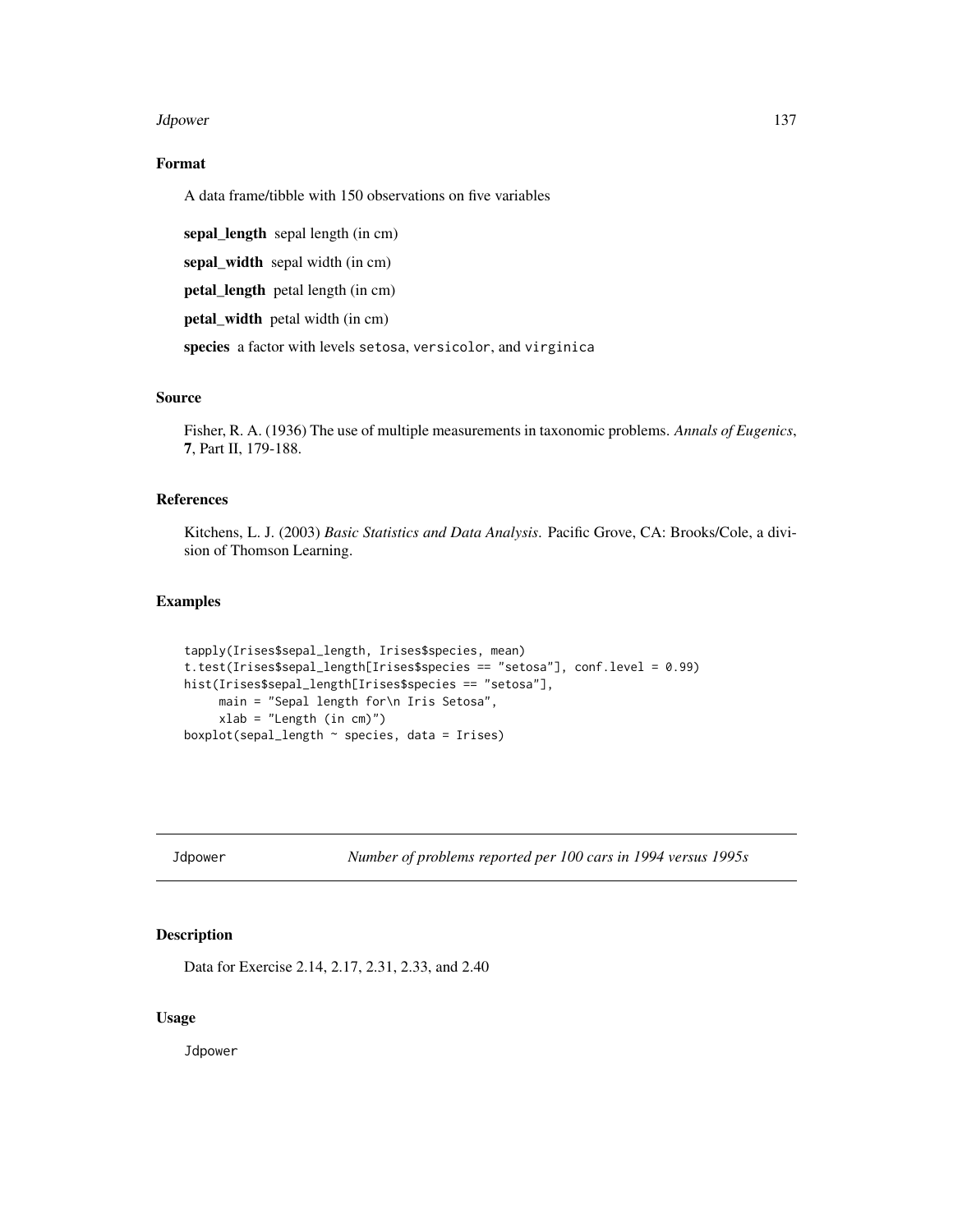# Format

A data frame/tibble with 29 observations on three variables

- car a factor with levels Acura, BMW, Buick, Cadillac, Chevrolet, Dodge Eagle, Ford, Geo, Honda, Hyundai, Infiniti, Jaguar, Lexus, Lincoln, Mazda, Mercedes-Benz, Mercury, Mitsubishi, Nissan, Oldsmobile, Plymouth, Pontiac, Saab, Saturn, and Subaru, Toyota Volkswagen, Volvo
- 1994 number of problems per 100 cars in 1994
- 1995 number of problems per 100 cars in 1995

# Source

*USA Today*, May 25, 1995.

## References

Kitchens, L. J. (2003) *Basic Statistics and Data Analysis*. Pacific Grove, CA: Brooks/Cole, a division of Thomson Learning.

# Examples

```
model <- lm(`1995` ~ `1994`, data = Jdpower)
summary(model)
plot('1995' \sim '1994', data = Jdpower)abline(model, col = "red")
rm(model)
```
Jobsat *Job satisfaction and stress level for 9 school teachers*

#### Description

Data for Exercise 9.60

#### Usage

Jobsat

## Format

A data frame/tibble with nine observations on two variables

wspt Wilson Stress Profile score for teachers

satisfaction job satisfaction score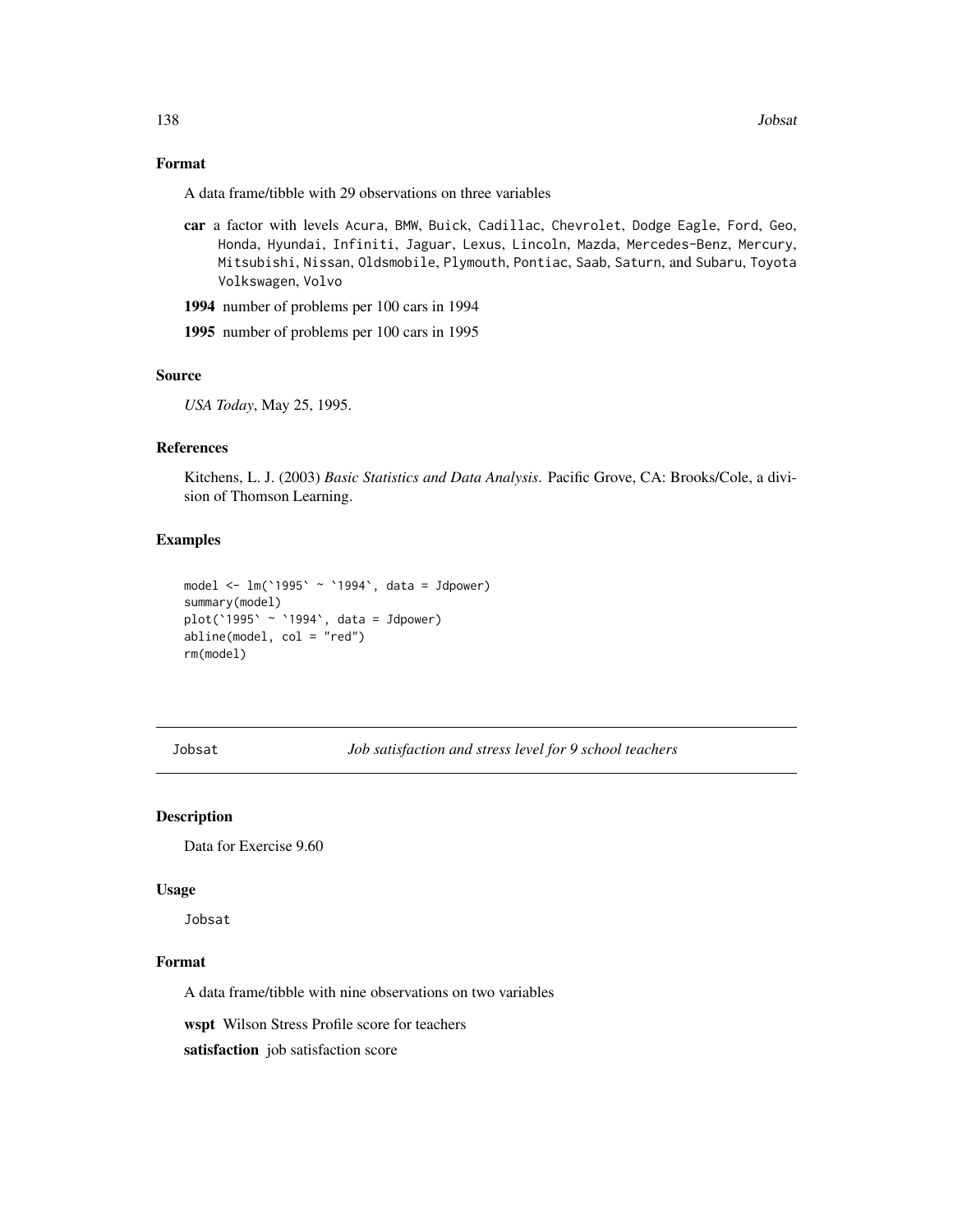#### Kidsmoke 139

## References

Kitchens, L. J. (2003) *Basic Statistics and Data Analysis*. Pacific Grove, CA: Brooks/Cole, a division of Thomson Learning.

## Examples

```
plot(satisfaction ~ wspt, data = Jobsat)
model <- lm(satisfaction ~ wspt, data = Jobsat)
abline(model, col = "blue")
summary(model)
rm(model)
```
Kidsmoke *Smoking habits of boys and girls ages 12 to 18*

# Description

Data for Exercise 4.85

#### Usage

Kidsmoke

#### Format

A data frame/tibble with 1000 observations on two variables

gender character vector with values female and male

smoke a character vector with values no and yes

## References

Kitchens, L. J. (2003) *Basic Statistics and Data Analysis*. Pacific Grove, CA: Brooks/Cole, a division of Thomson Learning.

```
T1 <- xtabs(~smoke + gender, data = Kidsmoke)
T1
prop.table(T1)
prop.table(T1, 1)
prop.table(T1, 2)
```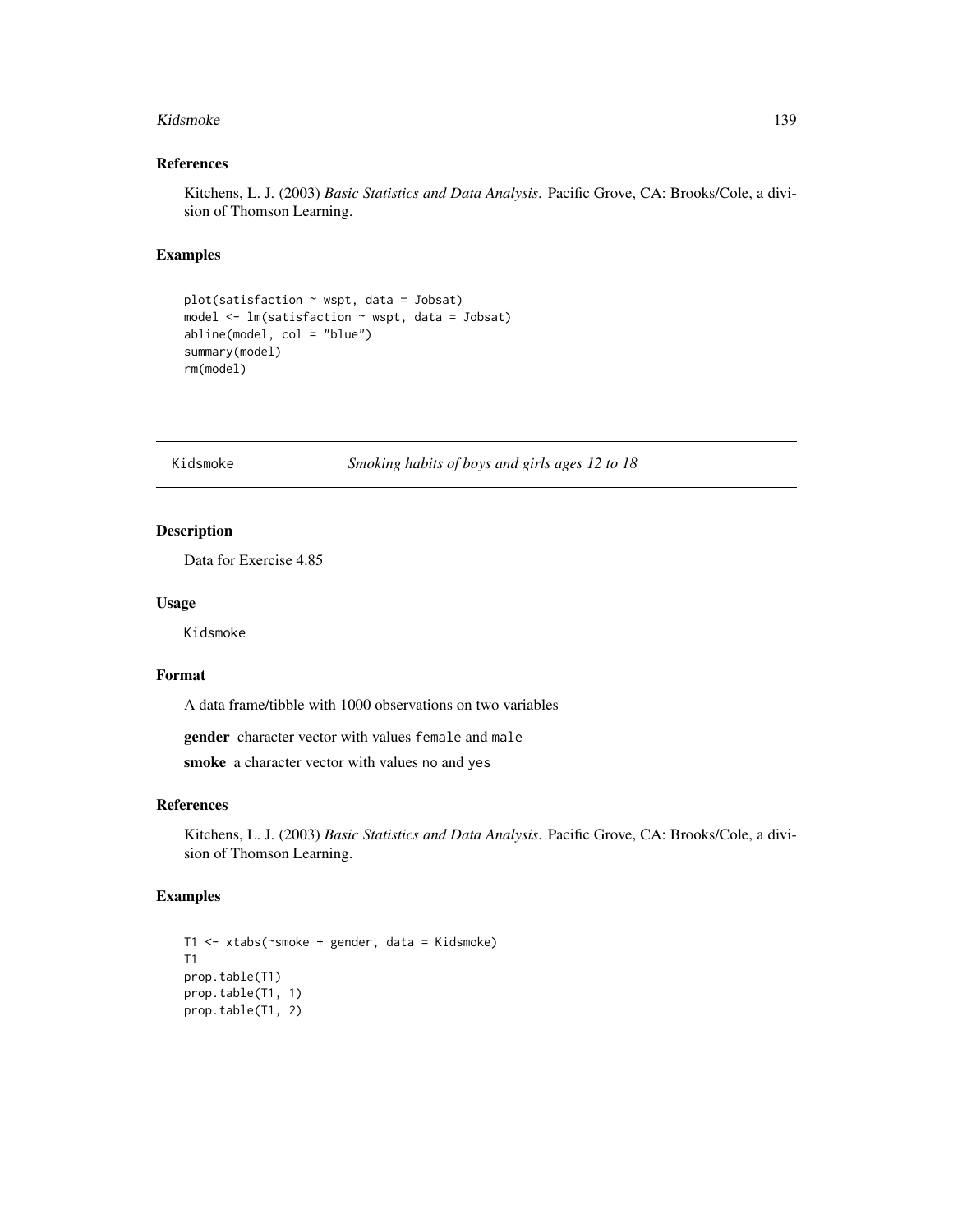Data for Example 5.9

## Usage

Kilowatt

## Format

A data frame/tibble with 51 observations on two variables

state a factor with levels Alabama Alaska, Arizona, Arkansas California, Colorado, Connecticut, Delaware, District of Columbia, Florida,Georgia, Hawaii, Idaho, Illinois, Indiana, Iowa Kansas Kentucky, Louisiana, Maine, Maryland, Massachusetts, Michigan, Minnesota, Mississippi, Missour, Montana Nebraska, Nevada, New Hampshire, New Jersey, New Mexico, New York, North Carolina, North Dakota, Ohio, Oklahoma, Oregon, Pennsylvania, Rhode Island, South Carolina, South Dakota, Tennessee, Texas, Utah, Vermont, Virginia Washington, West Virginia, Wisconsin, and Wyoming

rate a numeric vector indicating rates for kilowatt per hour

## References

Kitchens, L. J. (2003) *Basic Statistics and Data Analysis*. Pacific Grove, CA: Brooks/Cole, a division of Thomson Learning.

# Examples

EDA(Kilowatt\$rate)

| Kinder | Reading scores for first grade children who attended kindergarten ver- |
|--------|------------------------------------------------------------------------|
|        | sus those who did not                                                  |

## Description

Data for Exercise 7.68

#### Usage

Kinder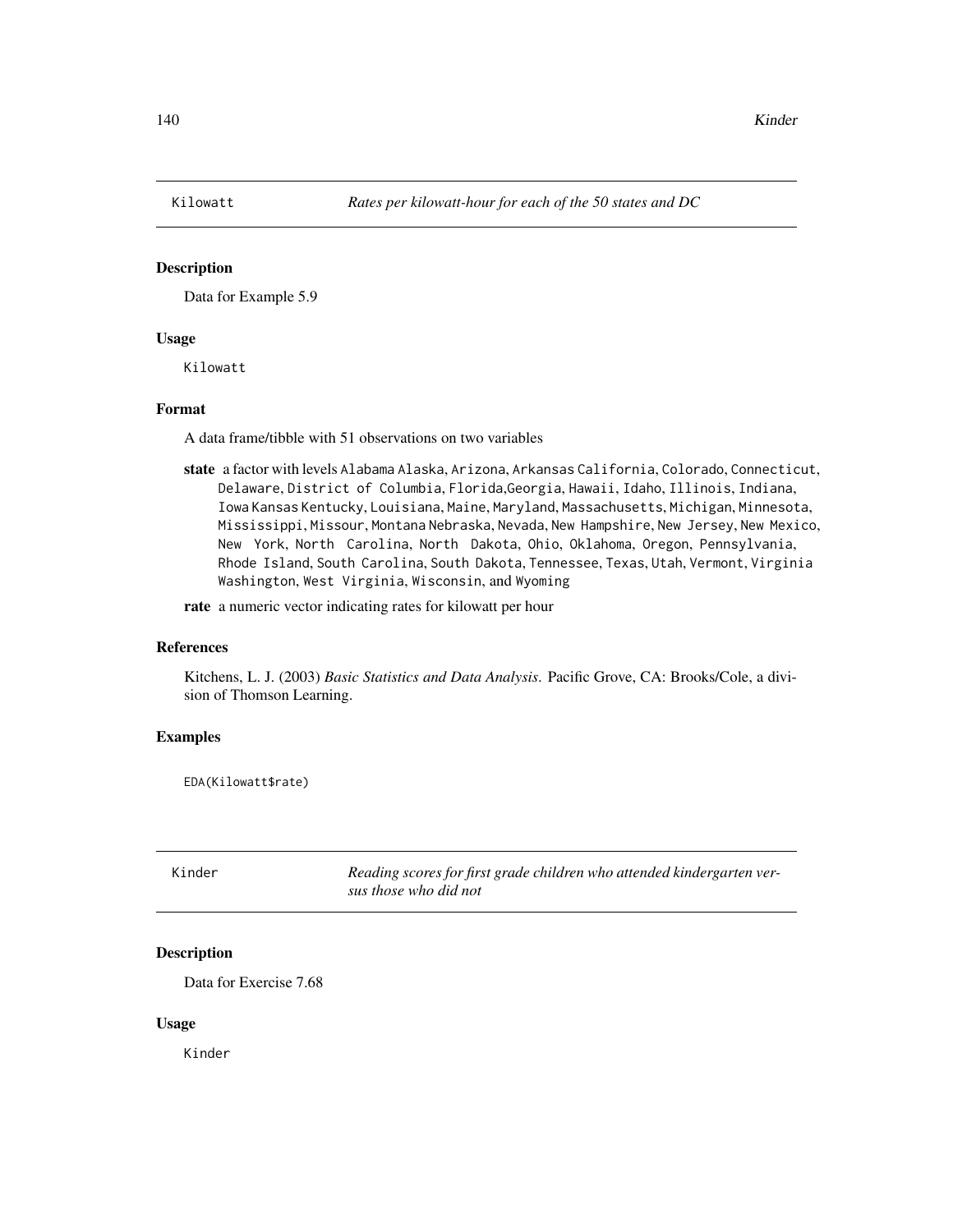#### Laminect 141

## Format

A data frame/tibble with eight observations on three variables

pair a numeric indicator of pair

kinder reading score of kids who went to kindergarten

nokinder reading score of kids who did not go to kindergarten

# References

Kitchens, L. J. (2003) *Basic Statistics and Data Analysis*. Pacific Grove, CA: Brooks/Cole, a division of Thomson Learning.

## Examples

```
boxplot(Kinder$kinder, Kinder$nokinder)
diff <- Kinder$kinder - Kinder$nokinder
qqnorm(diff)
qqline(diff)
shapiro.test(diff)
t.test(Kinder$kinder, Kinder$nokinder, paired = TRUE)
# Or
t.test(diff)
rm(diff)
```

| Laminect | Median costs of laminectomies at hospitals across North Carolina in |
|----------|---------------------------------------------------------------------|
|          | 1992                                                                |

# Description

Data for Exercise 10.18

#### Usage

Laminect

#### Format

A data frame/tibble with 138 observations on two variables

area a character vector indicating the area of the hospital with Rural, Regional, and Metropol

cost a numeric vector indicating cost of a laminectomy

#### Source

*Consumer's Guide to Hospitalization Charges in North Carolina Hospitals* (August 1994), North Carolina Medical Database Commission, Department of Insurance.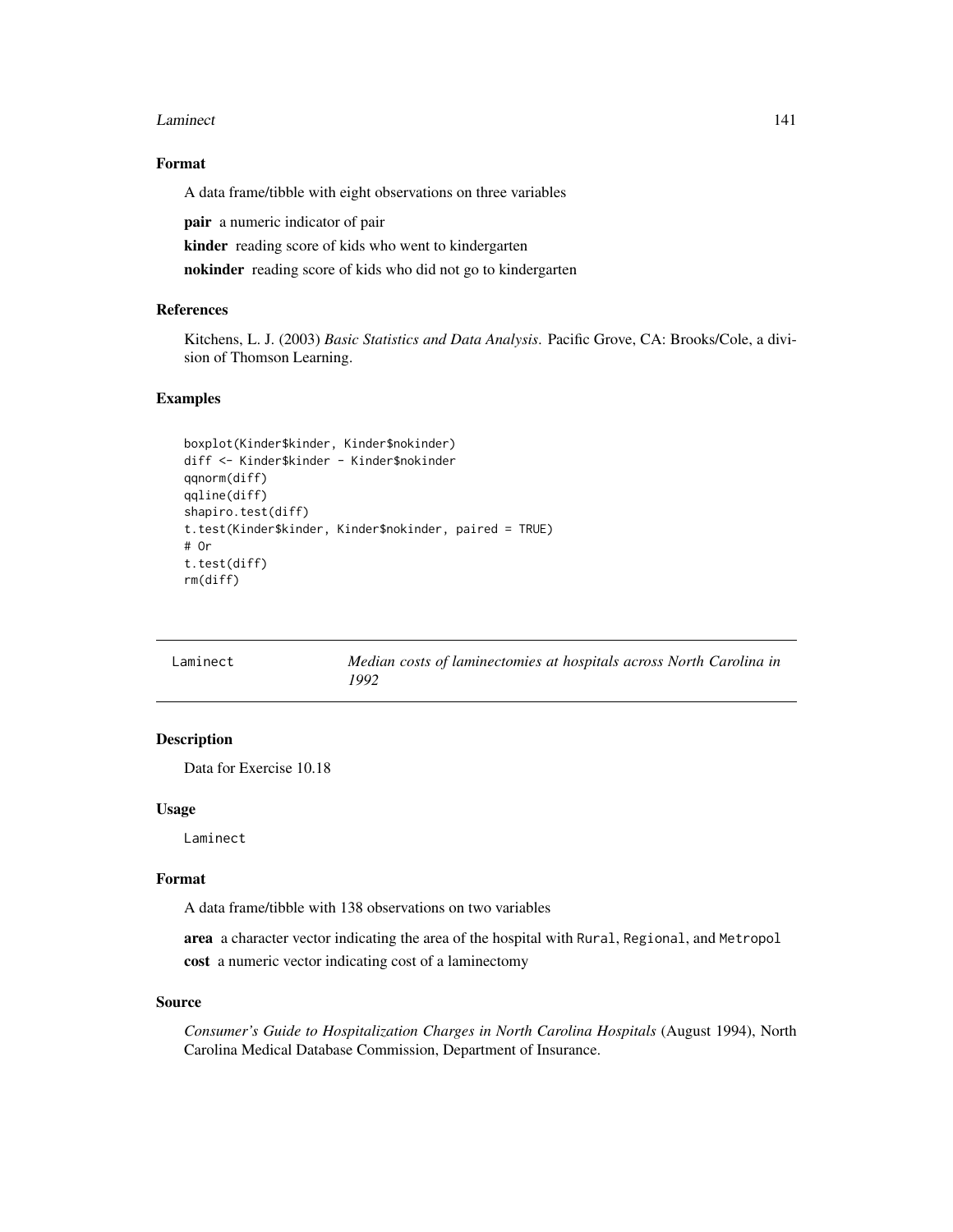#### References

Kitchens, L. J. (2003) *Basic Statistics and Data Analysis*. Pacific Grove, CA: Brooks/Cole, a division of Thomson Learning.

# Examples

```
boxplot(cost ~ ~ area, data = Lamipect, col = topo.colors(3))anova(Im(cost ~ area, data = Lamipect))
```

| Lead | Lead levels in children's blood whose parents worked in a battery fac- |
|------|------------------------------------------------------------------------|
|      | tory                                                                   |

## Description

Data for Example 1.17

## Usage

Lead

## Format

A data frame/tibble with 66 observations on the two variables

group a character vector with values exposed and control

lead a numeric vector indicating the level of lead in children's blood (in micrograms/dl)

## Source

Morton, D. et al. (1982), "Lead Absorption in Children of Employees in a Lead-Related Industry," *American Journal of Epidemiology, 155,* 549-555.

## References

Kitchens, L. J. (2003) *Basic Statistics and Data Analysis*. Pacific Grove, CA: Brooks/Cole, a division of Thomson Learning.

## Examples

boxplot(lead  $\sim$  group, data = Lead, col = topo.colors(2))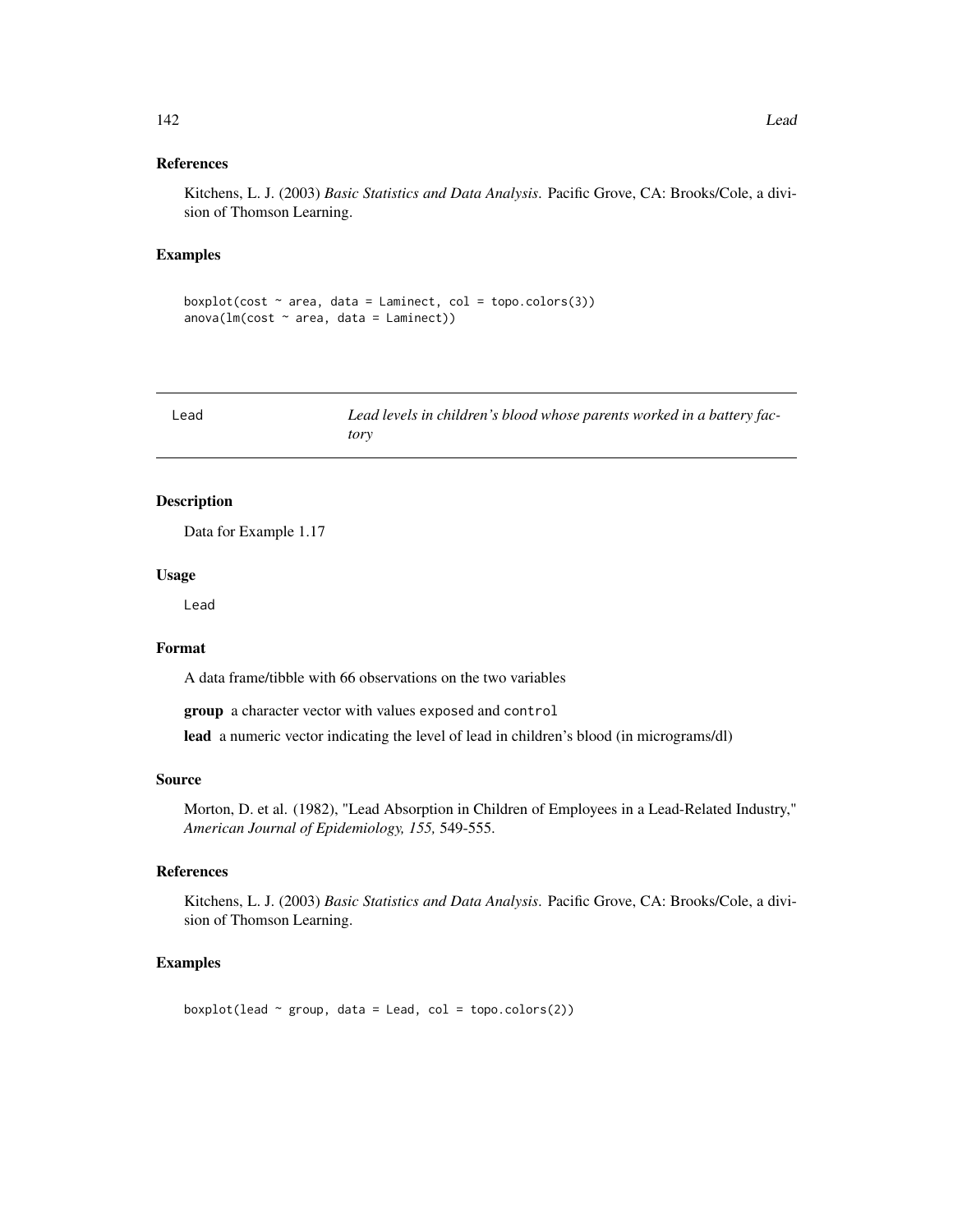Data for Exercise 7.31

## Usage

Leader

## Format

A data frame/tibble with 34 observations on two variables

age a character vector indicating age with values under35 and over35

score score on a leadership exam

## References

Kitchens, L. J. (2003) *Basic Statistics and Data Analysis*. Pacific Grove, CA: Brooks/Cole, a division of Thomson Learning.

#### Examples

boxplot(score  $\sim$  age, data = Leader, col = c("gray", "green")) t.test(score  $\sim$  age, data = Leader)

Lethal *Survival time of mice injected with an experimental lethal drug*

# Description

Data for Example 6.12

## Usage

Lethal

#### Format

A data frame/tibble with 30 observations on one variable

survival a numeric vector indicating time surivived after injection (in seconds)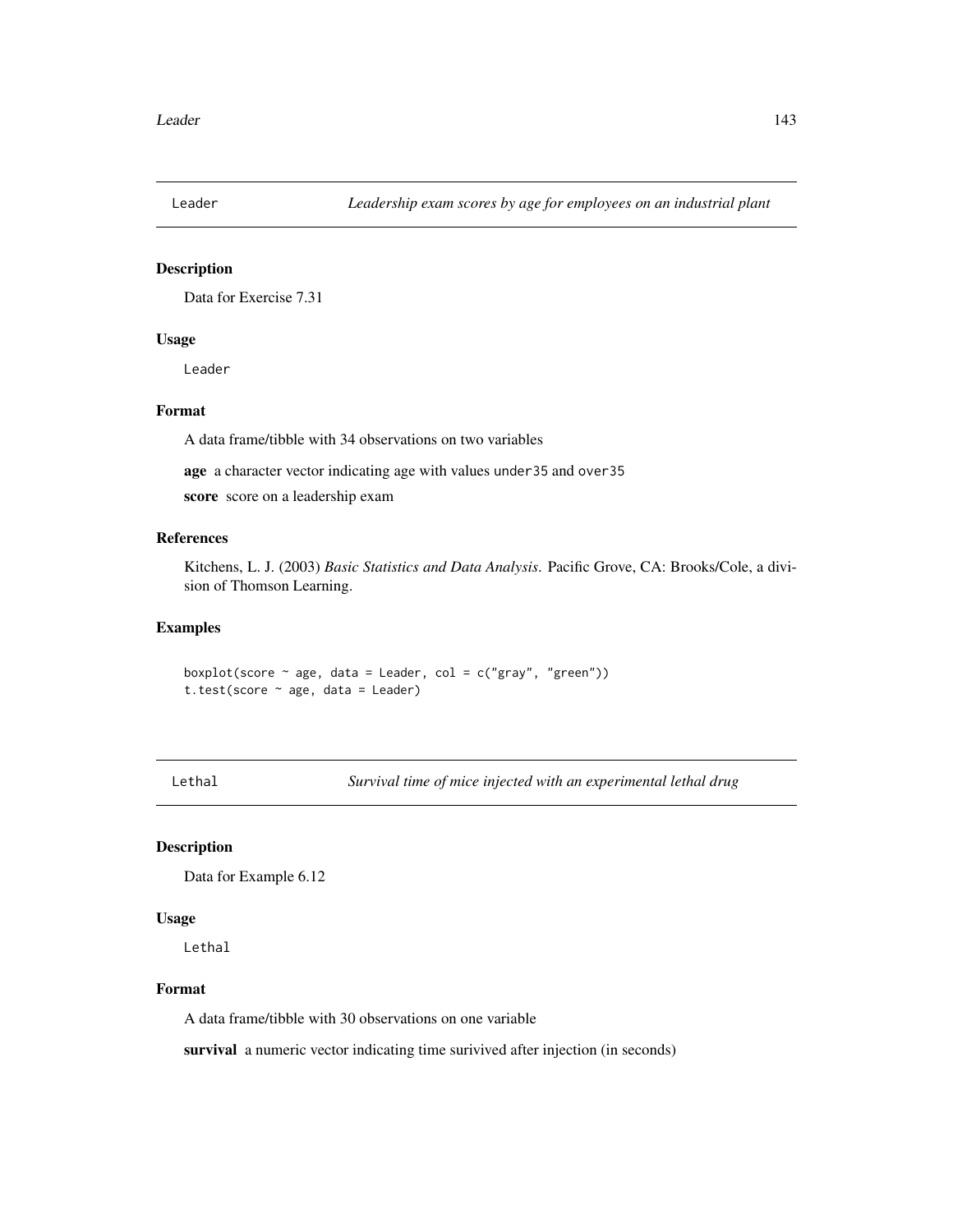# References

Kitchens, L. J. (2003) *Basic Statistics and Data Analysis*. Pacific Grove, CA: Brooks/Cole, a division of Thomson Learning.

## Examples

SIGN.test(Lethal\$survival, md = 45, alternative = "less")

Life *Life expectancy of men and women in U.S.*

# Description

Data for Exercise 1.31

# Usage

Life

# Format

A data frame/tibble with eight observations on three variables

year a numeric vector indicating year men life expectancy for men (in years) women life expectancy for women (in years)

# Source

National Center for Health Statistics.

# References

Kitchens, L. J. (2003) *Basic Statistics and Data Analysis*. Pacific Grove, CA: Brooks/Cole, a division of Thomson Learning.

```
plot(men \sim year, type = "1", ylim = c(min(men, women), max(men, women)),
   col = "blue", main = "Life Expectancy vs Year", ylab = "Age",xlab = "Year", data = Life)
lines(women ~ year, col = "red", data = Life)
text(1955, 65, "Men", col = "blue")
text(1955, 70, "Women", col = "red")
```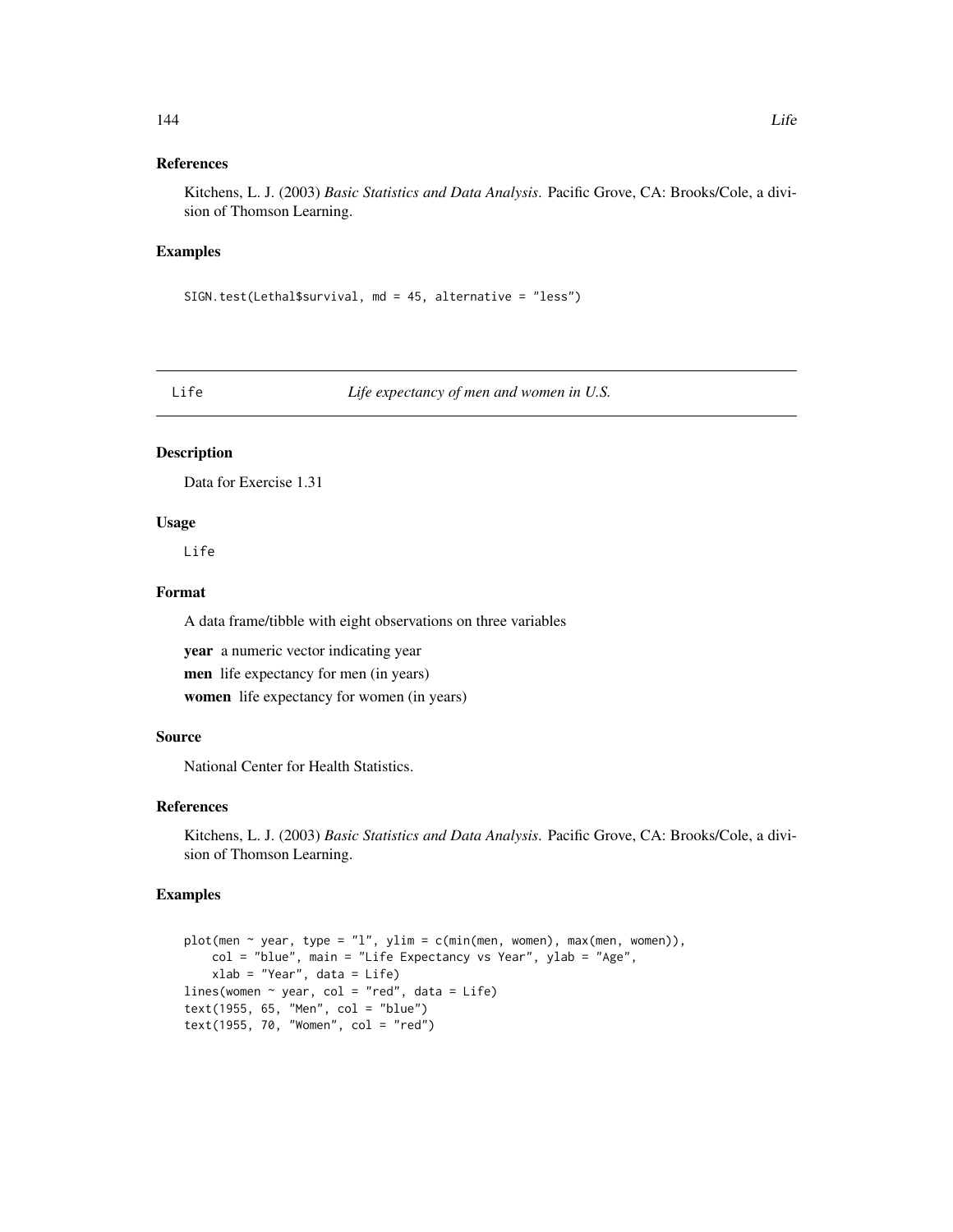Data for Exercise 2.4, 2.37, and 2.49

## Usage

Lifespan

## Format

A data frame/tibble with six observations two variables

heat temperature (in Celcius)

life lifespan of component (in hours)

## References

Kitchens, L. J. (2003) *Basic Statistics and Data Analysis*. Pacific Grove, CA: Brooks/Cole, a division of Thomson Learning.

## Examples

```
plot(life ~ heat, data = Lifespan)
model <- lm(life ~ heat, data = Lifespan)
abline(model, col = "red")
resid(model)
sum((resid(model))^2)
anova(model)
rm(model)
```
Ligntmonth *Relationship between damage reports and deaths caused by lightning*

#### Description

Data for Exercise 2.6

#### Usage

Ligntmonth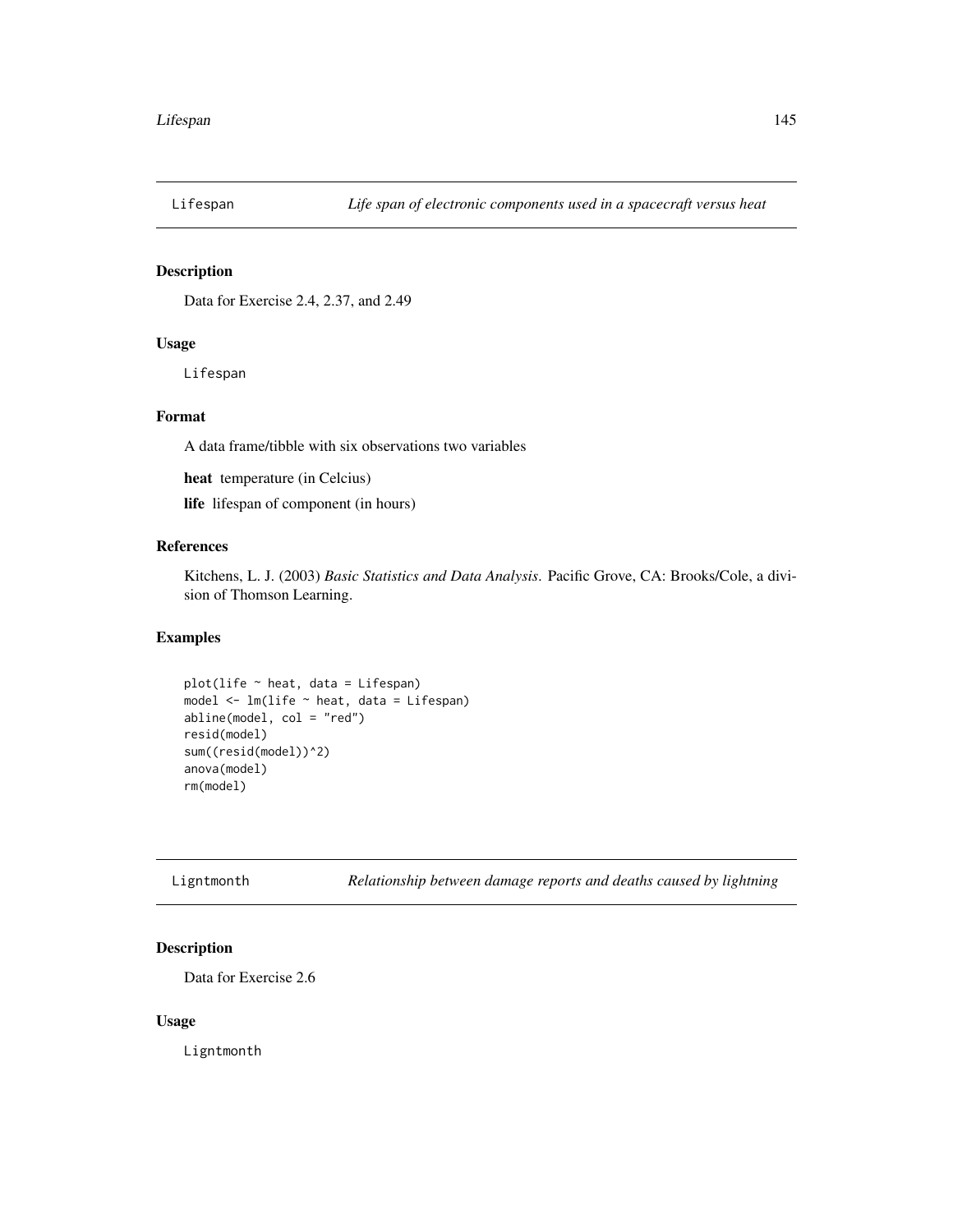## Format

A data frame/tibble with 12 observations on four variables

month a factor with levels 1/01/2000, 10/01/2000, 11/01/2000, 12/01/2000, 2/01/2000, 3/01/2000, 4/01/2000, 5/01/2000, 6/01/2000, 7/01/2000, 8/01/2000, and 9/01/2000

deaths number of deaths due to lightning strikes

injuries number of injuries due to lightning strikes

damage damage due to lightning strikes (in dollars)

#### Source

*Lighting Fatalities, Injuries and Damage Reports in the United States*, 1959-1994, NOAA Technical Memorandum NWS SR-193, Dept. of Commerce.

#### References

Kitchens, L. J. (2003) *Basic Statistics and Data Analysis*. Pacific Grove, CA: Brooks/Cole, a division of Thomson Learning.

#### Examples

```
plot(deaths ~ damage, data = Lightmonth)model = lm(deaths ~ damage, data = Ligntmonth)abline(model, col = "red")
rm(model)
```
Lodge *Measured traffic at three prospective locations for a motor lodge*

#### Description

Data for Exercise 10.33

#### Usage

Lodge

#### Format

A data frame/tibble with 45 observations on six variables

traffic a numeric vector indicating the amount of vehicles that passed a site in 1 hour

site a numeric vector with values 1, 2, and 3

ranks ranks for variable traffic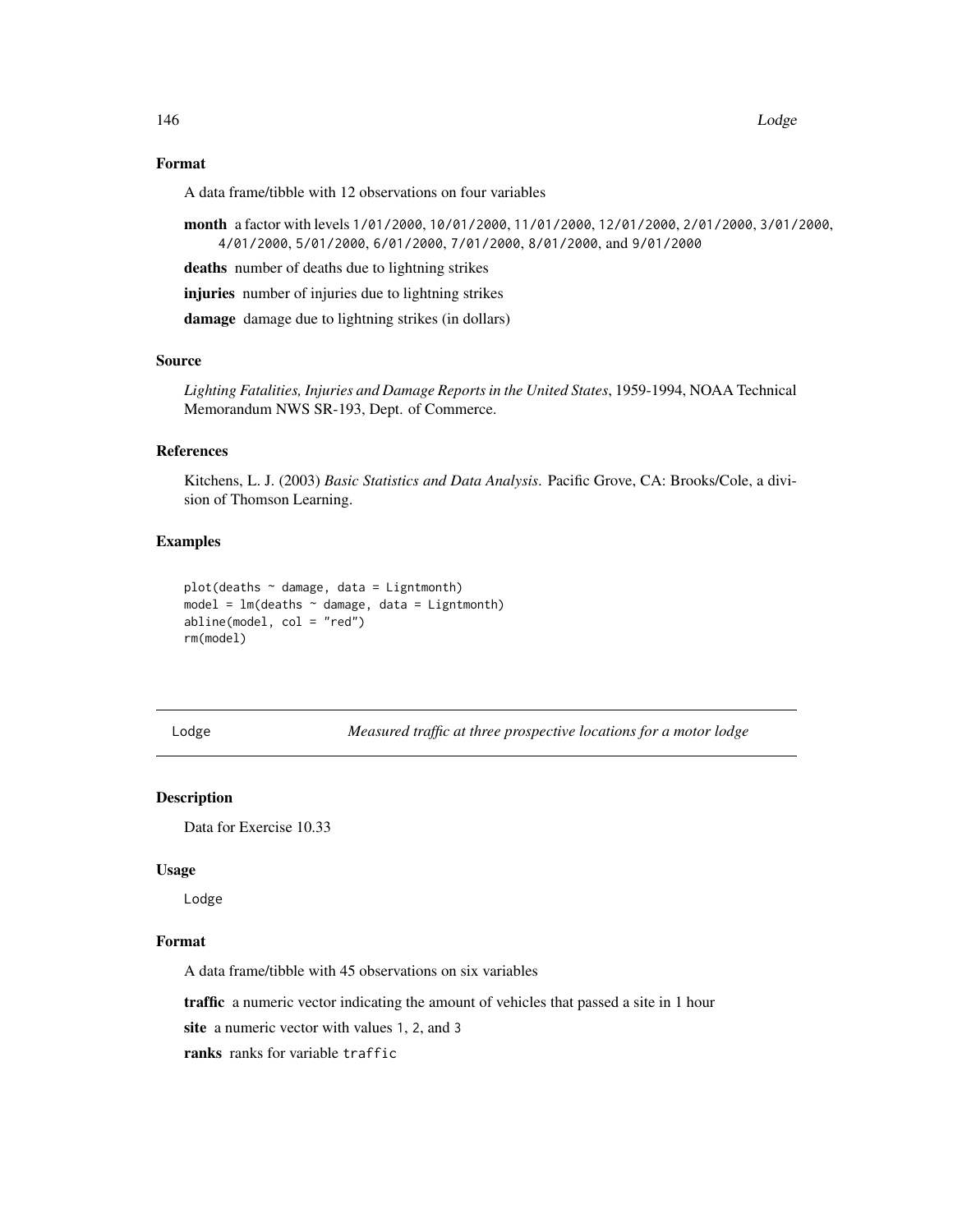#### Longtail 147

## References

Kitchens, L. J. (2003) *Basic Statistics and Data Analysis*. Pacific Grove, CA: Brooks/Cole, a division of Thomson Learning.

#### Examples

boxplot(traffic  $\sim$  site, data = Lodge, col = cm.colors(3))  $anova(Im(traffic ~ factor(site), data = Lodge))$ 

Longtail *Long-tailed distributions to illustrate Kruskal Wallis test*

## Description

Data for Exercise 10.45

#### Usage

Longtail

# Format

A data frame/tibble with 60 observations on three variables

score a numeric vector

group a numeric vector with values 1, 2, and 3

ranks ranks for variable score

#### References

Kitchens, L. J. (2003) *Basic Statistics and Data Analysis*. Pacific Grove, CA: Brooks/Cole, a division of Thomson Learning.

```
boxplot(score ~ group, data = Longtail, col = heat.colors(3))kruskal.test(score ~ factor(group), data = Longtail)
anova(Im(score ~ factor(group), data = Longtail))
```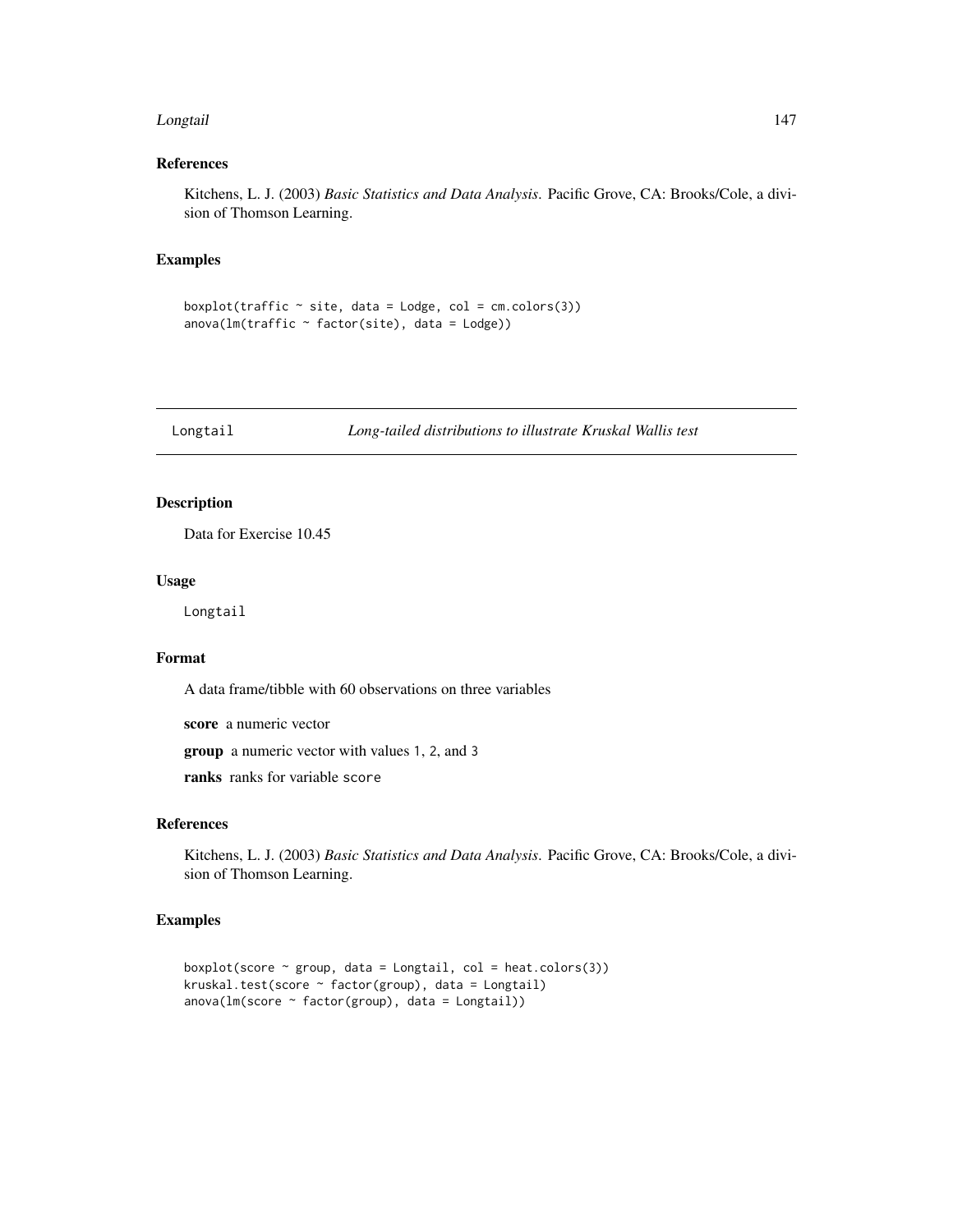Data for Example 7.18

## Usage

Lowabil

## Format

A data frame/tibble with 12 observations on three variables

pair a numeric indicator of pair

experiment score of the child with the experimental method

control score of the child with the standard method

# References

Kitchens, L. J. (2003) *Basic Statistics and Data Analysis*. Pacific Grove, CA: Brooks/Cole, a division of Thomson Learning.

## Examples

```
diff = Lowabil$experiment - Lowabil$control
qqnorm(diff)
qqline(diff)
shapiro.test(diff)
t.test(Lowabil$experiment, Lowabil$control, paired = TRUE)
# OR
t.test(diff)
rm(diff)
```
Magnesiu *Magnesium concentration and distances between samples*

# Description

Data for Exercise 9.9

#### Usage

Magnesiu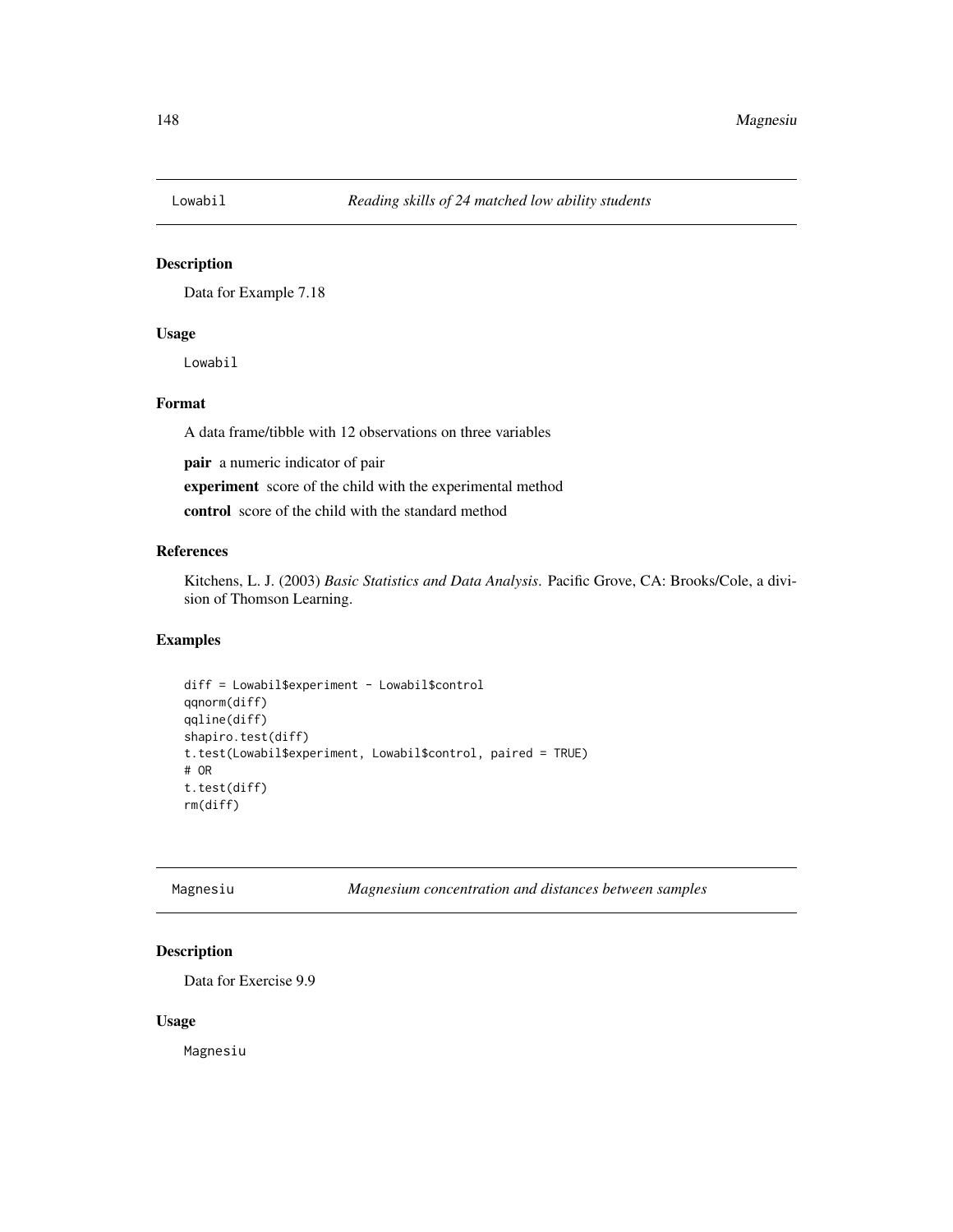#### Malpract 2008 and 2008 and 2008 and 2008 and 2008 and 2008 and 2008 and 2008 and 2008 and 2008 and 2008 and 20

## Format

A data frame/tibble with 20 observations on two variables

distance distance between samples

magnesium concentration of magnesium

## Source

Davis, J. (1986), *Statistics and Data Analysis in Geology*, 2d. Ed., John Wiley and Sons, New York, p. 146.

## References

Kitchens, L. J. (2003) *Basic Statistics and Data Analysis*. Pacific Grove, CA: Brooks/Cole, a division of Thomson Learning.

#### Examples

```
plot(magnesium ~ distance, data = Magnesiu)
model = lm(magnesium ~ distance, data = Magnesiu)abline(model, col = "red")
summary(model)
rm(model)
```
#### Malpract *Amounts awarded in 17 malpractice cases*

#### Description

Data for Exercise 5.73

#### Usage

Malpract

## Format

A data frame/tibble with 17 observations on one variable

award malpractice reward (in \$1000)

#### References

Kitchens, L. J. (2003) *Basic Statistics and Data Analysis*. Pacific Grove, CA: Brooks/Cole, a division of Thomson Learning.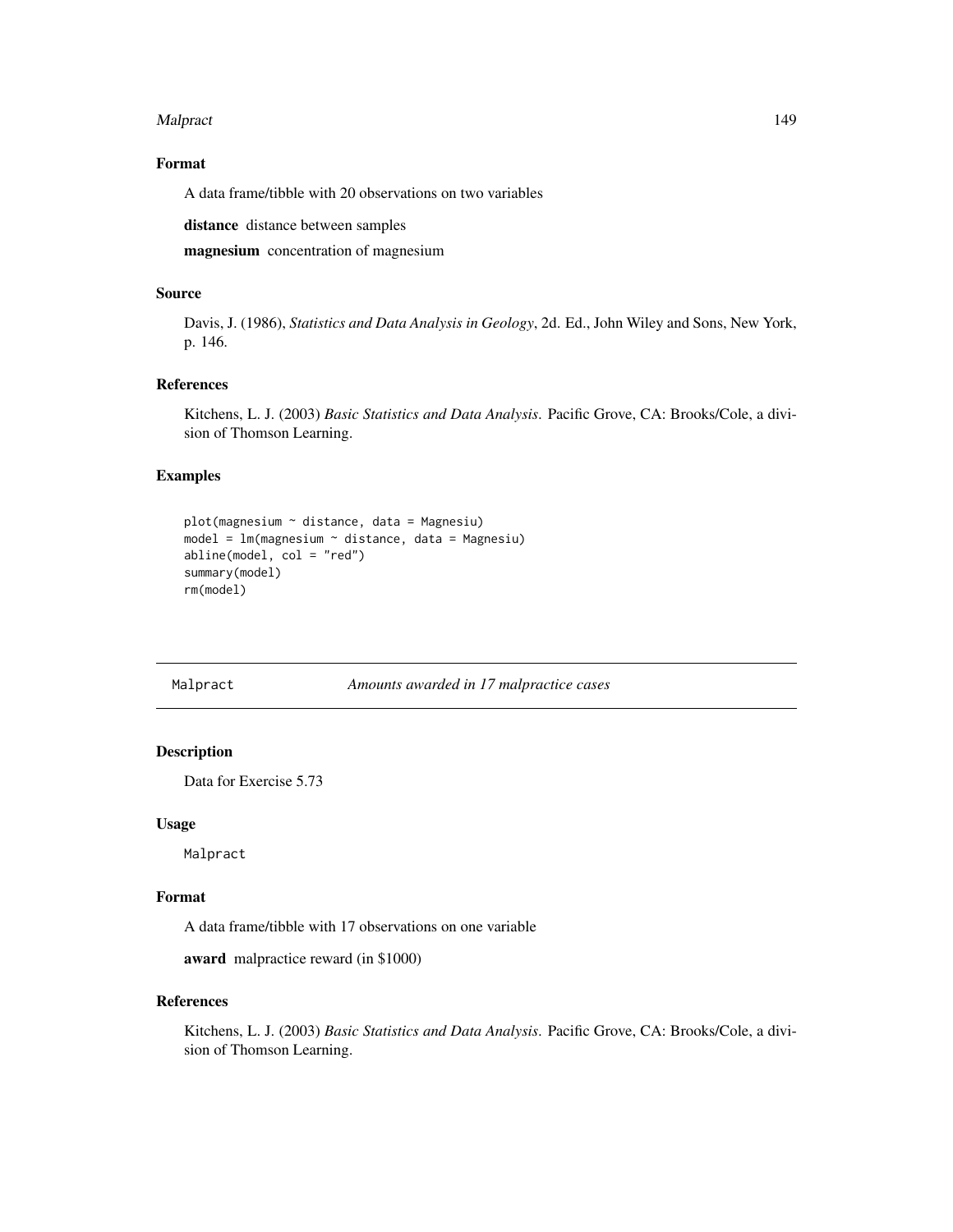## Examples

SIGN.test(Malpract\$award, conf.level = 0.90)

| Manager | Advertised salaries offered general managers of major corporations |
|---------|--------------------------------------------------------------------|
|         | <i>in 1995</i>                                                     |

# Description

Data for Exercise 5.81

#### Usage

Manager

# Format

A data frame/tibble with 26 observations on one variable

salary random sample of advertised annual salaries of top executives (in dollars)

## References

Kitchens, L. J. (2003) *Basic Statistics and Data Analysis*. Pacific Grove, CA: Brooks/Cole, a division of Thomson Learning.

## Examples

```
stem(Manager$salary)
SIGN.test(Manager$salary)
```
Marked *Percent of marked cars in 65 police departments in Florida*

## Description

Data for Exercise 6.100

#### Usage

Marked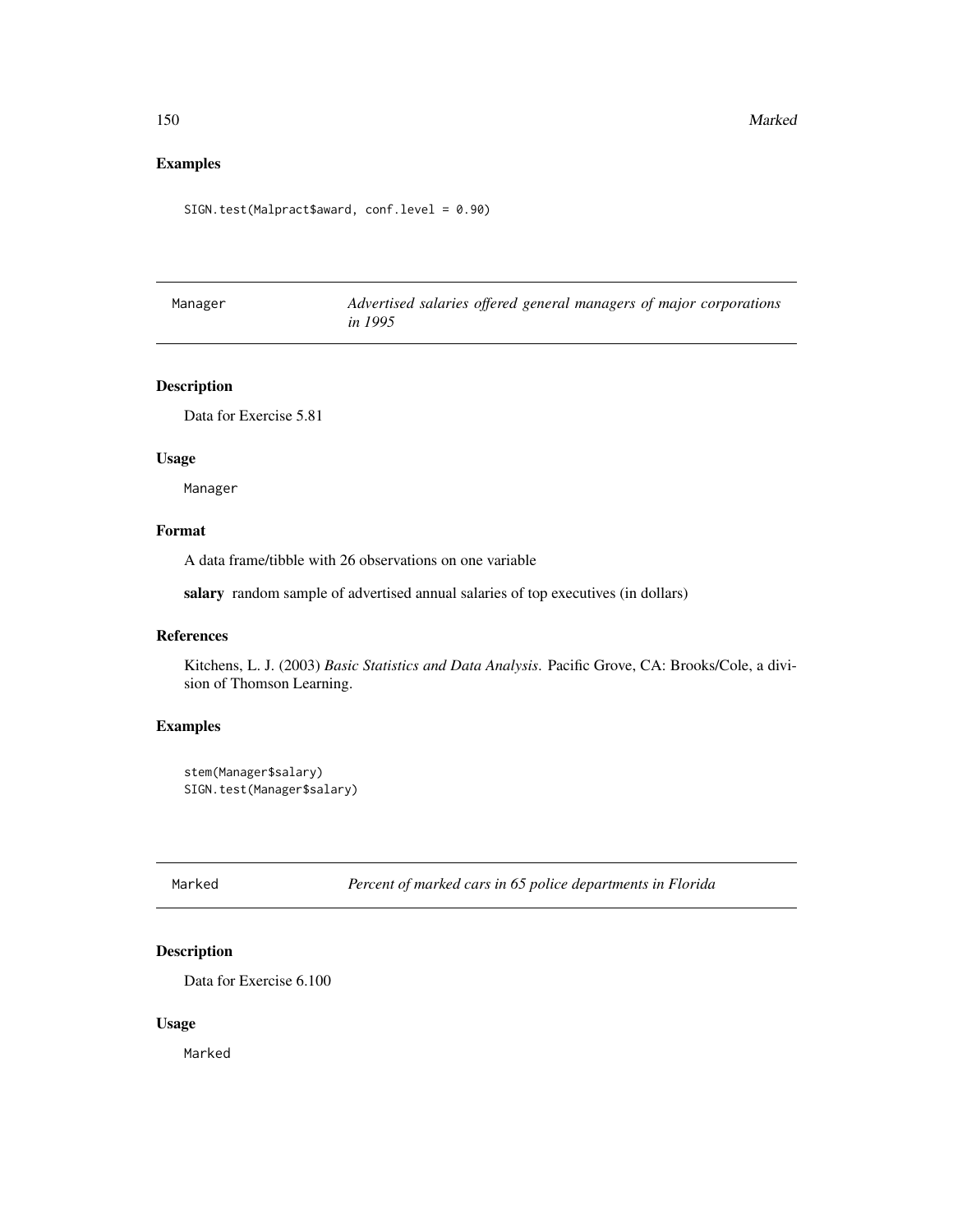#### Math 151

# Format

A data frame/tibble with 65 observations on one variable

percent percentage of marked cars in 65 Florida police departments

## Source

*Law Enforcement Management and Administrative Statistics, 1993*, Bureau of Justice Statistics, NCJ-148825, September 1995, p. 147-148.

#### References

Kitchens, L. J. (2003) *Basic Statistics and Data Analysis*. Pacific Grove, CA: Brooks/Cole, a division of Thomson Learning.

# Examples

```
EDA(Marked$percent)
SIGN.test(Marked$percent, md = 60, alternative = "greater")
t.test(Marked$percent, mu = 60, alternative = "greater")
```
Math *Standardized math test scores for 30 students*

# Description

Data for Exercise 1.69

#### Usage

Math

#### Format

A data frame/tibble with 30 observations on one variable

score scores on a standardized test for 30 tenth graders

## References

Kitchens, L. J. (2003) *Basic Statistics and Data Analysis*. Pacific Grove, CA: Brooks/Cole, a division of Thomson Learning.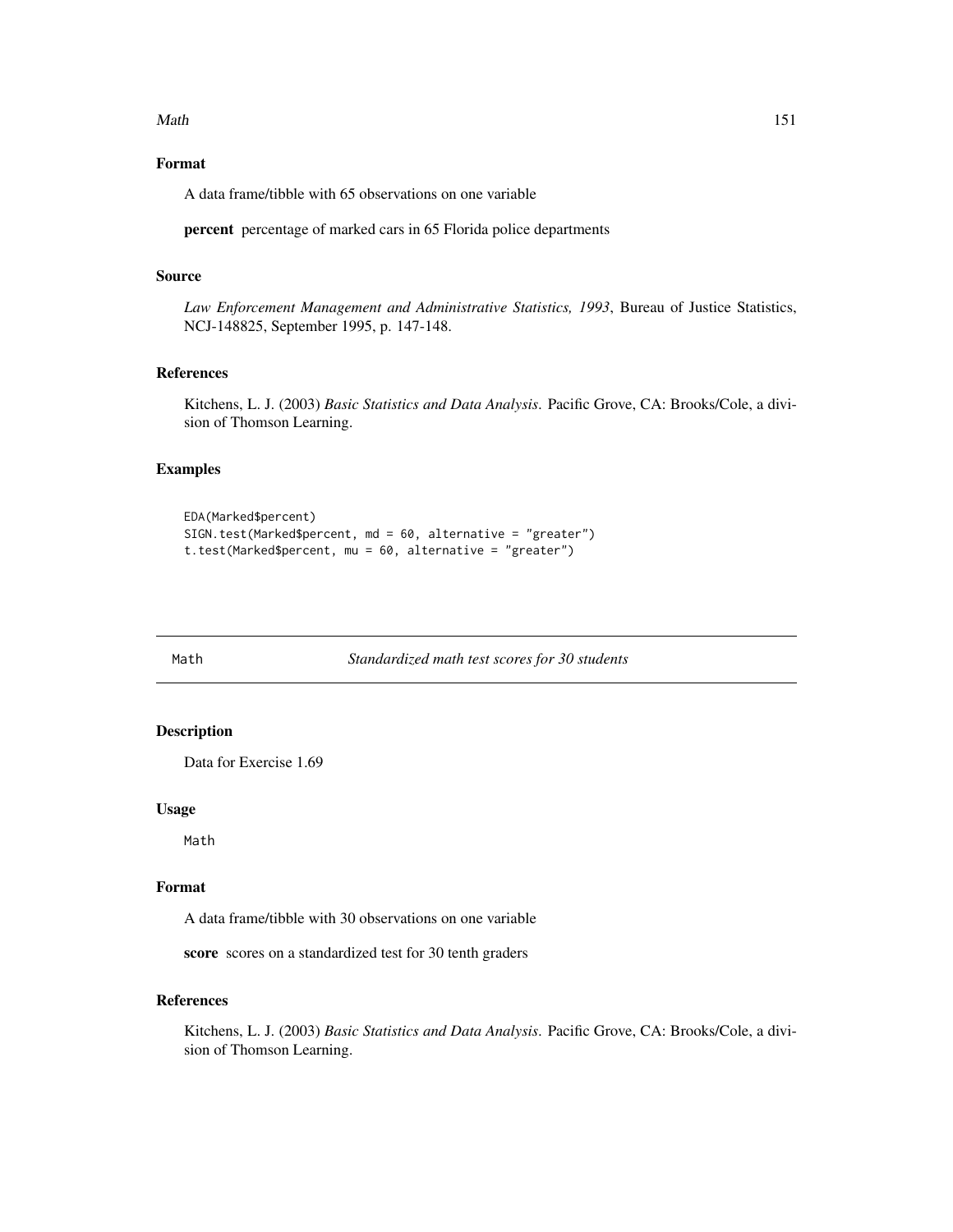# Examples

```
stem(Math$score)
hist(Math$score, main = "Math Scores", xlab = "score", freq = FALSE)
lines(density(Math$score), col = "red")
CharlieZ <- (62 - mean(Math$score))/sd(Math$score)
CharlieZ
scale(Math$score)[which(Math$score == 62)]
```

| Mathcomp | Standardized math competency for a group of entering freshmen at a |
|----------|--------------------------------------------------------------------|
|          | small community college                                            |

## Description

Data for Exercise 5.26

# Usage

Mathcomp

## Format

A data frame/tibble with 31 observations one variable

score scores of 31 entering freshmen at a community college on a national standardized test

## References

Kitchens, L. J. (2003) *Basic Statistics and Data Analysis*. Pacific Grove, CA: Brooks/Cole, a division of Thomson Learning.

```
stem(Mathcomp$score)
EDA(Mathcomp$score)
```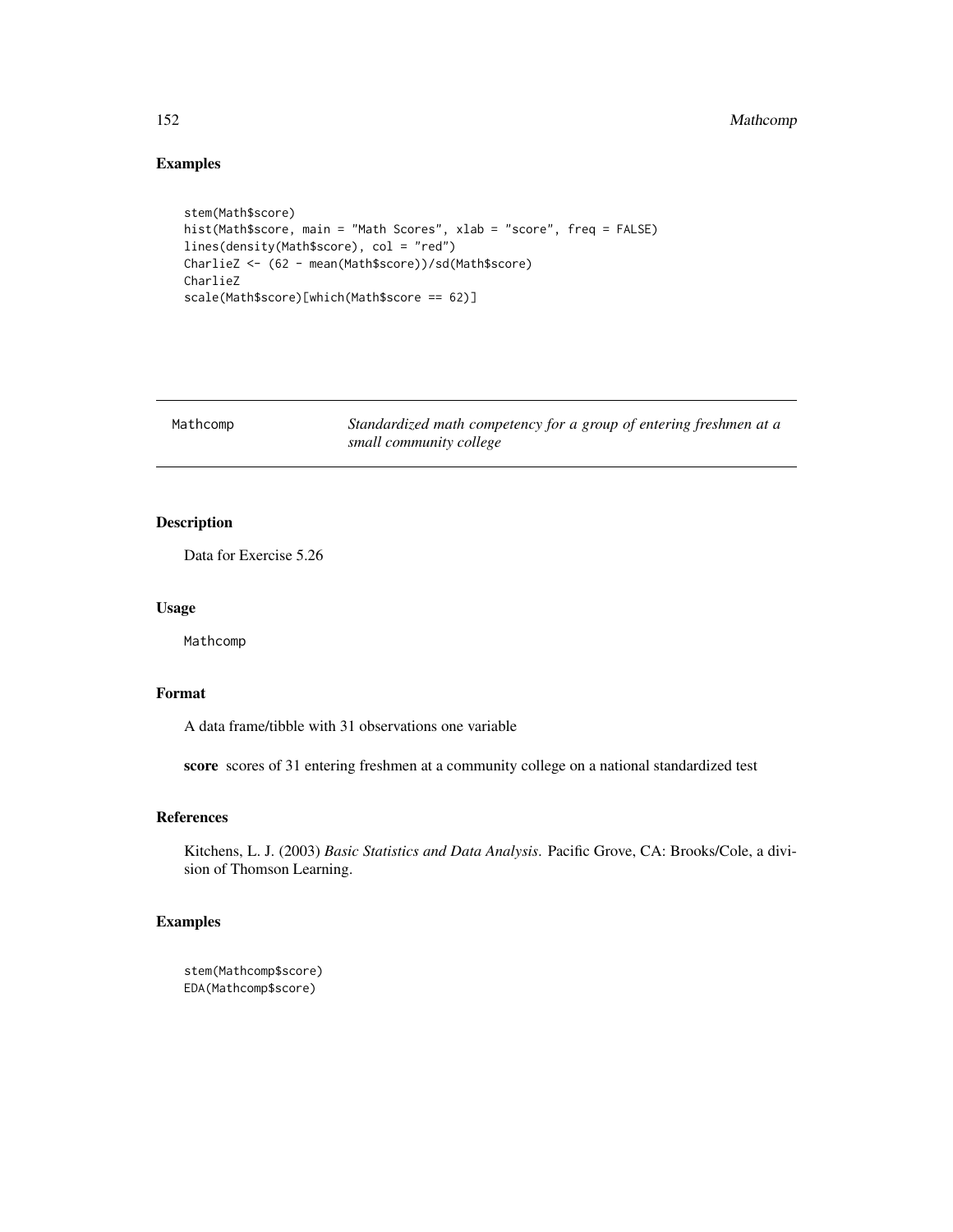Data for Exercise 9.24, Example 9.1, and Example 9.6

#### Usage

Mathpro

## Format

A data frame/tibble with 51 observations on four variables

state a factor with levels Conn, D.C., Del, Ga, Hawaii, Ind, Maine, Mass, Md, N.C., N.H., N.J., N.Y., Ore, Pa, R.I., S.C., Va, and Vt

sat\_math SAT math scores for high school seniors

profic math proficiency scores for eigth graders

group a numeric vector

#### Source

National Assessment of Educational Progress and The College Board.

# References

Kitchens, L. J. (2003) *Basic Statistics and Data Analysis*. Pacific Grove, CA: Brooks/Cole, a division of Thomson Learning.

```
model <- lm(sat_math ~ profic, data = Mathpro)
plot(sat_math ~ profic, data = Mathpro, ylab = "SAT", xlab = "proficiency")
abline(model, col = "red")
summary(model)
rm(model)
```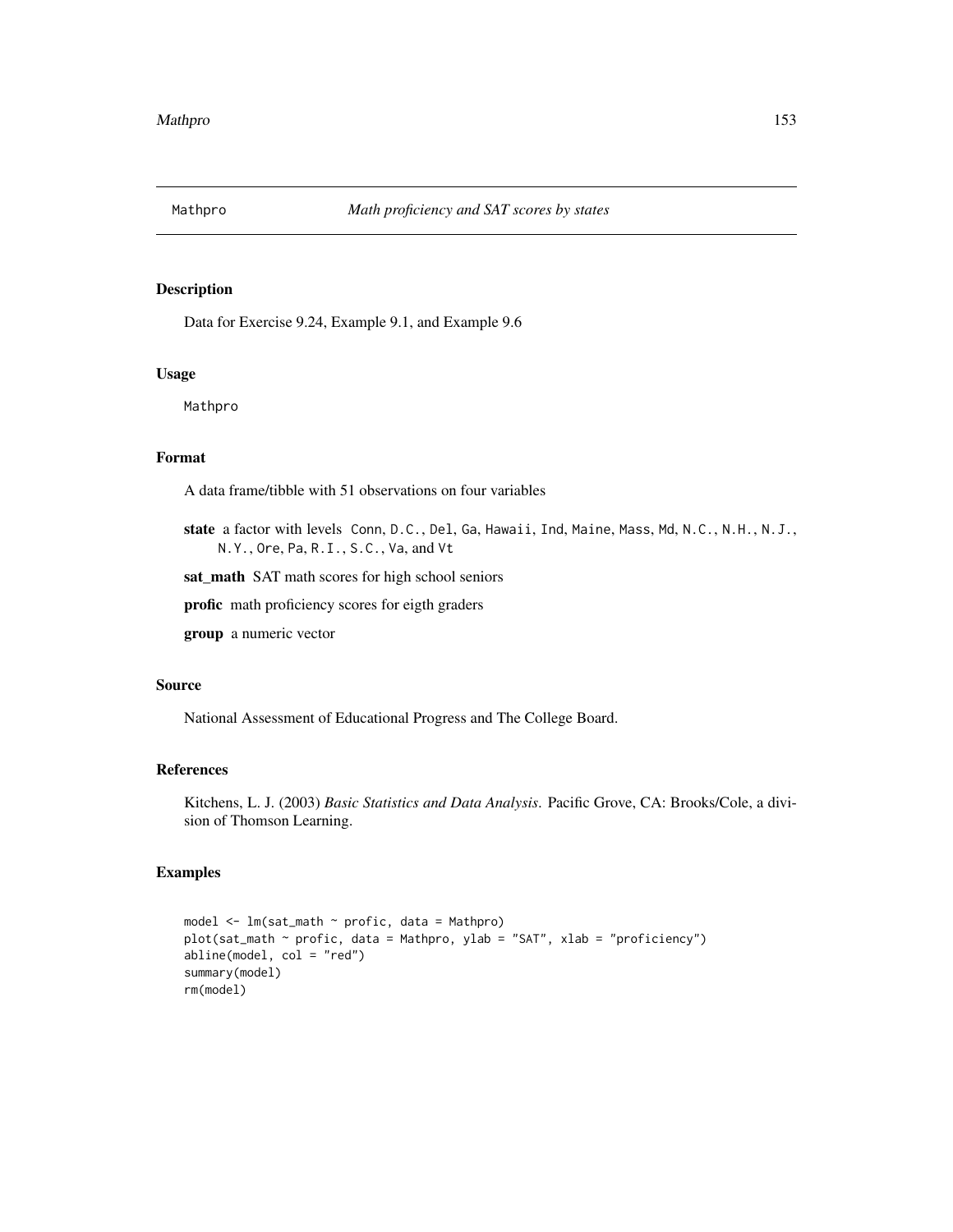Data for Exercise 10.13

# Usage

Maze

# Format

A data frame/tibble with 32 observations on two variables

score error scores for animals running through a maze under different conditions

condition a factor with levels CondA, CondB, CondC, and CondD

## References

Kitchens, L. J. (2003) *Basic Statistics and Data Analysis*. Pacific Grove, CA: Brooks/Cole, a division of Thomson Learning.

#### Examples

boxplot(score  $\sim$  condition, data = Maze, col = rainbow(4))  $anova(Im(score ~ condition, data = Maxe))$ 

Median *Illustrates test of equality of medians with the Kruskal Wallis test*

#### Description

Data for Exercise 10.52

#### Usage

Median

## Format

A data frame/tibble with 45 observations on two variables

sample a vector with values Sample1, Sample 2, and Sample 3

value a numeric vector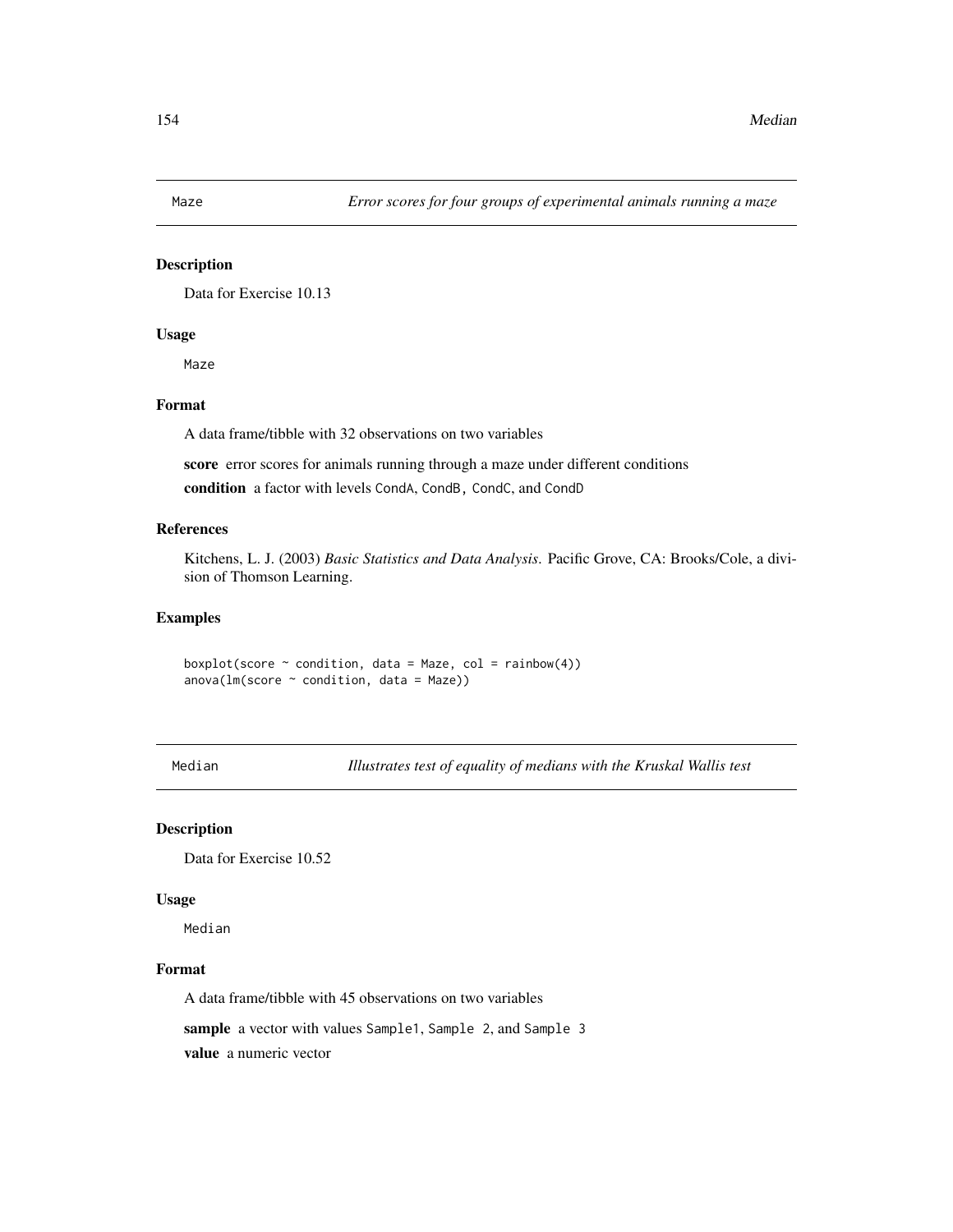#### Mental 155

## References

Kitchens, L. J. (2003) *Basic Statistics and Data Analysis*. Pacific Grove, CA: Brooks/Cole, a division of Thomson Learning.

## Examples

```
boxplot(value \sim sample, data = Median, col = rainbow(3))
anova(Im(value \sim sample, data = Median))kruskal.test(value ~ factor(sample), data = Median)
```
# Mental *Median mental ages of 16 girls*

## Description

Data for Exercise 6.52

## Usage

Mental

# Format

A data frame/tibble with 16 observations on one variable

age mental age of 16 girls

## References

Kitchens, L. J. (2003) *Basic Statistics and Data Analysis*. Pacific Grove, CA: Brooks/Cole, a division of Thomson Learning.

# Examples

SIGN.test(Mental\$age, md = 100)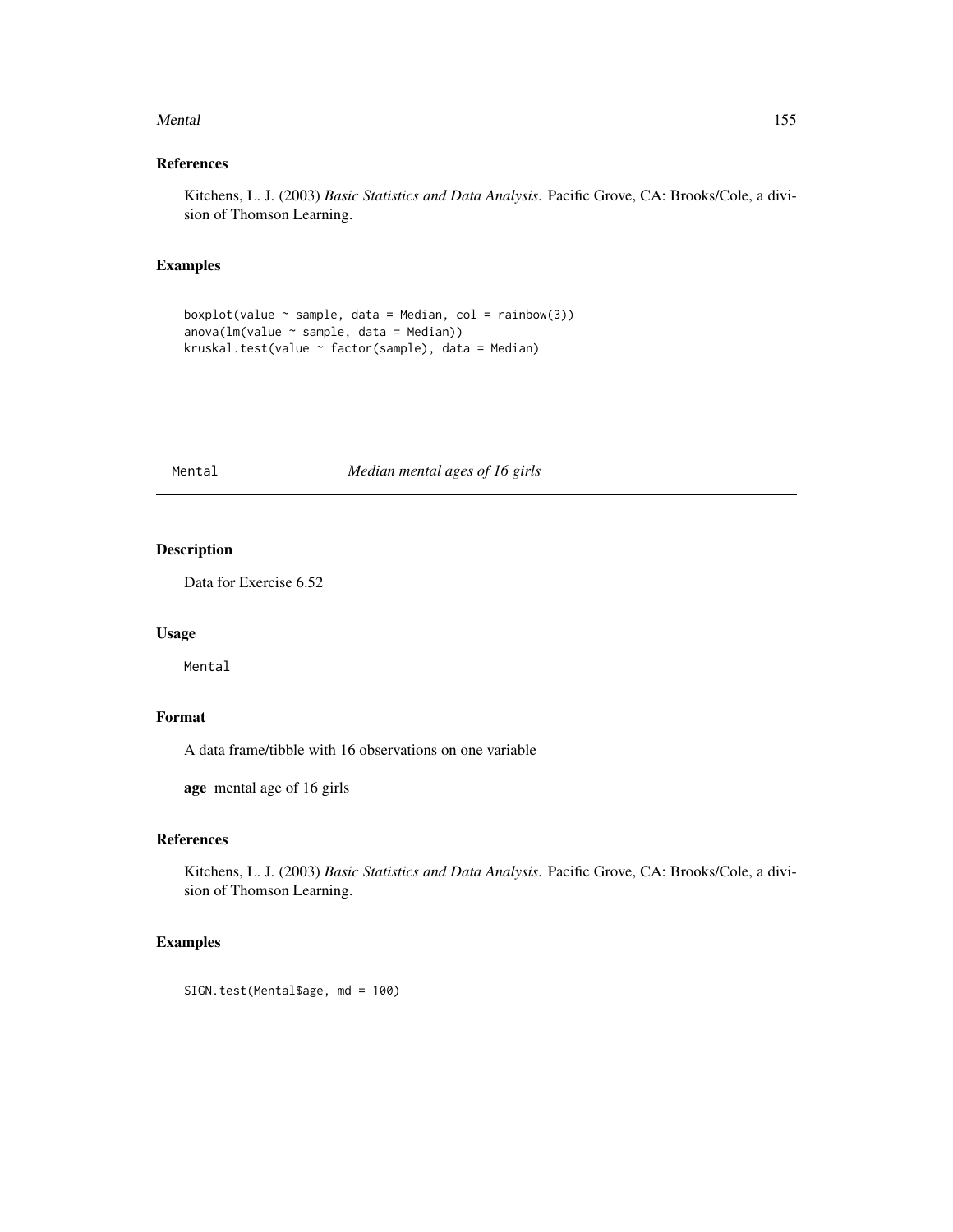Data for Example 1.9

#### Usage

Mercury

## Format

A data frame/tibble with 25 observations on one variable

mercury a numeric vector measuring mercury (in parts per million)

## References

Kitchens, L. J. (2003) *Basic Statistics and Data Analysis*. Pacific Grove, CA: Brooks/Cole, a division of Thomson Learning.

#### Examples

stem(Mercury\$mercury)

Metrent *Monthly rental costs in metro areas with 1 million or more persons*

## Description

Data for Exercise 5.117

#### Usage

Metrent

#### Format

A data frame/tibble with 46 observations on one variable

rent monthly rent in dollars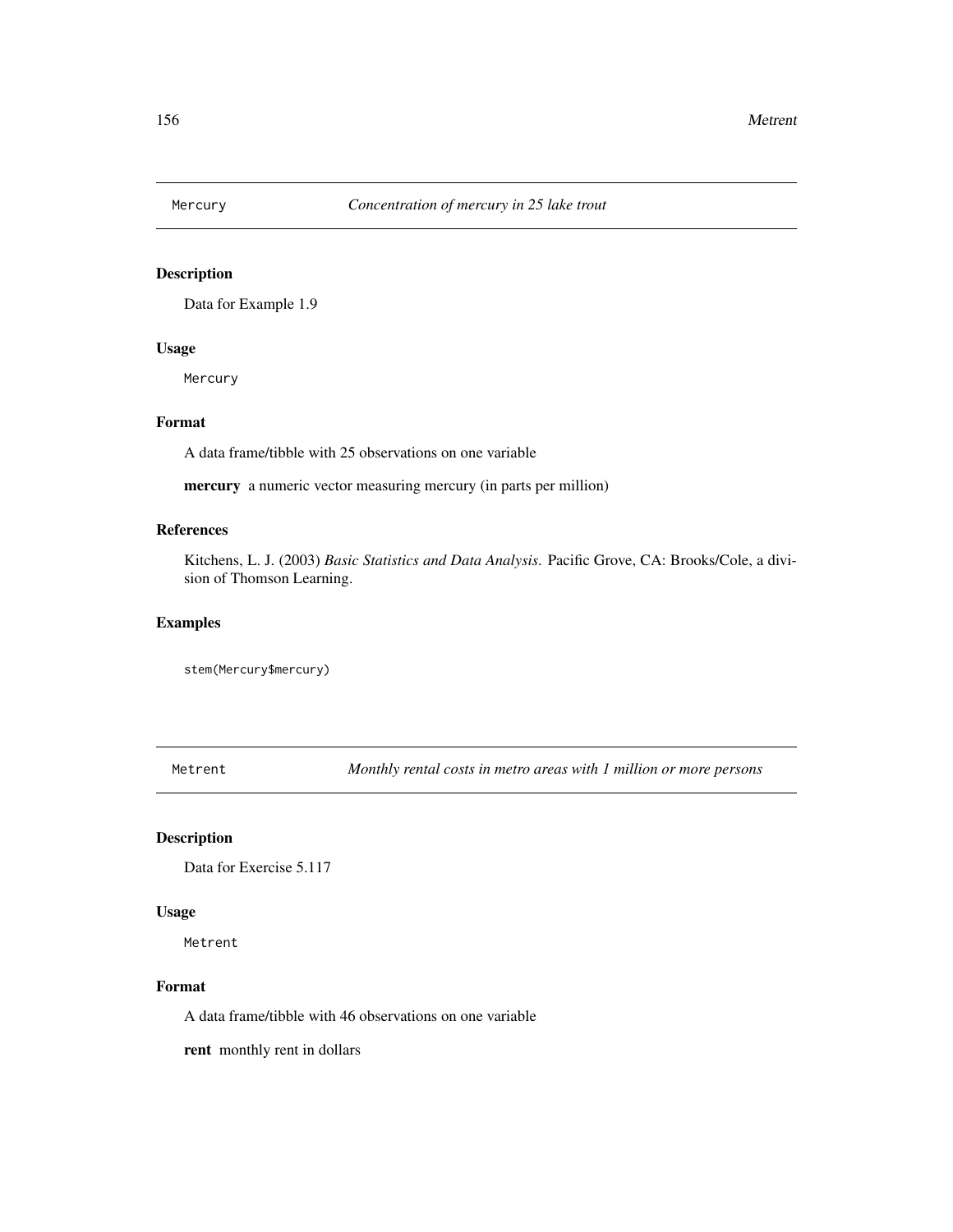#### Miller 2008 and 2009 and 2009 and 2009 and 2009 and 2009 and 2009 and 2009 and 2009 and 2009 and 2009 and 2009

## Source

U.S. Bureau of the Census, *Housing in the Metropolitan Areas, Statistical Brief* SB/94/19, September 1994.

## References

Kitchens, L. J. (2003) *Basic Statistics and Data Analysis*. Pacific Grove, CA: Brooks/Cole, a division of Thomson Learning.

## Examples

```
boxplot(Metrent$rent, col = "magenta")
t.test(Metrent$rent, conf.level = 0.99)$conf
```

| Miller | Miller personality test scores for a group of college students applying |
|--------|-------------------------------------------------------------------------|
|        | for graduate school                                                     |

## Description

Data for Example 5.7

#### Usage

Miller

#### Format

A data frame/tibble with 25 observations on one variable

miller scores on the Miller Personality test

## References

Kitchens, L. J. (2003) *Basic Statistics and Data Analysis*. Pacific Grove, CA: Brooks/Cole, a division of Thomson Learning.

```
stem(Miller$miller)
fivenum(Miller$miller)
boxplot(Miller$miller)
qqnorm(Miller$miller,col = "blue")
qqline(Miller$miller, col = "red")
```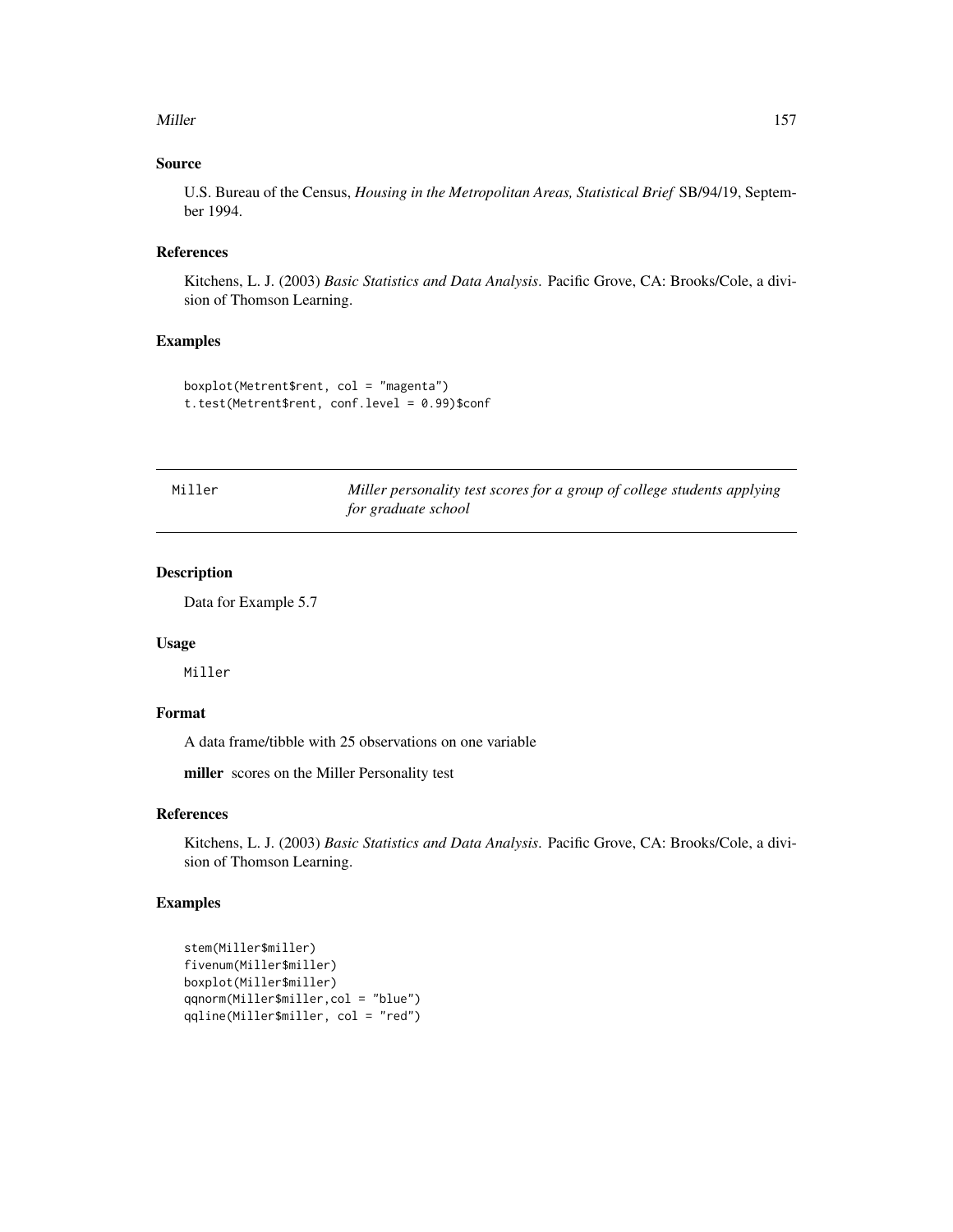Data for Exercise 1.41

# Usage

Miller1

# Format

A data frame/tibble with 20 observations on one variable

miller scores on the Miller personality test

#### References

Kitchens, L. J. (2003) *Basic Statistics and Data Analysis*. Pacific Grove, CA: Brooks/Cole, a division of Thomson Learning.

#### Examples

stem(Miller1\$miller) stem(Miller1\$miller, scale = 2)

| Moisture | Moisture content and depth of core sample for marine muds in eastern |
|----------|----------------------------------------------------------------------|
|          | Louisiana                                                            |

#### Description

Data for Exercise 9.32

## Usage

Moisture

# Format

A data frame/tibble with 16 observations on four variables

depth a numeric vector moisture g of water per 100 g of dried sediment

lnmoist a numeric vector

depthsq a numeric vector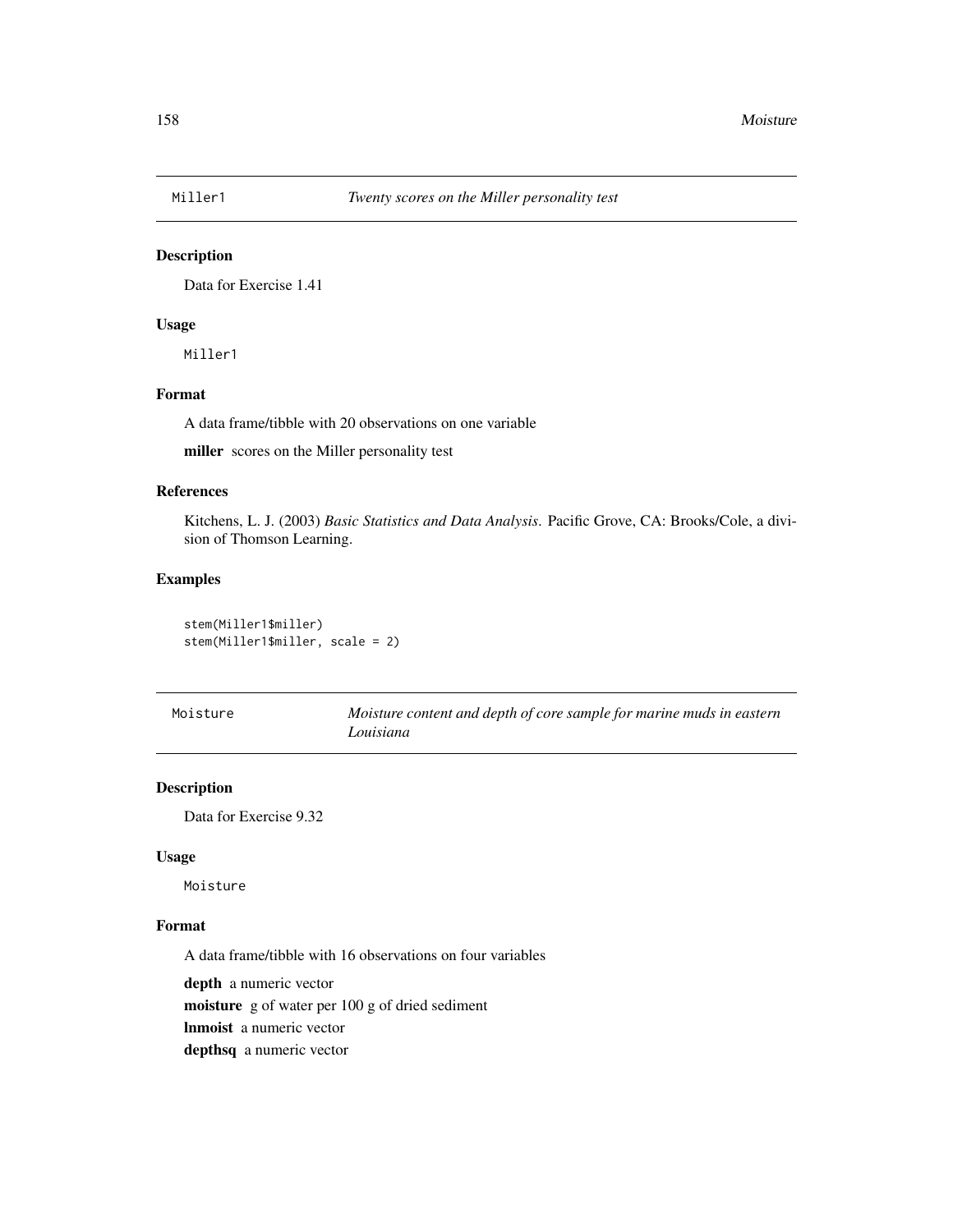#### Monoxide 2012 159 and 2012 159 and 2012 159 and 2012 159 and 2012 159 and 2012 159 and 2012 159 and 2013 159 and 2013 159 and 2013 159 and 2013 159 and 2013 159 and 2013 159 and 2013 159 and 2013 159 and 2013 159 and 2013

## Source

Davis, J. C. (1986), *Statistics and Data Analysis in Geology*, 2d. ed., John Wiley and Sons, New York, pp. 177, 185.

#### References

Kitchens, L. J. (2003) *Basic Statistics and Data Analysis*. Pacific Grove, CA: Brooks/Cole, a division of Thomson Learning.

#### Examples

```
plot(moisture ~ depth, data = Moisture)
model <- lm(moisture ~ depth, data = Moisture)
abline(model, col = "red")
plot(resid(model) ~ depth, data = Moisture)
rm(model)
```

| Monoxide | Carbon monoxide emitted by smoke stacks of a manufacturer and a |  |
|----------|-----------------------------------------------------------------|--|
|          | competitor                                                      |  |

#### Description

Data for Exercise 7.45

#### Usage

Monoxide

#### Format

A data frame/tibble with ten observations on two variables

company a vector with values manufacturer and competitor

emission carbon monoxide emitted

## References

Kitchens, L. J. (2003) *Basic Statistics and Data Analysis*. Pacific Grove, CA: Brooks/Cole, a division of Thomson Learning.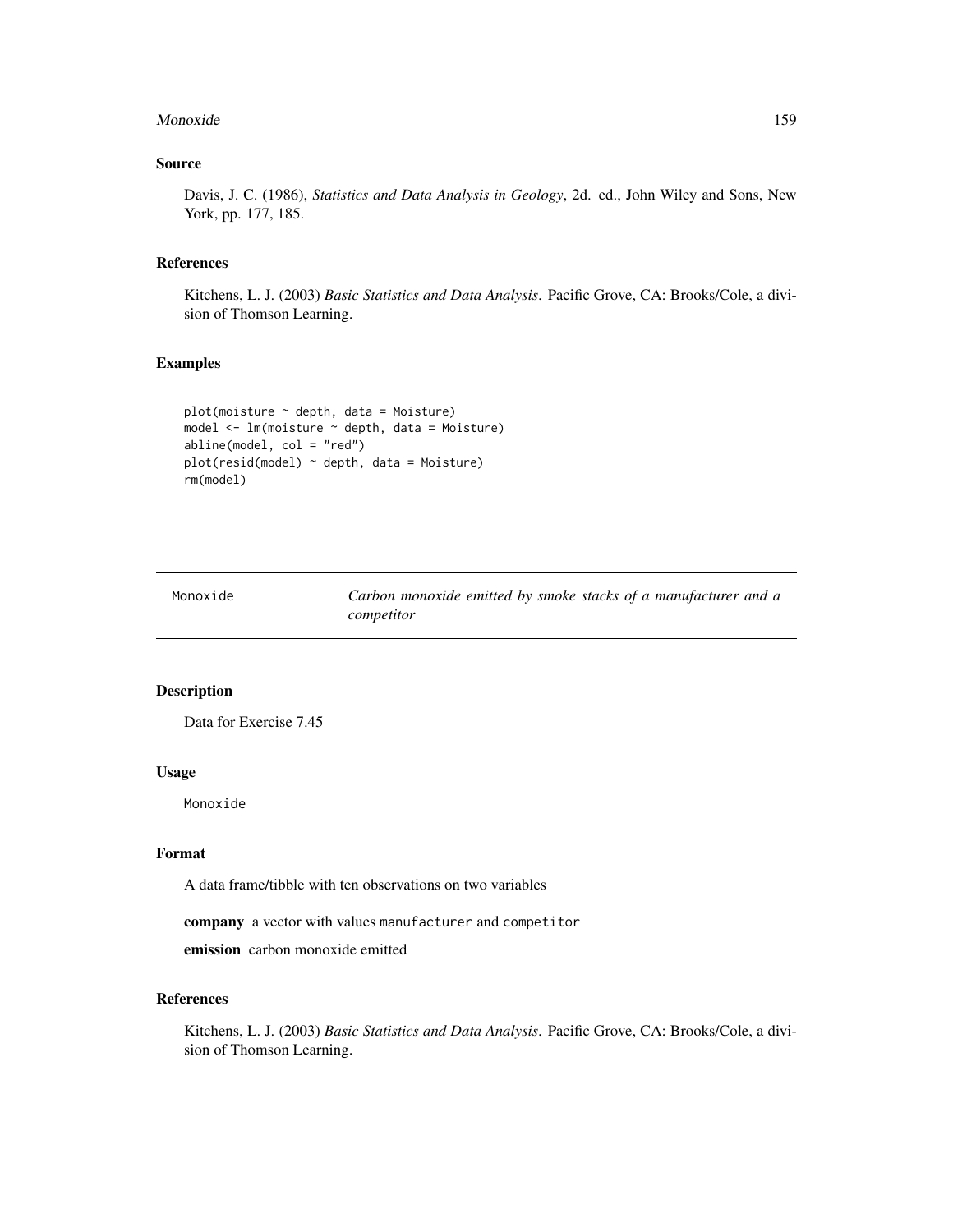#### Examples

```
boxplot(emission ~amp; company, data = Monoxide, col = topo.colors(2))t.test(emission \sim company, data = Monoxide)
wilcox.test(emission ~ company, data = Monoxide)
## Not run:
library(ggplot2)
ggplot2::ggplot(data = Monoxide, aes(x = company, y = emission)) +geom_boxplot() +
           theme_bw()
```
## End(Not run)

Movie *Moral attitude scale on 15 subjects before and after viewing a movie*

#### Description

Data for Exercise 7.53

## Usage

Movie

# Format

A data frame/tibble with 12 observations on three variables

before moral aptitude before viewing the movie

after moral aptitude after viewing the movie

differ a numeric vector

#### References

Kitchens, L. J. (2003) *Basic Statistics and Data Analysis*. Pacific Grove, CA: Brooks/Cole, a division of Thomson Learning.

```
qqnorm(Movie$differ)
qqline(Movie$differ)
shapiro.test(Movie$differ)
t.test(Movie$after, Movie$before, paired = TRUE, conf.level = 0.99)
wilcox.test(Movie$after, Movie$before, paired = TRUE)
```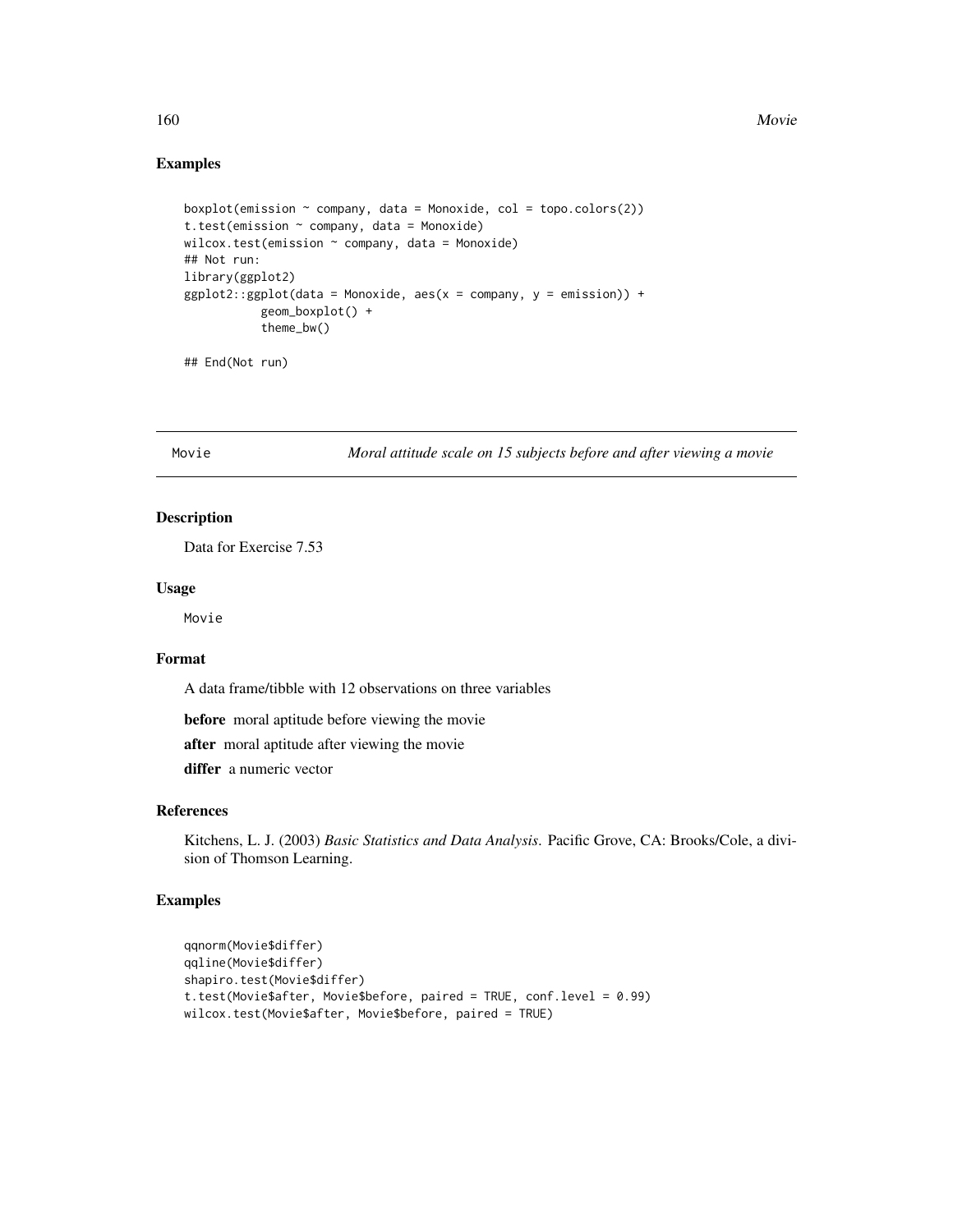Music *Improvement scores for identical twins taught music recognition by two techniques*

## Description

Data for Exercise 7.59

#### Usage

Music

#### Format

A data frame/tibble with 12 observations on three variables

method1 a numeric vector measuring the improvement scores on a music recognition test

method2 a numeric vector measuring the improvement scores on a music recognition test

differ method1 - method2

## References

Kitchens, L. J. (2003) *Basic Statistics and Data Analysis*. Pacific Grove, CA: Brooks/Cole, a division of Thomson Learning.

#### Examples

```
qqnorm(Music$differ)
qqline(Music$differ)
shapiro.test(Music$differ)
t.test(Music$method1, Music$method2, paired = TRUE)
# Or
t.test(Music$differ)
## Not run:
library(ggplot2)
ggplot2::ggplot(data = Music, aes(x = differ)) +geom_dotplot() +
           theme_bw()
```
## End(Not run)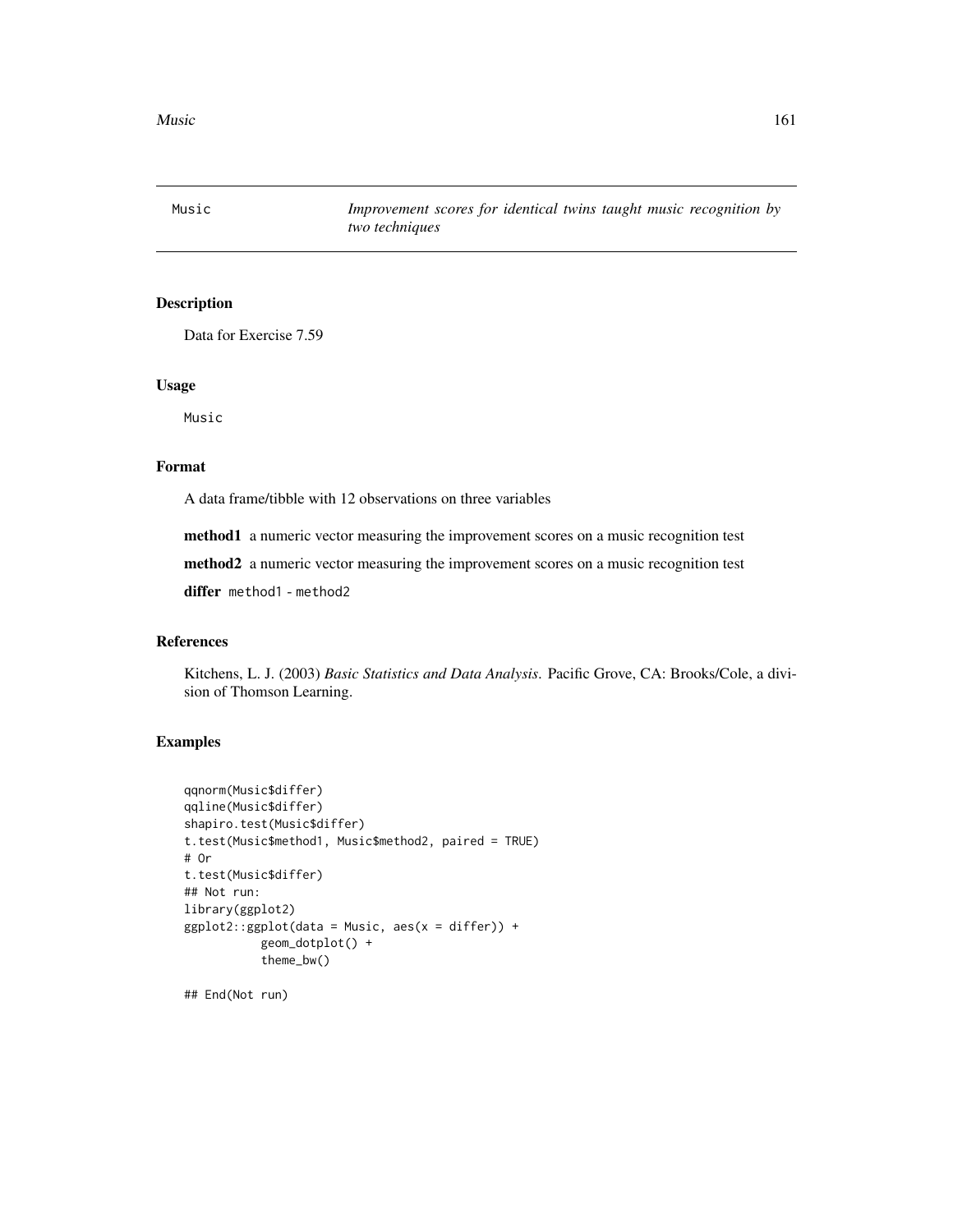Data for Exercises 2.28, 9.19, and Example 2.8

#### Usage

Name

## Format

A data frame/tibble with 42 observations on three variables

brand a factor with levels Band-Aid, Barbie, Birds Eye, Budweiser, Camel, Campbell, Carlsberg, Coca-Cola, Colgate, Del Monte, Fisher-Price, Gordon's, Green Giant, Guinness, Haagen-Dazs, Heineken, Heinz, Hennessy, Hermes, Hershey, Ivory, Jell-o, Johnnie Walker, Kellogg, Kleenex, Kraft, Louis Vuitton, Marlboro, Nescafe, Nestle, Nivea, Oil of Olay, Pampers, Pepsi-Cola, Planters, Quaker, Sara Lee, Schweppes, Smirnoff, Tampax, Winston, and Wrigley's

value value in billions of dollars

revenue revenue in billions of dollars

## Source

Financial World.

#### References

Kitchens, L. J. (2003) *Basic Statistics and Data Analysis*. Pacific Grove, CA: Brooks/Cole, a division of Thomson Learning.

```
plot(value ~ revenue, data = Name)model \leq 1m(value \leq revenue, data = Name)
abline(model, col = "red")
cor(Name$value, Name$revenue)
summary(model)
rm(model)
```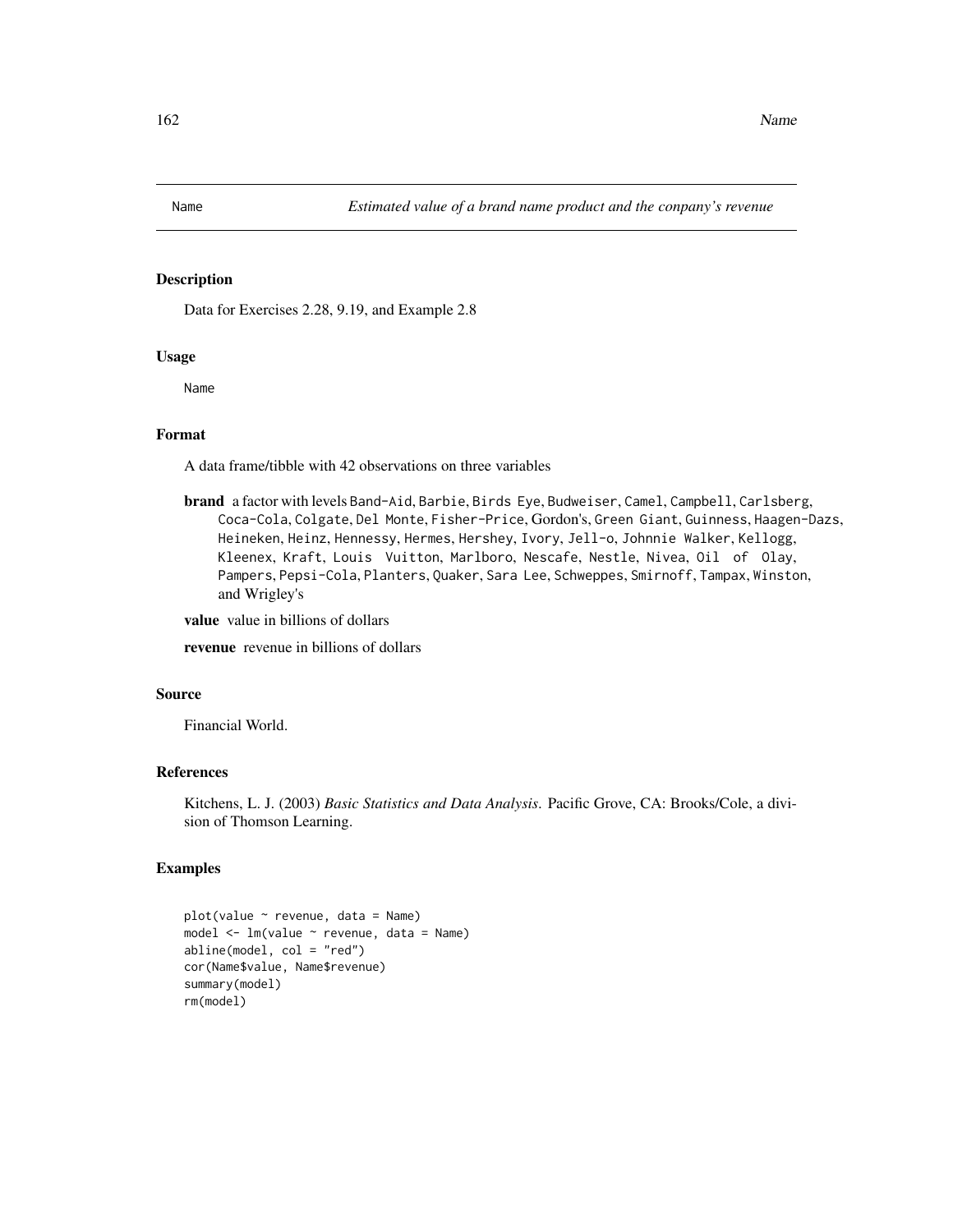Data for Exercise 10.53

## Usage

Nascar

## Format

A data frame/tibble with 36 observations on six variables

time duration of pit stop (in seconds)

team a numeric vector representing team 1, 2, or 3

ranks a numeric vector ranking each pit stop in order of speed

## References

Kitchens, L. J. (2003) *Basic Statistics and Data Analysis*. Pacific Grove, CA: Brooks/Cole, a division of Thomson Learning.

#### Examples

```
boxplot(time \sim team, data = Nascar, col = rainbow(3))
model <- lm(time ~ factor(team), data = Nascar)
summary(model)
anova(model)
rm(model)
```
Reaction effects of 4 drugs on 25 subjects with a nervous disorder

## Description

Data for Example 10.3

#### Usage

Nervous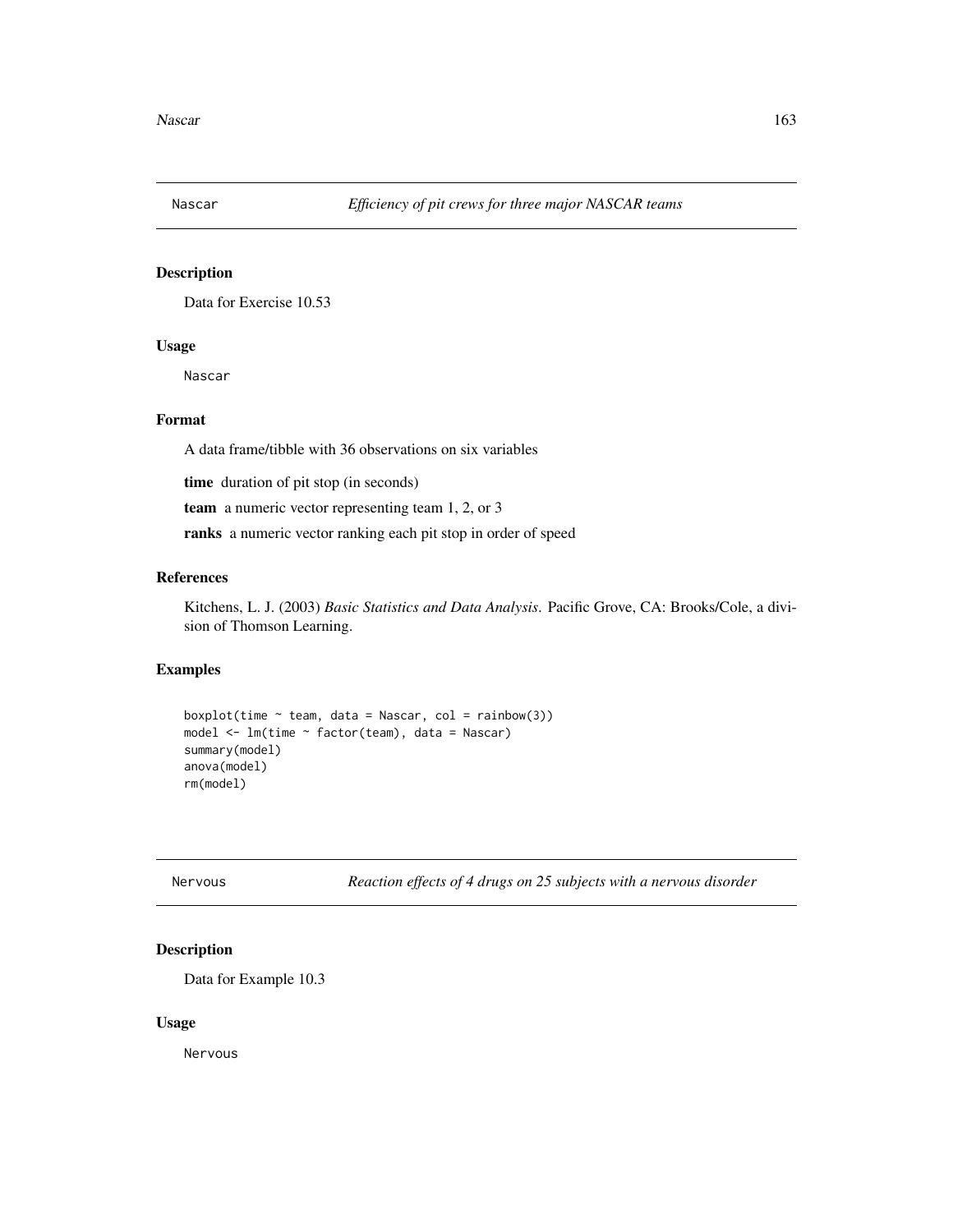164 Newsstand

## Format

A data frame/tibble with 25 observations on two variables

react a numeric vector representing reaction time

drug a numeric vector indicating each of the 4 drugs

#### References

Kitchens, L. J. (2003) *Basic Statistics and Data Analysis*. Pacific Grove, CA: Brooks/Cole, a division of Thomson Learning.

## Examples

```
boxplot(react \sim drug, data = Nervous, col = rainbow(4))
model <- aov(react ~ factor(drug), data = Nervous)
summary(model)
TukeyHSD(model)
plot(TukeyHSD(model), las = 1)
```
Newsstand *Daily profits for 20 newsstands*

## Description

Data for Exercise 1.43

## Usage

Newsstand

## Format

A data frame/tibble with 20 observations on one variable

profit profit of each newsstand (in dollars)

#### References

Kitchens, L. J. (2003) *Basic Statistics and Data Analysis*. Pacific Grove, CA: Brooks/Cole, a division of Thomson Learning.

```
stem(Newsstand$profit)
stem(Newsstand$profit, scale = 3)
```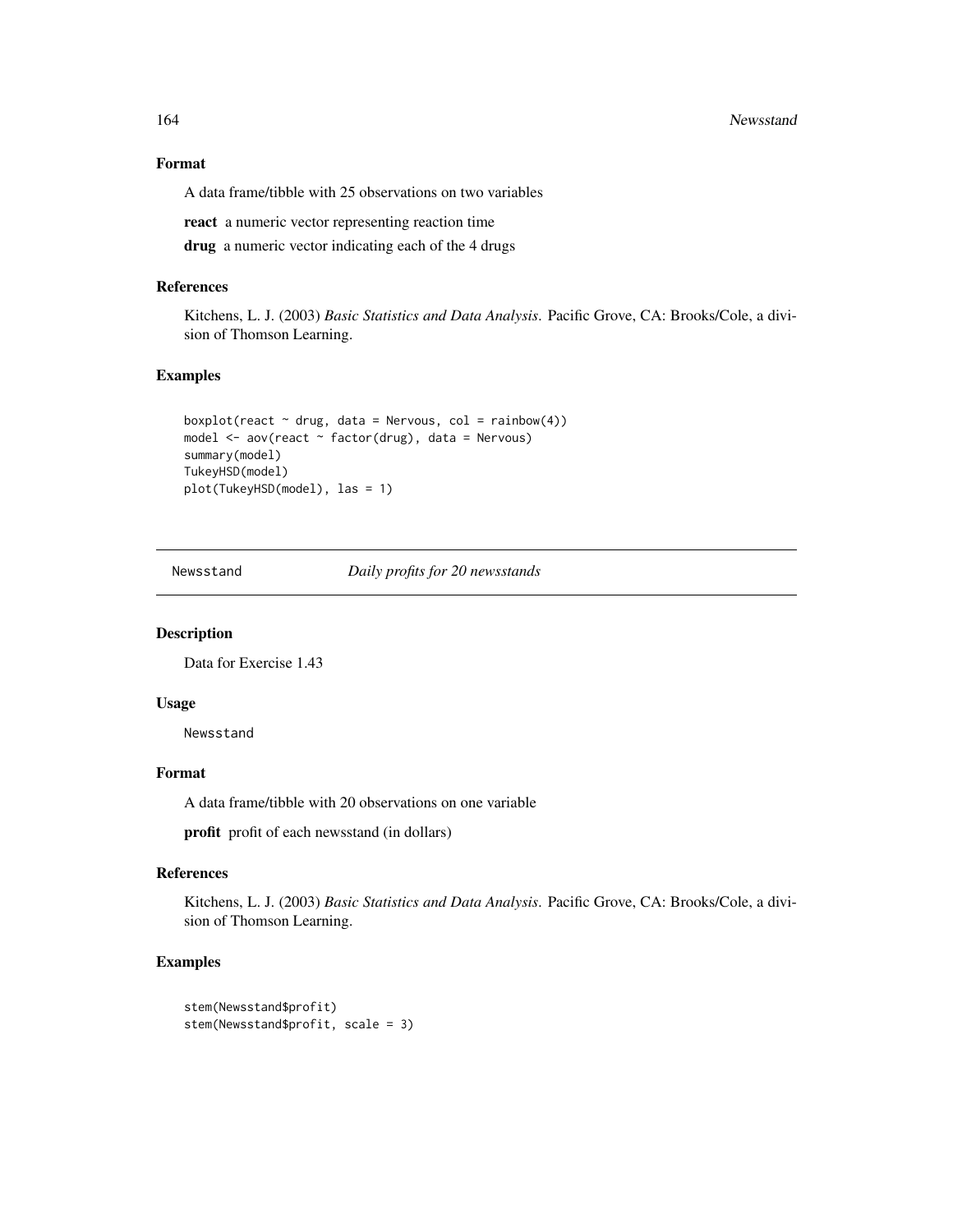Nfldraf2 *Rating, time in 40-yard dash, and weight of top defensive linemen in the 1994 NFL draft*

## Description

Data for Exercise 9.63

## Usage

Nfldraf2

## Format

A data frame/tibble with 47 observations on three variables

rating rating of each player on a scale out of 10

forty forty yard dash time (in seconds)

weight weight of each player (in pounds)

## References

Kitchens, L. J. (2003) *Basic Statistics and Data Analysis*. Pacific Grove, CA: Brooks/Cole, a division of Thomson Learning.

## Examples

```
plot(rating ~ forty, data = Nfldraf2)summary(lm(rating ~ forty, data = Nfldraf2))
```

| Nfldraft | Rating, time in 40-yard dash, and weight of top offensive linemen in |  |
|----------|----------------------------------------------------------------------|--|
|          | the 1994 NFL draft                                                   |  |

# Description

Data for Exercises 9.10 and 9.16

#### Usage

Nfldraft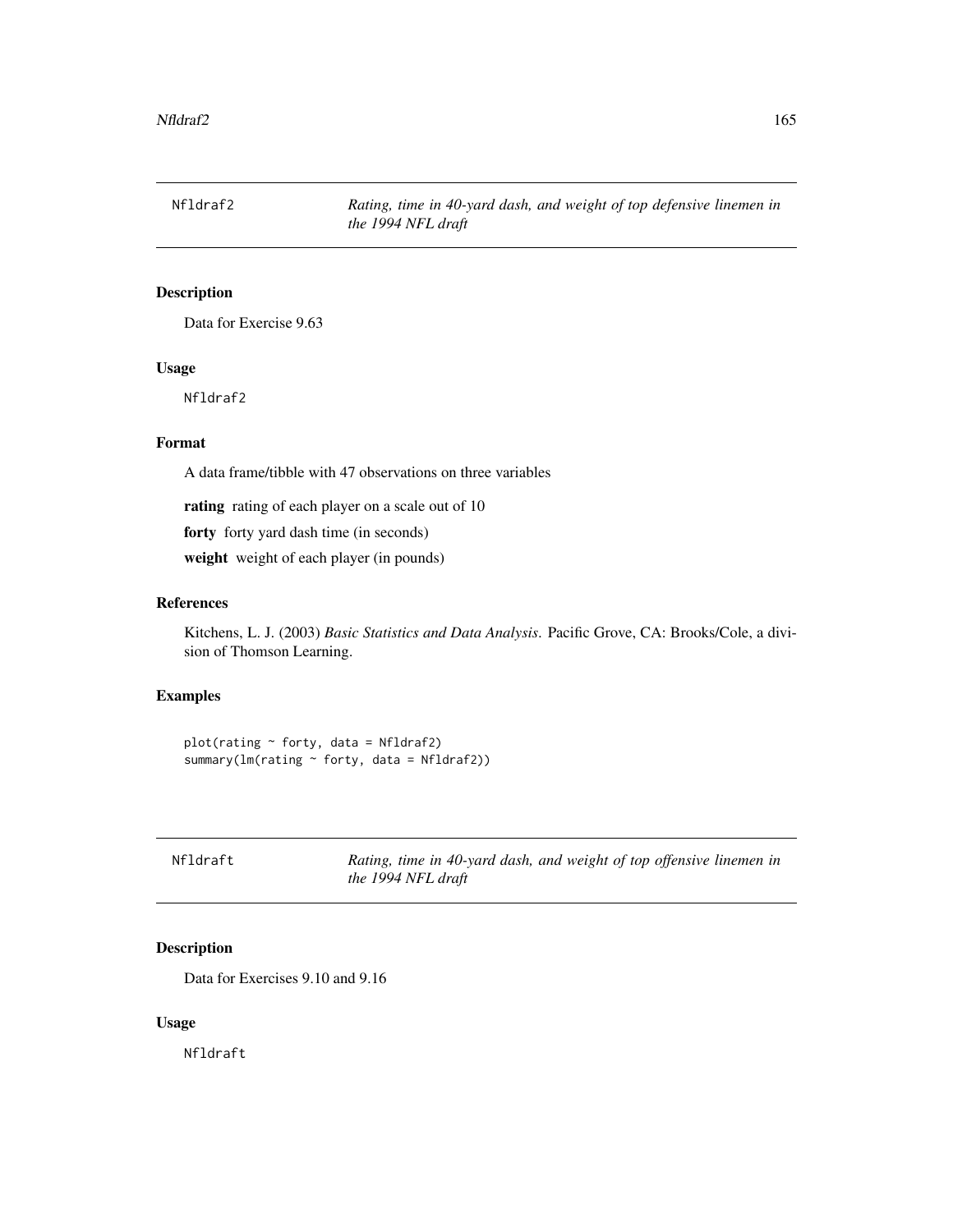#### 166 Nicotine 2016 Nicotine 2016 Nicotine 2016 Nicotine 2016 Nicotine 2016 Nicotine 2016 Nicotine 2016 Nicotine 2016 Nicotine 2016 Nicotine 2016 Nicotine 2016 Nicotine 2016 Nicotine 2016 Nicotine 2016 Nicotine 2016 Nicotine

## Format

A data frame/tibble with 29 observations on three variables

rating rating of each player on a scale out of 10

forty forty yard dash time (in seconds)

weight weight of each player (in pounds)

#### Source

*USA Today*, April 20, 1994.

#### References

Kitchens, L. J. (2003) *Basic Statistics and Data Analysis*. Pacific Grove, CA: Brooks/Cole, a division of Thomson Learning.

#### Examples

```
plot(rating ~ forty, data = Nfldraff)cor(Nfldraft$rating, Nfldraft$forty)
summary(lm(rating ~ forty, data = Nfldraff))
```
Nicotine *Nicotine content versus sales for eight major brands of cigarettes*

#### Description

Data for Exercise 9.21

# Usage

Nicotine

#### Format

A data frame/tibble with eight observations on two variables

nicotine nicotine content (in milligrams)

sales sales figures (in \$100,000)

#### References

Kitchens, L. J. (2003) *Basic Statistics and Data Analysis*. Pacific Grove, CA: Brooks/Cole, a division of Thomson Learning.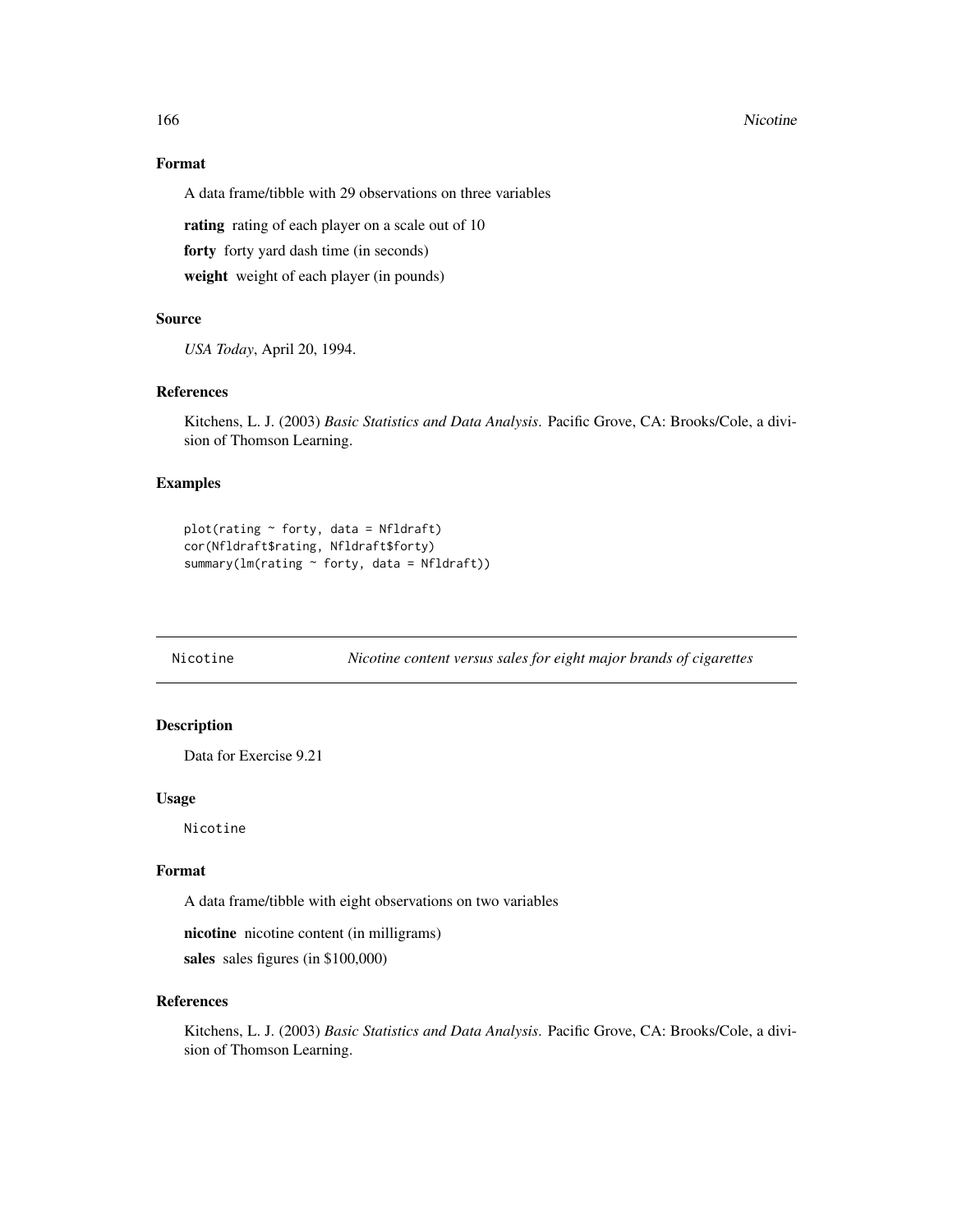#### normarea  $167$

## Examples

```
model <- lm(sales ~ nicotine, data = Nicotine)
plot(sales ~ nicotine, data = Nicotine)
abline(model, col = "red")
summary(model)
predict(model, newdata = data.frame(nicotine = 1),
       interval = "confidence", level = 0.99)
```
normarea *Normal Area*

## Description

Function that computes and draws the area between two user specified values in a user specified normal distribution with a given mean and standard deviation

#### Usage

```
normarea(lower = -Inf, upper = Inf, m, sig)
```
# Arguments

| lower | the lower value                          |
|-------|------------------------------------------|
| upper | the upper value                          |
| m     | the mean for the population              |
| sig   | the standard deviation of the population |

# Author(s)

Alan T. Arnholt

```
normarea(70, 130, 100, 15)
    # Finds and P(70 < X < 130) given X is N(100,15).
```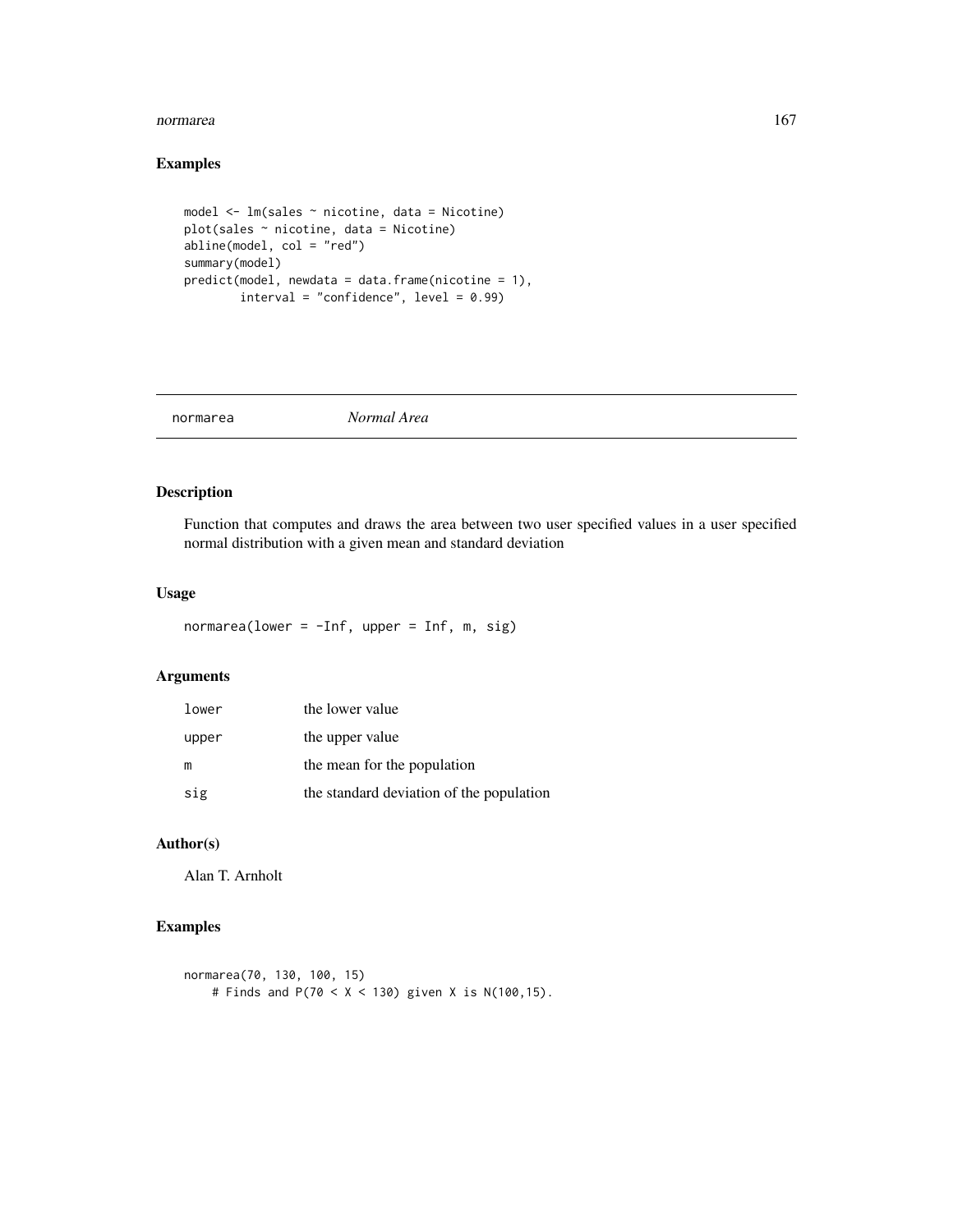Function to determine required sample size to be within a given margin of error.

#### Usage

 $nsize(b, sigma = NULL, p = 0.5, conf.level = 0.95, type = "mu")$ 

#### Arguments

| $\mathbf b$ | the desired bound.                                                                                                                         |
|-------------|--------------------------------------------------------------------------------------------------------------------------------------------|
| sigma       | population standard deviation. Not required if using type "pi".                                                                            |
| p           | estimate for the population proportion of successes. Not required if using type<br>$"$ mu $"$ .                                            |
| conf.level  | confidence level for the problem, restricted to lie between zero and one.                                                                  |
| type        | character string, one of "mu" or "pi", or just the initial letter of each, indicating<br>the appropriate parameter. Default value is "mu". |

#### Details

Answer is based on a normal approximation when using type "pi".

#### Value

Returns required sample size.

## Author(s)

Alan T. Arnholt

```
nsize(b=.03, p=708/1200, conf.level=.90, type="pi")
   # Returns the required sample size (n) to estimate the population
   # proportion of successes with a 0.9 confidence interval
   # so that the margin of error is no more than 0.03 when the
   # estimate of the population propotion of successes is 708/1200.
   # This is problem 5.38 on page 257 of Kitchen's BSDA.
nsize(b=.15, sigma=.31, conf.level=.90, type="mu")
    # Returns the required sample size (n) to estimate the population
   # mean with a 0.9 confidence interval so that the margin
   # of error is no more than 0.15. This is Example 5.17 on page
    # 261 of Kitchen's BSDA.
```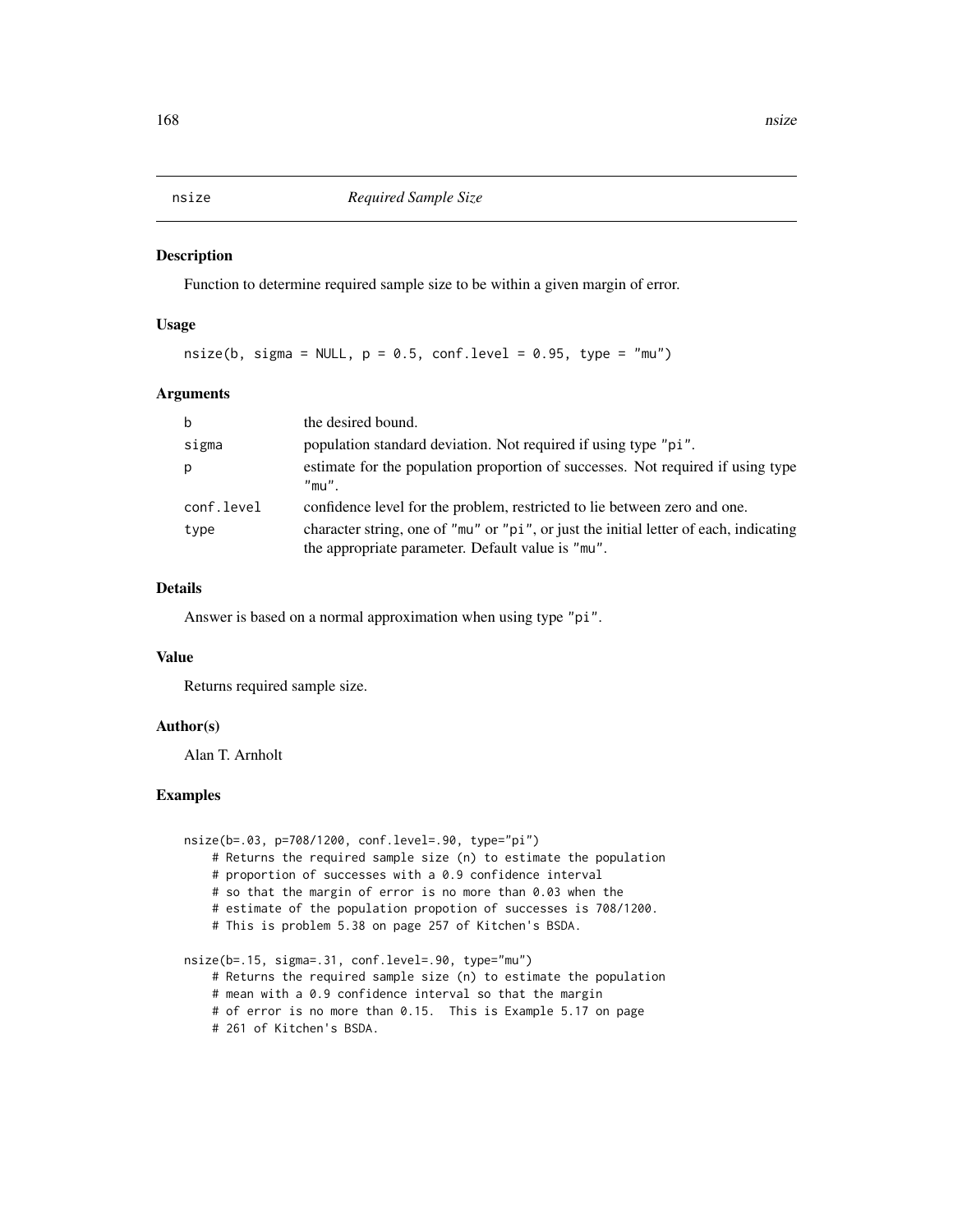Q-Q plots of randomly generated normal data of the same size as the tested data are generated and ploted on the perimeter of the graph while a Q-Q plot of the actual data is depicted in the center of the graph.

#### Usage

ntester(actual.data)

#### Arguments

actual.data a numeric vector. Missing and infinite values are allowed, but are ignored in the calculation. The length of actual.data must be less than 5000 after dropping nonfinite values.

## Details

Q-Q plots of randomly generated normal data of the same size as the tested data are generated and ploted on the perimeter of the graph sheet while a Q-Q plot of the actual data is depicted in the center of the graph. The p-values are calculated form the Shapiro-Wilk W-statistic. Function will only work on numeric vectors containing less than or equal to 5000 observations.

#### Author(s)

Alan T. Arnholt

## References

Shapiro, S.S. and Wilk, M.B. (1965). An analysis of variance test for normality (complete samples). Biometrika 52 : 591-611.

```
ntester(rexp(50,1))
```
- # Q-Q plot of random exponential data in center plot
- # surrounded by 8 Q-Q plots of randomly generated
- # standard normal data of size 50.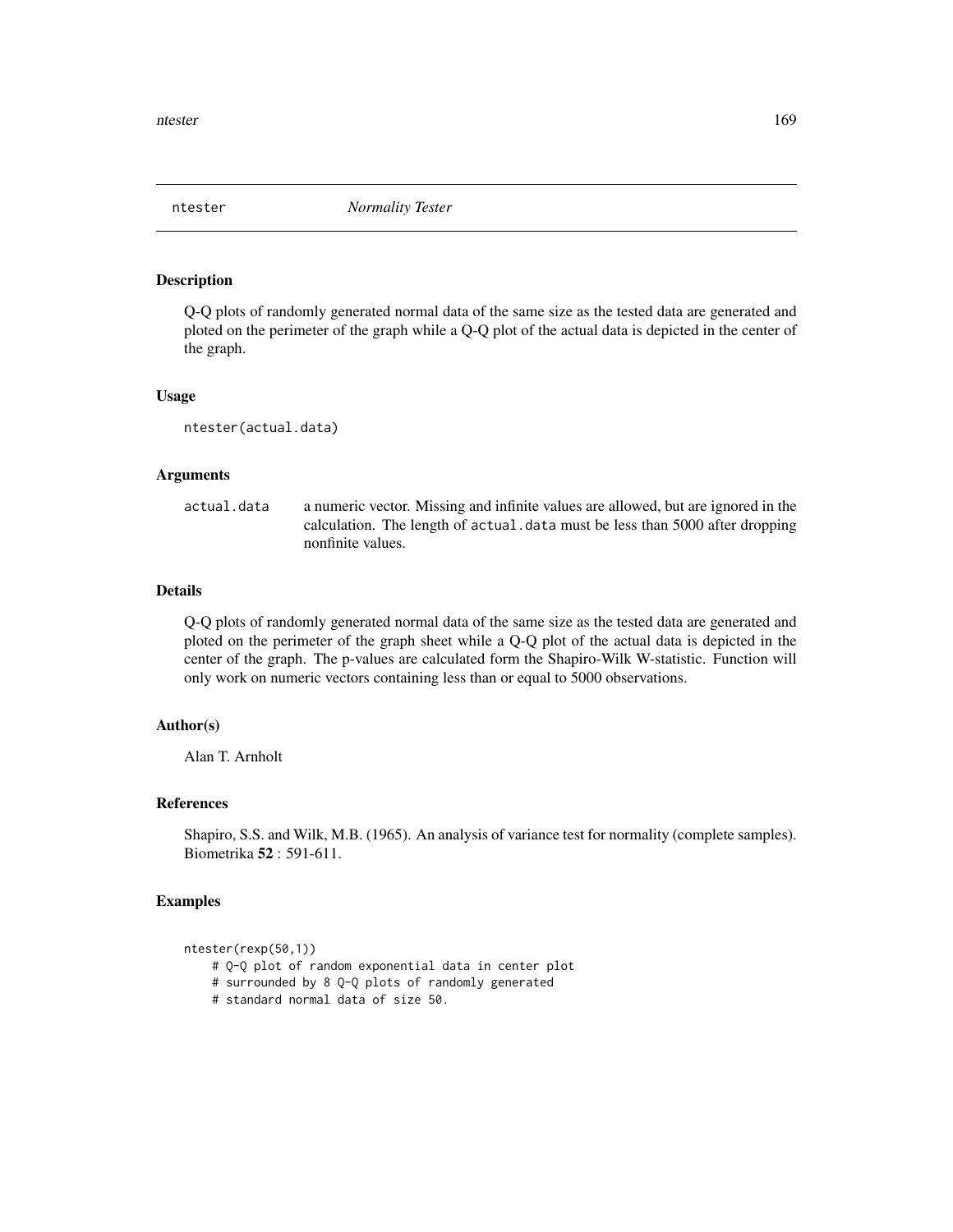Data for Exercise 9.61

## Usage

Orange

## Format

A data frame/tibble with six observations on two variables

harvest harvest in millions of boxes

price average price charged by California growers for a 75-pound box of navel oranges

# References

Kitchens, L. J. (2003) *Basic Statistics and Data Analysis*. Pacific Grove, CA: Brooks/Cole, a division of Thomson Learning.

# Examples

```
plot(price ~ harvest, data = Orange)
model <- lm(price ~ harvest, data = Orange)
abline(model, col = "red")
summary(model)
rm(model)
```
Orioles *Salaries of members of the Baltimore Orioles baseball team*

## Description

Data for Example 1.3

#### Usage

Orioles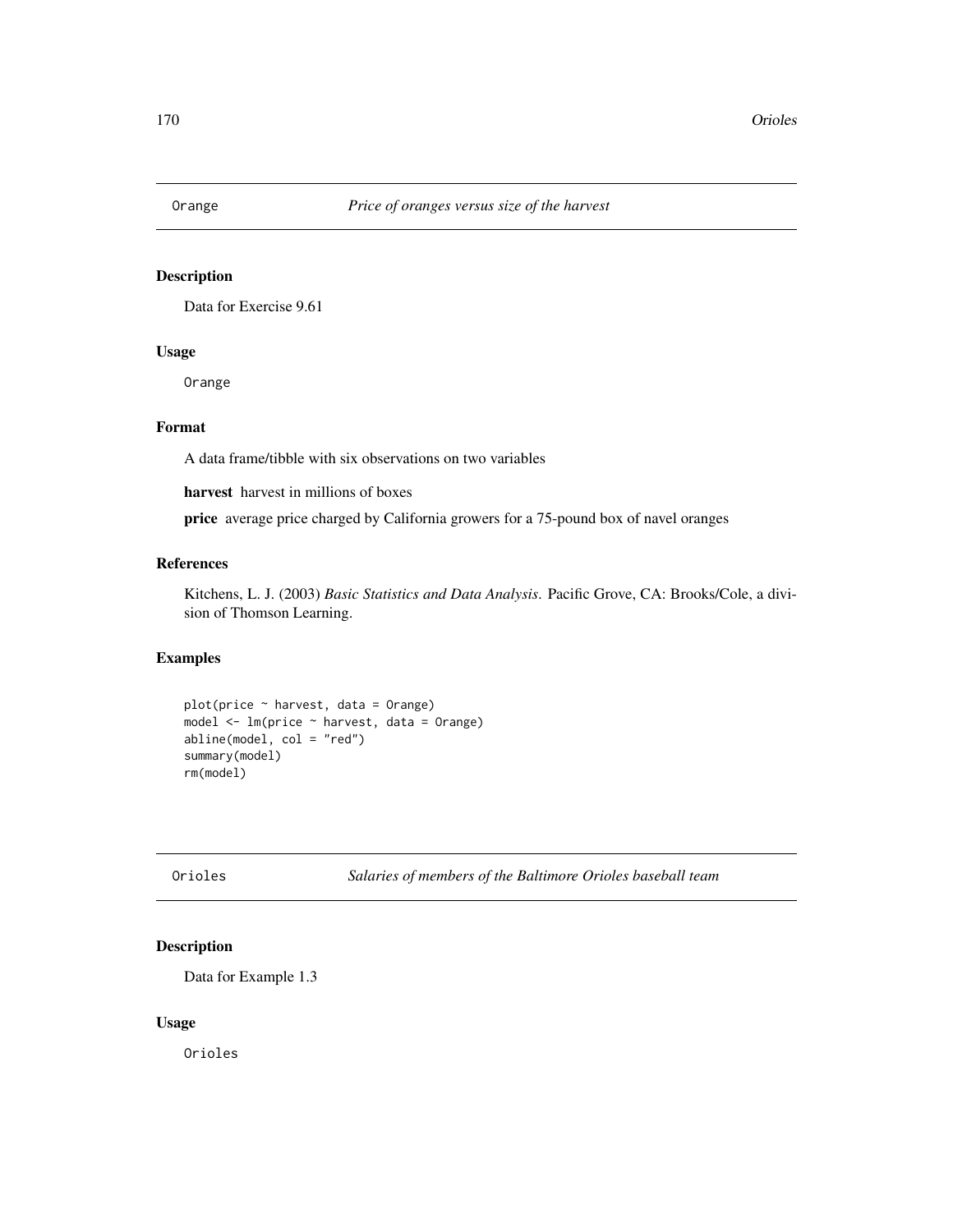#### Oxytocin 171

## Format

A data frame/tibble with 27 observations on three variables

- first name a factor with levels Albert, Arthur, B.J., Brady, Cal, Charles, dl-Delino, dl-Scott, Doug, Harold, Heathcliff, Jeff, Jesse, Juan, Lenny, Mike, Rich, Ricky, Scott, Sidney, Will, and Willis
- last name a factor with levels Amaral, Anderson, Baines, Belle, Bones, Bordick, Clark, Conine, Deshields, Erickson, Fetters, Garcia, Guzman, Johns, Johnson, Kamieniecki, Mussina, Orosco, Otanez, Ponson, Reboulet, Rhodes, Ripken Jr., Slocumb, Surhoff,Timlin, and Webster

1999salary a numeric vector containing each player's salary (in dollars)

#### References

Kitchens, L. J. (2003) *Basic Statistics and Data Analysis*. Pacific Grove, CA: Brooks/Cole, a division of Thomson Learning.

#### Examples

```
stripchart(Orioles$`1999salary`, method = "stack", pch = 19)
## Not run:
library(ggplot2)
ggplot2::ggplot(data = Orioles, aes(x = `1999salary`)) +
            geom_dotplot(dotsize = 0.5) +
           \text{labs}(x = "1999 \text{ Salary}') +
            theme_bw()
```
## End(Not run)

Oxytocin *Arterial blood pressure of 11 subjects before and after receiving oxytocin*

#### Description

Data for Exercise 7.86

#### Usage

Oxytocin

## Format

A data frame/tibble with 11 observations on three variables

subject a numeric vector indicating each subject

before mean arterial blood pressure of subject before receiving oxytocin

after mean arterial blood pressure of subject after receiving oxytocin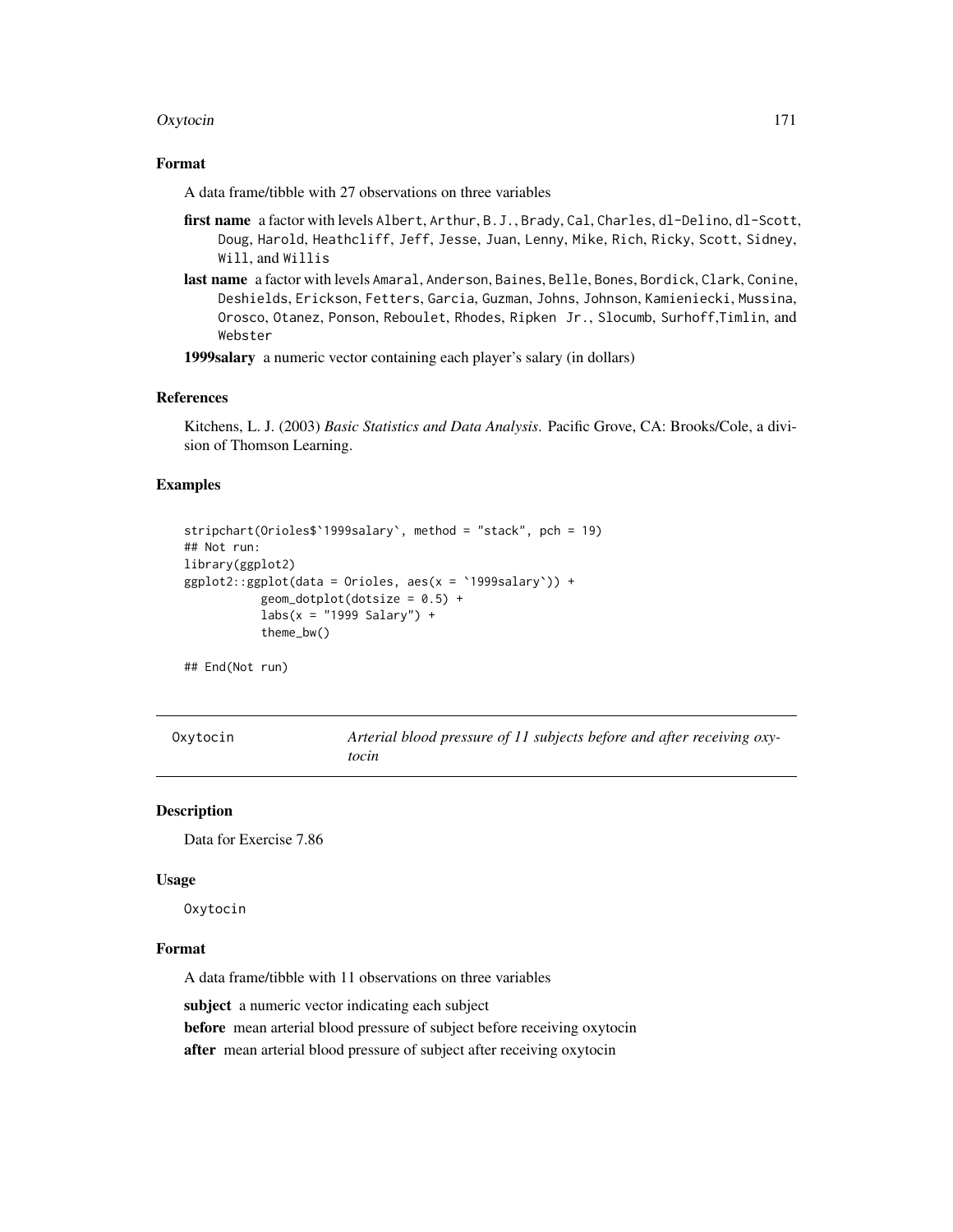# References

Kitchens, L. J. (2003) *Basic Statistics and Data Analysis*. Pacific Grove, CA: Brooks/Cole, a division of Thomson Learning.

#### Examples

```
diff = Oxytocin$after - Oxytocin$before
qqnorm(diff)
qqline(diff)
shapiro.test(diff)
t.test(Oxytocin$after, Oxytocin$before, paired = TRUE)
rm(diff)
```

| Parented | Education backgrounds of parents of entering freshmen at a state uni- |
|----------|-----------------------------------------------------------------------|
|          | versitv                                                               |

# Description

Data for Exercise 1.32

#### Usage

Parented

## Format

A data frame/tibble with 200 observations on two variables

education a factor with levels 4yr college degree, Doctoral degree, Grad degree, H.S grad or less, Some college, and Some grad school

parent a factor with levels mother and father

# References

Kitchens, L. J. (2003) *Basic Statistics and Data Analysis*. Pacific Grove, CA: Brooks/Cole, a division of Thomson Learning.

```
T1 <- xtabs(~education + parent, data = Parented)
T1
barplot(t(T1), beside = TRUE, legend = TRUE, col = c("blue", "red"))rm(T1)
## Not run:
library(ggplot2)
```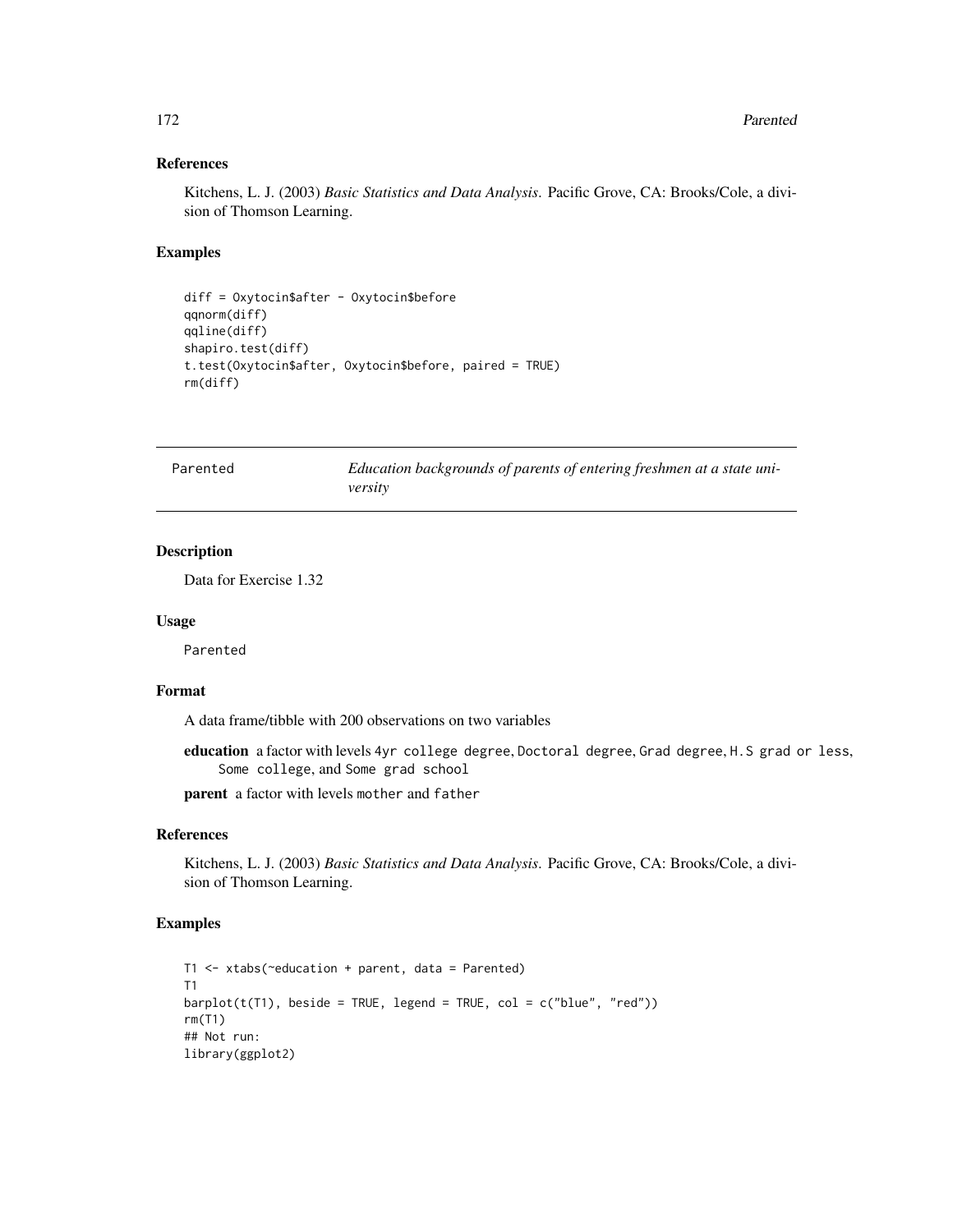#### Patrol 273

```
ggplot2::ggplot(data = Parented, aes(x = education, fill = parent)) +geom_bar(position = "dodge") +
    theme_bw() +
    theme(axis.text.x = element_text(angle = 85, vjust = (0.5)) +
    scale_fill_manual(values = c("pink", "blue")) +
    \text{labs}(x = \text{""}, y = \text{""})## End(Not run)
```
Patrol *Years of experience and number of tickets given by patrolpersons in New York City*

## Description

Data for Example 9.3

#### Usage

Patrol

#### Format

A data frame/tibble with ten observations on three variables

tickets number of tickets written per week

years patrolperson's experience (in years)

log\_tickets natural log of tickets

## References

Kitchens, L. J. (2003) *Basic Statistics and Data Analysis*. Pacific Grove, CA: Brooks/Cole, a division of Thomson Learning.

```
model <- lm(tickets ~ years, data = Patrol)
summary(model)
confint(model, level = 0.98)
```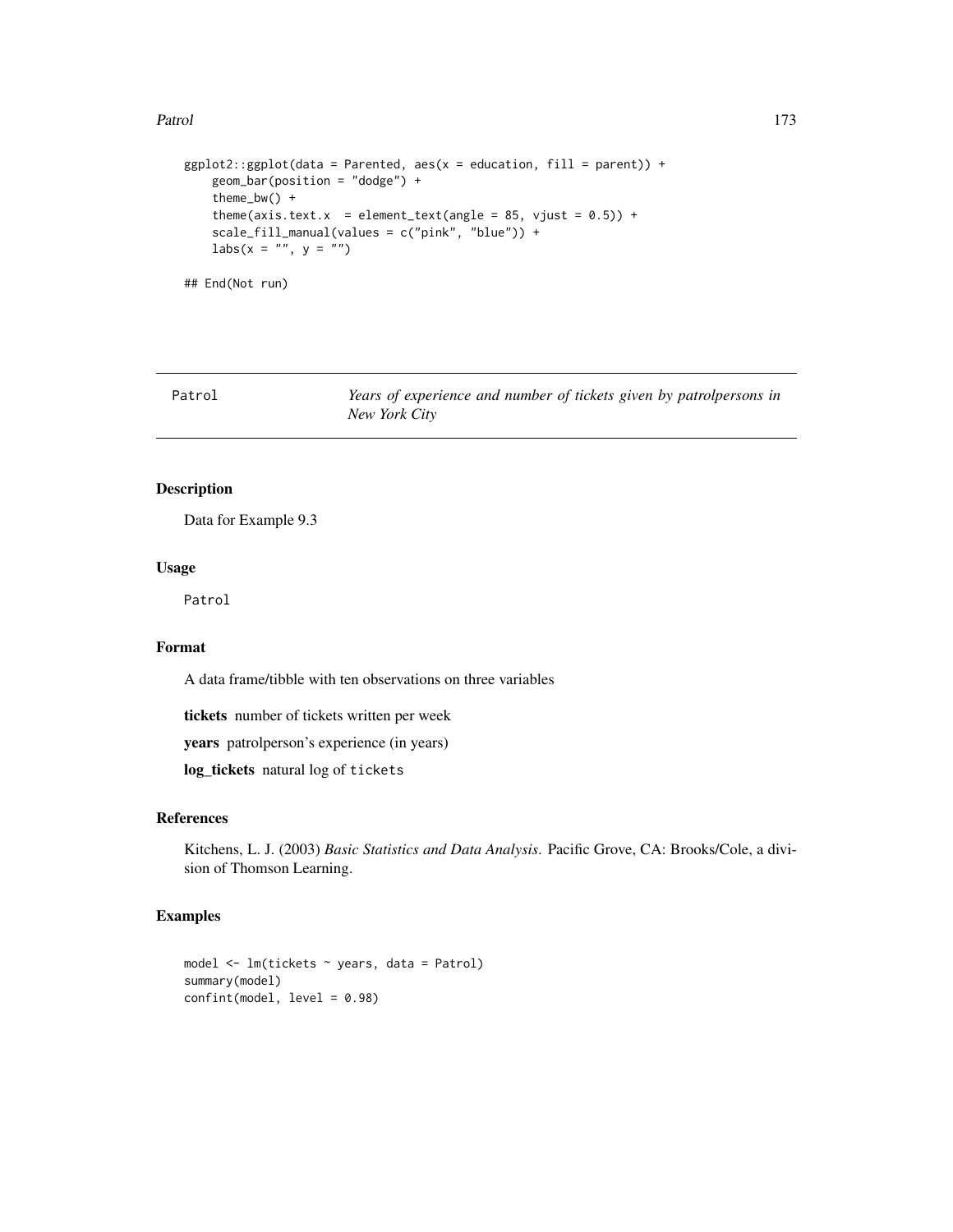Data for Exercise 2.20

## Usage

Pearson

#### Format

A data frame/tibble with 11 observations on three variables

family number indicating family of brother and sister pair

brother height of brother (in inches)

sister height of sister (in inches)

## Source

Pearson, K. and Lee, A. (1902-3), On the Laws of Inheritance in Man, *Biometrika, 2*, 357.

## References

Kitchens, L. J. (2003) *Basic Statistics and Data Analysis*. Pacific Grove, CA: Brooks/Cole, a division of Thomson Learning.

#### Examples

 $plot(brother ~ sister, data = Pearson, col = "lightblue")$ cor(Pearson\$brother, Pearson\$sister)

Phone *Length of long-distance phone calls for a small business firm*

## Description

Data for Exercise 6.95

#### Usage

Phone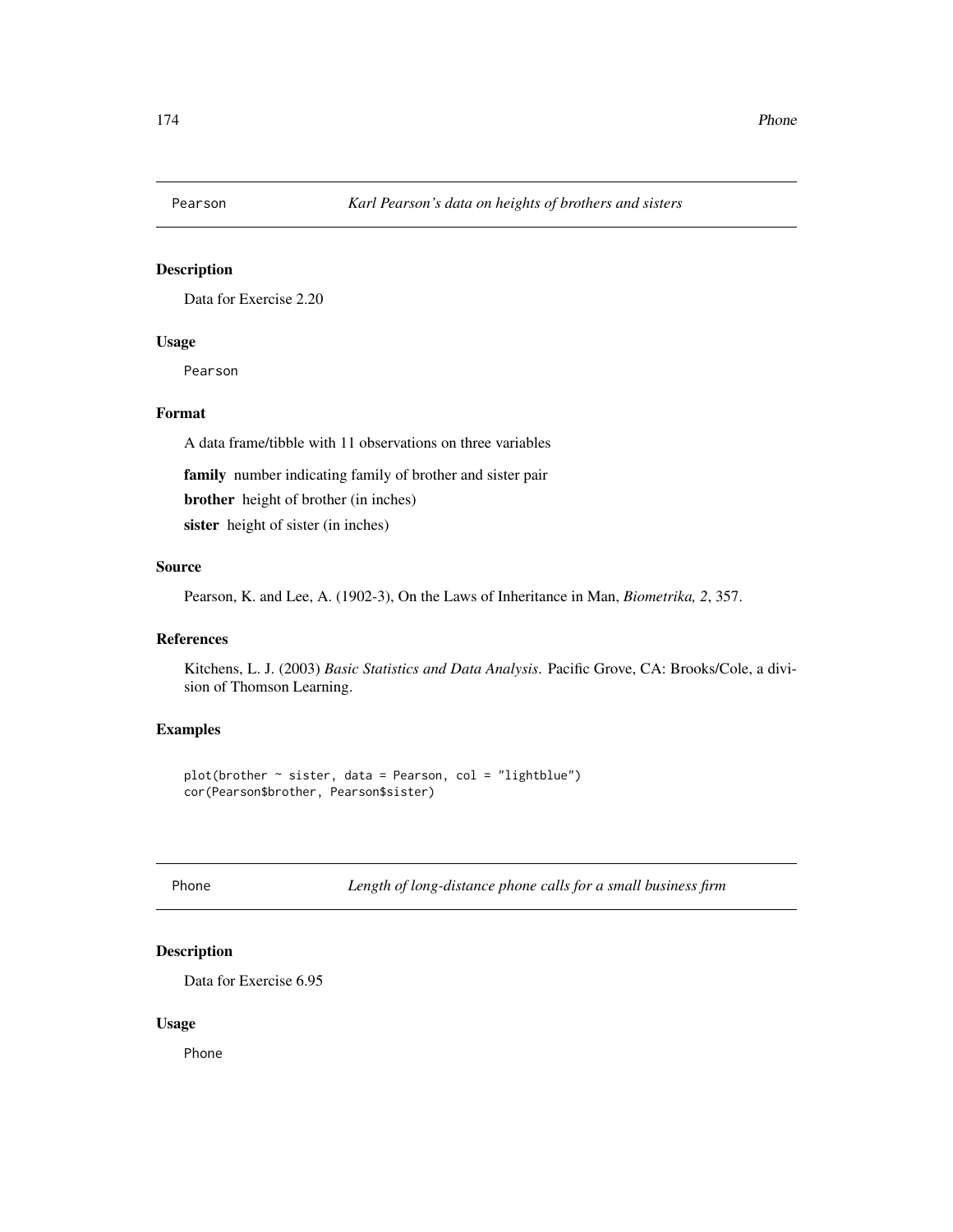#### Poison and the contract of the contract of the contract of the contract of the contract of the contract of the contract of the contract of the contract of the contract of the contract of the contract of the contract of the

## Format

A data frame/tibble with 20 observations on one variable

time duration of long distance phone call (in minutes)

## References

Kitchens, L. J. (2003) *Basic Statistics and Data Analysis*. Pacific Grove, CA: Brooks/Cole, a division of Thomson Learning.

## Examples

```
qqnorm(Phone$time)
qqline(Phone$time)
shapiro.test(Phone$time)
SIGN.test(Phone$time, md = 5, alternative = "greater")
```
Poison *Number of poisonings reported to 16 poison control centers*

## Description

Data for Exercise 1.113

#### Usage

Poison

## Format

A data frame/tibble with 226,361 observations on one variable

type a factor with levels Alcohol, Cleaning agent, Cosmetics, Drugs, Insecticides, and Plants

## Source

Centers for Disease Control, Atlanta, Georgia.

## References

Kitchens, L. J. (2003) *Basic Statistics and Data Analysis*. Pacific Grove, CA: Brooks/Cole, a division of Thomson Learning.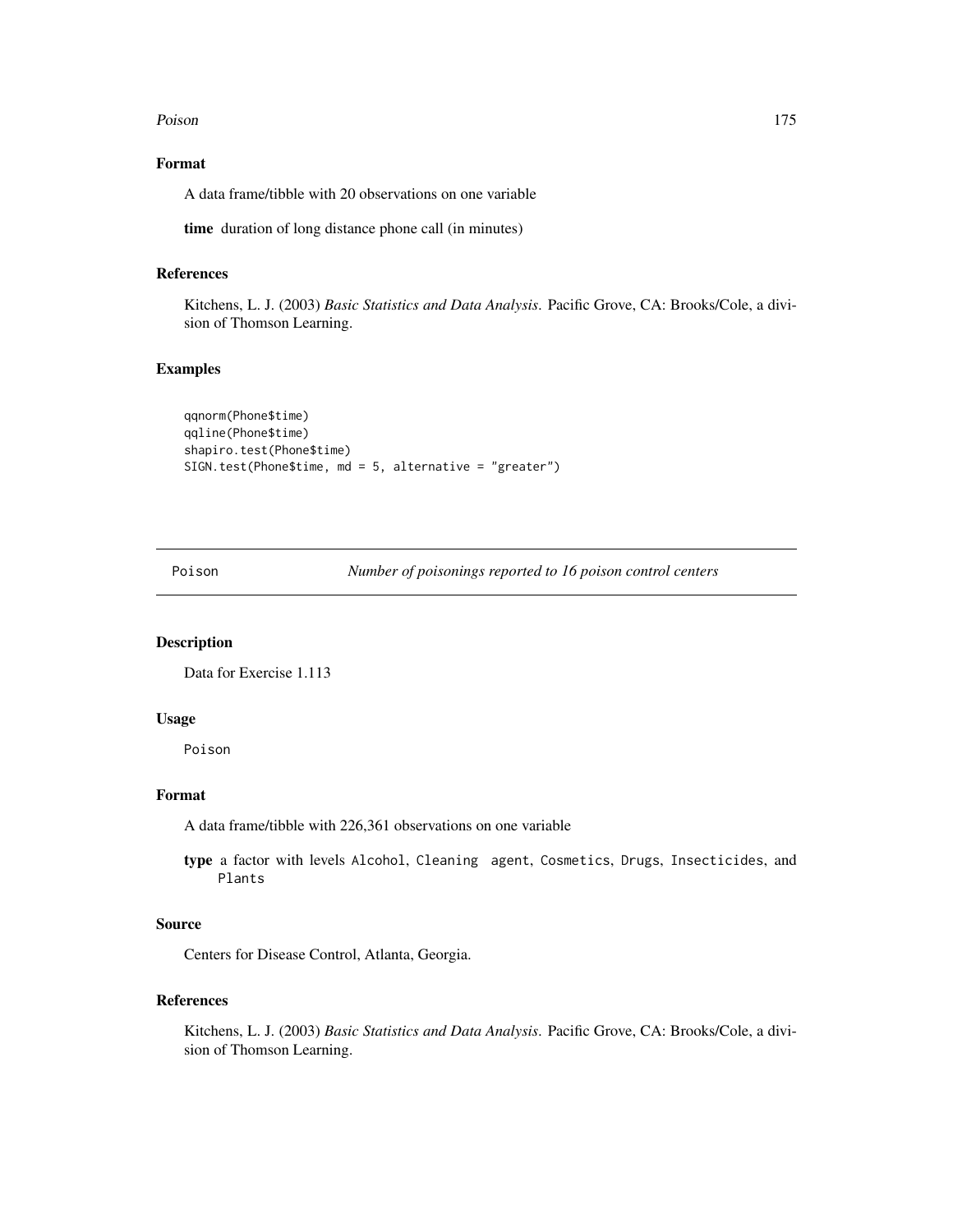#### Examples

```
T1 <- xtabs(~type, data = Poison)
T1
par(max = c(5.1 + 2, 4.1, 4.1, 2.1))barplot(sort(T1, decreasing = TRUE), las = 2, col = rainbow(6))par(max = c(5.1, 4.1, 4.1, 2.1))rm(T1)
## Not run:
library(ggplot2)
ggplot2::ggplot(data = Poison, aes(x = type, fill = type)) +geom_bar() +
           theme_bw() +
           theme(axis.text.x = element_text(angle = 85, vjust = (0.5)) +
           guides(fill = FALSE)
```
## End(Not run)

Politic *Political party and gender in a voting district*

## Description

Data for Example 8.3

#### Usage

Politic

## Format

A data frame/tibble with 250 observations on two variables

party a factor with levels republican, democrat, and other

gender a factor with levels female and male

#### References

Kitchens, L. J. (2003) *Basic Statistics and Data Analysis*. Pacific Grove, CA: Brooks/Cole, a division of Thomson Learning.

```
T1 <- xtabs(~party + gender, data = Politic)
T1
chisq.test(T1)
rm(T1)
```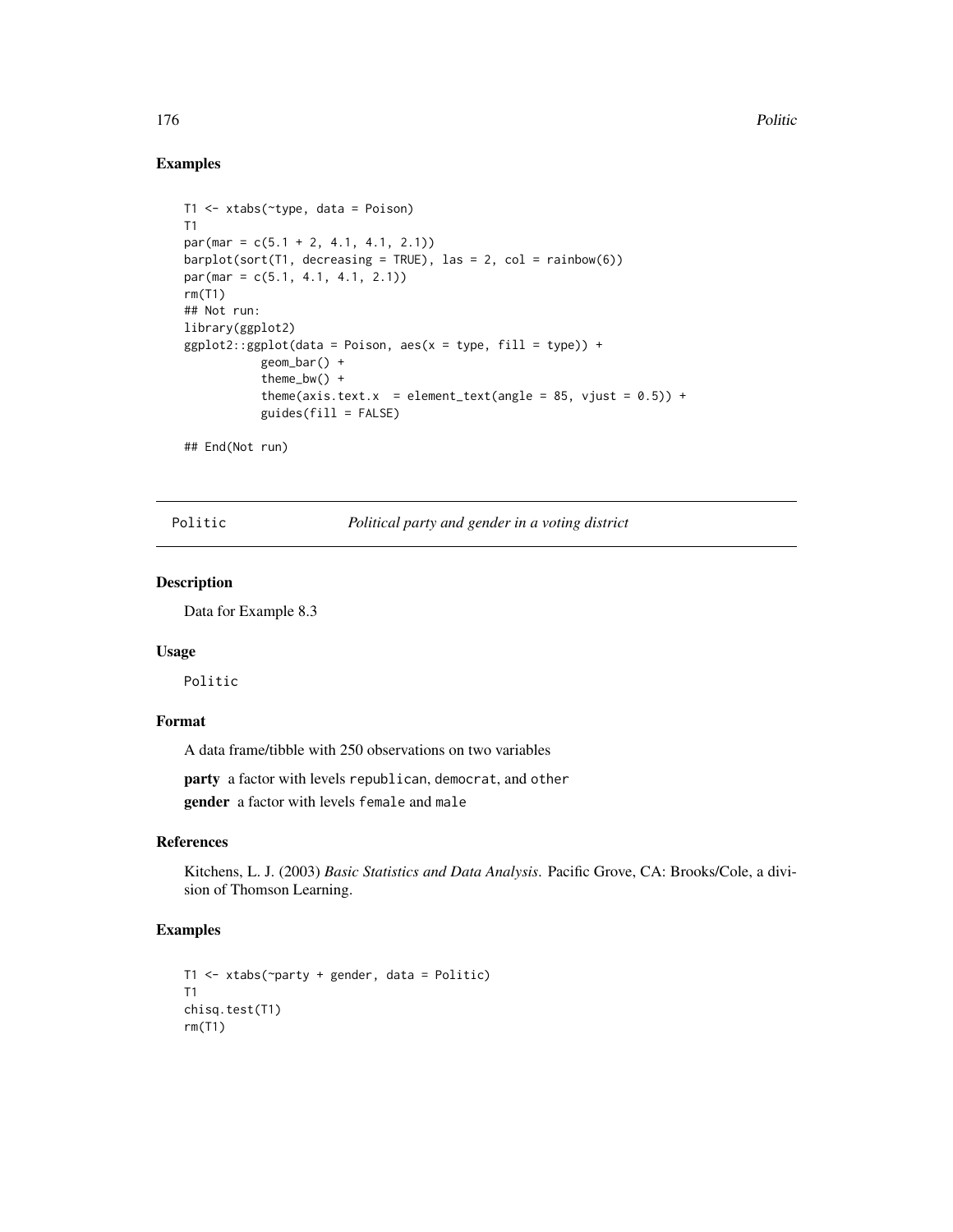Data for Exercise 5.59

## Usage

Pollutio

## Format

A data frame/tibble with 15 observations on one variable

inde air pollution index

# References

Kitchens, L. J. (2003) *Basic Statistics and Data Analysis*. Pacific Grove, CA: Brooks/Cole, a division of Thomson Learning.

## Examples

stem(Pollutio\$inde) t.test(Pollutio\$inde, conf.level = 0.98)\$conf

Porosity *Porosity measurements on 20 samples of Tensleep Sandstone, Pennsylvanian from Bighorn Basin in Wyoming*

## Description

Data for Exercise 5.86

#### Usage

Porosity

#### Format

A data frame/tibble with 20 observations on one variable

porosity porosity measurement (percent)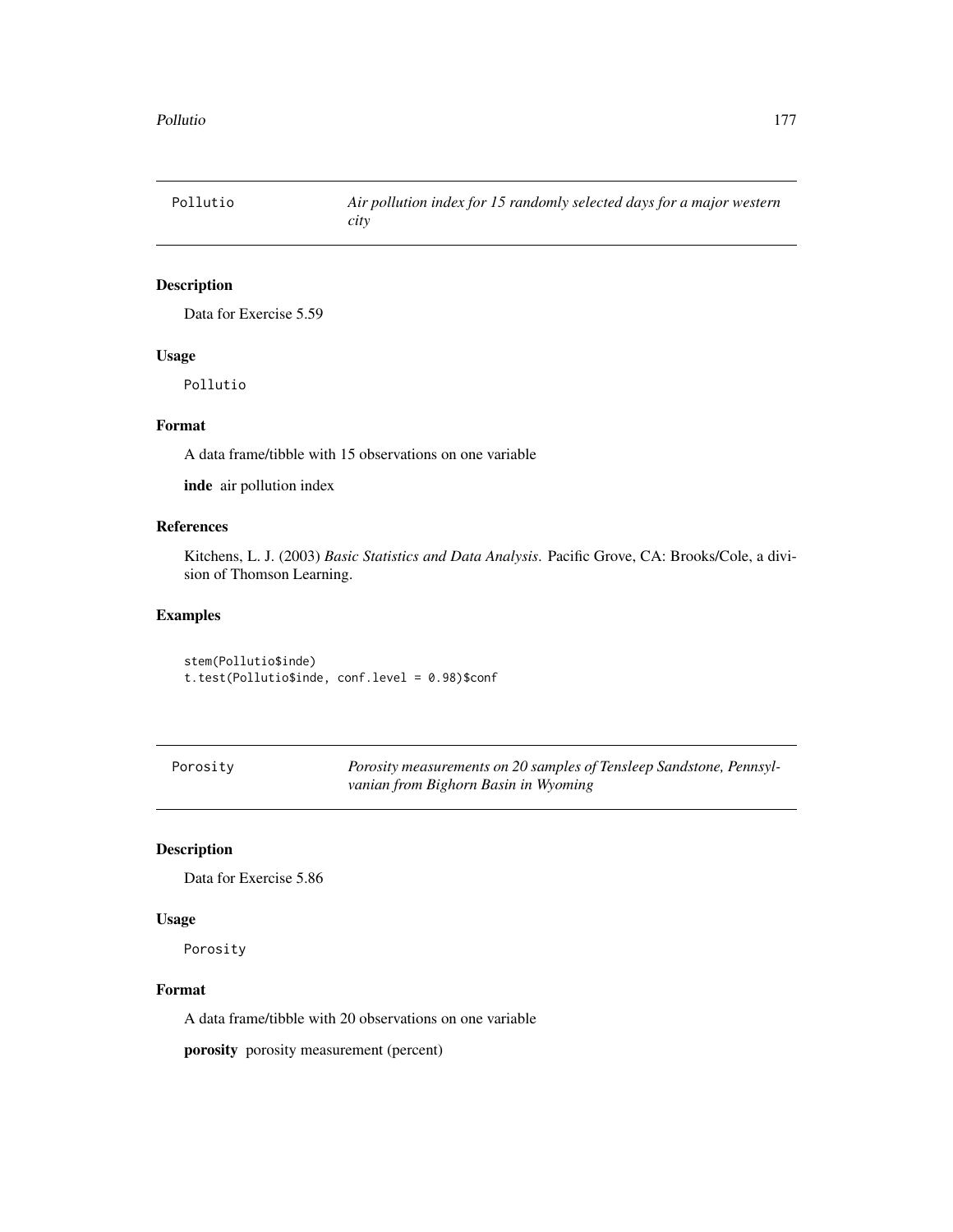#### Source

Davis, J. C. (1986), *Statistics and Data Analysis in Geology*, 2nd edition, pages 63-65.

#### **References**

Kitchens, L. J. (2003) *Basic Statistics and Data Analysis*. Pacific Grove, CA: Brooks/Cole, a division of Thomson Learning.

#### Examples

```
stem(Porosity$porosity)
fivenum(Porosity$porosity)
boxplot(Porosity$porosity, col = "lightgreen")
```
Poverty *Percent poverty and crime rate for selected cities*

#### Description

Data for Exercise 9.11 and 9.17

#### Usage

Poverty

# Format

A data frame/tibble with 20 observations on four variables

city a factor with levels Atlanta, Buffalo, Cincinnati, Cleveland, Dayton, O, Detroit, Flint, Mich, Fresno, C, Gary, Ind, Hartford, C, Laredo, Macon, Ga, Miami, Milwaukee, New Orleans, Newark, NJ, Rochester,NY, Shreveport, St. Louis, and Waco, Tx

poverty percent of children living in poverty

crime crime rate (per 1000 people)

population population of city

#### Source

Children's Defense Fund and the Bureau of Justice Statistics.

#### References

Kitchens, L. J. (2003) *Basic Statistics and Data Analysis*. Pacific Grove, CA: Brooks/Cole, a division of Thomson Learning.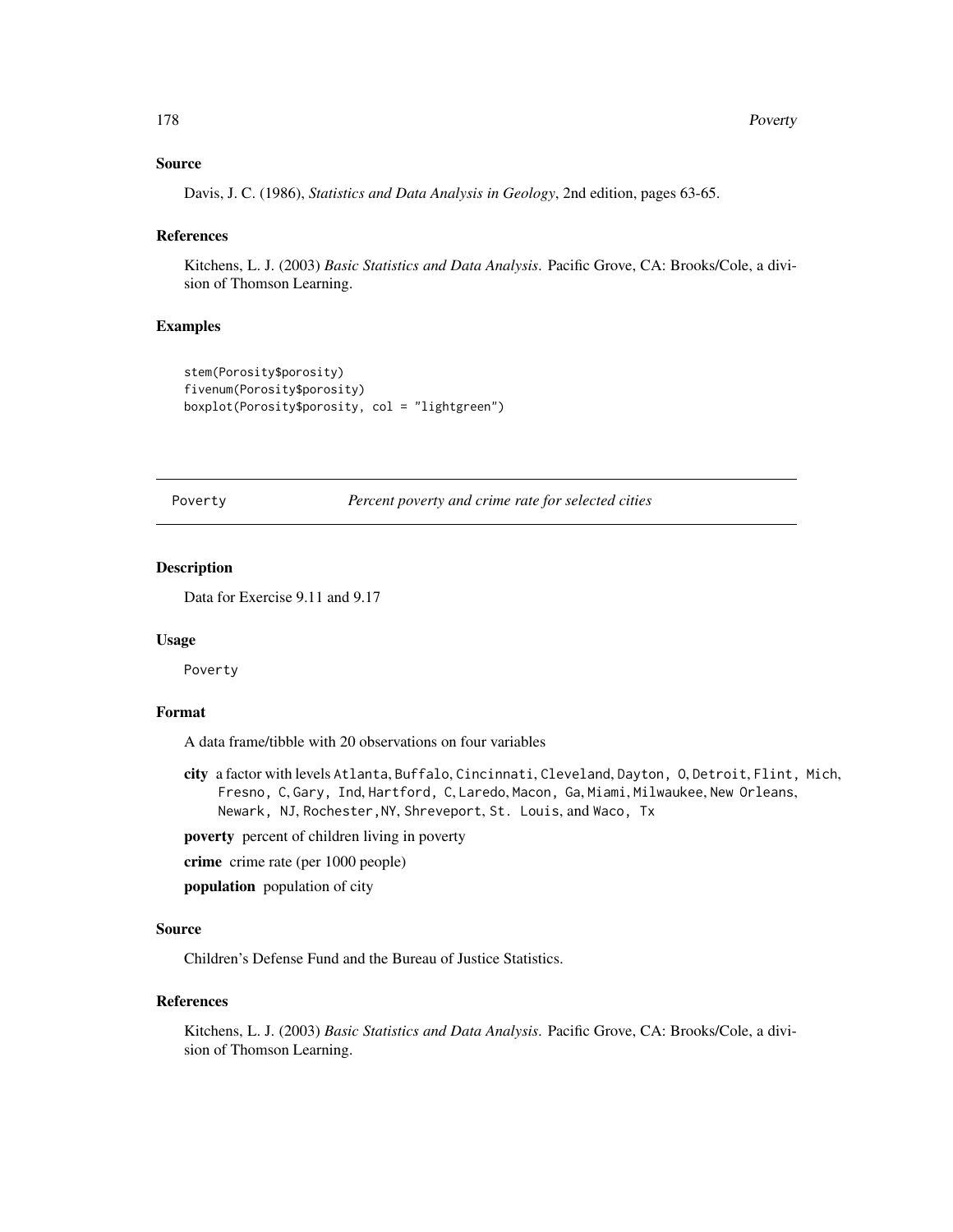#### Precinct 279

## Examples

```
plot(poverty \sim crime, data = Powerty)model <- lm(poverty ~ crime, data = Poverty)
abline(model, col = "red")
summary(model)
rm(model)
```
Precinct *Robbery rates versus percent low income in eight precincts*

## Description

Data for Exercise 2.2 and 2.38

## Usage

Precinct

## Format

A data frame/tibble with eight observations on two variables

rate robbery rate (per 1000 people)

income percent with low income

#### References

Kitchens, L. J. (2003) *Basic Statistics and Data Analysis*. Pacific Grove, CA: Brooks/Cole, a division of Thomson Learning.

```
plot(rate ~ income, data = Precinct)
model <- (lm(rate ~ income, data = Precinct))
abline(model, col = "red")
rm(model)
```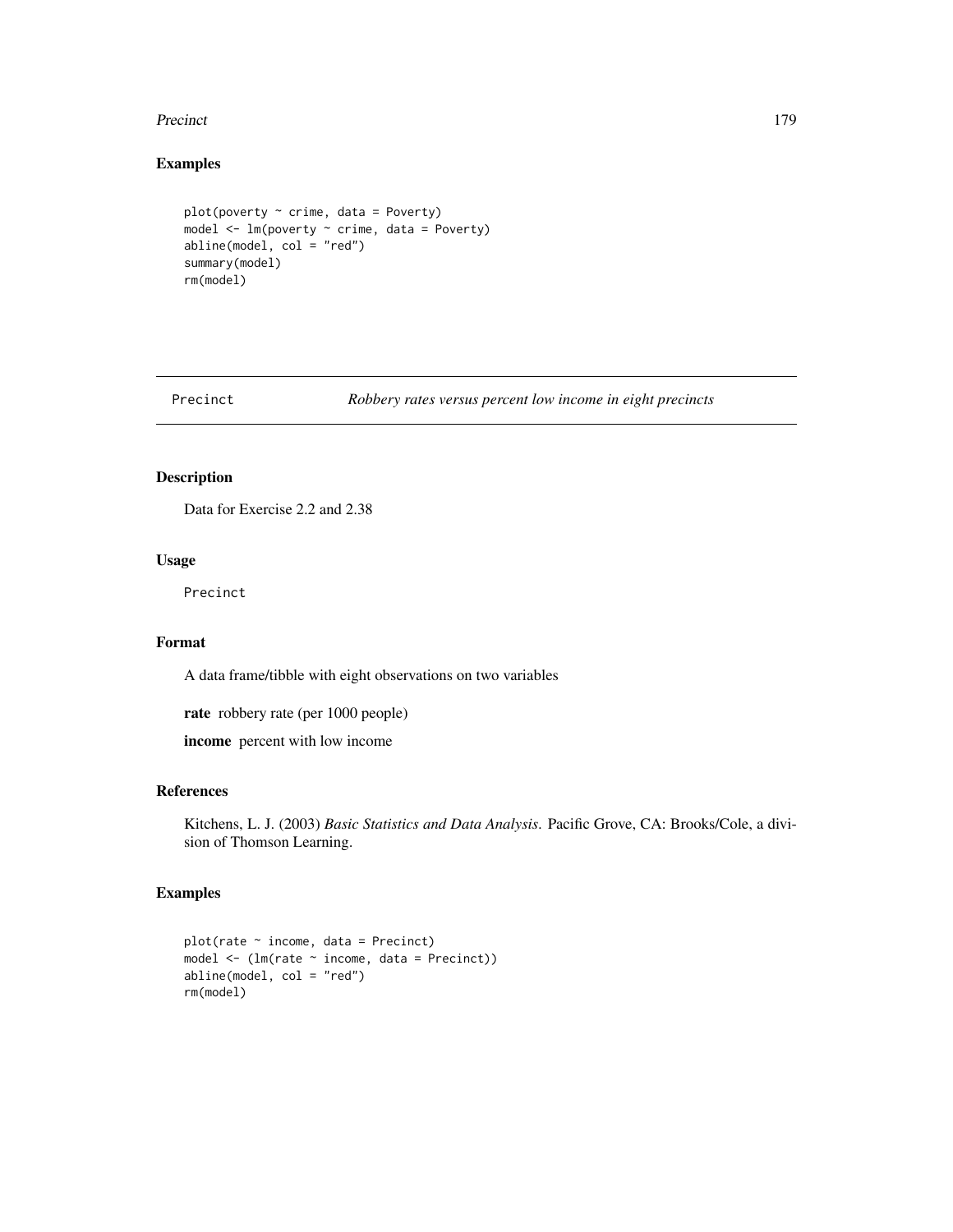Data for Exercise 5.10 and 5.22

## Usage

Prejudic

## Format

A data frame with 25 observations on one variable

prejud racial prejudice score

# References

Kitchens, L. J. (2003) *Basic Statistics and Data Analysis*. Pacific Grove, CA: Brooks/Cole, a division of Thomson Learning.

## Examples

stem(Prejudic\$prejud) EDA(Prejudic\$prejud)

Presiden *Ages at inauguration and death of U.S. presidents*

## Description

Data for Exercise 1.126

## Usage

Presiden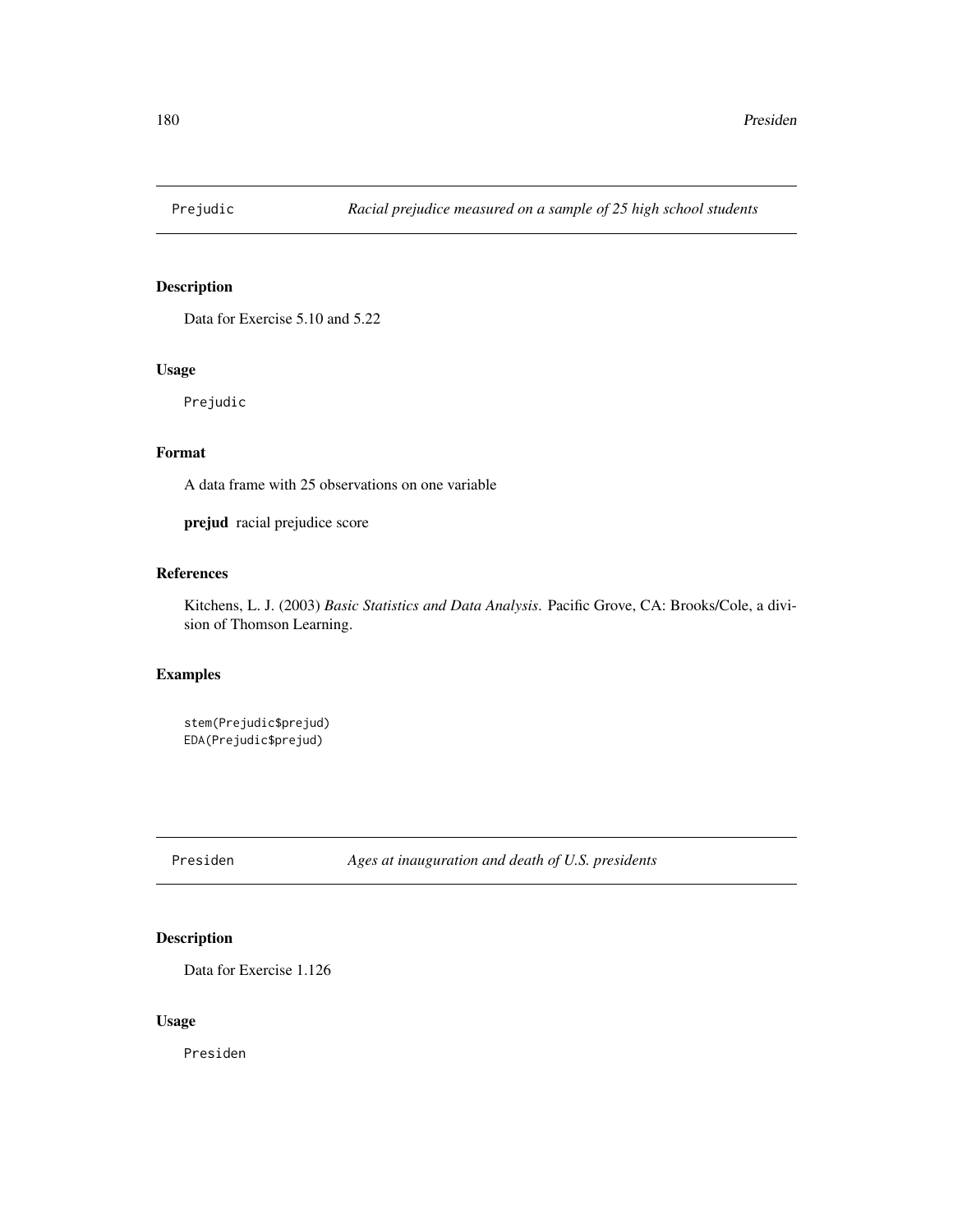Press 2008 and 2009 and 2009 and 2009 and 2009 and 2009 and 2009 and 2009 and 2009 and 2009 and 2009 and 2009 and 2009 and 2009 and 2009 and 2009 and 2009 and 2009 and 2009 and 2009 and 2009 and 2009 and 2009 and 2009 and

## Format

A data frame/tibble with 43 observations on five variables

- first\_initial a factor with levels  $A_1, B_2, C_1, D_1, F_2, G_3, G_4, H_1, J_2, L_1, M_1, R_2, T_1, U_1, W_2, and Z.$
- last\_name a factor with levels Adams, Arthur, Buchanan, Bush, Carter, Cleveland, Clinton, Coolidge, Eisenhower, Fillmore, Ford, Garfield, Grant, Harding, Harrison, Hayes, Hoover, Jackson, Jefferson, Johnson, Kennedy, Lincoln, Madison, McKinley, Monroe, Nixon, Pierce, Polk, Reagan, Roosevelt, Taft, Taylor, Truman, Tyler, VanBuren, Washington, and Wilson
- birth\_state a factor with levels ARK, CAL, CONN, GA, IA, ILL, KY, MASS, MO, NC, NEB, NH, NJ, NY, OH, PA, SC, TEX, VA, and VT

inaugural\_age President's age at inauguration

death\_age President's age at death

# References

Kitchens, L. J. (2003) *Basic Statistics and Data Analysis*. Pacific Grove, CA: Brooks/Cole, a division of Thomson Learning.

# Examples

```
pie(xtabs(~birth_state, data = Presiden))
stem(Presiden$inaugural_age)
stem(Presiden$death_age)
par(max = c(5.1, 4.1 + 3, 4.1, 2.1))stripchart(x=list(Presiden$inaugural_age, Presiden$death_age),
           method = "stack", col = c("green", "brown"), pch = 19, las = 1)par(mar = c(5.1, 4.1, 4.1, 2.1))
```

| ٠ |
|---|
|---|

Degree of confidence in the press versus education level for 20 ran*domly selected persons*

# **Description**

Data for Exercise 9.55

#### Usage

Press

## Format

A data frame/tibble with 20 observations on two variables

education\_yrs years of education

confidence degree of confidence in the press (the higher the score, the more confidence)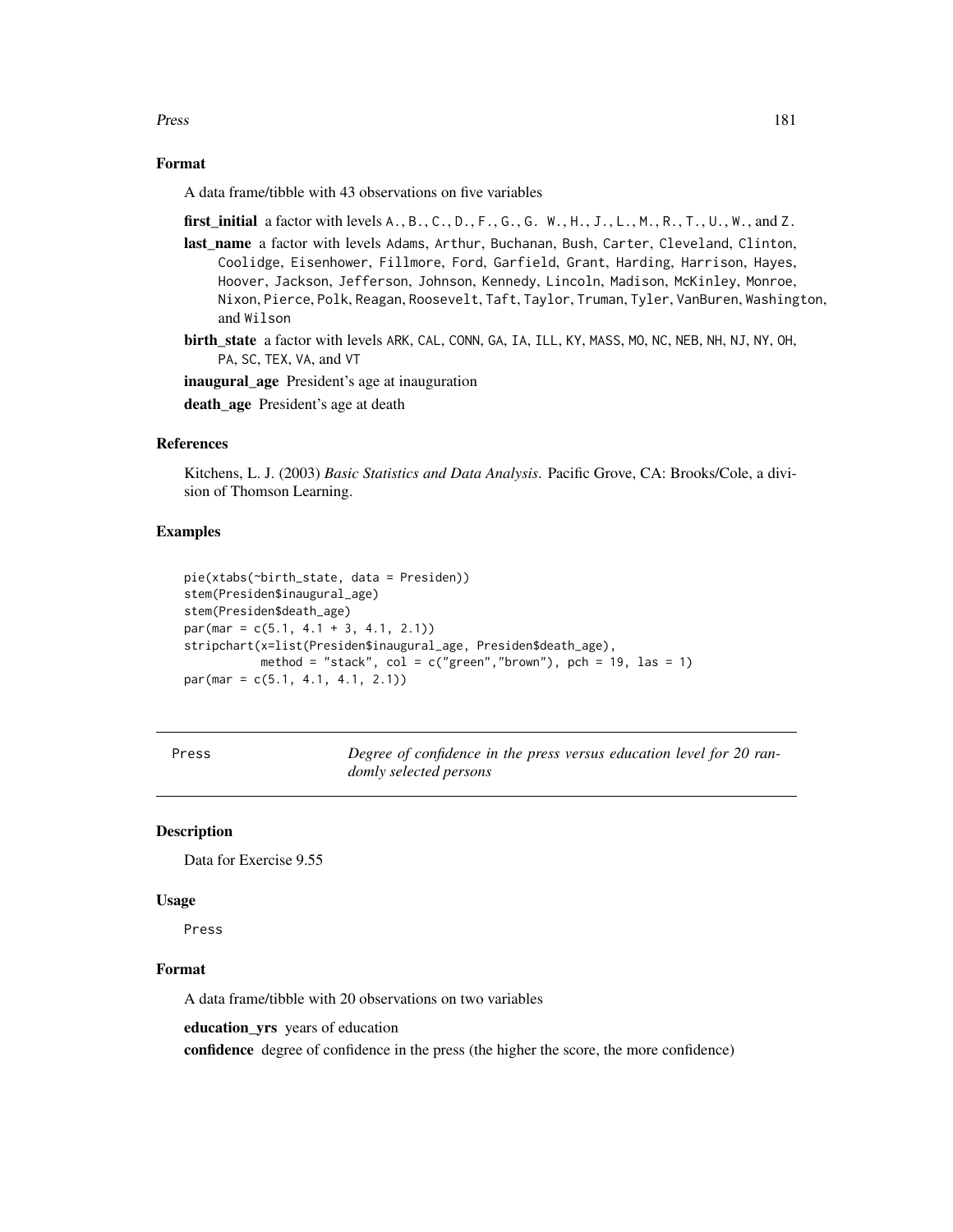behavior mod-

# References

Kitchens, L. J. (2003) *Basic Statistics and Data Analysis*. Pacific Grove, CA: Brooks/Cole, a division of Thomson Learning.

## Examples

```
plot(confidence ~ education_yrs, data = Press)
model <- lm(confidence ~ education_yrs, data = Press)
abline(model, col = "purple")
summary(model)
rm(model)
```

| Prognost | Klopfer's prognostic rating scale for subjects receiving |
|----------|----------------------------------------------------------|
|          | <i>ification therapy</i>                                 |

# Description

Data for Exercise 6.61

#### Usage

Prognost

# Format

A data frame/tibble with 15 observations on one variable

kprs\_score Kloper's Prognostic Rating Scale score

#### Source

Newmark, C., et al. (1973), Predictive Validity of the Rorschach Prognostic Rating Scale with Behavior Modification Techniques, *Journal of Clinical Psychology, 29*, 246-248.

# References

Kitchens, L. J. (2003) *Basic Statistics and Data Analysis*. Pacific Grove, CA: Brooks/Cole, a division of Thomson Learning.

```
EDA(Prognost$kprs_score)
t.test(Prognost$kprs_score, mu = 9)
```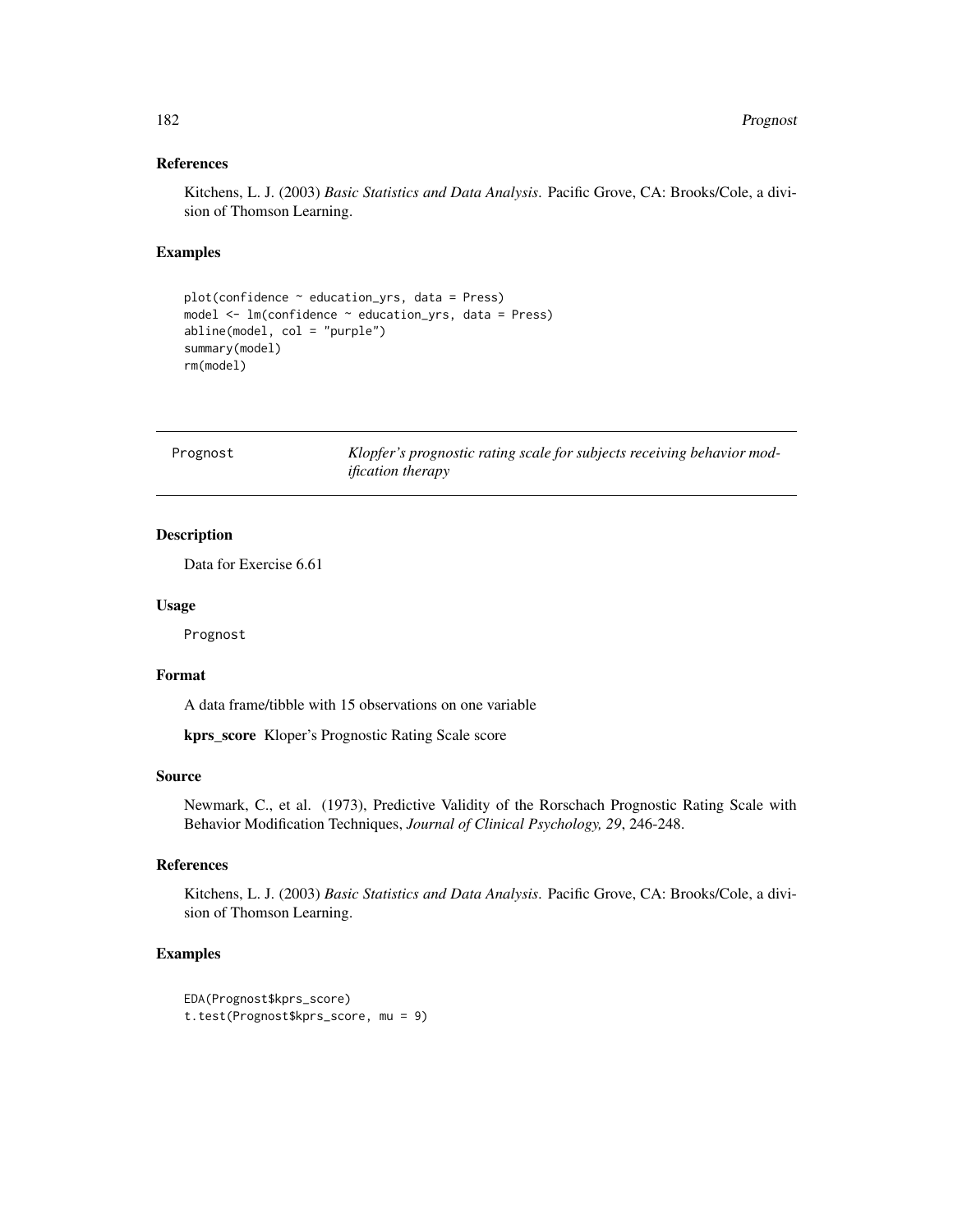Data for Exercise 10.17

#### Usage

Program

# Format

A data frame/tibble with 44 observations on two variables

method a character variable with values method1, method2, method3, and method4

score standardized test score

## References

Kitchens, L. J. (2003) *Basic Statistics and Data Analysis*. Pacific Grove, CA: Brooks/Cole, a division of Thomson Learning.

# Examples

```
boxplot(score ~ method, col = c("red", "blue", "green", "yellow"), data = Program)
anova(Im(score ~ method, data = Program))TukeyHSD(aov(score ~ method, data = Program))
par(max = c(5.1, 4.1 + 4, 4.1, 2.1))plot(TukeyHSD(aov(score ~ method, data = Program)), las = 1)
par(mar = c(5.1, 4.1, 4.1, 2.1))
```
Psat *PSAT scores versus SAT scores*

# Description

Data for Exercise 2.50

#### Usage

Psat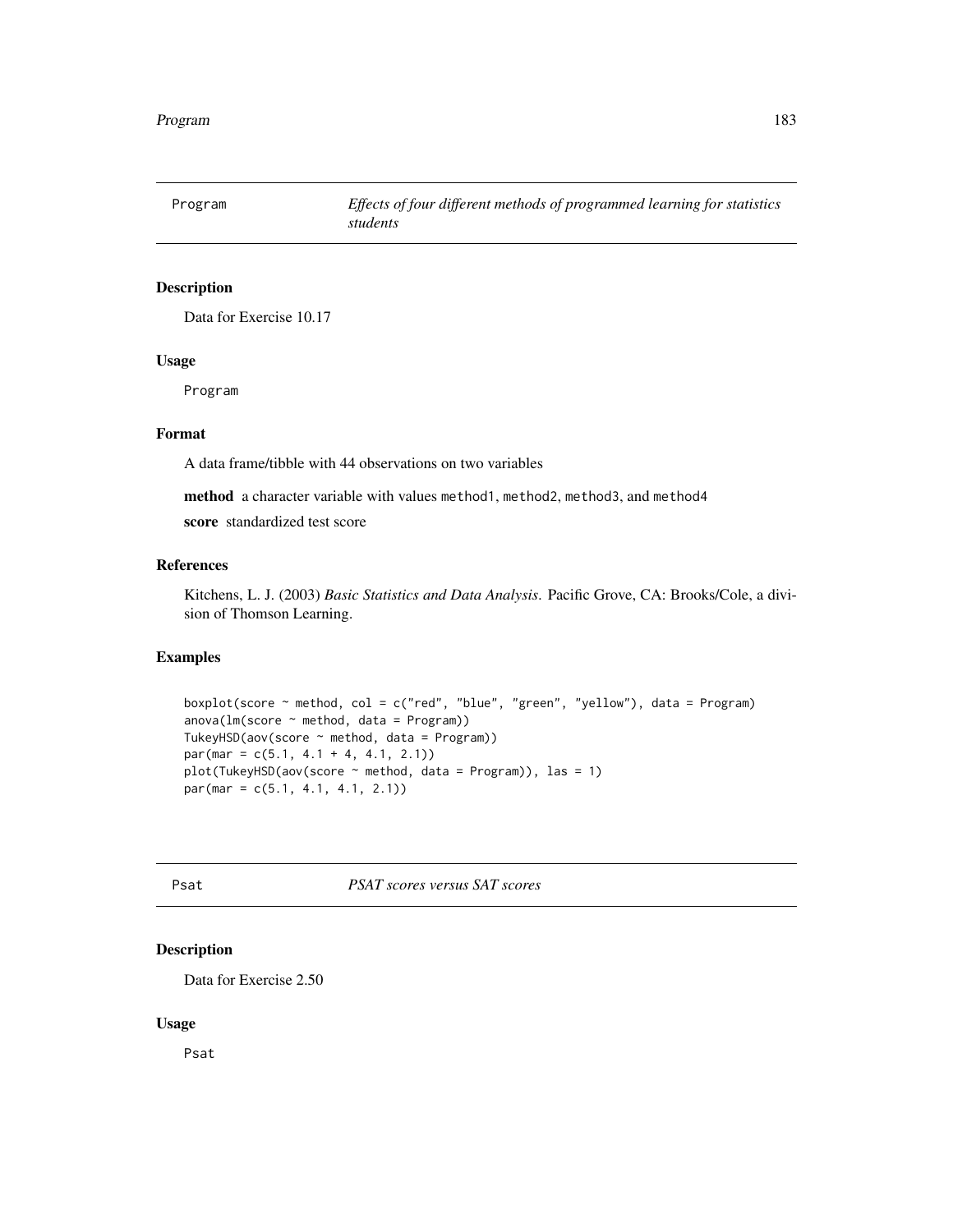# Format

A data frame/tibble with seven observations on the two variables

psat PSAT score

sat SAT score

# References

Kitchens, L. J. (2003) *Basic Statistics and Data Analysis*. Pacific Grove, CA: Brooks/Cole, a division of Thomson Learning.

#### Examples

```
model <- lm(sat ~ psat, data = Psat)
par(mfrow = c(1, 2))plot(Psat$psat, resid(model))
plot(model, which = 1)
rm(model)
par(mfrow = c(1, 1))
```
Psych *Correct responses for 24 students in a psychology experiment*

# Description

Data for Exercise 1.42

#### Usage

Psych

# Format

A data frame/tibble with 23 observations on one variable

score number of correct repsonses in a psychology experiment

## References

Kitchens, L. J. (2003) *Basic Statistics and Data Analysis*. Pacific Grove, CA: Brooks/Cole, a division of Thomson Learning.

#### Examples

stem(Psych\$score) EDA(Psych\$score)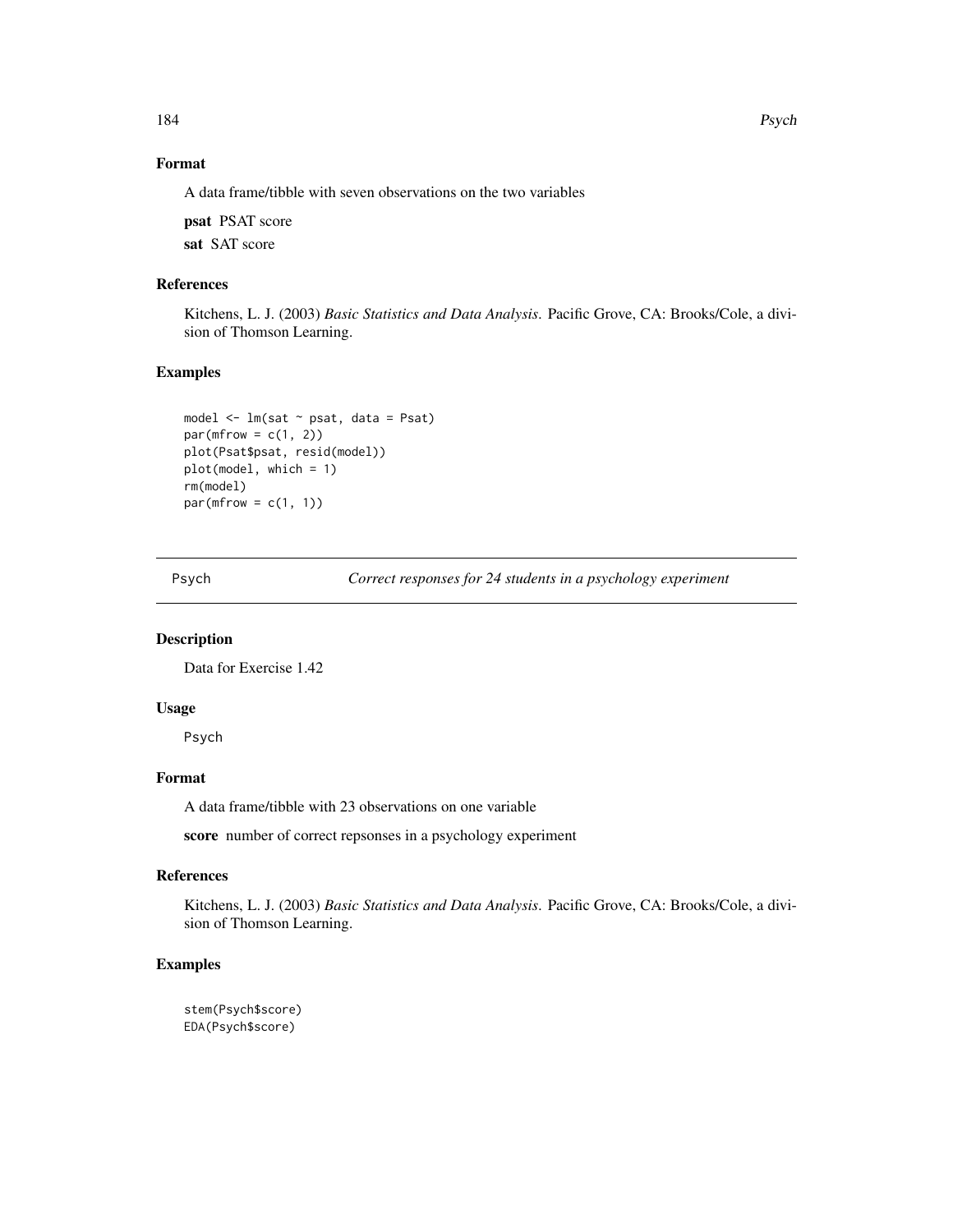Data for Exercise 5.22 and 5.65

## Usage

Puerto

## Format

A data frame/tibble with 50 observations on one variable

income weekly family income (in dollars)

## References

Kitchens, L. J. (2003) *Basic Statistics and Data Analysis*. Pacific Grove, CA: Brooks/Cole, a division of Thomson Learning.

## Examples

stem(Puerto\$income) boxplot(Puerto\$income, col = "purple") t.test(Puerto\$income,conf.level = .90)\$conf

Quail *Plasma LDL levels in two groups of quail*

#### Description

Data for Exercise 1.53, 1.77, 1.88, 5.66, and 7.50

## Usage

Quail

# Format

A data frame/tibble with 40 observations on two variables

group a character variable with values placebo and treatment

level low-density lipoprotein (LDL) cholestrol level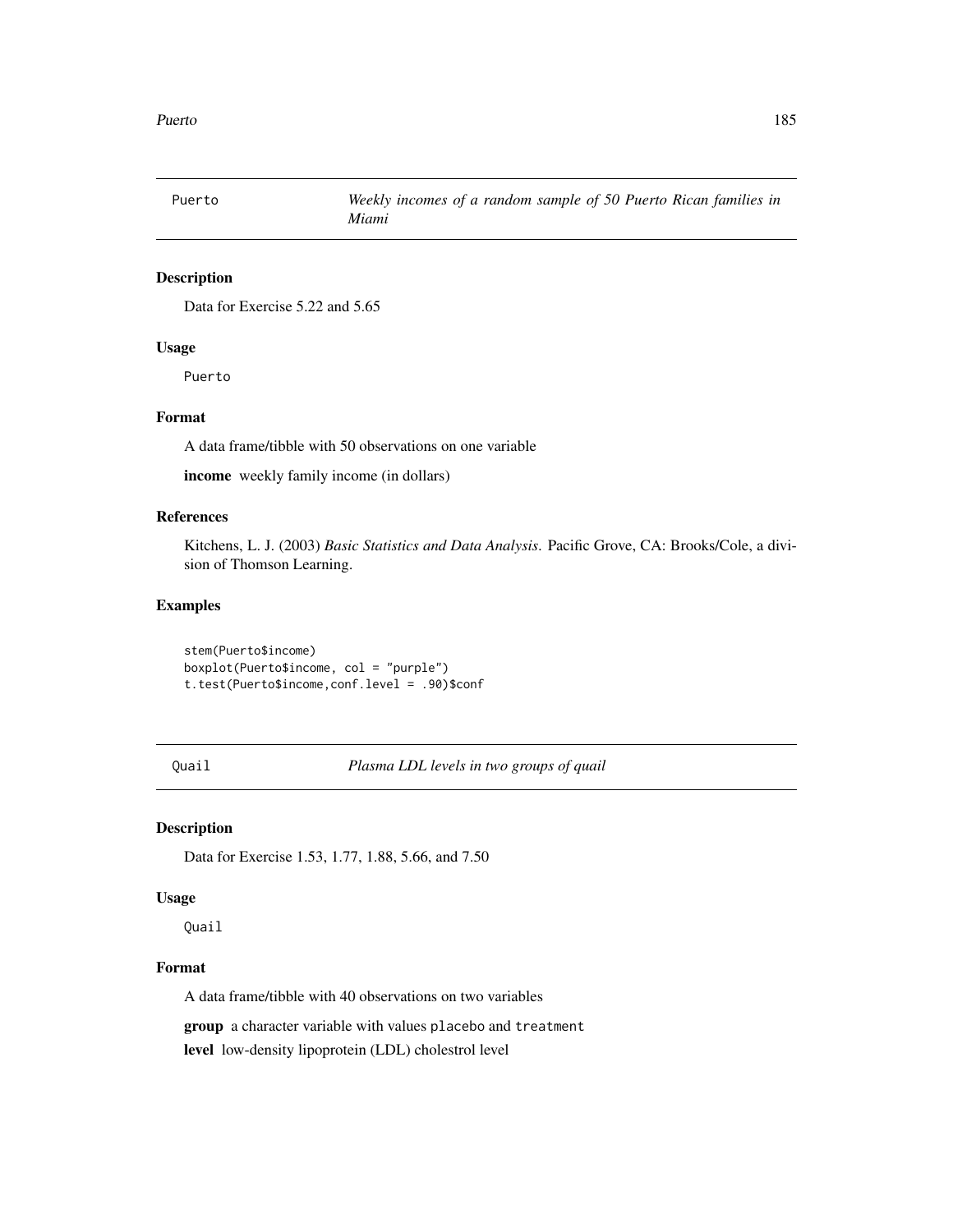# Source

J. McKean, and T. Vidmar (1994), "A Comparison of Two Rank-Based Methods for the Analysis of Linear Models," *The American Statistician, 48*, 220-229.

## References

Kitchens, L. J. (2003) *Basic Statistics and Data Analysis*. Pacific Grove, CA: Brooks/Cole, a division of Thomson Learning.

#### Examples

```
boxplot(level \sim group, data = Quail, horizontal = TRUE, xlab = "LDL Level",
        col = c("yellow", "lightblue"))
```
Quality *Quality control test scores on two manufacturing processes*

## Description

Data for Exercise 7.81

## Usage

Quality

## Format

A data frame/tibble with 15 observations on two variables

process a character variable with values Process1 and Process2

score results of a quality control test

#### References

Kitchens, L. J. (2003) *Basic Statistics and Data Analysis*. Pacific Grove, CA: Brooks/Cole, a division of Thomson Learning.

```
boxplot(score \sim process, data = Quality, col = "lightgreen")
t.test(score ~ process, data = Quality)
```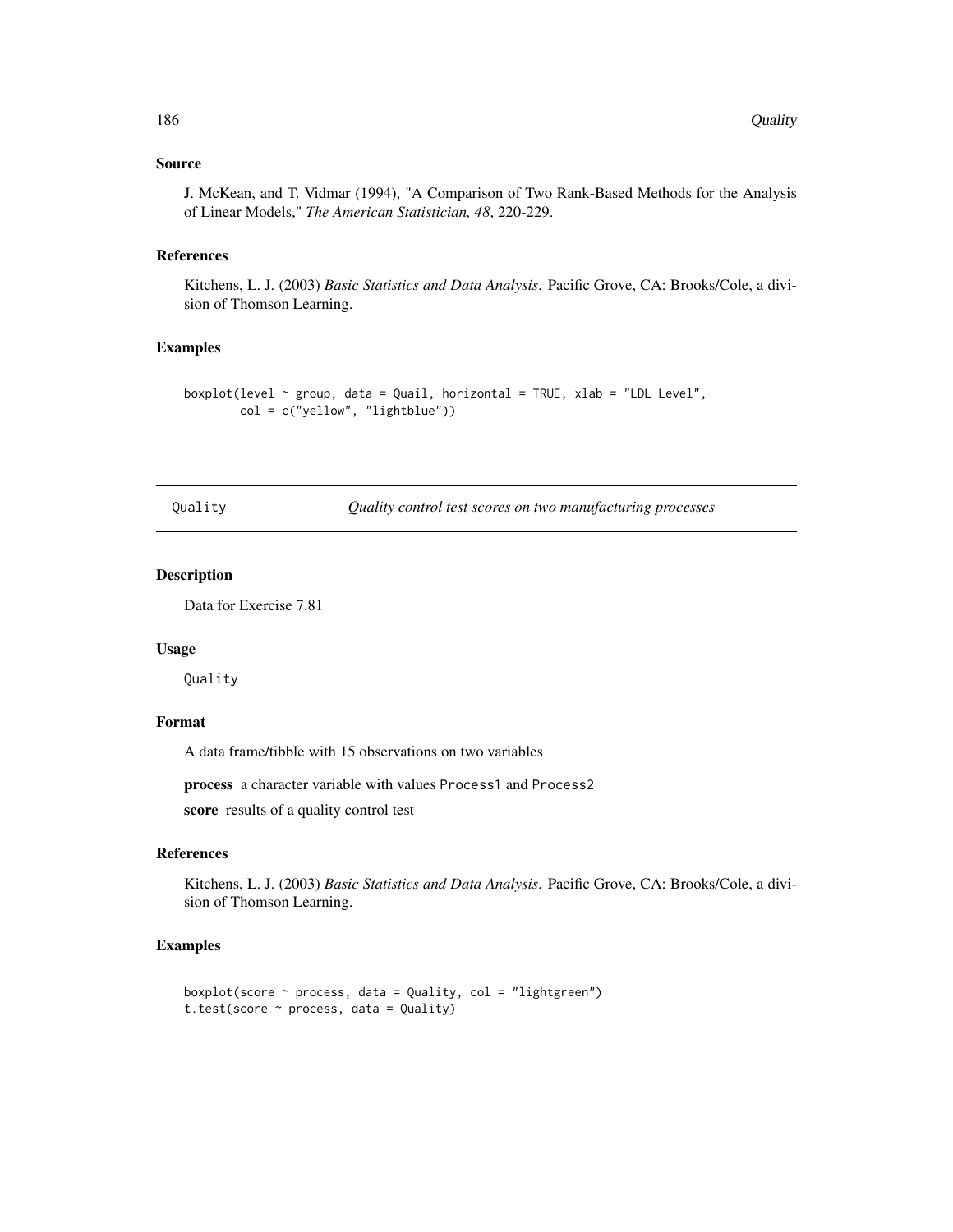Data for Exercise 9.8

# Usage

Rainks

#### Format

A data frame/tibble with 35 observations on five variables

rain rainfall (in inches)

- x1 rainfall (in inches)
- x2 rainfall (in inches)
- x3 rainfall (in inches)
- x4 rainfall (in inches)

# Source

R. Picard, K. Berk (1990), Data Splitting, *The American Statistician, 44*, (2), 140-147.

## References

Kitchens, L. J. (2003) *Basic Statistics and Data Analysis*. Pacific Grove, CA: Brooks/Cole, a division of Thomson Learning.

```
cor(Rainks)
model <- lm(rain ~ x2, data = Rainks)
summary(model)
```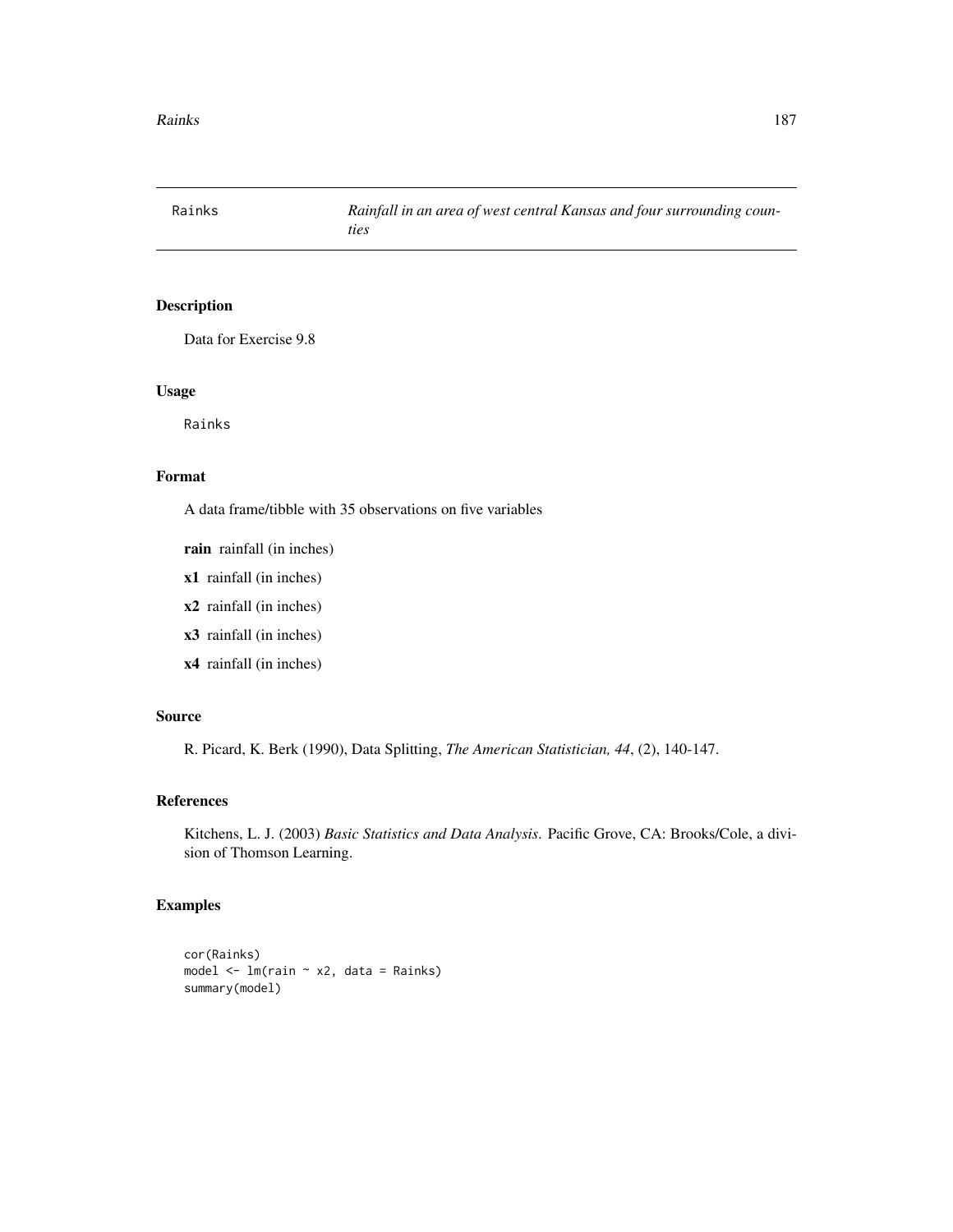Data for Exercise 9.36 and Example 9.8

#### Usage

Randd

# Format

A data frame/tibble with 12 observations on two variables

rd research and development expenditures (in million dollars)

sales sales (in million dollars)

# References

Kitchens, L. J. (2003) *Basic Statistics and Data Analysis*. Pacific Grove, CA: Brooks/Cole, a division of Thomson Learning.

# Examples

 $plot(sales ~ rd, data = Rand)$ model  $\leq$  1m(sales  $\sim$  rd, data = Randd) abline(model, col = "purple") summary(model) plot(model, which = 1) rm(model)

Rat *Survival times of 20 rats exposed to high levels of radiation*

## Description

Data for Exercise 1.52, 1.76, 5.62, and 6.44

#### Usage

Rat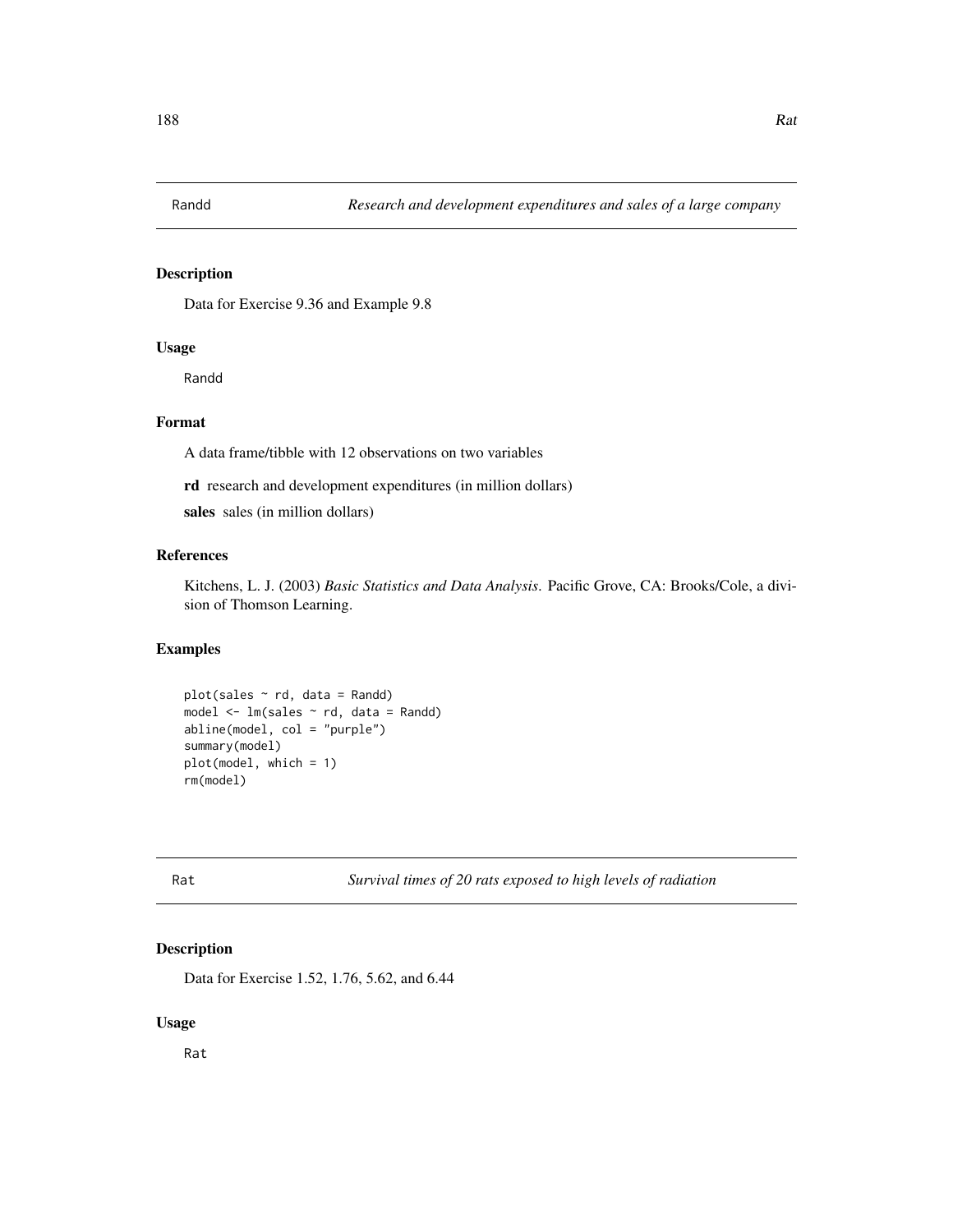#### Ratings 2012 **Ratings** 2013 **Ratings** 2013 **Ratings** 2018 **PM**

# Format

A data frame/tibble with 20 observations on one variable

survival\_time survival time in weeks for rats exposed to a high level of radiation

# Source

J. Lawless, *Statistical Models and Methods for Lifetime Data* (New York: Wiley, 1982).

# References

Kitchens, L. J. (2003) *Basic Statistics and Data Analysis*. Pacific Grove, CA: Brooks/Cole, a division of Thomson Learning.

## Examples

```
hist(Rat$survival_time)
qqnorm(Rat$survival_time)
qqline(Rat$survival_time)
summary(Rat$survival_time)
t.test(Rat$survival_time)
t.test(Rat$survival_time, mu = 100, alternative = "greater")
```
Ratings *Grade point averages versus teacher's ratings*

# Description

Data for Example 2.6

#### Usage

Ratings

# Format

A data frame/tibble with 250 observations on two variables

rating character variable with students' ratings of instructor (A-F)

gpa students' grade point average

# References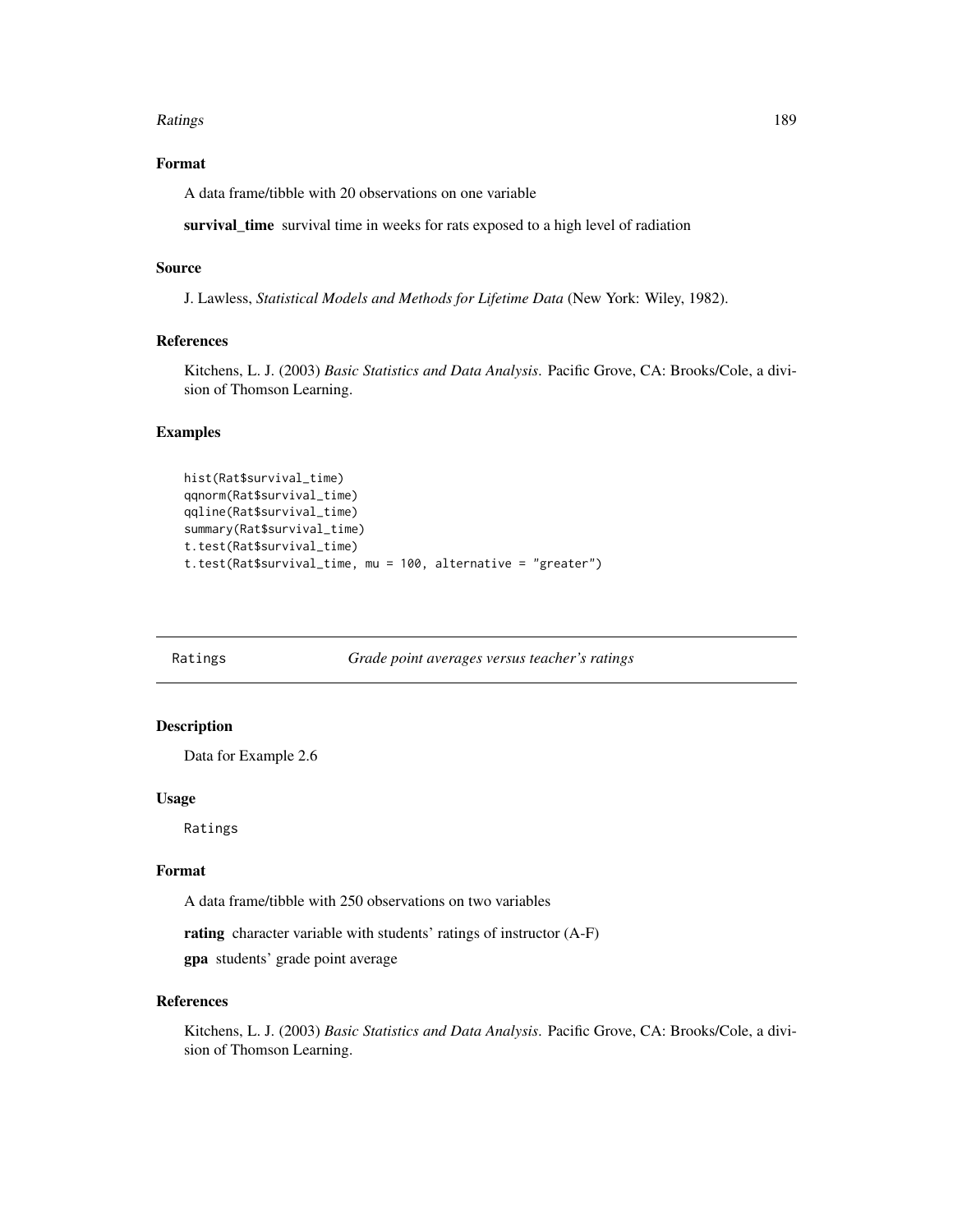# Examples

```
boxplot(gpa ~ rating, data = Ratings, xlab = "Student rating of instructor",
       ylab = "Student GPA")
## Not run:
library(ggplot2)
ggplot2::ggplot(data = Ratings, aes(x = rating, y = gpa, fill = rating)) +geom_boxplot() +
          theme_bw() +
          theme(legend.position = "none") +
          labs(x = "Student rating of instructor", y = "Student GPA")
```
## End(Not run)

Reaction *Threshold reaction time for persons subjected to emotional stress*

# Description

Data for Example 6.11

#### Usage

Reaction

## Format

A data frame/tibble with 12 observations on one variable

time threshold reaction time (in seconds) for persons subjected to emotional stress

# References

Kitchens, L. J. (2003) *Basic Statistics and Data Analysis*. Pacific Grove, CA: Brooks/Cole, a division of Thomson Learning.

```
stem(Reaction$time)
SIGN.test(Reaction$time, md = 15, alternative = "less")
```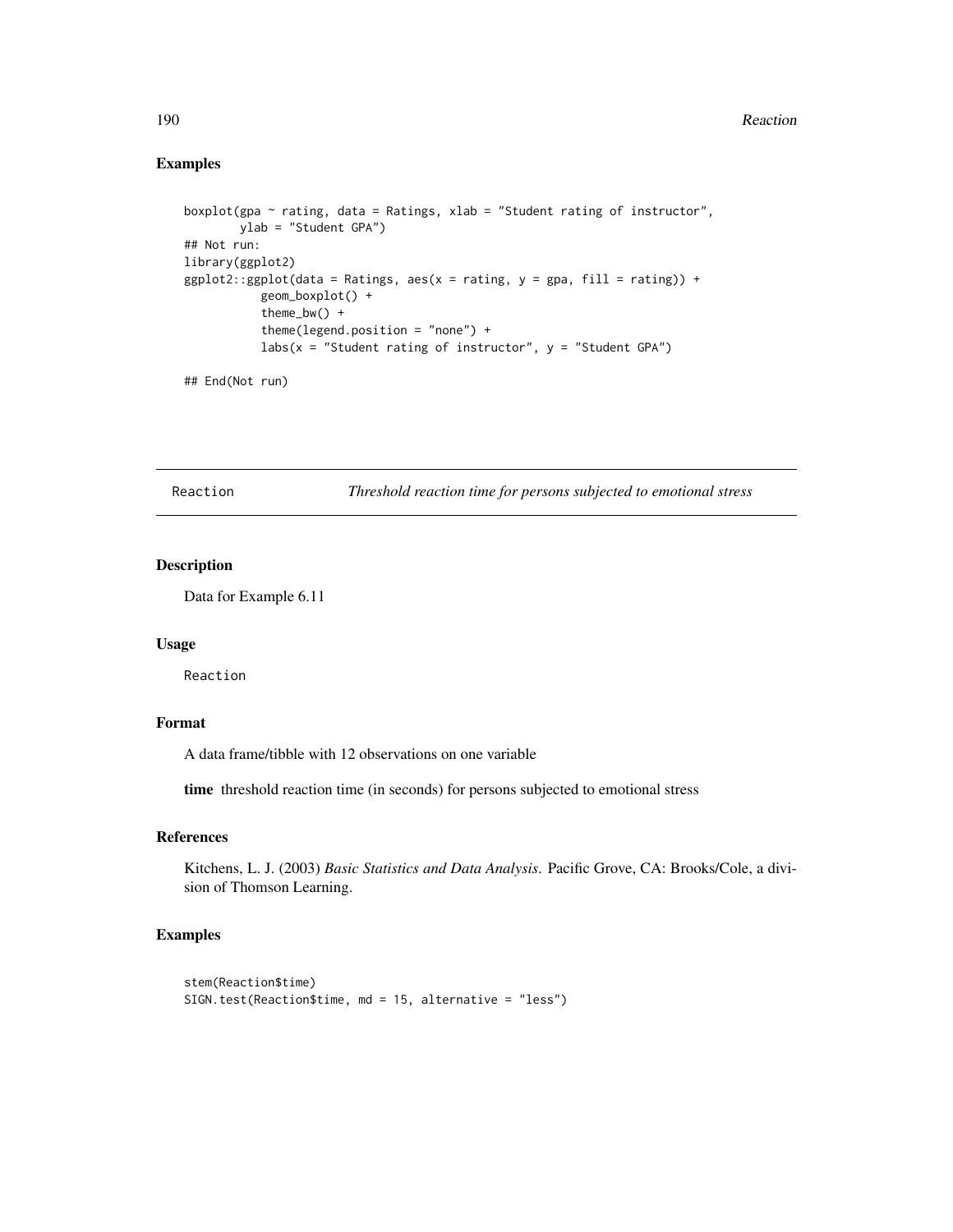Data for Exercise 1.72 and 2.10

# Usage

Reading

# Format

A data frame/tibble with 30 observations on four variables

score standardized reading test score

sorted sorted values of score

trimmed trimmed values of sorted

winsoriz winsorized values of score

# References

Kitchens, L. J. (2003) *Basic Statistics and Data Analysis*. Pacific Grove, CA: Brooks/Cole, a division of Thomson Learning.

## Examples

```
hist(Reading$score, main = "Exercise 1.72",
     col = "lightgreen", xlab = "Standardized reading score")
summary(Reading$score)
sd(Reading$score)
```
# Readiq *Reading scores versus IQ scores*

# Description

Data for Exercises 2.10 and 2.53

# Usage

Readiq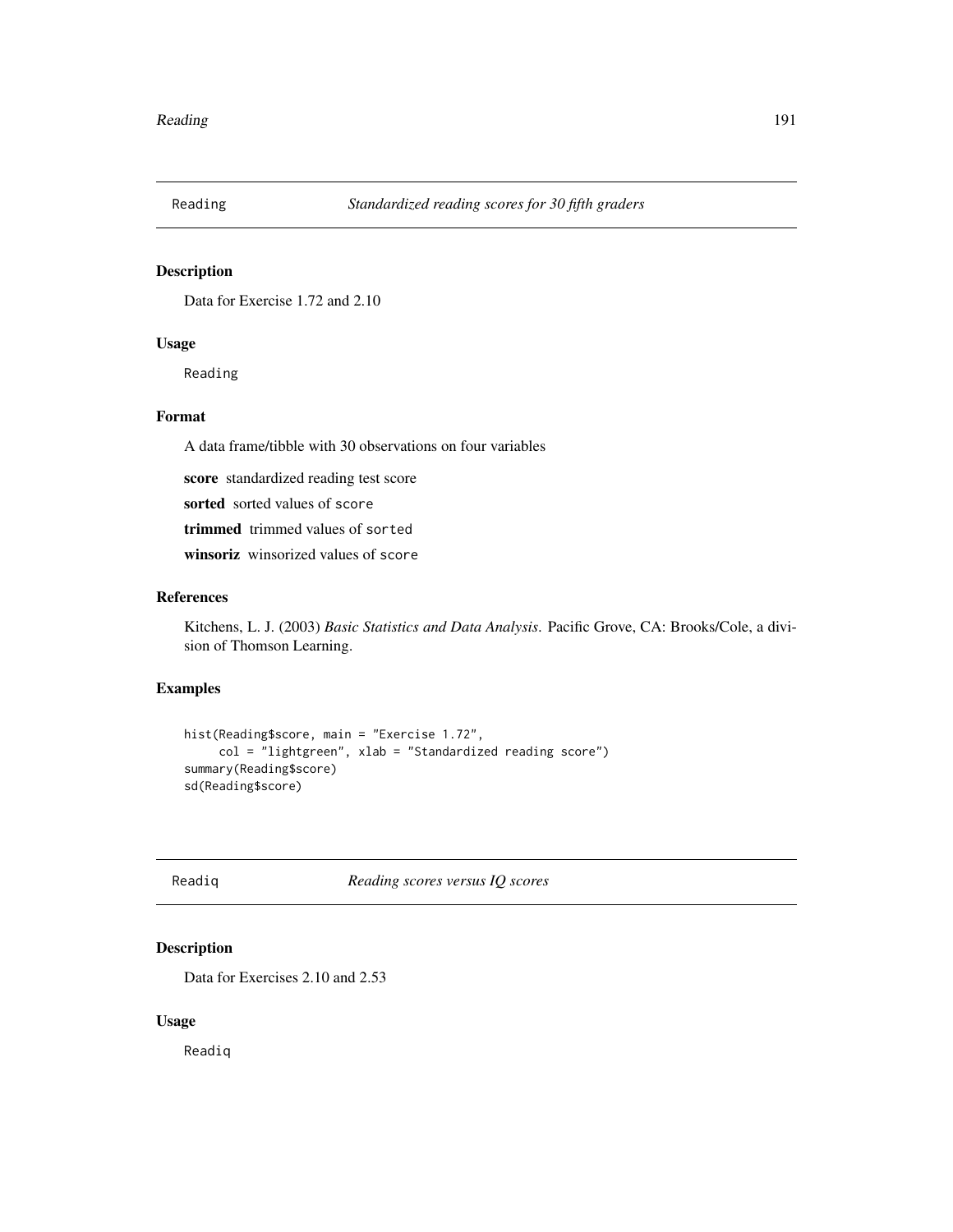192 Referend

# Format

A data frame/tibble with 14 observations on two variables

reading reading achievement score

iq IQ score

# References

Kitchens, L. J. (2003) *Basic Statistics and Data Analysis*. Pacific Grove, CA: Brooks/Cole, a division of Thomson Learning.

## Examples

```
plot(reading ~ iq, data = Readiq)
model <- lm(reading ~ iq, data = Readiq)
abline(model, col = "purple")
predict(model, newdata = data.frame(iq = c(100, 120)))
residuals(model)[c(6, 7)]
rm(model)
```
Referend *Opinion on referendum by view on freedom of the press*

## Description

Data for Exercise 8.20

#### Usage

Referend

#### Format

A data frame with 237 observations on two variables

choice a factor with levels A, B, and C

response a factor with levels for, against, and undecided

# References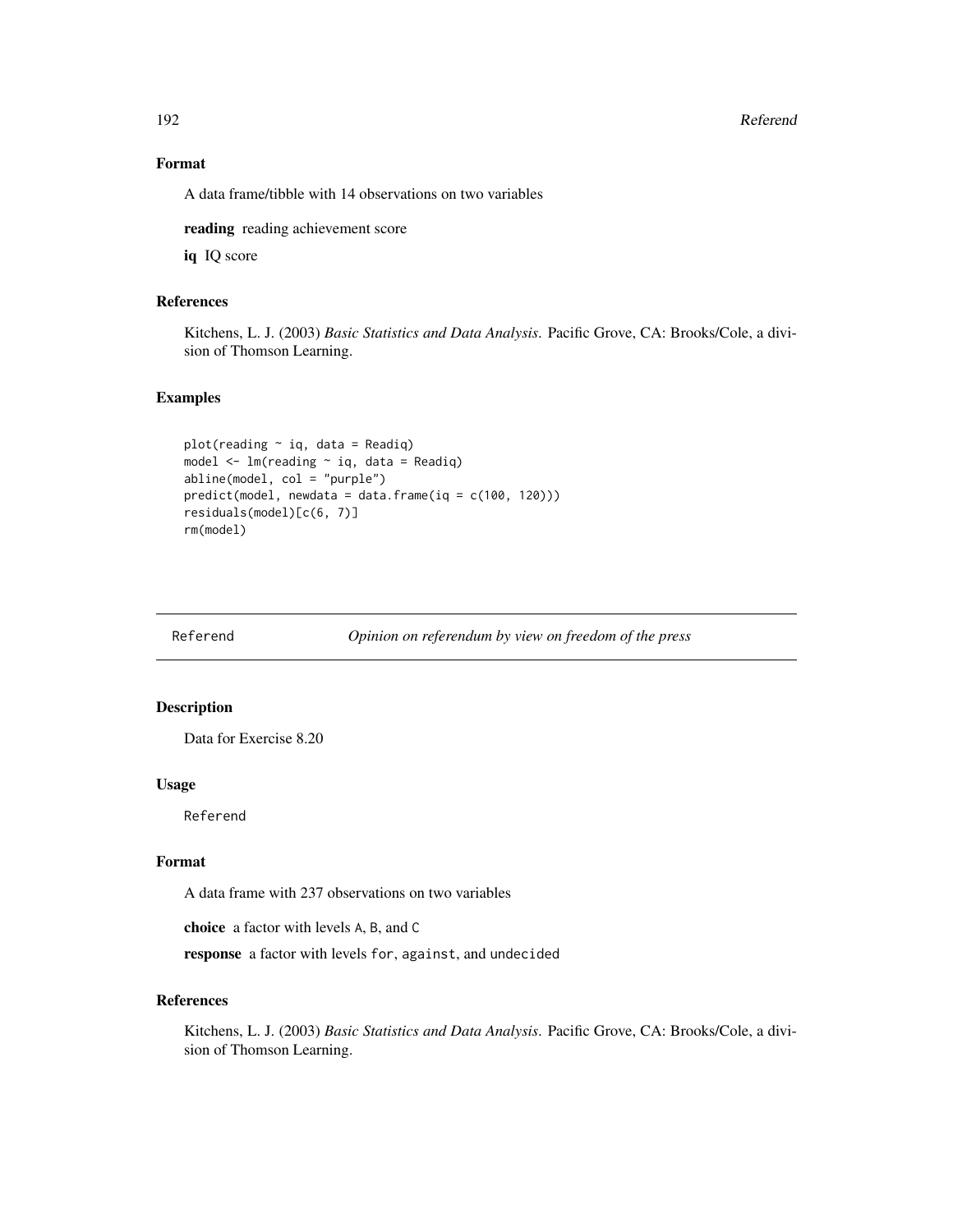#### Region and the set of the set of the set of the set of the set of the set of the set of the set of the set of the set of the set of the set of the set of the set of the set of the set of the set of the set of the set of th

# Examples

```
T1 <- xtabs(~choice + response, data = Referend)
T1
chisq.test(T1)
chisq.test(T1)$expected
```
Region *Pollution index taken in three regions of the country*

# Description

Data for Exercise 10.26

# Usage

Region

# Format

A data frame/tibble with 48 observations on three variables

pollution pollution index

region region of a county (west, central, and east)

ranks ranked values of pollution

## References

Kitchens, L. J. (2003) *Basic Statistics and Data Analysis*. Pacific Grove, CA: Brooks/Cole, a division of Thomson Learning.

```
boxplot(pollution \sim region, data = Region, col = "gray")
anova(Im(pollution ~ region, data = Region))
```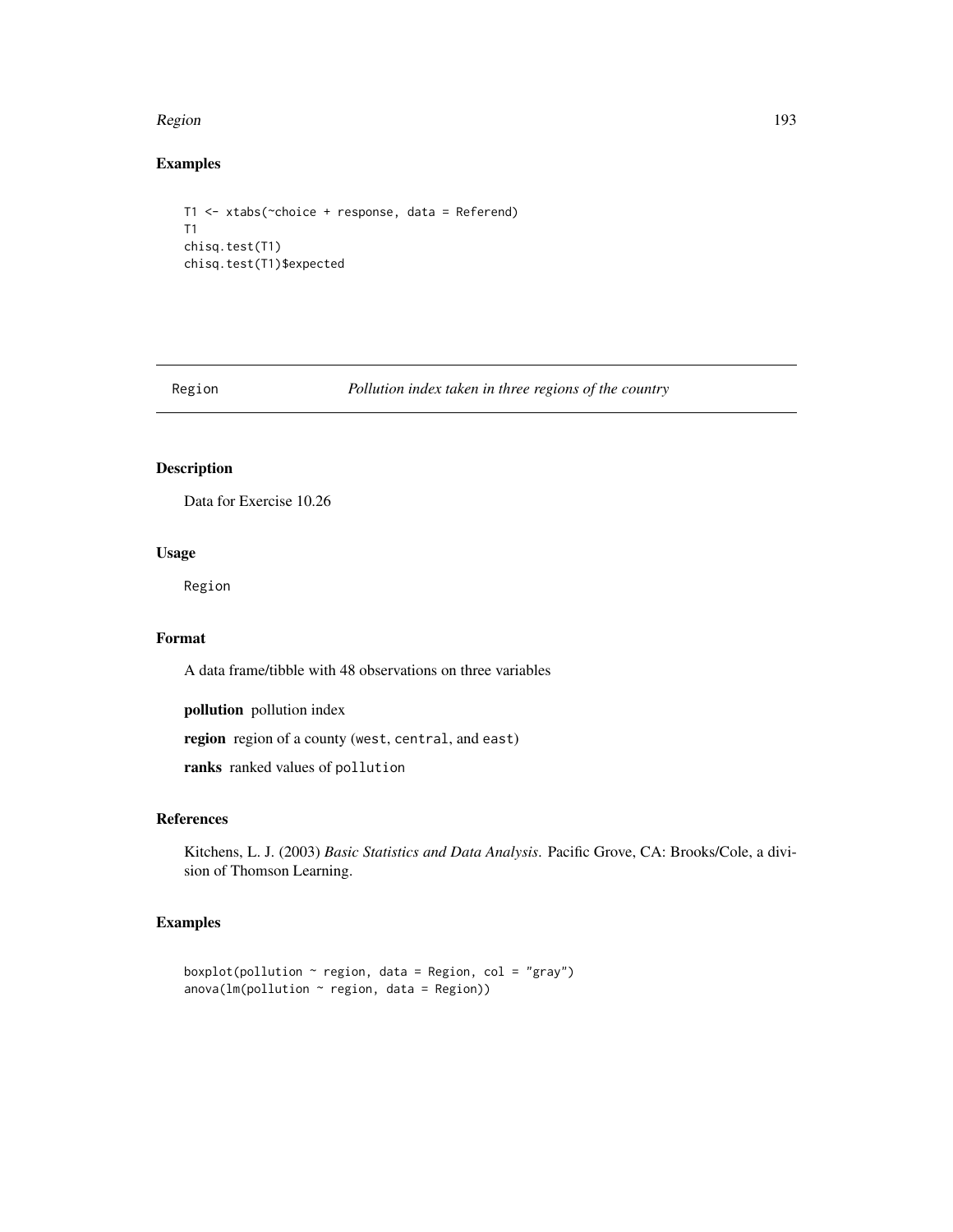Data for Exercise 2.3, 2.39, and 2.54

#### Usage

Register

## Format

A data frame/tibble with nine observations on two variables

age age of cash register (in years)

cost maintenance cost of cash register (in dollars)

# References

Kitchens, L. J. (2003) *Basic Statistics and Data Analysis*. Pacific Grove, CA: Brooks/Cole, a division of Thomson Learning.

# Examples

```
plot(cost ~ age, data = Register)model \leq \ln(\text{cost} \leq \text{age}, \text{data} = \text{register})abline(model, col = "red")
predict(model, newdata = data-frame(age = c(5, 10)))plot(model, which = 1)
rm(model)
```

| Rehab | Rehabilitative potential of 20 prison inmates as judged by two psychi- |
|-------|------------------------------------------------------------------------|
|       | atrists                                                                |

# Description

Data for Exercise 7.61

#### Usage

Rehab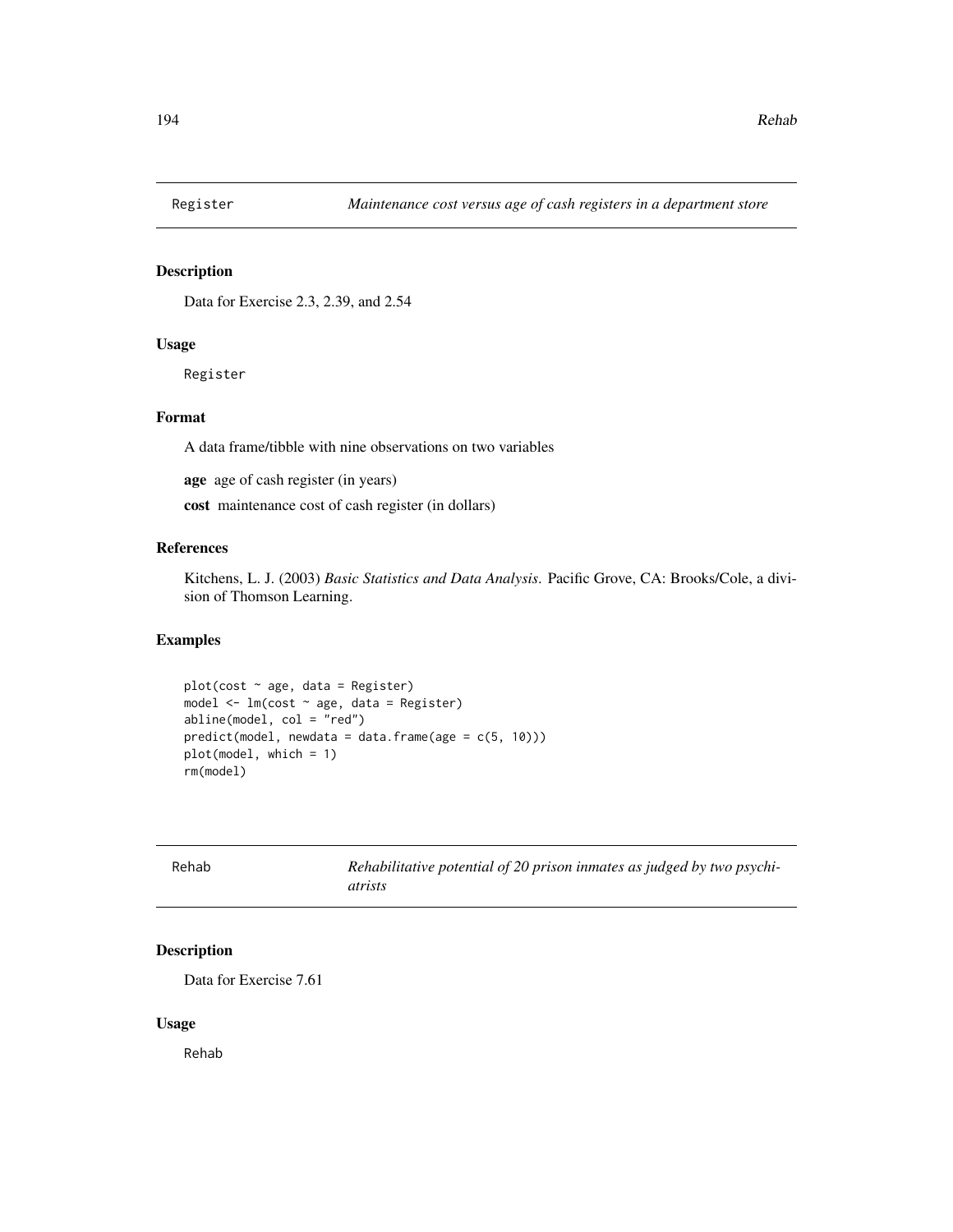#### Remedial and the set of the set of the set of the set of the set of the set of the set of the set of the set of the set of the set of the set of the set of the set of the set of the set of the set of the set of the set of

## Format

A data frame/tibble with 20 observations on four variables

inmate inmate identification number

psych1 rating from first psychiatrist on the inmates rehabilative potential

psych2 rating from second psychiatrist on the inmates rehabilative potential

differ psych1 - psych2

## References

Kitchens, L. J. (2003) *Basic Statistics and Data Analysis*. Pacific Grove, CA: Brooks/Cole, a division of Thomson Learning.

#### Examples

```
boxplot(Rehab$differ)
qqnorm(Rehab$differ)
qqline(Rehab$differ)
t.test(Rehab$differ)
# Or
t.test(Rehab$psych1, Rehab$psych2, paired = TRUE)
```

| Remedial | Math placement test score for 35 freshmen females and 42 freshmen |
|----------|-------------------------------------------------------------------|
|          | males                                                             |

# Description

Data for Exercise 7.43

## Usage

Remedial

#### Format

A data frame/tibble with 84 observations on two variables

gender a character variable with values female and male score math placement score

## References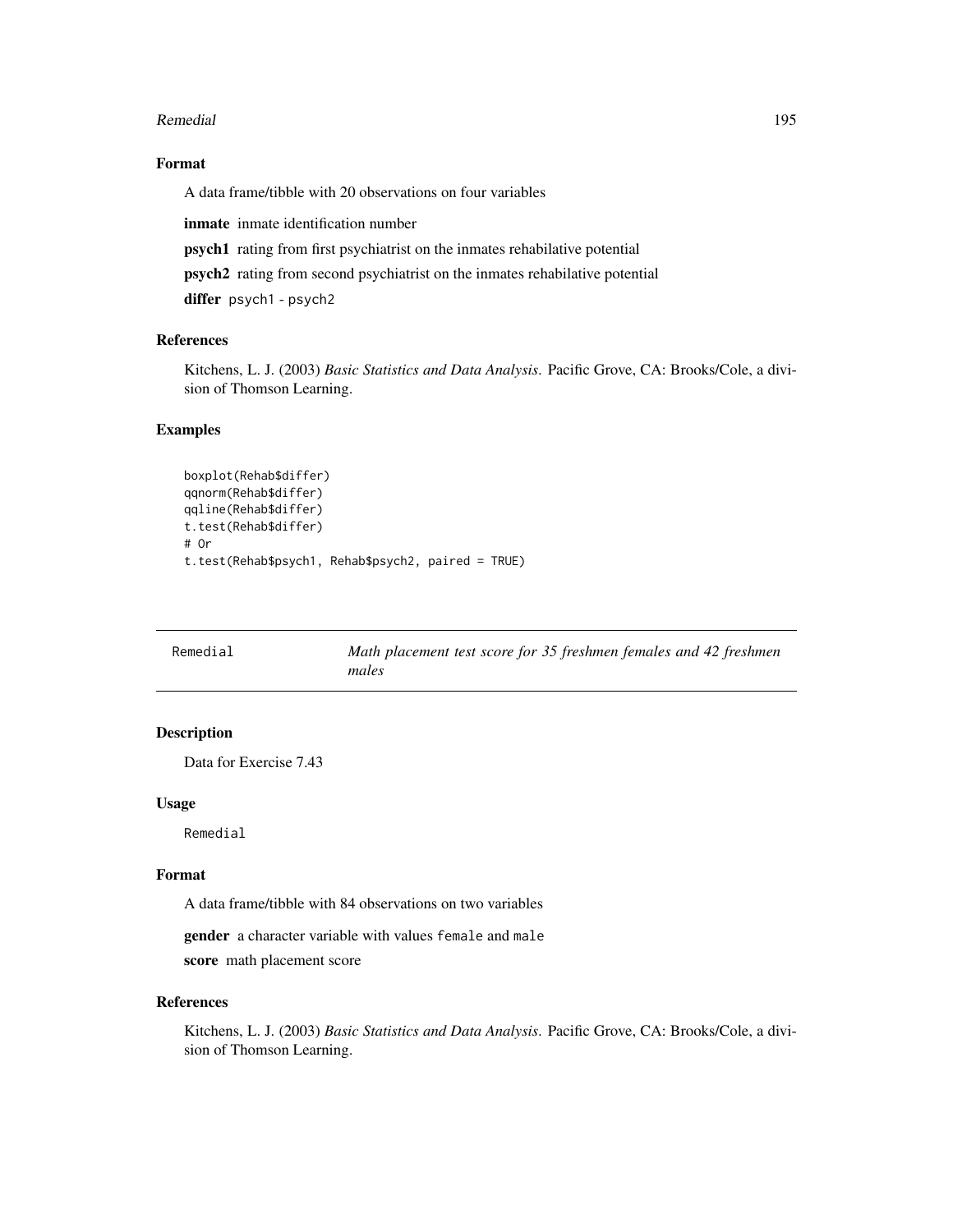# Examples

```
boxplot(score ~ gender, data = Remedial,
col = c("purple", "blue"))
t.test(score ~ gender, data = Remedial, conf.level = 0.98)
t.test(score ~ gender, data = Remedial, conf.level = 0.98)$conf
wilcox.test(score ~ gender, data = Remedial,
           conf.int = TRUE, conf.level = 0.98)
```
## Rentals *Weekly rentals for 45 apartments*

# Description

Data for Exercise 1.122

## Usage

Rentals

## Format

A data frame/tibble with 45 observations on one variable

rent weekly apartment rental price (in dollars)

#### References

Kitchens, L. J. (2003) *Basic Statistics and Data Analysis*. Pacific Grove, CA: Brooks/Cole, a division of Thomson Learning.

```
stem(Rentals$rent)
sum(Rentals$rent < mean(Rentals$rent) - 3*sd(Rentals$rent) |
  Rentals$rent > mean(Rentals$rent) + 3*sd(Rentals$rent))
```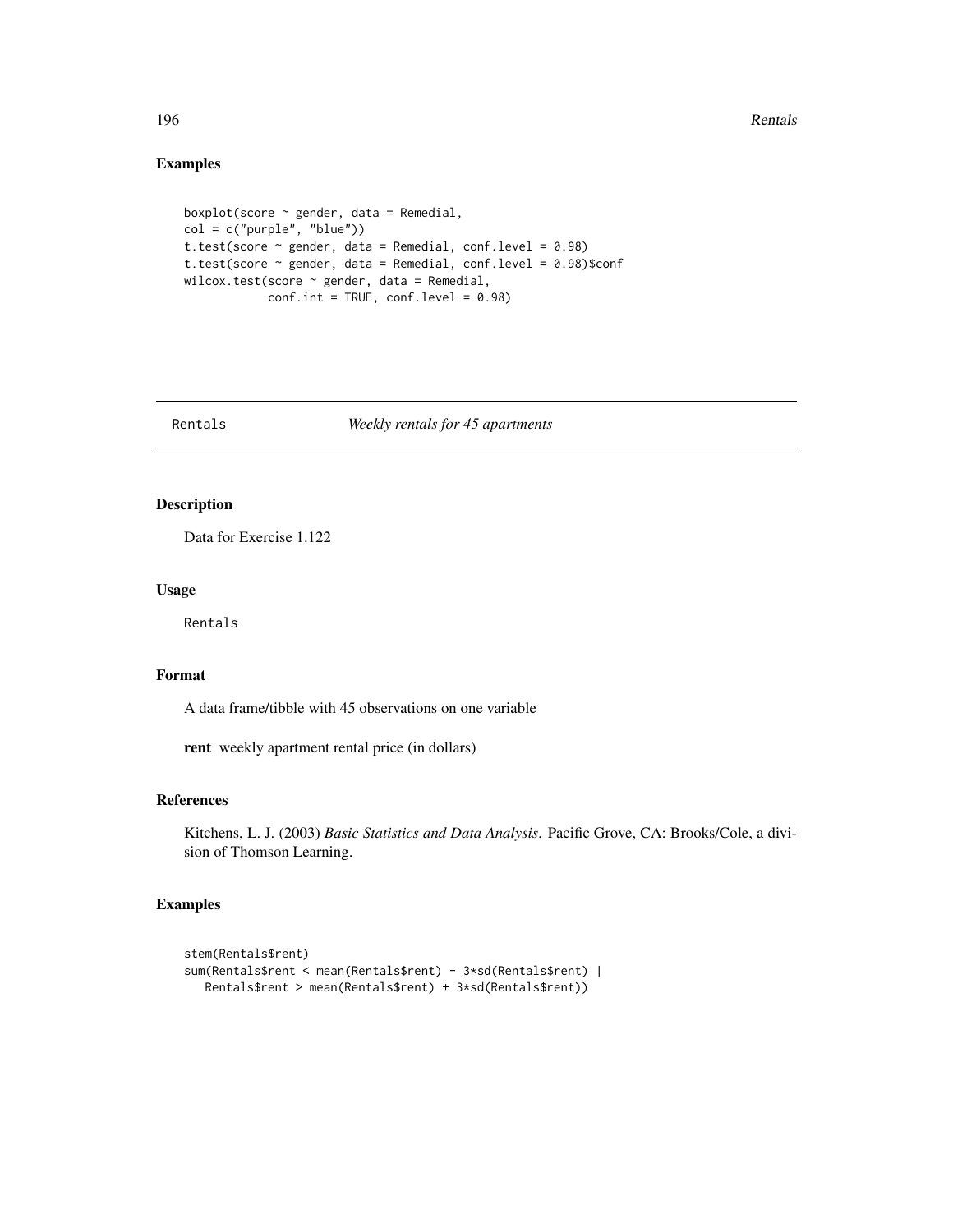Data for Exercise 5.77

# Usage

Repair

# Format

A data frame/tibble with 22 observations on one variable

time time to repair a wrecked in car (in hours)

# References

Kitchens, L. J. (2003) *Basic Statistics and Data Analysis*. Pacific Grove, CA: Brooks/Cole, a division of Thomson Learning.

# Examples

stem(Repair\$time) SIGN.test(Repair\$time, conf.level = 0.98)

| Retail | Length of employment versus gross sales for 10 employees of a large |
|--------|---------------------------------------------------------------------|
|        | retail store                                                        |

# Description

Data for Exercise 9.59

#### Usage

Retail

## Format

A data frame/tibble with 10 observations on two variables

months length of employment (in months)

sales employee gross sales (in dollars)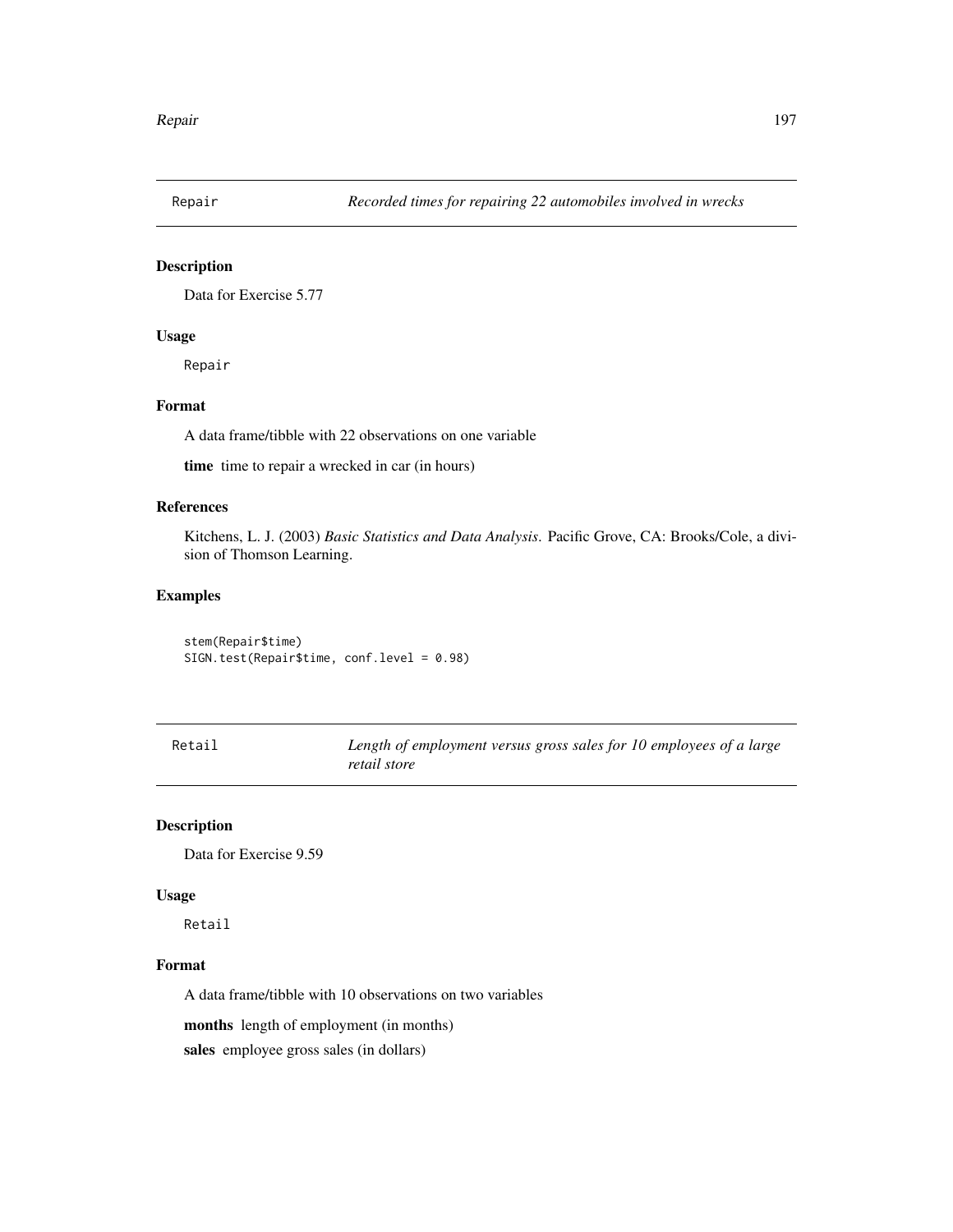## References

Kitchens, L. J. (2003) *Basic Statistics and Data Analysis*. Pacific Grove, CA: Brooks/Cole, a division of Thomson Learning.

# Examples

```
plot(sales ~ months, data = Retail)
model \leq 1m(sales \sim months, data = Retail)
abline(model, col = "blue")
summary(model)
```

| Ronbrown1 | Oceanography data obtained at site 1 by scientist aboard the ship Ron |
|-----------|-----------------------------------------------------------------------|
|           | <i>Brown</i>                                                          |

# Description

Data for Exercise 2.9

## Usage

Ronbrown1

# Format

A data frame/tibble with 75 observations on two variables

depth ocen depth (in meters)

temperature ocean temperature (in Celsius)

# References

Kitchens, L. J. (2003) *Basic Statistics and Data Analysis*. Pacific Grove, CA: Brooks/Cole, a division of Thomson Learning.

# Examples

plot(temperature ~ depth, data = Ronbrown1, ylab = "Temperature")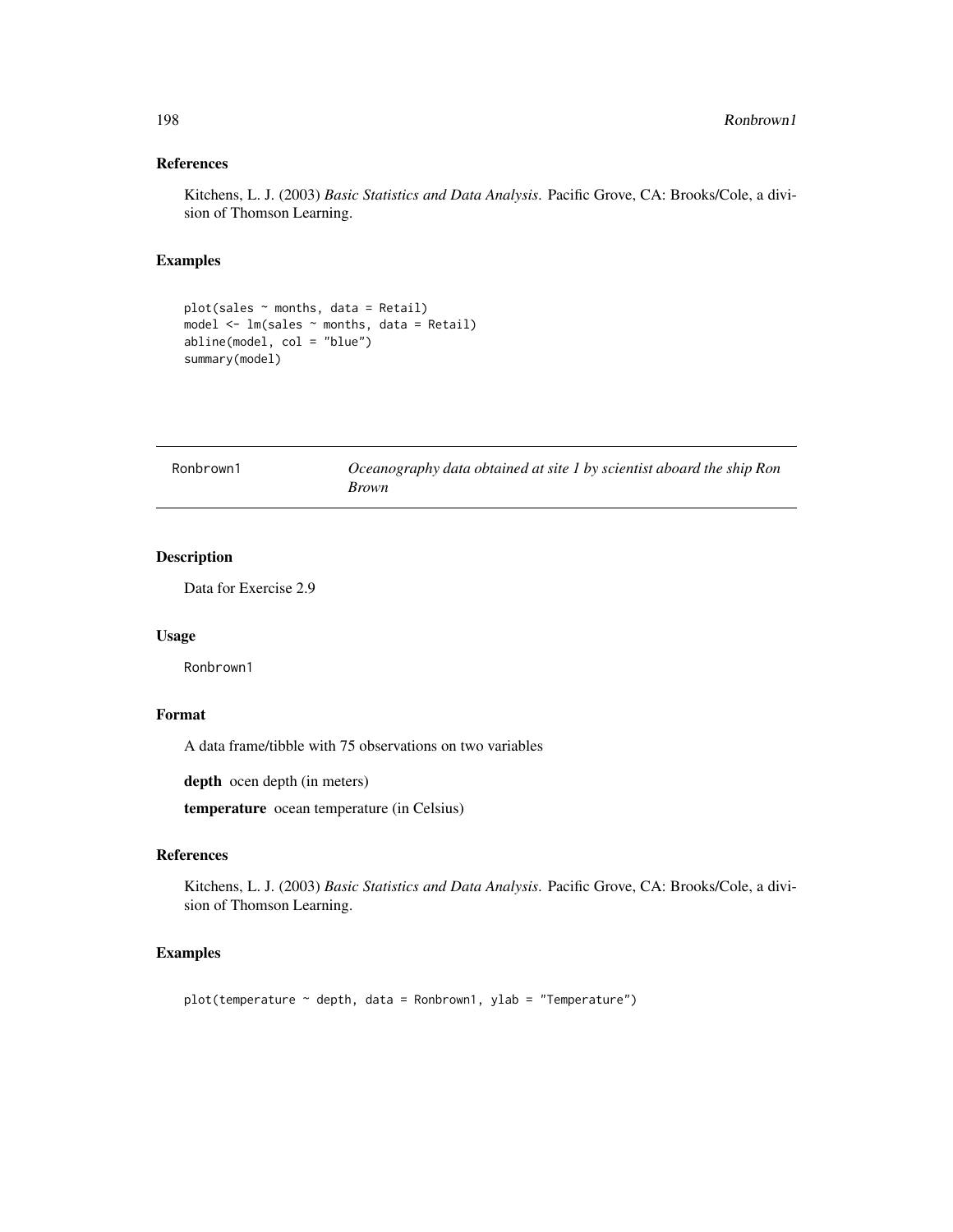Data for Exercise 2.56 and Example 2.4

## Usage

Ronbrown2

# Format

A data frame/tibble with 150 observations on three variables

depth ocean depth (in meters)

temperature ocean temperature (in Celcius)

salinity ocean salinity level

## References

Kitchens, L. J. (2003) *Basic Statistics and Data Analysis*. Pacific Grove, CA: Brooks/Cole, a division of Thomson Learning.

# Examples

```
plot(salinity ~ depth, data = Ronbrown2)model \leq lm(salinity \sim depth, data = Ronbrown2)
summary(model)
plot(model, which = 1)
rm(model)
```
Rural *Social adjustment scores for a rural group and a city group of children*

# Description

Data for Example 7.16

#### Usage

Rural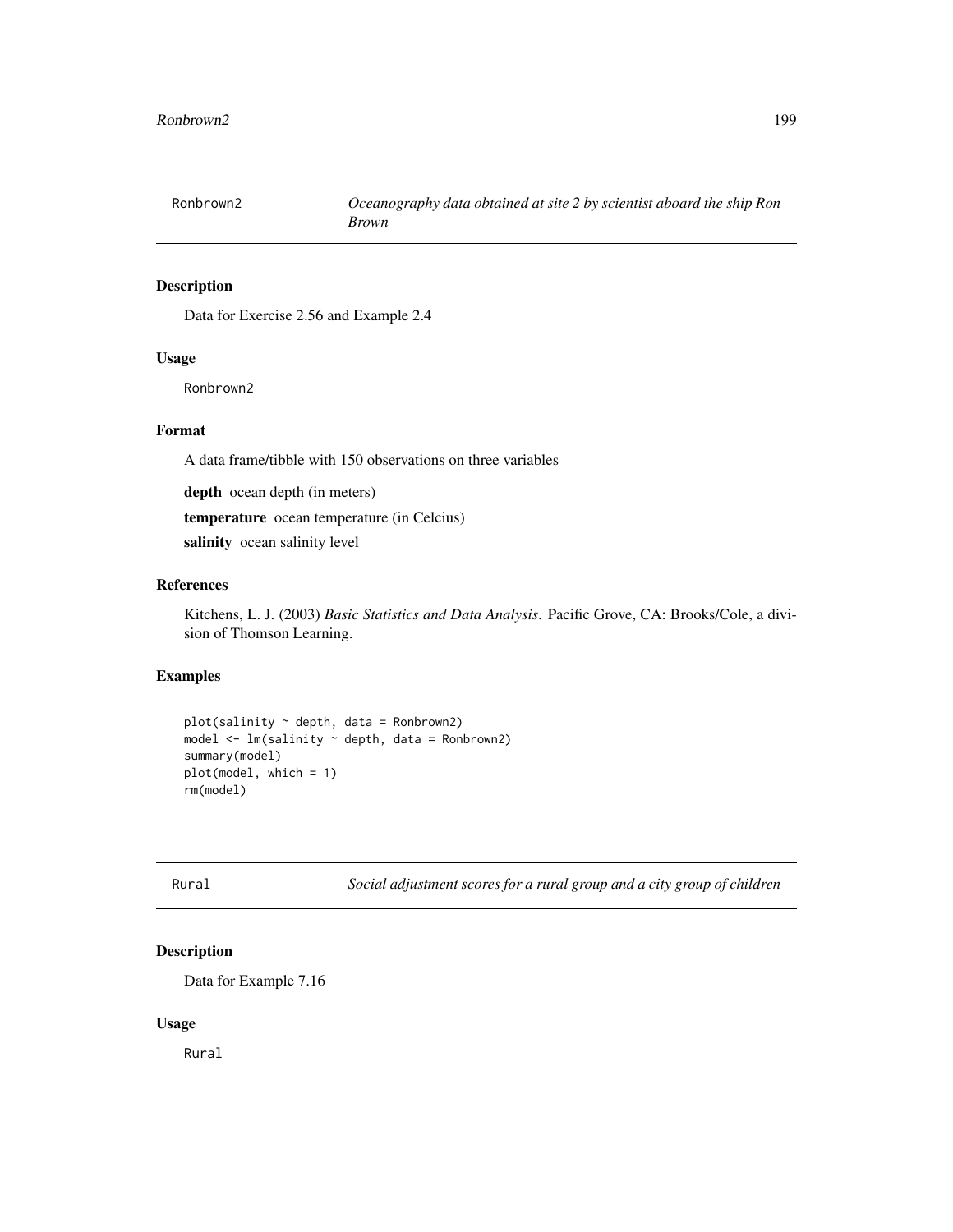200 Salary 3. Salary 3. Salary 3. Salary 3. Salary 3. Salary 3. Salary 3. Salary 3. Salary 3. Salary 3. Salary

# Format

A data frame/tibble with 33 observations on two variables

score child's social adjustment score

area character variable with values city and rural

# References

Kitchens, L. J. (2003) *Basic Statistics and Data Analysis*. Pacific Grove, CA: Brooks/Cole, a division of Thomson Learning.

## Examples

```
boxplot(score ~ area, data = Rural)wilcox.test(score ~ area, data = Rural)
## Not run:
library(dplyr)
Rural <- dplyr::mutate(Rural, r = rank(score))
Rural
t.test(r \sim area, data = Rural)
## End(Not run)
```
## Salary *Starting salaries for 25 new PhD psychologist*

## Description

Data for Exercise 3.66

#### Usage

Salary

## Format

A data frame/tibble with 25 observations on one variable

salary starting salary for Ph.D. psycholgists (in dollars)

# References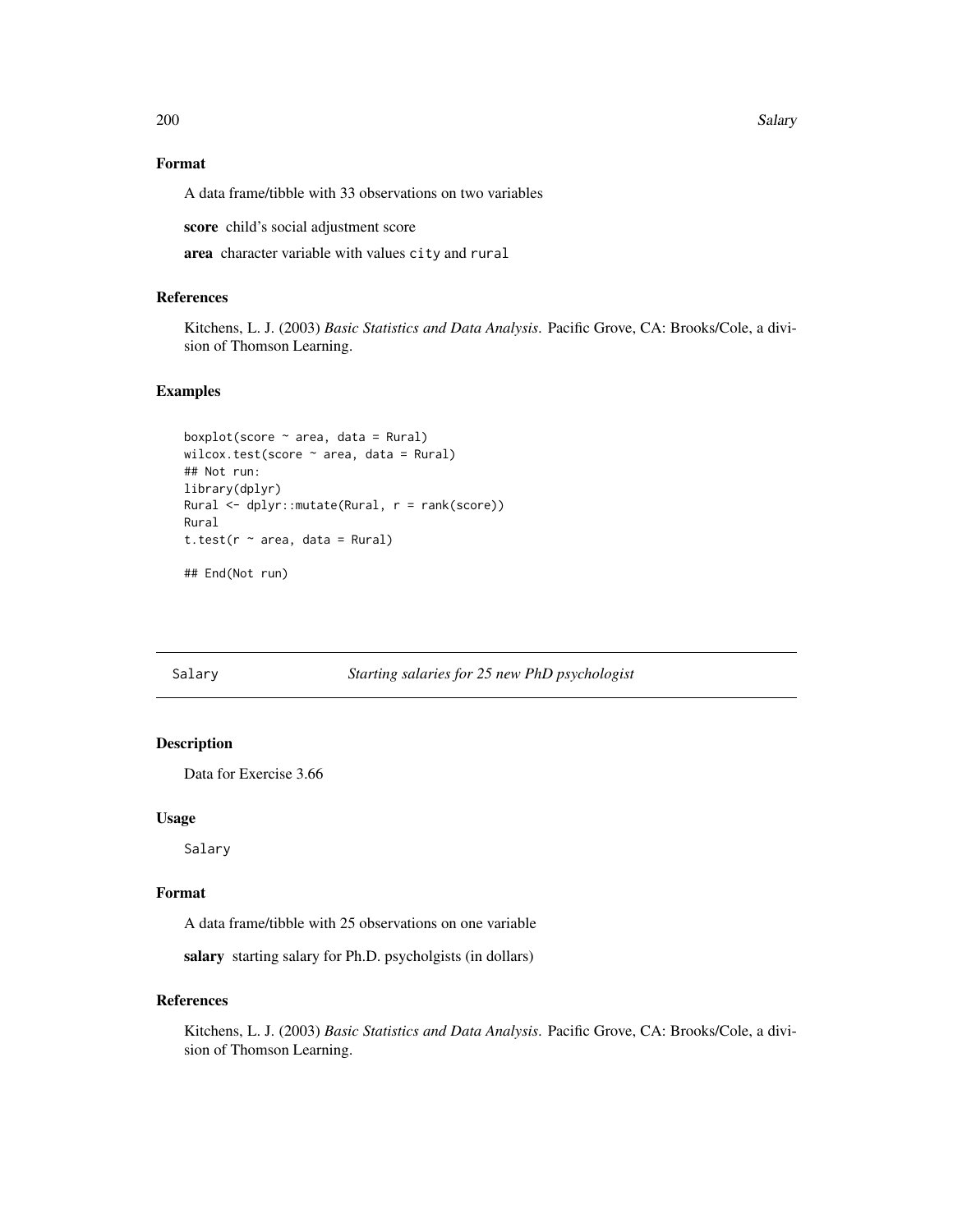#### Salinity 201

# Examples

```
qqnorm(Salary$salary, pch = 19, col = "purple")
qqline(Salary$salary, col = "blue")
```
Salinity *Surface-water salinity measurements from Whitewater Bay, Florida*

# Description

Data for Exercise 5.27 and 5.64

#### Usage

Salinity

# Format

A data frame/tibble with 48 observations on one variable

salinity surface-water salinity value

## Source

J. Davis, *Statistics and Data Analysis in Geology*, 2nd ed. (New York: John Wiley, 1986).

# References

Kitchens, L. J. (2003) *Basic Statistics and Data Analysis*. Pacific Grove, CA: Brooks/Cole, a division of Thomson Learning.

```
stem(Salinity$salinity)
qqnorm(Salinity$salinity, pch = 19, col = "purple")
qqline(Salinity$salinity, col = "blue")
t.test(Salinity$salinity, conf.level = 0.99)
t.test(Salinity$salinity, conf.level = 0.99)$conf
```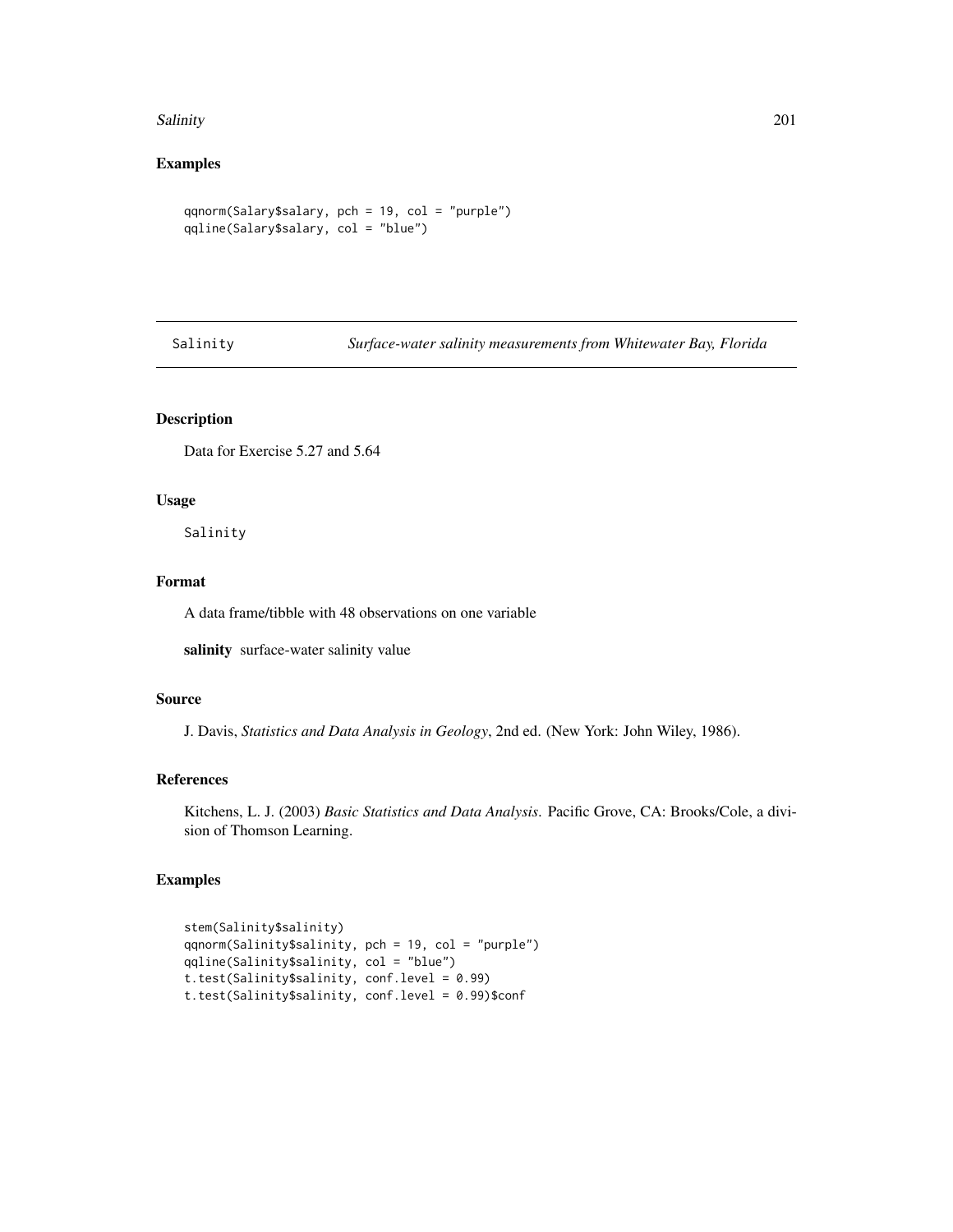Data for Statistical Insight Chapter 9

## Usage

Sat

# Format

A data frame/tibble with 102 observations on seven variables

state U.S. state verbal verbal SAT score math math SAT score total combined verbal and math SAT score percent percent of high school seniors taking the SAT expend state expenditure per student (in dollars) year year

# Source

*The 2000 World Almanac and Book of Facts*, Funk and Wagnalls Corporation, New Jersey.

# References

Kitchens, L. J. (2003) *Basic Statistics and Data Analysis*. Pacific Grove, CA: Brooks/Cole, a division of Thomson Learning.

```
Sat94 <- Sat[Sat$year == 1994, ]
Sat94
Sat99 <- subset(Sat, year == 1999)
Sat99
stem(Sat99$total)
plot(total ~ < percent, data = Sat99)model \leq lm(total \sim percent, data = Sat99)
abline(model, col = "blue")
summary(model)
rm(model)
```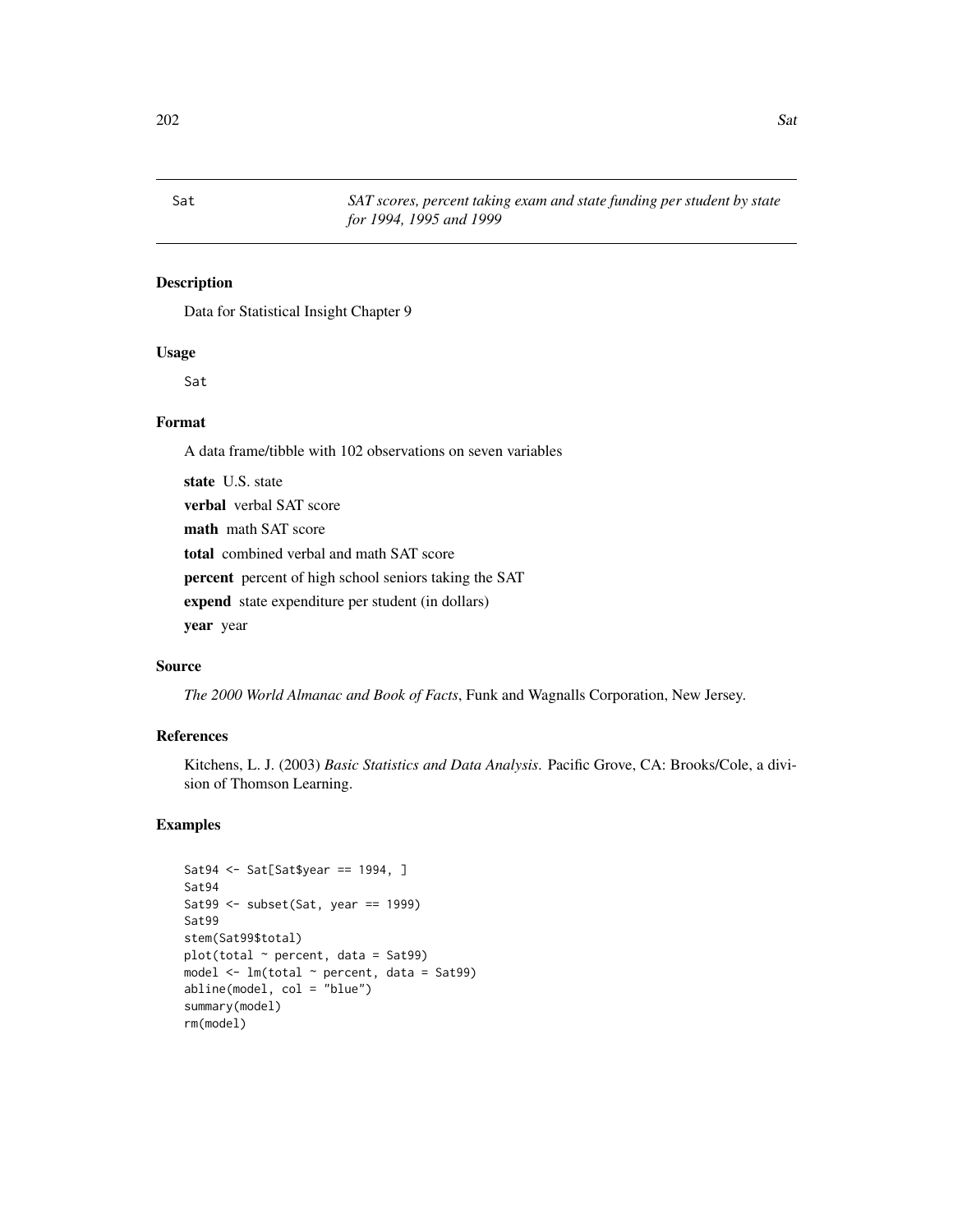Saving *Problem asset ration for savings and loan companies in California, New York, and Texas*

# Description

Data for Exercise 10.34 and 10.49

# Usage

Saving

# Format

A data frame/tibble with 65 observations on two variables

par problem-asset-ratio for Savings & Loans that were listed as being financially troubled in 1992 state U.S. state

# References

Kitchens, L. J. (2003) *Basic Statistics and Data Analysis*. Pacific Grove, CA: Brooks/Cole, a division of Thomson Learning.

## Examples

boxplot(par  $\sim$  state, data = Saving, col = "red") boxplot(par  $\sim$  state, data = Saving, log = "y", col = "red") model <- aov(par ~ state, data = Saving) summary(model) plot(TukeyHSD(model)) kruskal.test(par ~ factor(state), data = Saving)

| Scales | Readings obtained from a 100 pound weight placed on four brands of |
|--------|--------------------------------------------------------------------|
|        | bathroom scales                                                    |

# Description

Data for Exercise 1.89

#### Usage

Scales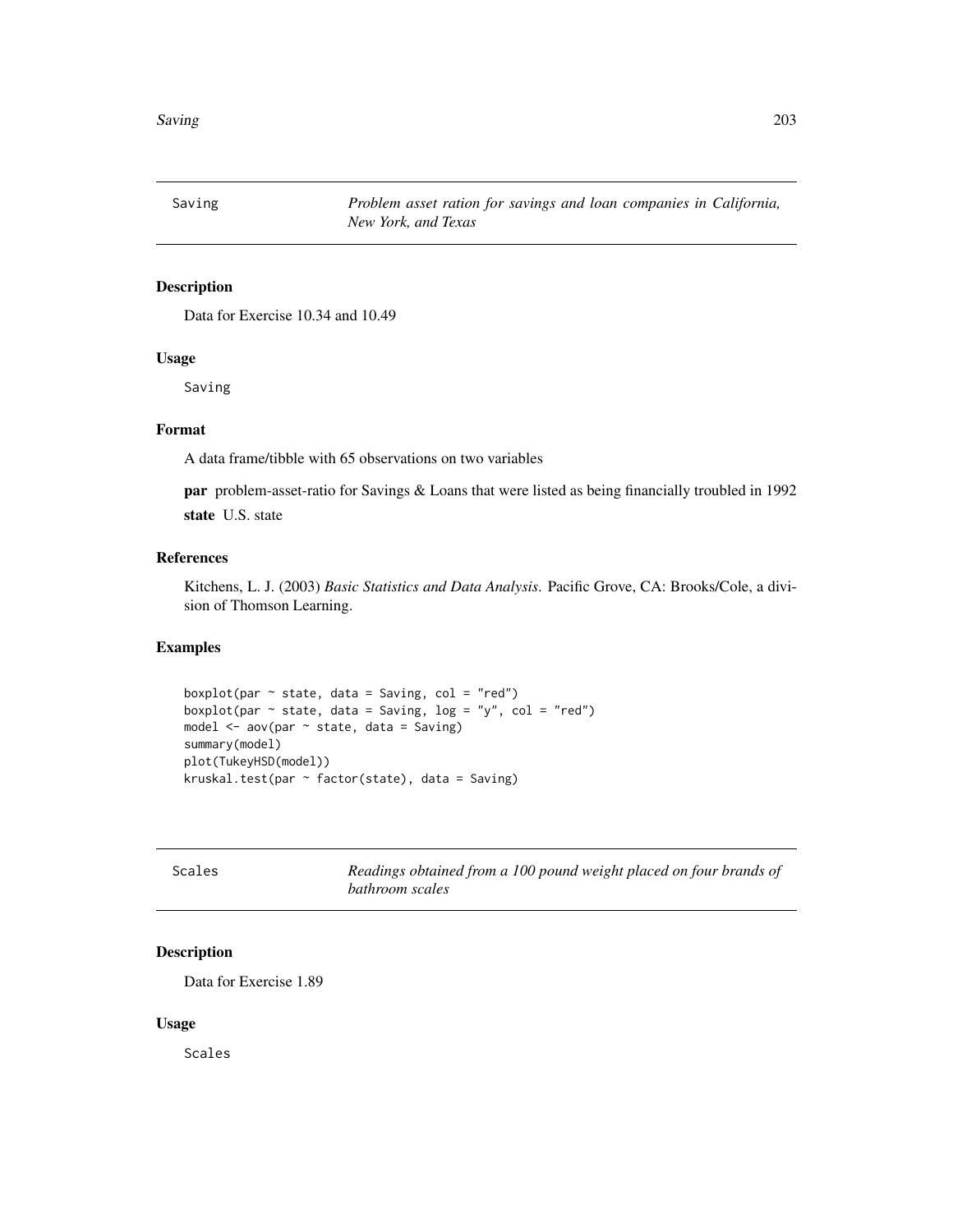204 Schizop2

## Format

A data frame/tibble with 20 observations on two variables

brand variable indicating brand of bathroom scale (A, B, C, or D)

reading recorded value (in pounds) of a 100 pound weight

#### References

Kitchens, L. J. (2003) *Basic Statistics and Data Analysis*. Pacific Grove, CA: Brooks/Cole, a division of Thomson Learning.

## Examples

```
boxplot(reading \sim brand, data = Scales, col = rainbow(4),
ylab = "Weight (lbs)")
## Not run:
library(ggplot2)
ggplot2::ggplot(data = Scales, aes(x = brand, y = reading, fill = brand)) +geom_boxplot() +
           \text{labs}(y = \text{"weight (lbs)"} +
           theme_bw() +
           theme(legend.position = "none")
```
## End(Not run)

| Schizop2 |  |  |  |  | Exam scores for 17 patients to assess the learning ability of  |  |
|----------|--|--|--|--|----------------------------------------------------------------|--|
|          |  |  |  |  | schizophrenics after taking a specified does of a tranquilizer |  |

# Description

Data for Exercise 6.99

# Usage

Schizop2

# Format

A data frame/tibble with 17 observations on one variable

score schizophrenics score on a second standardized exam

## References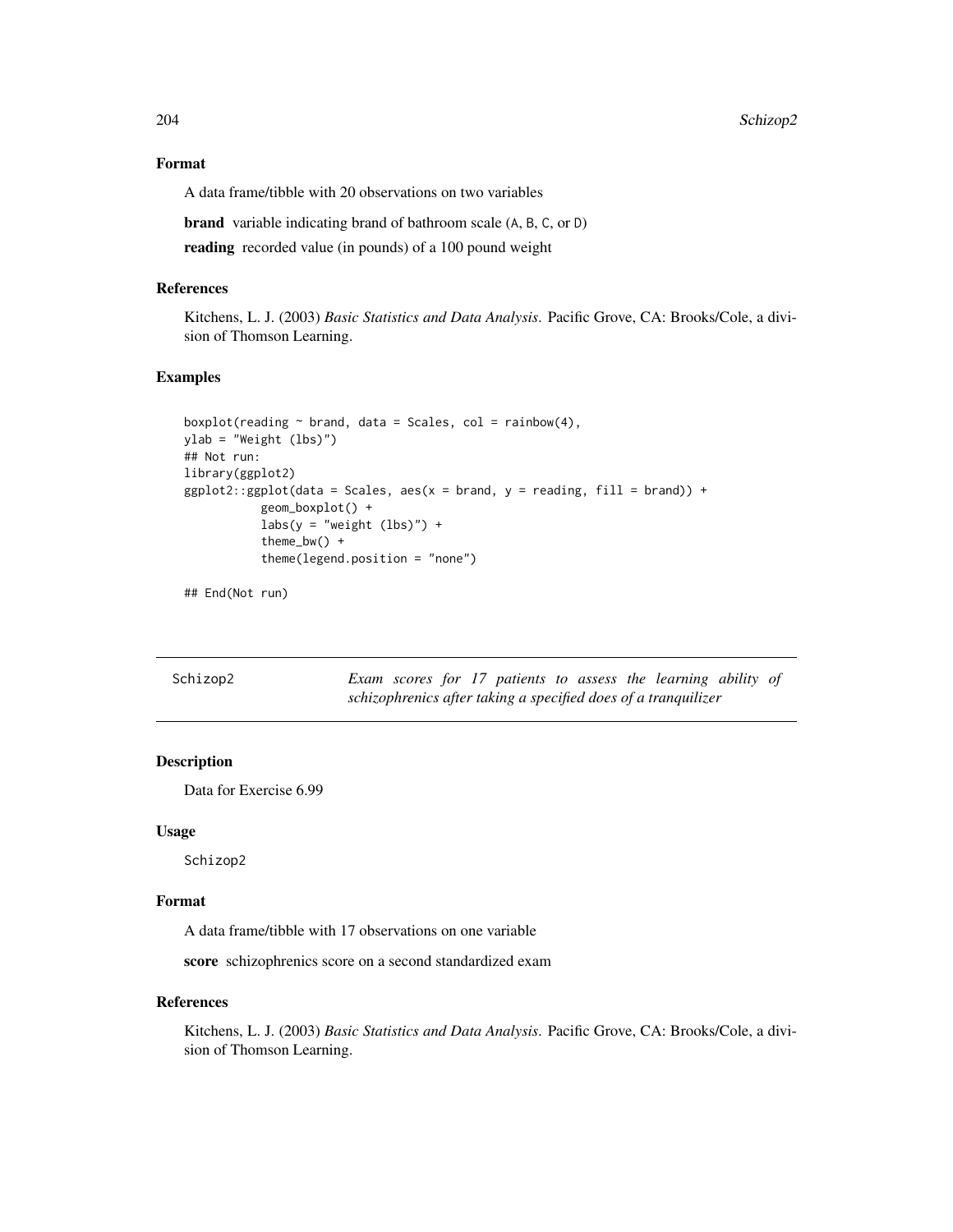#### Schizoph 205

# Examples

```
hist(Schizop2$score, xlab = "score on standardized test after a tranquilizer",
main = "Exercise 6.99", breaks = 10, col = "orange")EDA(Schizop2$score)
SIGN.test(Schizop2$score, md = 22, alternative = "greater")
```
Schizoph *Standardized exam scores for 13 patients to investigate the learning ability of schizophrenics after a specified dose of a tranquilizer*

# Description

Data for Example 6.10

## Usage

Schizoph

## Format

A data frame/tibble with 13 observations on one variable

score schizophrenics score on a standardized exam one hour after recieving a specified dose of a tranqilizer.

## References

Kitchens, L. J. (2003) *Basic Statistics and Data Analysis*. Pacific Grove, CA: Brooks/Cole, a division of Thomson Learning.

```
hist(Schizoph$score, xlab = "score on standardized test",
main = "Example 6.10", breaks = 10, col = "orange")
EDA(Schizoph$score)
t.test(Schizoph$score, mu = 20)
```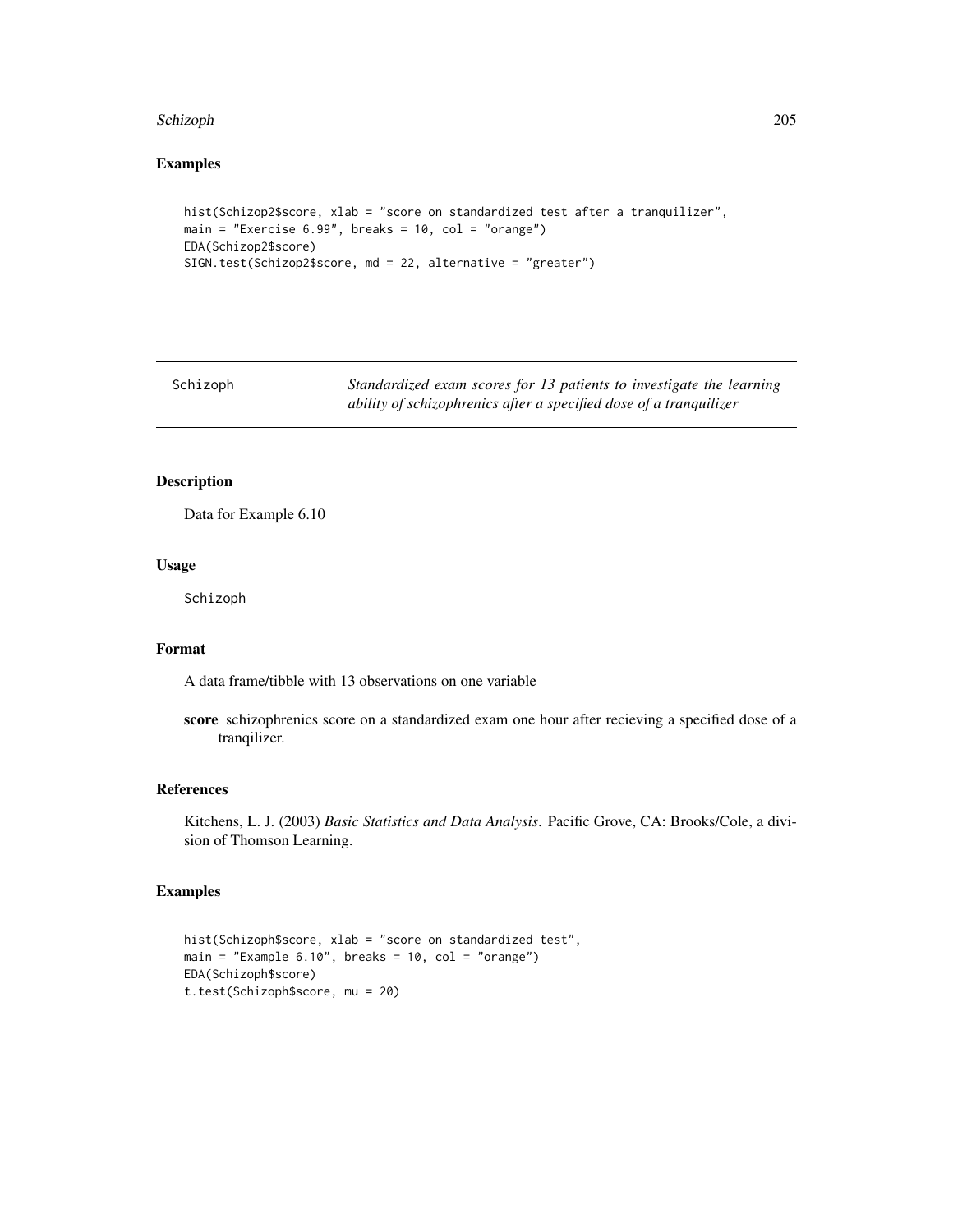Data for Exercise 8.24

# Usage

Seatbelt

# Format

A data frame/tibble with 86,759 observations on two variables

seatbelt a factor with levels No and Yes

injuries a factor with levels None, Minimal, Minor, or Major indicating the extent of the drivers injuries

# Source

Jobson, J. (1982), *Applied Multivariate Data Analysis*, Springer-Verlag, New York, p. 18.

# References

Kitchens, L. J. (2003) *Basic Statistics and Data Analysis*. Pacific Grove, CA: Brooks/Cole, a division of Thomson Learning.

```
T1 <- xtabs(~seatbelt + injuries, data = Seatbelt)
T1
chisq.test(T1)
rm(T1)
```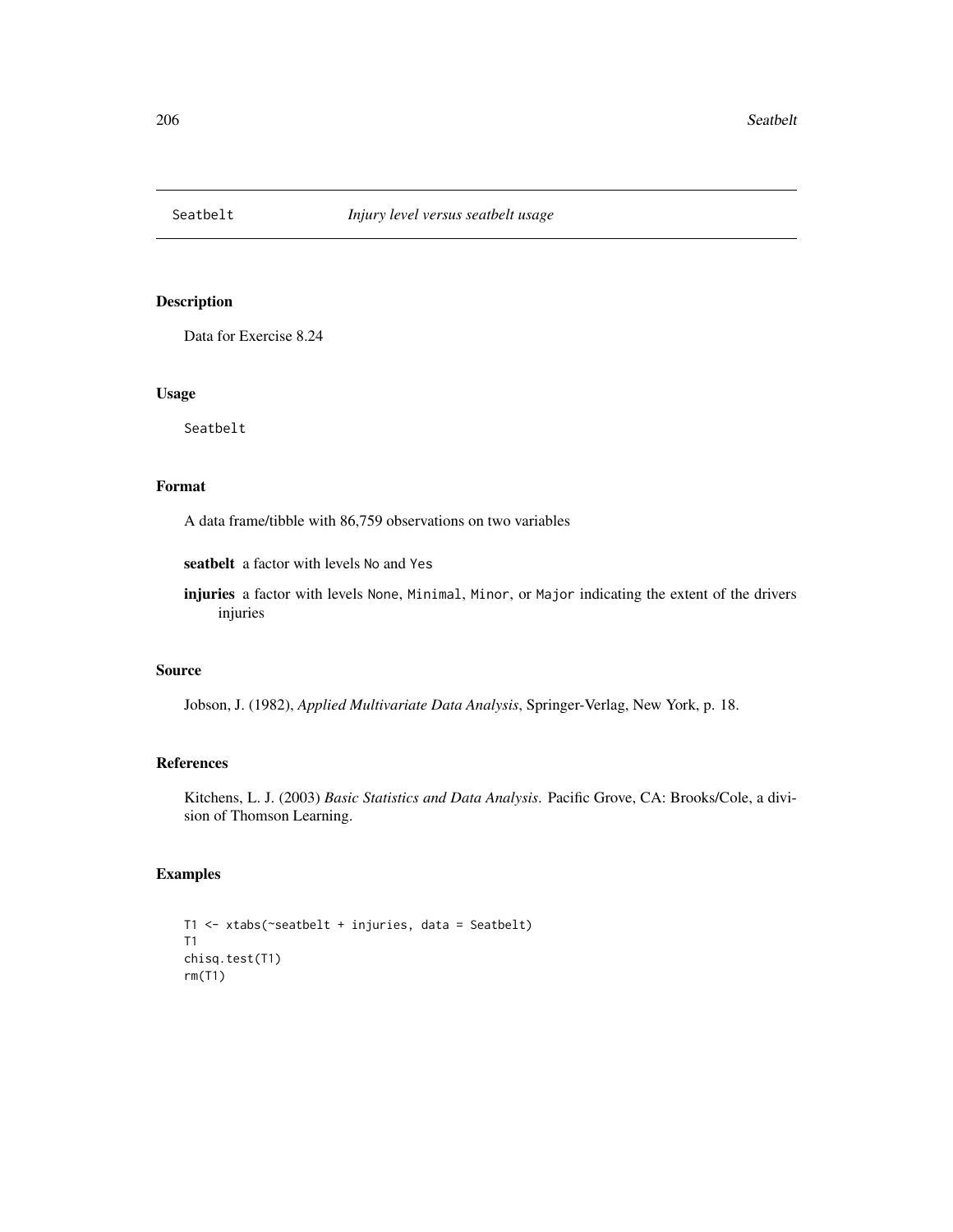Selfdefe *Self-confidence scores for 9 women before and after instructions on self-defense*

# Description

Data for Example 7.19

## Usage

Selfdefe

# Format

A data frame/tibble with nine observations on three variables

woman number identifying the woman

before before the course self-confidence score

after after the course self-confidence score

#### References

Kitchens, L. J. (2003) *Basic Statistics and Data Analysis*. Pacific Grove, CA: Brooks/Cole, a division of Thomson Learning.

# Examples

```
Selfdefe$differ <- Selfdefe$after - Selfdefe$before
Selfdefe
t.test(Selfdefe$differ, alternative = "greater")
t.test(Selfdefe$after, Selfdefe$before,
       paired = TRUE, alternative = "greater")
```

| Senior | Reaction times of 30 senior citizens applying for drivers license re- |  |  |  |  |  |
|--------|-----------------------------------------------------------------------|--|--|--|--|--|
|        | newals                                                                |  |  |  |  |  |

# Description

Data for Exercise 1.83 and 3.67

#### Usage

Senior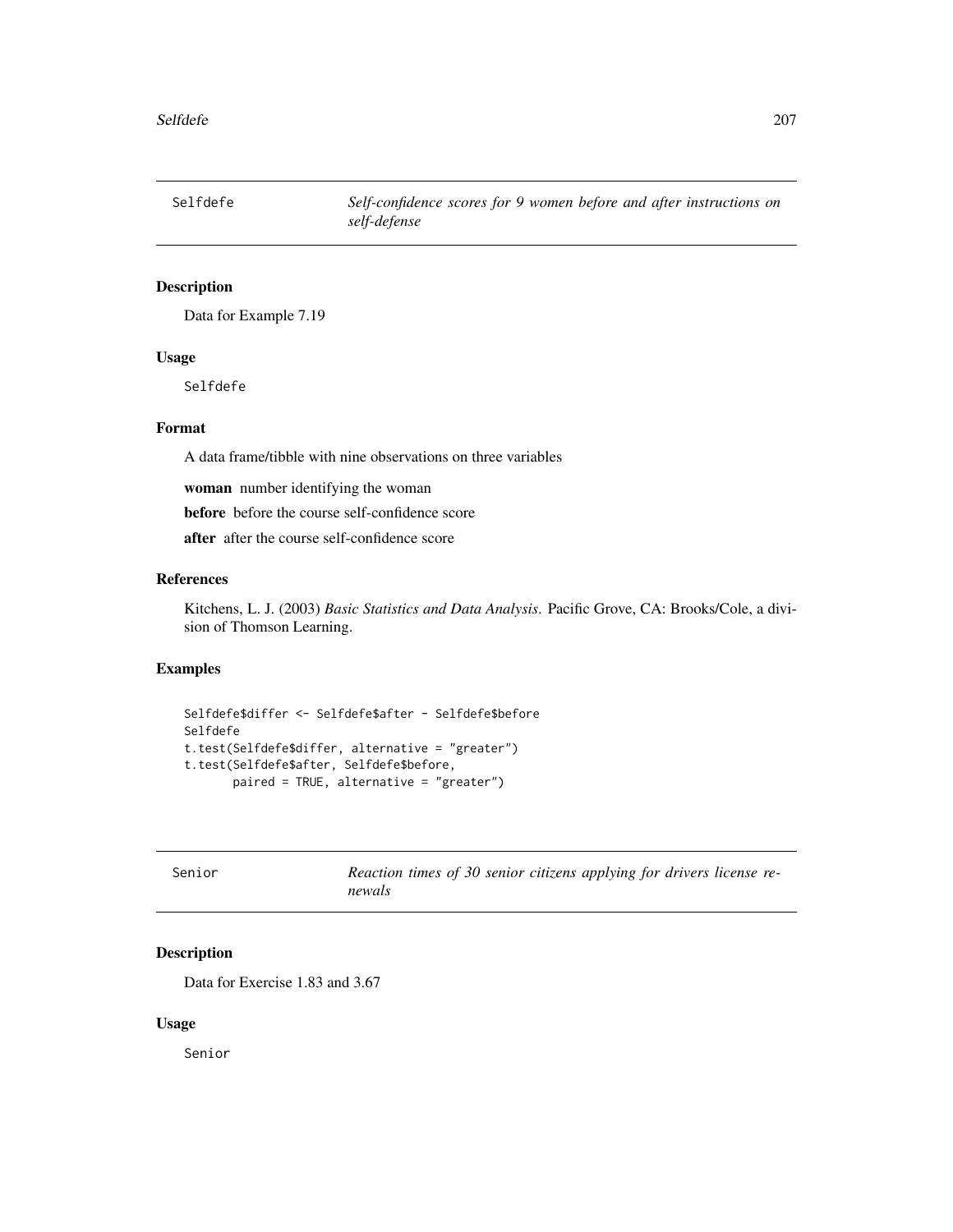208 Sentence

# Format

A data frame/tibble with 31 observations on one variable

reaction reaction time for senior citizens applying for a driver's license renewal

# References

Kitchens, L. J. (2003) *Basic Statistics and Data Analysis*. Pacific Grove, CA: Brooks/Cole, a division of Thomson Learning.

#### Examples

```
stem(Senior$reaction)
fivenum(Senior$reaction)
boxplot(Senior$reaction, main = "Problem 1.83, part d",
       horizontal = TRUE, col = "purple")
```
Sentence *Sentences of 41 prisoners convicted of a homicide offense*

# Description

Data for Exercise 1.123

### Usage

Sentence

# Format

A data frame/tibble with 41 observations on one variable

months sentence length (in months) for prisoners convicted of homocide

#### Source

U.S. Department of Justice, Bureau of Justice Statistics, *Prison Sentences and Time Served for Violence*, NCJ-153858, April 1995.

# References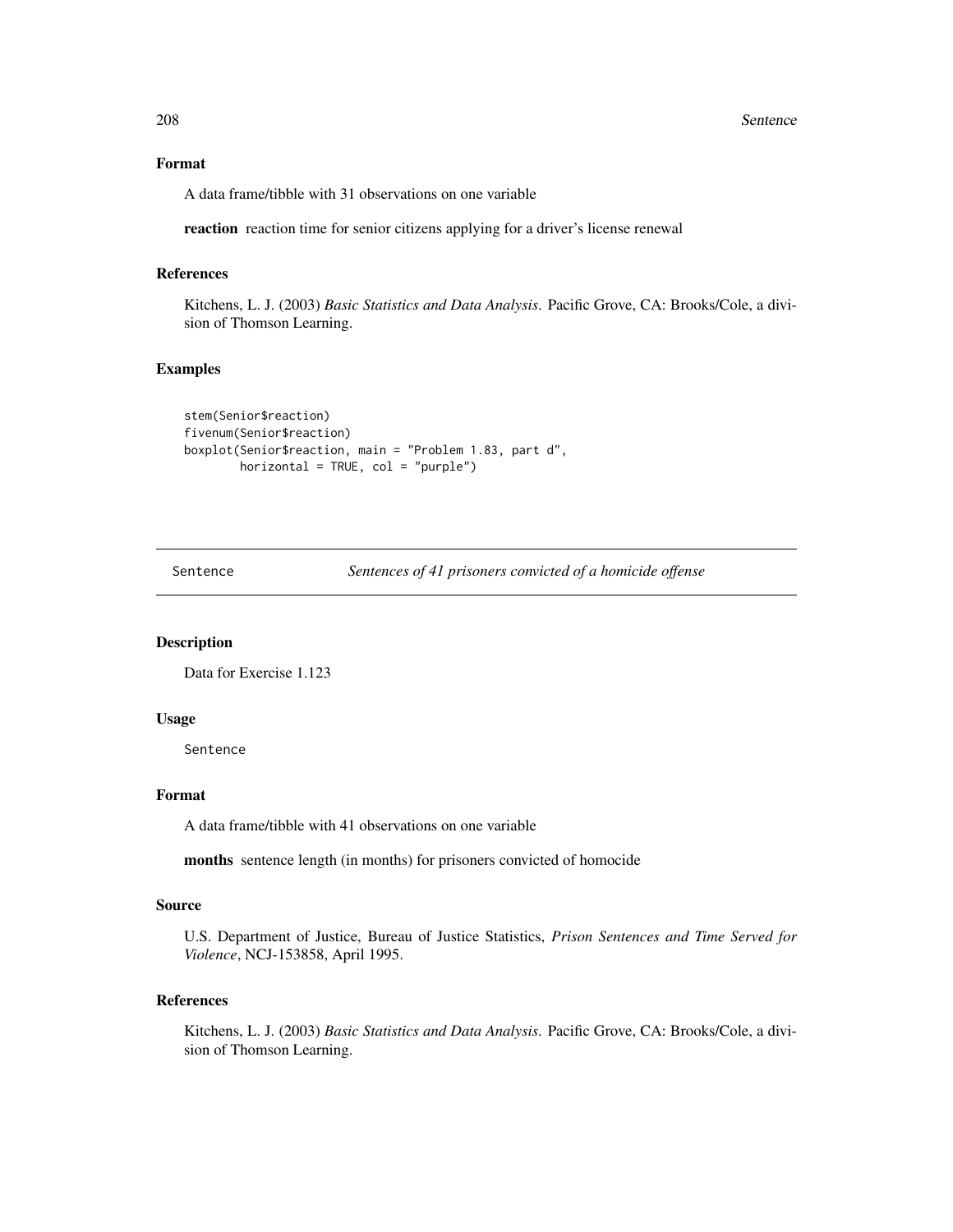#### Shkdrug 209

# Examples

```
stem(Sentence$months)
ll <- mean(Sentence$months)-2*sd(Sentence$months)
ul <- mean(Sentence$months)+2*sd(Sentence$months)
limits \leq c(11, ul)limits
rm(ul, ll, limits)
```

| Shkdrug | Effects of a drug and electroshock therapy on the ability to solve simple |
|---------|---------------------------------------------------------------------------|
|         | tasks                                                                     |

# Description

Data for Exercises 10.11 and 10.12

#### Usage

Shkdrug

# Format

A data frame/tibble with 64 observations on two variables

treatment type of treament Drug/NoS, Drug/Shk, NoDg/NoS, or NoDrug/S

response number of tasks completed in a 10-minute period

## References

Kitchens, L. J. (2003) *Basic Statistics and Data Analysis*. Pacific Grove, CA: Brooks/Cole, a division of Thomson Learning.

```
boxplot(response \sim treatment, data = Shkdrug, col = "gray")
model \leq lm(response \sim treatment, data = Shkdrug)
anova(model)
rm(model)
```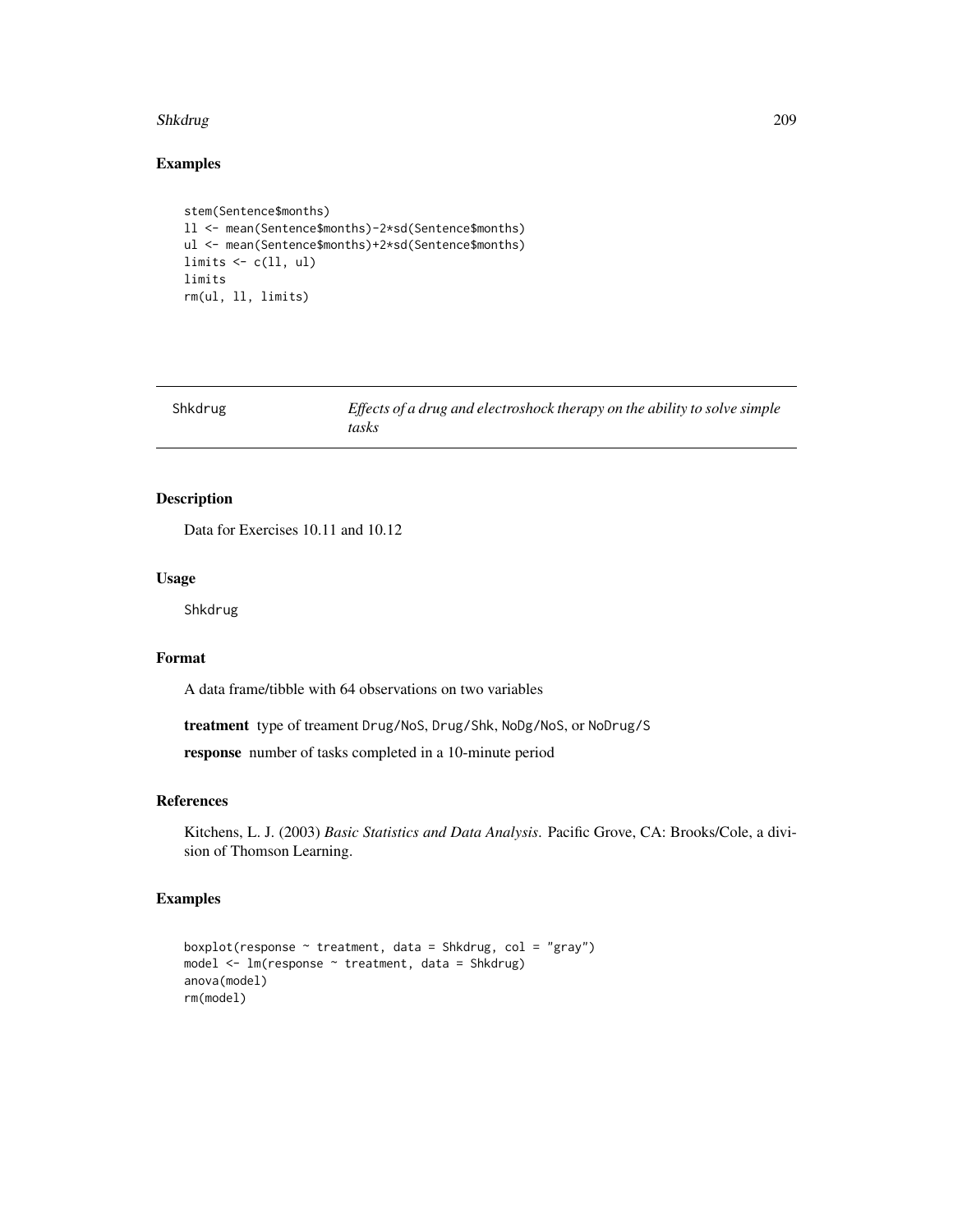Data for Exercise 10.50

# Usage

Shock

# Format

A data frame/tibble with 27 observations on two variables

group grouping variable with values of Group1 (no shock), Group2 (medium shock), and Group3 (severe shock)

attempts number of attempts to complete a task

# References

Kitchens, L. J. (2003) *Basic Statistics and Data Analysis*. Pacific Grove, CA: Brooks/Cole, a division of Thomson Learning.

## Examples

boxplot(attempts  $\sim$  group, data = Shock, col = "violet") model <- lm(attempts ~ group, data = Shock) anova(model) rm(model)

| Shoplift | Sales receipts versus shoplifting losses for a department store |
|----------|-----------------------------------------------------------------|
|----------|-----------------------------------------------------------------|

# Description

Data for Exercise 9.58

# Usage

Shoplift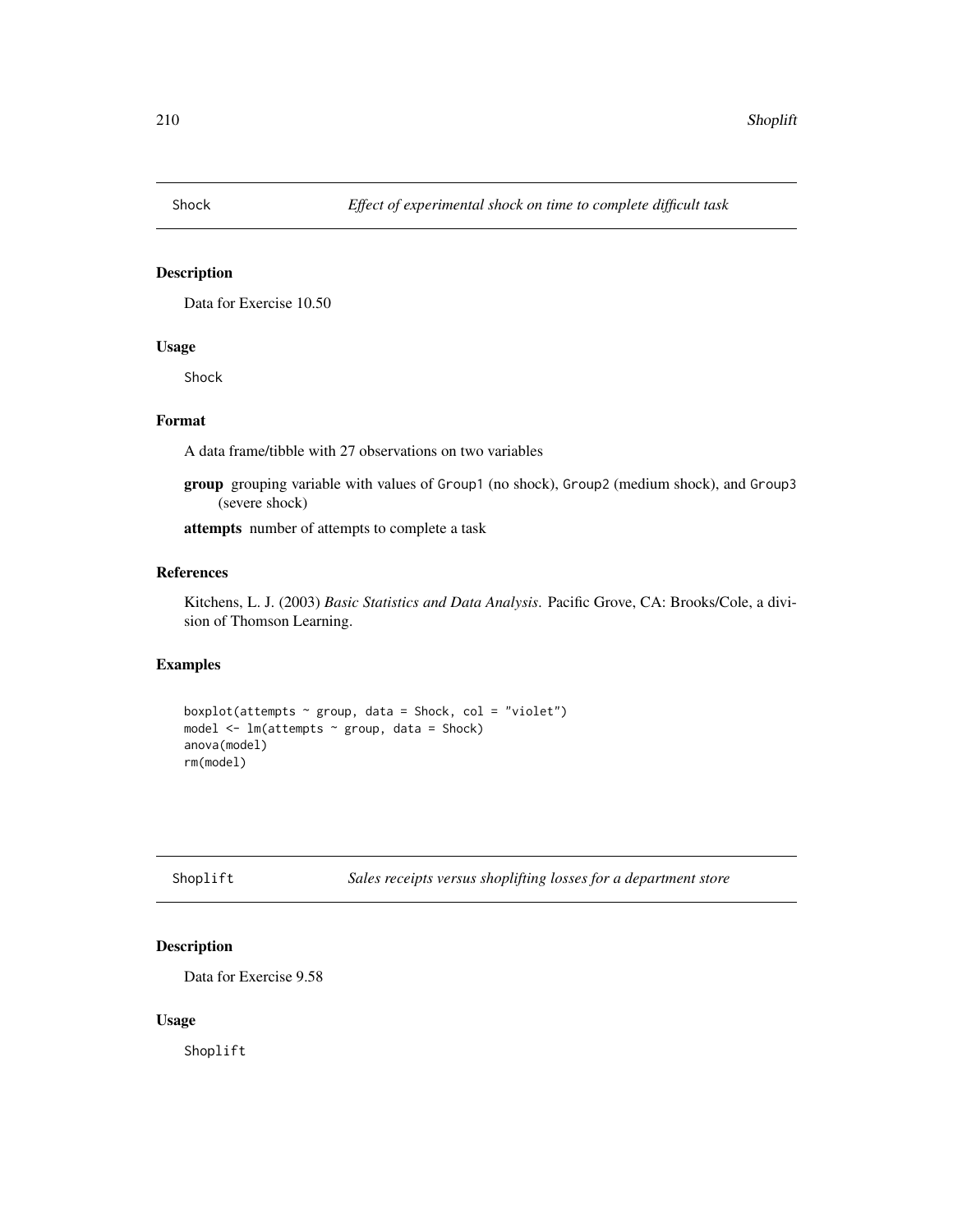Short 211

# Format

A data frame/tibble with eight observations on two variables

sales sales (in 1000 dollars)

loss loss (in 100 dollars)

# References

Kitchens, L. J. (2003) *Basic Statistics and Data Analysis*. Pacific Grove, CA: Brooks/Cole, a division of Thomson Learning.

#### Examples

```
plot(loss ~ sales, data = Shoplift)
model <- lm(loss ~ sales, data = Shoplift)
summary(model)
rm(model)
```
Short *James Short's measurements of the parallax of the sun*

# Description

Data for Exercise 6.65

#### Usage

Short

# Format

A data frame/tibble with 158 observations on two variables

sample sample number

parallax parallax measurements (seconds of a degree)

## References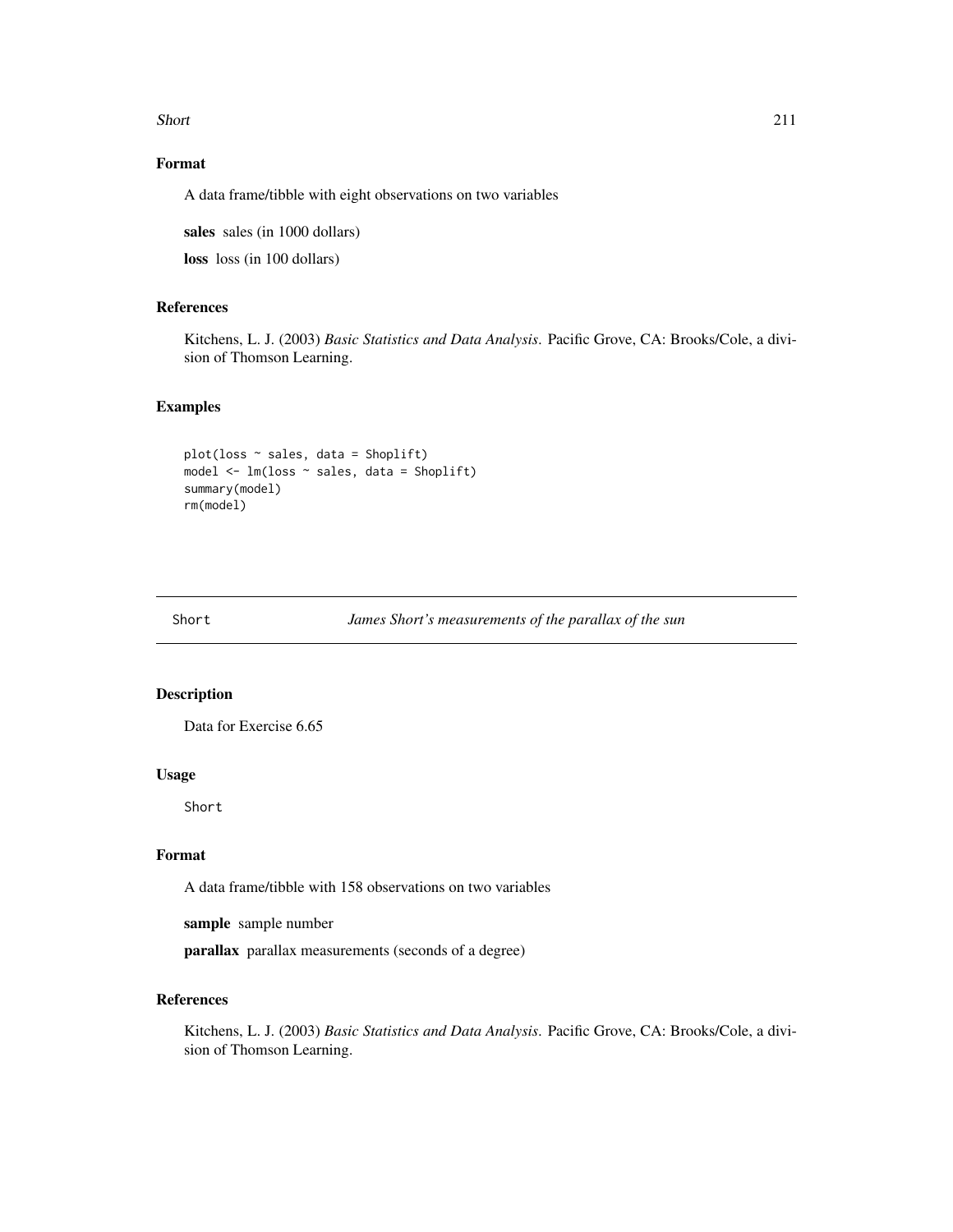# Examples

```
hist(Short$parallax, main = "Problem 6.65",
xlab = "", col = "orange")SIGN.test(Short$parallax, md = 8.798)
t.test(Short$parallax, mu = 8.798)
```

| Shuttle | Number of people riding shuttle versus number of automobiles in the |
|---------|---------------------------------------------------------------------|
|         | downtown area                                                       |

# Description

Data for Exercise 9.20

# Usage

Shuttle

# Format

A data frame/tibble with 15 observations on two variables

users number of shuttle riders

autos number of automobiles in the downtown area

# References

Kitchens, L. J. (2003) *Basic Statistics and Data Analysis*. Pacific Grove, CA: Brooks/Cole, a division of Thomson Learning.

```
plot(autos ~ users, data = Shuttle)
model <- lm(autos ~ users, data = Shuttle)
summary(model)
rm(model)
```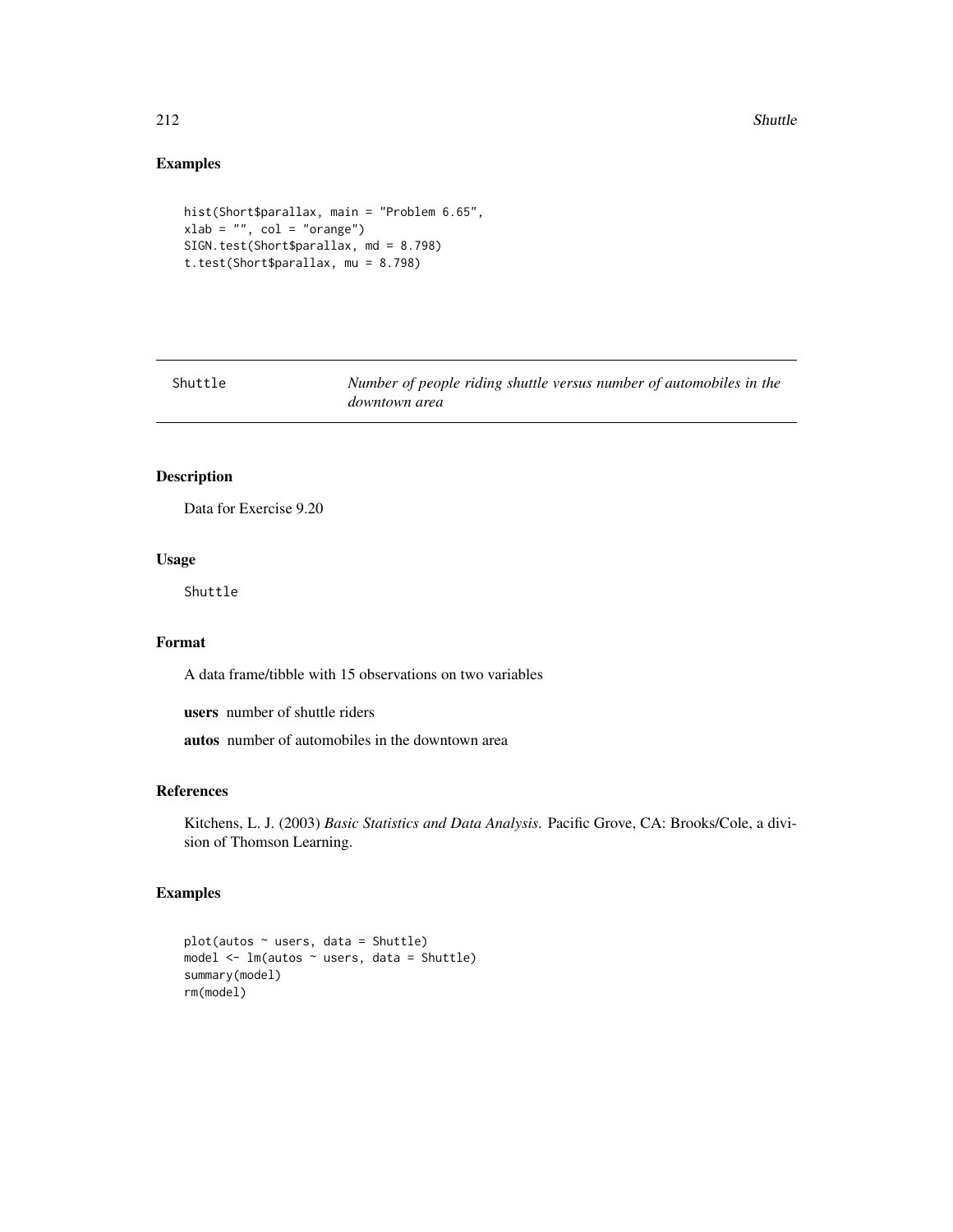SIGN.test *Sign Test*

# Description

This function will test a hypothesis based on the sign test and reports linearly interpolated confidence intervals for one sample problems.

# Usage

```
SIGN.test(x, y = NULL, md = 0, alternative = "two.sided",
 conf. level = 0.95, ...
```
# Arguments

| $\mathsf{x}$ | numeric vector; NAs and Infs are allowed but will be removed.                                                                                                                                                                                                                                                   |
|--------------|-----------------------------------------------------------------------------------------------------------------------------------------------------------------------------------------------------------------------------------------------------------------------------------------------------------------|
| y            | optional numeric vector; NAs and Infs are allowed but will be removed.                                                                                                                                                                                                                                          |
| md           | a single number representing the value of the population median specified by<br>the null hypothesis                                                                                                                                                                                                             |
| alternative  | is a character string, one of "greater", "less", or "two.sided", or the initial<br>letter of each, indicating the specification of the alternative hypothesis. For one-<br>sample tests, alternative refers to the true median of the parent population in<br>relation to the hypothesized value of the median. |
| conf.level   | confidence level for the returned confidence interval, restricted to lie between<br>zero and one                                                                                                                                                                                                                |
| $\cdot$      | further arguments to be passed to or from methods                                                                                                                                                                                                                                                               |

# Details

Computes a "Dependent-samples Sign-Test" if both x and y are provided. If only x is provided, computes the "Sign-Test".

## Value

A list of class htest\_S, containing the following components:

| statistic | the S-statistic (the number of positive differences between the data and the hy-<br>pothesized median), with names attribute "S".                                                                                                                                                                                                                                                                                                                                                                      |
|-----------|--------------------------------------------------------------------------------------------------------------------------------------------------------------------------------------------------------------------------------------------------------------------------------------------------------------------------------------------------------------------------------------------------------------------------------------------------------------------------------------------------------|
| p.value   | the p-value for the test                                                                                                                                                                                                                                                                                                                                                                                                                                                                               |
| conf.int  | is a confidence interval (vector of length 2) for the true median based on linear<br>interpolation. The confidence level is recorded in the attribute conf.level.<br>When the alternative is not "two, sided", the confidence interval will be half-<br>infinite, to reflect the interpretation of a confidence interval as the set of all<br>values k for which one would not reject the null hypothesis that the true mean<br>or difference in means is k. Here infinity will be represented by Inf. |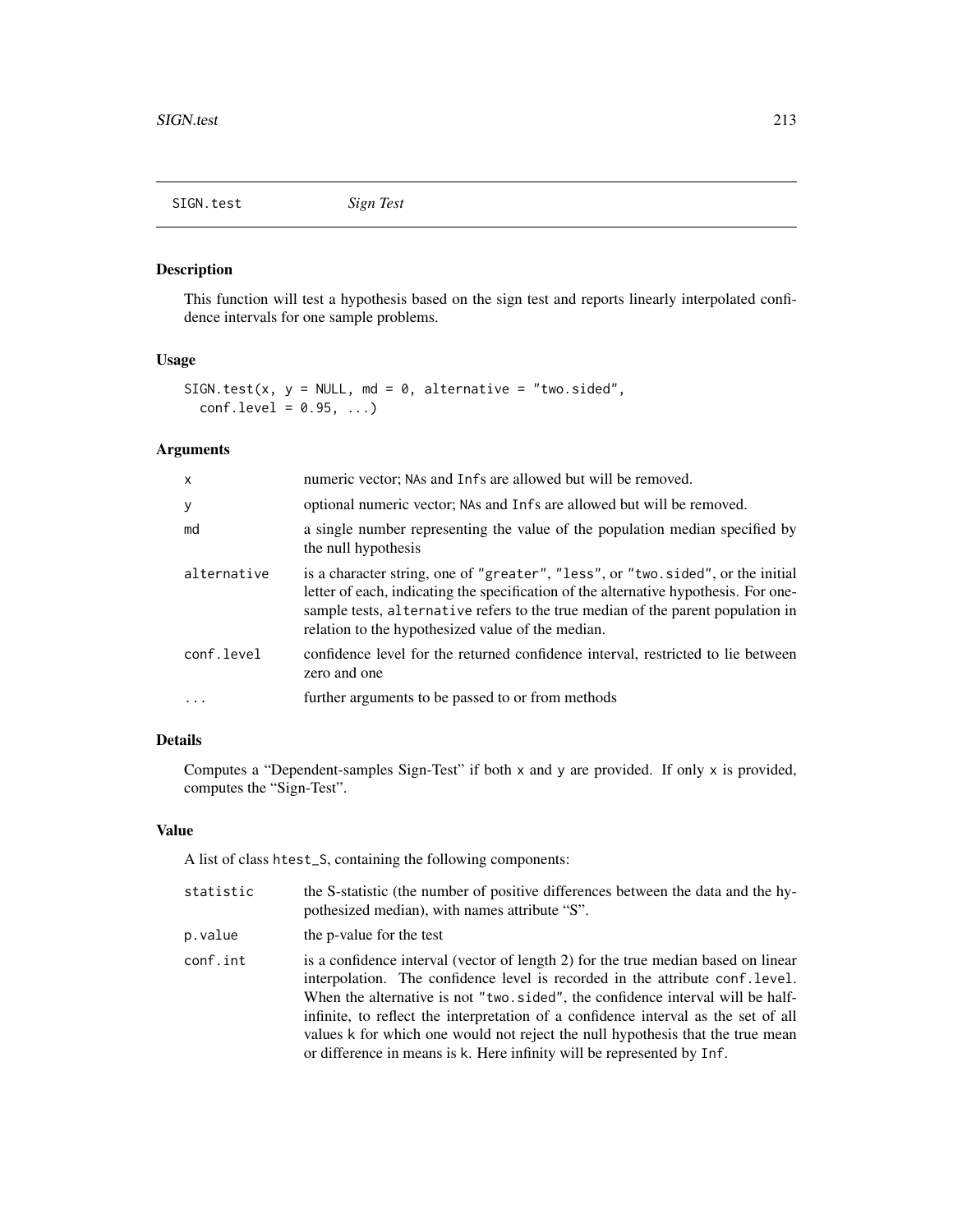| estimate              | is avector of length 1, giving the sample median; this estimates the correspond-<br>ing population parameter. Component estimate has a names attribute describ-<br>ing its elements. |  |
|-----------------------|--------------------------------------------------------------------------------------------------------------------------------------------------------------------------------------|--|
| null.value            | is the value of the median specified by the null hypothesis. This equals the<br>input argument md. Component null value has a names attribute describing its<br>elements.            |  |
| alternative           | records the value of the input argument alternative: "greater", "less", or<br>"two.sided"                                                                                            |  |
| data.name             | a character string (vector of length 1) containing the actual name of the input<br>vector x                                                                                          |  |
| Confidence. Intervals |                                                                                                                                                                                      |  |
|                       | a 3 by 3 matrix containing the lower achieved confidence interval, the interpo-<br>lated confidence interval, and the upper achived confidence interval                              |  |

# Null Hypothesis

For the one-sample sign-test, the null hypothesis is that the median of the population from which x is drawn is md. For the two-sample dependent case, the null hypothesis is that the median for the differences of the populations from which  $x$  and  $y$  are drawn is md. The alternative hypothesis indicates the direction of divergence of the population median for x from md (i.e., "greater", "less", "two.sided".)

#### Note

The reported confidence interval is based on linear interpolation. The lower and upper confidence levels are exact.

#### Author(s)

Alan T. Arnholt

## References

Gibbons, J.D. and Chakraborti, S. (1992). *Nonparametric Statistical Inference*. Marcel Dekker Inc., New York.

Kitchens, L.J.(2003). *Basic Statistics and Data Analysis*. Duxbury.

Conover, W. J. (1980). *Practical Nonparametric Statistics, 2nd ed*. Wiley, New York.

Lehmann, E. L. (1975). *Nonparametrics: Statistical Methods Based on Ranks*. Holden and Day, San Francisco.

## See Also

[z.test](#page-269-0), [zsum.test](#page-272-0), [tsum.test](#page-251-0)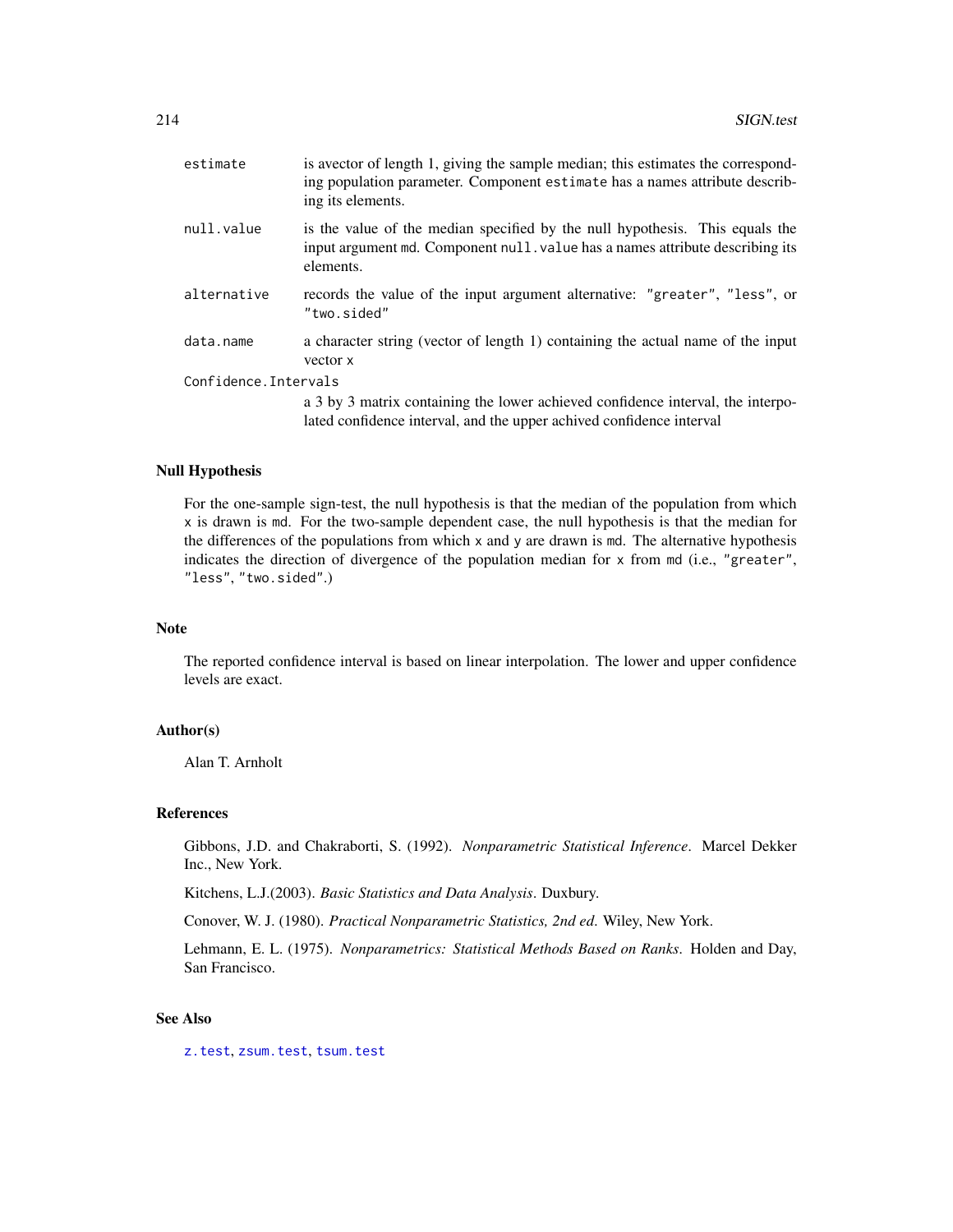#### Simpson 215

# Examples

x <- c(7.8, 6.6, 6.5, 7.4, 7.3, 7., 6.4, 7.1, 6.7, 7.6, 6.8)  $SIGN.test(x, md = 6.5)$ # Computes two-sided sign-test for the null hypothesis # that the population median for 'x' is 6.5. The alternative # hypothesis is that the median is not 6.5. An interpolated 95% # confidence interval for the population median will be computed. reaction <- c(14.3, 13.7, 15.4, 14.7, 12.4, 13.1, 9.2, 14.2, 14.4, 15.8, 11.3, 15.0) SIGN.test(reaction, md = 15, alternative = "less") # Data from Example 6.11 page 330 of Kitchens BSDA. # Computes one-sided sign-test for the null hypothesis # that the population median is 15. The alternative # hypothesis is that the median is less than 15. # An interpolated upper 95% upper bound for the population # median will be computed.

Simpson *Grade point averages of men and women participating in various sports-an illustration of Simpson's paradox*

## Description

Data for Example 1.18

#### Usage

Simpson

## Format

A data frame/tibble with 100 observations on three variables

gpa grade point average

sport sport played (basketball, soccer, or track)

gender athlete sex (male, female)

# References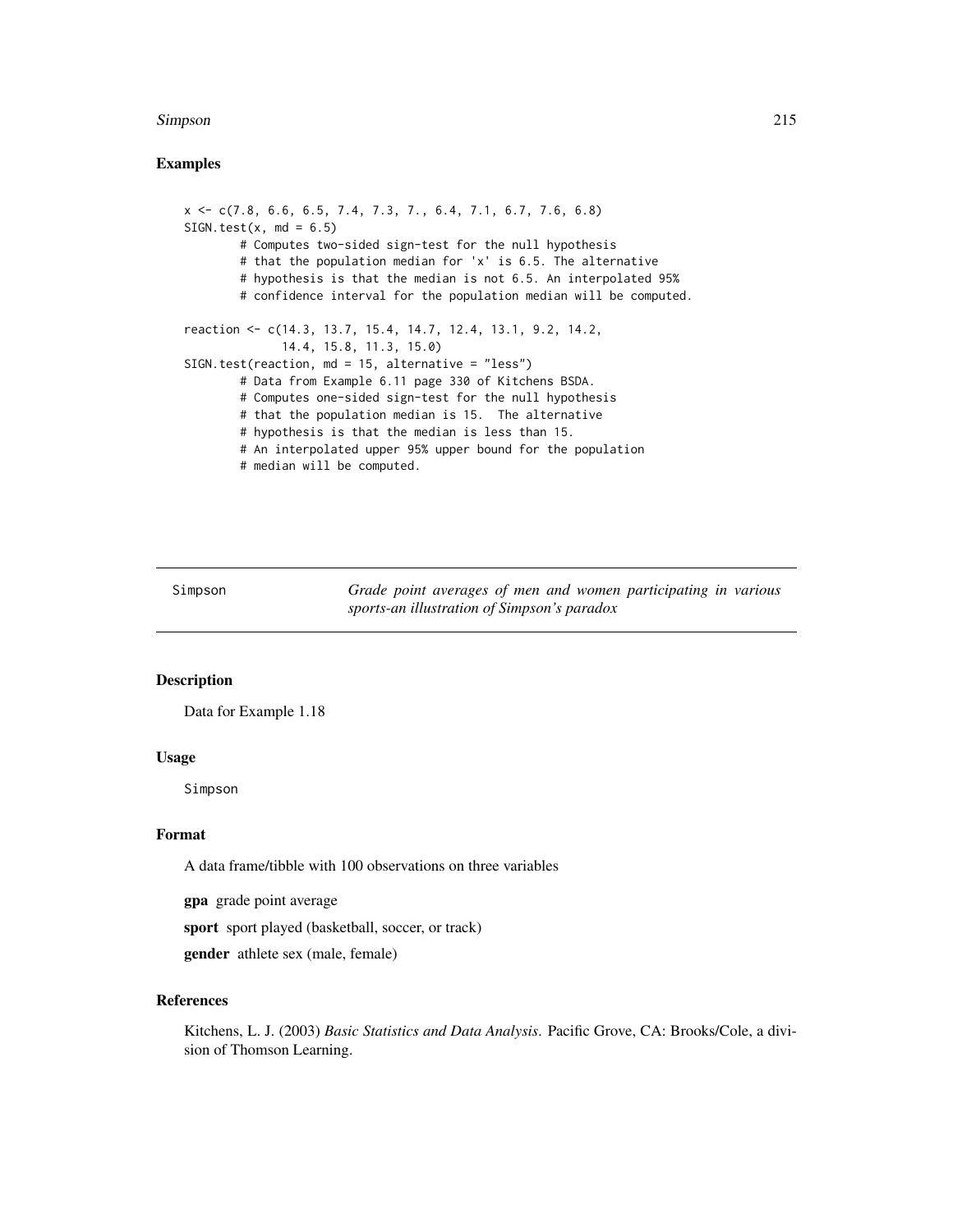#### 216 Situp Section 2016 Situp Section 2016 Situp Section 2016 Situp Section 2016 Situp Section 2016 Situp Section 2016

## Examples

```
boxplot(gpa \sim gender, data = Simpson, col = "violet")
boxplot(gpa \sim sport, data = Simpson, col = "lightgreen")
## Not run:
library(ggplot2)
ggplot2::ggplot(data = Simpson, aes(x = gender, y = gpa, fill = gender)) +geom_boxplot() +
           facet_grid(.~sport) +
           theme_bw()
```

```
## End(Not run)
```
Situp *Maximum number of situps by participants in an exercise class*

# Description

Data for Exercise 1.47

#### Usage

Situp

## Format

A data frame/tibble with 20 observations on one variable

number maximum number of situps completed in an exercise class after 1 month in the program

## References

Kitchens, L. J. (2003) *Basic Statistics and Data Analysis*. Pacific Grove, CA: Brooks/Cole, a division of Thomson Learning.

```
stem(Situp$number)
hist(Situp$number, breaks = seq(0, 70, 10), right = FALSE)
hist(Situp$number, breaks = seq(0, 70, 10), right = FALSE,
     freq = FALSE, col = "pink", main = "Problem 1.47",
     xlab = "Maximum number of situps")
lines(density(Situp$number), col = "red")
```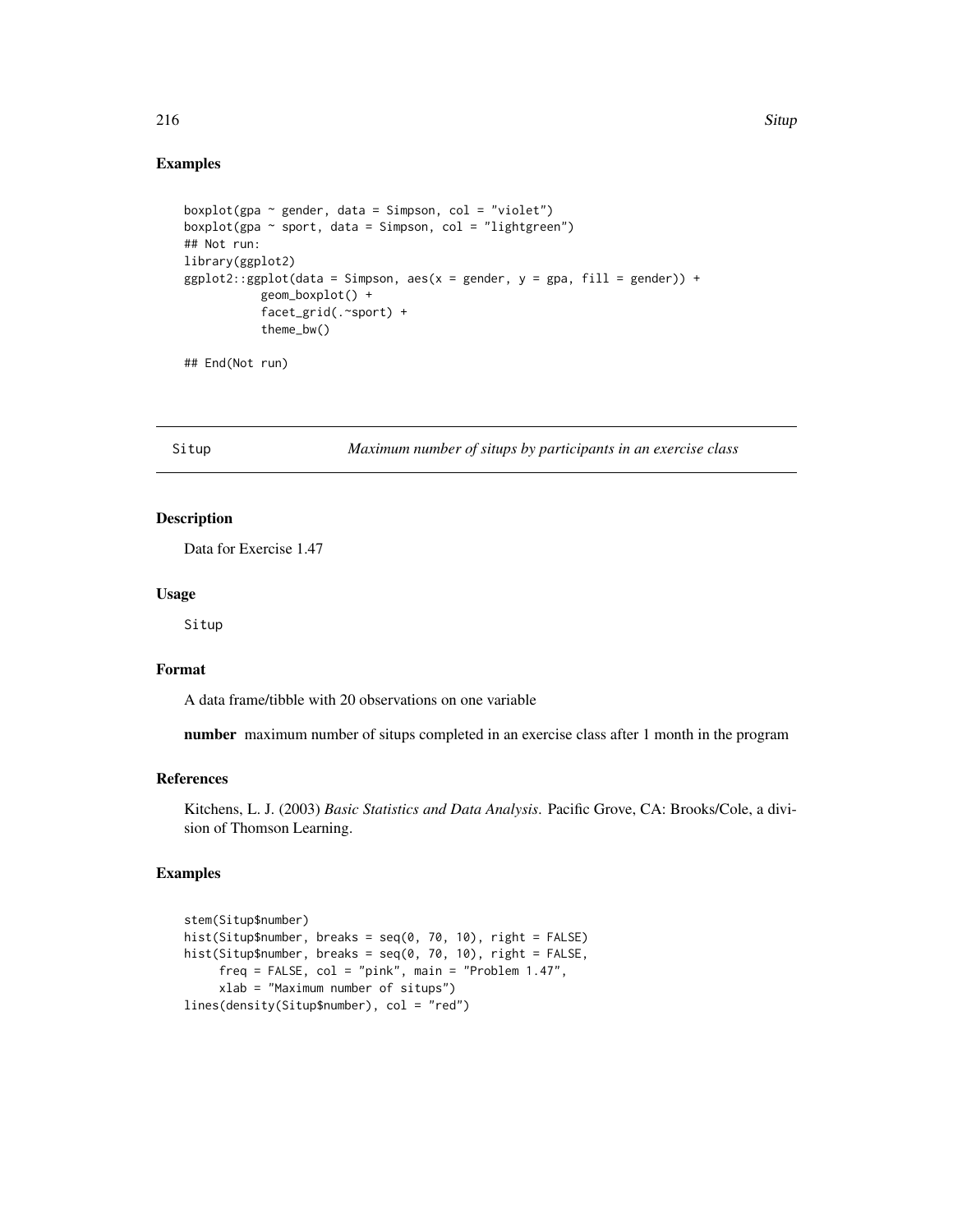Data for Exercise 7.65

# Usage

Skewed

# Format

A data frame/tibble with 21 observations on two variables

C1 values from a sample of size 16 from a particular population

C2 values from a sample of size 14 from a particular population

#### References

Kitchens, L. J. (2003) *Basic Statistics and Data Analysis*. Pacific Grove, CA: Brooks/Cole, a division of Thomson Learning.

# Examples

```
boxplot(Skewed$C1, Skewed$C2, col = c("pink", "lightblue"))
wilcox.test(Skewed$C1, Skewed$C2)
```

| Skin | Survival times of closely and poorly matched skin grafts on burn pa- |
|------|----------------------------------------------------------------------|
|      | tients                                                               |

# Description

Data for Exercise 5.20

#### Usage

Skin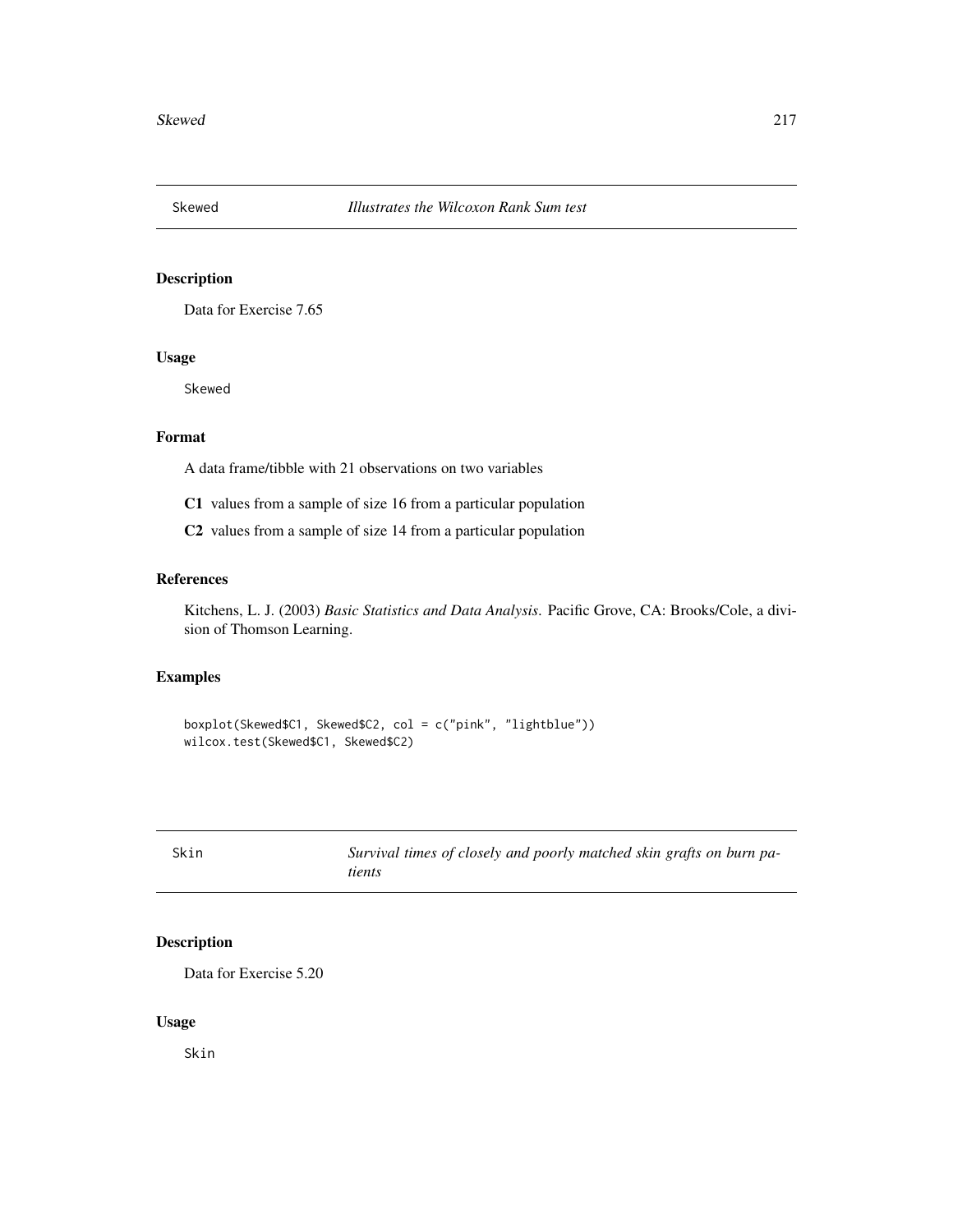# Format

A data frame/tibble with 11 observations on four variables

patient patient identification number

close graft survival time in days for a closely matched skin graft on the same burn patient poor graft survival time in days for a poorly matched skin graft on the same burn patient differ difference between close and poor (in days)

#### Source

R. F. Woolon and P. A. Lachenbruch, "Rank Tests for Censored Matched Pairs," *Biometrika*, 67(1980), 597-606.

#### References

Kitchens, L. J. (2003) *Basic Statistics and Data Analysis*. Pacific Grove, CA: Brooks/Cole, a division of Thomson Learning.

## Examples

```
stem(Skin$differ)
boxplot(Skin$differ, col = "pink")
summary(Skin$differ)
```

| Slc | Sodium-lithium countertransport activity on 190 individuals from six |
|-----|----------------------------------------------------------------------|
|     | large English kindred                                                |

## Description

Data for Exercise 5.116

## Usage

Slc

# Format

A data frame/tibble with 190 observations on one variable

slc Red blood cell sodium-lithium countertransport

# Source

Roeder, K., (1994), "A Graphical Technique for Determining the Number of Components in a Mixture of Normals," *Journal of the American Statistical Association, 89*, 497-495.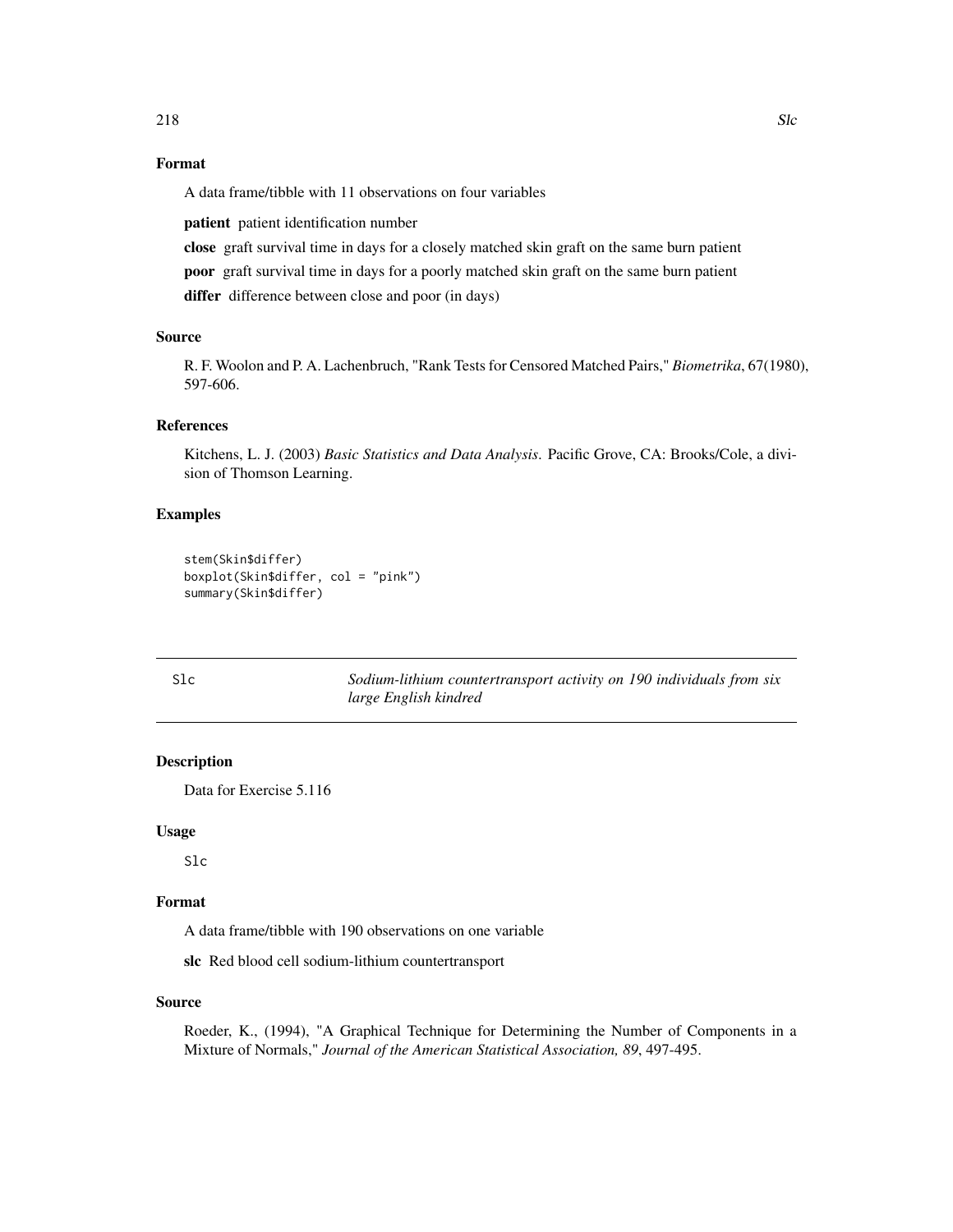#### Smokyph 219

## References

Kitchens, L. J. (2003) *Basic Statistics and Data Analysis*. Pacific Grove, CA: Brooks/Cole, a division of Thomson Learning.

#### Examples

```
EDA(Slc$slc)
hist(Slc$slc, freq = FALSE, xlab = "sodium lithium countertransport",
    main = "", col = "lightblue")
lines(density(Slc$slc), col = "purple")
```

| Smokyph |
|---------|
|---------|

Water pH levels of 75 water samples taken in the Great Smoky Moun*tains*

#### Description

Data for Exercises 6.40, 6.59, 7.10, and 7.35

#### Usage

Smokyph

#### Format

A data frame/tibble with 75 observations on three variables

waterph water sample pH level

code charater variable with values low (elevation below 0.6 miles), and high (elevation above 0.6 miles)

elev elevation in miles

#### Source

Schmoyer, R. L. (1994), Permutation Tests for Correlation in Regression Errors, *Journal of the American Statistical Association, 89*, 1507-1516.

# References

Kitchens, L. J. (2003) *Basic Statistics and Data Analysis*. Pacific Grove, CA: Brooks/Cole, a division of Thomson Learning.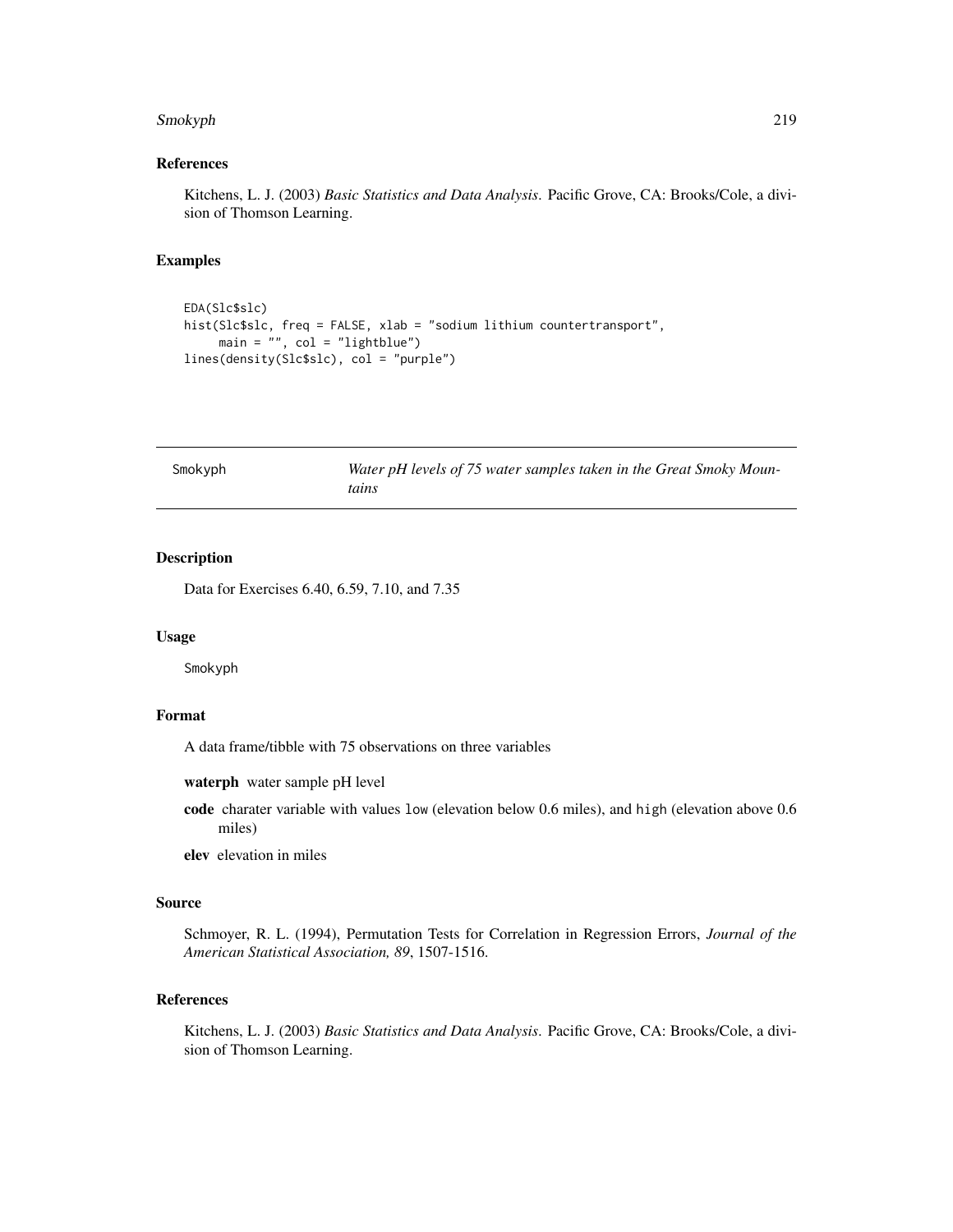## Examples

```
summary(Smokyph$waterph)
tapply(Smokyph$waterph, Smokyph$code, mean)
stripchart(waterph ~ code, data = Smokyph, method = "stack",
           pch = 19, col = c("red", "blue")t.test(Smokyph$waterph, mu = 7)
           SIGN.test(Smokyph$waterph, md = 7)
           t.test(waterph \sim code, data = Smokyph, alternative = "less")
           t.test(waterph ~ code, data = Smokyph, conf.level = 0.90)
 ## Not run:
library(ggplot2)
 ggplot2::ggplot(data = Smokyph, aes(x = waterph, fill = code)) +geom_dotplot() +
            facet_grid(code \sim .) +
            guides(fill = FALSE)## End(Not run)
```
Snore *Snoring versus heart disease*

#### Description

Data for Exercise 8.21

#### Usage

Snore

## Format

A data frame/tibble with 2,484 observations on two variables

snore factor with levels nonsnorer, ocassional snorer, nearly every night, and snores every night

heartdisease factor indicating whether the indiviudal has heart disease (no or yes)

#### Source

Norton, P. and Dunn, E. (1985), Snoring as a Risk Factor for Disease, *British Medical Journal, 291*, 630-632.

#### References

Kitchens, L. J. (2003) *Basic Statistics and Data Analysis*. Pacific Grove, CA: Brooks/Cole, a division of Thomson Learning.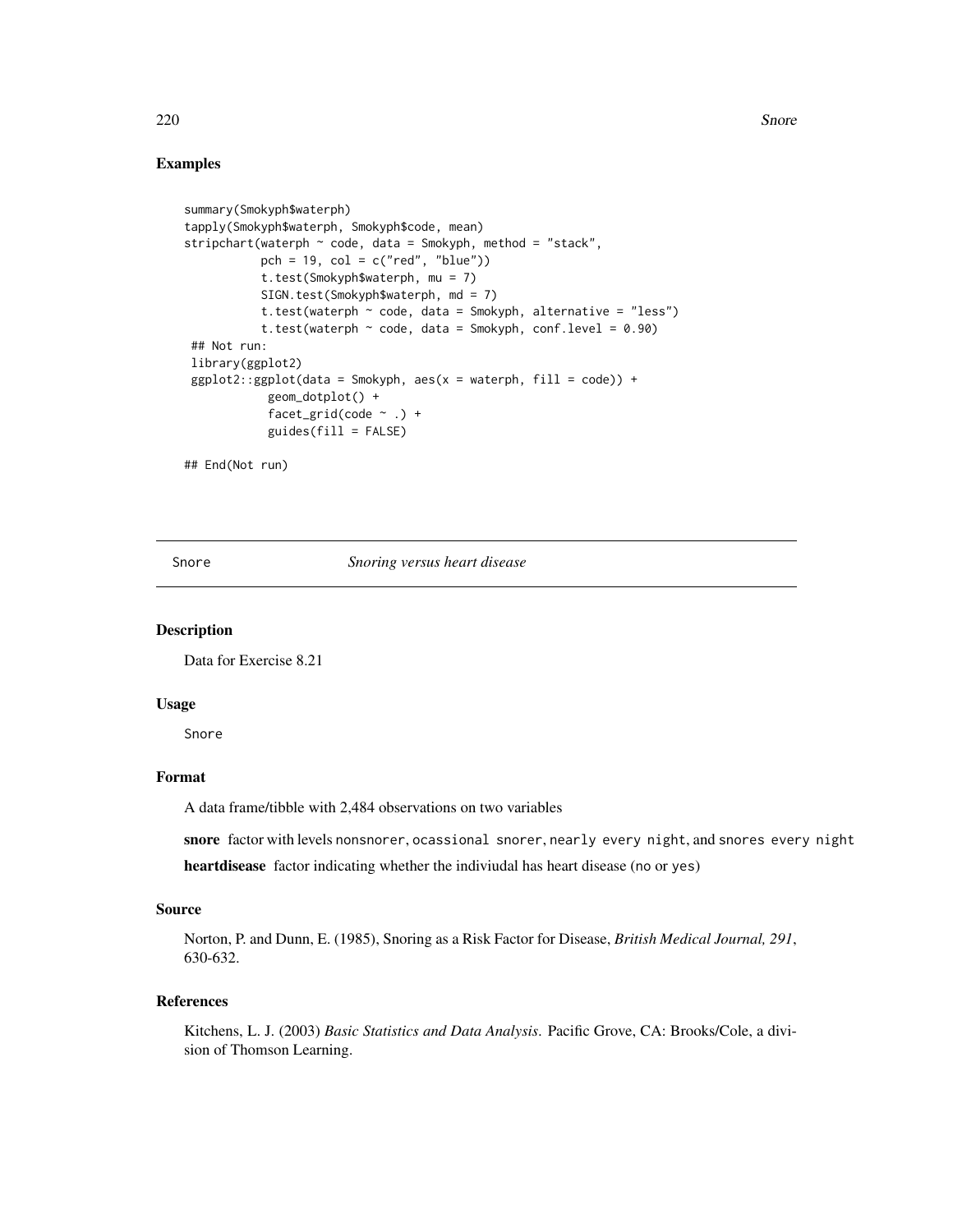$S<sub>now</sub>$  221

# Examples

```
T1 <- xtabs(~ heartdisease + snore, data = Snore)
T1
chisq.test(T1)
rm(T1)
```
Snow *Concentration of microparticles in snowfields of Greenland and Antarctica*

## Description

Data for Exercise 7.87

# Usage

Snow

# Format

A data frame/tibble with 34 observations on two variables

concent concentration of microparticles from melted snow (in parts per billion)

site location of snow sample (Antarctica or Greenland)

#### Source

Davis, J., *Statistics and Data Analysis in Geology*, John Wiley, New York.

#### References

Kitchens, L. J. (2003) *Basic Statistics and Data Analysis*. Pacific Grove, CA: Brooks/Cole, a division of Thomson Learning.

## Examples

boxplot(concent  $\sim$  site, data = Snow, col = c("lightblue", "lightgreen"))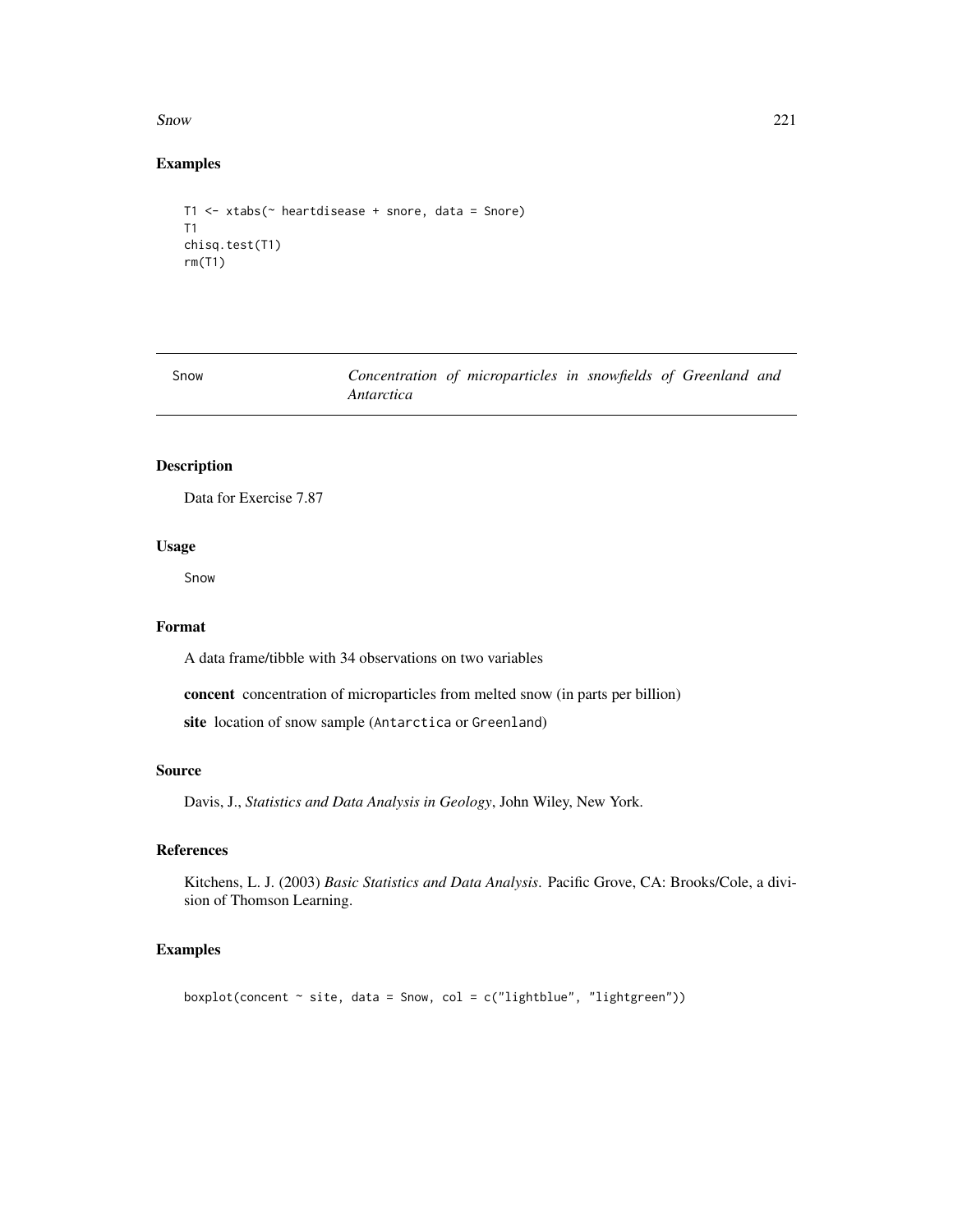Data for Exercise 1.46

# Usage

Soccer

# Format

A data frame/tibble with 25 observations on one variable

weight soccer players weight (in pounds)

# References

Kitchens, L. J. (2003) *Basic Statistics and Data Analysis*. Pacific Grove, CA: Brooks/Cole, a division of Thomson Learning.

# Examples

```
stem(Soccer$weight, scale = 2)
hist(Soccer$weight, breaks = seq(110, 210, 10), col = "orange",
    main = "Problem 1.46 \n Weights of Soccer Players",
    xlab = "weight (lbs)", right = FALSE)
```
Social *Median income level for 25 social workers from North Carolina*

## Description

Data for Exercise 6.63

#### Usage

Social

# Format

A data frame/tibble with 25 observations on one variable

income annual income (in dollars) of North Carolina social workers with less than five years experience.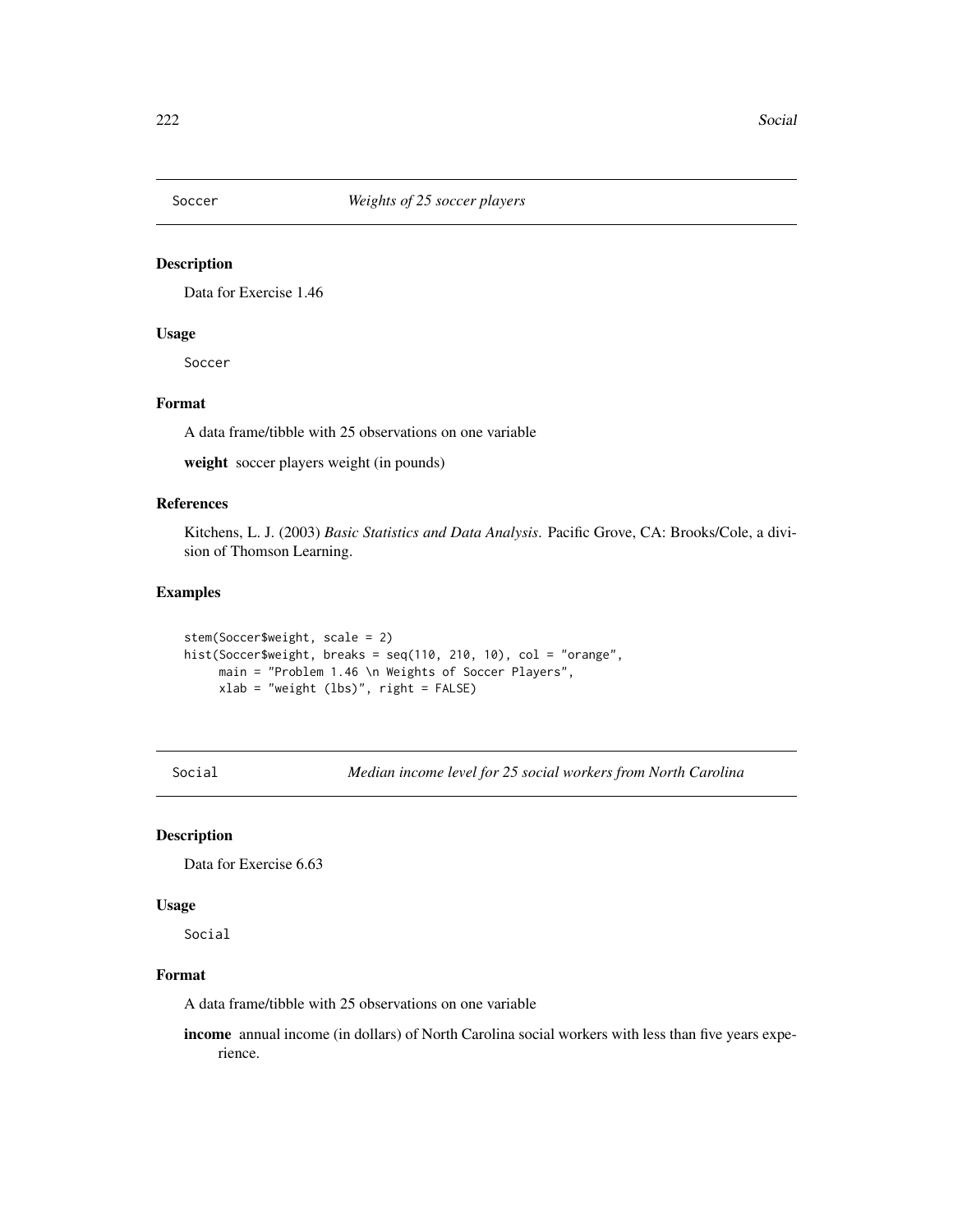## Sophomor 223

## References

Kitchens, L. J. (2003) *Basic Statistics and Data Analysis*. Pacific Grove, CA: Brooks/Cole, a division of Thomson Learning.

## Examples

SIGN.test(Social\$income, md = 27500, alternative = "less")

| Sophomor | Grade point averages, SAT scores and final grade in college algebra |
|----------|---------------------------------------------------------------------|
|          | for 20 sophomores                                                   |

## Description

Data for Exercise 2.42

#### Usage

Sophomor

#### Format

A data frame/tibble with 20 observations on four variables

student identification number gpa grade point average sat SAT math score exam final exam grade in college algebra

#### References

Kitchens, L. J. (2003) *Basic Statistics and Data Analysis*. Pacific Grove, CA: Brooks/Cole, a division of Thomson Learning.

## Examples

```
cor(Sophomor)
plot(exam ~ gpa, data = Sophomor)
## Not run:
library(ggplot2)
ggplot2::ggplot(data = Sophomor, aes(x = gpa, y = exam)) +geom_point()
           ggplot2::ggplot(data = Sophomor, aes(x = sat, y = exam)) +geom_point()
```
## End(Not run)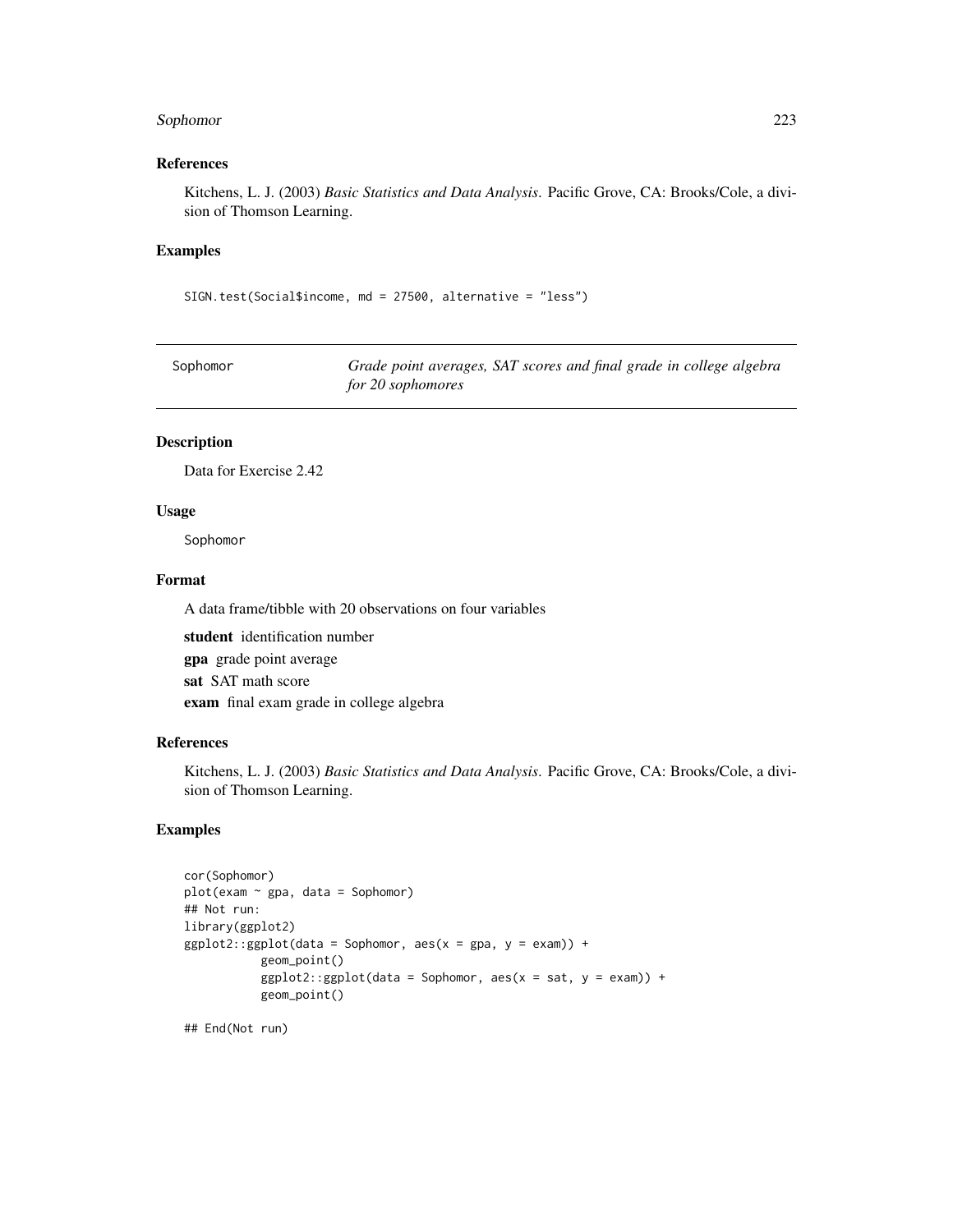Data for Exercise 1.84

## Usage

South

# Format

A data frame/tibble with 31 observations on one variable

rate murder rate per 100,000 people

# References

Kitchens, L. J. (2003) *Basic Statistics and Data Analysis*. Pacific Grove, CA: Brooks/Cole, a division of Thomson Learning.

#### Examples

boxplot(South\$rate, col = "gray", ylab = "Murder rate per 100,000 people")

Speed *Speed reading scores before and after a course on speed reading*

#### Description

Data for Exercise 7.58

#### Usage

Speed

## Format

A data frame/tibble with 15 observations on four variables

before reading comprehension score before taking a speed-reading course

after reading comprehension score after taking a speed-reading course

differ after - before (comprehension reading scores)

signranks signed ranked differences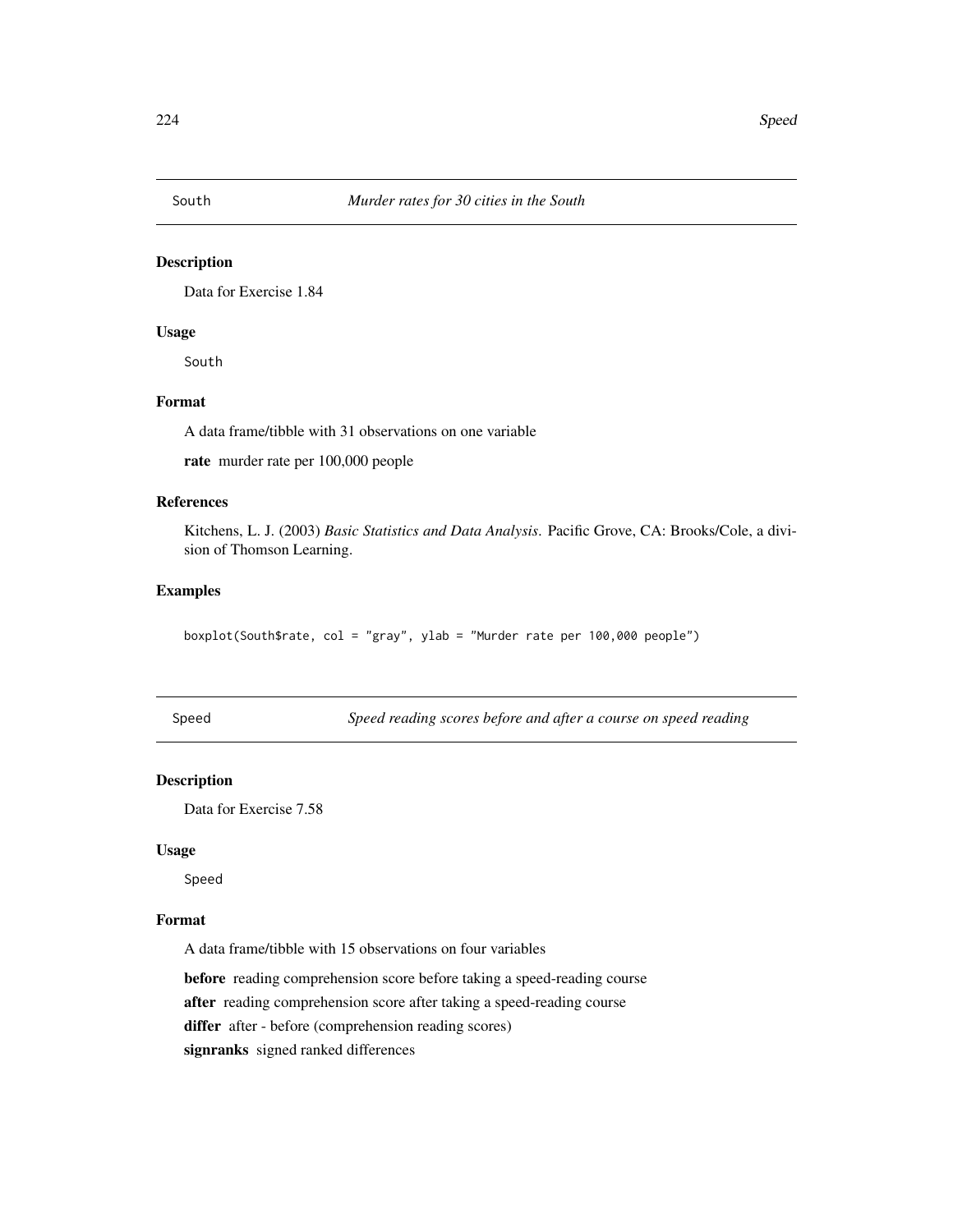#### Spellers 225

## References

Kitchens, L. J. (2003) *Basic Statistics and Data Analysis*. Pacific Grove, CA: Brooks/Cole, a division of Thomson Learning.

#### Examples

```
t.test(Speed$differ, alternative = "greater")
t.test(Speed$signranks, alternative = "greater")
wilcox.test(Speed$after, Speed$before, paired = TRUE, alternative = "greater")
```
Spellers *Standardized spelling test scores for two fourth grade classes*

## Description

Data for Exercise 7.82

#### Usage

Spellers

## Format

A data frame/tibble with ten observations on two variables

teacher character variable with values Fourth and Colleague

score score on a standardized spelling test

## References

Kitchens, L. J. (2003) *Basic Statistics and Data Analysis*. Pacific Grove, CA: Brooks/Cole, a division of Thomson Learning.

```
boxplot(score \sim teacher, data = Spellers, col = "pink")
t.test(score ~ teacher, data = Spellers)
```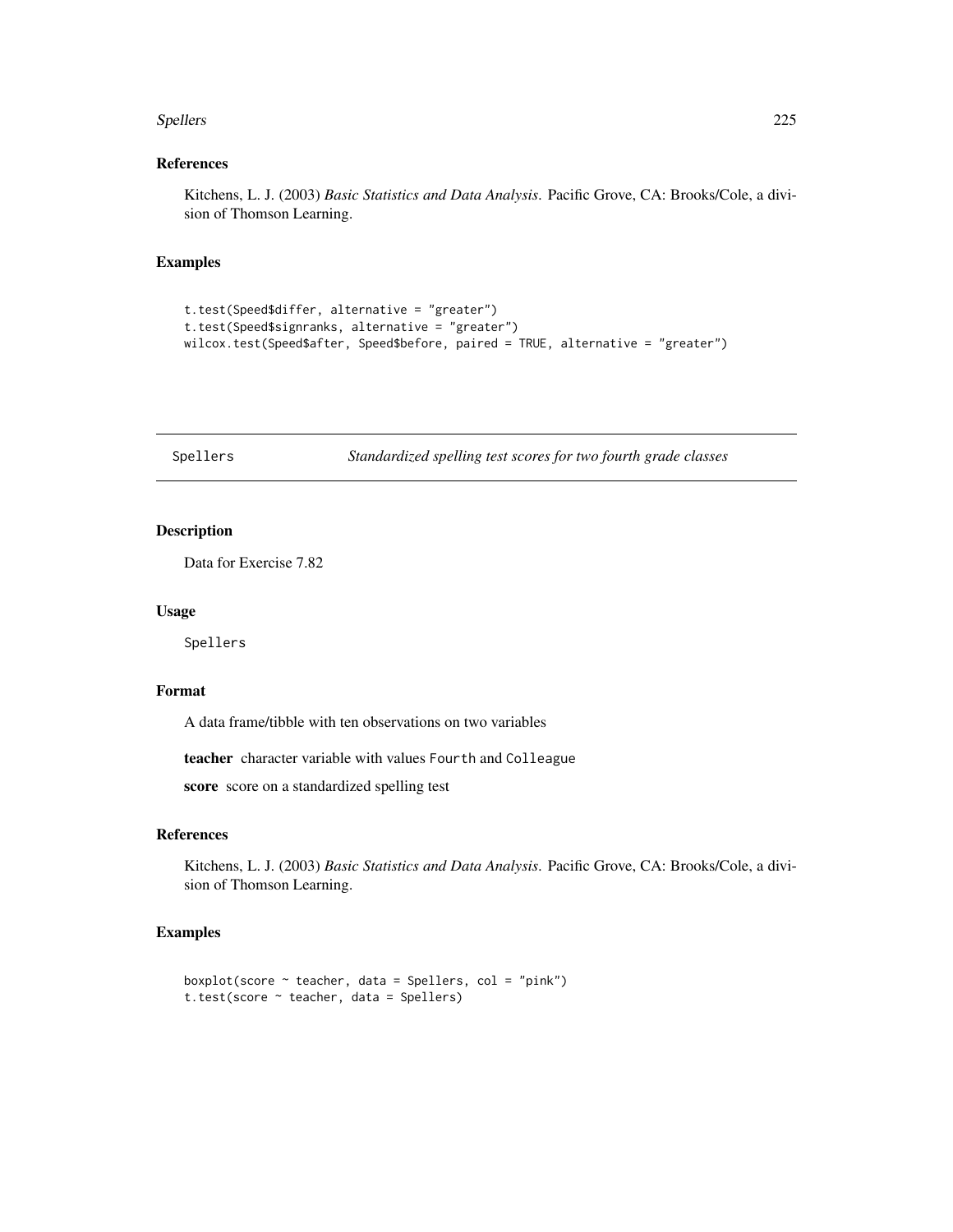Data for Exercise 7.56

## Usage

Spelling

# Format

A data frame/tibble with nine observations on three variables

before spelling score before a 2-week course of instruction

after spelling score after a 2-week course of instruction

differ after - before (spelling score)

#### References

Kitchens, L. J. (2003) *Basic Statistics and Data Analysis*. Pacific Grove, CA: Brooks/Cole, a division of Thomson Learning.

## Examples

```
qqnorm(Spelling$differ)
qqline(Spelling$differ)
shapiro.test(Spelling$differ)
t.test(Spelling$before, Spelling$after, paired = TRUE)
t.test(Spelling$differ)
```
Sports *Favorite sport by gender*

## Description

Data for Exercise 8.32

#### Usage

Sports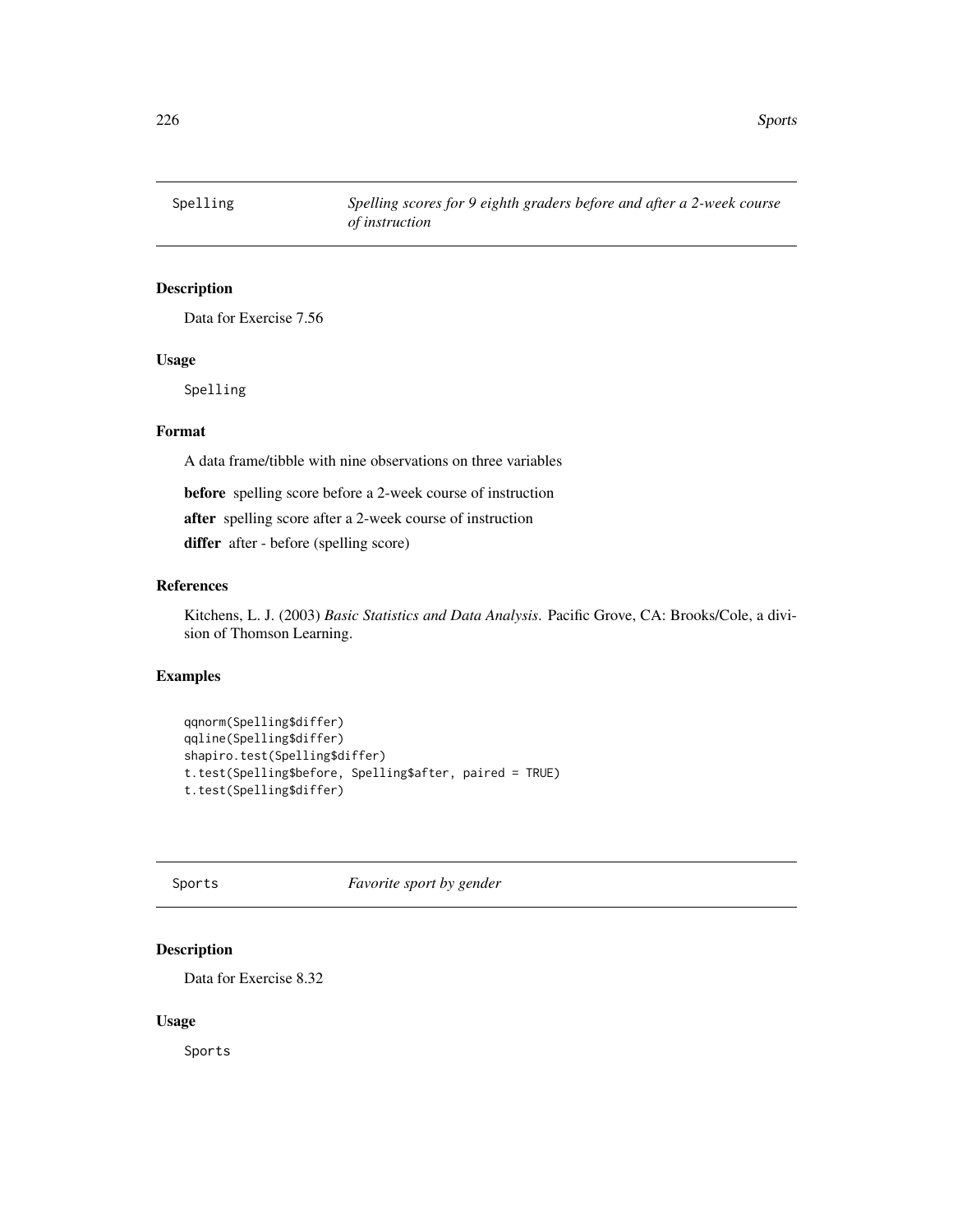#### Spouse 227

## Format

A data frame/tibble with 200 observations on two variables

gender a factor with levels male and female

sport a factor with levels football, basketball, baseball, and tennis

## References

Kitchens, L. J. (2003) *Basic Statistics and Data Analysis*. Pacific Grove, CA: Brooks/Cole, a division of Thomson Learning.

#### Examples

```
T1 <- xtabs(~gender + sport, data = Sports)
T1
chisq.test(T1)
rm(T1)
```
Spouse *Convictions in spouse murder cases by gender*

#### Description

Data for Exercise 8.33

#### Usage

Spouse

## Format

A data frame/tibble with 540 observations on two variables

result a factor with levels not prosecuted, pleaded guilty, convicted, and acquited spouse a factor with levels husband and wife

#### Source

Bureau of Justice Statistics (September 1995), *Spouse Murder Defendants in Large Urban Counties*, Executive Summary, NCJ-156831.

## References

Kitchens, L. J. (2003) *Basic Statistics and Data Analysis*. Pacific Grove, CA: Brooks/Cole, a division of Thomson Learning.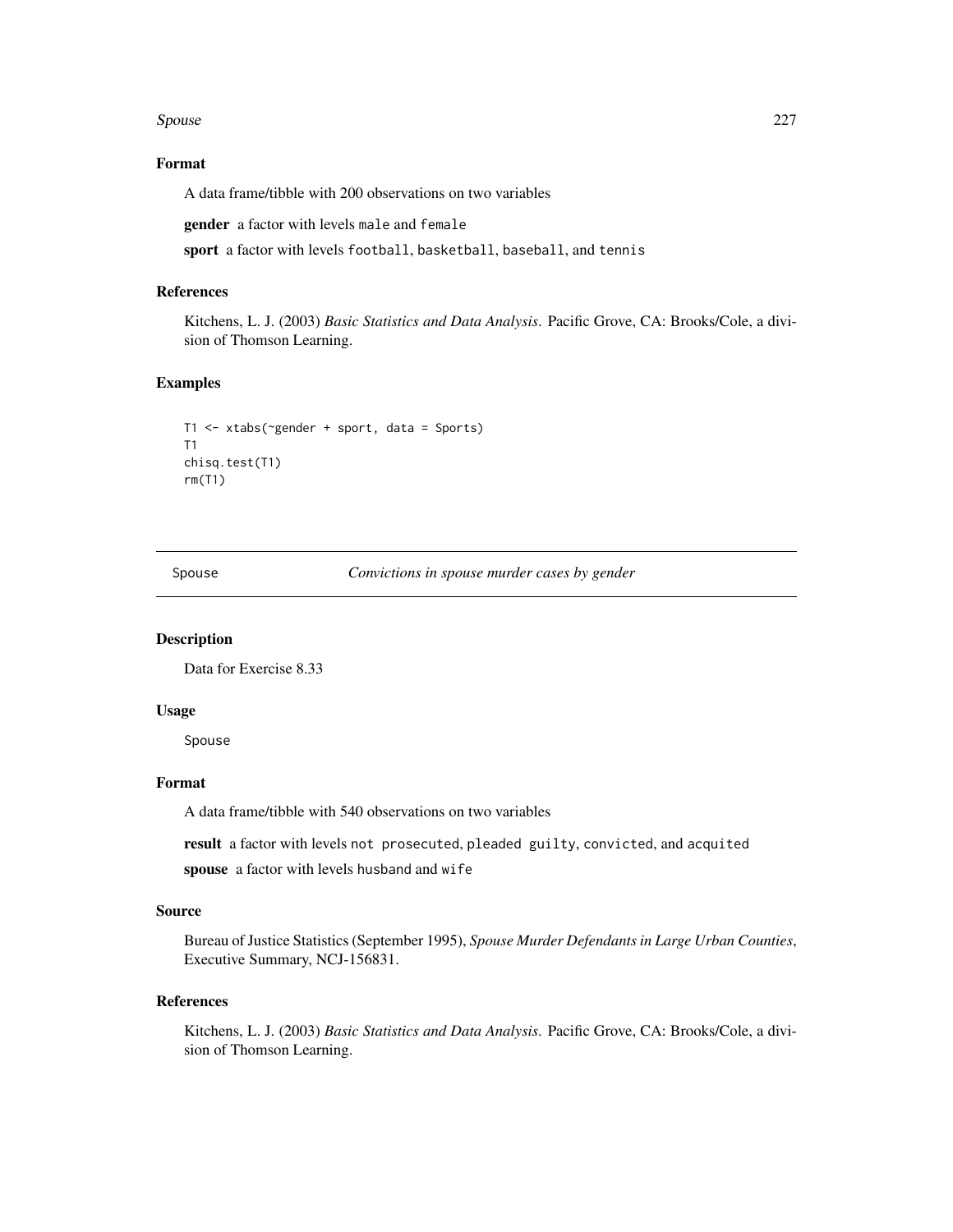# Examples

```
T1 <- xtabs(~result + spouse, data = Spouse)
T1
chisq.test(T1)
rm(T1)
```
SRS *Simple Random Sampling*

# Description

Computes all possible samples from a given population using simple random sampling.

## Usage

SRS(POPvalues, n)

# Arguments

| POPvalues | vector containing the poulation values. |  |  |  |  |
|-----------|-----------------------------------------|--|--|--|--|
| - n       | the sample size.                        |  |  |  |  |

#### Value

Returns a matrix containing the possible simple random samples of size n taken from a population POPvalues.

# Author(s)

Alan T. Arnholt

#### See Also

[Combinations](#page-57-0)

# Examples

```
SRS(c(5,8,3),2)
   # The rows in the matrix list the values for the 3 possible
   # simple random samples of size 2 from the population of 5,8, and 3.
```
228 SRS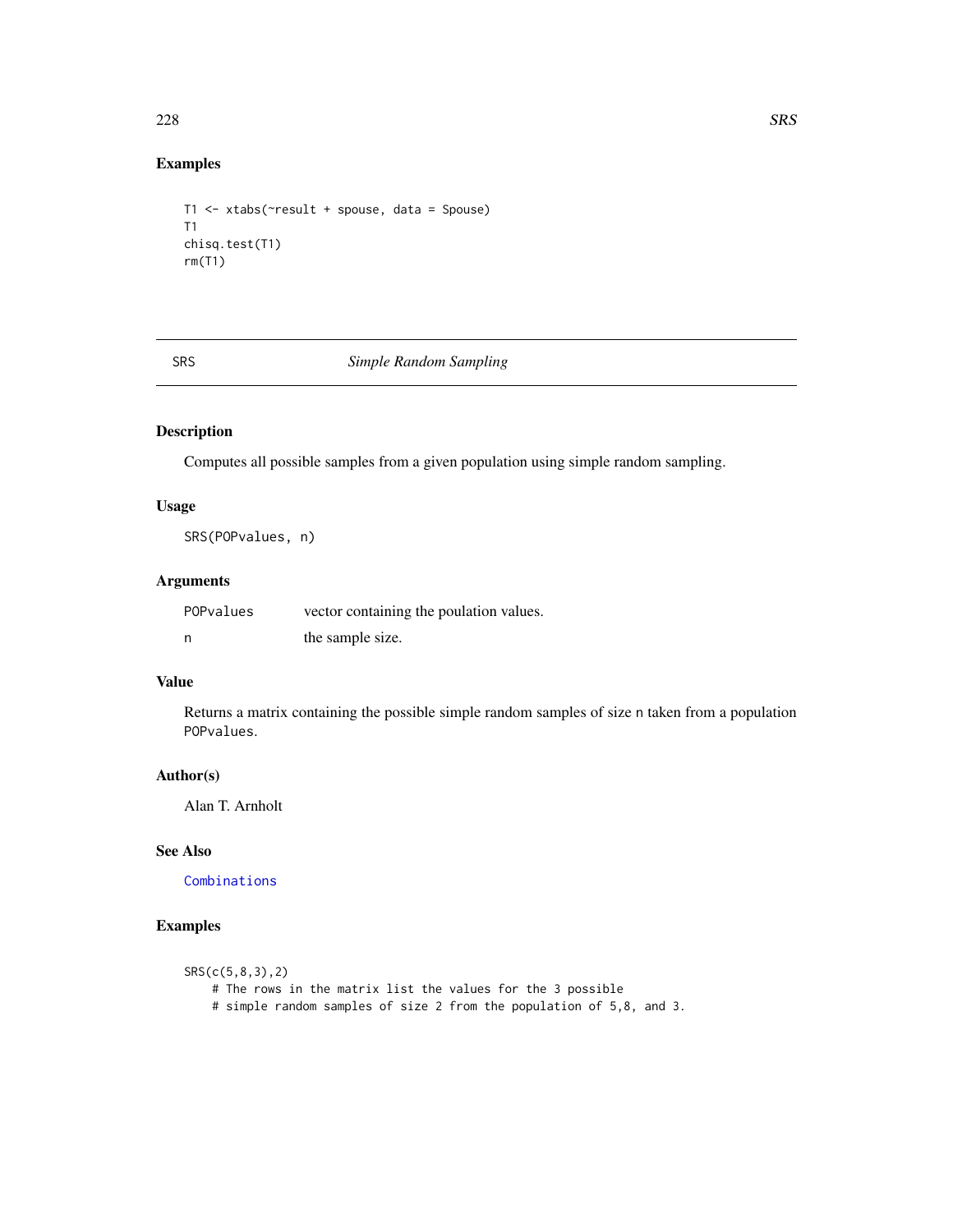Data for Exercise 6.93

#### Usage

Stable

# Format

A data frame/tibble with nine observations on one variable

time time (in seconds) for horse to run 1 mile

## References

Kitchens, L. J. (2003) *Basic Statistics and Data Analysis*. Pacific Grove, CA: Brooks/Cole, a division of Thomson Learning.

#### Examples

SIGN.test(Stable\$time, md = 98.5, alternative = "greater")

Stamp *Thicknesses of 1872 Hidalgo stamps issued in Mexico*

## Description

Data for Statistical Insight Chapter 1 and Exercise 5.110

#### Usage

Stamp

#### Format

A data frame/tibble with 485 observations on one variable

thickness stamp thickness (in mm)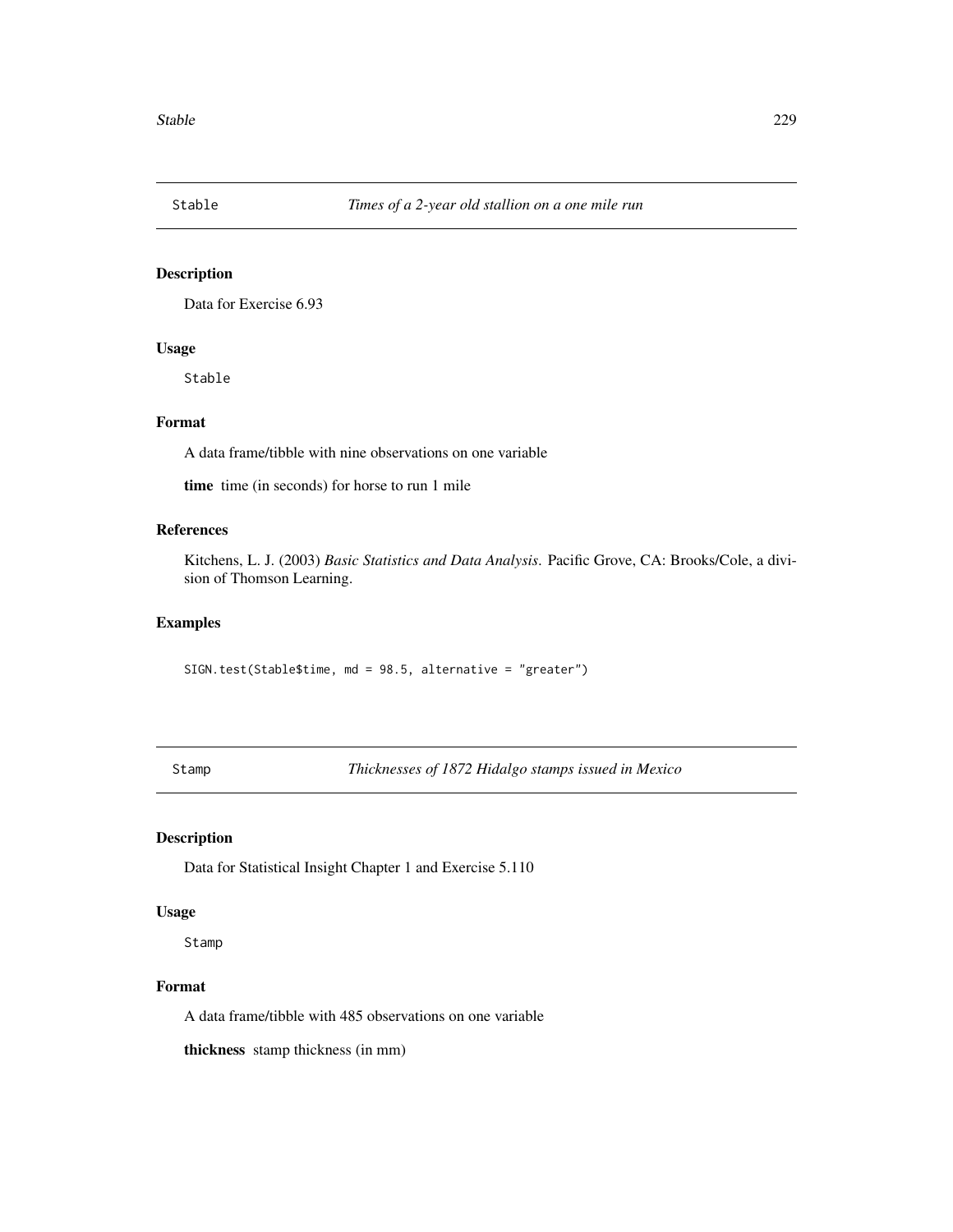#### Source

Izenman, A., Sommer, C. (1988), Philatelic Mixtures and Multimodal Densities, *Journal of the American Statistical Association*, 83, 941-953.

#### References

Kitchens, L. J. (2003) *Basic Statistics and Data Analysis*. Pacific Grove, CA: Brooks/Cole, a division of Thomson Learning.

## Examples

```
hist(Stamp$thickness, freq = FALSE, col = "lightblue",
     main = "", xlab = "stamp thickness (mm)")lines(density(Stamp$thickness), col = "blue")
t.test(Stamp$thickness, conf.level = 0.99)
```
Statclas *Grades for two introductory statistics classes*

#### Description

Data for Exercise 7.30

#### Usage

Statclas

# Format

A data frame/tibble with 72 observations on two variables

class class meeting time (9am or 2pm)

score grade for an introductory statistics class

#### References

Kitchens, L. J. (2003) *Basic Statistics and Data Analysis*. Pacific Grove, CA: Brooks/Cole, a division of Thomson Learning.

```
str(Statclas)
boxplot(score \sim class, data = Statclas, col = "red")
t.test(score ~ class, data = Statclas)
```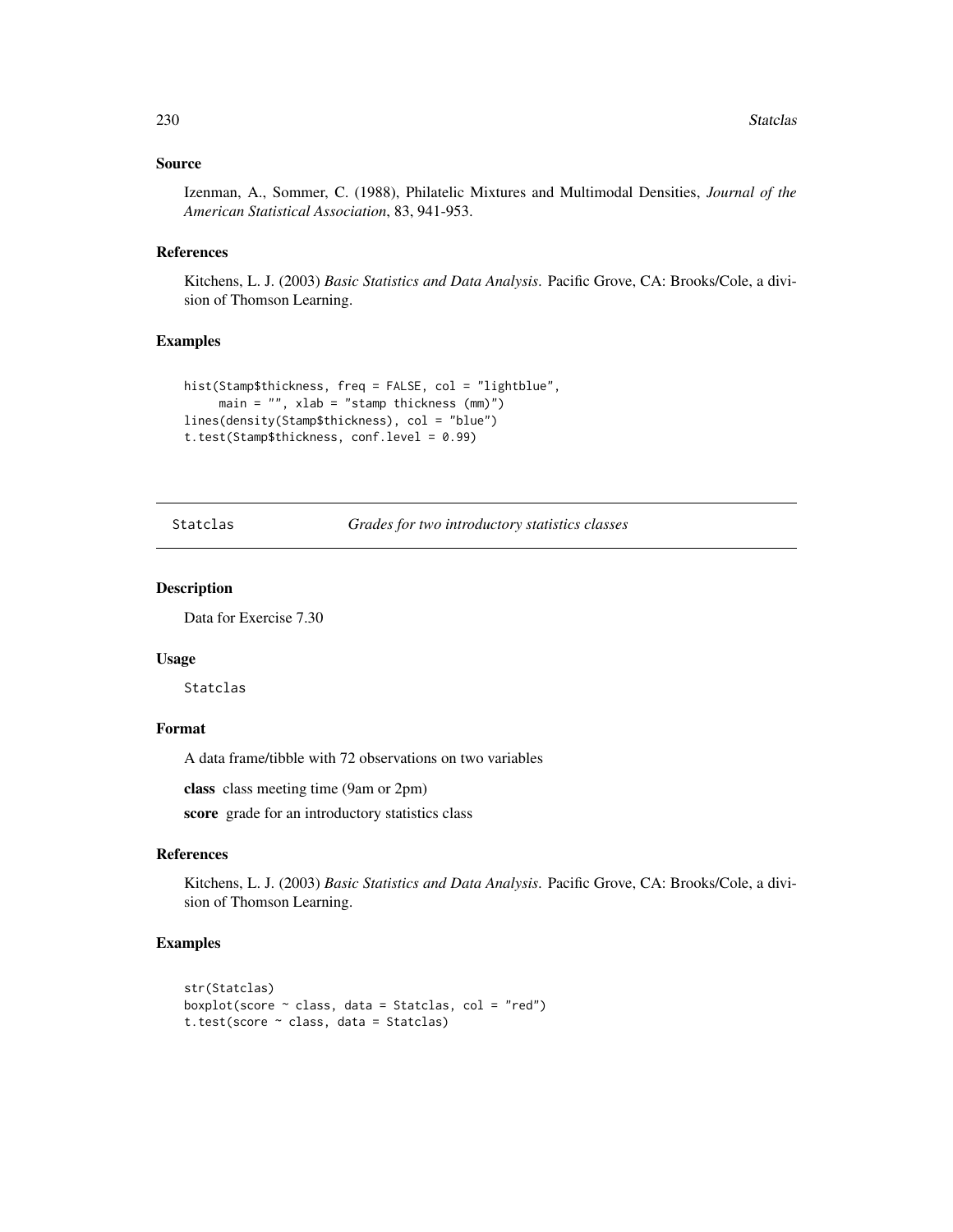Statelaw *Operating expenditures per resident for each of the state law enforcement agencies*

## Description

Data for Exercise 6.62

#### Usage

Statelaw

# Format

A data frame/tibble with 50 observations on two variables

state U.S. state

cost dollars spent per resident on law enforcement

# Source

Bureau of Justice Statistics, *Law Enforcement Management and Administrative Statistics, 1993*, NCJ-148825, September 1995, page 84.

#### References

Kitchens, L. J. (2003) *Basic Statistics and Data Analysis*. Pacific Grove, CA: Brooks/Cole, a division of Thomson Learning.

## Examples

EDA(Statelaw\$cost) SIGN.test(Statelaw\$cost, md = 8, alternative = "less")

Statisti *Test scores for two beginning statistics classes*

# Description

Data for Exercises 1.70 and 1.87

#### Usage

Statisti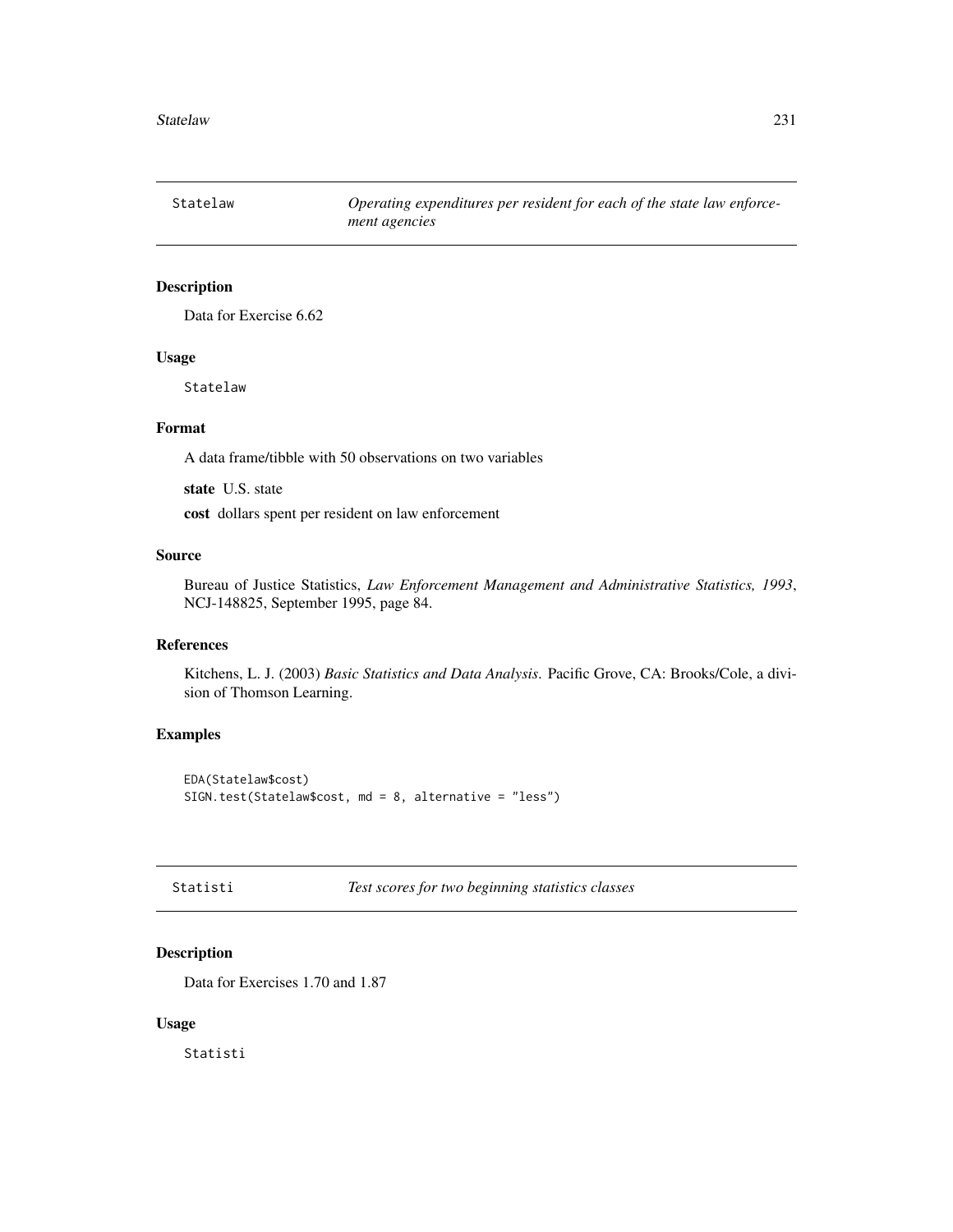# Format

A data frame/tibble with 62 observations on two variables

class character variable with values Class1 and Class2

score test score for an introductory statistics test

#### References

Kitchens, L. J. (2003) *Basic Statistics and Data Analysis*. Pacific Grove, CA: Brooks/Cole, a division of Thomson Learning.

#### Examples

```
boxplot(score \sim class, data = Statisti, col = "violet")
tapply(Statisti$score, Statisti$class, summary, na.rm = TRUE)
## Not run:
library(dplyr)
dplyr::group_by(Statisti, class) %>%
summarize(Mean = mean(score, na.rm = TRUE),
          Median = median(score, na.rm = TRUE),
           SD = sd(score, na.rm = TRUE),RS = IQR(score, na.rm = TRUE))
```
## End(Not run)

Step *STEP science test scores for a class of ability-grouped students*

#### Description

Data for Exercise 6.79

#### Usage

Step

## Format

A data frame/tibble with 12 observations on one variable

score State test of educational progress (STEP) science test score

#### References

Kitchens, L. J. (2003) *Basic Statistics and Data Analysis*. Pacific Grove, CA: Brooks/Cole, a division of Thomson Learning.

232 Step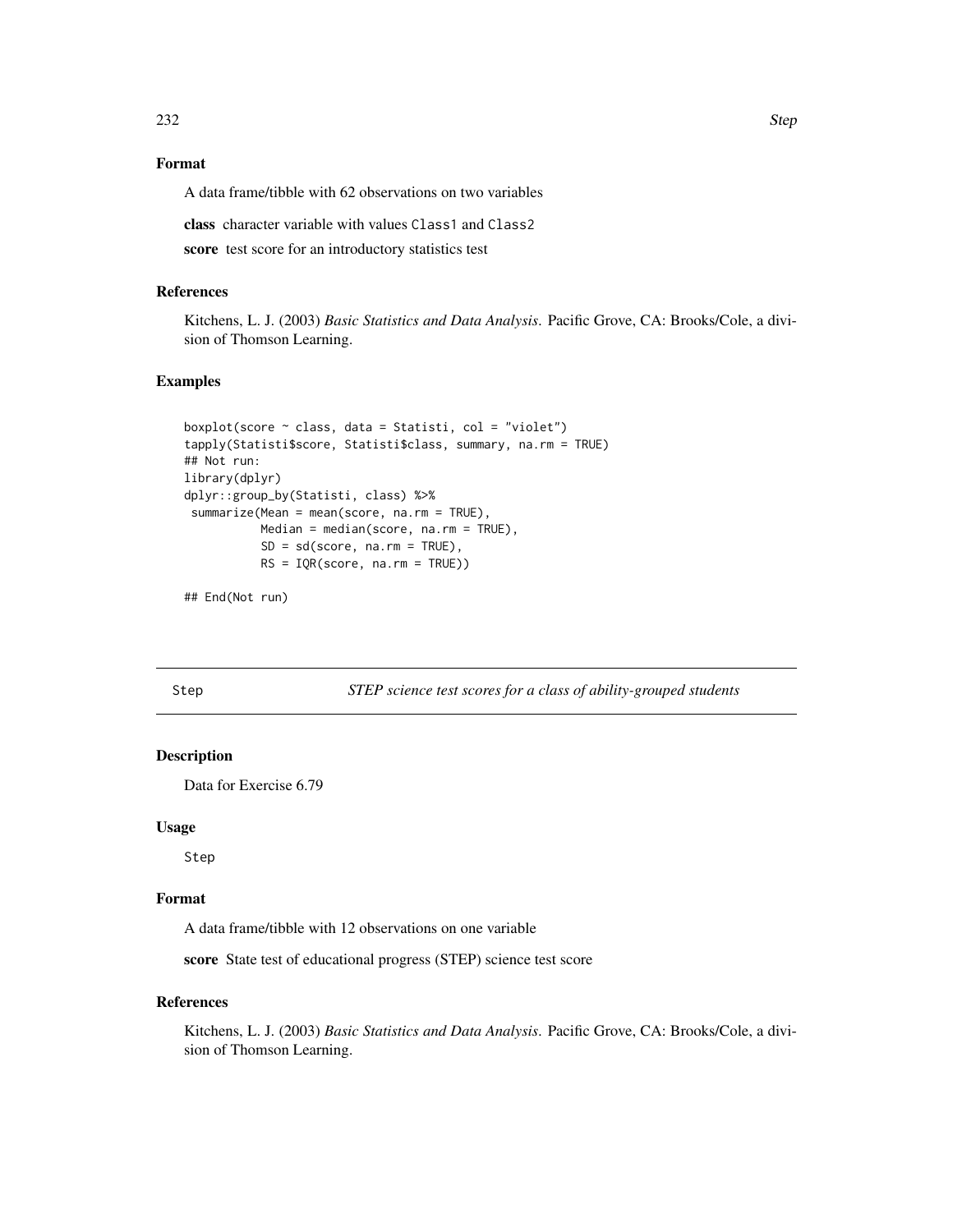#### Stress 233

# Examples

```
EDA(Step$score)
t.test(Step$score, mu = 80, alternative = "less")
wilcox.test(Step$score, mu = 80, alternative = "less")
```

| ×<br>×<br>۰.<br>۰.<br>×<br>×<br>٧<br>w<br>۰.<br>×<br>۰, |
|---------------------------------------------------------|
|---------------------------------------------------------|

Short-term memory test scores on 12 subjects before and after a stress*ful situation*

# Description

Data for Example 7.20

## Usage

Stress

## Format

A data frame/tibble with 12 observations on two variables

prestress short term memory score before being exposed to a stressful situation

poststress short term memory score after being exposed to a stressful situation

## References

Kitchens, L. J. (2003) *Basic Statistics and Data Analysis*. Pacific Grove, CA: Brooks/Cole, a division of Thomson Learning.

## Examples

```
diff <- Stress$prestress - Stress$poststress
qqnorm(diff)
qqline(diff)
t.test(diff)
t.test(Stress$prestress, Stress$poststress, paired = TRUE)
## Not run:
wilcox.test(Stress$prestress, Stress$poststress, paired = TRUE)
```
## End(Not run)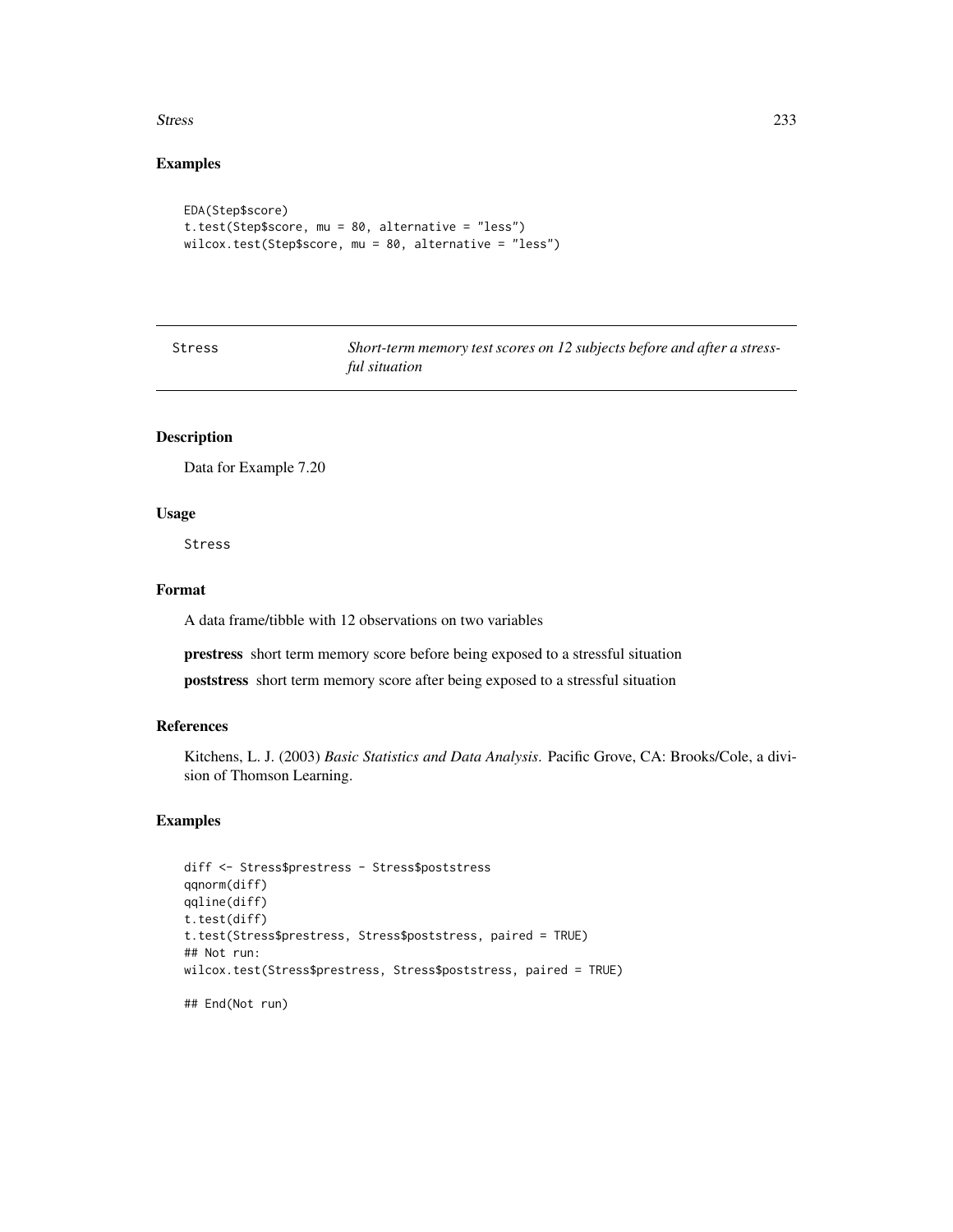Data for Exercise 5.25

#### Usage

Study

# Format

A data frame/tibble with 50 observations on one variable

hours number of hours a week freshmen reported studying for their courses

#### References

Kitchens, L. J. (2003) *Basic Statistics and Data Analysis*. Pacific Grove, CA: Brooks/Cole, a division of Thomson Learning.

#### Examples

stem(Study\$hours) hist(Study\$hours, col = "violet") summary(Study\$hours)

Submarin *Number of German submarines sunk by U.S. Navy in World War II*

## Description

Data for Exercises 2.16, 2.45, and 2.59

#### Usage

Submarin

#### Format

A data frame/tibble with 16 observations on three variables

month month

reported number of submarines reported sunk by U.S. Navy

actual number of submarines actually sunk by U.S. Navy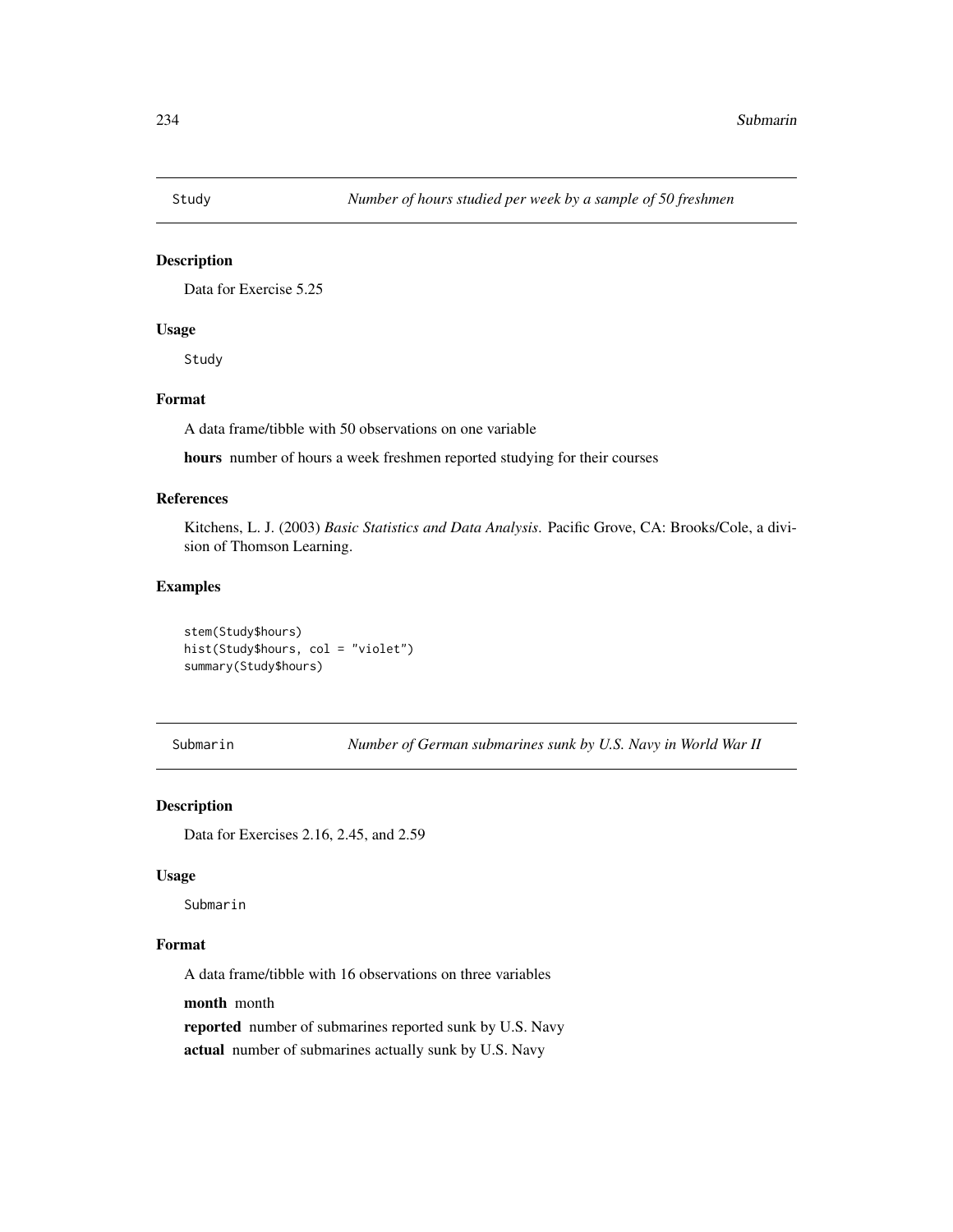#### Subway 235

#### Source

F. Mosteller, S. Fienberg, and R. Rourke, *Beginning Statistics with Data Analysis* (Reading, MA: Addison-Wesley, 1983).

#### References

Kitchens, L. J. (2003) *Basic Statistics and Data Analysis*. Pacific Grove, CA: Brooks/Cole, a division of Thomson Learning.

## Examples

```
model \leq lm(actual \sim reported, data = Submarin)
summary(model)
plot(actual ~ reported, data = Submarin)
abline(model, col = "red")
rm(model)
```
Subway *Time it takes a subway to travel from the airport to downtown*

#### Description

Data for Exercise 5.19

#### Usage

Subway

#### Format

A data frame/tibble with 30 observations on one variable

time time (in minutes) it takes a subway to travel from the airport to downtown

#### References

Kitchens, L. J. (2003) *Basic Statistics and Data Analysis*. Pacific Grove, CA: Brooks/Cole, a division of Thomson Learning.

```
hist(Subway$time, main = "Exercise 5.19",
xlab = "Time (in minutes)", col = "purple")
summary(Subway$time)
```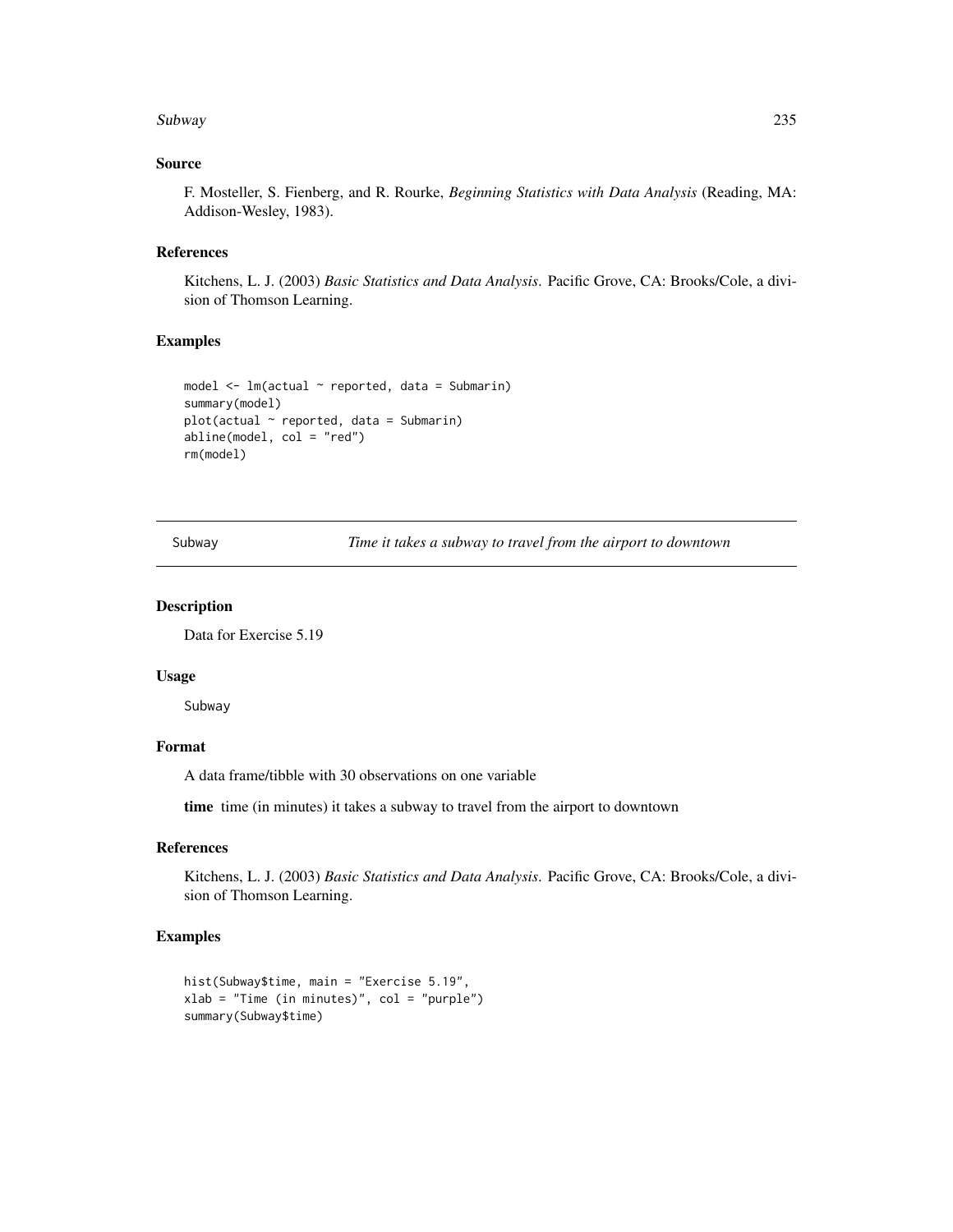Data for Example 1.7

## Usage

Sunspot

## Format

A data frame/tibble with 301 observations on two variables

year year

sunspots average number of sunspots for the year

#### References

Kitchens, L. J. (2003) *Basic Statistics and Data Analysis*. Pacific Grove, CA: Brooks/Cole, a division of Thomson Learning.

## Examples

```
plot(sunspots \sim year, data = Sunspot, type = "l")
## Not run:
library(ggplot2)
lattice::xyplot(sunspots ~ year, data = Sunspot,
                main = "Yearly sunspots", type = "l")
lattice::xyplot(sunspots \sim year, data = Sunspot, type = "l",
                main = "Yearly sunspots", aspect = "xy")
ggplot2::ggplot(data = Sunspot, aes(x = year, y = sunspots)) +geom_line() +
           theme_bw()
```
## End(Not run)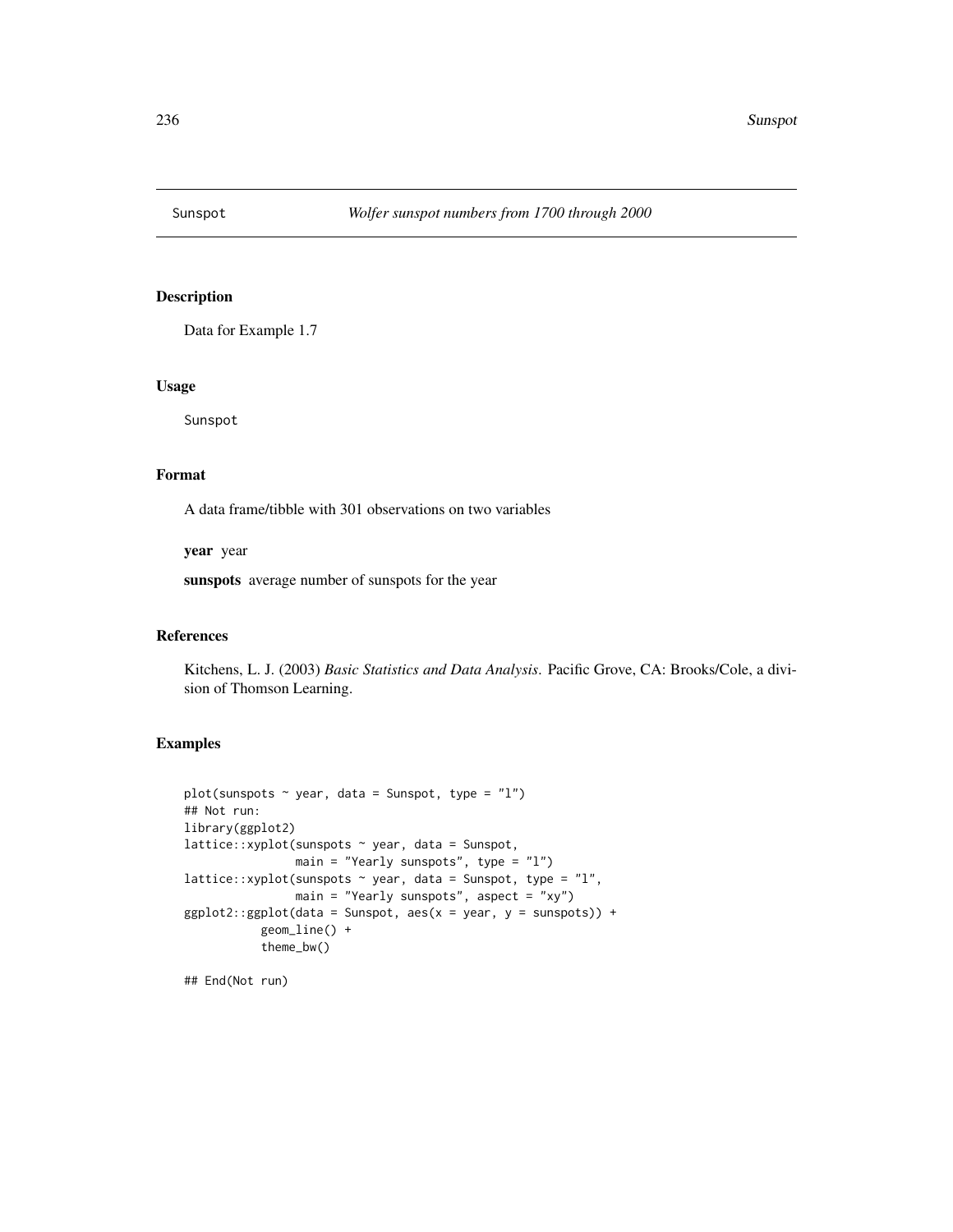Data for Exercise 1.54

## Usage

Superbowl

# Format

A data frame/tibble with 35 observations on five variables

winning\_team name of Suberbowl winning team

winner\_score winning score for the Superbowl

losing\_team name of Suberbowl losing team

loser\_score score of losing teama numeric vector

victory\_margin winner\_score - loser\_score

#### References

Kitchens, L. J. (2003) *Basic Statistics and Data Analysis*. Pacific Grove, CA: Brooks/Cole, a division of Thomson Learning.

# Examples

stem(Superbowl\$victory\_margin)

Supercar *Top speeds attained by five makes of supercars*

## Description

Data for Statistical Insight Chapter 10

## Usage

Supercar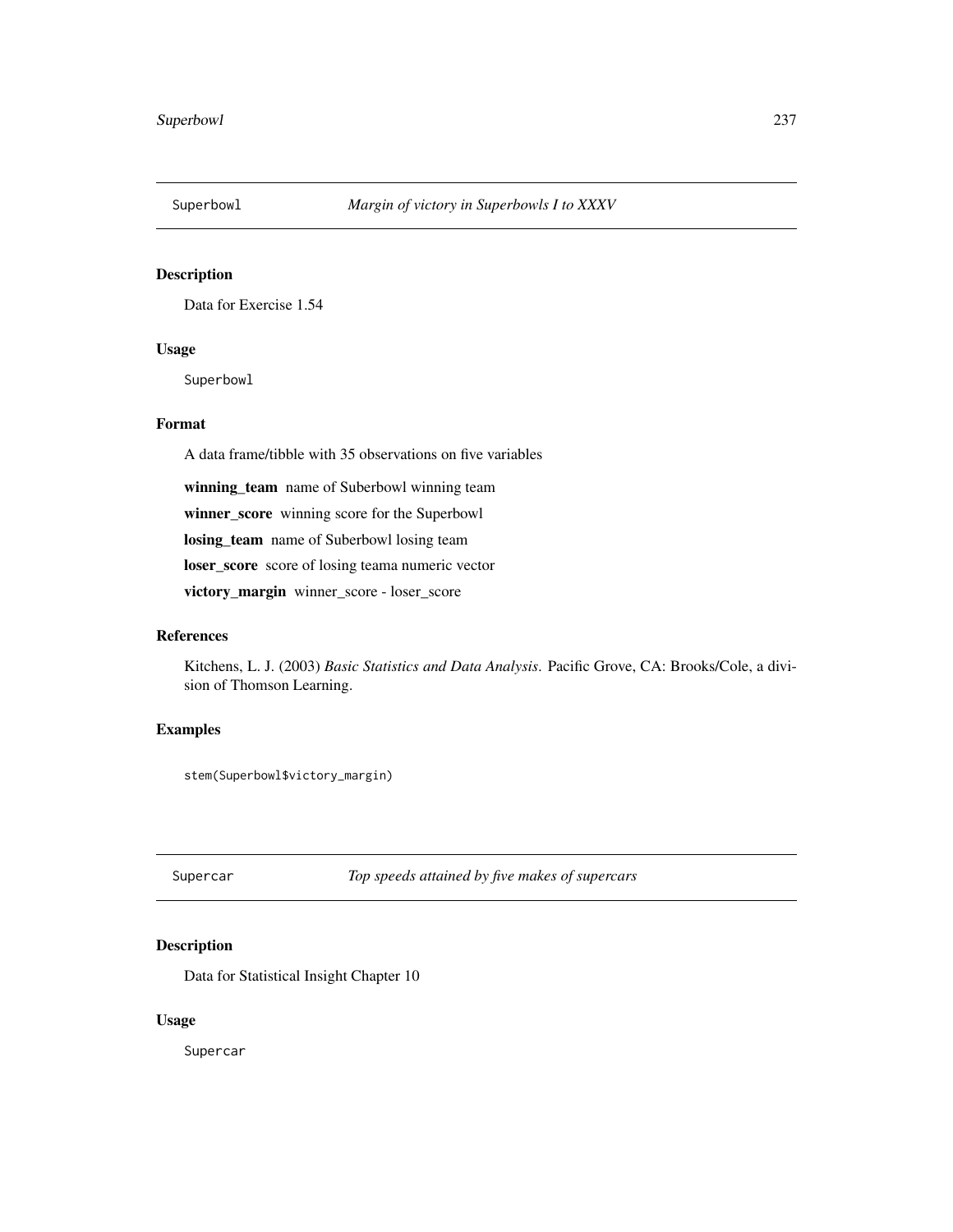#### 238 Tablrock and the contract of the contract of the contract of the contract of the contract of the contract of the contract of the contract of the contract of the contract of the contract of the contract of the contract

## Format

A data frame/tibble with 30 observations on two variables

speed top speed (in miles per hour) of car without redlining car name of sports car

#### Source

*Car and Drvier* (July 1995).

#### References

Kitchens, L. J. (2003) *Basic Statistics and Data Analysis*. Pacific Grove, CA: Brooks/Cole, a division of Thomson Learning.

#### Examples

```
boxplot(speed \sim car, data = Supercar, col = rainbow(6),
        ylab = "Speed (mph)")
summary(aov(speed ~ car, data = Supercar))
anova(lm(speed \sim car, data = Supercar))
```
Tablrock *Ozone concentrations at Mt. Mitchell, North Carolina*

## Description

Data for Exercise 5.63

#### Usage

Tablrock

#### Format

A data frame/tibble with 719 observations on the following 17 variables.

day date

hour time of day

ozone ozone concentration

tmp temperature (in Celcius)

vdc a numeric vector

wd a numeric vector

ws a numeric vector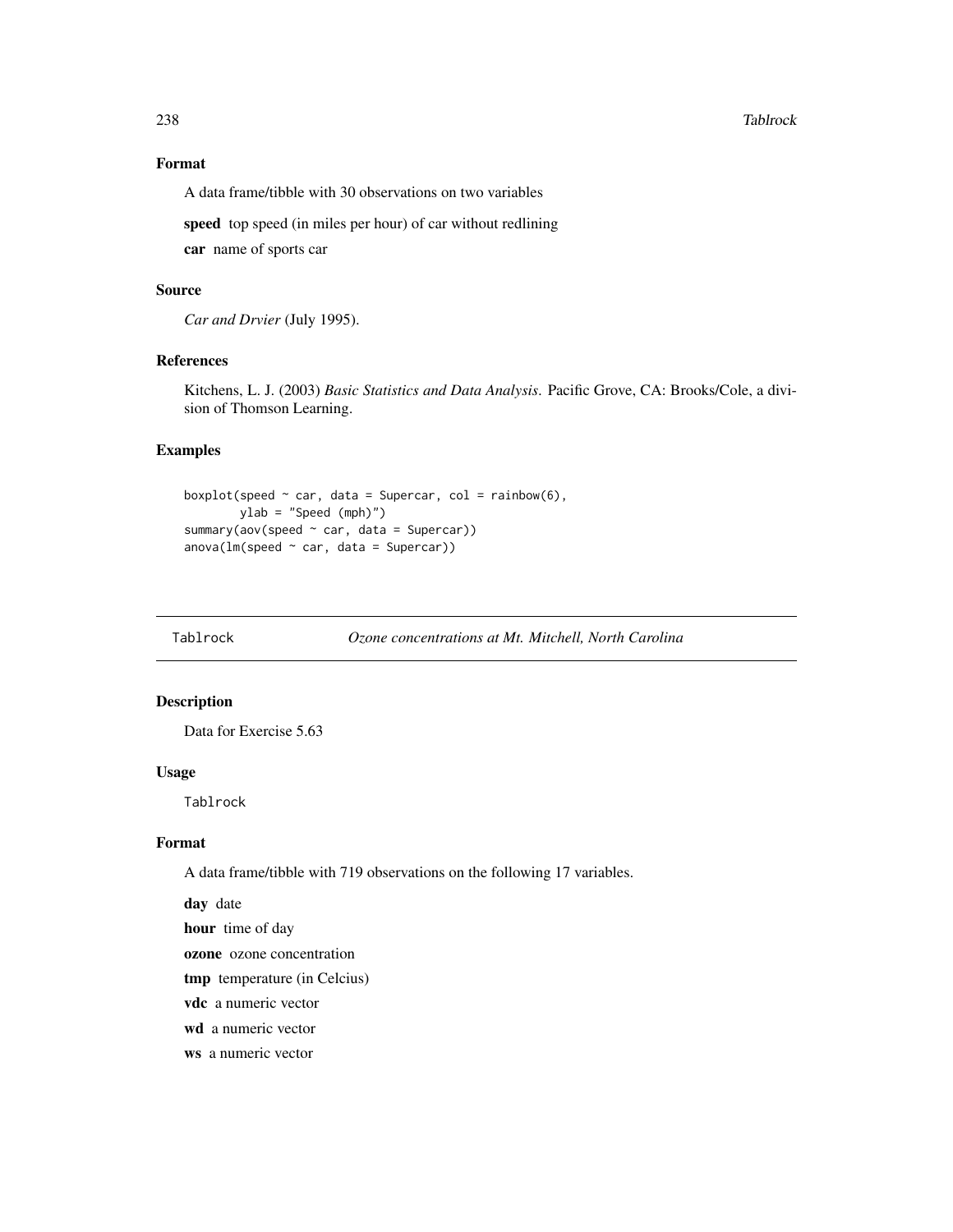#### Tablrock 239

amb a numeric vector

dew a numeric vector

so2 a numeric vector

no a numeric vector

- no2 a numeric vector
- nox a numeric vector
- co a numeric vector
- co2 a numeric vector
- gas a numeric vector
- air a numeric vector

#### References

Kitchens, L. J. (2003) *Basic Statistics and Data Analysis*. Pacific Grove, CA: Brooks/Cole, a division of Thomson Learning.

#### Examples

```
summary(Tablrock$ozone)
boxplot(Tablrock$ozone)
qqnorm(Tablrock$ozone)
qqline(Tablrock$ozone)
par(max = c(5.1 - 1, 4.1 + 2, 4.1 - 2, 2.1))boxplot(ozone ~ day, data = Tablrock,
        horizontal = TRUE, las = 1, cex.axis = 0.7)
        par(mar = c(5.1, 4.1, 4.1, 2.1))
## Not run:
library(ggplot2)
 ggplot2::ggplot(data = Tablrock, aes(sample = ozone)) +geom_qq() +theme_bw()
 ggplot2::ggplot(data = Tablrock, aes(x = as.factor(day), y = ozone)) +geom_boxplot(fill = "pink") +
             coord_flip() +
             \text{labs}(x = \text{""}) +
             theme_bw()
```
## End(Not run)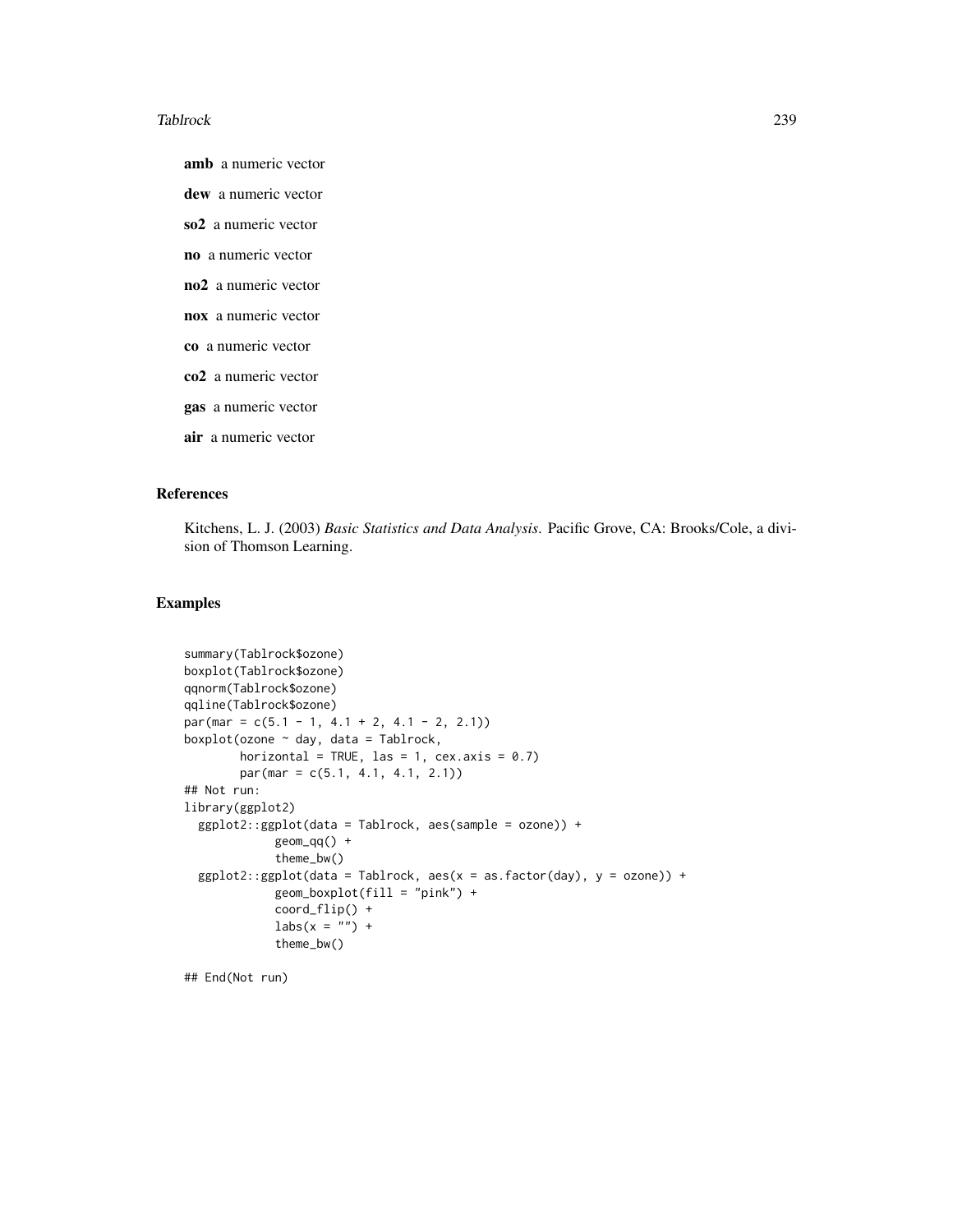Data for Exercise 5.114

#### Usage

Teacher

# Format

A data frame/tibble with 51 observations on three variables

state U.S. state

year academic year

salary avaerage salary (in dollars)

#### Source

National Education Association.

## References

Kitchens, L. J. (2003) *Basic Statistics and Data Analysis*. Pacific Grove, CA: Brooks/Cole, a division of Thomson Learning.

```
par(mfrow = c(3, 1))hist(Teacher$salary[Teacher$year == "1973-74"],
     main = "Teacher salary 1973-74", xlab = "salary",
     xlim = range(Teacher$salary, na.rm = TRUE))
hist(Teacher$salary[Teacher$year == "1983-84"],
     main = "Teacher salary 1983-84", xlab = "salary",
     xlim = range(Teacher$salary, na.rm = TRUE))
hist(Teacher$salary[Teacher$year == "1993-94"],
     main = "Teacher salary 1993-94", xlab = "salary",
     xlim = range(Teacher$salary, na.rm = TRUE))
par(mfrow = c(1, 1))## Not run:
library(ggplot2)
    ggplot2::ggplot(data = Teacher, aes(x = salary)) +geom_histogram(fill = "purple", color = "black") +
               facet_grid(year \sim .) +
               theme_bw()
```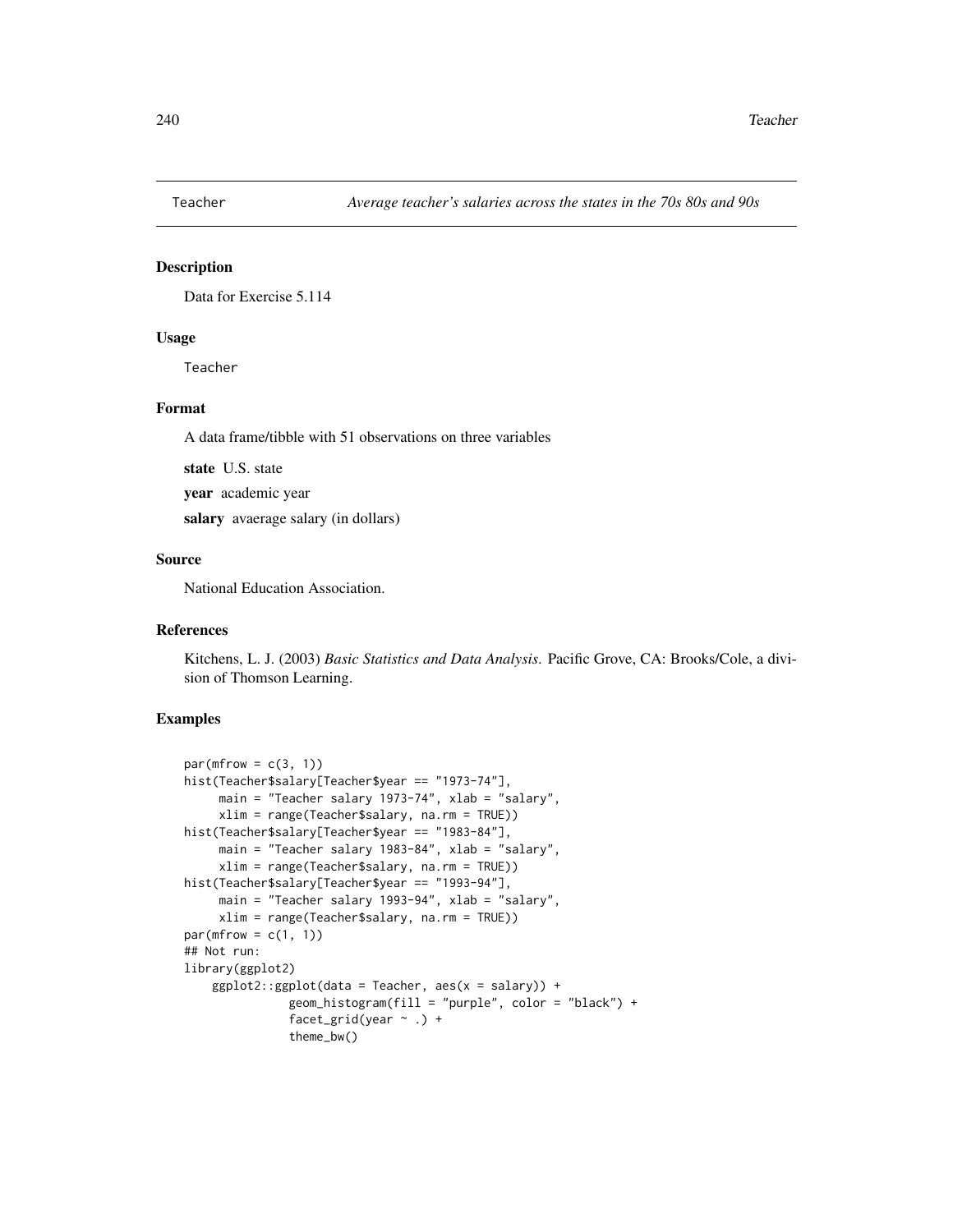#### Tenness 241

## End(Not run)

Tenness *Tennessee self concept scores for 20 gifted high school students*

## Description

Data for Exercise 6.56

## Usage

Tenness

## Format

A data frame/tibble with 20 observations on one variable

score Tennessee Self-Concept Scale score

#### References

Kitchens, L. J. (2003) *Basic Statistics and Data Analysis*. Pacific Grove, CA: Brooks/Cole, a division of Thomson Learning.

## Examples

```
hist(Tenness$score, freq= FALSE, main = "", col = "green",
xlab = "Tennessee Self-Concept Scale score")
lines(density(Tenness$score))
## Not run:
library(ggplot2)
ggplot2::ggplot(data = Tennessee, aes(x = score, y = ..density.)) +geom_histogram(binwidth = 2, fill = "purple", color = "black") +
           geom_density(color = "red", fill = "pink", alpha = 0.3) +
           theme_bw()
```
## End(Not run)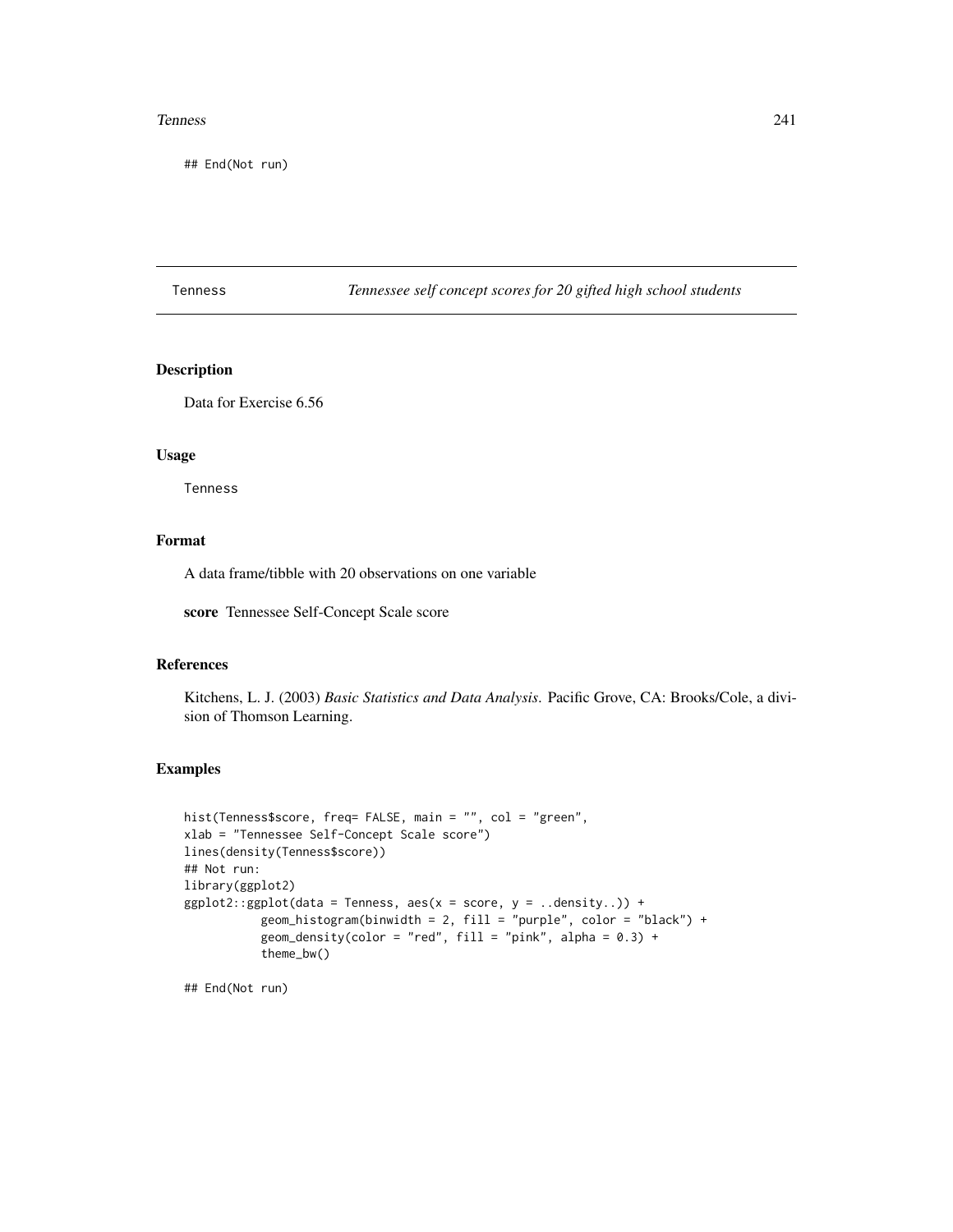Data for Example 7.11

#### Usage

Tensile

## Format

A data frame/tibble with 72 observations on two variables

tensile plastic bag tensile strength (pounds per square inch)

run factor with run number (1 or 2)

## References

Kitchens, L. J. (2003) *Basic Statistics and Data Analysis*. Pacific Grove, CA: Brooks/Cole, a division of Thomson Learning.

# Examples

boxplot(tensile  $\sim$  run, data = Tensile, col = c("purple", "cyan")) t.test(tensile ~ run, data = Tensile)

Test1 *Grades on the first test in a statistics class*

# Description

Data for Exercise 5.80

#### Usage

Test1

#### Format

A data frame/tibble with 25 observations on one variable

score score on first statistics exam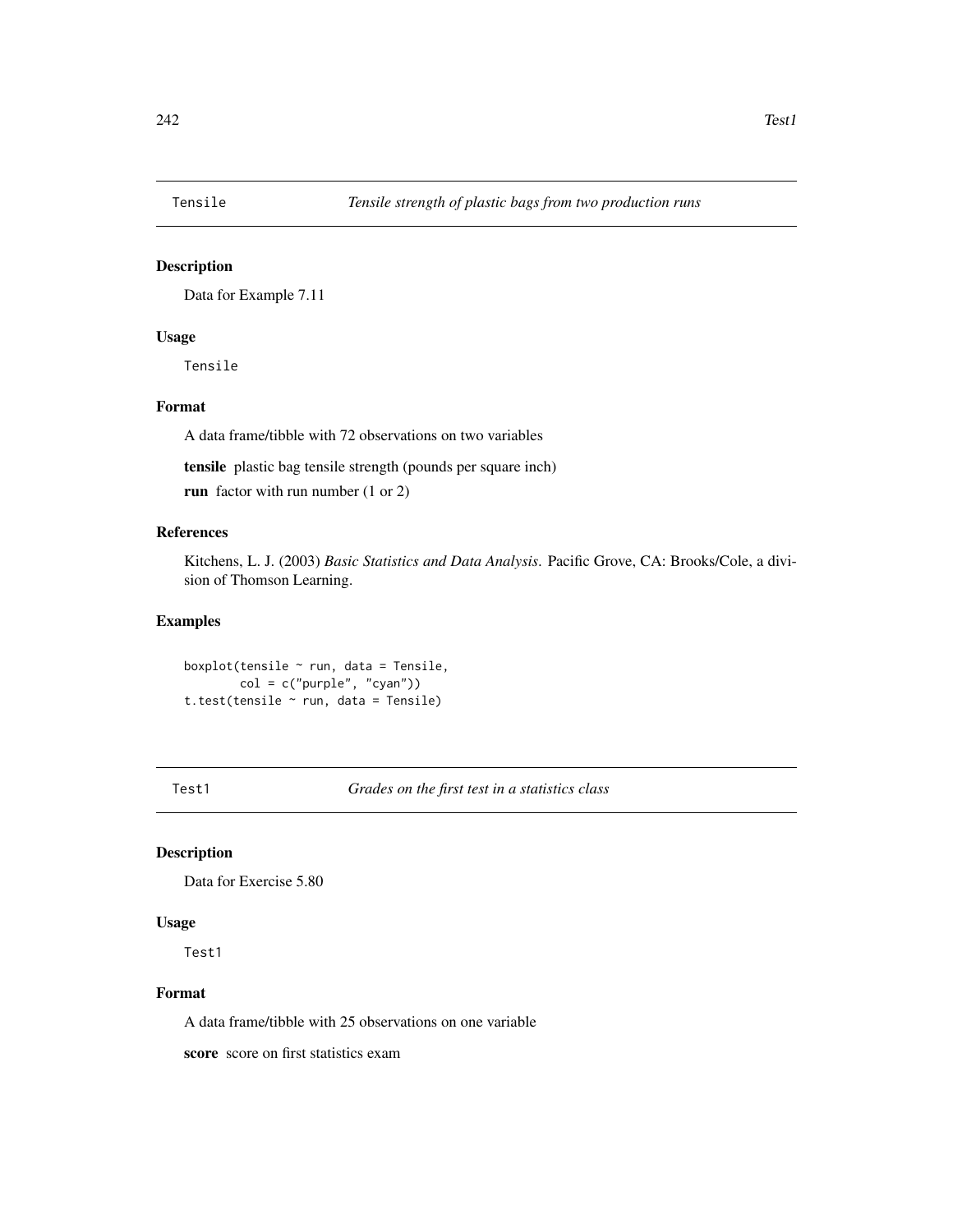#### Thermal 243

## References

Kitchens, L. J. (2003) *Basic Statistics and Data Analysis*. Pacific Grove, CA: Brooks/Cole, a division of Thomson Learning.

## Examples

stem(Test1\$score) boxplot(Test1\$score, col = "purple")

Thermal *Heat loss of thermal pane windows versus outside temperature*

#### Description

Data for Example 9.5

## Usage

Thermal

# Format

A data frame/tibble with 12 observations on the two variables

temp temperature (degrees Celcius)

loss heat loss (BTUs)

#### References

Kitchens, L. J. (2003) *Basic Statistics and Data Analysis*. Pacific Grove, CA: Brooks/Cole, a division of Thomson Learning.

```
model \leq lm(loss \sim temp, data = Thermal)
summary(model)
plot(loss ~ r temp, data = Thermal)
abline(model, col = "red")
rm(model)
```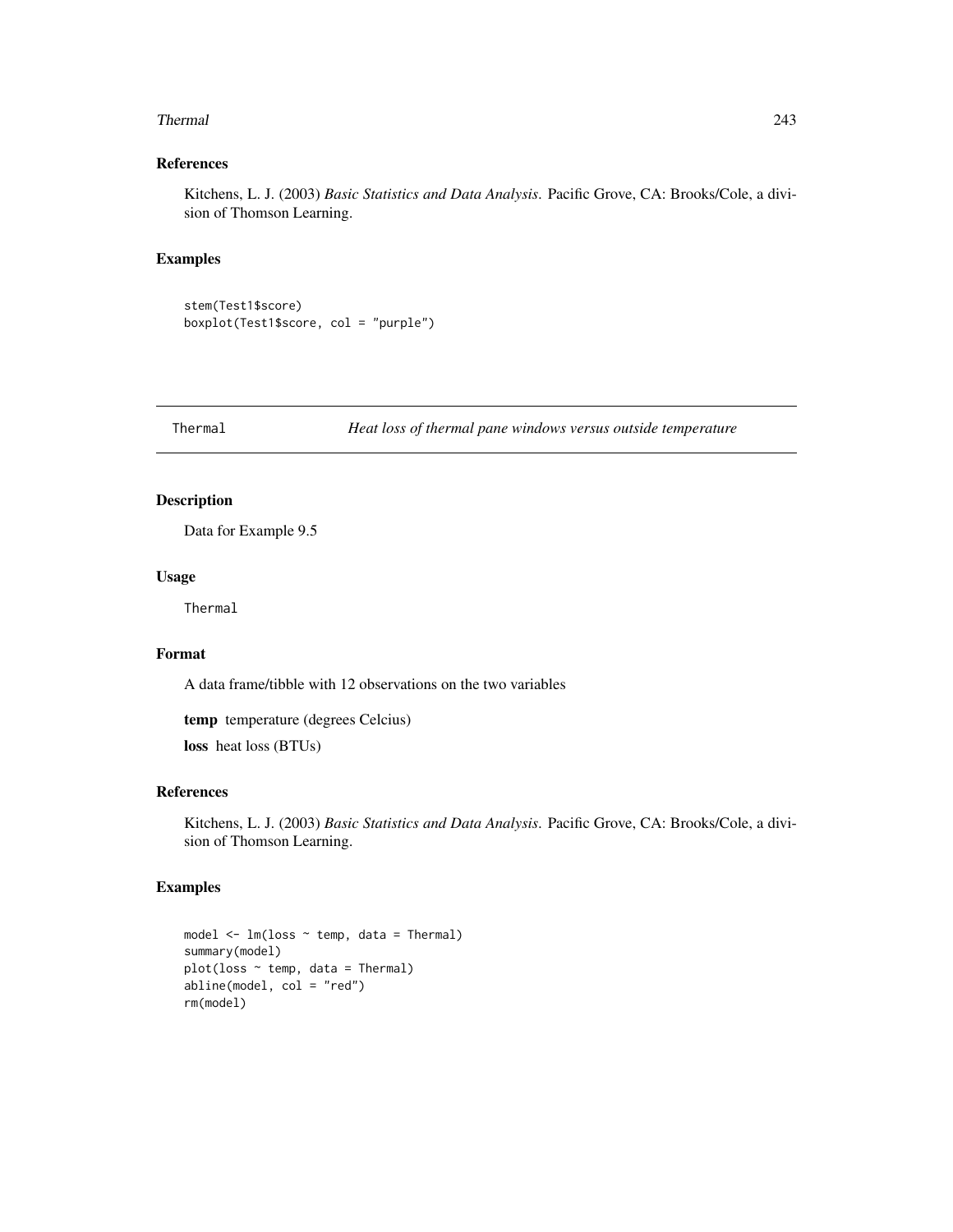Data for your enjoyment

## Usage

Tiaa

# Format

A data frame/tibble with 365 observations on four variables

crefstk closing price (in dollars)

crefgwt closing price (in dollars)

tiaa closing price (in dollars)

date day of the year

# References

Kitchens, L. J. (2003) *Basic Statistics and Data Analysis*. Pacific Grove, CA: Brooks/Cole, a division of Thomson Learning.

# Examples

data(Tiaa)

Ticket *Time to complete an airline ticket reservation*

## Description

Data for Exercise 5.18

#### Usage

Ticket

#### Format

A data frame/tibble with 20 observations on one variable

time time (in seconds) to check out a reservation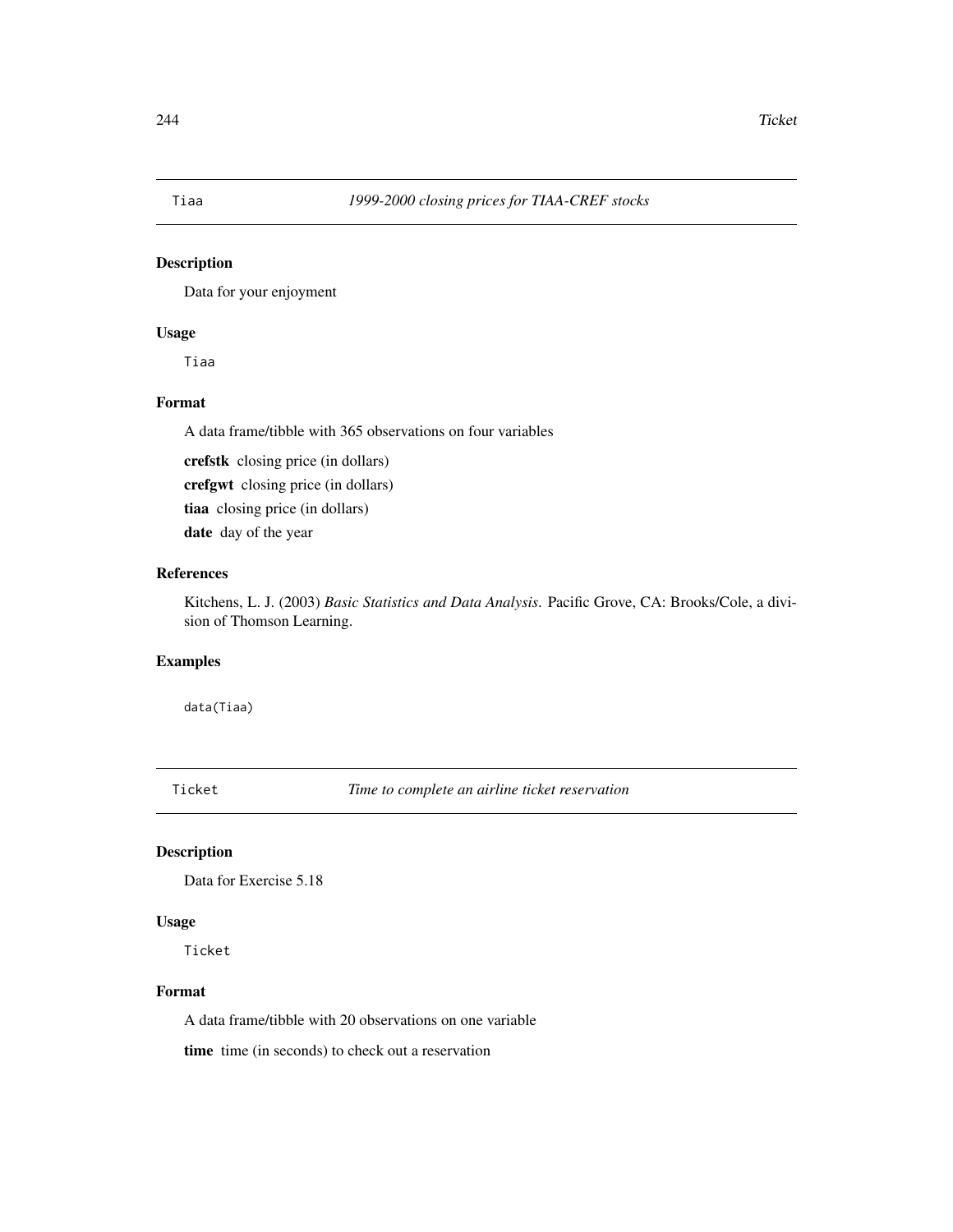#### Toaster 245

## References

Kitchens, L. J. (2003) *Basic Statistics and Data Analysis*. Pacific Grove, CA: Brooks/Cole, a division of Thomson Learning.

#### Examples

EDA(Ticket\$time)

Toaster *Consumer Reports (Oct 94) rating of toaster ovens versus the cost*

# Description

Data for Exercise 9.36

# Usage

Toaster

## Format

A data frame/tibble with 17 observations on three variables

toaster name of toaster score Consumer Reports score cost price of toaster (in dollars)

#### Source

*Consumer Reports* (October 1994).

## References

Kitchens, L. J. (2003) *Basic Statistics and Data Analysis*. Pacific Grove, CA: Brooks/Cole, a division of Thomson Learning.

```
plot(cost ~ score, data = Toaster)
model <- lm(cost ~ score, data = Toaster)
summary(model)
names(summary(model))
summary(model)$r.squared
plot(model, which = 1)
```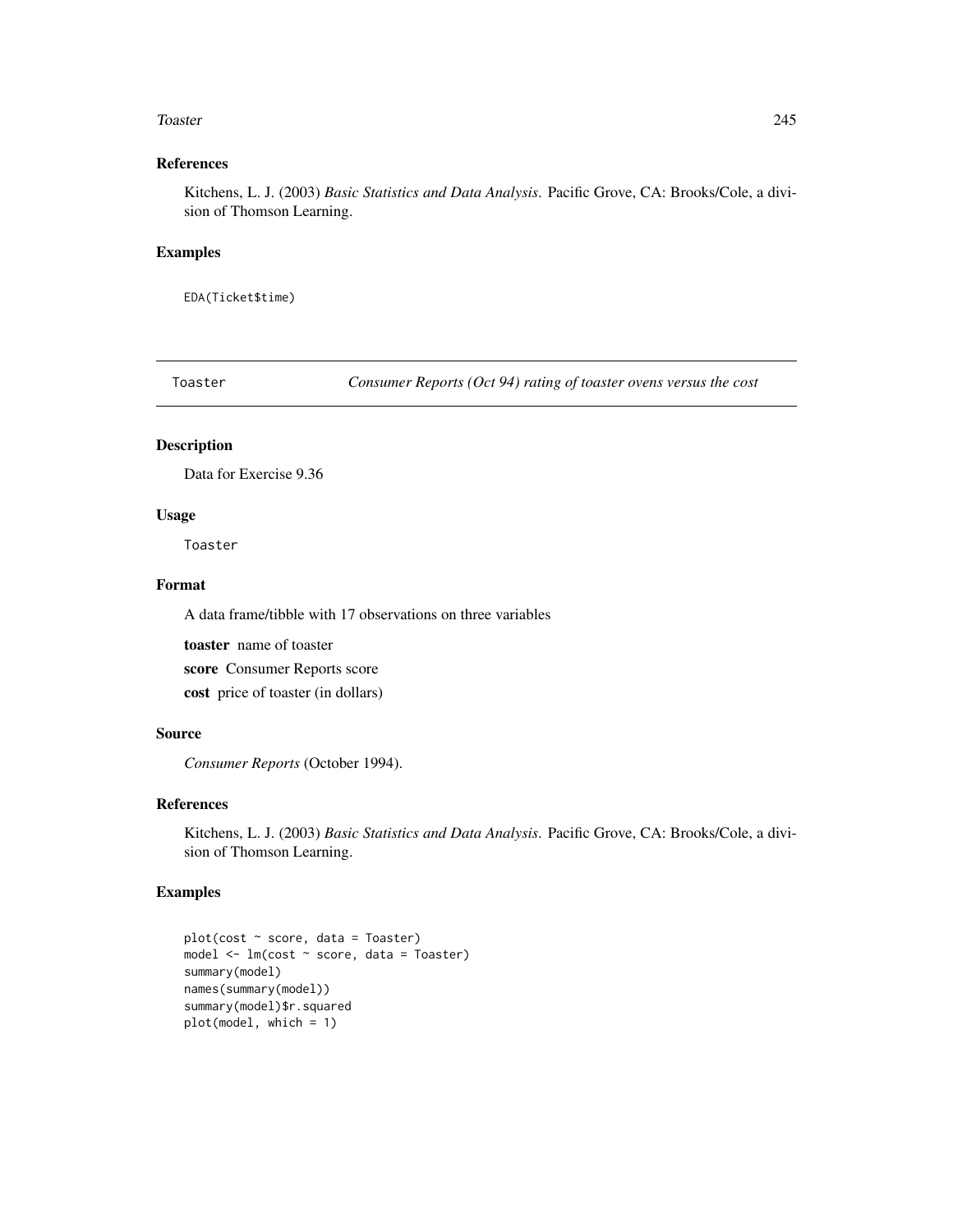Data for Exercise 2.78

#### Usage

Tonsils

# Format

A data frame/tibble with 1,398 observations on two variables

size a factor with levels Normal, Large, and Very Large

status a factor with levels Carrier and Non-carrier

#### References

Kitchens, L. J. (2003) *Basic Statistics and Data Analysis*. Pacific Grove, CA: Brooks/Cole, a division of Thomson Learning.

## Examples

```
T1 <- xtabs(~size + status, data = Tonsils)
T1
prop.table(T1, 1)
prop.table(T1, 1)[2, 1]
barplot(t(T1), legend = TRUE, beside = TRUE, col = c("red", "green"))## Not run:
library(dplyr)
library(ggplot2)
NDF <- dplyr::count(Tonsils, size, status)
ggplot2::ggplot(data = NDF, aes(x = size, y = n, fill = status)) +geom_bar(stat = "identity", position = "dodge") +
           scale_fill_manual(values = c("red", "green")) +
           theme_bw()
```
## End(Not run)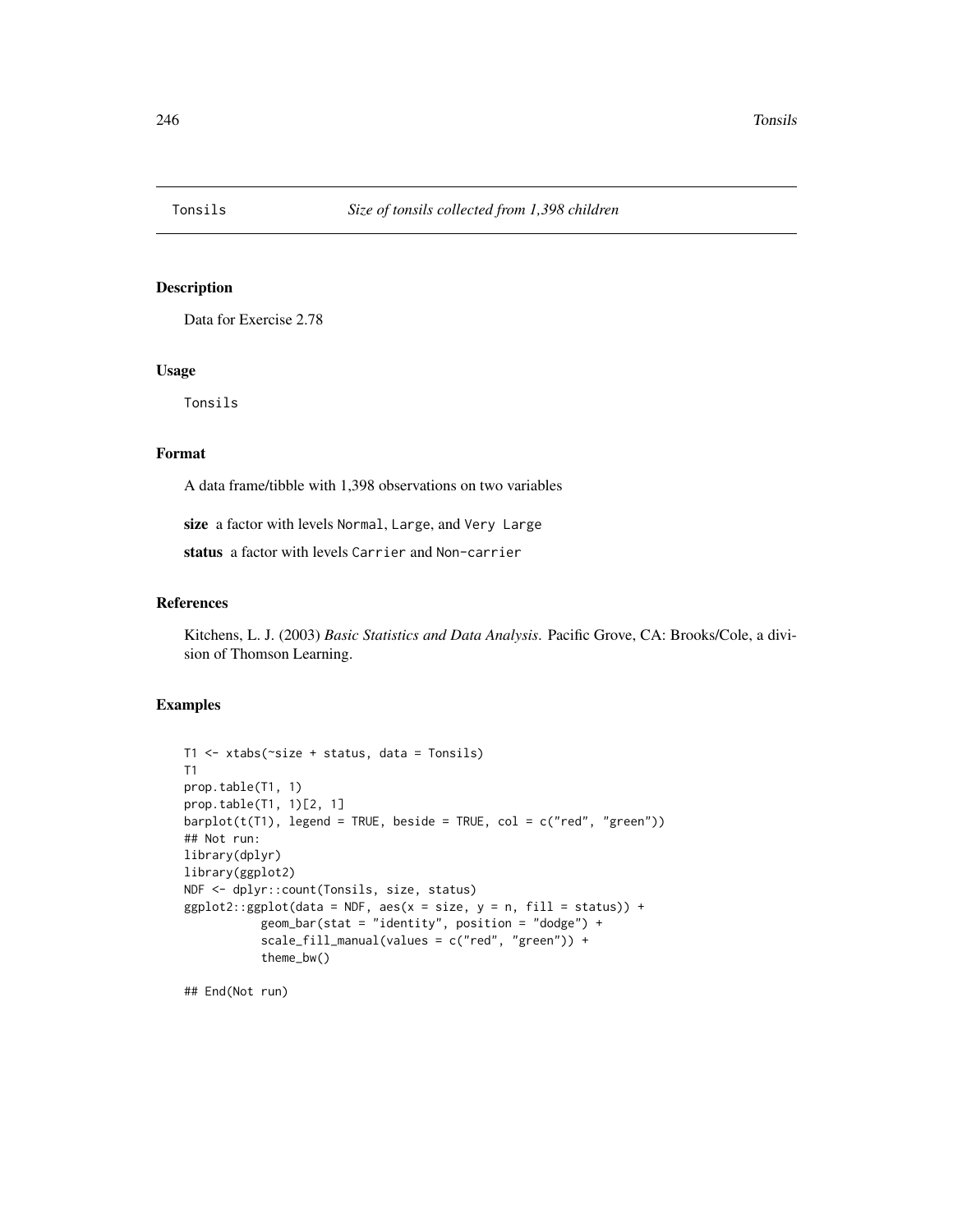Data for Exercise 5.13

#### Usage

Tort

## Format

A data frame/tibble with 45 observations on five variables

county U.S. county

months average number of months to process a tort

population population of the county

torts number of torts

rate rate per 10,000 residents

## Source

U.S. Department of Justice, *Tort Cases in Large Counties*, Bureau of Justice Statistics Special Report, April 1995.

# References

Kitchens, L. J. (2003) *Basic Statistics and Data Analysis*. Pacific Grove, CA: Brooks/Cole, a division of Thomson Learning.

## Examples

EDA(Tort\$months)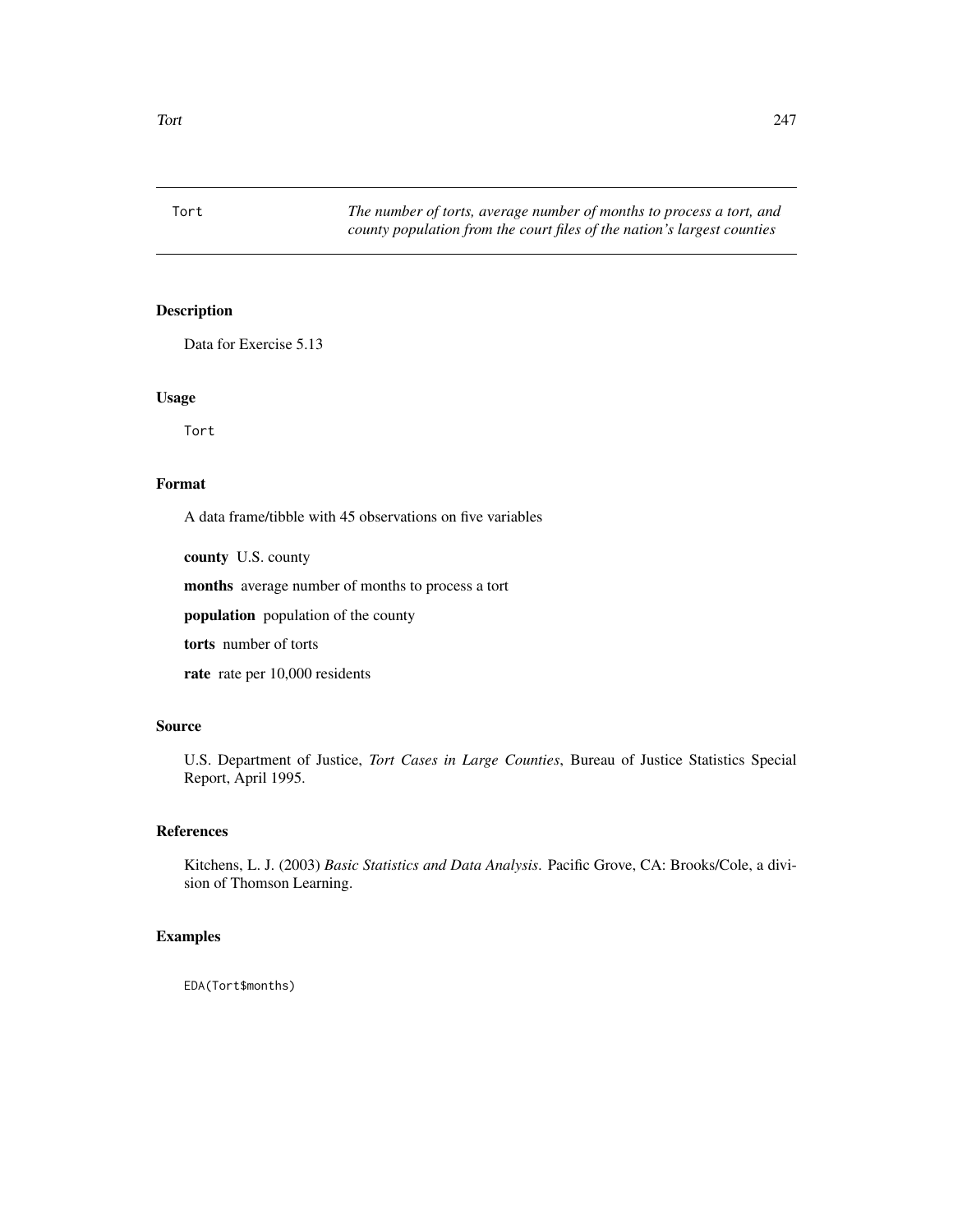Data for Exercises 1.55, 5.08, 5.109, 8.58, and 10.35

#### Usage

Toxic

## Format

A data frame/tibble with 51 observations on five variables

state U.S. state

region U.S. region

sites number of commercial hazardous waste sites

minority percent of minorities living in communities with commercial hazardous waste sites

percent a numeric vector

#### References

Kitchens, L. J. (2003) *Basic Statistics and Data Analysis*. Pacific Grove, CA: Brooks/Cole, a division of Thomson Learning.

```
hist(Toxic$sites, col = "red")
hist(Toxic$minority, col = "blue")
qqnorm(Toxic$minority)
qqline(Toxic$minority)
boxplot(sites \sim region, data = Toxic, col = "lightgreen")
tapply(Toxic$sites, Toxic$region, median)
kruskal.test(sites ~ factor(region), data = Toxic)
```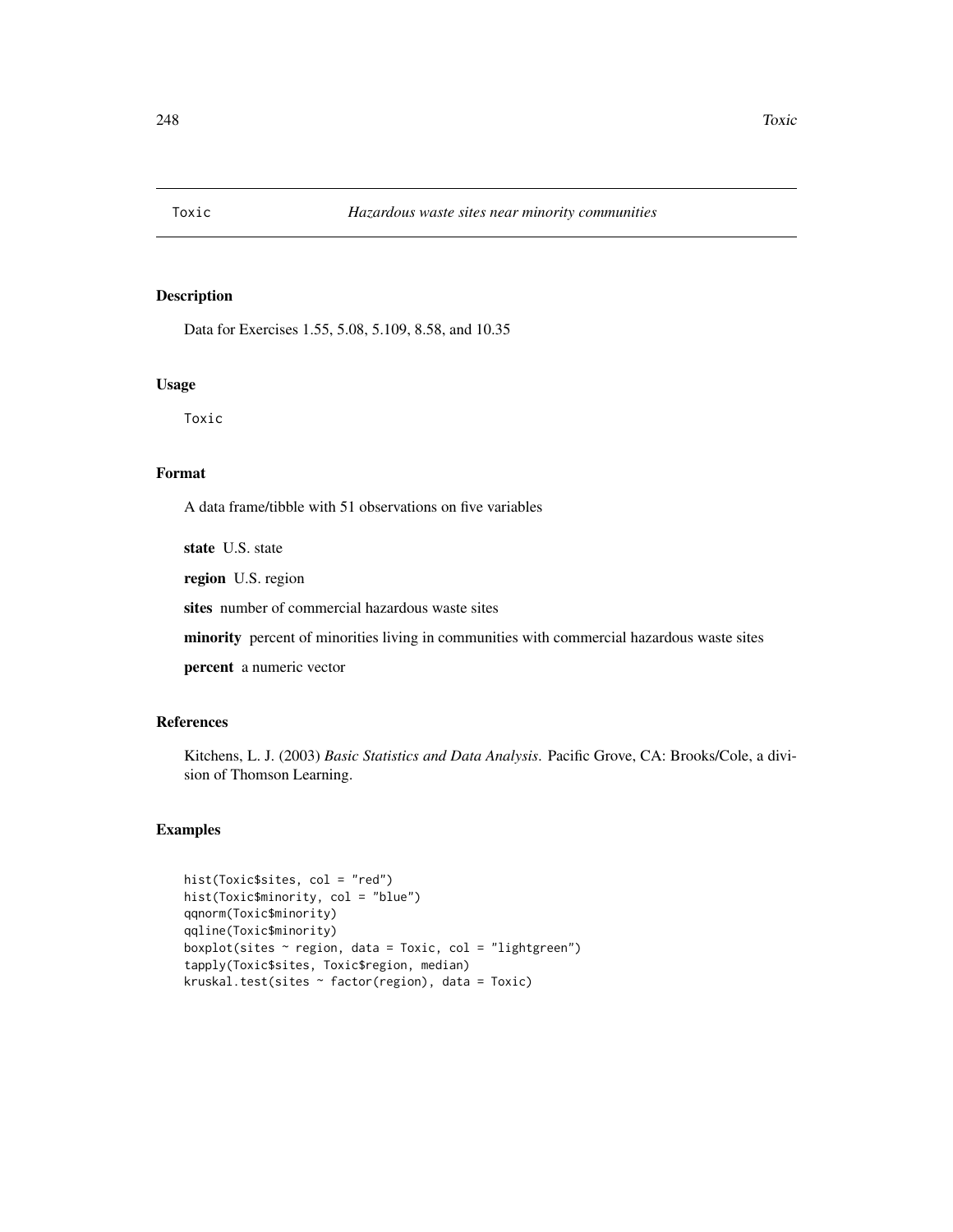Data for Exercises 2.97, 5.115, and 9.62

## Usage

Track

## Format

A data frame with 55 observations on eight variables

country athlete's country 100m time in seconds for 100 m 200m time in seconds for 200 m 400m time in seconds for 400 m 800m time in minutes for 800 m 1500m time in minutes for 1500 m 3000m time in minutes for 3000 m marathon time in minutes for marathon

# Source

Dawkins, B. (1989), "Multivariate Analysis of National Track Records," *The American Statistician, 43*(2), 110-115.

## References

Kitchens, L. J. (2003) *Basic Statistics and Data Analysis*. Pacific Grove, CA: Brooks/Cole, a division of Thomson Learning.

# Examples

plot(`200m` ~ `100m`, data = Track) plot(`400m` ~ `100m`, data = Track) plot(`400m` ~ `200m`, data = Track) cor(Track[, 2:8])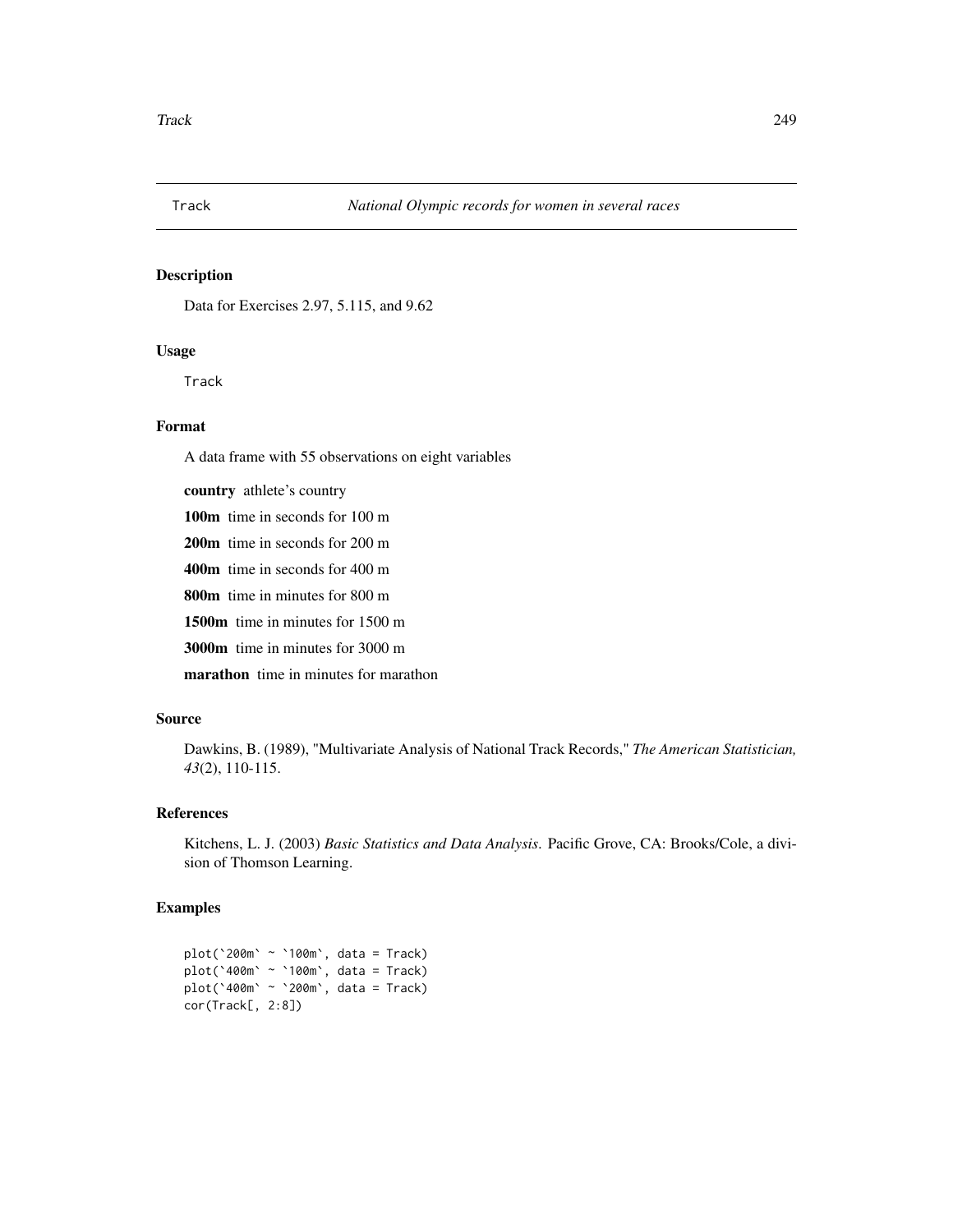Data for Exercise 1.36

## Usage

Track15

# Format

A data frame/tibble with 26 observations on two variables

year Olympic year

time Olympic winning time (in seconds) for the 1500-meter run

## Source

*The World Almanac and Book of Facts*, 2000.

#### References

Kitchens, L. J. (2003) *Basic Statistics and Data Analysis*. Pacific Grove, CA: Brooks/Cole, a division of Thomson Learning.

## Examples

plot(time~ year, data = Track15, type = "b", pch = 19, ylab = "1500m time in seconds", col = "green")

| Treatments |  |  | Illustrates analysis of variance for three treatment groups |  |  |  |
|------------|--|--|-------------------------------------------------------------|--|--|--|
|------------|--|--|-------------------------------------------------------------|--|--|--|

## Description

Data for Exercise 10.44

#### Usage

Treatments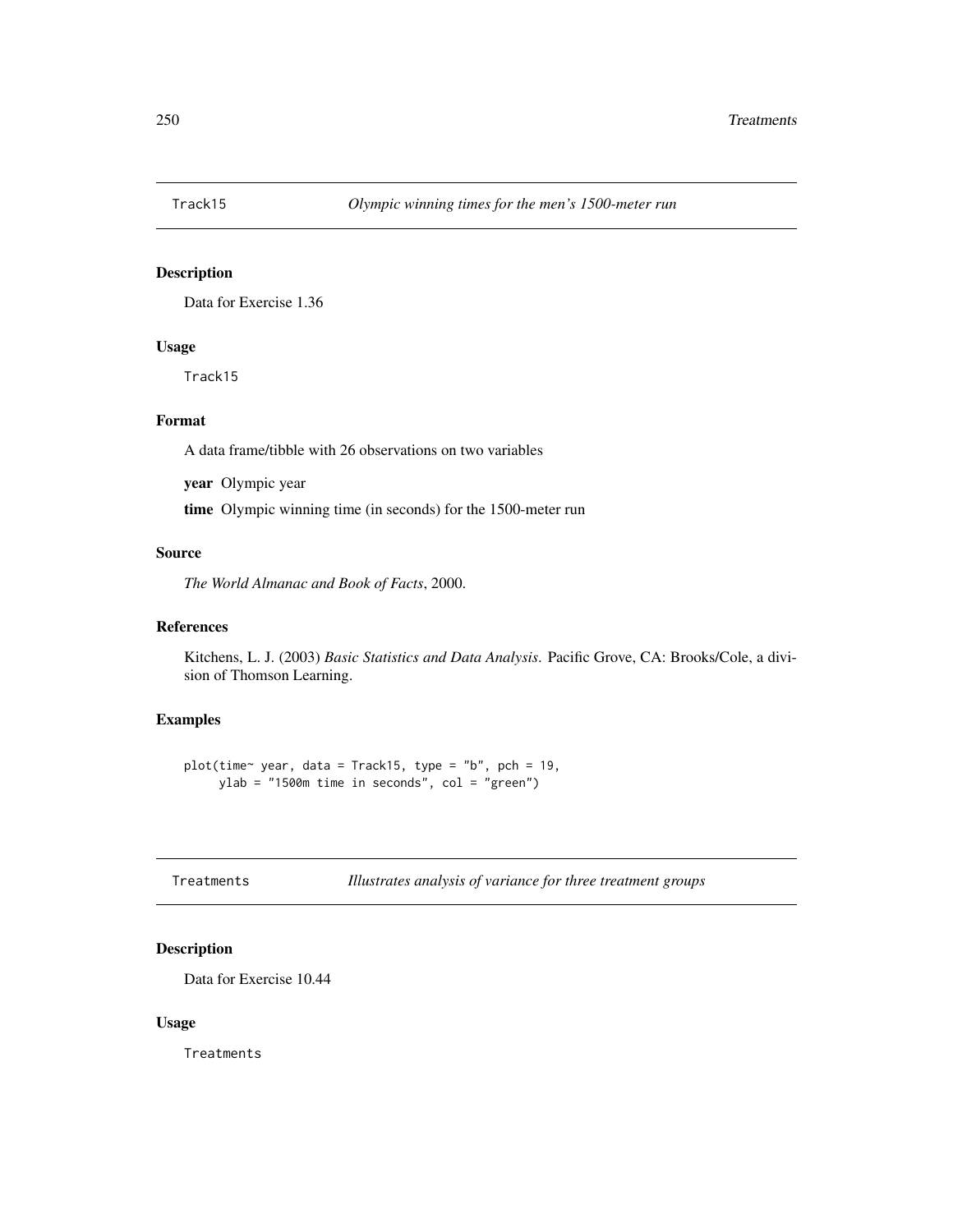Trees 251

# Format

A data frame/tibble with 24 observations on two variables

score score from an experiment

group factor with levels 1, 2, and 3

#### References

Kitchens, L. J. (2003) *Basic Statistics and Data Analysis*. Pacific Grove, CA: Brooks/Cole, a division of Thomson Learning.

#### Examples

```
boxplot(score \sim group, data = Treatments, col = "violet")
summary(aov(score ~ group, data = Treatments))
summary(lm(score \sim group, data = Treatments))
anova(Im(score ~ group, data = Treatments))
```
Trees *Number of trees in 20 grids*

## Description

Data for Exercise 1.50

## Usage

Trees

# Format

A data frame/tibble with 20 observations on one variable

number number of trees in a grid

## References

Kitchens, L. J. (2003) *Basic Statistics and Data Analysis*. Pacific Grove, CA: Brooks/Cole, a division of Thomson Learning.

```
stem(Trees$number)
hist(Trees$number, main = "Exercise 1.50", xlab = "number",
     col = "brown")
```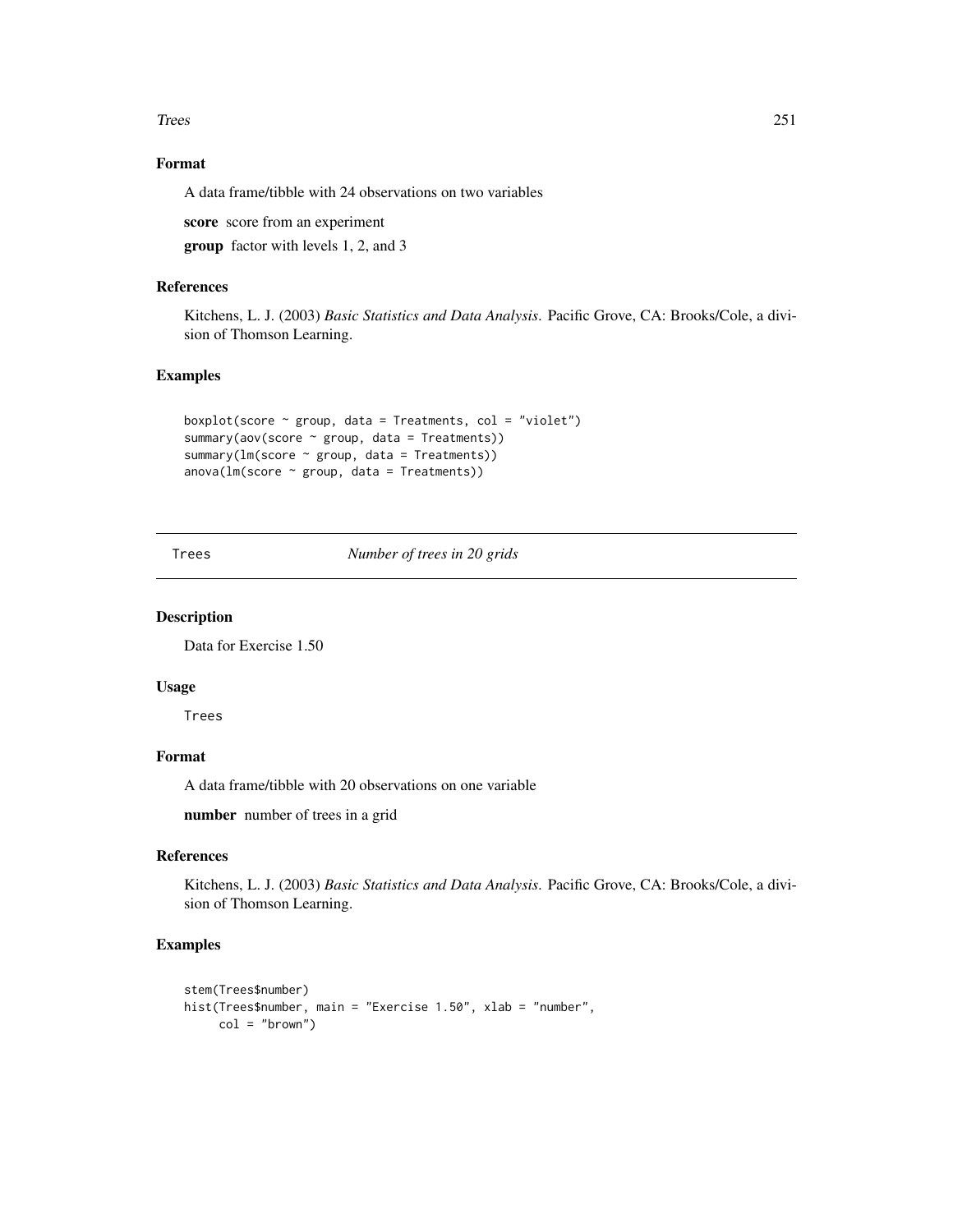$252$  tsum.test

Trucks *Miles per gallon for standard 4-wheel drive trucks manufactured by Chevrolet, Dodge and Ford*

## Description

Data for Example 10.2

#### Usage

Trucks

#### Format

A data frame/tibble with 15 observations on two variables

mpg miles per gallon

truck a factor with levels chevy, dodge, and ford

#### References

Kitchens, L. J. (2003) *Basic Statistics and Data Analysis*. Pacific Grove, CA: Brooks/Cole, a division of Thomson Learning.

#### Examples

boxplot(mpg  $\sim$  truck, data = Trucks, horizontal = TRUE, las = 1) summary(aov(mpg ~ truck, data = Trucks))

tsum.test *Summarized t-test*

#### Description

Performs a one-sample, two-sample, or a Welch modified two-sample t-test based on user supplied summary information. Output is identical to that produced with  $t.$  test.

## Usage

```
tsum.test(mean.x, s.x = NULL, n.x = NULL, mean.y = NULL, s.y = NULL,n.y = NULL, alternative = "two.sided", mu = 0, var.equal = FALSE,
 conf.level = 0.95
```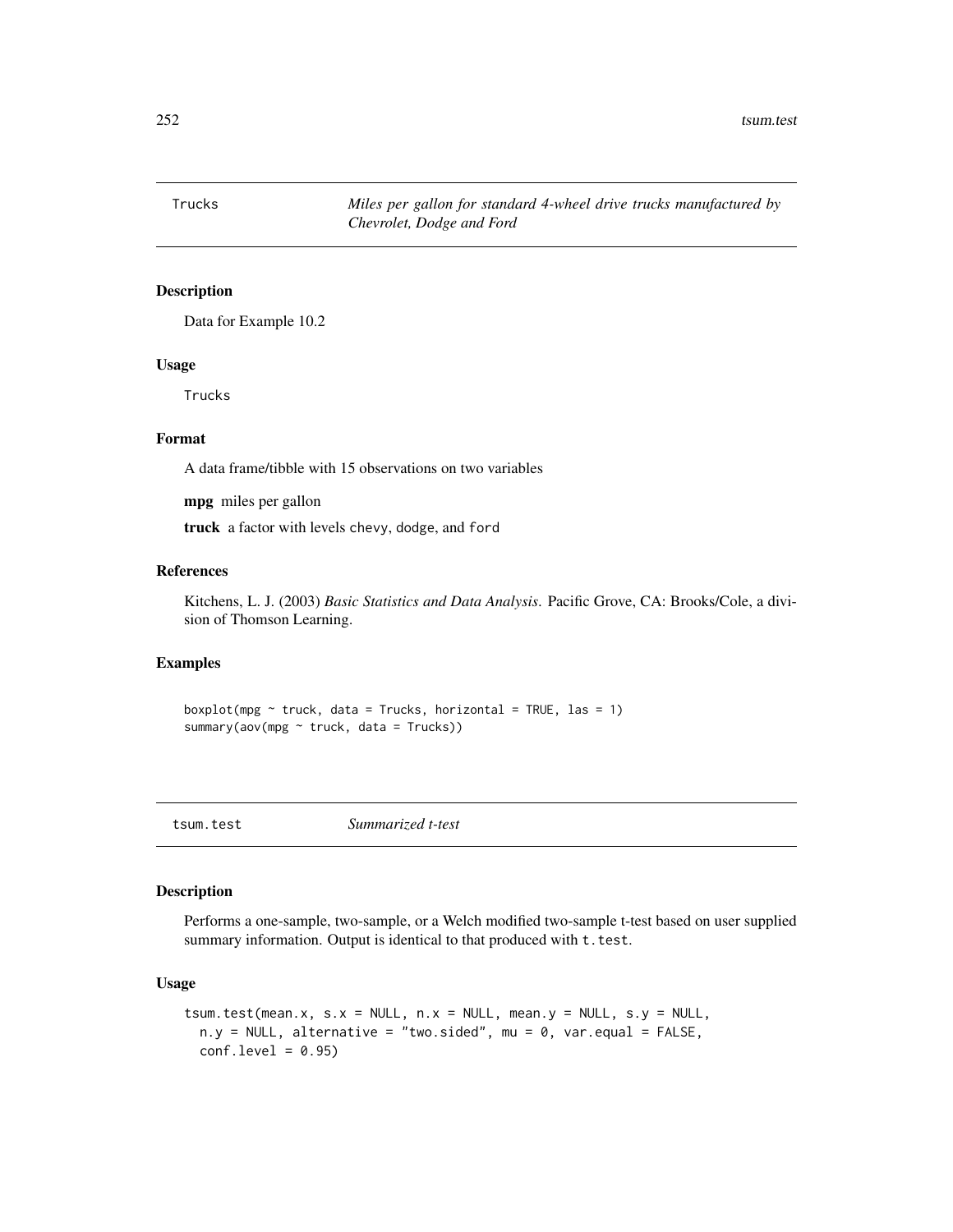#### tsum.test 253

# Arguments

| mean.x      | a single number representing the sample mean of x                                                                                                                                                                                                                                                                                                                                                                                                                                                                                                                                                                                                                                                                                                                                                                                                                                                                                                                                                                                                                                                                      |
|-------------|------------------------------------------------------------------------------------------------------------------------------------------------------------------------------------------------------------------------------------------------------------------------------------------------------------------------------------------------------------------------------------------------------------------------------------------------------------------------------------------------------------------------------------------------------------------------------------------------------------------------------------------------------------------------------------------------------------------------------------------------------------------------------------------------------------------------------------------------------------------------------------------------------------------------------------------------------------------------------------------------------------------------------------------------------------------------------------------------------------------------|
| S.X         | a single number representing the sample standard deviation for x                                                                                                                                                                                                                                                                                                                                                                                                                                                                                                                                                                                                                                                                                                                                                                                                                                                                                                                                                                                                                                                       |
| n.x         | a single number representing the sample size for x                                                                                                                                                                                                                                                                                                                                                                                                                                                                                                                                                                                                                                                                                                                                                                                                                                                                                                                                                                                                                                                                     |
| mean.y      | a single number representing the sample mean of y                                                                                                                                                                                                                                                                                                                                                                                                                                                                                                                                                                                                                                                                                                                                                                                                                                                                                                                                                                                                                                                                      |
| s. y        | a single number representing the sample standard deviation for y                                                                                                                                                                                                                                                                                                                                                                                                                                                                                                                                                                                                                                                                                                                                                                                                                                                                                                                                                                                                                                                       |
| n.y         | a single number representing the sample size for y                                                                                                                                                                                                                                                                                                                                                                                                                                                                                                                                                                                                                                                                                                                                                                                                                                                                                                                                                                                                                                                                     |
| alternative | is a character string, one of "greater", "less" or "two.sided", or just the<br>initial letter of each, indicating the specification of the alternative hypothesis.<br>For one-sample tests, alternative refers to the true mean of the parent pop-<br>ulation in relation to the hypothesized value mu. For the standard two-sample<br>tests, alternative refers to the difference between the true population mean<br>for x and that for y, in relation to mu. For the one-sample and paired t-tests,<br>alternative refers to the true mean of the parent population in relation to the<br>hypothesized value mu. For the standard and Welch modified two-sample t-tests,<br>alternative refers to the difference between the true population mean for x<br>and that for y, in relation to mu. For the one-sample t-tests, alternative refers to<br>the true mean of the parent population in relation to the hypothesized value mu.<br>For the standard and Welch modified two-sample t-tests, alternative refers to the<br>difference between the true population mean for x and that for y, in relation to<br>mu. |
| mu          | is a single number representing the value of the mean or difference in means<br>specified by the null hypothesis.                                                                                                                                                                                                                                                                                                                                                                                                                                                                                                                                                                                                                                                                                                                                                                                                                                                                                                                                                                                                      |
| var.equal   | logical flag: if TRUE, the variances of the parent populations of x and y are as-<br>sumed equal. Argument var . equal should be supplied only for the two-sample<br>tests.                                                                                                                                                                                                                                                                                                                                                                                                                                                                                                                                                                                                                                                                                                                                                                                                                                                                                                                                            |
| conf.level  | is the confidence level for the returned confidence interval; it must lie between<br>zero and one.                                                                                                                                                                                                                                                                                                                                                                                                                                                                                                                                                                                                                                                                                                                                                                                                                                                                                                                                                                                                                     |

# Details

If y is NULL, a one-sample t-test is carried out with x. If y is not NULL, either a standard or Welch modified two-sample t-test is performed, depending on whether var.equal is TRUE or FALSE.

# Value

A list of class htest, containing the following components:

| statistic  | the t-statistic, with names attribute "t"                                                                                                                      |
|------------|----------------------------------------------------------------------------------------------------------------------------------------------------------------|
| parameters | is the degrees of freedom of the t-distribution associated with statistic. Compo-<br>nent parameters has names attribute "df".                                 |
| p.value    | the p-value for the test.                                                                                                                                      |
| conf.int   | is a confidence interval (vector of length 2) for the true mean or difference in<br>means. The confidence level is recorded in the attribute conf. level. When |
|            | alternative is not "two.sided", the confidence interval will be half-infinite, to                                                                              |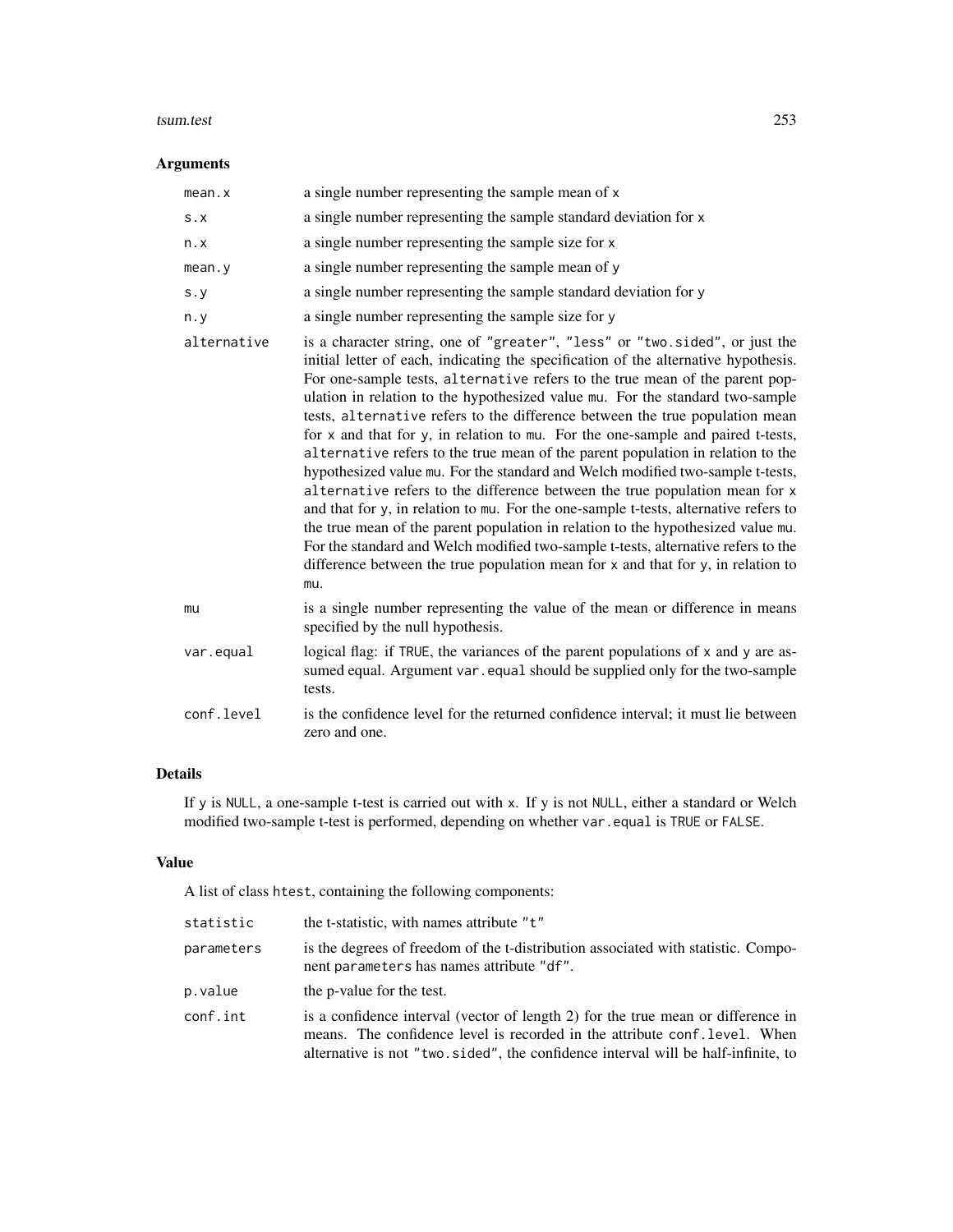<span id="page-253-0"></span>

|             | reflect the interpretation of a confidence interval as the set of all values k for<br>which one would not reject the null hypothesis that the true mean or difference<br>in means is k. Here infinity will be represented by Inf. |
|-------------|-----------------------------------------------------------------------------------------------------------------------------------------------------------------------------------------------------------------------------------|
| estimate    | vector of length 1 or 2, giving the sample mean(s) or mean of differences; these<br>estimate the corresponding population parameters. Component estimate has a<br>names attribute describing its elements.                        |
| null.value  | the value of the mean or difference in means specified by the null hypothesis.<br>This equals the input argument mu. Component null value has a names at-<br>tribute describing its elements.                                     |
| alternative | records the value of the input argument alternative: "greater", "less" or<br>"two.sided".                                                                                                                                         |
| data.name   | a character string (vector of length 1) containing the names x and y for the two<br>summarized samples.                                                                                                                           |

### Null Hypothesis

For the one-sample t-test, the null hypothesis is that the mean of the population from which  $x$  is drawn is mu. For the standard and Welch modified two-sample t-tests, the null hypothesis is that the population mean for x less that for y is mu.

The alternative hypothesis in each case indicates the direction of divergence of the population mean for x (or difference of means for x and y) from mu (i.e., "greater", "less", or "two.sided").

# Author(s)

Alan T. Arnholt

# References

Kitchens, L.J. (2003). *Basic Statistics and Data Analysis*. Duxbury.

Hogg, R. V. and Craig, A. T. (1970). *Introduction to Mathematical Statistics, 3rd ed*. Toronto, Canada: Macmillan.

Mood, A. M., Graybill, F. A. and Boes, D. C. (1974). *Introduction to the Theory of Statistics, 3rd ed*. New York: McGraw-Hill.

Snedecor, G. W. and Cochran, W. G. (1980). *Statistical Methods, 7th ed*. Ames, Iowa: Iowa State University Press.

# See Also

[z.test](#page-269-0), [zsum.test](#page-272-0)

#### Examples

tsum.test(mean.x=5.6, s.x=2.1, n.x=16, mu=4.9, alternative="greater") # Problem 6.31 on page 324 of BSDA states: The chamber of commerce # of a particular city claims that the mean carbon dioxide # level of air polution is no greater than 4.9 ppm. A random # sample of 16 readings resulted in a sample mean of 5.6 ppm,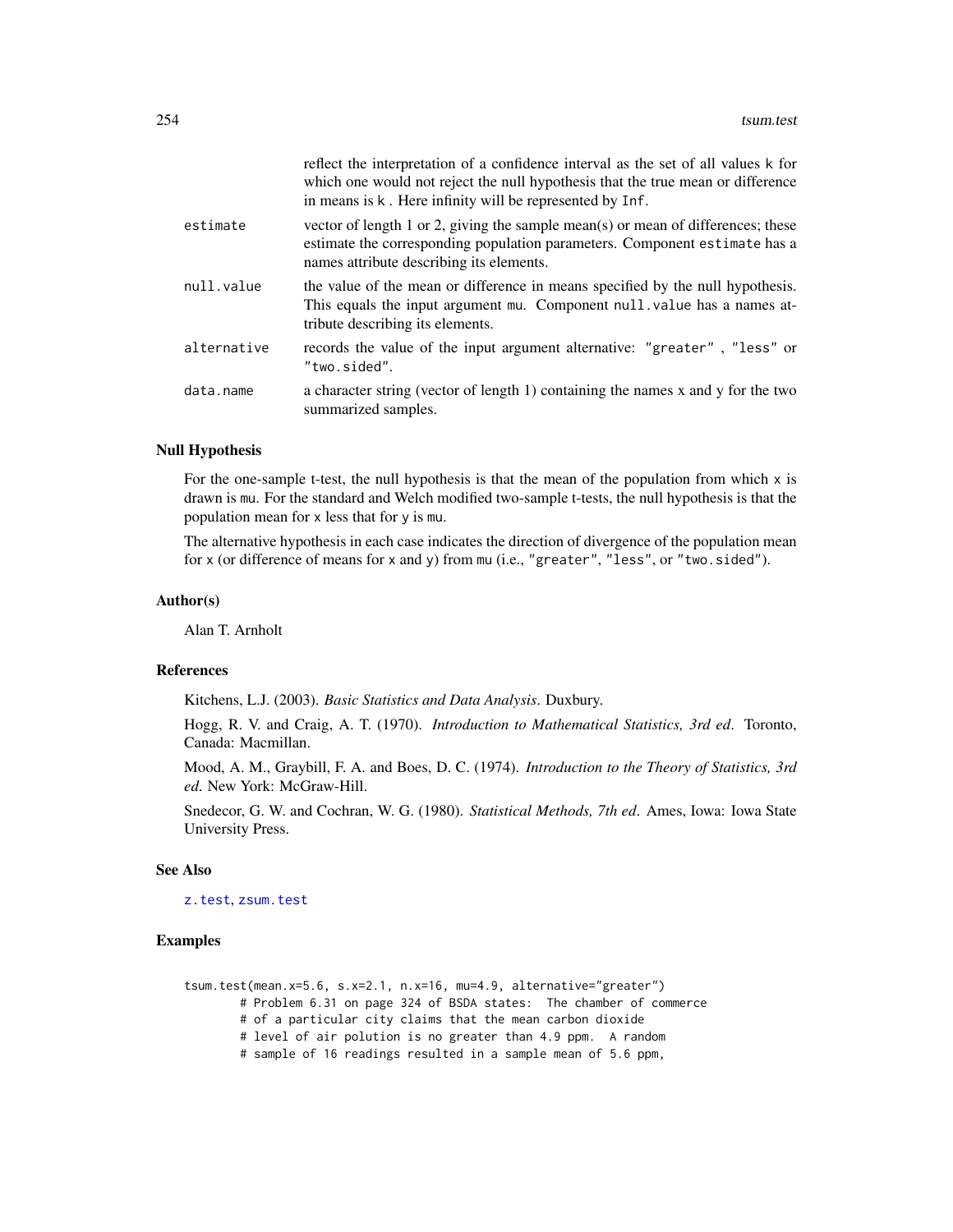```
# and s=2.1 ppm. One-sided one-sample t-test. The null
       # hypothesis is that the population mean for 'x' is 4.9.
       # The alternative hypothesis states that it is greater than 4.9.
x \le - rnorm(12)
tsum.test(mean(x), sd(x), n.x=12)
       # Two-sided one-sample t-test. The null hypothesis is that
       # the population mean for 'x' is zero. The alternative
       # hypothesis states that it is either greater or less
       # than zero. A confidence interval for the population mean
        # will be computed. Note: above returns same answer as:
t.test(x)
x <- c(7.8, 6.6, 6.5, 7.4, 7.3, 7.0, 6.4, 7.1, 6.7, 7.6, 6.8)
y <- c(4.5, 5.4, 6.1, 6.1, 5.4, 5.0, 4.1, 5.5)
tsum.test(mean(x), s.x=sd(x), n.x=11 ,mean(y), s.y=sd(y), n.y=8, mu=2)
        # Two-sided standard two-sample t-test. The null hypothesis
       # is that the population mean for 'x' less that for 'y' is 2.
       # The alternative hypothesis is that this difference is not 2.
        # A confidence interval for the true difference will be computed.
       # Note: above returns same answer as:
t.test(x, y)
tsum.test(mean(x), s.x=sd(x), n.x=11, mean(y), s.y=sd(y), n.y=8, conf.level=0.90)
       # Two-sided standard two-sample t-test. The null hypothesis
       # is that the population mean for 'x' less that for 'y' is zero.
       # The alternative hypothesis is that this difference is not
       # zero. A 90% confidence interval for the true difference will
       # be computed. Note: above returns same answer as:
t.test(x, y, conf.level=0.90)
```
Tv *Percent of students that watch more than 6 hours of TV per day versus national math test scores*

#### **Description**

Data for Examples 2.1 and 2.7

#### Usage

Tv

# Format

A data frame/tibble with 53 observations on three variables

state U.S. state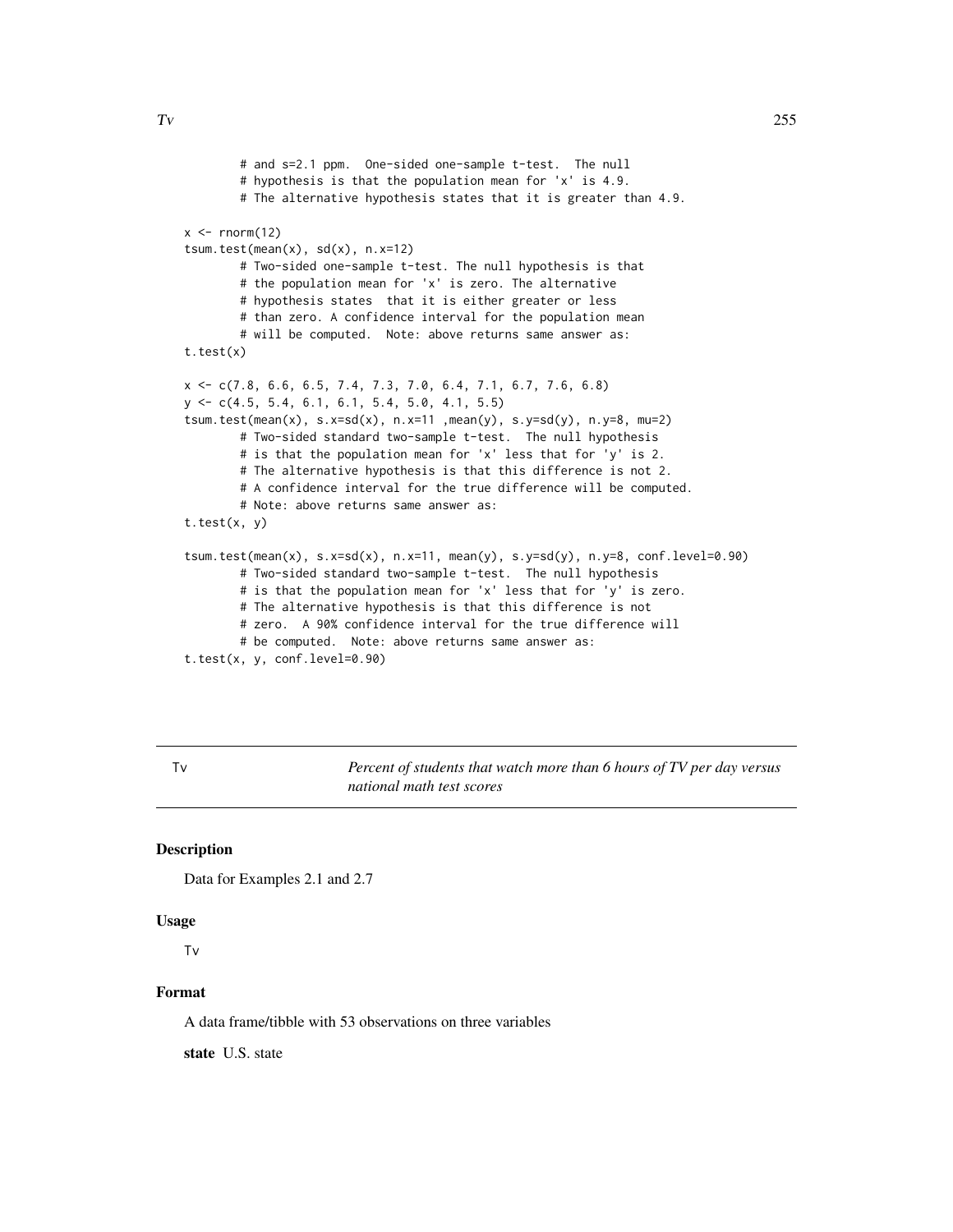<span id="page-255-0"></span>percent percent of students who watch more than six hours of TV a day

test state average on national math test

### Source

Educational Testing Services.

# References

Kitchens, L. J. (2003) *Basic Statistics and Data Analysis*. Pacific Grove, CA: Brooks/Cole, a division of Thomson Learning.

# Examples

```
plot(test ~ percent, data = Tv, col = "blue")
cor(Tv$test, Tv$percent)
```
Twin *Intelligence test scores for identical twins in which one twin is given a drug*

# Description

Data for Exercise 7.54

# Usage

Twin

#### Format

A data frame/tibble with nine observations on three variables

twinA score on intelligence test without drug

twinB score on intelligence test after taking drug

differ twinA - twinB

# References

Kitchens, L. J. (2003) *Basic Statistics and Data Analysis*. Pacific Grove, CA: Brooks/Cole, a division of Thomson Learning.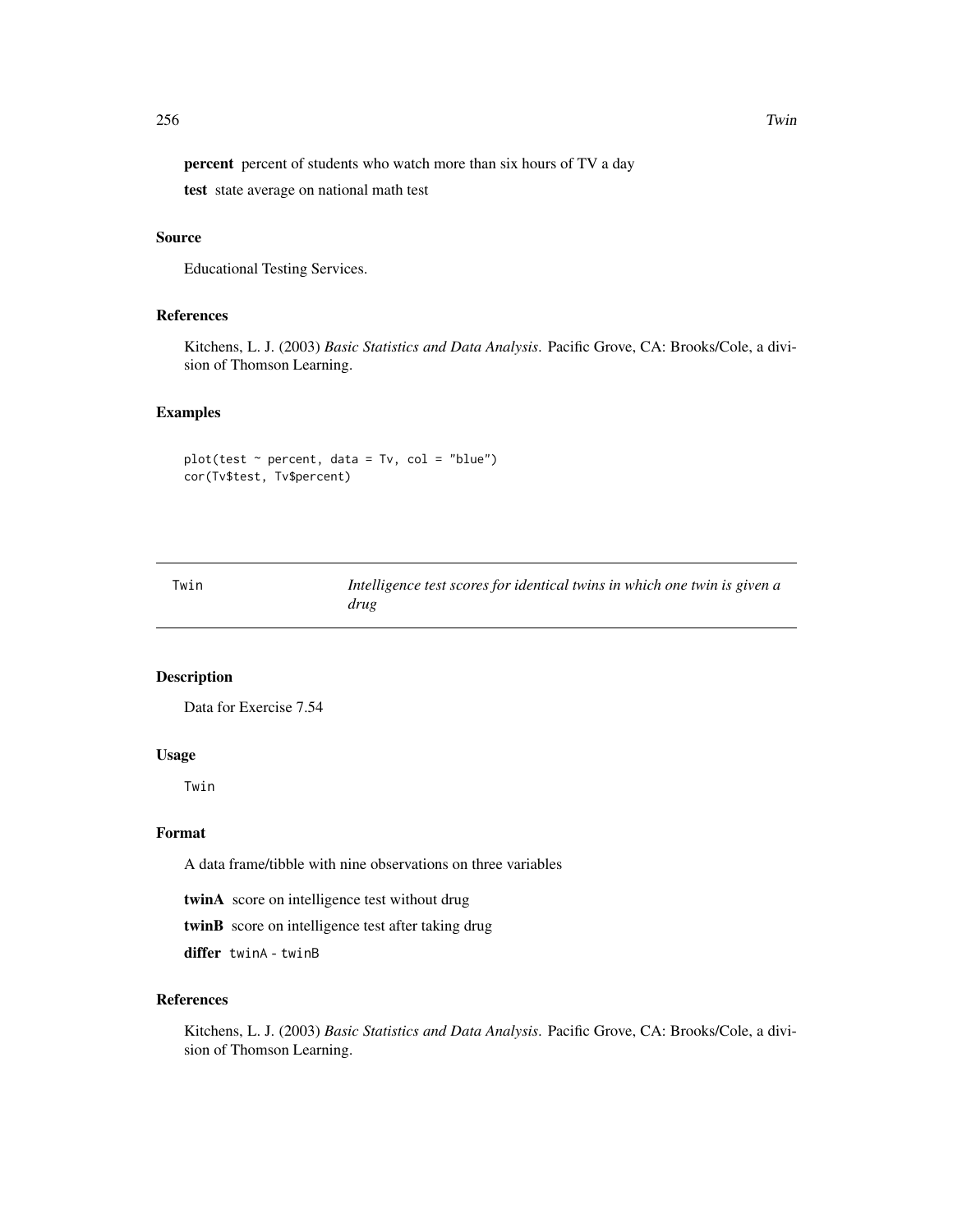#### <span id="page-256-0"></span>Undergrad 257

# Examples

```
qqnorm(Twin$differ)
qqline(Twin$differ)
shapiro.test(Twin$differ)
t.test(Twin$twinA, Twin$twinB, paired = TRUE)
```
Undergrad *Data set describing a sample of undergraduate students*

#### Description

Data for Exercise 1.15

# Usage

Undergrad

# Format

A data frame/tibble with 100 observations on six variables

gender character variable with values Female and Male

major college major

class college year group classification

gpa grade point average

sat Scholastic Assessment Test score

drops number of courses dropped

# References

Kitchens, L. J. (2003) *Basic Statistics and Data Analysis*. Pacific Grove, CA: Brooks/Cole, a division of Thomson Learning.

# Examples

```
stripchart(gpa \sim class, data = Undergrad, method = "stack",
col = c("blue","red","green","lightblue"),
pch = 19, main = "GPA versus Class")
stripchart(gpa ~ gender, data = Undergrad, method = "stack",
           col = c("red", "blue"), \text{ pch} = 19,main = "GPA versus Gender")
           stripchart(sat ~ drops, data = Undergrad, method = "stack",
           col = c("blue", "red", "green", "lightblue"),
           pch = 19, main = "SAT versus Drops")
```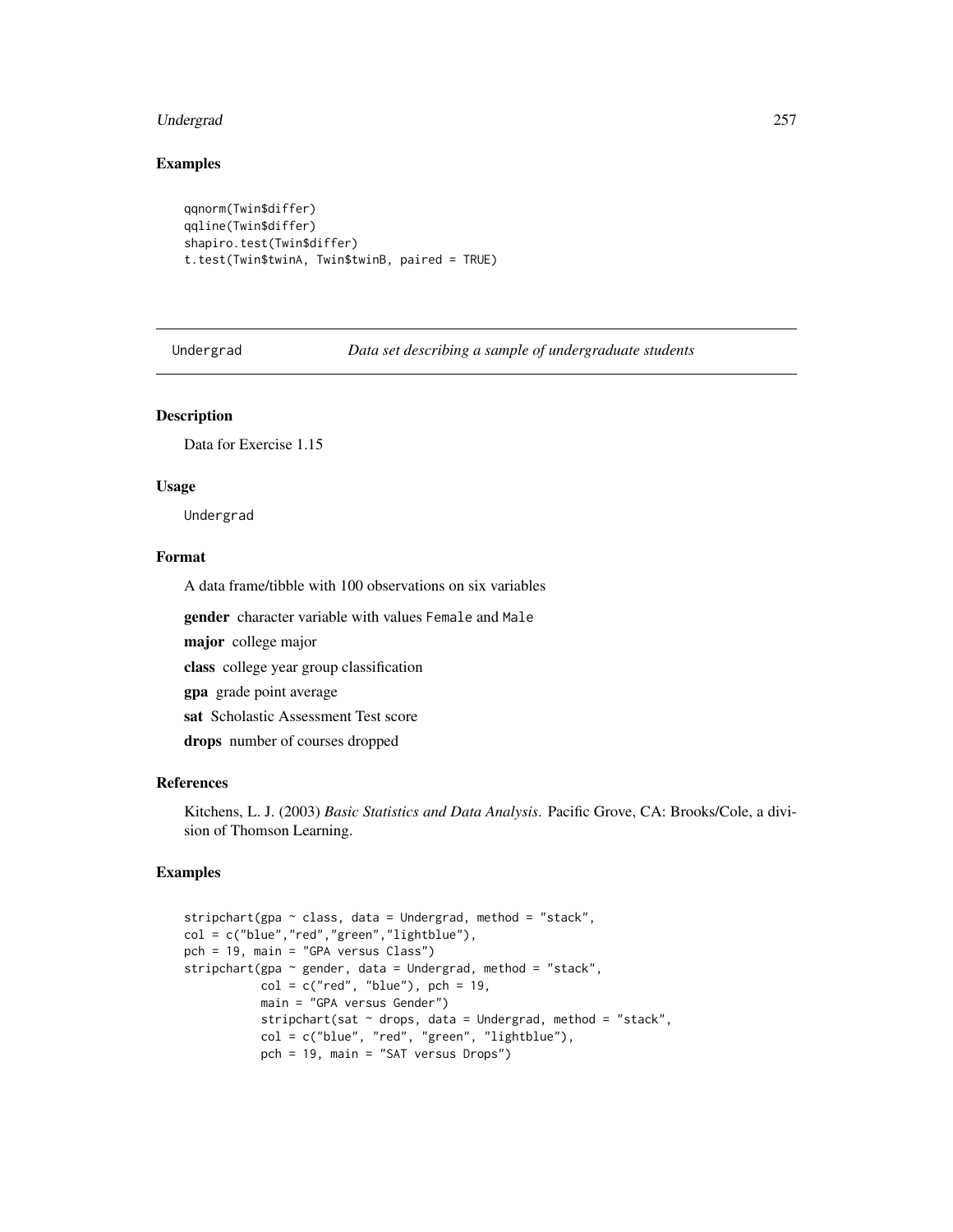```
stripchart(drops \sim gender, data = Undergrad, method = "stack",
           col = c("red", "blue"), pch = 19, main = "Drops versus Gender")## Not run:
library(ggplot2)
 ggplot2::ggplot(data = Undergrad, aes(x = sat, y = drops, fill = factor(drops))) +facet_grid(drops ~.) +
            geom_dotplot() +
            guides(fill = FALSE)
```
## End(Not run)

Vacation *Number of days of paid holidays and vacation leave for sample of 35 textile workers*

# Description

Data for Exercise 6.46 and 6.98

### Usage

Vacation

#### Format

A data frame/tibble with 35 observations on one variable

number number of days of paid holidays and vacation leave taken

# References

Kitchens, L. J. (2003) *Basic Statistics and Data Analysis*. Pacific Grove, CA: Brooks/Cole, a division of Thomson Learning.

# Examples

```
boxplot(Vacation$number, col = "violet")
hist(Vacation$number, main = "Exercise 6.46", col = "blue",
     xlab = "number of days of paid holidays and vacation leave taken")
     t.test(Vacation$number, mu = 24)
```
<span id="page-257-0"></span>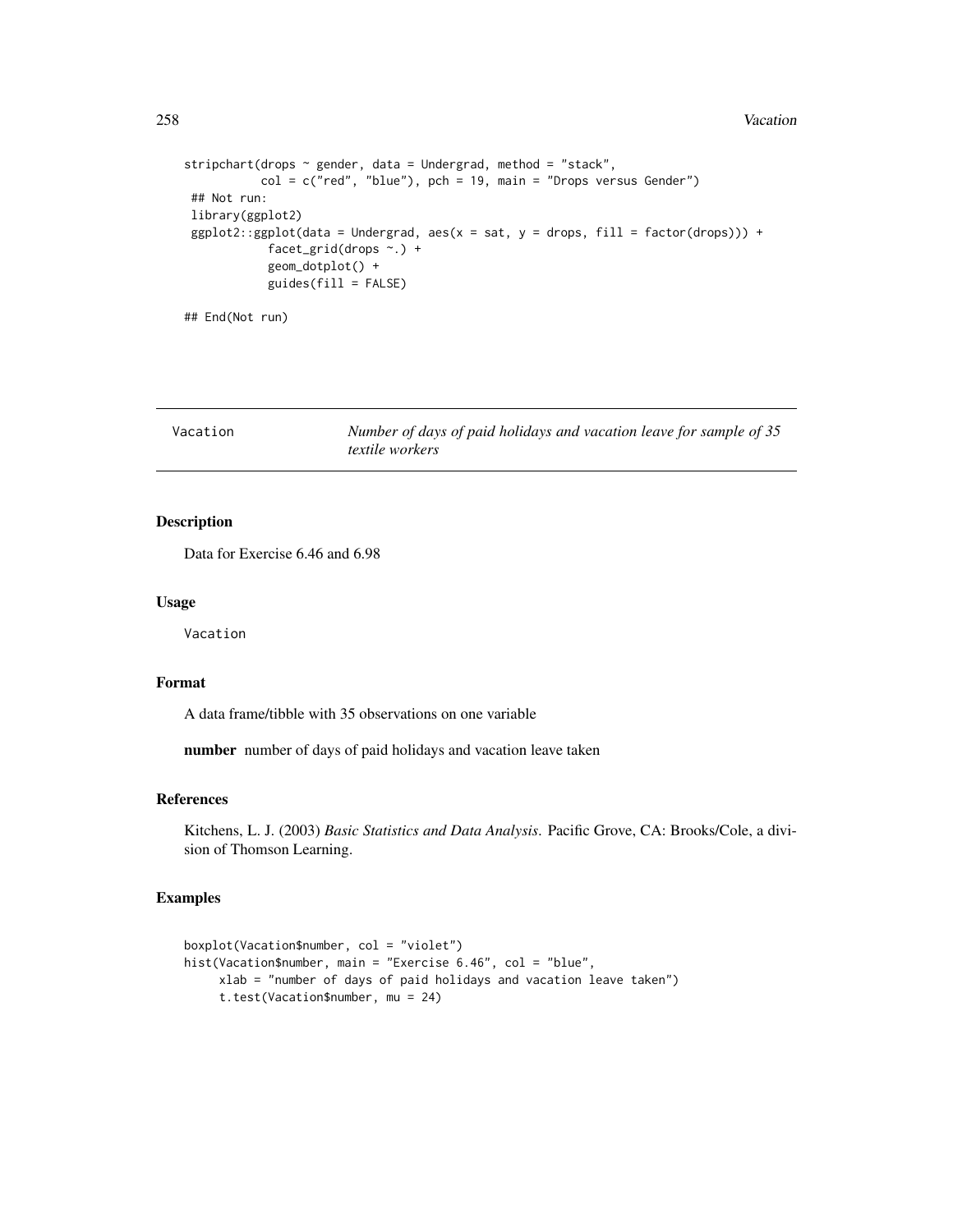<span id="page-258-0"></span>

# Description

Data for Exercise 1.111

# Usage

Vaccine

# Format

A data frame/tibble with 11 observations on two variables

state U.S. state

number number of reported serious reactions per million doses of a vaccine

# Source

Center for Disease Control, Atlanta, Georgia.

# References

Kitchens, L. J. (2003) *Basic Statistics and Data Analysis*. Pacific Grove, CA: Brooks/Cole, a division of Thomson Learning.

# Examples

```
stem(Vaccine$number, scale = 2)
fn <- fivenum(Vaccine$number)
fn
iqr <- IQR(Vaccine$number)
iqr
```
# Description

Data for Exercise 8.34

# Usage

Vehicle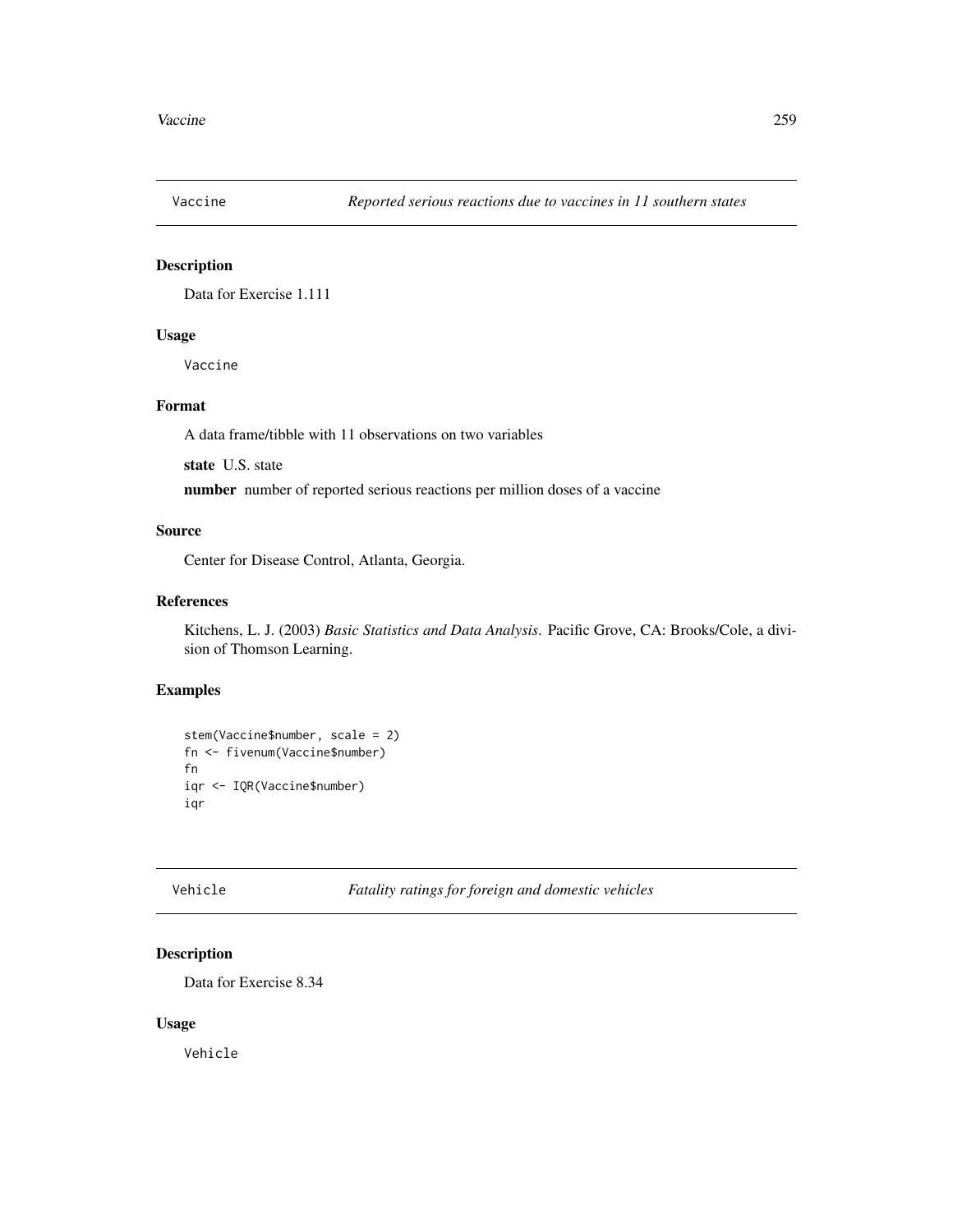# <span id="page-259-0"></span>Format

A data frame/tibble with 151 observations on two variables

make a factor with levels domestic and foreign

rating a factor with levels Much better than average, Above average, Average, Below average, and Much worse than average

#### Source

Insurance Institute for Highway Safety and the Highway Loss Data Institute, 1995.

### References

Kitchens, L. J. (2003) *Basic Statistics and Data Analysis*. Pacific Grove, CA: Brooks/Cole, a division of Thomson Learning.

# Examples

```
T1 <- xtabs(~make + rating, data = Vehicle)
T1
chisq.test(T1)
```

| Verbal | Verbal test scores and number of library books checked out for 15 |
|--------|-------------------------------------------------------------------|
|        | eighth graders                                                    |

# Description

Data for Exercise 9.30

#### Usage

Verbal

### Format

A data frame/tibble with 15 observations on two variables

number number of library books checked out

verbal verbal test score

# References

Kitchens, L. J. (2003) *Basic Statistics and Data Analysis*. Pacific Grove, CA: Brooks/Cole, a division of Thomson Learning.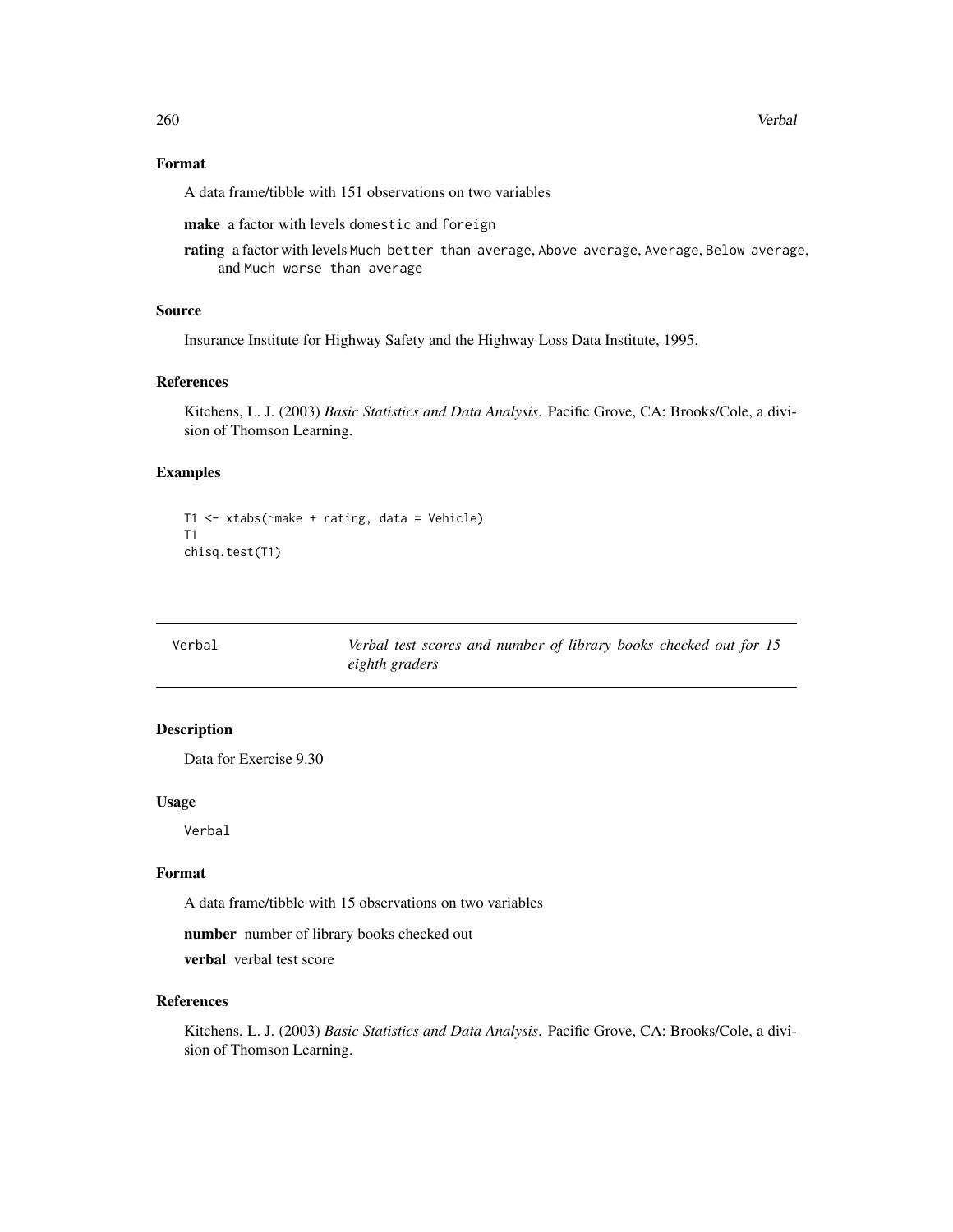#### <span id="page-260-0"></span>Victoria 261

# Examples

```
plot(verbal ~ " number, data = Verbal)abline(lm(verbal ~ mumber, data = Verbal), col = "red")summary(lm(verbal ~ "number, data = Verbal))
```

| Victoria | Number of sunspots versus mean annual level of Lake Victoria Nyanza |  |
|----------|---------------------------------------------------------------------|--|
|          | from 1902 to 1921                                                   |  |

# Description

Data for Exercise 2.98

#### Usage

Victoria

# Format

A data frame/tibble with 20 observations on three variables

year year

level mean annual level of Lake Victoria Nyanza

sunspot number of sunspots

# Source

N. Shaw, *Manual of Meteorology*, Vol. 1 (London: Cambridge University Press, 1942), p. 284; and F. Mosteller and J. W. Tukey, *Data Analysis and Regression* (Reading, MA: Addison-Wesley, 1977).

#### References

Kitchens, L. J. (2003) *Basic Statistics and Data Analysis*. Pacific Grove, CA: Brooks/Cole, a division of Thomson Learning.

# Examples

```
plot(level ~ sunspot, data = Victoria)
model <- lm(level ~ sunspot, data = Victoria)
summary(model)
rm(model)
```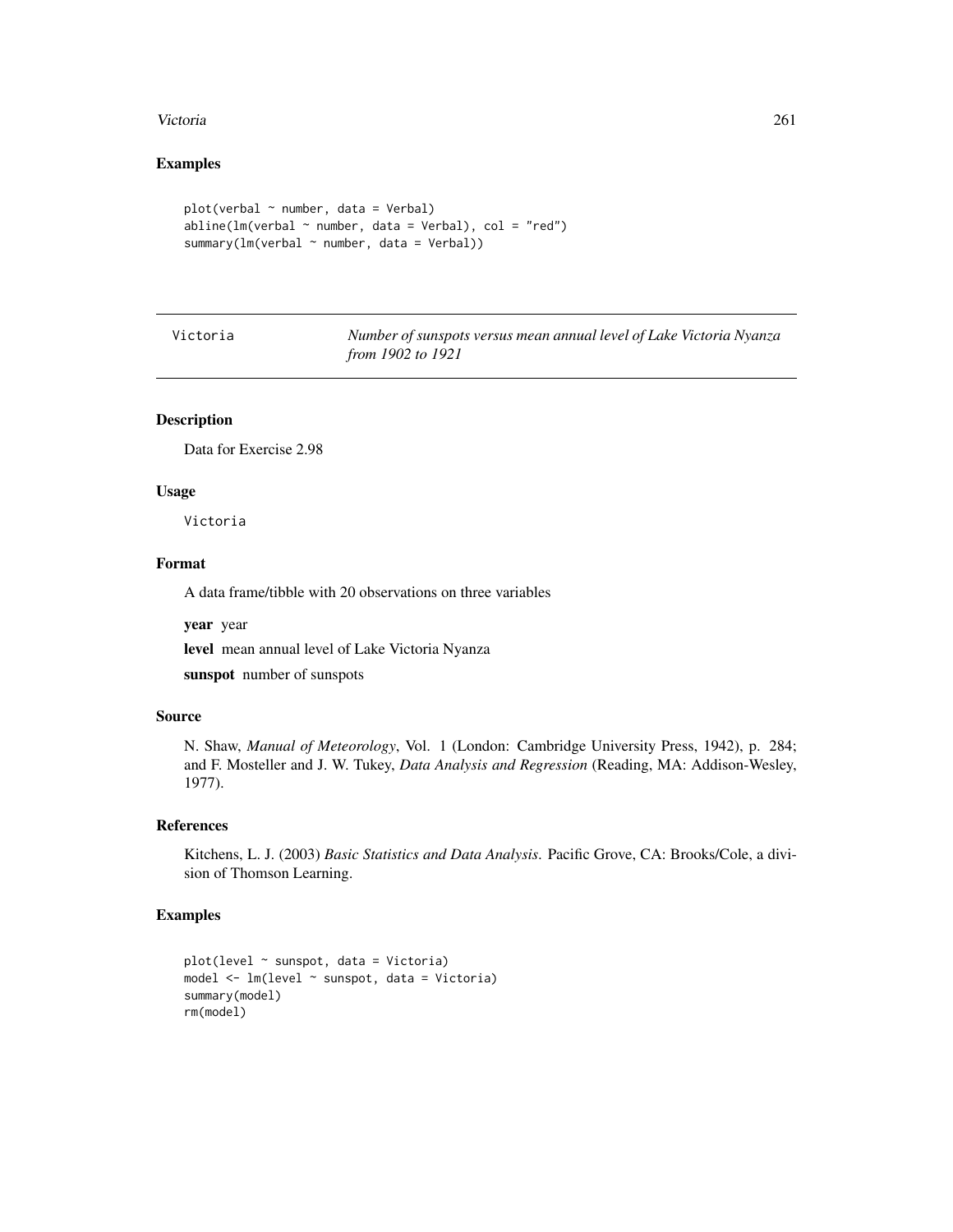<span id="page-261-0"></span>

# Description

Data for Exercise 7.44

# Usage

Viscosit

# Format

A data frame/tibble with 11 observations on two variables

first viscosity measurement for a certain substance on day one

second viscosity measurement for a certain substance on day two

# References

Kitchens, L. J. (2003) *Basic Statistics and Data Analysis*. Pacific Grove, CA: Brooks/Cole, a division of Thomson Learning.

#### Examples

boxplot(Viscosit\$first, Viscosit\$second, col = "blue") t.test(Viscosit\$first, Viscosit\$second, var.equal = TRUE)

| Visual | Visual acuity of a group of subjects tested under a specified dose of a |
|--------|-------------------------------------------------------------------------|
|        | drug                                                                    |

# Description

Data for Exercise 5.6

#### Usage

Visual

#### Format

A data frame/tibble with 18 observations on one variable

visual visual acuity measurement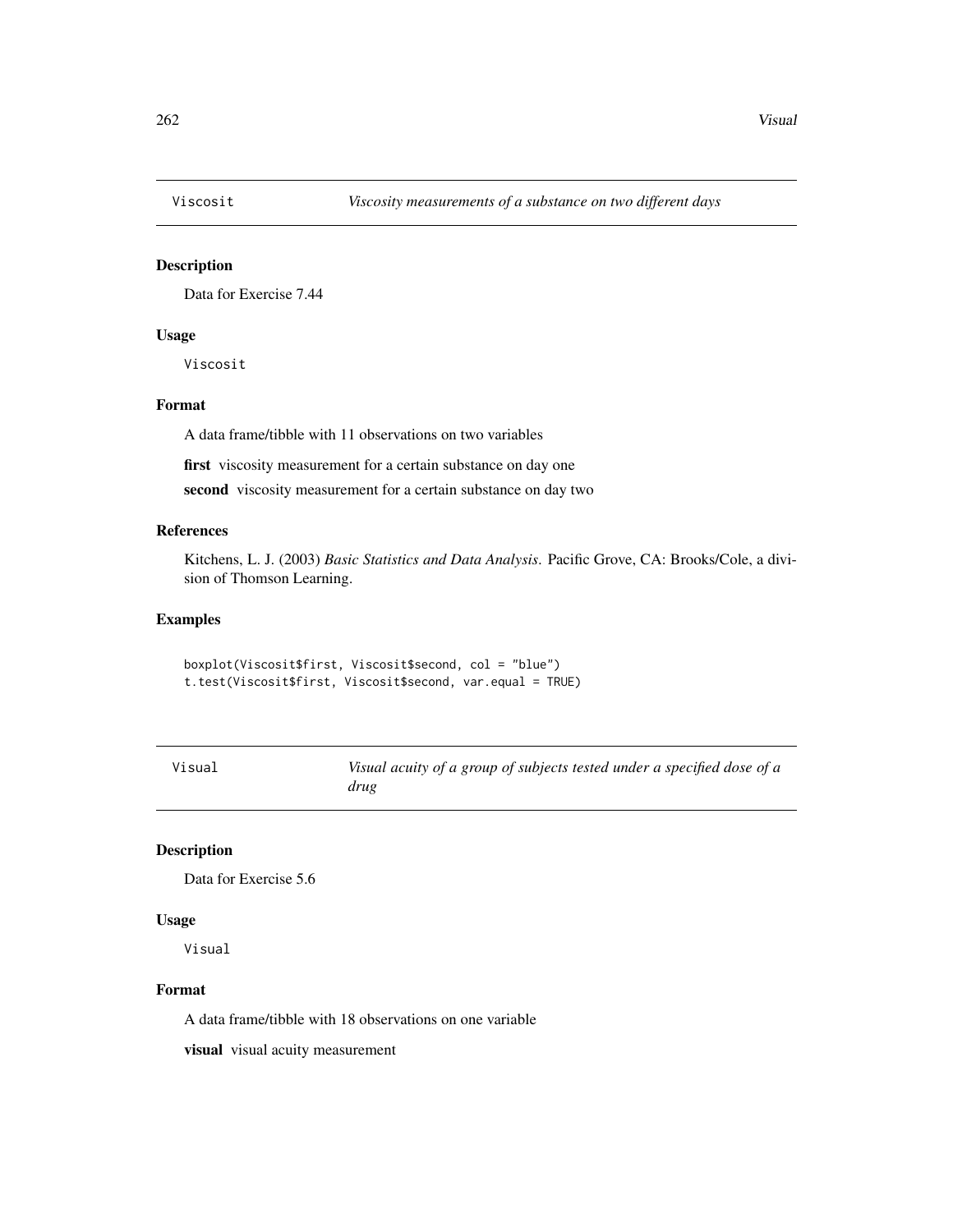#### <span id="page-262-0"></span>Vocab 263

# References

Kitchens, L. J. (2003) *Basic Statistics and Data Analysis*. Pacific Grove, CA: Brooks/Cole, a division of Thomson Learning.

# Examples

stem(Visual\$visual) boxplot(Visual\$visual, col = "purple")

| Vocab | Reading scores before and after vocabulary training for 14 employees |
|-------|----------------------------------------------------------------------|
|       | who did not complete high school                                     |

# Description

Data for Exercise 7.80

#### Usage

Vocab

# Format

A data frame/tibble with 14 observations on two variables

first reading test score before formal vocabulary training

second reading test score after formal vocabulary training

# References

Kitchens, L. J. (2003) *Basic Statistics and Data Analysis*. Pacific Grove, CA: Brooks/Cole, a division of Thomson Learning.

# Examples

t.test(Vocab\$first, Vocab\$second, paired = TRUE)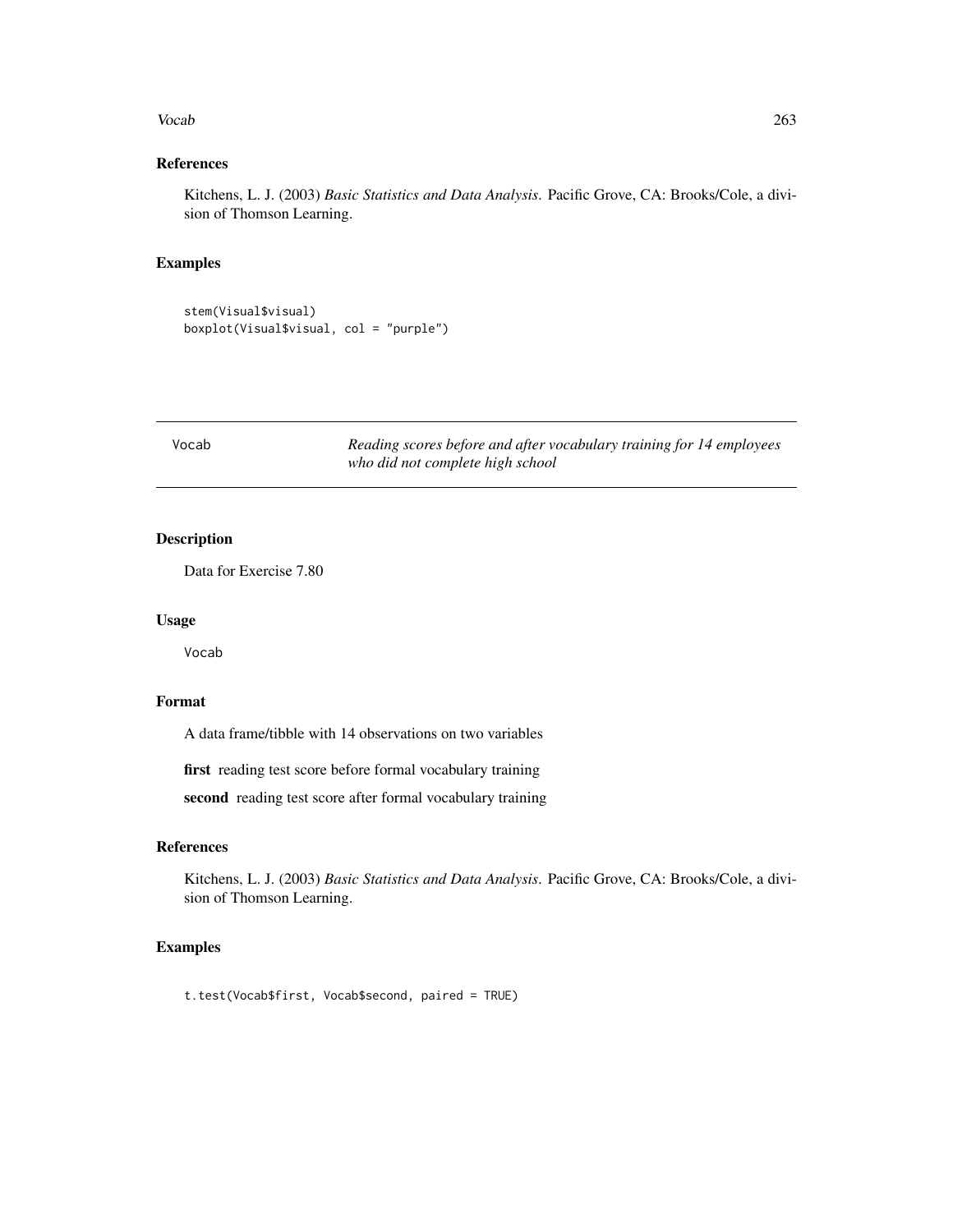<span id="page-263-0"></span>Wastewat *Volume of injected waste water from Rocky Mountain Arsenal and number of earthquakes near Denver*

# Description

Data for Exercise 9.18

# Usage

Wastewat

#### Format

A data frame/tibble with 44 observations on two variables

gallons injected water (in million gallons)

number number of earthqueakes detected in Denver

# Source

Davis, J. C. (1986), *Statistics and Data Analysis in Geology*, 2 ed., John Wiley and Sons, New York, p. 228, and Bardwell, G. E. (1970), Some Statistical Features of the Relationship between Rocky Mountain Arsenal Waste Disposal and Frequency of Earthquakes, *Geological Society of America, Engineering Geology Case Histories, 8*, 33-337.

# References

Kitchens, L. J. (2003) *Basic Statistics and Data Analysis*. Pacific Grove, CA: Brooks/Cole, a division of Thomson Learning.

# Examples

```
plot(number ~ gallons, data = Wastewat)
model <- lm(number ~ gallons, data = Wastewat)
summary(model)
anova(model)
plot(model, which = 2)
```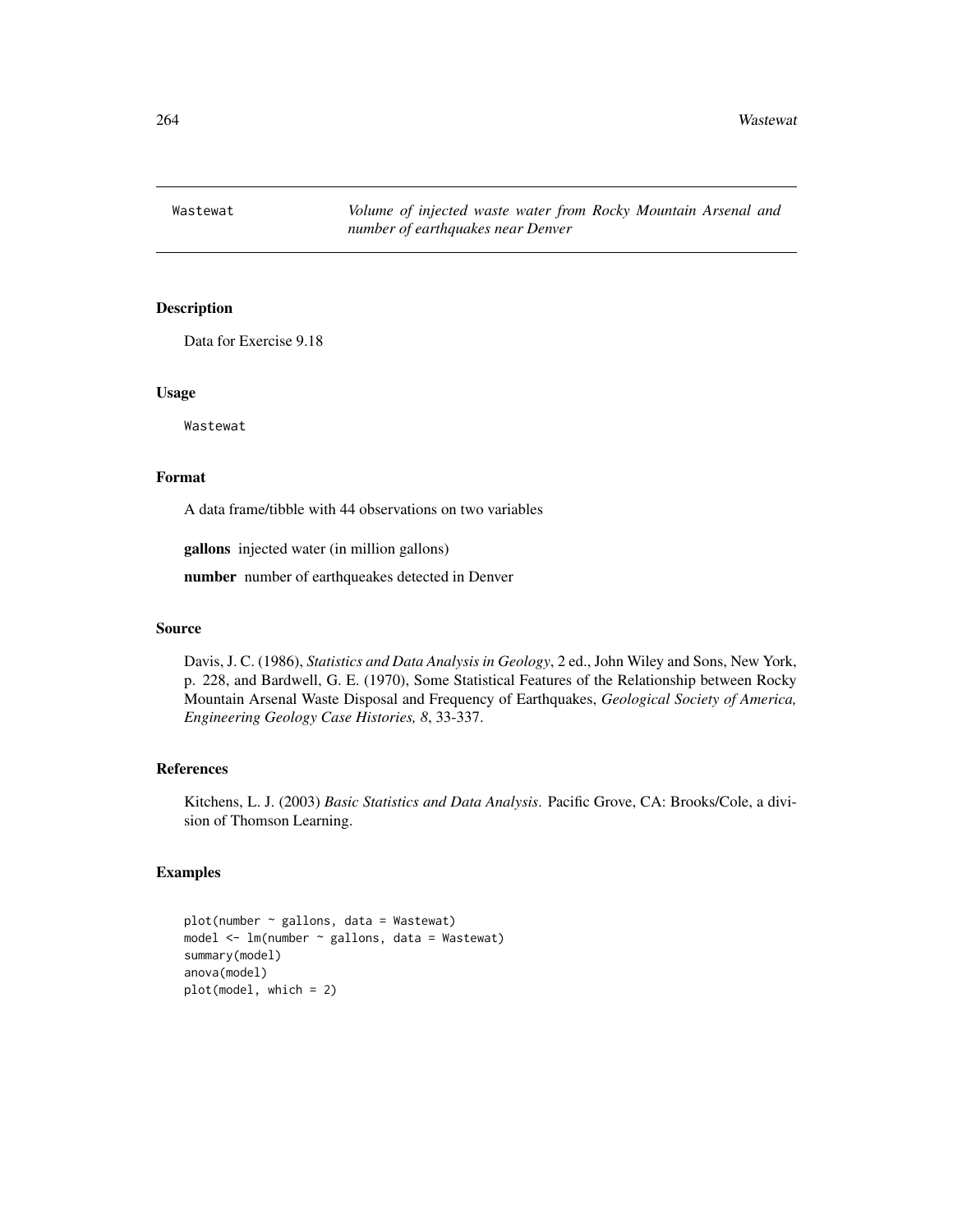<span id="page-264-0"></span>

# Description

Data for Exercise 1.30

#### Usage

Weather94

# Format

A data frame/tibble with 388 observations on one variable

type factor with levels Extreme Temp, Flash Flood, Fog, High Wind, Hurricane, Lighting, Other, River Flood, Thunderstorm, Tornado, and Winter Weather

#### References

Kitchens, L. J. (2003) *Basic Statistics and Data Analysis*. Pacific Grove, CA: Brooks/Cole, a division of Thomson Learning.

#### Examples

```
T1 <- xtabs(~type, data = Weather94)
T1
par(max = c(5.1 + 2, 4.1 - 1, 4.1 - 2, 2.1))barplot(sort(T1, decreasing = TRUE), las = 2, col = rainbow(11))par(max = c(5.1, 4.1, 4.1, 2.1))## Not run:
library(ggplot2)
T2 <- as.data.frame(T1)
T2
ggplot2::ggplot(data = T2, aes(x = reorder(type, Freq), y = Freq)) +geom_bar(stat = "identity", fill = "purple") +
           theme_bw() +
           theme(axis.text.x = element_text(angle = 55, vjust = 0.5)) +
           \text{labs}(x = \text{""}, y = \text{``count''})
```
## End(Not run)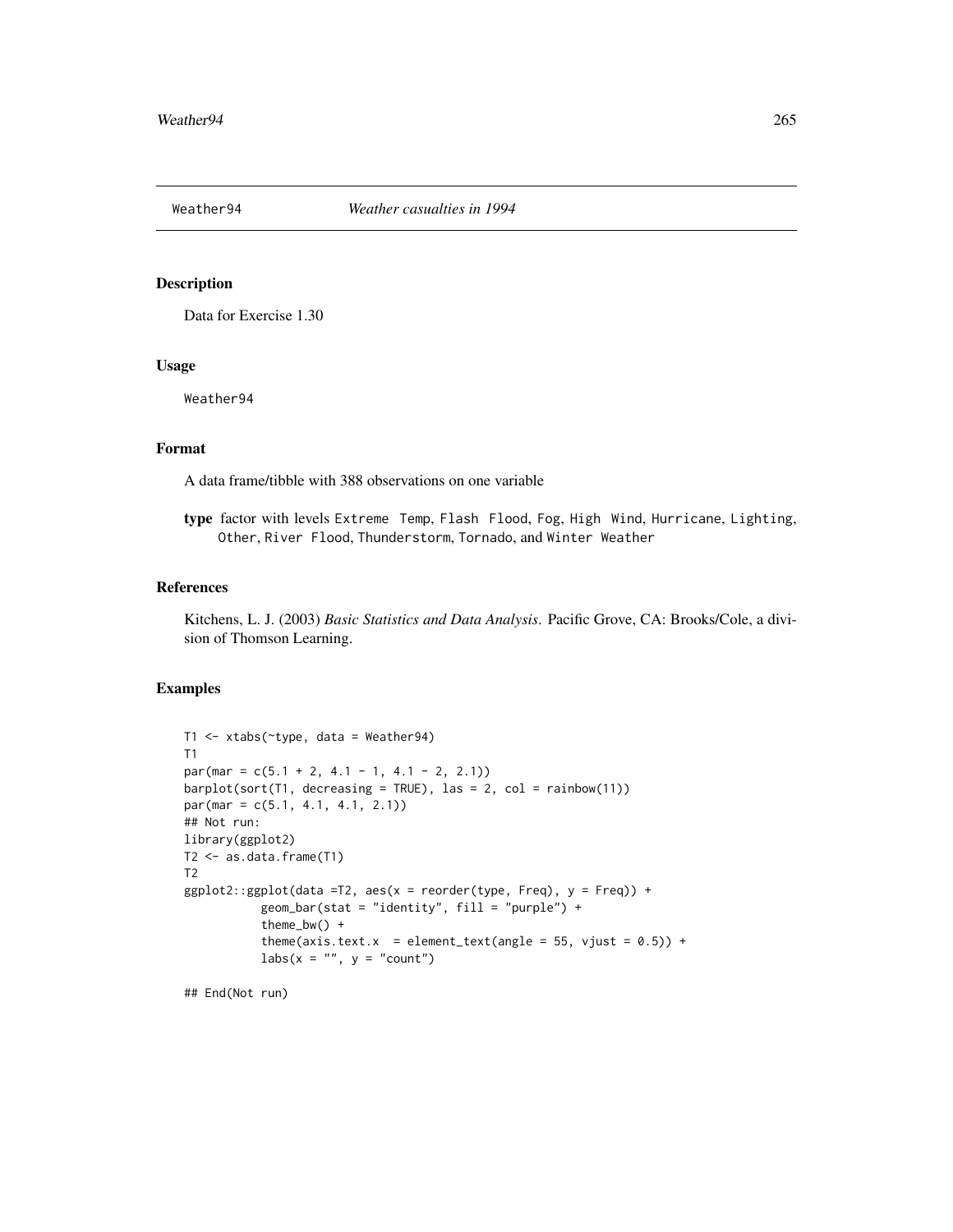<span id="page-265-0"></span>Wheat *Price of a bushel of wheat versus the national weekly earnings of production workers*

# Description

Data for Exercise 2.11

# Usage

Wheat

# Format

A data frame/tibble with 19 observations on three variables

year year

earnings national weekly earnings (in dollars) for production workers

price price for a bushel of wheat (in dollars)

# Source

*The World Almanac and Book of Facts*, 2000.

#### References

Kitchens, L. J. (2003) *Basic Statistics and Data Analysis*. Pacific Grove, CA: Brooks/Cole, a division of Thomson Learning.

# Examples

 $par(mfrow = c(1, 2))$ plot(earnings  $\sim$  year, data = Wheat)  $plot(price ~ year, data = Wheat)$  $par(mfrow = c(1, 1))$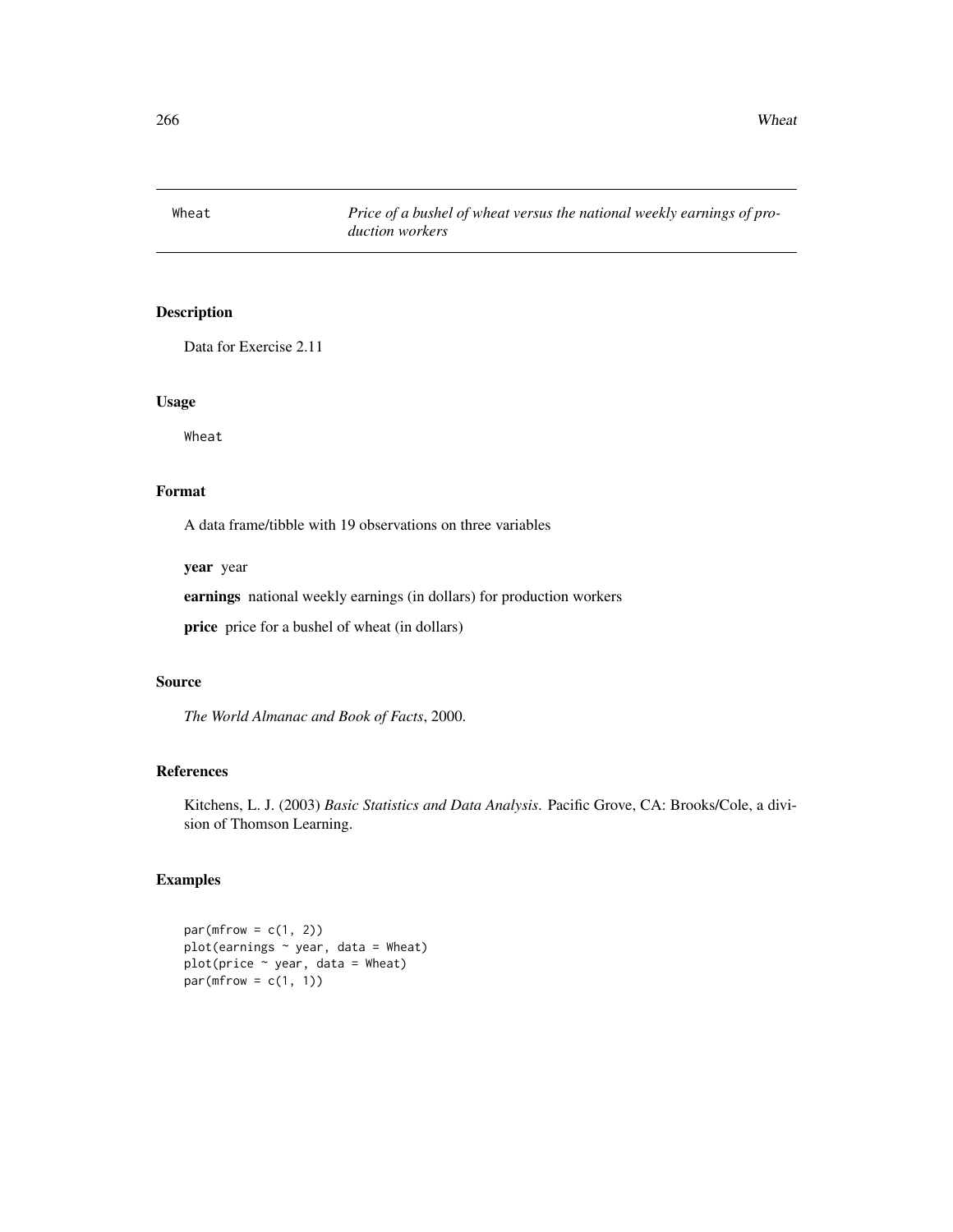<span id="page-266-0"></span>

# Description

Data for Exercise 9.34

# Usage

Windmill

# Format

A data frame/tibble with 25 observations on two variables

velocity wind velocity (miles per hour)

output power generated (DC volts)

# Source

Joglekar, et al. (1989), Lack of Fit Testing when Replicates Are Not Available, *The American Statistician, 43*,(3), 135-143.

# References

Kitchens, L. J. (2003) *Basic Statistics and Data Analysis*. Pacific Grove, CA: Brooks/Cole, a division of Thomson Learning.

# Examples

```
summary(lm(output ~ velocity, data = Windmill))
anova(lm(output \sim velocity, data = Windmill))
```
Window *Wind leakage for storm windows exposed to a 50 mph wind*

# Description

Data for Exercise 6.54

#### Usage

Window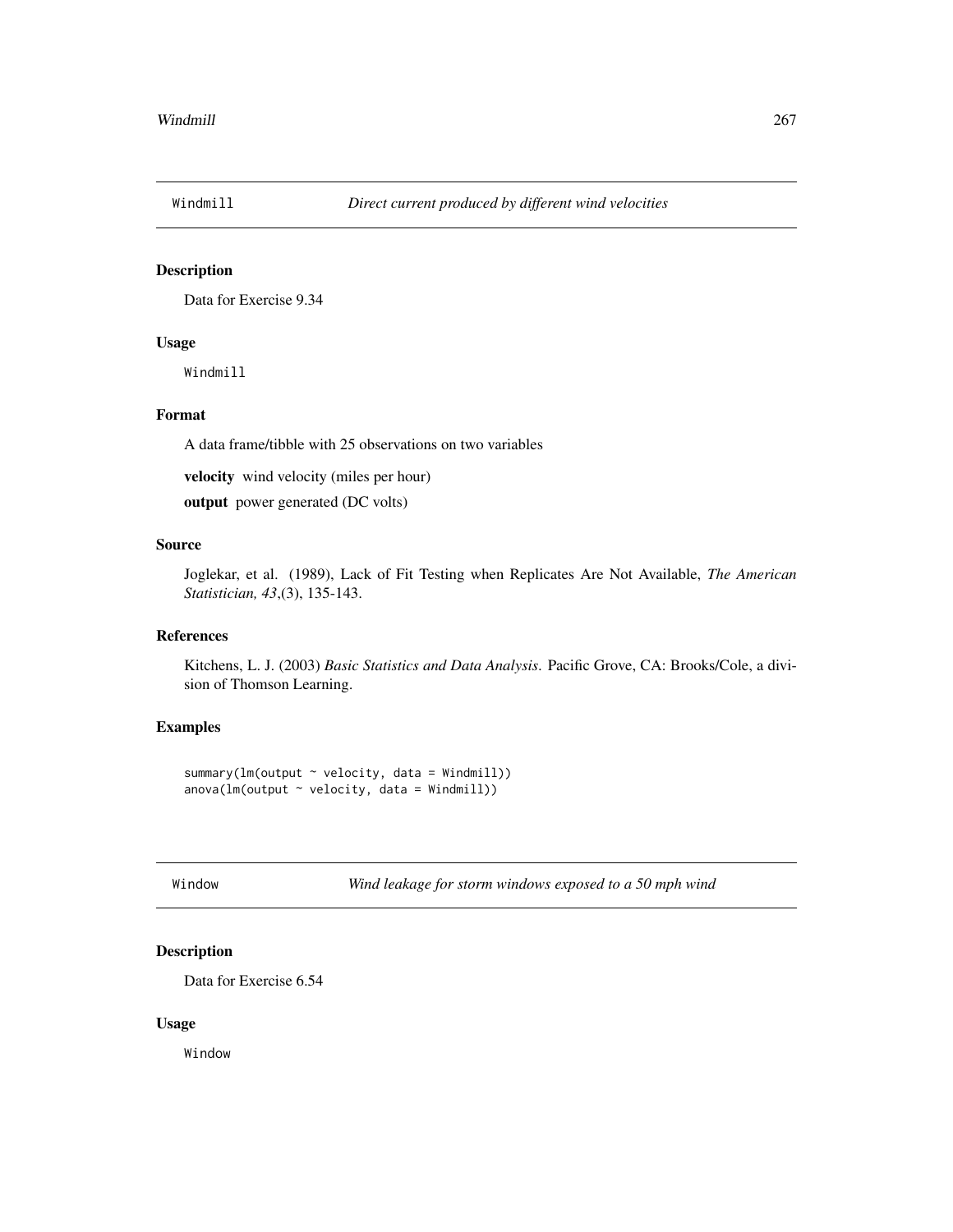# <span id="page-267-0"></span>Format

A data frame/tibble with nine observations on two variables

window window number

leakage percent leakage from a 50 mph wind

# References

Kitchens, L. J. (2003) *Basic Statistics and Data Analysis*. Pacific Grove, CA: Brooks/Cole, a division of Thomson Learning.

# Examples

SIGN.test(Window\$leakage, md = 0.125, alternative = "greater")

| Wins | Baseball team wins versus seven independent variables for National |  |
|------|--------------------------------------------------------------------|--|
|      | league teams in 1990                                               |  |

# Description

Data for Exercise 9.23

# Usage

Wins

# Format

A data frame with 12 observations on nine variables

team name of team

wins number of wins

batavg batting average

rbi runs batted in

stole bases stole

strkout number of strikeots

caught number of times caught stealing

errors number of errors

era earned run average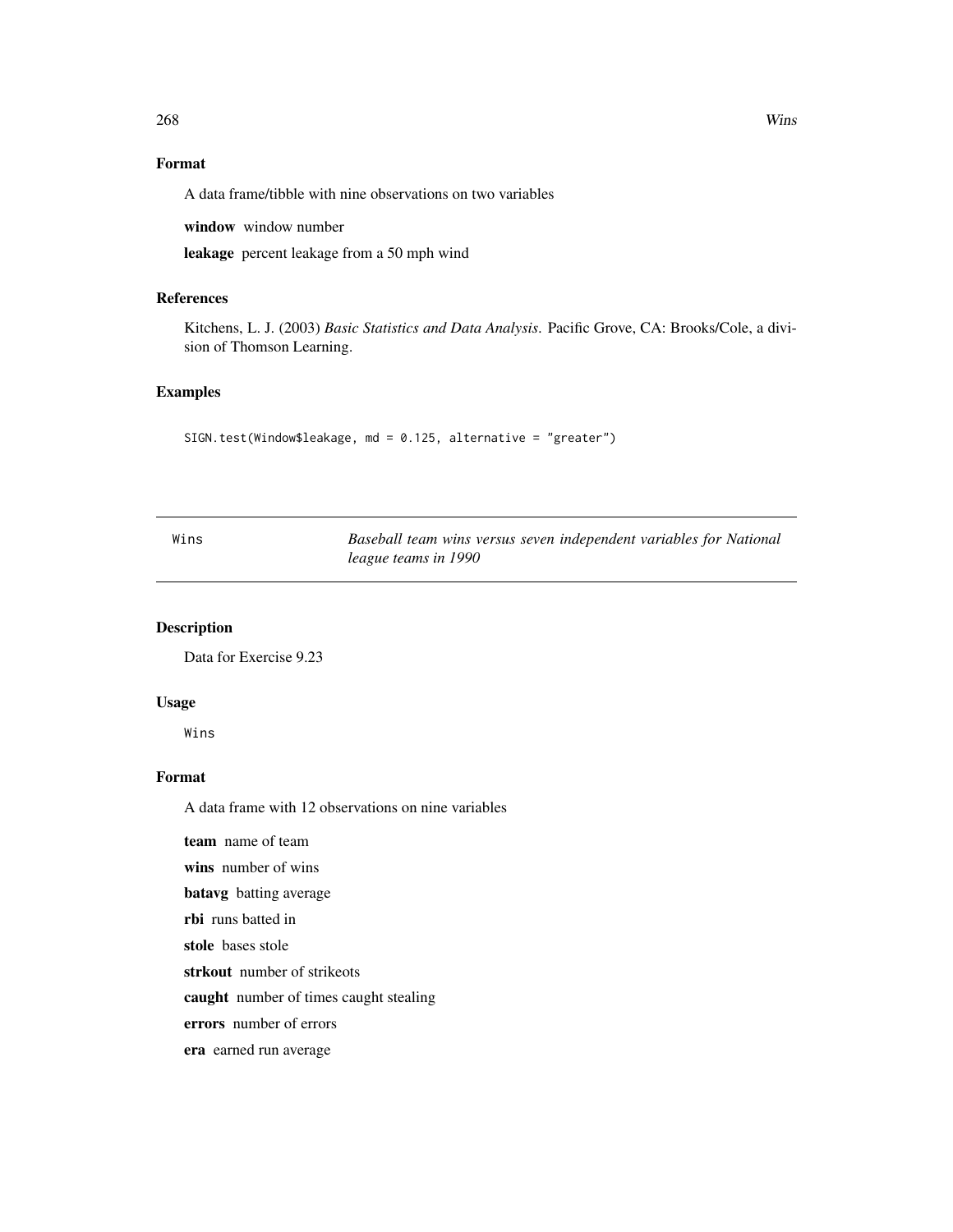#### <span id="page-268-0"></span>Wool 269

# References

Kitchens, L. J. (2003) *Basic Statistics and Data Analysis*. Pacific Grove, CA: Brooks/Cole, a division of Thomson Learning.

# Examples

```
plot(wins ~< era, data = Wins)## Not run:
library(ggplot2)
ggplot2::ggplot(data = Wins, aes(x = era, y = wins)) +geom_point() +
           geom_smooth(method = "lm", se = FALSE) +
           theme_bw()
```
## End(Not run)

Wool *Strength tests of two types of wool fabric*

# Description

Data for Exercise 7.42

# Usage

Wool

# Format

A data frame/tibble with 20 observations on two variables

type type of wool (Type I, Type 2)

strength strength of wool

# References

Kitchens, L. J. (2003) *Basic Statistics and Data Analysis*. Pacific Grove, CA: Brooks/Cole, a division of Thomson Learning.

# Examples

```
boxplot(strength \sim type, data = Wool, col = c("blue", "purple"))
t.test(strength \sim type, data = Wool, var.equal = TRUE)
```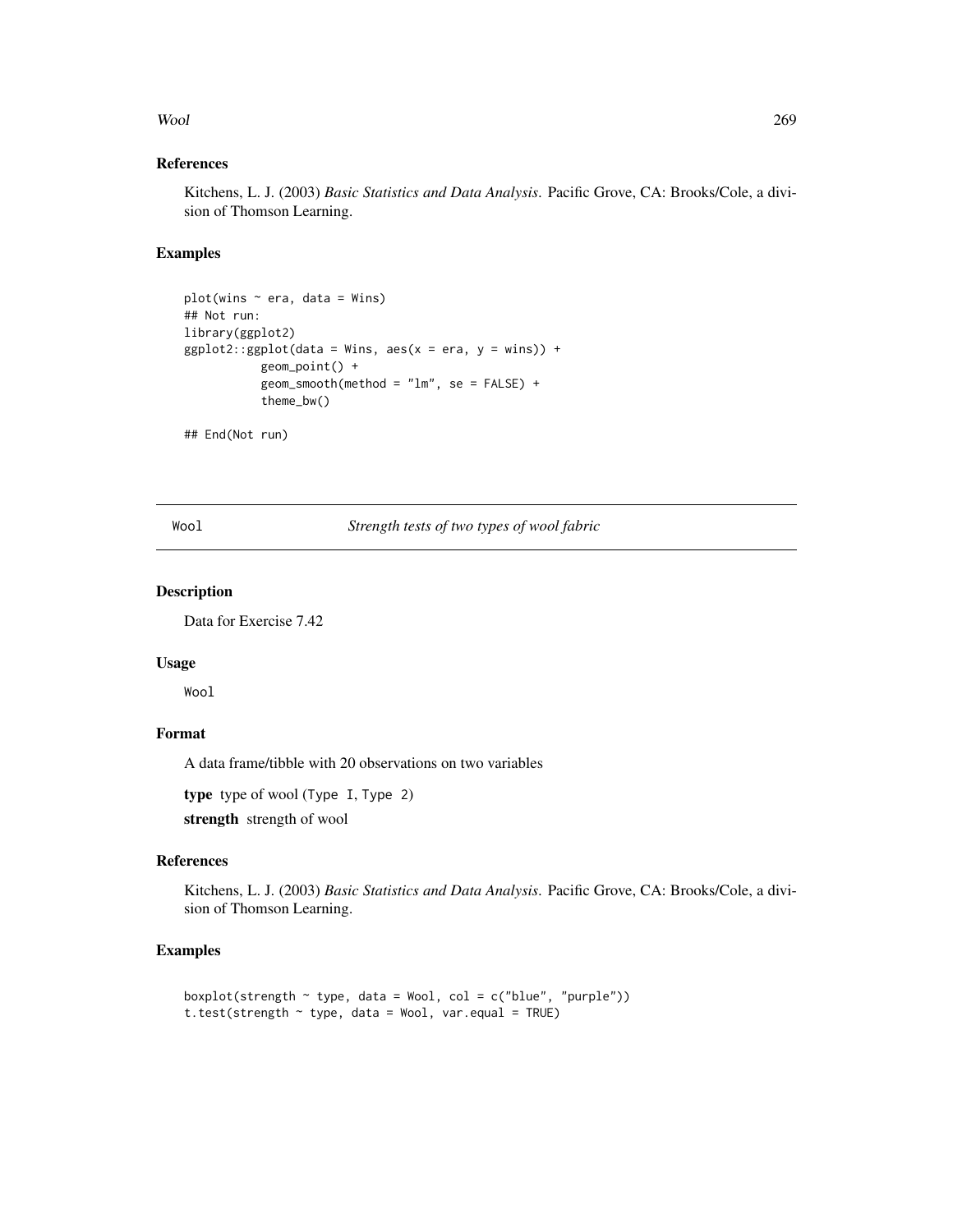<span id="page-269-1"></span>

# Description

Data for Exercise 2.7

# Usage

Yearsunspot

#### Format

A data frame/tibble with 252 observations on two variables

number average number of sunspots

year date

# Source

NASA/Marshall Space Flight Center, Huntsville, AL 35812.

# References

Kitchens, L. J. (2003) *Basic Statistics and Data Analysis*. Pacific Grove, CA: Brooks/Cole, a division of Thomson Learning.

# Examples

plot(number ~ year, data = Yearsunspot)

<span id="page-269-0"></span>z.test *Z-test*

# Description

This function is based on the standard normal distribution and creates confidence intervals and tests hypotheses for both one and two sample problems.

# Usage

```
z.test(x, y = NULL, alternative = "two.sided", mu = 0, sigma.x = NULL,
  sigma.y = NULL, conf.level = 0.95)
```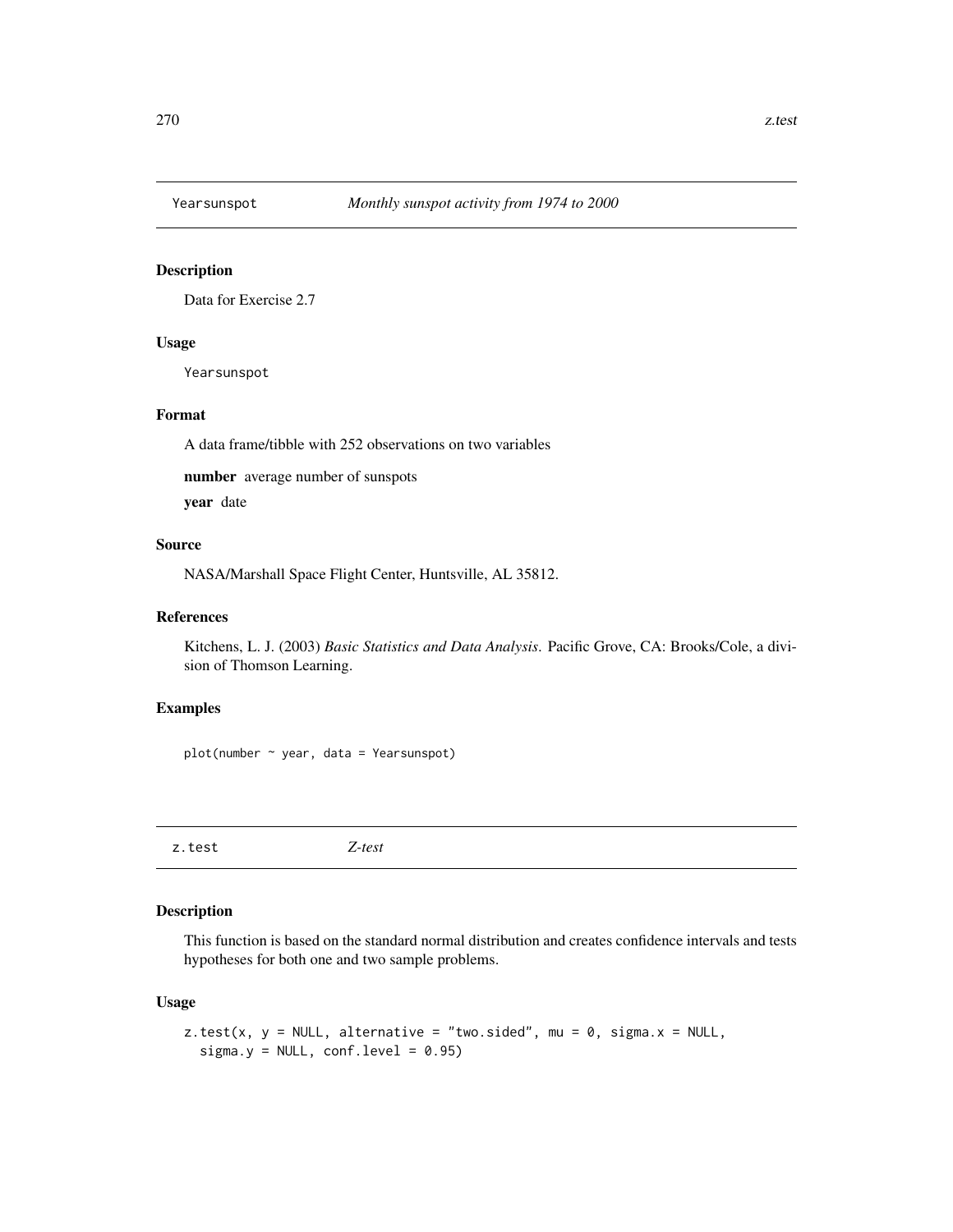#### z.test 271

# Arguments

| $\mathsf{x}$ | numeric vector; NAs and Infs are allowed but will be removed.                                                                                                                                                                                                                                                                                                                                                                                          |
|--------------|--------------------------------------------------------------------------------------------------------------------------------------------------------------------------------------------------------------------------------------------------------------------------------------------------------------------------------------------------------------------------------------------------------------------------------------------------------|
| у            | numeric vector; NAs and Infs are allowed but will be removed.                                                                                                                                                                                                                                                                                                                                                                                          |
| alternative  | character string, one of "greater", "less" or "two.sided", or the initial let-<br>ter of each, indicating the specification of the alternative hypothesis. For one-<br>sample tests, alternative refers to the true mean of the parent population<br>in relation to the hypothesized value mu. For the standard two-sample tests,<br>alternative refers to the difference between the true population mean for x<br>and that for y, in relation to mu. |
| mu           | a single number representing the value of the mean or difference in means spec-<br>ified by the null hypothesis                                                                                                                                                                                                                                                                                                                                        |
| sigma.x      | a single number representing the population standard deviation for x                                                                                                                                                                                                                                                                                                                                                                                   |
| sigma.y      | a single number representing the population standard deviation for y                                                                                                                                                                                                                                                                                                                                                                                   |
| conf.level   | confidence level for the returned confidence interval, restricted to lie between<br>zero and one                                                                                                                                                                                                                                                                                                                                                       |

# Details

If y is NULL, a one-sample z-test is carried out with x. If y is not NULL, a standard two-sample z-test is performed.

# Value

A list of class htest, containing the following components:

| statistic   | the z-statistic, with names attribute "z"                                                                                                                                                                                                                                                                                                                                                                                                                                                |
|-------------|------------------------------------------------------------------------------------------------------------------------------------------------------------------------------------------------------------------------------------------------------------------------------------------------------------------------------------------------------------------------------------------------------------------------------------------------------------------------------------------|
| p.value     | the p-value for the test                                                                                                                                                                                                                                                                                                                                                                                                                                                                 |
| conf.int    | is a confidence interval (vector of length 2) for the true mean or difference in<br>means. The confidence level is recorded in the attribute conf. level. When<br>alternative is not "two.sided", the confidence interval will be half-infinite, to<br>reflect the interpretation of a confidence interval as the set of all values k for<br>which one would not reject the null hypothesis that the true mean or difference<br>in means is k. Here infinity will be represented by Inf. |
| estimate    | vector of length 1 or 2, giving the sample mean(s) or mean of differences; these<br>estimate the corresponding population parameters. Component estimate has a<br>names attribute describing its elements.                                                                                                                                                                                                                                                                               |
| null.value  | is the value of the mean or difference in means specified by the null hypothe-<br>sis. This equals the input argument mu. Component null value has a names<br>attribute describing its elements.                                                                                                                                                                                                                                                                                         |
| alternative | records the value of the input argument alternative: "greater", "less" or<br>"two.sided".                                                                                                                                                                                                                                                                                                                                                                                                |
| data.name   | a character string (vector of length 1) containing the actual names of the input<br>vectors x and y                                                                                                                                                                                                                                                                                                                                                                                      |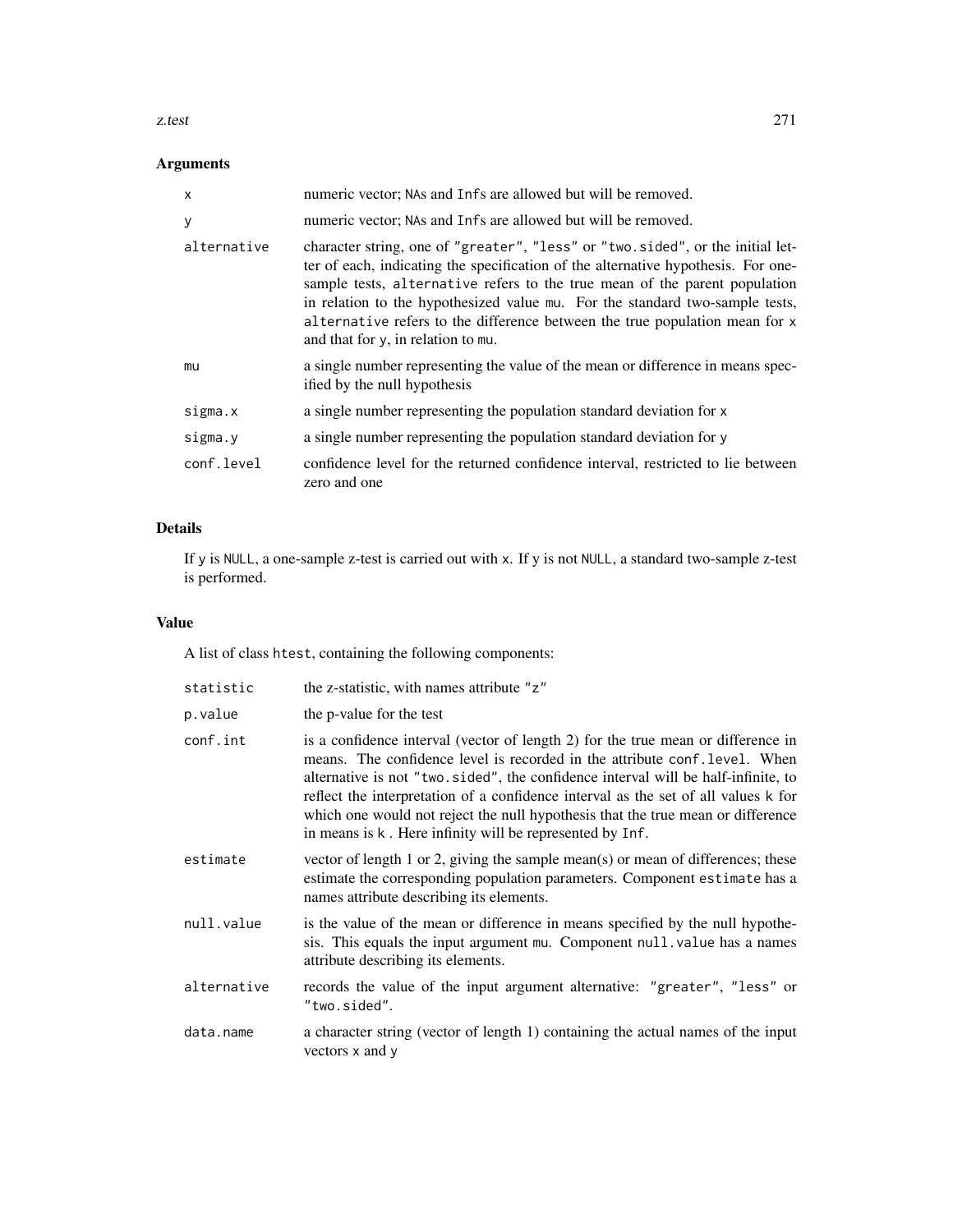#### Null Hypothesis

For the one-sample z-test, the null hypothesis is that the mean of the population from which  $x$  is drawn is mu. For the standard two-sample z-tests, the null hypothesis is that the population mean for x less that for y is mu.

The alternative hypothesis in each case indicates the direction of divergence of the population mean for x (or difference of means for x and y) from mu (i.e., "greater", "less", "two.sided").

# Author(s)

Alan T. Arnholt

#### References

Kitchens, L.J. (2003). *Basic Statistics and Data Analysis*. Duxbury.

Hogg, R. V. and Craig, A. T. (1970). *Introduction to Mathematical Statistics, 3rd ed*. Toronto, Canada: Macmillan.

Mood, A. M., Graybill, F. A. and Boes, D. C. (1974). *Introduction to the Theory of Statistics, 3rd ed*. New York: McGraw-Hill.

Snedecor, G. W. and Cochran, W. G. (1980). *Statistical Methods, 7th ed*. Ames, Iowa: Iowa State University Press.

#### See Also

[zsum.test](#page-272-0), [tsum.test](#page-251-0)

#### Examples

```
x < - rnorm(12)
z.test(x,sigma.x=1)
       # Two-sided one-sample z-test where the assumed value for
       # sigma.x is one. The null hypothesis is that the population
       # mean for 'x' is zero. The alternative hypothesis states
       # that it is either greater or less than zero. A confidence
       # interval for the population mean will be computed.
x <- c(7.8, 6.6, 6.5, 7.4, 7.3, 7., 6.4, 7.1, 6.7, 7.6, 6.8)
y \leq -c(4.5, 5.4, 6.1, 6.1, 5.4, 5., 4.1, 5.5)z.test(x, sigma.x=0.5, y, sigma.y=0.5, mu=2)
        # Two-sided standard two-sample z-test where both sigma.x
       # and sigma.y are both assumed to equal 0.5. The null hypothesis
       # is that the population mean for 'x' less that for 'y' is 2.
       # The alternative hypothesis is that this difference is not 2.
       # A confidence interval for the true difference will be computed.
z.test(x, sigma.x=0.5, y, sigma.y=0.5, conf.level=0.90)
       # Two-sided standard two-sample z-test where both sigma.x and
       # sigma.y are both assumed to equal 0.5. The null hypothesis
       # is that the population mean for 'x' less that for 'y' is zero.
```
<span id="page-271-0"></span>272 z.test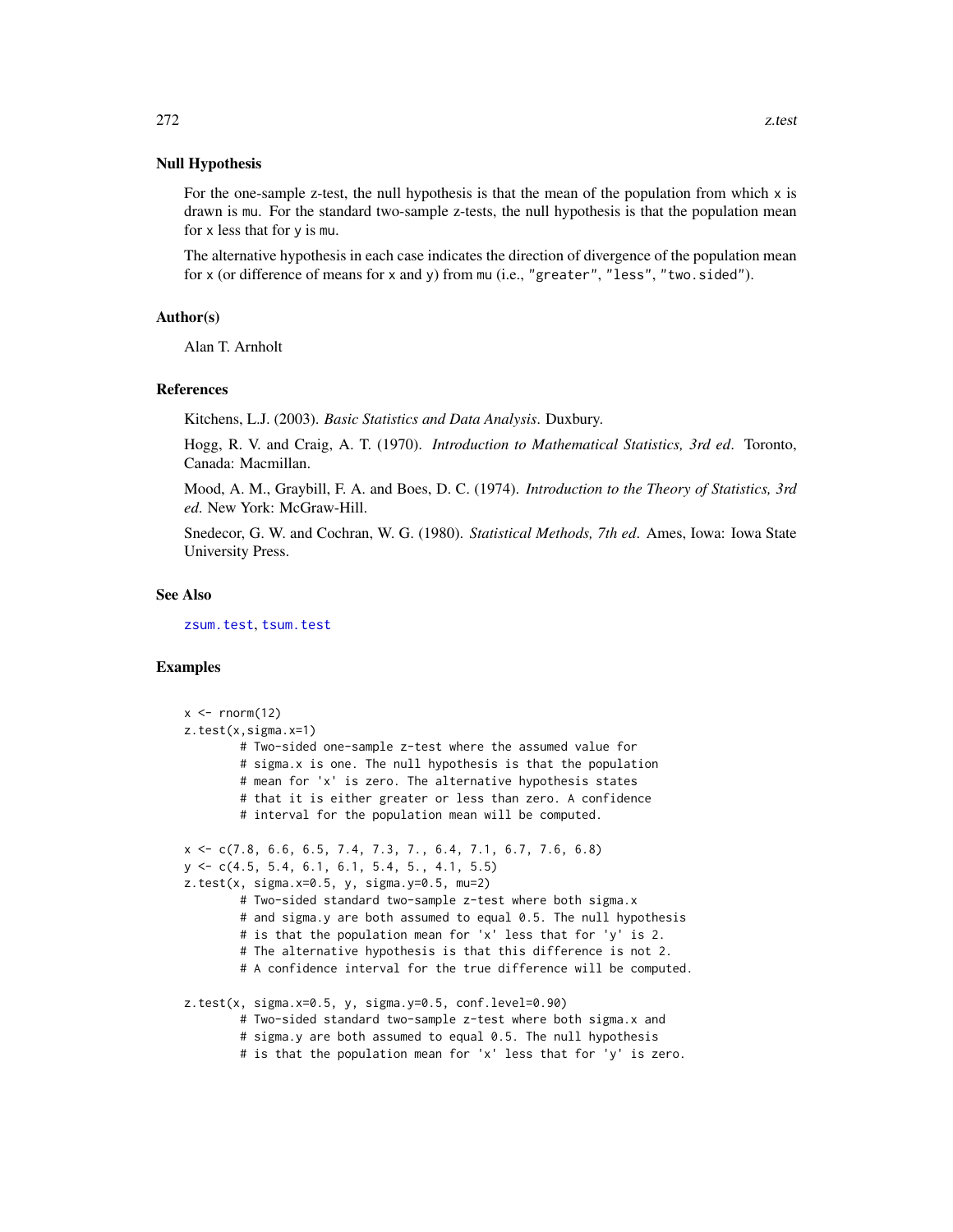#### <span id="page-272-1"></span>zsum.test 273

```
# The alternative hypothesis is that this difference is not
       # zero. A 90% confidence interval for the true difference will
       # be computed.
rm(x, y)
```
<span id="page-272-0"></span>zsum.test *Summarized z-test*

# Description

This function is based on the standard normal distribution and creates confidence intervals and tests hypotheses for both one and two sample problems based on summarized information the user passes to the function. Output is identical to that produced with z.test.

# Usage

```
zsum.test(mean.x, sigma.x = NULL, n.x = NULL, mean.y = NULL,
  sigma.y = NULL, n.y = NULL, alternative = "two.sided", mu = 0,
  conf.level = 0.95
```
#### Arguments

| mean.x      | a single number representing the sample mean of x                                                                                                                                                                                                                                                                                                                                                                                                            |
|-------------|--------------------------------------------------------------------------------------------------------------------------------------------------------------------------------------------------------------------------------------------------------------------------------------------------------------------------------------------------------------------------------------------------------------------------------------------------------------|
| sigma.x     | a single number representing the population standard deviation for x                                                                                                                                                                                                                                                                                                                                                                                         |
| n.x         | a single number representing the sample size for x                                                                                                                                                                                                                                                                                                                                                                                                           |
| mean.y      | a single number representing the sample mean of y                                                                                                                                                                                                                                                                                                                                                                                                            |
| sigma.y     | a single number representing the population standard deviation for y                                                                                                                                                                                                                                                                                                                                                                                         |
| $n \cdot y$ | a single number representing the sample size for y                                                                                                                                                                                                                                                                                                                                                                                                           |
| alternative | is a character string, one of "greater", "less" or "two.sided", or the ini-<br>tial letter of each, indicating the specification of the alternative hypothesis. For<br>one-sample tests, alternative refers to the true mean of the parent popula-<br>tion in relation to the hypothesized value mu. For the standard two-sample tests,<br>alternative refers to the difference between the true population mean for x<br>and that for y, in relation to mu. |
| mu          | a single number representing the value of the mean or difference in means spec-<br>ified by the null hypothesis                                                                                                                                                                                                                                                                                                                                              |
| conf.level  | confidence level for the returned confidence interval, restricted to lie between<br>zero and one                                                                                                                                                                                                                                                                                                                                                             |

# Details

If y is NULL , a one-sample z-test is carried out with x . If y is not NULL, a standard two-sample z-test is performed.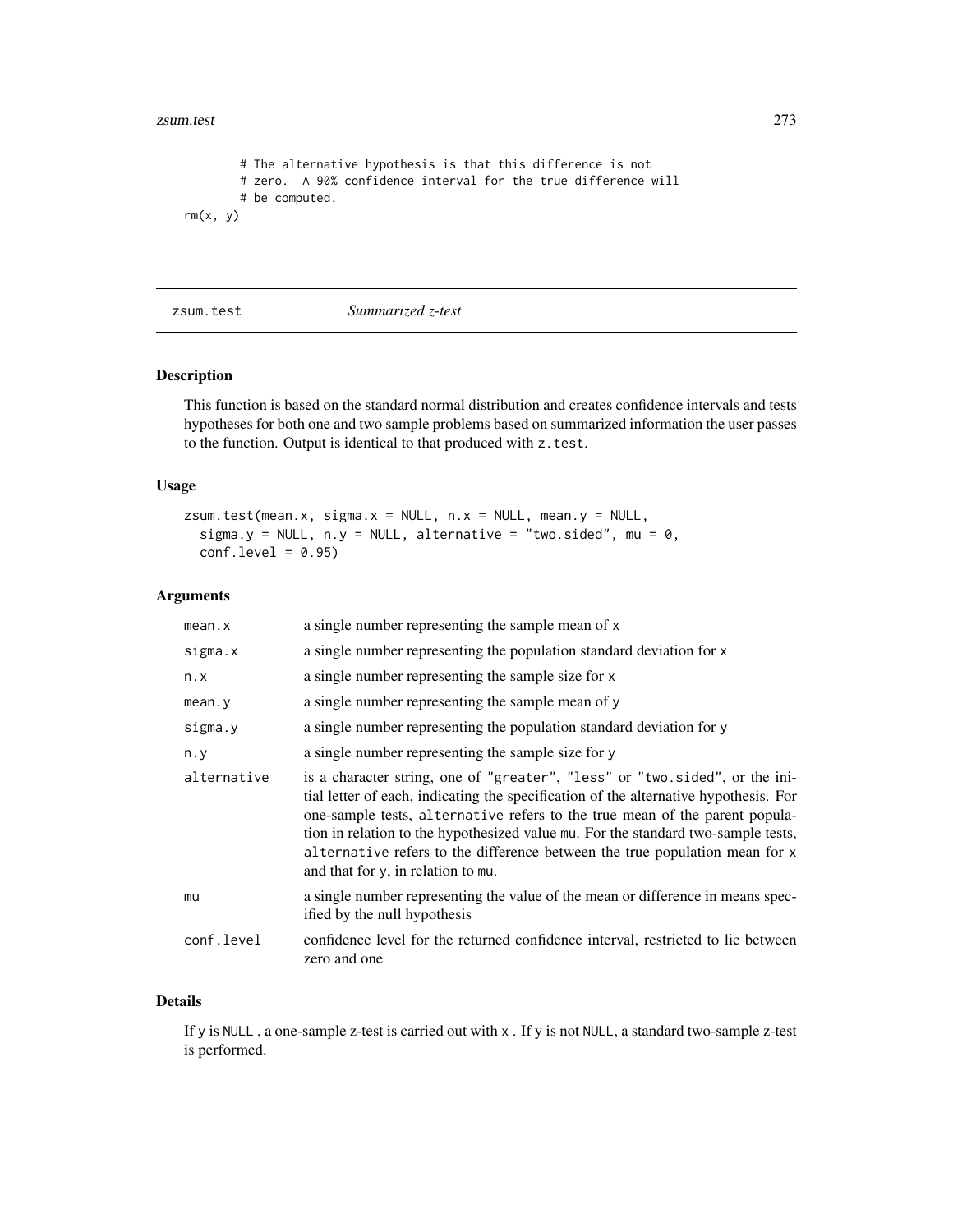#### <span id="page-273-0"></span>Value

A list of class htest, containing the following components:

| statistic   | the z-statistic, with names attribute z.                                                                                                                                                                                                                                                                                                                                                                                                                                                  |
|-------------|-------------------------------------------------------------------------------------------------------------------------------------------------------------------------------------------------------------------------------------------------------------------------------------------------------------------------------------------------------------------------------------------------------------------------------------------------------------------------------------------|
| p.value     | the p-value for the test                                                                                                                                                                                                                                                                                                                                                                                                                                                                  |
| conf.int    | is a confidence interval (vector of length 2) for the true mean or difference in<br>means. The confidence level is recorded in the attribute conf. level. When<br>alternative is not "two.sided", the confidence interval will be half-infinite, to<br>reflect the interpretation of a confidence interval as the set of all values k for<br>which one would not reject the null hypothesis that the true mean or difference<br>in means is k. Here, infinity will be represented by Inf. |
| estimate    | vector of length 1 or 2, giving the sample mean(s) or mean of differences; these<br>estimate the corresponding population parameters. Component estimate has a<br>names attribute describing its elements.                                                                                                                                                                                                                                                                                |
| null.value  | the value of the mean or difference in means specified by the null hypothesis.<br>This equals the input argument mu. Component null value has a names at-<br>tribute describing its elements.                                                                                                                                                                                                                                                                                             |
| alternative | records the value of the input argument alternative: "greater", "less" or<br>"two.sided".                                                                                                                                                                                                                                                                                                                                                                                                 |
| data.name   | a character string (vector of length 1) containing the names x and y for the two<br>summarized samples                                                                                                                                                                                                                                                                                                                                                                                    |

# Null Hypothesis

For the one-sample z-test, the null hypothesis is that the mean of the population from which x is drawn is mu. For the standard two-sample z-tests, the null hypothesis is that the population mean for x less that for y is mu.

The alternative hypothesis in each case indicates the direction of divergence of the population mean for x (or difference of means of x and y) from mu (i.e., "greater" , "less", "two.sided" ).

#### Author(s)

Alan T. Arnholt

#### References

Kitchens, L. J. (2003). *Basic Statistics and Data Analysis*. Duxbury.

Hogg, R. V. and Craig, A. T. (1970). *Introduction to Mathematical Statistics, 3rd ed*. Toronto, Canada: Macmillan.

Mood, A. M., Graybill, F. A. and Boes, D. C. (1974). *Introduction to the Theory of Statistics, 3rd ed*. New York: McGraw-Hill.

Snedecor, G. W. and Cochran, W. G. (1980). *Statistical Methods, 7th ed*. Ames, Iowa: Iowa State University Press.

#### See Also

[z.test](#page-269-0), [tsum.test](#page-251-0)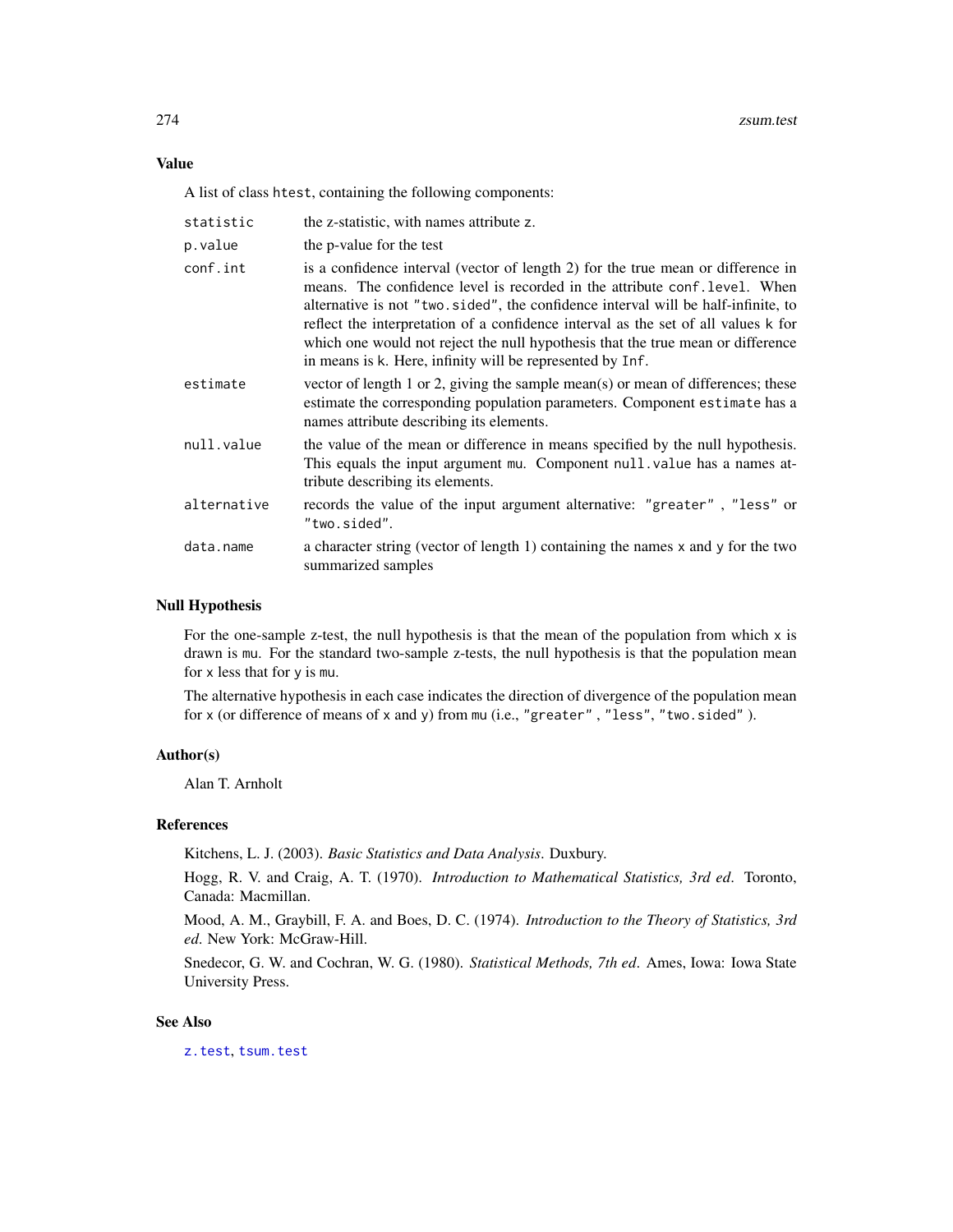#### zsum.test 275

#### Examples

```
zsum.test(mean.x=56/30,sigma.x=2, n.x=30, alternative="greater", mu=1.8)
        # Example 9.7 part a. from PASWR.
x \leq -rnorm(12)zsum.test(mean(x),sigma.x=1,n.x=12)
        # Two-sided one-sample z-test where the assumed value for
        # sigma.x is one. The null hypothesis is that the population
        # mean for 'x' is zero. The alternative hypothesis states
        # that it is either greater or less than zero. A confidence
        # interval for the population mean will be computed.
        # Note: returns same answer as:
z.test(x,sigma.x=1)
       #
x <- c(7.8, 6.6, 6.5, 7.4, 7.3, 7.0, 6.4, 7.1, 6.7, 7.6, 6.8)
y <- c(4.5, 5.4, 6.1, 6.1, 5.4, 5.0, 4.1, 5.5)
zsum.test(mean(x), sigma.x=0.5, n.x=11 ,mean(y), sigma.y=0.5, n.y=8, mu=2)
        # Two-sided standard two-sample z-test where both sigma.x
        # and sigma.y are both assumed to equal 0.5. The null hypothesis
        # is that the population mean for 'x' less that for 'y' is 2.
        # The alternative hypothesis is that this difference is not 2.
        # A confidence interval for the true difference will be computed.
        # Note: returns same answer as:
z.test(x, sigma.x=0.5, y, sigma.y=0.5)
        #
zsum.test(mean(x), sigma.x=0.5, n.x=11, mean(y), sigma.y=0.5, n.y=8,
conf.level=0.90)
        # Two-sided standard two-sample z-test where both sigma.x and
        # sigma.y are both assumed to equal 0.5. The null hypothesis
        # is that the population mean for 'x' less that for 'y' is zero.
        # The alternative hypothesis is that this difference is not
        # zero. A 90% confidence interval for the true difference will
        # be computed. Note: returns same answer as:
z.test(x, sigma.x=0.5, y, sigma.y=0.5, conf.level=0.90)
rm(x, y)
```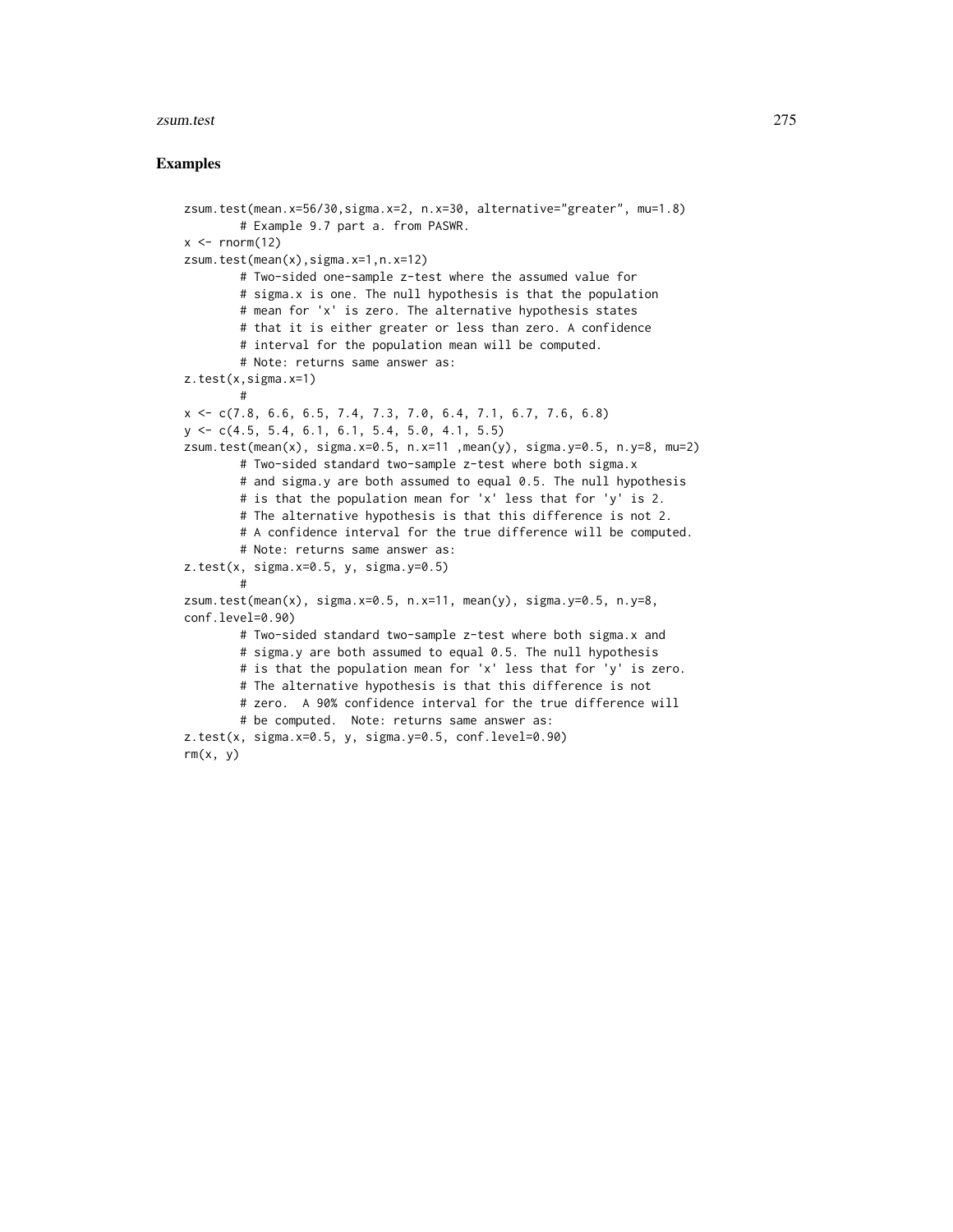# Index

∗Topic datasets Abbey, [8](#page-7-0) Abc , [9](#page-8-0) Abilene, [10](#page-9-0) Ability , [11](#page-10-0) Abortion , [12](#page-11-0) Absent , [13](#page-12-0) Achieve, [13](#page-12-0) Adsales , [14](#page-13-0) Aggress, [15](#page-14-0) Aid , [15](#page-14-0) Aids , [16](#page-15-0) Airdisasters, [17](#page-16-0) Airline, [18](#page-17-0) Alcohol , [19](#page-18-0) Allergy, [20](#page-19-0) Anesthet, [20](#page-19-0) Anxiety, [21](#page-20-0) Apolipop, [22](#page-21-0) Append, [23](#page-22-0) Appendec, [23](#page-22-0) Aptitude, [24](#page-23-0) Archaeo, [25](#page-24-0) Arthriti, [26](#page-25-0) Artifici , [26](#page-25-0) Asprin, [27](#page-26-0) Asthmati, [28](#page-27-0) Attorney, [28](#page-27-0) Autogear, [29](#page-28-0) Backtoback , [30](#page-29-0) Bbsalaries , [31](#page-30-0) Bigten, [31](#page-30-0) Biology, [32](#page-31-0) Birth , [33](#page-32-0) Blackedu , [34](#page-33-0) Blood, [35](#page-34-0) Board, [35](#page-34-0) Bones, [36](#page-35-0) Books , [37](#page-36-0)

Detroit, <mark>[69](#page-68-0)</mark>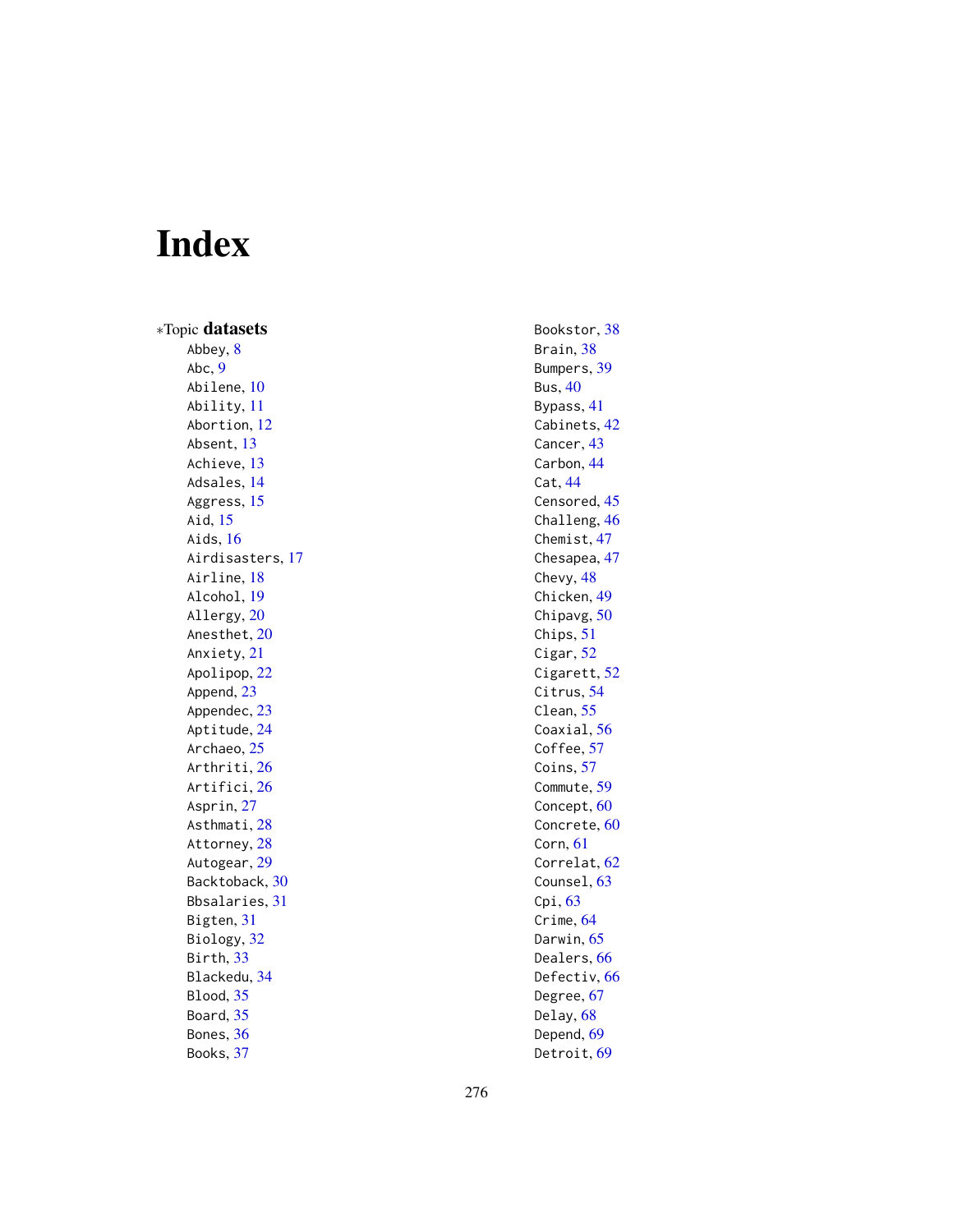Develop, [70](#page-69-0) Devmath , [71](#page-70-0) Dice , [71](#page-70-0) Diesel, [72](#page-71-0) Diplomat, [73](#page-72-0) Disposal , [74](#page-73-0) Dogs , [75](#page-74-0) Domestic, [76](#page-75-0) Dopamine , [77](#page-76-0) Dowjones, [78](#page-77-0) Drink , [79](#page-78-0) Drug , [79](#page-78-0) Dyslexia, <mark>8</mark>0 Earthqk, [81](#page-80-0) Educat, [83](#page-82-0) Eggs , [84](#page-83-0) Elderly, [84](#page-83-0) Energy, [85](#page-84-0) Engineer, [86](#page-85-0) Entrance, [87](#page-86-0) Epaminicompact , [88](#page-87-0) Epatwoseater, <mark>[89](#page-88-0)</mark> Executiv, [90](#page-89-0) Exercise, [90](#page-89-0) Fabric, [91](#page-90-0) Faithful , [92](#page-91-0) Family, [93](#page-92-0) Ferraro1 , [94](#page-93-0) Ferraro2 , [94](#page-93-0) Fertility , [95](#page-94-0) Firstchi , [96](#page-95-0) Fish , [97](#page-96-0) Fitness , [98](#page-97-0) Florida2000 , [99](#page-98-0) Fluid , [100](#page-99-0) Food , [101](#page-100-0) Framingh , [101](#page-100-0) Freshman , [102](#page-101-0) Funeral, [103](#page-102-0) Galaxie, [104](#page-103-0) Gallup, [104](#page-103-0) Gasoline, [105](#page-104-0) German, [106](#page-105-0) Golf , [107](#page-106-0) Governor, [108](#page-107-0) Gpa , [109](#page-108-0) Grades, [110](#page-109-0) Graduate , [111](#page-110-0)

Greenriv, [111](#page-110-0) Grnriv2 , [112](#page-111-0) Groupabc, [113](#page-112-0) Groups , [113](#page-112-0) Gym , [114](#page-113-0) Habits , [115](#page-114-0) Haptoglo, [116](#page-115-0) Hardware , [116](#page-115-0) Hardwood , [117](#page-116-0) Heat , [118](#page-117-0) Heating , [119](#page-118-0) Hodgkin , [120](#page-119-0) Homes , [121](#page-120-0) Homework , [122](#page-121-0) Honda , [123](#page-122-0) Hostile, [123](#page-122-0) Housing, [124](#page-123-0) Hurrican, [125](#page-124-0) Iceberg , [126](#page-125-0) Income , [127](#page-126-0) Independent , [128](#page-127-0) Indian , [129](#page-128-0) Indiapol, [130](#page-129-0) Indy500 , [130](#page-129-0) Inflatio , [131](#page-130-0) Inletoil , [132](#page-131-0) Inmate , [133](#page-132-0) Inspect , [134](#page-133-0) Insulate, [135](#page-134-0) Iqgpa , [136](#page-135-0) Irises , [136](#page-135-0) Jdpower, [137](#page-136-0) Jobsat, [138](#page-137-0) Kidsmoke , [139](#page-138-0) Kilowatt, [140](#page-139-0) Kinder , [140](#page-139-0) Laminect , [141](#page-140-0) Lead , [142](#page-141-0) Leader , [143](#page-142-0) Lethal, [143](#page-142-0) Life , [144](#page-143-0) Lifespan, [145](#page-144-0) Ligntmonth, [145](#page-144-0) Lodge, [146](#page-145-0) Longtail, [147](#page-146-0) Lowabil, [148](#page-147-0) Magnesiu, [148](#page-147-0) Malpract , [149](#page-148-0)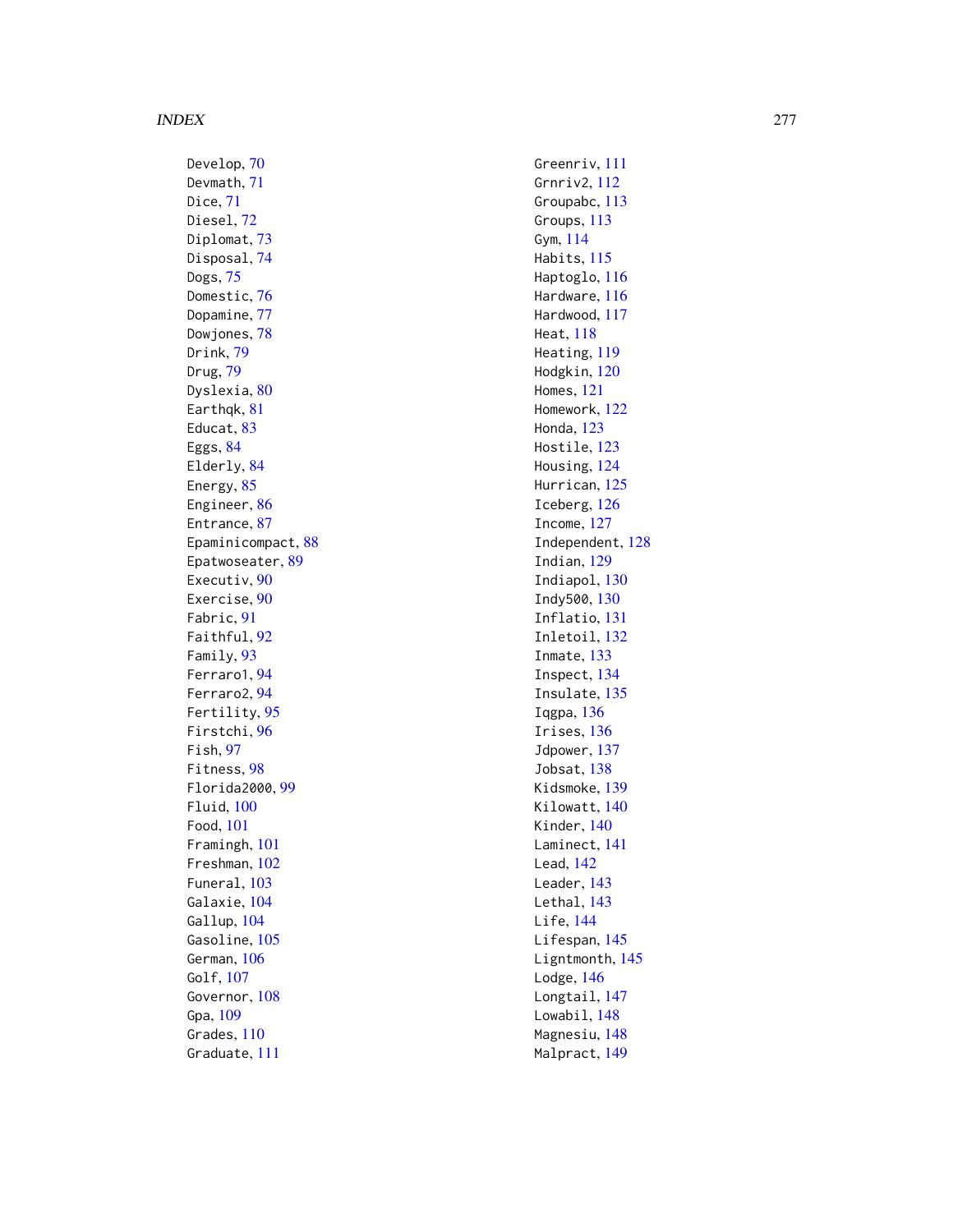Manager, [150](#page-149-0) Marked, [150](#page-149-0) Math , [151](#page-150-0) Mathcomp, [152](#page-151-0) Mathpro, [153](#page-152-0) Maze , [154](#page-153-0) Median, [154](#page-153-0) Mental, [155](#page-154-0) Mercury, [156](#page-155-0) Metrent, [156](#page-155-0) Miller, [157](#page-156-0) Miller1, [158](#page-157-0) Moisture, [158](#page-157-0) Monoxide, [159](#page-158-0) Movie, [160](#page-159-0) Music , [161](#page-160-0) Name , [162](#page-161-0) Nascar, [163](#page-162-0) Nervous, [163](#page-162-0) Newsstand , [164](#page-163-0) Nfldraf2 , [165](#page-164-0) Nfldraft , [165](#page-164-0) Nicotine, [166](#page-165-0) Orange , [170](#page-169-0) Orioles, [170](#page-169-0) Oxytocin , [171](#page-170-0) Parented, [172](#page-171-0) Patrol, [173](#page-172-0) Pearson, [174](#page-173-0) Phone , [174](#page-173-0) Poison, [175](#page-174-0) Politic, [176](#page-175-0) Pollutio, [177](#page-176-0) Porosity, [177](#page-176-0) Poverty, [178](#page-177-0) Precinct , [179](#page-178-0) Prejudic, [180](#page-179-0) Presiden, [180](#page-179-0) Press , [181](#page-180-0) Prognost, [182](#page-181-0) Program , [183](#page-182-0) Psat , [183](#page-182-0) Psych , [184](#page-183-0) Puerto, [185](#page-184-0) Quail , [185](#page-184-0) Quality , [186](#page-185-0) Rainks , [187](#page-186-0) Randd , [188](#page-187-0)

Rat , [188](#page-187-0) Ratings , [189](#page-188-0) Reaction, [190](#page-189-0) Reading , [191](#page-190-0) Readiq , [191](#page-190-0) Referend , [192](#page-191-0) Region , [193](#page-192-0) Register , [194](#page-193-0) Rehab , [194](#page-193-0) Remedial , [195](#page-194-0) Rentals , [196](#page-195-0) Repair , [197](#page-196-0) Retail , [197](#page-196-0) Ronbrown1 , [198](#page-197-0) Ronbrown2 , [199](#page-198-0) Rural, 1<mark>99</mark> Salary, [200](#page-199-0) Salinity, [201](#page-200-0) Sat , [202](#page-201-0) Saving, [203](#page-202-0) Scales, [203](#page-202-0) Schizop2, [204](#page-203-0) Schizoph, [205](#page-204-0) Seatbelt, [206](#page-205-0) Selfdefe, [207](#page-206-0) Senior, [207](#page-206-0) Sentence, [208](#page-207-0) Shkdrug, [209](#page-208-0) Shock , [210](#page-209-0) Shoplift, [210](#page-209-0) Short , [211](#page-210-0) Shuttle , [212](#page-211-0) Simpson, [215](#page-214-0) Situp, [216](#page-215-0) Skewed, [217](#page-216-0) Skin , [217](#page-216-0) Slc , [218](#page-217-0) Smokyph , [219](#page-218-0) Snore , [220](#page-219-0) Snow , [221](#page-220-0) Soccer , [222](#page-221-0) Social , [222](#page-221-0) Sophomor, [223](#page-222-0) South , [224](#page-223-0) Speed , [224](#page-223-0) Spellers, [225](#page-224-0) Spelling, [226](#page-225-0) Sports , [226](#page-225-0)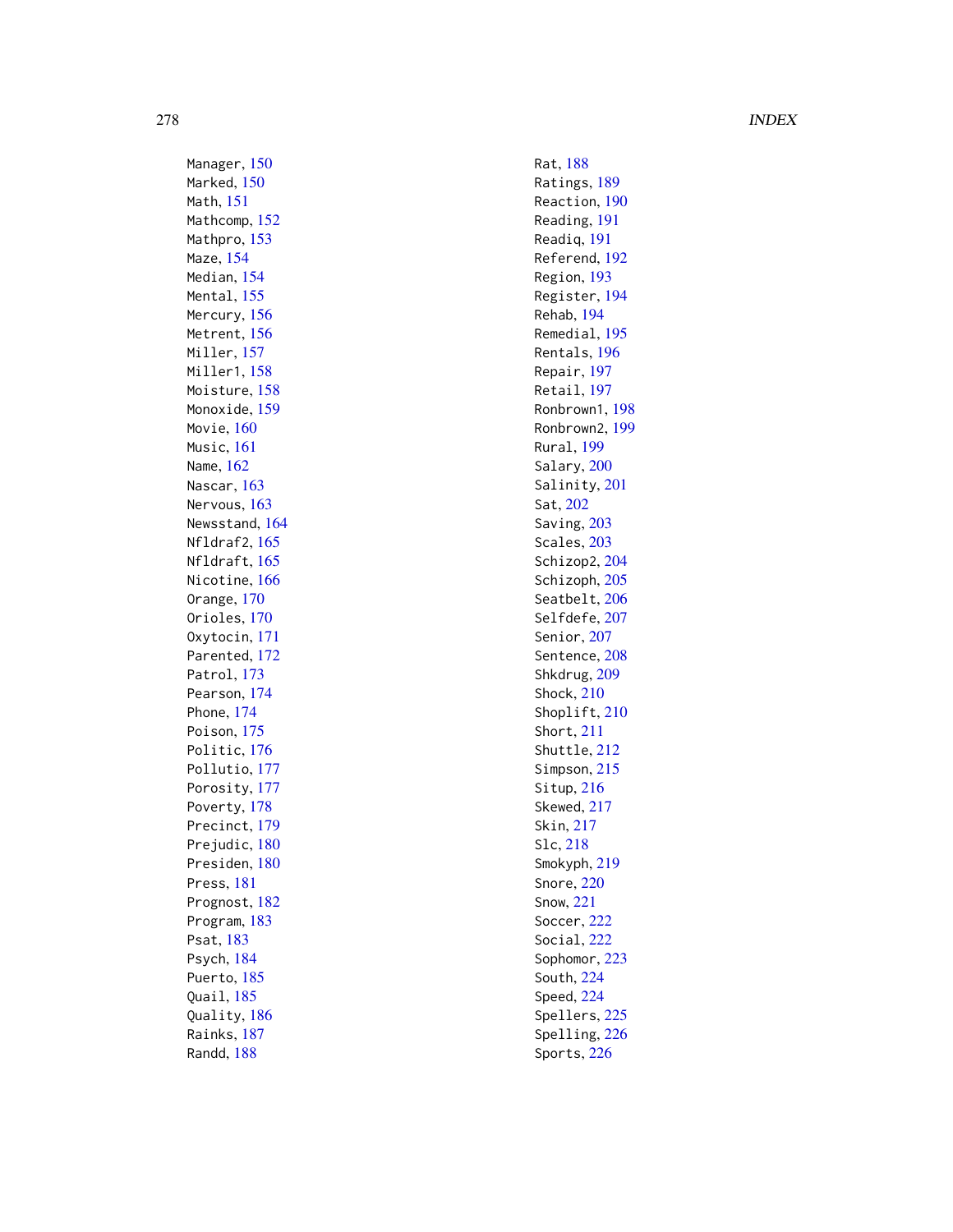Spouse , [227](#page-226-0) Stable, [229](#page-228-0) Stamp , [229](#page-228-0) Statclas, [230](#page-229-0) Statelaw, [231](#page-230-0) Statisti, [231](#page-230-0) Step , [232](#page-231-0) Stress, [233](#page-232-0) Study , [234](#page-233-0) Submarin , [234](#page-233-0) Subway , [235](#page-234-0) Sunspot, [236](#page-235-0) Superbowl , [237](#page-236-0) Supercar , [237](#page-236-0) Tablrock , [238](#page-237-0) Teacher , [240](#page-239-0) Tenness , [241](#page-240-0) Tensile , [242](#page-241-0) Test1 , [242](#page-241-0) Thermal , [243](#page-242-0) Tiaa , [244](#page-243-0) Ticket , [244](#page-243-0) Toaster, [245](#page-244-0) Tonsils , [246](#page-245-0) Tort , [247](#page-246-0) Toxic , [248](#page-247-0) Track , [249](#page-248-0) Track15 , [250](#page-249-0) Treatments , [250](#page-249-0) Trees , [251](#page-250-0) Trucks , [252](#page-251-1) Tv , [255](#page-254-0) Twin , [256](#page-255-0) Undergrad , [257](#page-256-0) Vacation, [258](#page-257-0) Vaccine, [259](#page-258-0) Vehicle , [259](#page-258-0) Verbal , [260](#page-259-0) Victoria , [261](#page-260-0) Viscosit, [262](#page-261-0) Visual , [262](#page-261-0) Vocab , [263](#page-262-0) Wastewat, [264](#page-263-0) Weather94 , [265](#page-264-0) Wheat, [266](#page-265-0) Windmill , [267](#page-266-0) Window , [267](#page-266-0) Wins , [268](#page-267-0)

Wool , [269](#page-268-0) Yearsunspot, [270](#page-269-1) ∗Topic distribution CIsim, [53](#page-52-0) Combinations , [58](#page-57-0) normarea , [167](#page-166-0) ntester, [169](#page-168-0) SRS , [228](#page-227-0) ∗Topic htest tsum.test , [252](#page-251-1) z.test , [270](#page-269-1) zsum.test, [273](#page-272-1) ∗Topic univar EDA, [82](#page-81-0) nsize, [168](#page-167-0) Abbey, [8](#page-7-0) Abc , [9](#page-8-0) Abilene, [10](#page-9-0) Ability , [11](#page-10-0) Abortion , [12](#page-11-0) Absent, [13](#page-12-0) Achieve, [13](#page-12-0) Adsales, [14](#page-13-0) Aggress, [15](#page-14-0) Aid , [15](#page-14-0) Aids , [16](#page-15-0) Airdisasters , [17](#page-16-0) Airline, [18](#page-17-0) Alcohol , [19](#page-18-0) Allergy, [20](#page-19-0) Anesthet, [20](#page-19-0) Anxiety, [21](#page-20-0) Apolipop , [22](#page-21-0) Append, [23](#page-22-0) Appendec, [23](#page-22-0) Aptitude , [24](#page-23-0) Archaeo, [25](#page-24-0) Arthriti, [26](#page-25-0) Artifici , [26](#page-25-0) Asprin, [27](#page-26-0) Asthmati, [28](#page-27-0) Attorney, [28](#page-27-0) Autogear, [29](#page-28-0) Backtoback , [30](#page-29-0) Bbsalaries , [31](#page-30-0) Bigten, [31](#page-30-0) Biology, [32](#page-31-0)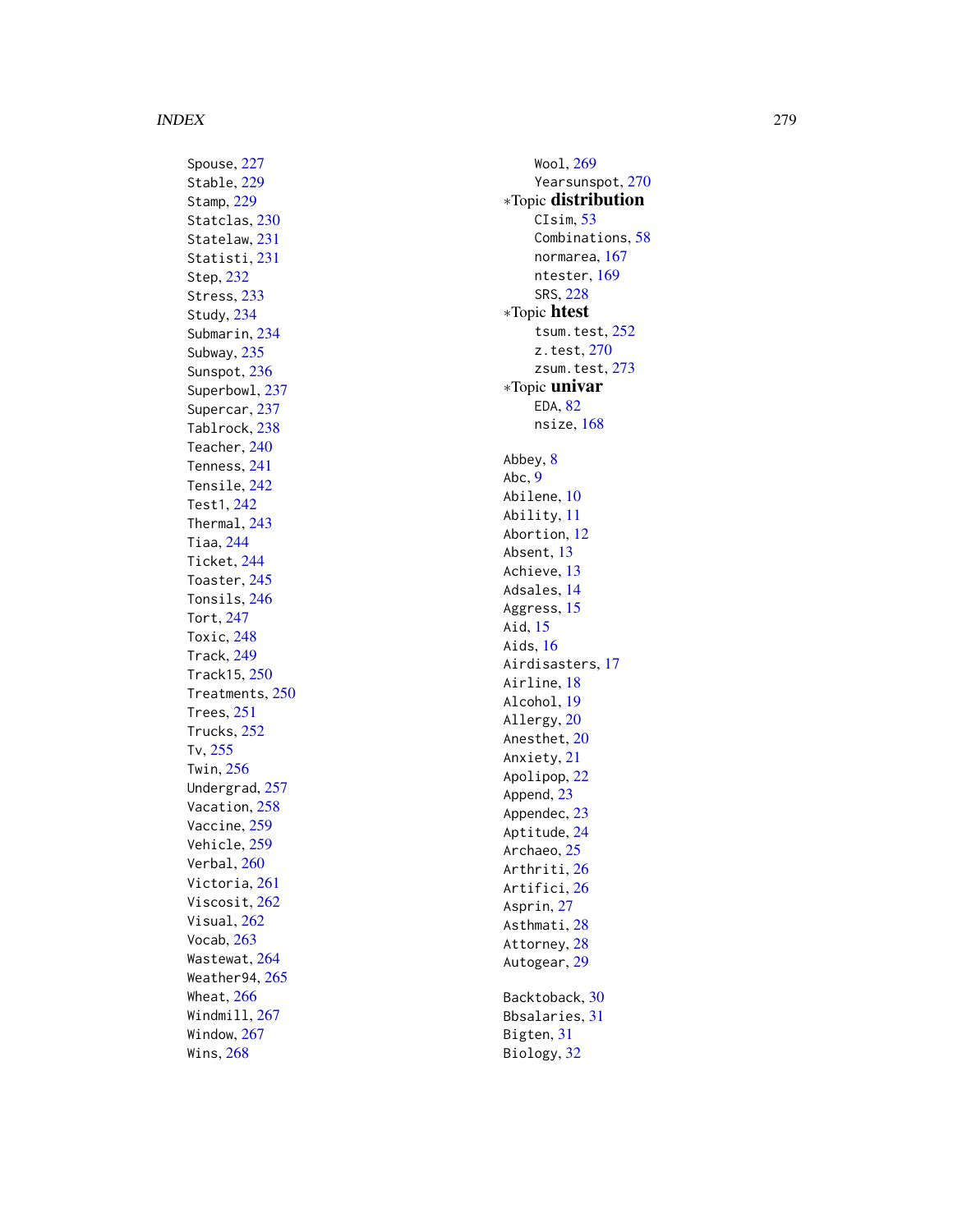Develop, [70](#page-69-0) Devmath , [71](#page-70-0) Dice , [71](#page-70-0) Diesel, [72](#page-71-0) Diplomat, [73](#page-72-0) Disposal , [74](#page-73-0) Dogs , [75](#page-74-0) Domestic, [76](#page-75-0) Dopamine, [77](#page-76-0) Dowjones, [78](#page-77-0) Drink , [79](#page-78-0) Drug , [79](#page-78-0) Dyslexia, <mark>[80](#page-79-0)</mark> Earthqk, [81](#page-80-0) EDA, [82](#page-81-0) Educat, [83](#page-82-0) Eggs , [84](#page-83-0) Elderly, [84](#page-83-0) Energy, [85](#page-84-0) Engineer, [86](#page-85-0) Entrance, [87](#page-86-0) Epaminicompact, [88](#page-87-0) Epatwoseater, <mark>[89](#page-88-0)</mark> Executiv, <mark>9</mark>0 Exercise, <mark>9</mark>0 Fabric, [91](#page-90-0) Faithful , [92](#page-91-0) Family, [93](#page-92-0) Ferraro1 , [94](#page-93-0) Ferraro2 , [94](#page-93-0) Fertility, [95](#page-94-0) Firstchi , [96](#page-95-0) Fish , [97](#page-96-0) Fitness , [98](#page-97-0) Florida2000 , [99](#page-98-0) Fluid , [100](#page-99-0) Food , [101](#page-100-0) Framingh , [101](#page-100-0) Freshman , [102](#page-101-0) Funeral, [103](#page-102-0) Galaxie, [104](#page-103-0) Gallup , [104](#page-103-0) Gasoline, [105](#page-104-0) German, [106](#page-105-0) Golf , [107](#page-106-0)

Governor,  $108$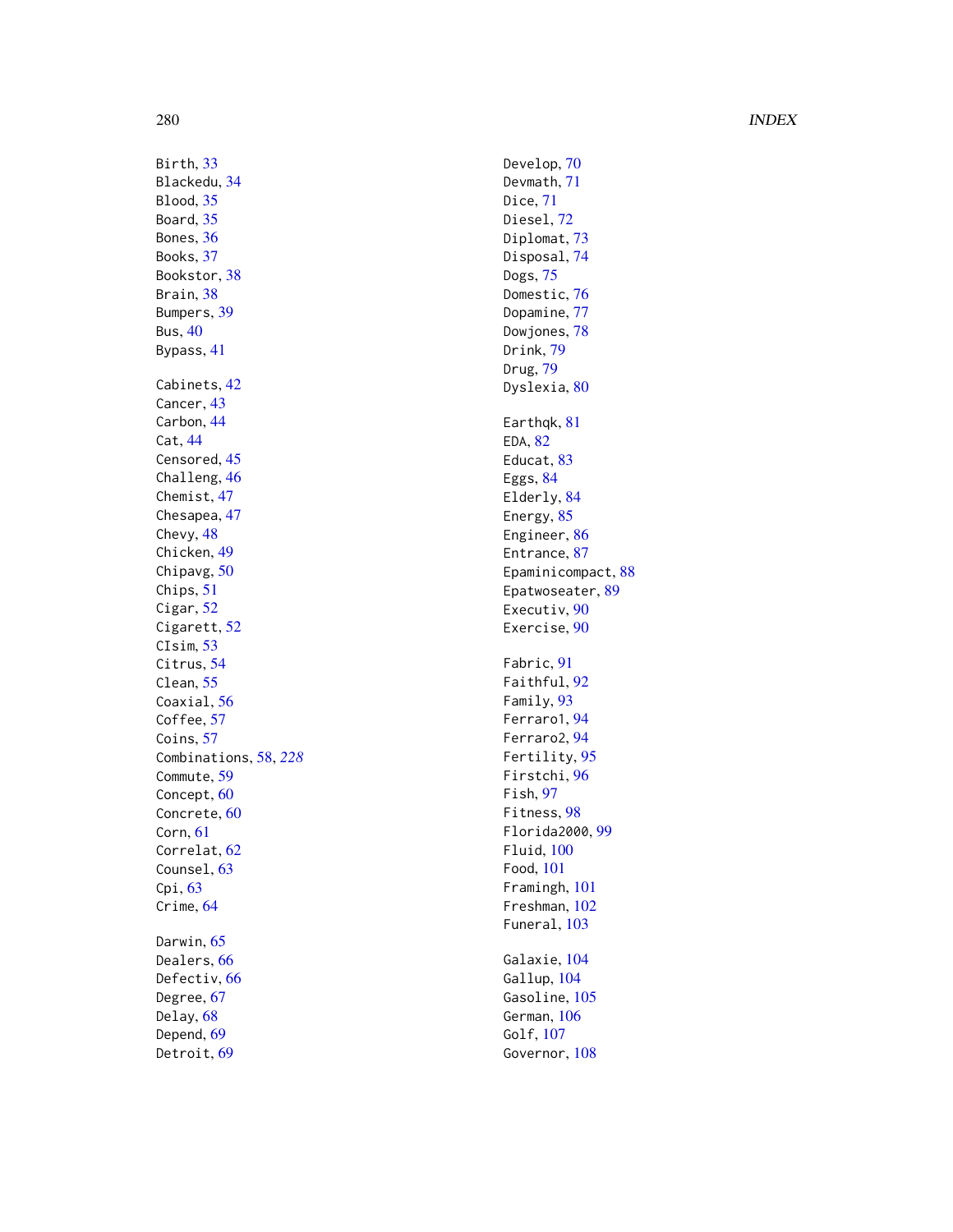Gpa, [109](#page-108-0) Grades , [110](#page-109-0) Graduate , [111](#page-110-0) Greenriv , [111](#page-110-0) Grnriv2 , [112](#page-111-0) Groupabc, [113](#page-112-0) Groups , [113](#page-112-0) Gym , [114](#page-113-0) Habits, [115](#page-114-0) Haptoglo, [116](#page-115-0) Hardware, [116](#page-115-0) Hardwood , [117](#page-116-0) Heat , [118](#page-117-0) Heating , [119](#page-118-0) Hodgkin , [120](#page-119-0) Homes , [121](#page-120-0) Homework , [122](#page-121-0) Honda , [123](#page-122-0) Hostile , [123](#page-122-0) Housing, [124](#page-123-0) Hurrican, [125](#page-124-0) Iceberg , [126](#page-125-0) Income , [127](#page-126-0) Independent , [128](#page-127-0) Indian , [129](#page-128-0) Indiapol , [130](#page-129-0) Indy500 , [130](#page-129-0) Inflatio , [131](#page-130-0) Inletoil , [132](#page-131-0) Inmate , [133](#page-132-0) Inspect , [134](#page-133-0) Insulate, [135](#page-134-0) Iqgpa , [136](#page-135-0) Irises, [136](#page-135-0) Jdpower, [137](#page-136-0) Jobsat, [138](#page-137-0) Kidsmoke , [139](#page-138-0) Kilowatt, [140](#page-139-0) Kinder, [140](#page-139-0) Laminect , [141](#page-140-0) Lead , [142](#page-141-0) Leader , [143](#page-142-0) Lethal, [143](#page-142-0) Life , [144](#page-143-0)

Lifespan, [145](#page-144-0) Ligntmonth, [145](#page-144-0) Lodge, [146](#page-145-0) Longtail, [147](#page-146-0) Lowabil, [148](#page-147-0) Magnesiu , [148](#page-147-0) Malpract , [149](#page-148-0) Manager, [150](#page-149-0) Marked, <mark>15</mark>0 Math , [151](#page-150-0) Mathcomp, [152](#page-151-0) Mathpro, [153](#page-152-0) Maze , [154](#page-153-0) Median , [154](#page-153-0) Mental, 1<mark>55</mark> Mercury, [156](#page-155-0) Metrent, [156](#page-155-0) Miller, <mark>15</mark>7 Miller1 , [158](#page-157-0) Moisture, <mark>[158](#page-157-0)</mark> Monoxide , [159](#page-158-0) Movie, [160](#page-159-0) Music , [161](#page-160-0) Name , [162](#page-161-0) Nascar, [163](#page-162-0) Nervous, [163](#page-162-0) Newsstand, [164](#page-163-0) Nfldraf2 , [165](#page-164-0) Nfldraft , [165](#page-164-0) Nicotine, [166](#page-165-0) normarea , [167](#page-166-0) nsize, [168](#page-167-0) ntester, [169](#page-168-0) Orange , [170](#page-169-0) Orioles, [170](#page-169-0) Oxytocin , [171](#page-170-0) Parented , [172](#page-171-0) Patrol, [173](#page-172-0) Pearson , [174](#page-173-0) Phone , [174](#page-173-0) Poison, [175](#page-174-0) Politic , [176](#page-175-0) Pollutio, [177](#page-176-0) Porosity, [177](#page-176-0) Poverty, [178](#page-177-0)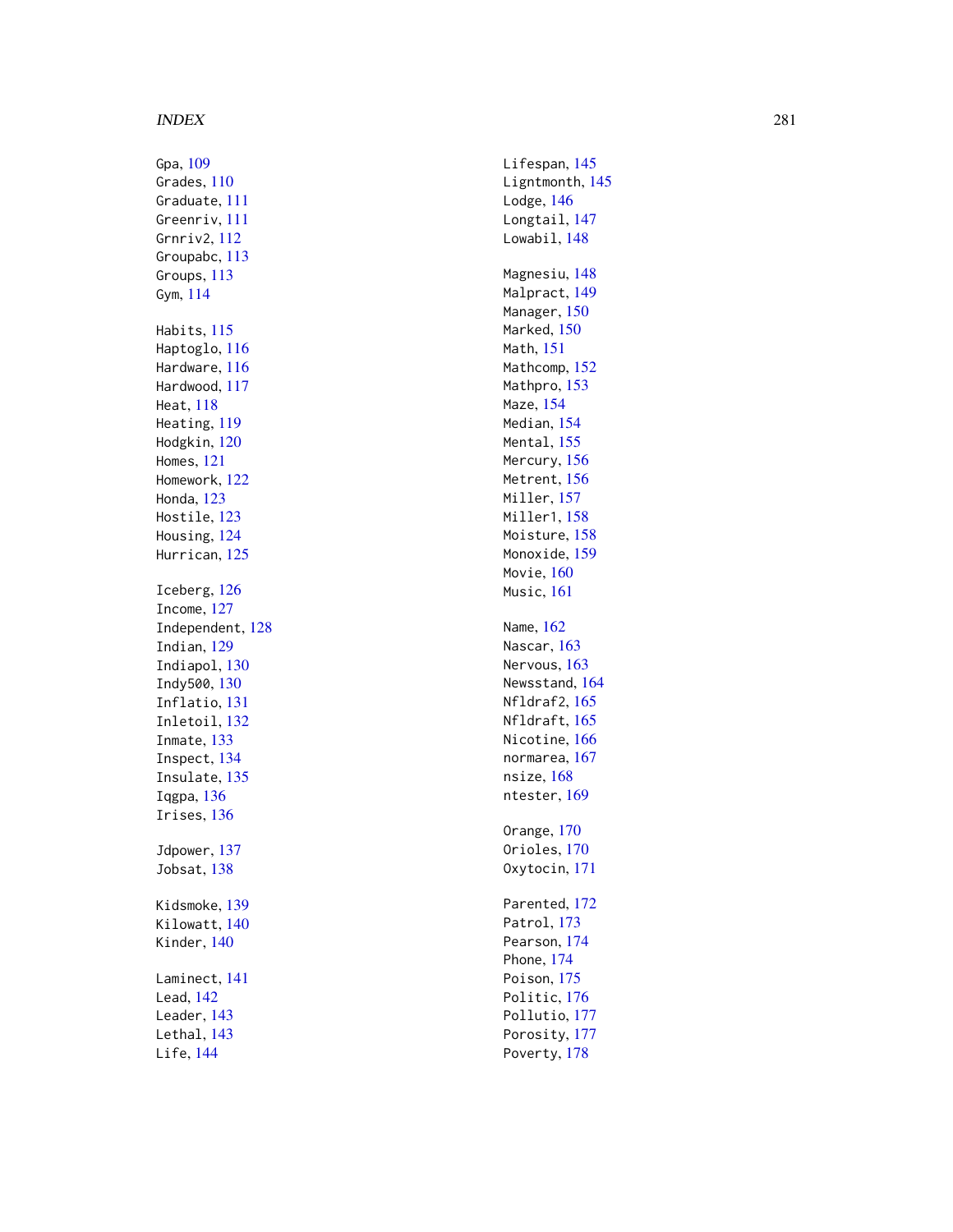Precinct , [179](#page-178-0) Prejudic, [180](#page-179-0) Presiden, [180](#page-179-0) Press , [181](#page-180-0) Prognost, [182](#page-181-0) Program , [183](#page-182-0) Psat , [183](#page-182-0) Psych , [184](#page-183-0) Puerto, [185](#page-184-0) Quail , [185](#page-184-0) Quality , [186](#page-185-0) Rainks , [187](#page-186-0) Randd , [188](#page-187-0) Rat , [188](#page-187-0) Ratings, [189](#page-188-0) Reaction , [190](#page-189-0) Reading , [191](#page-190-0) Readiq , [191](#page-190-0) Referend , [192](#page-191-0) Region , [193](#page-192-0) Register , [194](#page-193-0) Rehab , [194](#page-193-0) Remedial , [195](#page-194-0) Rentals , [196](#page-195-0) Repair , [197](#page-196-0) Retail , [197](#page-196-0) Ronbrown1 , [198](#page-197-0) Ronbrown2 , [199](#page-198-0) Rural , [199](#page-198-0) Salary, [200](#page-199-0) Salinity, [201](#page-200-0) Sat , [202](#page-201-0) Saving, [203](#page-202-0) Scales, [203](#page-202-0) Schizop2, [204](#page-203-0) Schizoph, [205](#page-204-0) Seatbelt, [206](#page-205-0) Selfdefe, [207](#page-206-0) Senior, [207](#page-206-0) Sentence, [208](#page-207-0) Shkdrug, [209](#page-208-0) Shock , [210](#page-209-0) Shoplift, [210](#page-209-0) Short , [211](#page-210-0) Shuttle , [212](#page-211-0) SIGN.test, [213](#page-212-0) Simpson, [215](#page-214-0) Situp, [216](#page-215-0) Skewed, [217](#page-216-0) Skin , [217](#page-216-0) Slc , [218](#page-217-0) Smokyph , [219](#page-218-0) Snore , [220](#page-219-0) Snow , [221](#page-220-0) Soccer , [222](#page-221-0) Social, [222](#page-221-0) Sophomor, [223](#page-222-0) South , [224](#page-223-0) Speed , [224](#page-223-0) Spellers, [225](#page-224-0) Spelling, [226](#page-225-0) Sports , [226](#page-225-0) Spouse, [227](#page-226-0) SRS , *[58](#page-57-0)* , [228](#page-227-0) Stable, [229](#page-228-0) Stamp, [229](#page-228-0) Statclas, [230](#page-229-0) Statelaw, [231](#page-230-0) Statisti , [231](#page-230-0) Step , [232](#page-231-0) Stress , [233](#page-232-0) Study , [234](#page-233-0) Submarin, [234](#page-233-0) Subway, [235](#page-234-0) Sunspot, [236](#page-235-0) Superbowl, [237](#page-236-0) Supercar, [237](#page-236-0) Tablrock , [238](#page-237-0) Teacher, [240](#page-239-0) Tenness , [241](#page-240-0) Tensile, [242](#page-241-0) Test1 , [242](#page-241-0) Thermal , [243](#page-242-0) Tiaa , [244](#page-243-0) Ticket , [244](#page-243-0) Toaster, [245](#page-244-0) Tonsils , [246](#page-245-0) Tort , [247](#page-246-0) Toxic, [248](#page-247-0) Track , [249](#page-248-0) Track15 , [250](#page-249-0) Treatments , [250](#page-249-0) Trees , [251](#page-250-0) Trucks , [252](#page-251-1)